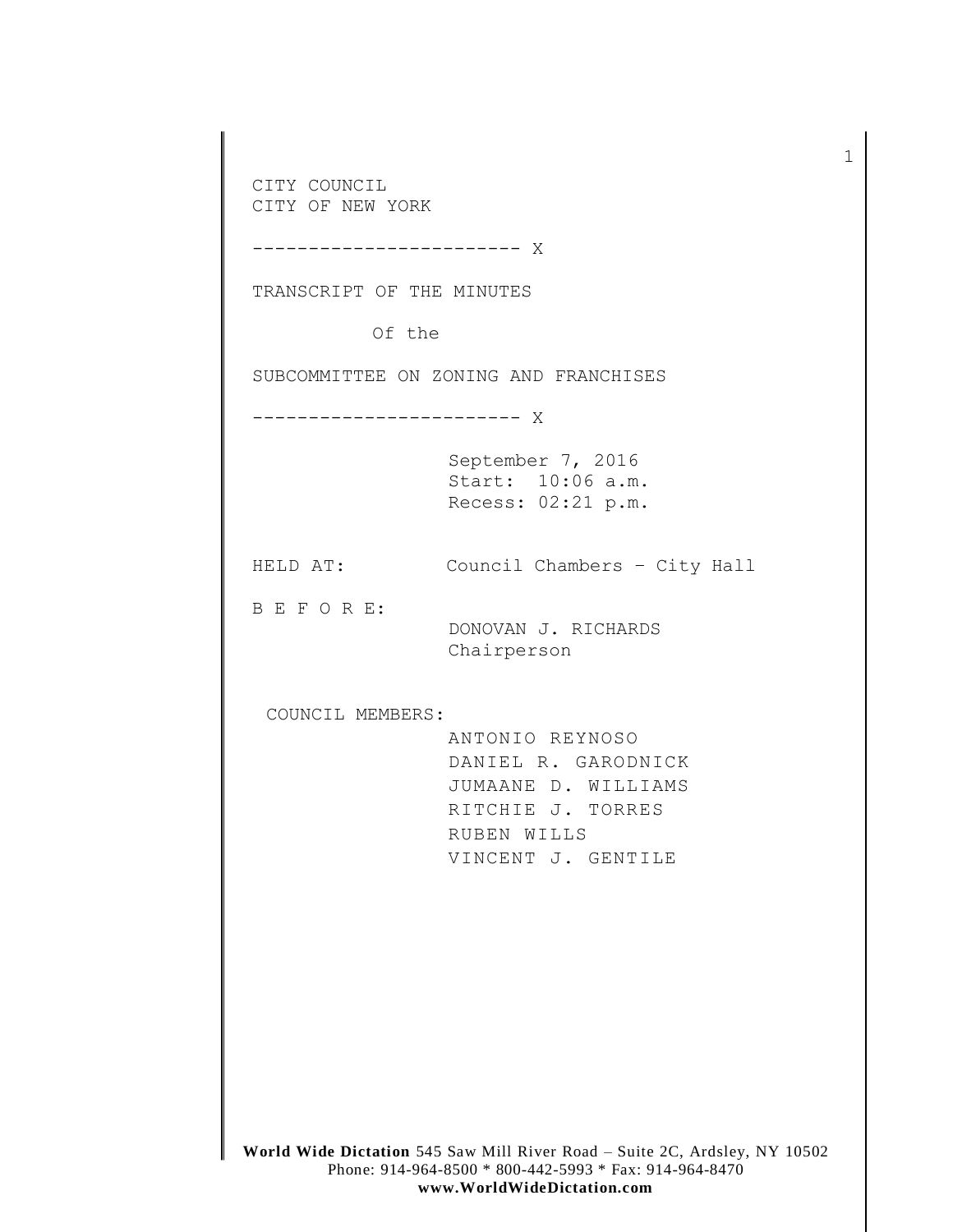## A P P E A R A N C E S (CONTINUED)

Vulcan Mutee (sp?) DBA Wine:34

Gail Porento (sp?) Shareholder at Murray Hill House Representing: Self

Patricia Sullivan Duke of Montrose

Jordan Barowitz Durst Organization

Carol Rosenthal Fried, Frank, Harris & Shriver

Richard Lobel Sheldon Lobel, P.C.

Dan Edgars (sp?) Greenberg Charter

Valerie Campbell Counsel Kramer Levin

Morris Adjmi Architect

Marcie Kesner Urban Planner Kramer Levin

Elliot Neaumann Owner Acuity Capital Partners

Jeff Braun Counsel Kramer Levin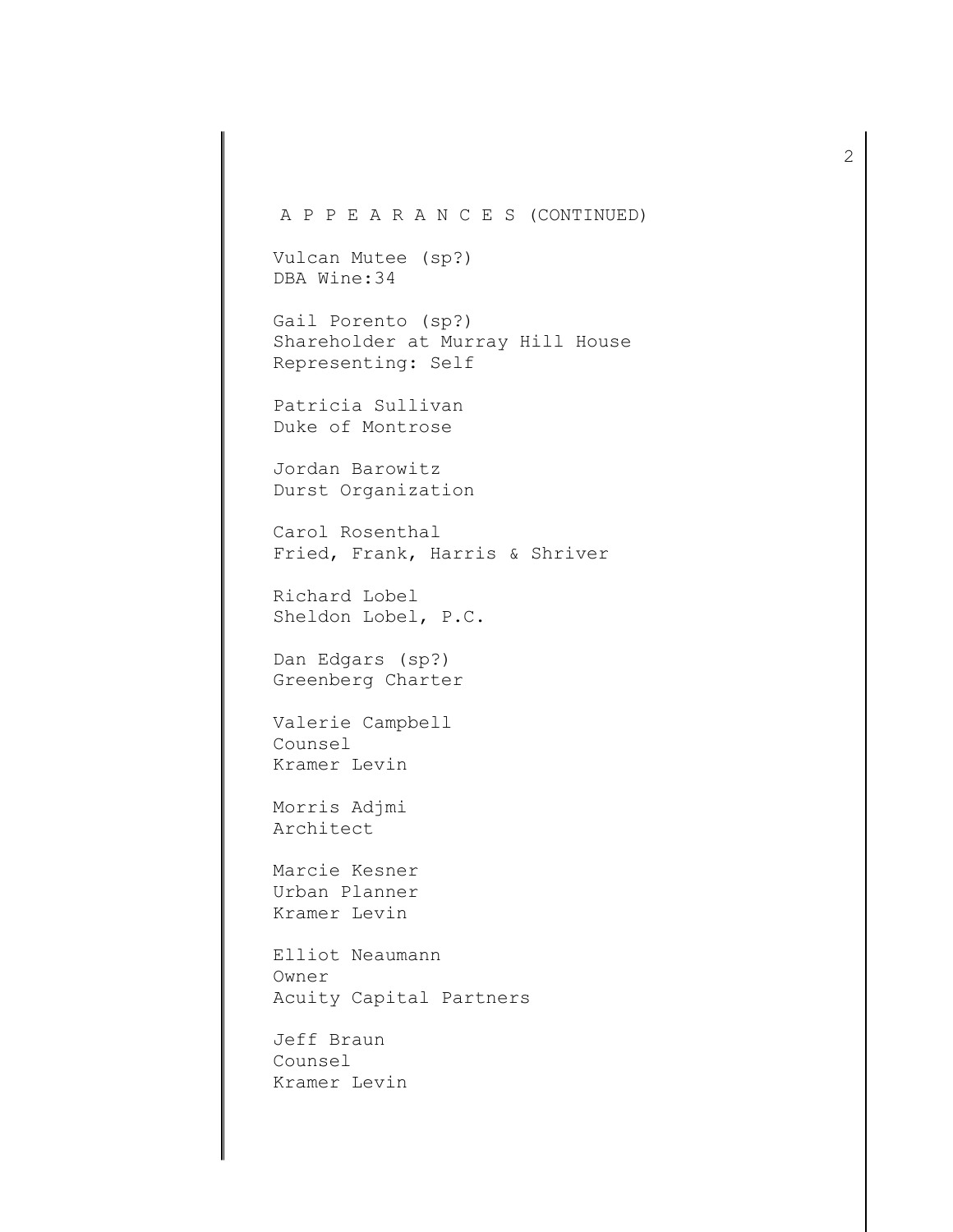## A P P E A R A N C E S (CONTINUED)

Lauren Drogin (sp?) Labor Counsel 32BJ

Edith Hsu-Chen Director Manhattan

Jim Cross Representative Borough President Gale Brewer's Office

Matt Gornick (sp?) Urban Justice Center

Layla Law-Gisiko CB5

John Murray CB5

Eric Stern Chairperson CB5

Mike Slattery Vice President for Research Real Estate Board of New York

Andrea Goldwyn Representative New York Landmarks Conservancy

Nancy Goshow CB5

Monte Saunders (sp?) 32BJ

Samuel Bugatti Uptown for Bernie 3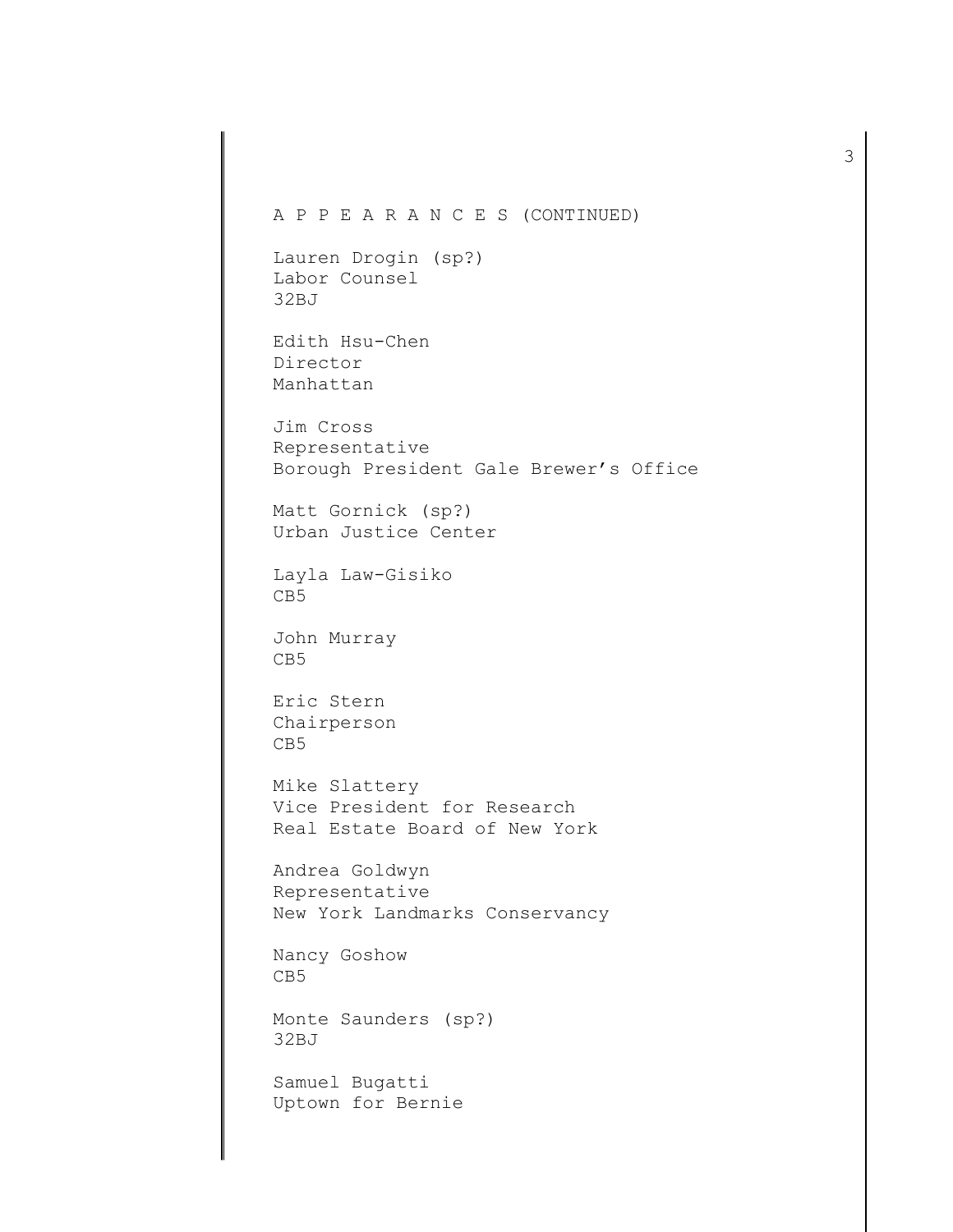# A P P E A R A N C E S (CONTINUED)

Ava Farkas Executive Director Metropolitan Council on Housing

Mary Crosby Metropolitan Council on Housing

Dan Gasper Resident 32 W. 18<sup>th</sup> Street Condominium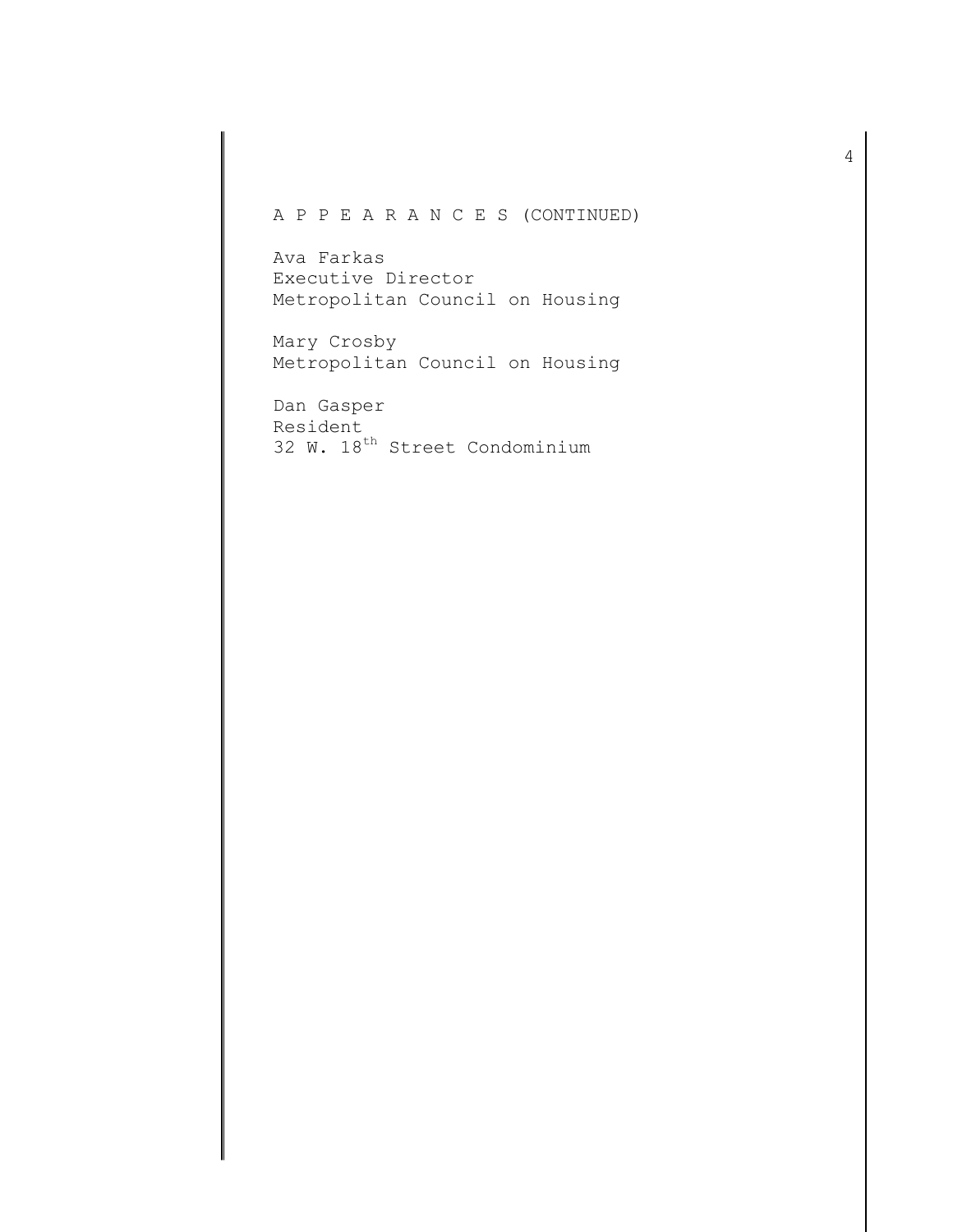SUBCOMMITTEE ON ZONING AND FRANCHISES 5

### [gavel]

1

2

3 4 5 6 7 8 9 10 11 12 13 14 15 16 17 18 19  $20$ 21 22 23 24 25 CHAIRPERSON RICHARDS: Alrighty [phonetic]. Good morning. I'm Council Member Donovan Richards, Chair of the Subcommittee on Zoning and Franchises and this morning we are joined by Council Member Gentile, Garodnick, Wills, Reynoso, Chair Greenfield, Mendez… did I miss anybody? No, I got everybody. We have 13 items on our agenda today for consideration. We're going to lay over the bar net avenue application until the next regularly scheduled meeting. We will begin with four sidewalk café applications. These first four applications have no issues so we will be opening them up for testimony altogether. I will now open the public hearing on the following sidewalk café applications, Land Use number 460 Polpette, Land Use item 461 Haru, Land Use item 462 Benva Bakery, and Land Use 463 Bills Bar and Burger. Are there any members of the public here to testify on these items? Alrighty everyone was listening? Okay, if not, seeing none we will now close the public hearings on Land Use items number 460 through 463. Today we are also going to lay over land use items number 458 Altus Café until the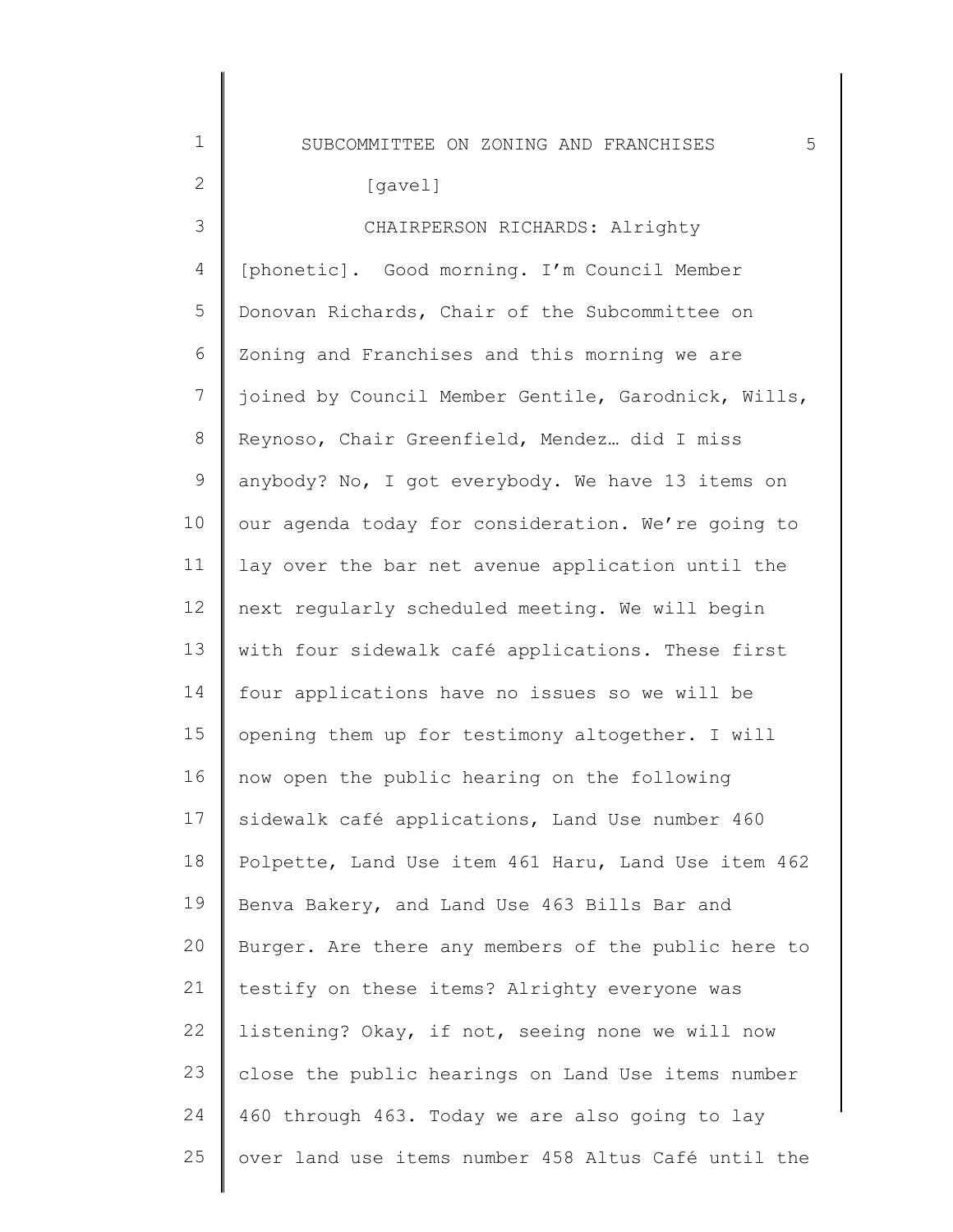| $1\,$          | 6<br>SUBCOMMITTEE ON ZONING AND FRANCHISES                       |
|----------------|------------------------------------------------------------------|
| $\mathbf{2}$   | next meeting. We will now move on to Land Use items              |
| 3              | 435, Wine 34 an application for an undisclosed                   |
| 4              | sidewalk café located at 127 East 34 <sup>th</sup> Street in     |
| 5              | Council Member Mendez' district. I will now open                 |
| 6              | the public hearing for Land Use Item number 435 and              |
| $\overline{7}$ | I believe the applicant is here, Bulkin Mutee                    |
| 8              | [phonetic] from Ver34 LLC. If you're here you may                |
| $\mathsf 9$    | come up. No? Did I say your name right? Vulkin                   |
| 10             | [phonetic], Volkin [phonetic], Vulcan. Okay, no?                 |
| 11             | Okay. Sure. Alrighty, we thought you were here.                  |
| 12             | Alrighty. Alright I'll ask you to just say your                  |
| 13             | name and which organization you're representing on               |
| 14             | the record and then you may begin your testimony.                |
| 15             | Hit the button. It's going to light up red. There                |
| 16             | you go.                                                          |
| $17$           | VULCAN MUTEE: Okay. My name is Vulcan                            |
| 18             | Mutee [phonetic]. I'm here for Ver 34 LLC DBA                    |
| 19             | Wine: 34 located 127 East 34 <sup>th</sup> Street. Dear          |
| 20             | honorable council member Donovan Richard Junior,                 |
| 21             | Chair Subcommittee and Zoning and Franchise and                  |
| 22             | Councilwoman Rosie Mendez.  I sign with the                      |
| 23             | Manhattan Community Board 6 Business Affairs and                 |
| 24             | Street Activities Committee on Tuesday, August                   |
| 25             | 25 <sup>th</sup> , 2016. I affirm that I will reduce the size of |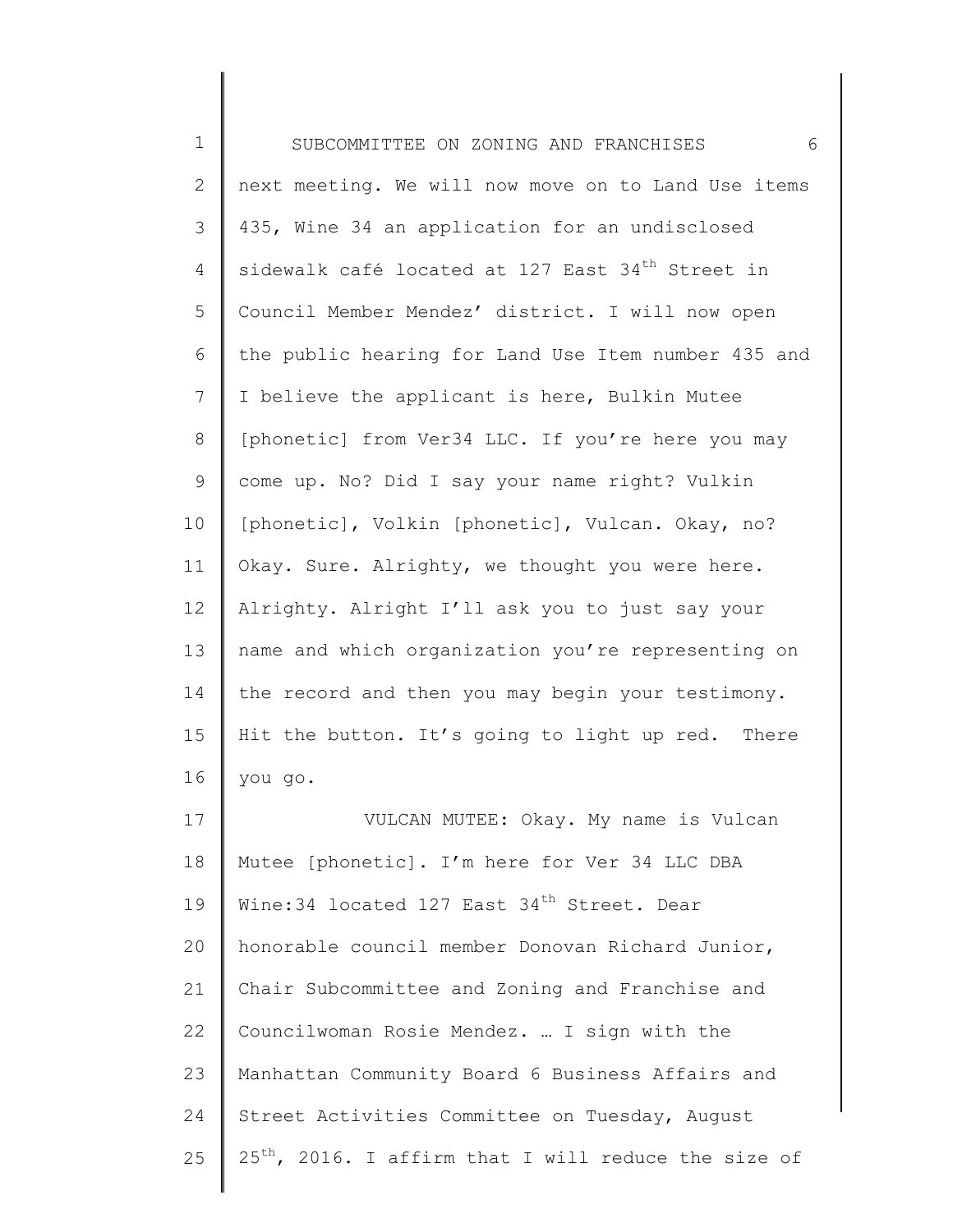1 2 3 4 5 6 7 8 9 10 11 12 13 14 15 16 17 18 19 20 21 22 23 24 25 SUBCOMMITTEE ON ZONING AND FRANCHISES 7 the sidewalk café design to four tables and eight chairs along the west side of the restaurant frontage from the original design of six tables and 12 chairs. As per recommendation of Community Board 6 Business Affairs and Street Activities Committee we have agreed to close a sidewalk café at 9:00 p.m. from Sunday to Thursday and 10:00 p.m. from Saturday to Sunday. Closing means no barter service after those hours at the sidewalk café and there will be no more order will taken after that hours and the existing guests served their meals will be able to finish their meal exactly where they are. After making substantial investment in the ground floor space of  $127$  East  $34<sup>th</sup>$  Street it had been closed vacant for two years. I have improved the both appearance and ambiance of the block. I have also met with the listen to the all neighbors, residents who have appeared before the Department of Consumer Affair public hearing and Manhattan Community Board 6 hearing. I'm committed to minimizing noise and incumbencies to the residents in the area. As an experienced restaurant operator, 8 years, I have a spotless record and also I… residents with a family of two children. I'm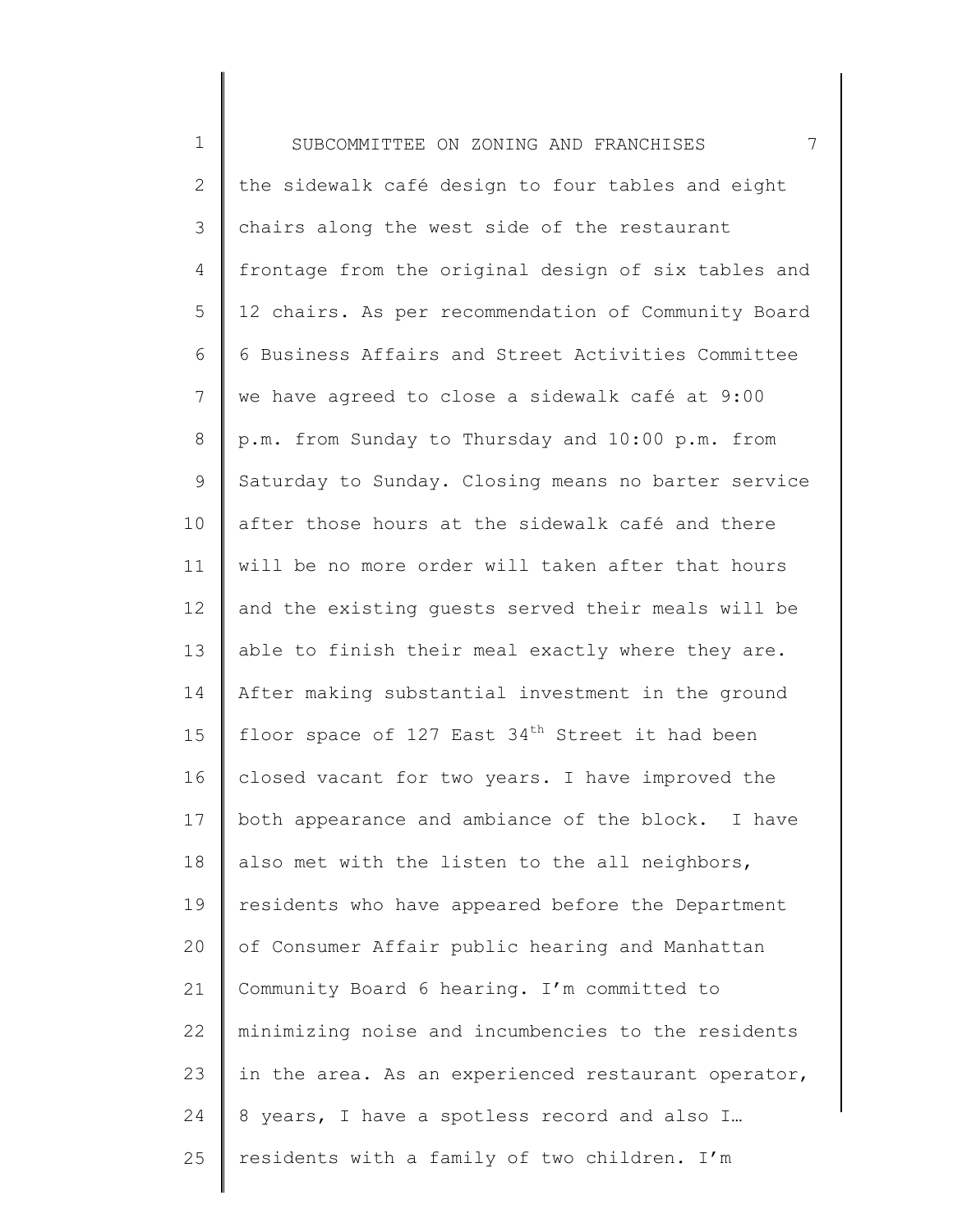| $\mathbf 1$  | 8<br>SUBCOMMITTEE ON ZONING AND FRANCHISES          |
|--------------|-----------------------------------------------------|
| $\mathbf{2}$ | cautious of maintaining good relations with my      |
| 3            | neighbors, neighborhood residents. I hope to show   |
| 4            | the neighbors residents that I am socially cautious |
| 5            | and responsible restaurant operator and I have      |
| 6            | asked the Community Board to monitor my operation   |
| 7            | for one year and after one year I might go back to  |
| $8\,$        | restore my own original design with the compliant   |
| 9            | with the sidewalk café all the city requirements    |
| 10           | for a small unenclosed sidewalk café. Thank you.    |
| 11           | CHAIRPERSON RICHARDS: Thank you. We'll              |
| 12           | go to Council Member Mendez for statement and       |
| 13           | comments.                                           |
| 14           | COUNCIL MEMBER MENDEZ: Thank you. I met             |
| 15           | with the owner yesterday. He informed me and my     |
| 16           | office that he was planning as requested by some    |
| 17           | neighbors and the community board to eliminate two  |
| 18           | tables and four chairs. Upon review of the letter I |
| 19           | do have a constituent here and I am asking for      |
| 20           | further clarification of the last sentence on the   |
| 21           | first paragraph that says closing means no further  |
| 22           | service after those hours at the café. So if you    |
| 23           | can tell me what those hours means, what closing    |
| 24           | means, what further service means that would be     |
| 25           | helpful and we may want to have this amended to     |
|              |                                                     |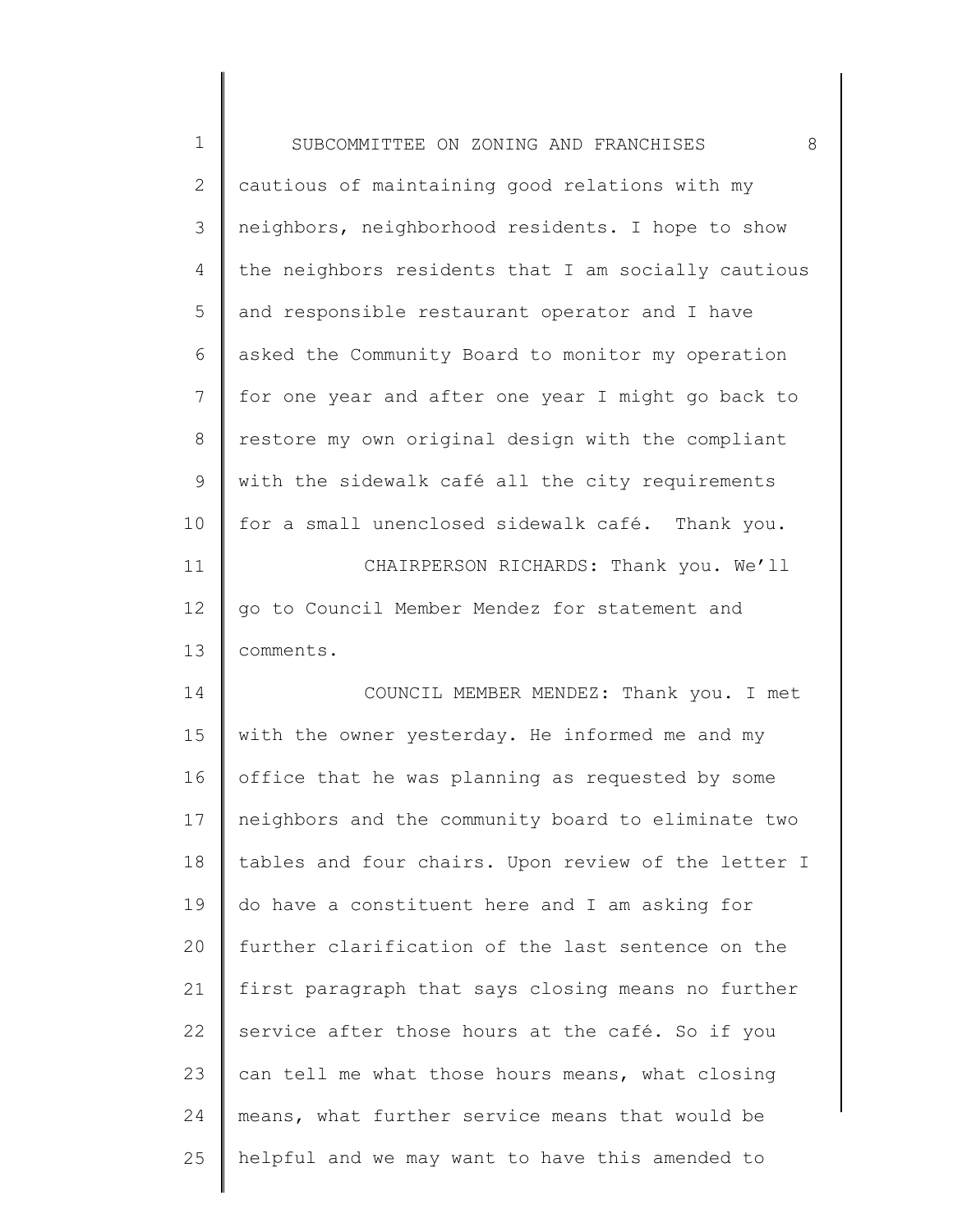1 2 3 SUBCOMMITTEE ON ZONING AND FRANCHISES 9 reflect a more detailed answer as you give on the record.

4 5 6 7 8 9 10 11 12 13 14 15 16 17 18 19 20 21 22 23 VULCAN MUTEE: Sure. Which means if guests sitting on the sidewalk café at 9:30 order his appetizers and main course and then his main course served to that person is like 9:45 I know that I'm not going to serve… it's a Friday night. I'm not going to serve her dessert or his desserts, but I cannot really relocate someone having dinner during the service. So like if I have customer finishing their drinks that they going to leave or eating their main course I, like I try to make it, clarify that like I cannot really move any of my guests in the middle of dinner. Oh, 10:00 I have to close my sidewalk café, can I move you inside. These people never going to come back. And they're not going to be happy about… That's basically. But after 10:00 if they order a, can I have another glass of wine, I say I'm so sorry but please I need you to move inside then I will gladly serve you your last glass of wine. COUNCIL MEMBER MENDEZ: I'm sorry. So

if, just to clarify, so if your closing is at 10:00

24

25

p.m.…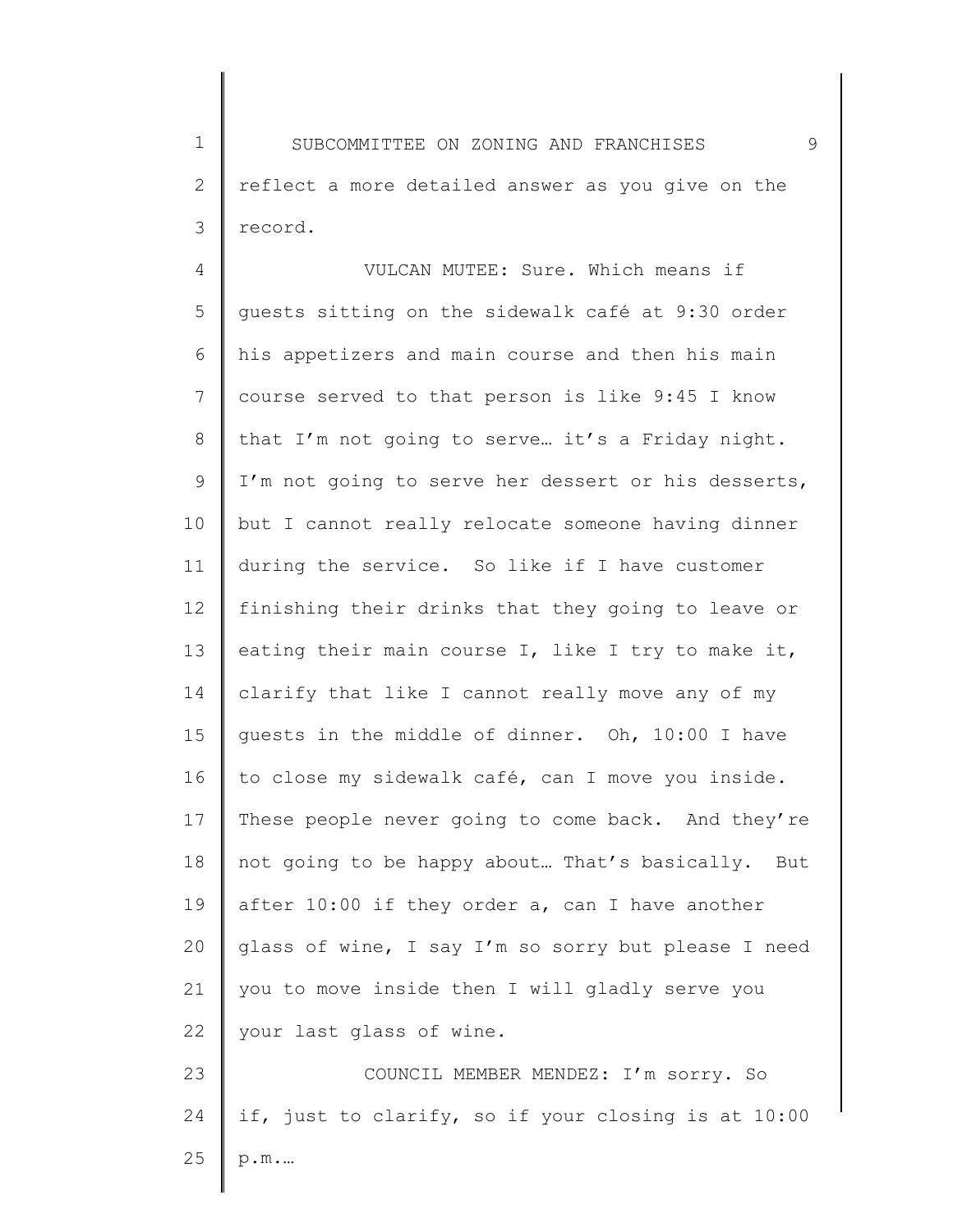1 2 3 4 5 6 7 8 9 10 11 12 13 14 15 16 17 18 19 20 21 22 23 24 25 SUBCOMMITTEE ON ZONING AND FRANCHISES  $10$ Yeah. COUNCIL MEMBER MENDEZ: People on the sidewalk café will be able to place an order at what time, the latest that you would still bring them food or drinks to the sidewalk? VULCAN MUTEE: Well for me to be able to finish the sidewalk café I can make it work. Like if they are having a dessert after dinner on the way home they having a glass of wine and dessert they want to sit outside café and I can inform them before I sit them I need to move you guys in by 10:00. COUNCIL MEMBER MENDEZ: Okay. I just need to know when the last seating is for dinner at the sidewalk café and I need to know when is the last order that you will take from someone seated at the sidewalk café. VULCAN MUTEE: Okay. I mean this, that decision can be made. If I'm going to close the sidewalk café at 10:00 maybe last seating will be at 9:00. If I'm going to close sidewalk café 9:00 last seating will be 8:00 so that will give everybody a proper time to do it.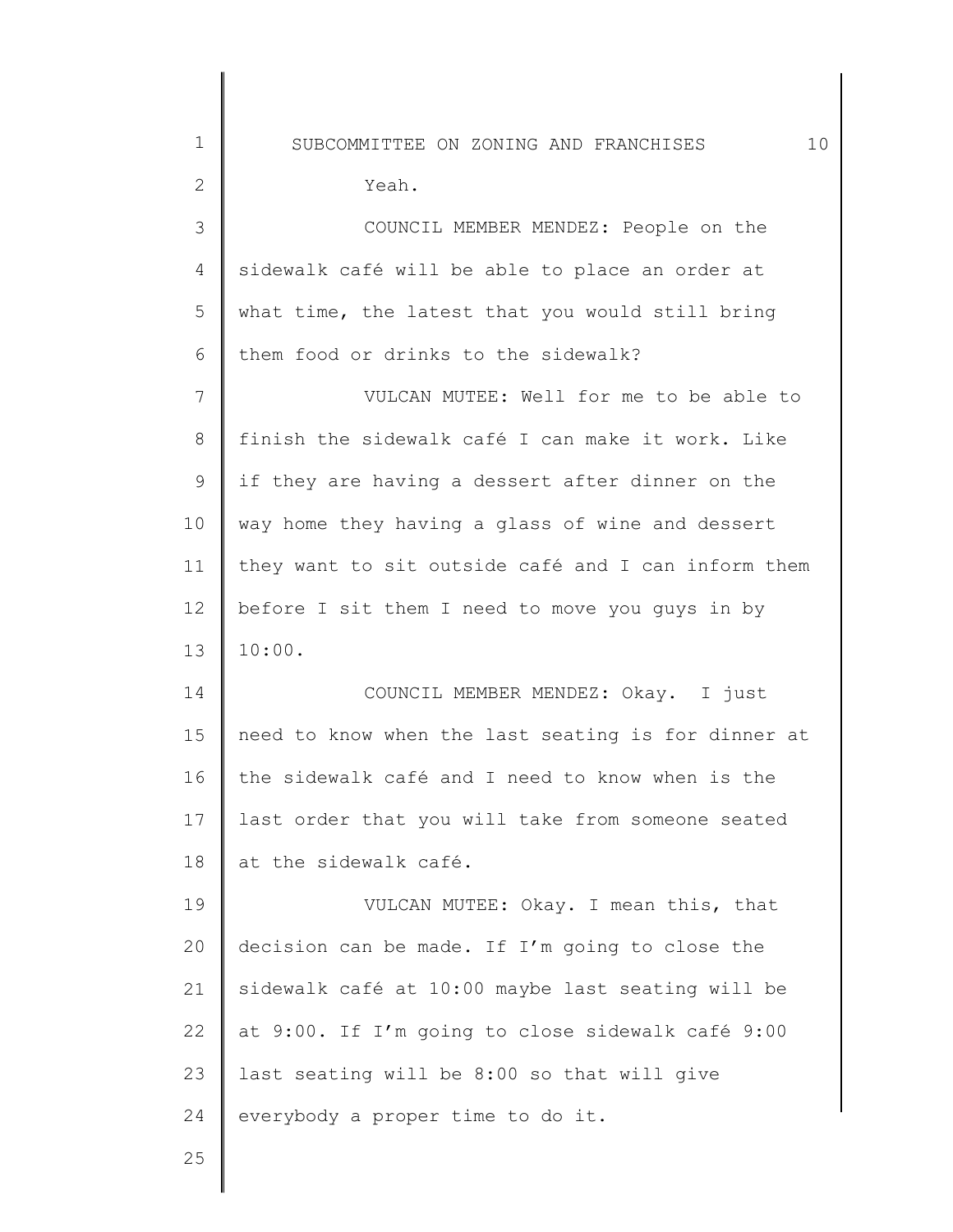SUBCOMMITTEE ON ZONING AND FRANCHISES 11

1

25

2 3 COUNCIL MEMBER MENDEZ: So an hour prior to the closing time.

4 5 6 7 8 9 10 11 12 13 14 15 16 17 18 19 20 21 22 23 24 VULCAN MUTEE: But again it's like a, I operate a restaurant that offers a different variety of desserts and a different variety of the wine. Sometime people after dinner they go home they want a glass of wine. If they come in 9:30, sit down, and just going to have a glass of wine, I will inform them, I say I have to close my sidewalk café 10:00 so I can inform them but if like 10:05 they didn't finish their wine like they… one sip I cannot really force people to go inside. If it's a few minutes up or down it's, most of the time especially the type of guest come into my establishment they are very respectful. Everybody lives in the neighborhood. They will understand. But if there's a few minutes here, few minutes there that's why I was already planning doing these hours. That's why my first application I requested a little more in the time to cover the bases. COUNCIL MEMBER MENDEZ: Okay. So an hour before closing you will not sit anyone unless they may be just coming in for a drink, so maybe half an hour before, that's all they're having. And you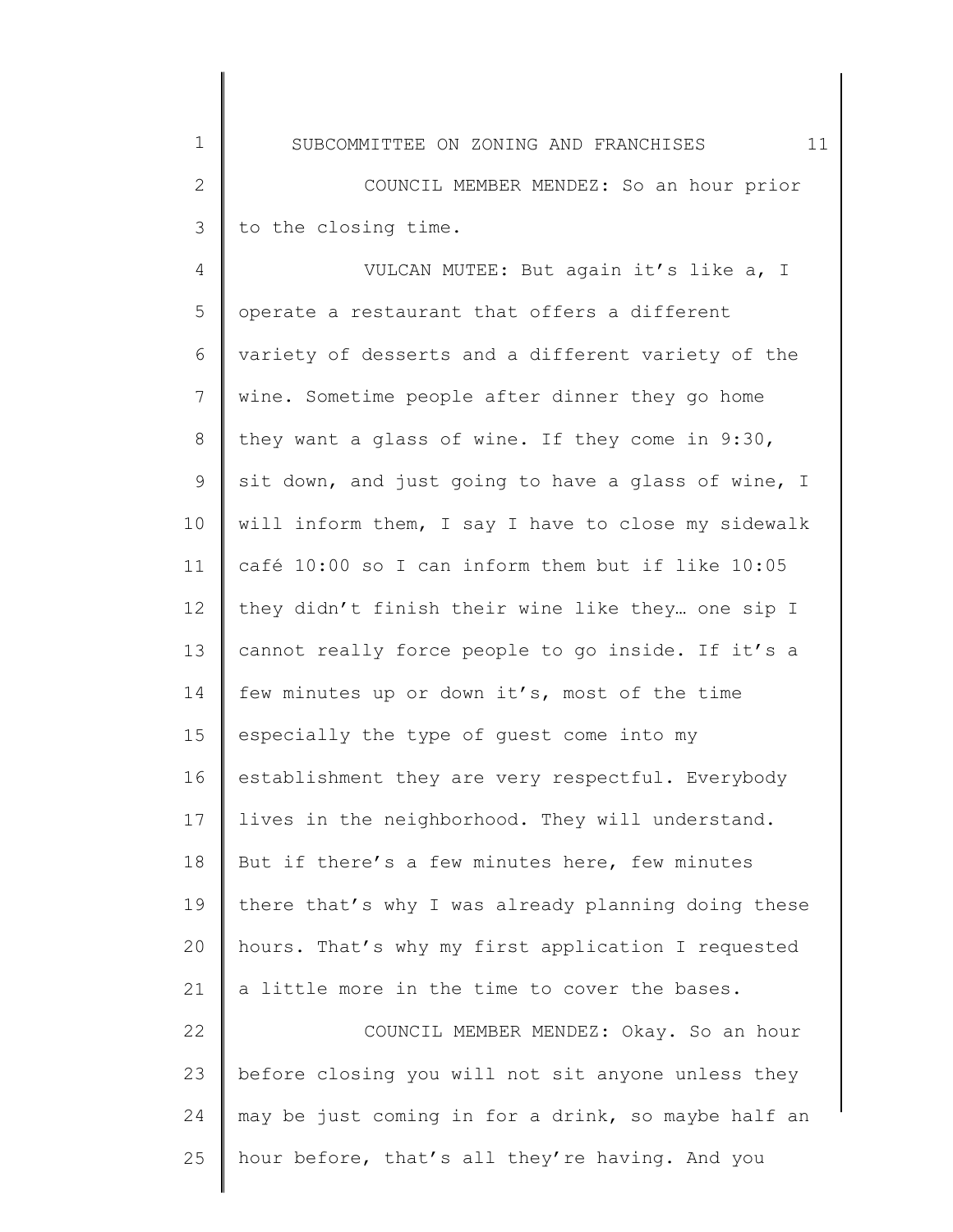1 2 3 4 5 6 7 8 9 10 11 12 13 14 15 16 17 18 19 20 21 22 23 24 25 SUBCOMMITTEE ON ZONING AND FRANCHISES 12 will not take any more orders past that time, half an hour before? VULCAN MUTEE: Yes. So for full dinner an hour before and desserts and drink 30 minutes before closing time. COUNCIL MEMBER MENDEZ: Okay. 30 minutes before closing time for desserts and drinks only. And one hour before closing time for dinner? VULCAN MUTEE: Yep. Oh like someone comes, hey I'm just going to have an appetizer to go and then as far as they're out of there 10:00 they will be okay. And then if everybody understand, if I inform them in advance we will dine in the restaurant. Understand the circumstance in New York City. COUNCIL MEMBER MENDEZ: Okay. CHAIRPERSON RICHARDS: Thank you. Thank you for your testimony. Thank you Council Member Mendez. Just want to acknowledge we were joined by Council Member Mills and we're also joined by Council Member Lander. No other questions from committee members. Okay, thank you for your testimony today. VULCAN MUTEE: Thank you.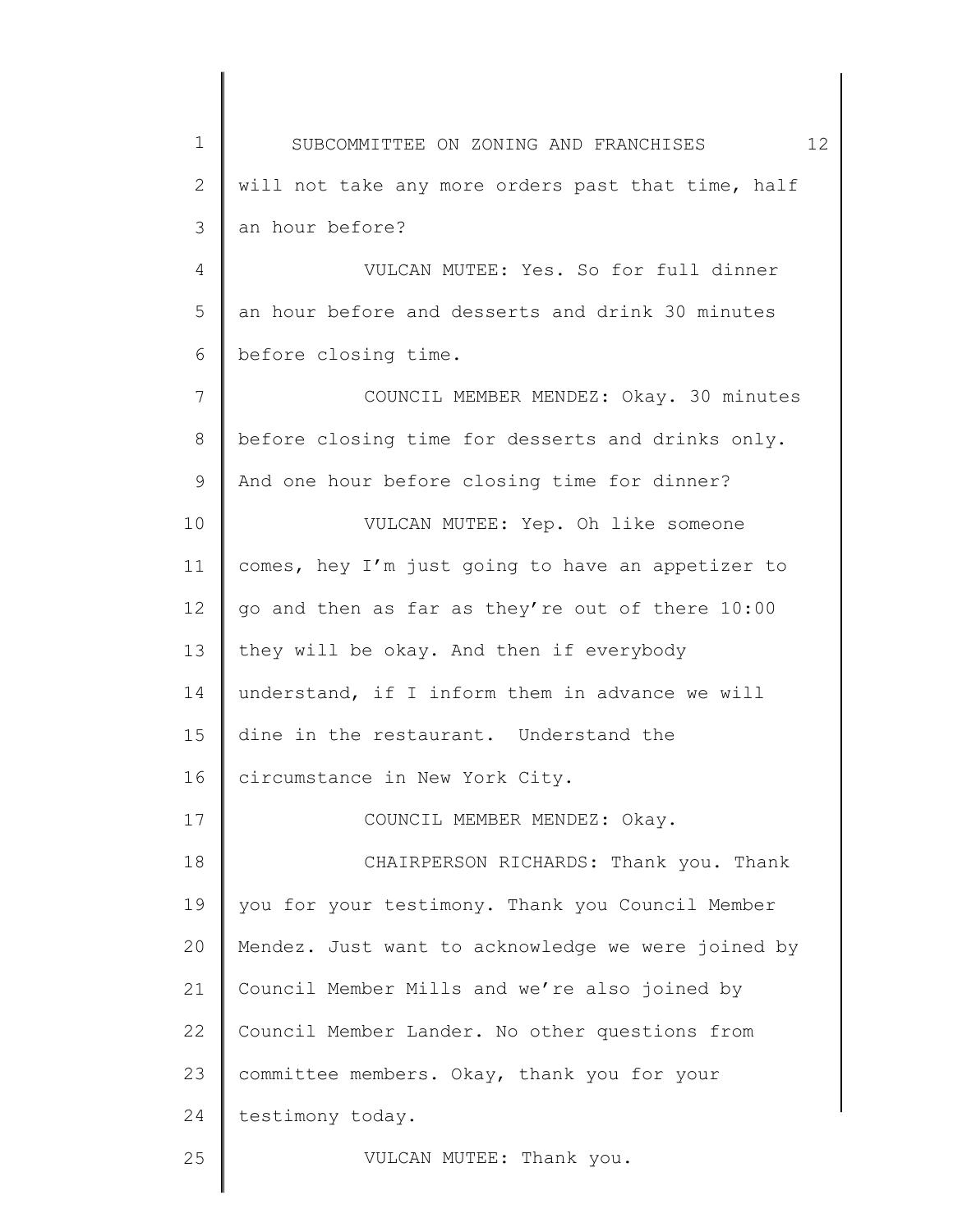| $\mathbf 1$   | 13<br>SUBCOMMITTEE ON ZONING AND FRANCHISES                    |
|---------------|----------------------------------------------------------------|
| $\mathbf{2}$  | CHAIRPERSON RICHARDS: Alrighty we have                         |
| $\mathcal{S}$ | one person here in opposition; Gail Porento [sp?],             |
| 4             | did I say it right, yes ma'am.                                 |
| 5             | GAIL PORENTO: Test.                                            |
| 6             | CHAIRPERSON RICHARDS: Alrighty, I'll                           |
| 7             | just ask you to say your name for the record and               |
| 8             | who you're representing and you may begin.                     |
| $\mathsf 9$   | GAIL PORENTO: My name is Gail Porento.                         |
| 10            | I am representing myself. I am a shareholder at the            |
| 11            | Murry Hill House, 132 East 35 <sup>th</sup> Street. I've lived |
| 12            | there since 1994. I'm a neighbor and I've attended             |
| 13            | the DCA hearing opposing the sidewalk café. I                  |
| 14            | attended Community Board 6 and this is my third                |
| 15            | time here representing myself. Our Co-Op decided to            |
| 16            | represent as individuals as opposed to a building.             |
| 17            | So I have some issues of course. I live on the side            |
| 18            | that faces $34th$ and I'm on a low floor. So I'm the           |
| 19            | one that will be disturbed by the noise, the                   |
| 20            | smells, the odors, the extra traffic and everything            |
| 21            | else by this establishment. We never had any                   |
| 22            | outdoor cafés. It's a quiet block. I submitted two             |
| 23            | DCA letters from the Murray Hill Neighborhood                  |
| 24            | Association opposing. I submitted from our                     |
| 25            | neighbors, we have it's a neighborhood and opus                |
|               |                                                                |

 $\begin{array}{c} \hline \end{array}$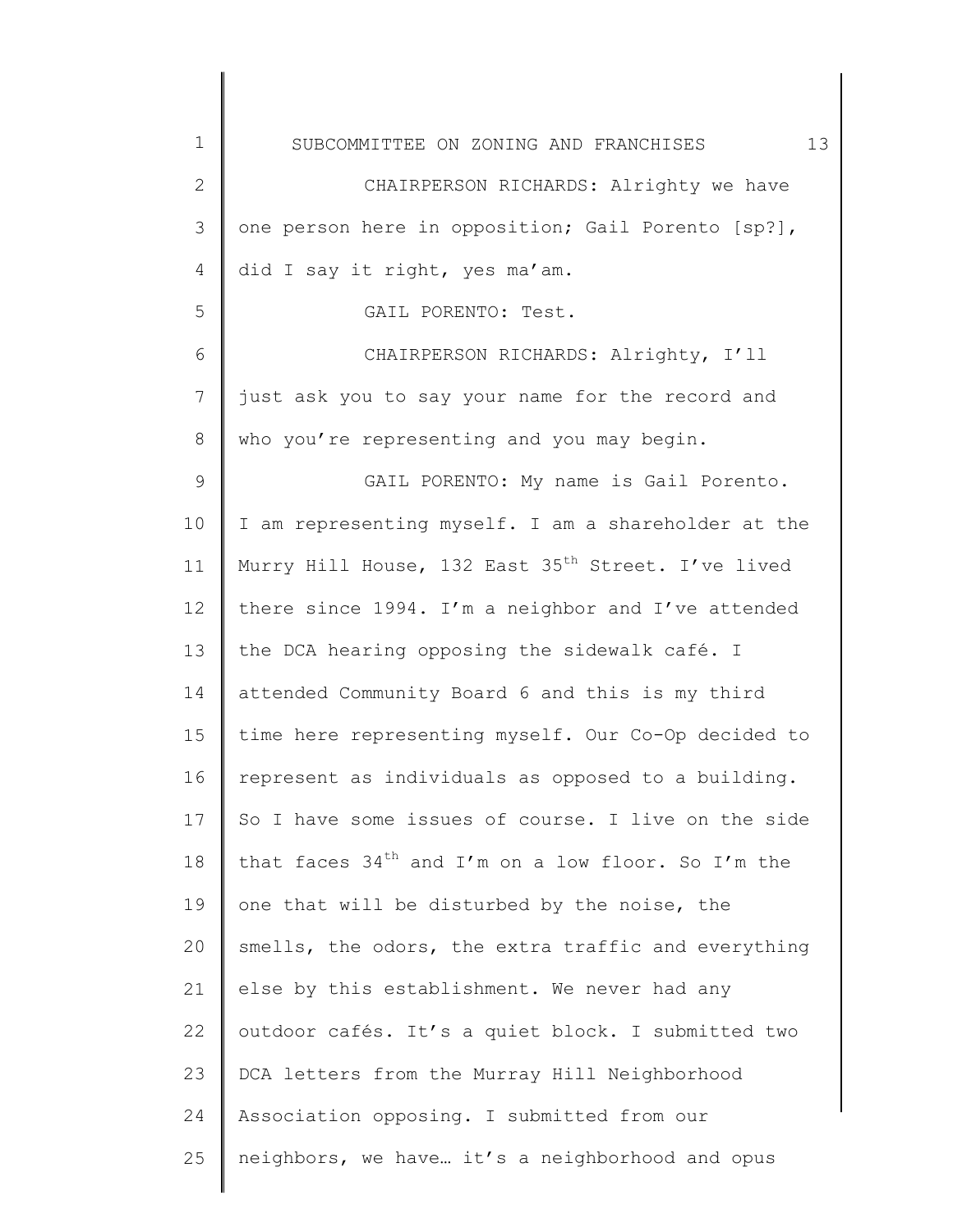1 2 3 4 5 6 7 8 9 10 11 12 13 14 15 16 17 18 19 20 21 22 23 24 25 SUBCOMMITTEE ON ZONING AND FRANCHISES 14 day which is a nunnery and conference center for catholics. They do not drink. They will never patronize this café. We also have the Asheba on the corner, you know in this Lexington  $34<sup>th</sup>$  where it's located and they will never patronize this. So I think that it's not a great thing for the neighborhood; the extra noise, the extra crime, the extra attraction of you know people. The establishment has a patio in the back that they could serve outside and it's perfectly adequate. I know that they have been open since about December since I live there and I did pass by as it was being built and that was a disruption in itself because they drilled down two stories to dig up all kinds of rodents and all the buildings had problems. It wasn't their fault per say but it was a hair salon for so many years before and they didn't have all that traffic and everything on that street between Lex and Park on 34<sup>th</sup> kind of closes down. It's a little sleepy block. There's a post office. There's also two very fine outdoor establishments that don't overlook bedrooms and residential. There's one on  $34<sup>th</sup>$  and Park, the... that set for dogs, outdoor cafes, etcetera. There's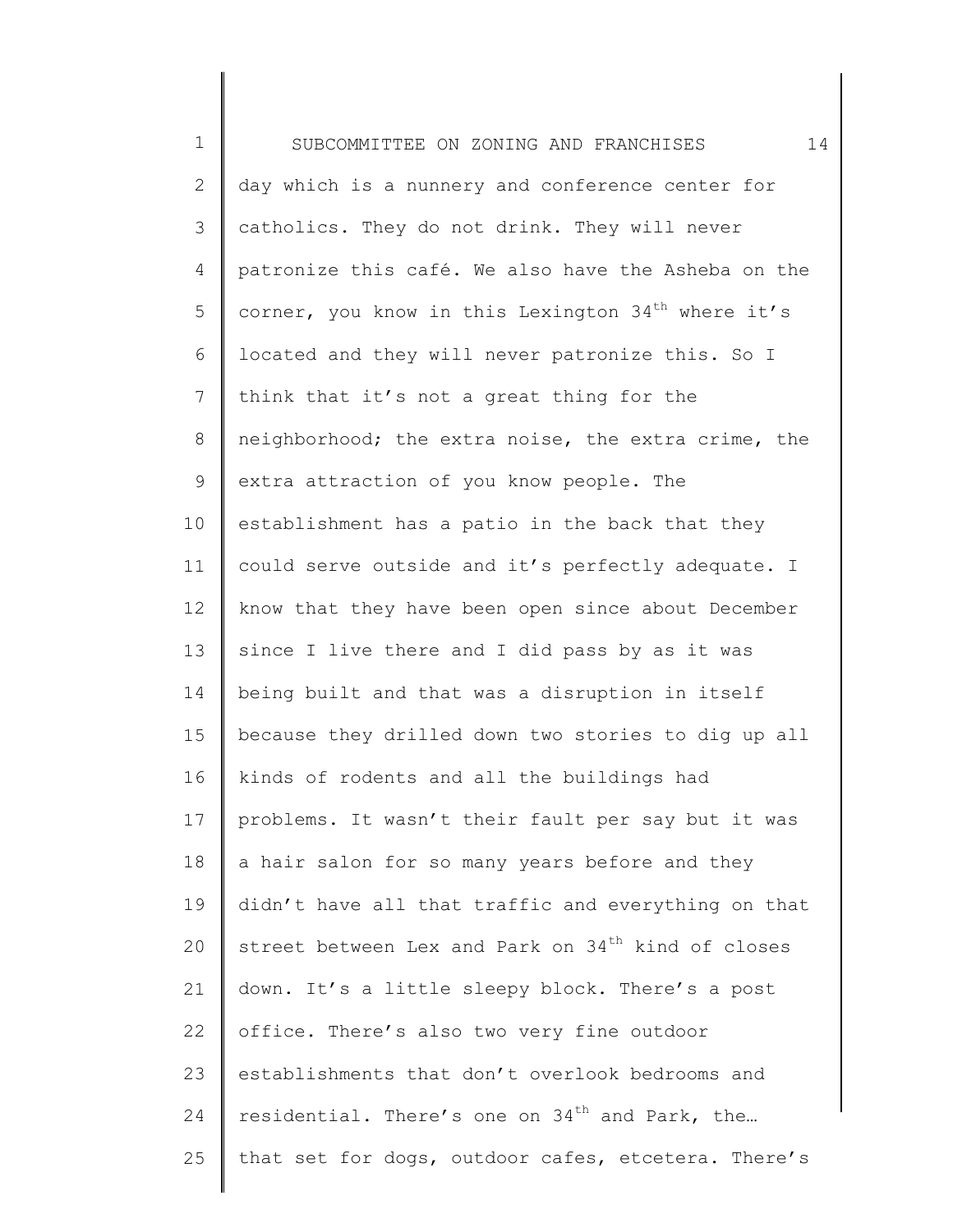1 2 3 4 5 6 7 8 9 10 11 12 13 14 15 16 17 18 19 20 21 22 23 24 25 SUBCOMMITTEE ON ZONING AND FRANCHISES 15 one on the other side with the Affinia Hotel has a big space. Also where peoples' bedroom door, you know window is not right underneath it. But in spirit of wanting to compromise I have to disagree with some of the things that were read in that statement. I don't believe that they met with everybody that went to DCA because I was there and one of our board members; Marshal Wise [sp?], he's been in France so I don't know how you were, they were able to discuss with him and get his views. And then the other person went to Community Board 6 with me and they can't be here because they work, I don't know that there was a separate conversation of agreement. I think they still feel the same way they did on the  $25<sup>th</sup>$  of August when we met at Community Board 6. But if we could agree that 9:00 means 9:00. I mean it seems like a loophole. I'm not a lawyer but what's to say they sit there with wine, that's where the noise comes from, it's the talking. I don't think the rustling of dishes is going to wake somebody up. But it's the hahaha laughing and screaming and you know all that. So if they're sitting there from 9:00 to… it takes them two hours to finish their dessert and coffee and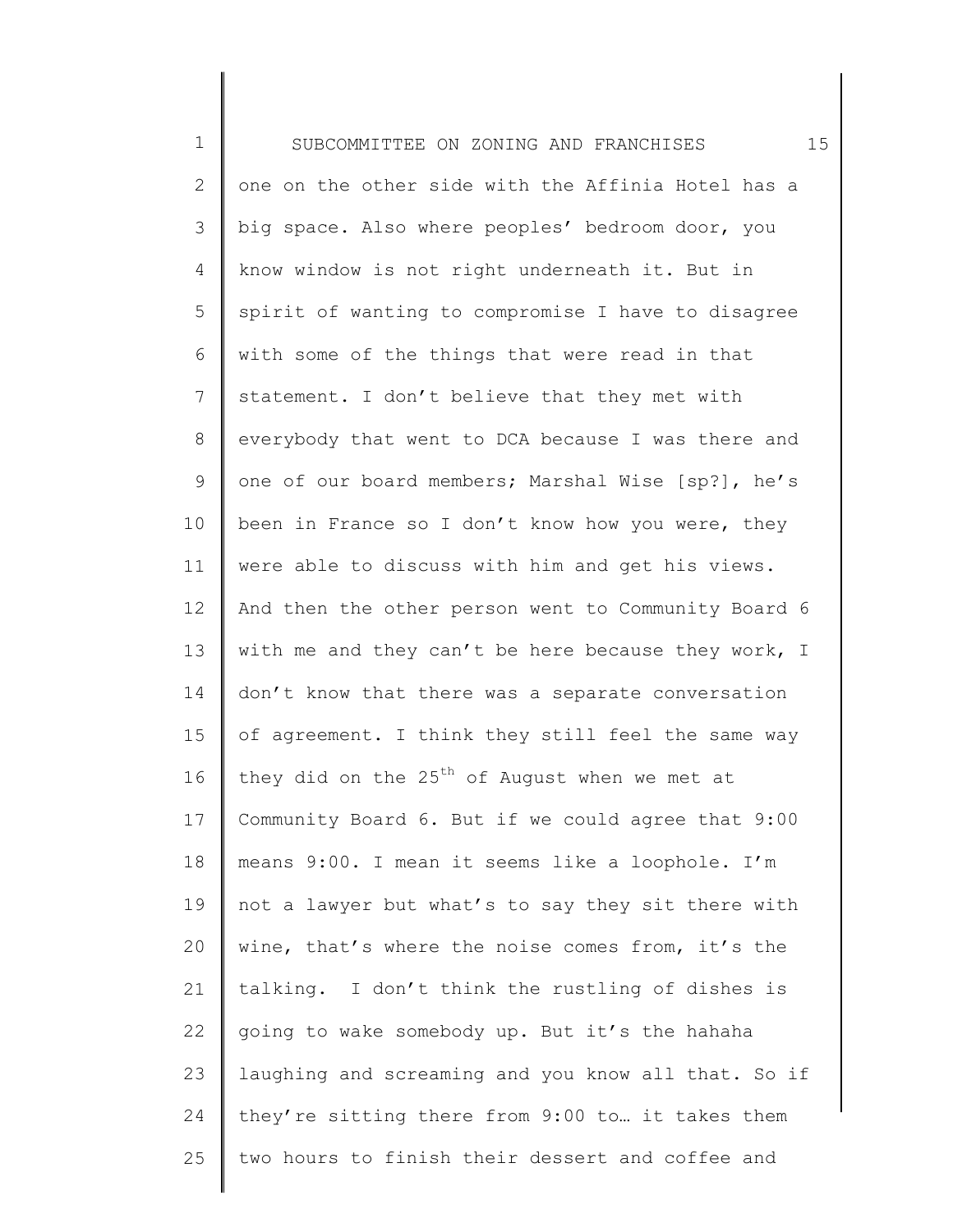| $\mathbf 1$    | 16<br>SUBCOMMITTEE ON ZONING AND FRANCHISES         |
|----------------|-----------------------------------------------------|
| $\mathbf{2}$   | what they've ordered so I think the compromise for  |
| 3              | me would be as much as I don't want the café there  |
| 4              | at all for any reason that they should get, it      |
| 5              | should be like an airplane, when the flight's over  |
| 6              | they get out. I mean the tables have to be vacated  |
| $\overline{7}$ | by those times, $9:00$ and $10:00$ .                |
| 8              | CHAIRPERSON RICHARDS: Okay.                         |
| $\mathsf 9$    | GAIL PORENTO: Effectively. Because                  |
| 10             | there's room inside.                                |
| 11             | CHAIRPERSON RICHARDS: Well thank you so             |
| 12             | much for your testimony and I will just say you     |
| 13             | heard from her so it would be great if you can      |
| 14             | speak to her on her way out, off of testifying, out |
| 15             | of testifying. And I don't know if Council Member   |
| 16             | Mendez, if you've been working with her office in   |
| 17             | particular but I would urge you to certainly work   |
| 18             | with her office. She's a ferocious, ferocious       |
| 19             | fighter when it comes to protecting quality of life |
| 20             | around these sidewalk cafes. She's not on the       |
| 21             | committee, but I think she should probably be one   |
| 22             | day because there's no one who has more sidewalk    |
| 23             | cafes than her in her district that come before     |
| 24             | this particular committee. So I'll just ask the     |
| 25             | applicants [cross-talk]                             |
|                |                                                     |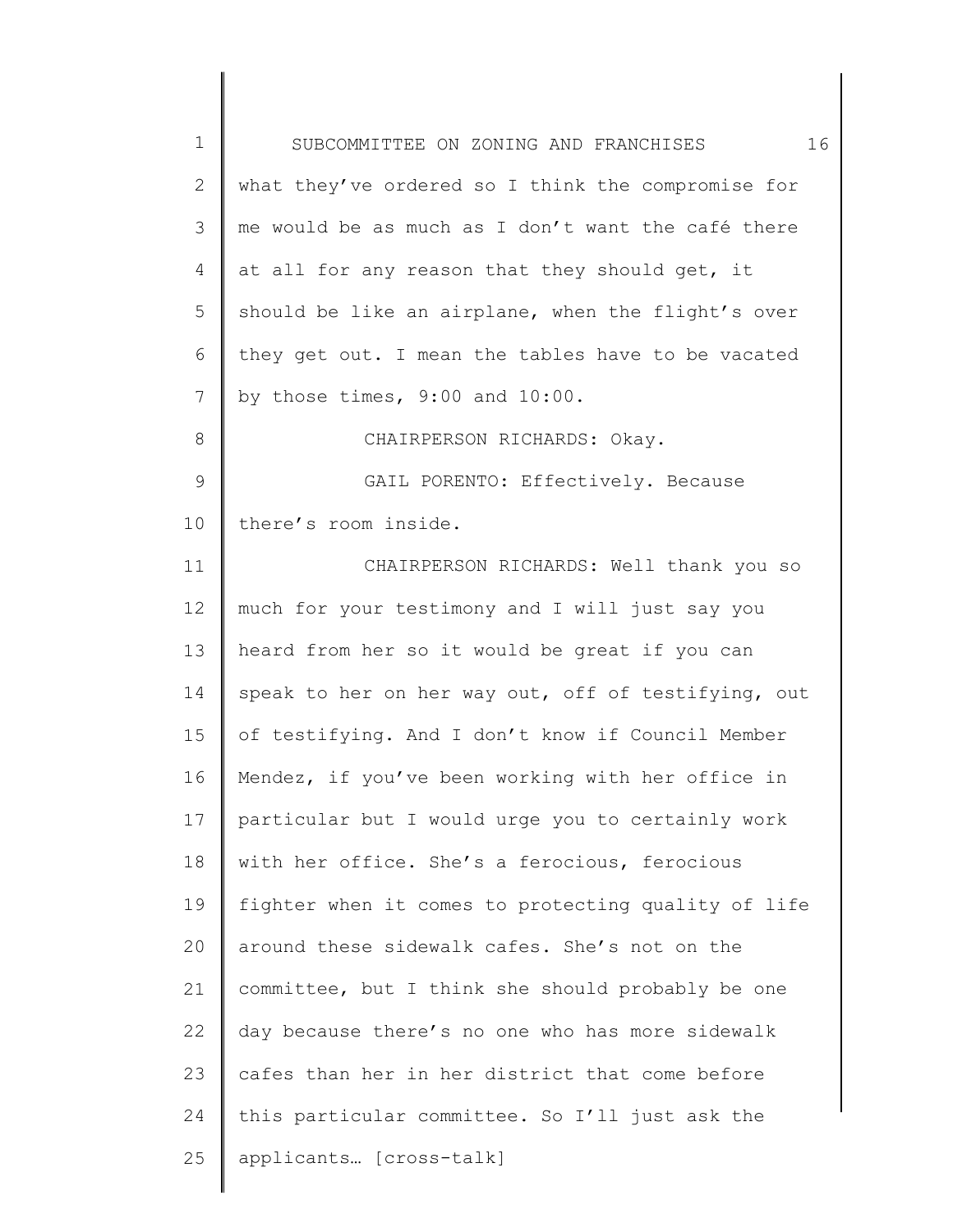| 1             | 17<br>SUBCOMMITTEE ON ZONING AND FRANCHISES                   |
|---------------|---------------------------------------------------------------|
| $\mathbf{2}$  | GAIL PORENTO: Thank you. I know                               |
| 3             | [cross-talk]                                                  |
| 4             | CHAIRPERSON RICHARDS:  if you can speak                       |
| 5             | to her                                                        |
| 6             | GAIL PORENTO: she's fair and [cross-                          |
| 7             | $talk$ ]                                                      |
| 8             | CHAIRPERSON RICHARDS:  and then also if                       |
| $\mathcal{G}$ | you can continue to work with the council member              |
| 10            | that will be helpful.                                         |
| 11            | GAIL PORENTO: Thank you.                                      |
| 12            | CHAIRPERSON RICHARDS: Thank you. Any                          |
| 13            | other speakers on this particular application?                |
| 14            | Seeing none we will now close Land Use item 435,              |
| 15            | 134. And we will move on now to Land Use item                 |
| 16            | number 436, Duke of Montrose, an application for an           |
| 17            | unenclosed sidewalk café located at 47 5 <sup>th</sup> Avenue |
| 18            | on Council Member Lander's district in Brooklyn. I            |
| 19            | will now open the public hearing for this item. And           |
| 20            | the applicant I believe is here, Patricia Sullivan            |
| 21            | representing the Duke of Montrose Incorporated.               |
| 22            | PATRICIA SULLIVAN: Hi, my name is                             |
| 23            | Patricia Sullivan. I'm here to speak on the Duke of           |
| 24            | Montrose at 47 5 <sup>th</sup> Avenue in Brooklyn. I'm here   |
| 25            | with Dennis Bogart. He's the General Manager of the           |
|               |                                                               |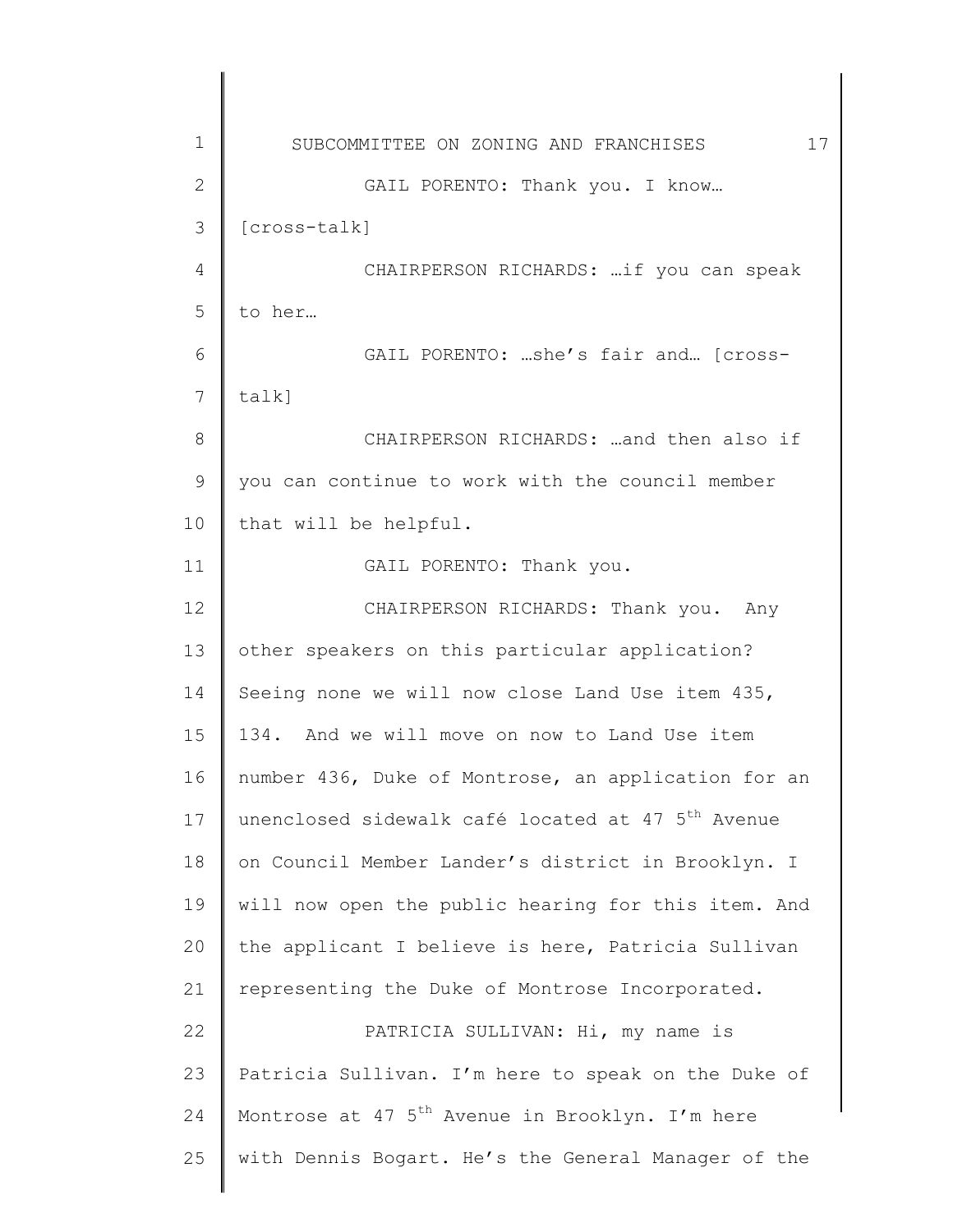1 2 3 4 5 6 7 8 9 10 11 12 13 14 15 16 17 18 19 20 21 22 23 24 25 SUBCOMMITTEE ON ZONING AND FRANCHISES 18 establishment. We met with Council Member Lander's Office on Monday of last week as well as with Craig Hammerman who's the District Manager of Brooklyn Community Board 6. Based on our conversation and based on the recommendations of Craig Hammerman we agreed to reduce the number of tables from 21 to 9 which is in accordance with Brooklyn Community Board 6's guidance that the number of tables in a sidewalk café does not exceed half of the number of tables inside of a given establishment. The applicant also agreed to close the sidewalk café at 10:00 p.m. Sunday through Thursday and midnight on Saturday and Friday nights on the weekends. In addition, of course, Dennis will be in communication with Community Board and is always willing to hear from the neighbors and the community. CHAIRPERSON RICHARDS: Council Member Lander. COUNCIL MEMBER LANDER: Thank you Chair Richards for this opportunity. Thank you Patricia and Dennis for coming to my office and talking with me and the district manager of the community board and working with them to modify your application in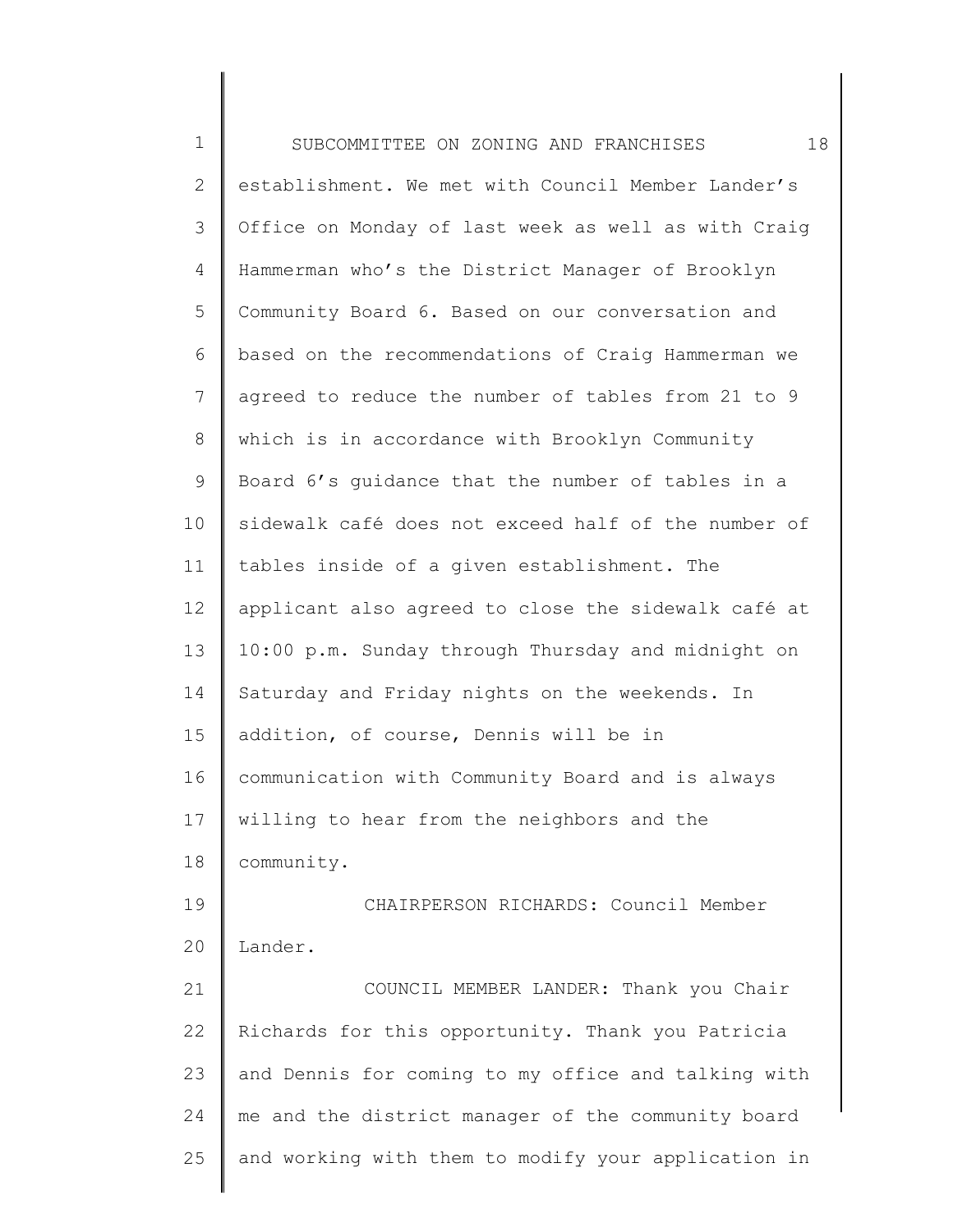| $\mathbf 1$    | 19<br>SUBCOMMITTEE ON ZONING AND FRANCHISES         |
|----------------|-----------------------------------------------------|
| $\mathbf{2}$   | the ways that you just outlined. I know there was   |
| 3              | some miscommunication sort of earlier in the        |
| 4              | process and these things might have been worked out |
| 5              | at the community board level but I'm glad we were   |
| 6              | able to resolve them. I appreciate your working     |
| $\overline{7}$ | with us to reduce the number of tables to comply    |
| 8              | with the community board policy, to pull them back  |
| $\mathsf 9$    | toward the building to leave a little more room on  |
| 10             | what's become a very busy sidewalk near the Barkly  |
| 11             | Center and also to agree to those hours which the   |
| 12             | community board request. So we'll look forward to   |
| 13             | coming and having a drink at the Duke of Montrose   |
| 14             | once those tables get open. So thanks very much for |
| 15             | working with us. I support this application and     |
| 16             | encourage my colleagues to vote aye.                |
| 17             | CHAIRPERSON RICHARDS: Thank you Council             |
| $18\,$         | Member Lander. Thank you. Alrighty, anyone else     |
| 19             | here to testify on this particular application?     |
| 20             | Alrighty, seeing none we'll close the hearing on    |
| 21             | Land Use item number 436. We're now going to move   |
| 22             | onto Land Use item number 436. We're now going to   |
| 23             | move onto Land Use 459 Le Pinta Mexican Cuisine, an |

25 West  $181^\text{st}$  Street in Council Member Rodriguez

application for an unenclosed sidewalk café at 711

24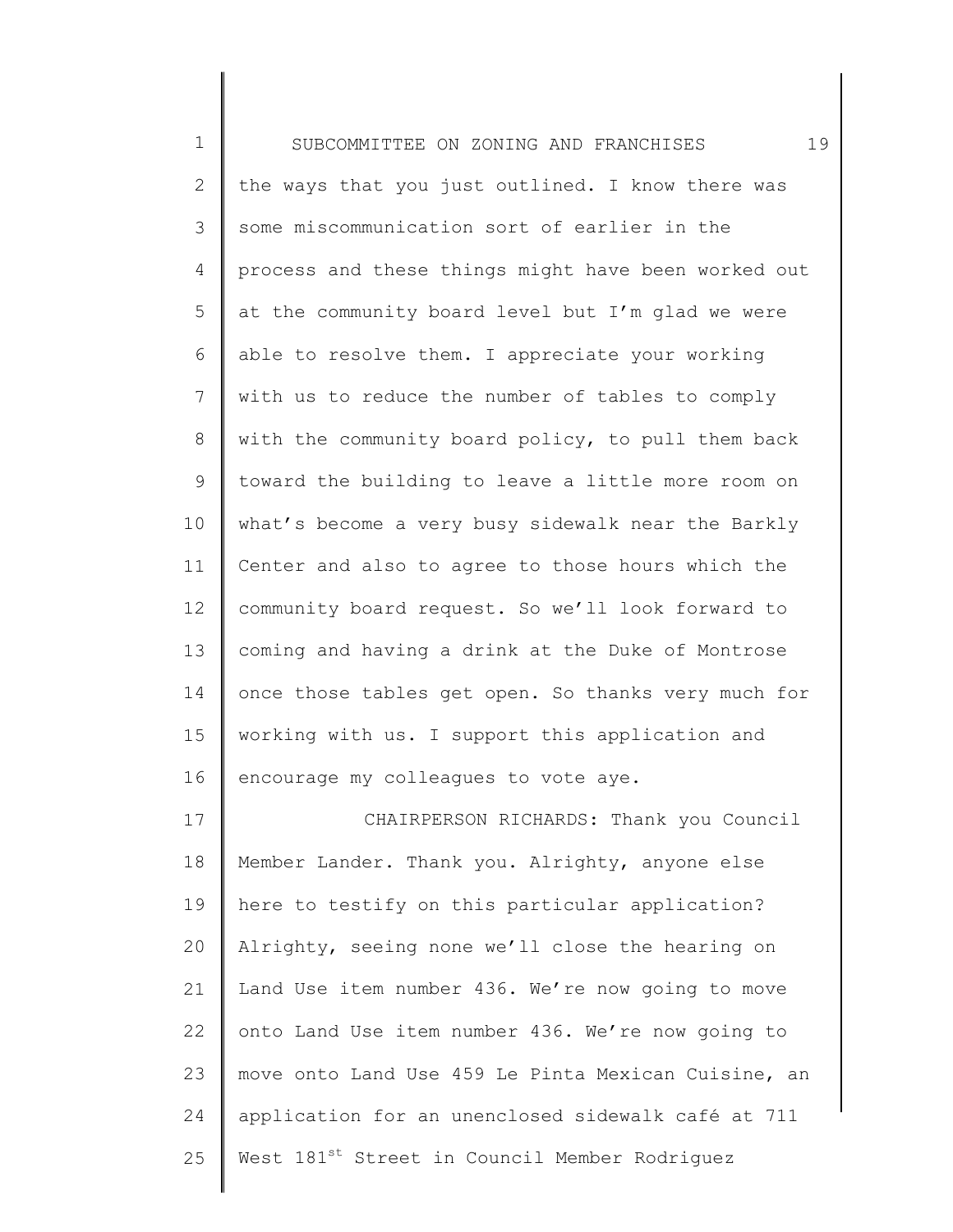1 2 3 4 5 6 7 8 9 10 11 12 13 14 15 16 17 18 19 20 21 22 23 24 25 SUBCOMMITTEE ON ZONING AND FRANCHISES 20 District and I don't think the applicants are here. But we have a letter in support. If there's anyone here for, to testify on this issue? No? Seeing none… We have a letter of agreement on this particular application between the applicant and community and Council Member Rodriguez. So there's no one here to testify on this particular issue. We will now close the hearing on Land Use item number 459. And we will now move on to Land Use item number 437, an application for a zoning text amendment to permit auto repair and preparation use on the site located at 625 West  $57<sup>th</sup>$  Street in Council Member Rosenthal's district in Manhattan. This application would allow for an automotive showroom to be located on the ground floor of a 31 story building located on the site. Council Member Rosenthal supports the approval of this application and I will now officially open the hearing on this Land Use item 437. And I believe the applicants are here with us; Jordan Barowitz and Carol Rosenthal. Alrighty when you're ready to begin state your name for the record and who you're representing. JORDAN BAROWITZ: Just waiting for them to load this slide so…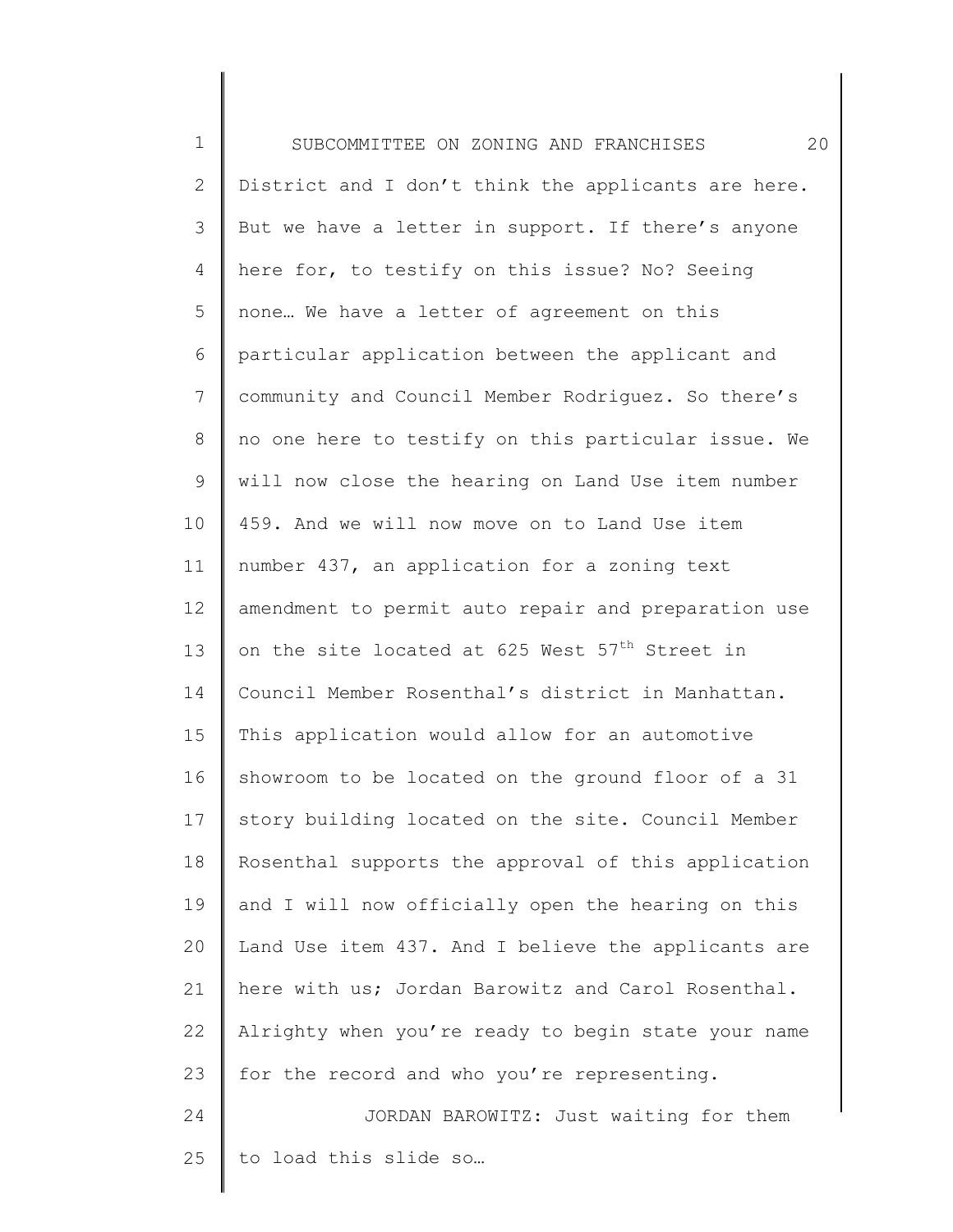1 2 3 4 5 6 7 8 9 10 11 12 13 14 15 16 17 18 19 20 21 22 23 SUBCOMMITTEE ON ZONING AND FRANCHISES 21 CHAIRPERSON RICHARDS: Oh, Keith is here. [cross-talk] Okay. You're doing the props today? Okay got it. JORDAN BAROWITZ: Good morning Council Members. My name is Jordan Barowitz and I'm with the Durst Organization. We are the owners of 625 West  $57<sup>th</sup>$  Street. I'm joined by Carol Rosenthal; our Land Use Counsel at Free Think and Keith… [cross-talk] CHAIRPERSON RICHARDS: No relation to Council Member Rosenthal? Okay got it. JORDAN BAROWITZ: And my colleague, who you know, Keith Pamansky [phonetic] at the Durst Organization. We're here today to request a zoning text change to allow an auto showroom with their repair facility at our mixed use building at 625 West 57<sup>th</sup> Street. We believe the auto showroom is a good use for the retail space in the building as well as being appropriate for the neighborhood. There's a tradition of car dealerships on the far west side of Manhattan. After the initiation of this action we entered into negotiations and signed

a lease for 15 years with landmark cinemas to

operate an eight screen movie theatre in the space.

24

25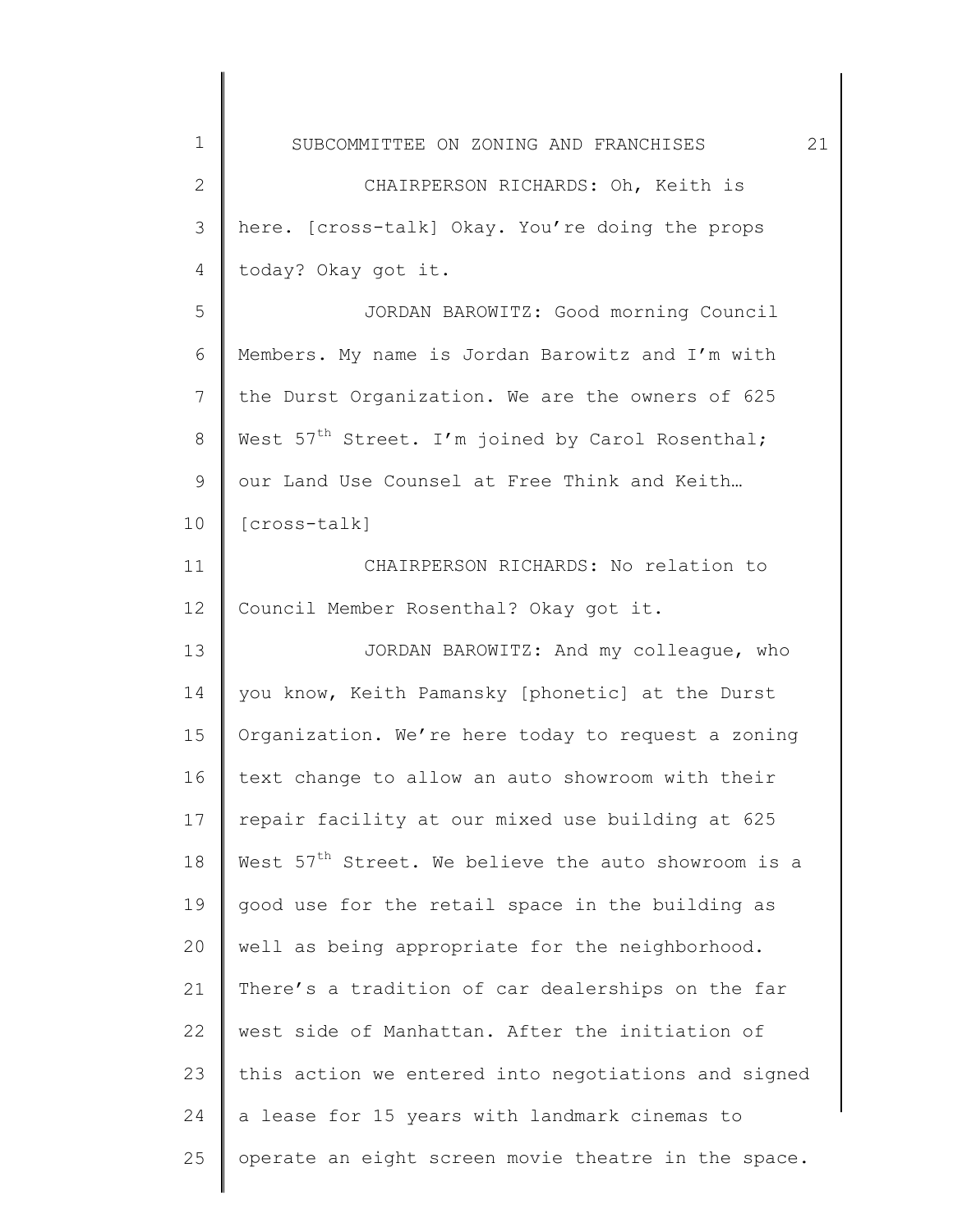| $\mathbf 1$    | 22<br>SUBCOMMITTEE ON ZONING AND FRANCHISES                     |
|----------------|-----------------------------------------------------------------|
| 2              | None the less we still believe that an auto                     |
| 3              | showroom is a good use for this space and we are                |
| 4              | pursuing the text change for the future. When we                |
| 5              | presented before the community board in the spring              |
| 6              | they made some good suggestions including                       |
| $\overline{7}$ | stipulating that there be no parking on the                     |
| 8              | sidewalks on 58 <sup>th</sup> Street, that the ventilation fans |
| $\mathsf 9$    | be powerful enough to aerate the garage and not be              |
| 10             | loud enough as to bother the residents of the                   |
| 11             | building. At City Planning we agreed that we should             |
| 12             | put these stipulations into any lease we sign with              |
| 13             | an operator. I'll now turn it over to Carol to walk             |
| 14             | you through the specifics of the action.                        |
| 15             | CAROL ROSENTHAL: Good morning. Carol                            |
| 16             | Rosenthal from Fried, Frank, Harris, and Shriver.               |
| 17             | The specific action that we have today, it's a text             |
| 18             | change to the zoning resolution. It affects only                |
| 19             | the block where the via is located. And on that                 |
| 20             | block currently automobile showrooms are permitted              |
| 21             | but not showrooms with repair. So the text change               |
| 22             | would allow us to have a show room with repair                  |
| 23             | services on site. This gives you the footprint of               |
| 24             | the, we have a special permit for a large scale                 |
| 25             | covering the entire block. And this is an overlay               |
|                |                                                                 |

║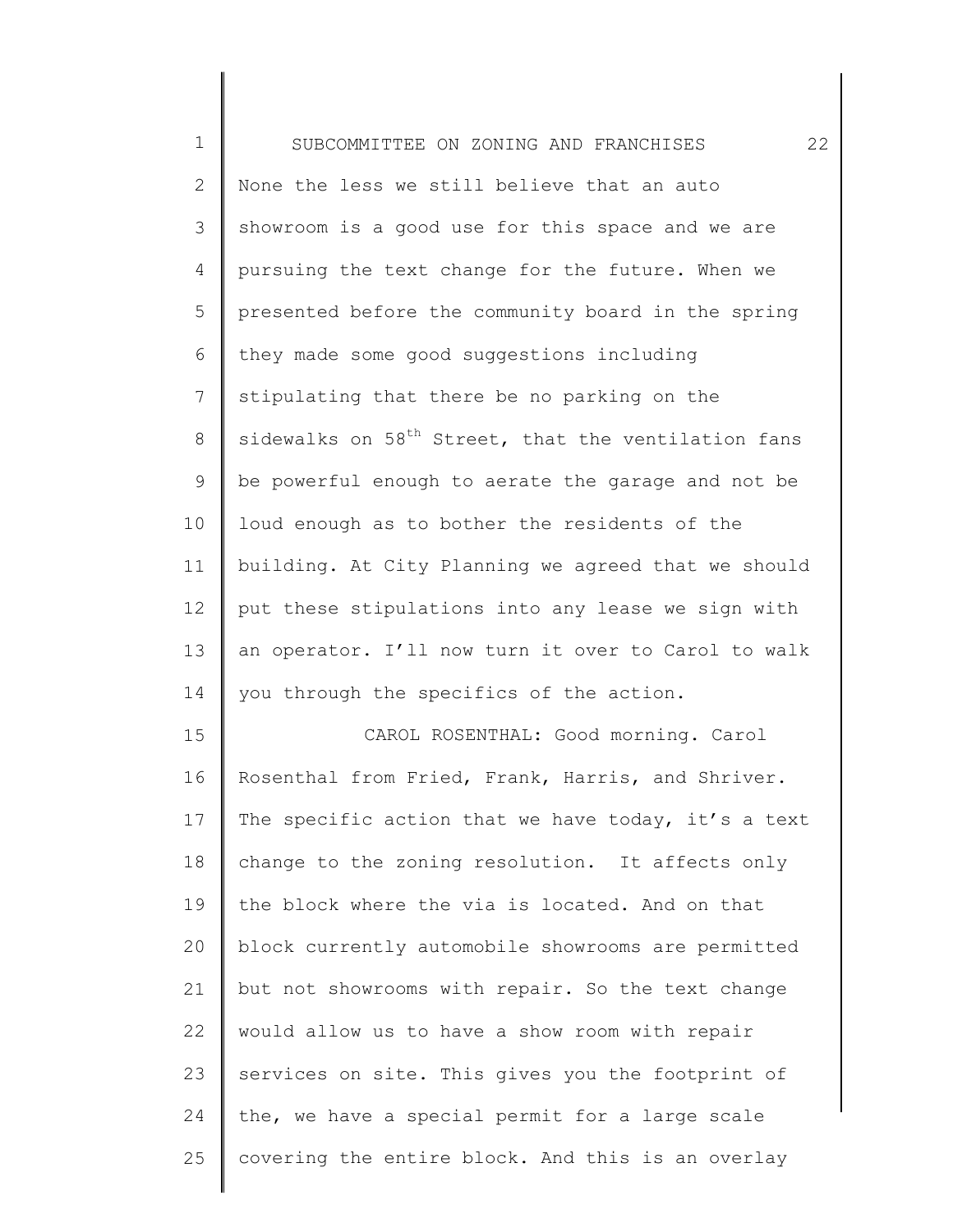| $\mathbf 1$  | 23<br>SUBCOMMITTEE ON ZONING AND FRANCHISES         |
|--------------|-----------------------------------------------------|
| $\mathbf{2}$ | of what was provided in the special permit and the  |
| 3            | auto, potential auto showroom to show that there's  |
| 4            | really no difference between the two. This is the   |
| 5            | zoning map text that would change as a result of    |
| 6            | it. As you can tell it's a very small area that it  |
| 7            | affects up on the block that the Durst own on which |
| 8            | via is located. And that's the footprint of the     |
| 9            | block. You can see where the via is located.        |
| 10           | There's also the Helena on that block and another   |
| 11           | building called the Frank which is on the corner at |
| 12           | the right hand side of the diagram. So that's it.   |
| 13           | This kind of text change has been done elsewhere in |
| 14           | the vicinity to allow car dealerships to operate    |
| 15           | there. So we're here to answer any questions.       |
| 16           | CHAIRPERSON RICHARDS: Great. Thank you              |
| 17           | so much for your testimony. I just want to state    |
| 18           | that we have a letter in support on the record from |
| 19           | Council Member Rosenthal. So can you just read into |
| 20           | the, or just state on the record some of the        |
| 21           | issues, in particular the community board did bring |
| 22           | up on traffic and I think congestion and perhaps    |
| 23           | any of those particular issues that came up and     |
| 24           | what are you proposing to do to ensure that traffic |
| 25           | flow and everything else                            |
|              |                                                     |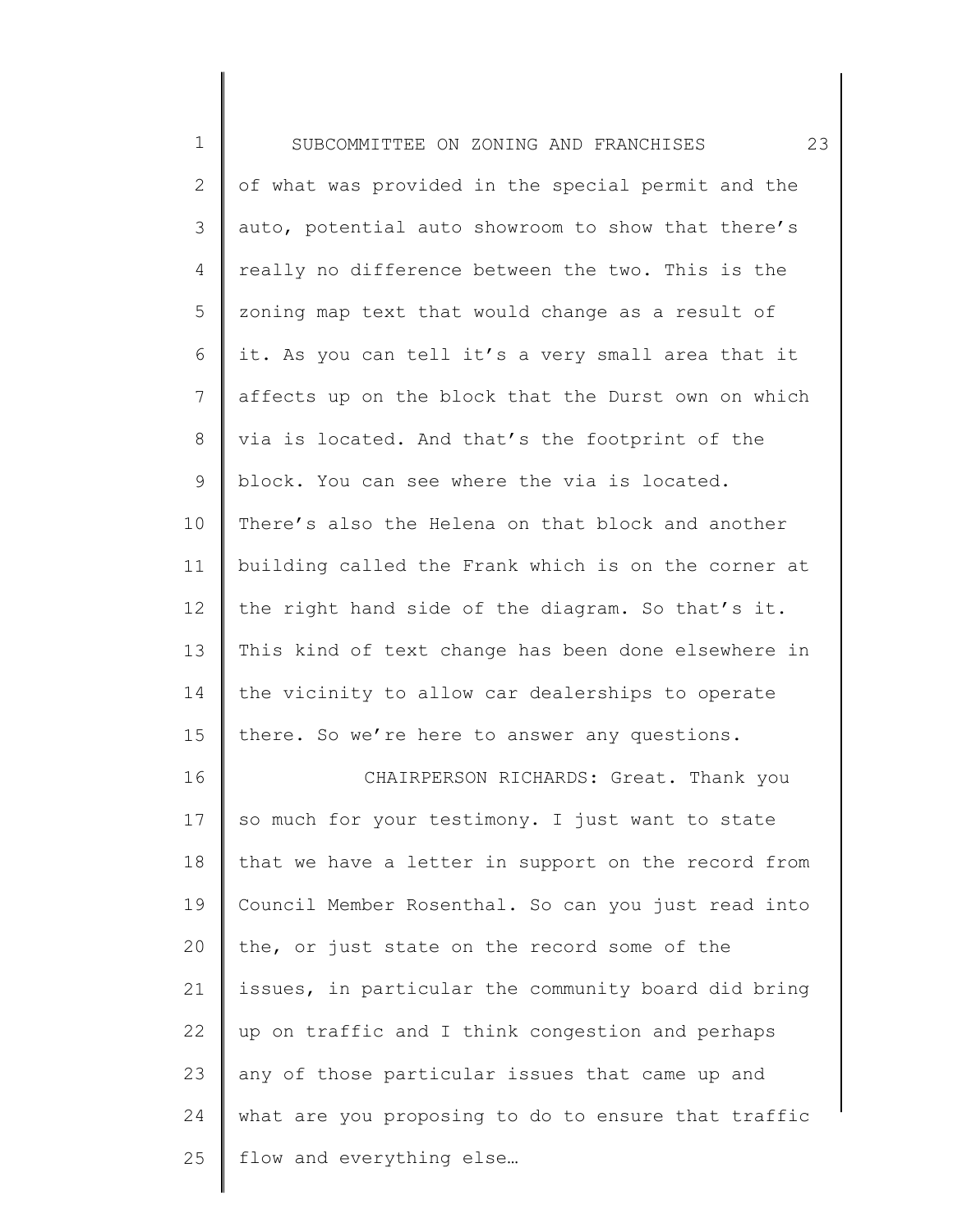2 3 CAROL ROSENTHAL: I can. And I have with me…

4 5 CHAIRPERSON RICHARDS: And the repair shop is…

1

6 7 8 9 10 11 12 13 14 15 16 17 18 19 20 21 22 23 24 25 CAROL ROSENTHAL: For the record I have copies of a community board letter in support. We can submit those. The community board was supportive of the use. They think, they've said that it's consistent with similar uses in the area and would complement the existing automobile related uses in the area. They asked about how we were going to address the ventilation system which is, goes onto that street, on West  $58<sup>th</sup>$  Street and also they didn't want the sidewalks around there to be used for parking. We pointed out that we are, we're going to have residents in the building who are going to be paying a lot of money for apartments and they're also not going to want these things so that in the event that there were a lease with an operator to do this car facility we would include provisions in there that would make it a requirement of the lease for them to continue to operate in accordance with standards that work to mitigate those issues.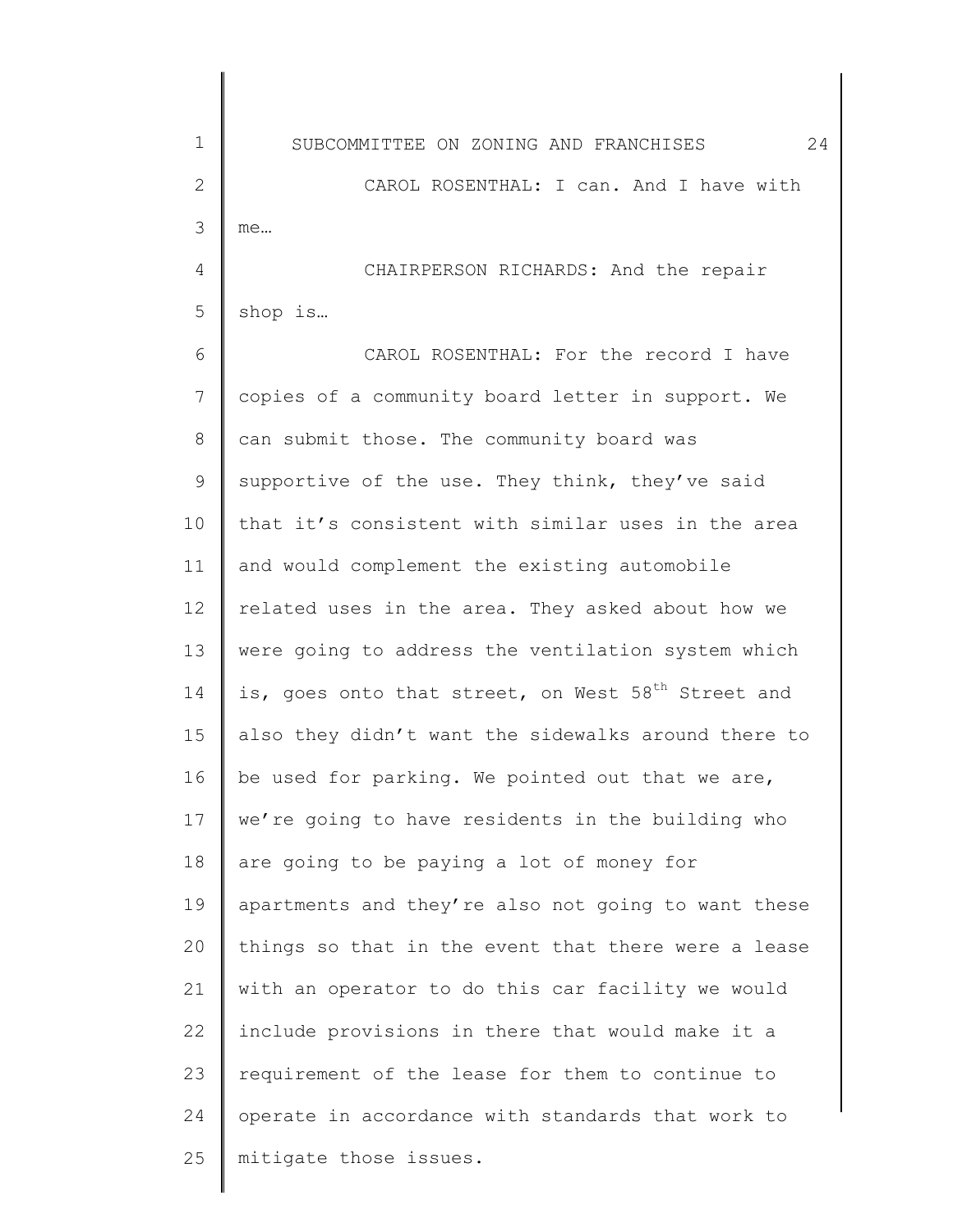1 2 3 4 5 6 7 8 9 10 11 12 13 14 15 16 17 18 19 20 21 22 23 24 25 SUBCOMMITTEE ON ZONING AND FRANCHISES 25 CHAIRPERSON RICHARDS: Okay great. And what type of cars are going to be in this particular facility? Do we know yet? CAROL ROSENTHAL: Right now it's only going to be movies of cars because we have a lease for the 15 years. JORDAN BAROWITZ: Yeah so… Yeah we have… CHAIRPERSON RICHARDS: I'm joking. CAROL ROSENTHAL: I know, yeah. JORDAN BAROWITZ: We have a 10 for the… CHAIRPERSON RICHARDS: I saw it yesterday in a diagram, I thought I saw a Porsche… Not that I could afford one but… JORDAN BAROWITZ: One can dream. CHAIRPERSON RICHARDS: wishful thinking. JORDAN BAROWITZ: One can dream. CHAIRPERSON RICHARDS: I want to come and test drive it right now. Alright thank you so much for your testimony. CAROL ROSENTHAL: Thank you. CHAIRPERSON RICHARDS: Anyone else here to testify on this particular issue. Alrighty, if not, seeing none we will now close Land Use item number 437 and we are now going to move onto Land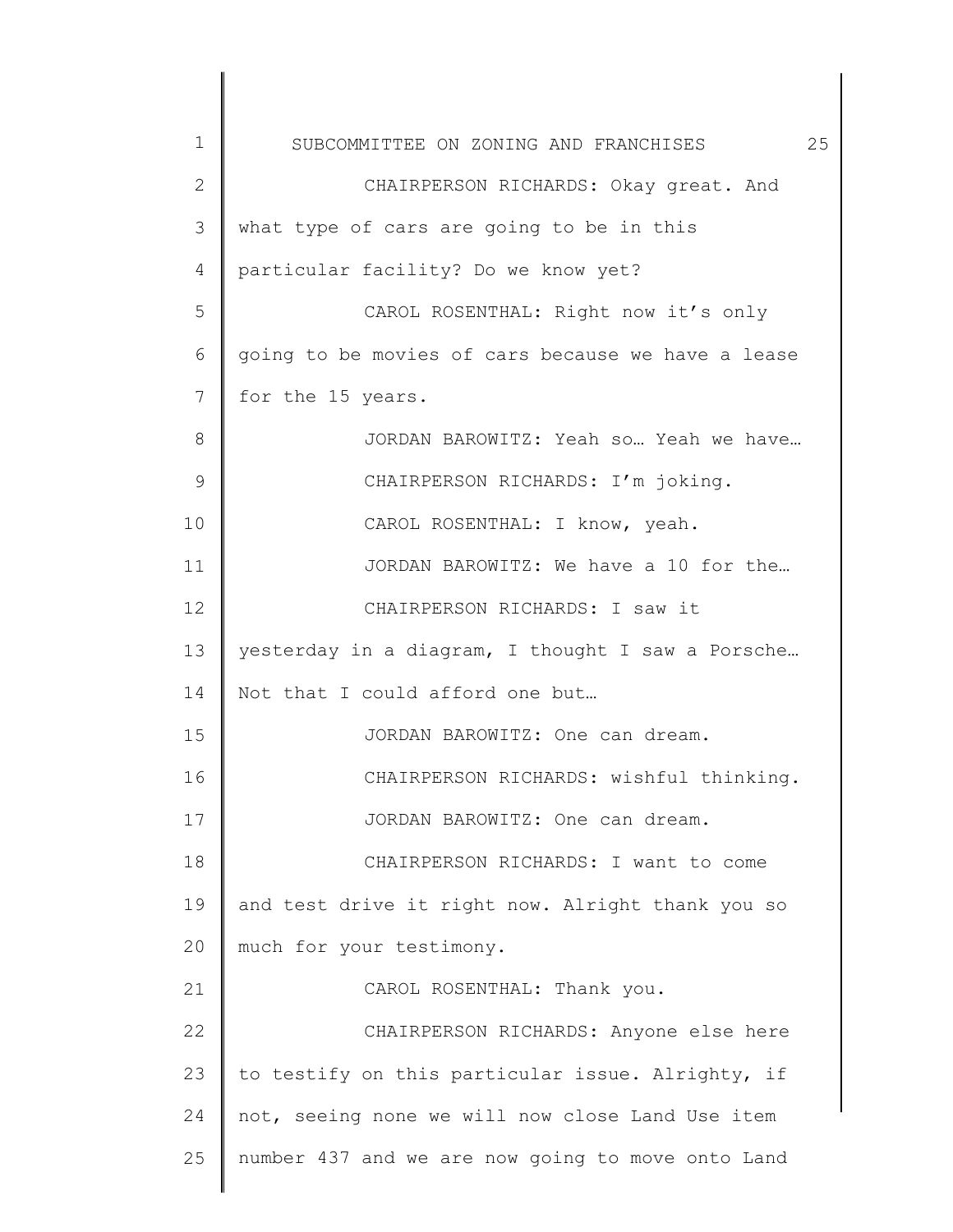| $\mathbf 1$    | 26<br>SUBCOMMITTEE ON ZONING AND FRANCHISES         |
|----------------|-----------------------------------------------------|
| $\mathbf{2}$   | Use item number 439, an application for a zoning    |
| 3              | map amendment to extend an existing R6B through the |
| 4              | center line of Block 659 in queens. The current     |
| 5              | zoning creates a split lot condition for eight lots |
| 6              | on this block and this proposed zoning would align  |
| $\overline{7}$ | the zoning district boundary with a lot line        |
| 8              | through the center of the lot. This application is  |
| 9              | in Council Member Constantinides and he supports    |
| 10             | approval. I did speak with him this morning. And we |
| 11             | will now officially open the application up here    |
| 12             | and Richard Lobell is here to present, my good      |
| 13             | friend.                                             |
| 14             | RICHARD LOBEL: Thank you Chair. Good                |
| 15             | morning Council Members. My name again Richard      |
| 16             | Lobel from the law firm of Sheldon Lobel, P.C. I'm  |
| 17             | ioined by John Billinich [sp?] who is the owner and |

15 16 17 18 19 20 21 22 23 24 25 joined by John Billinich [sp?] who is the owner and applicant in this application. This is a very straight forward application. As the chair mentioned it's a rezoning. And you see behind me is a copy of the tax map. In the story rezoning of 2010 the city planning commission rezoned blocks or parts of 238 block and in doing so the most convenient method of rezoning is of course to rezone to the center line of the block. So the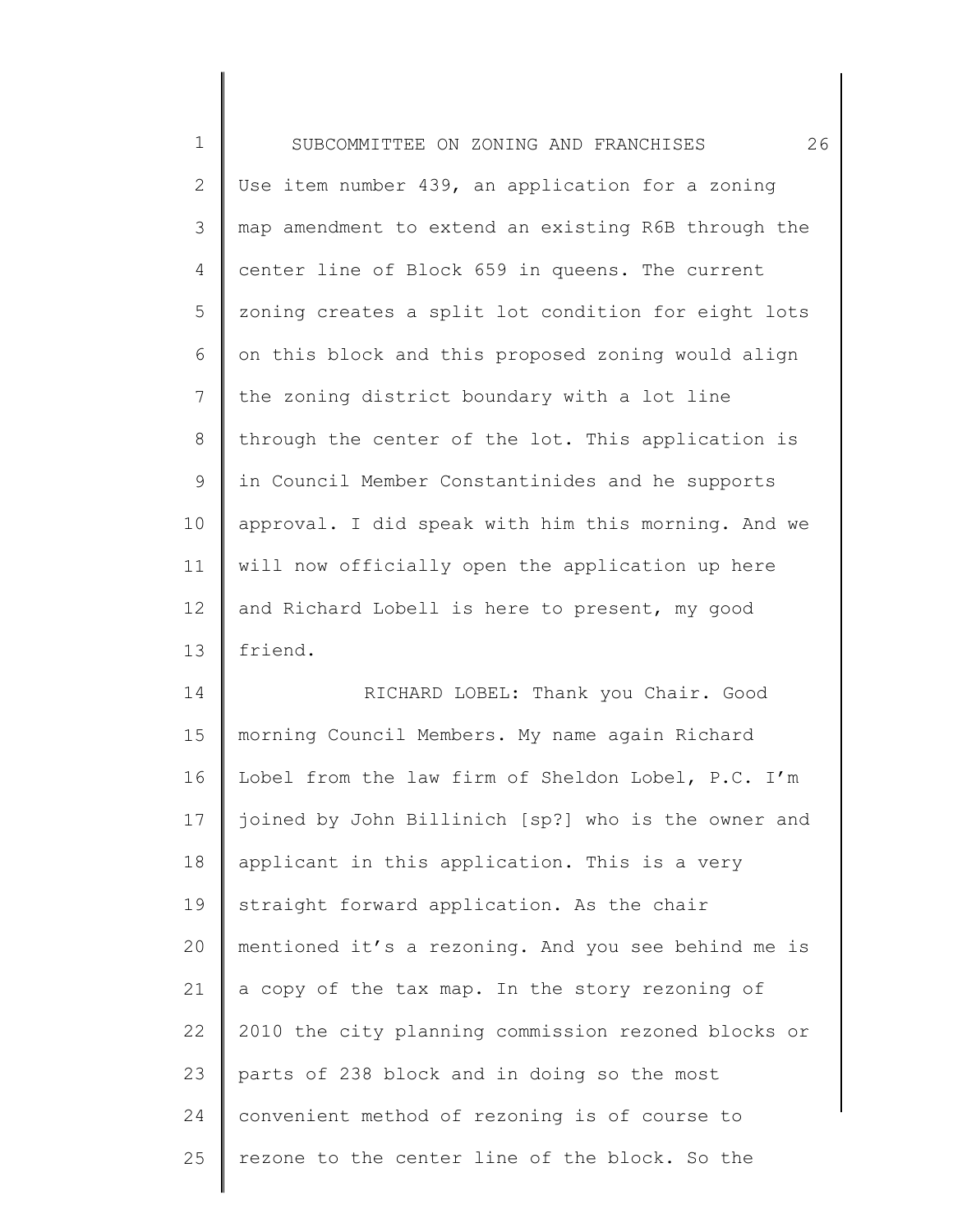1 2 3 4 5 6 7 8 9 10 11 12 13 14 15 16 17 18 19 20 21 22 23 24 25 SUBCOMMITTEE ON ZONING AND FRANCHISES 27 rezoning occurred and there were many blocks within that rezoning which created a condition as you see on the tax map behind me where the zoning district boundary which although was in the center of the block was standard issue did not reflect the actual tax lots. So we have the block behind me and on 38<sup>th</sup> street there's eight lots which extend 140 feet which is beyond the 100 feet of the R6B zoning district. Very simply what this rezoning does, and if she'll allow me to put up the rezoning map, there's an area highlighted in red on the map on the right. The rezoning basically adjusts the zoning district boundary to reflect the tax lot boundary. So the rezoning extends the existing R6B 40 feet to the west so that these eight blocks are encompassed by the R6B zoning district. What is the effect of this rezoning? The effect of this rezoning simply is to allow the development site which is owned by John and his partners instead of being able to develop with 20 units we'll be able to develop with 23 units. This merely adds approximately 1600 square feet to this property. No other properties within the rezoning are affected because indeed the other six lots are, five of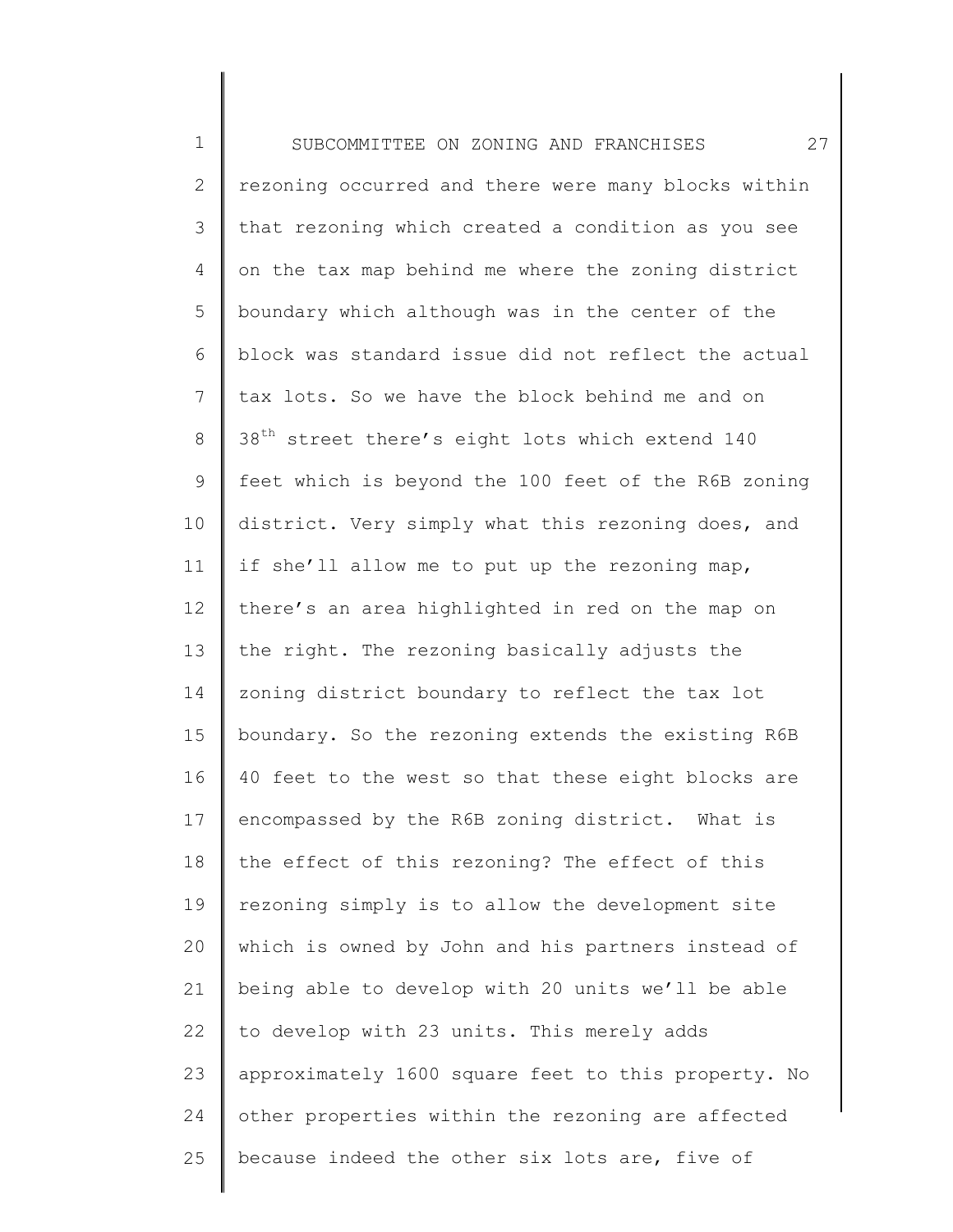1 2 3 4 5 6 7 8 9 10 11 12 13 14 15 16 17 18 19 20 21 22 23 24 25 SUBCOMMITTEE ON ZONING AND FRANCHISES 28 them, or four of them are overbuilt and two of them are burnt in by easements which would prevent any additional development. You may ask why would they go through the time and expense of this rezoning for a mere 1600 feet and three units the answer really is that John and his partners are responsible developers in the community. They've redeveloped and developed many properties within Astoria including several on this block alone. And so they were approached by the former owners of this property, themselves somewhat elderly to say we understand you've done development on this block. We like what you've done. We'd like you to purchase these properties. So the women who lived in these two properties actually had the last two to three years to age out of the properties and to be taken care of by their families while this rezoning wound its way through the system. We're happy to get the support of Community Board 1 as well as the Queens Borough Presidents' Office as well as Council Member Constantinides who was in favor of the action. And we had the opportunity to meet with Council Member Richards as well. We feel that this is a very well supported rezoning and one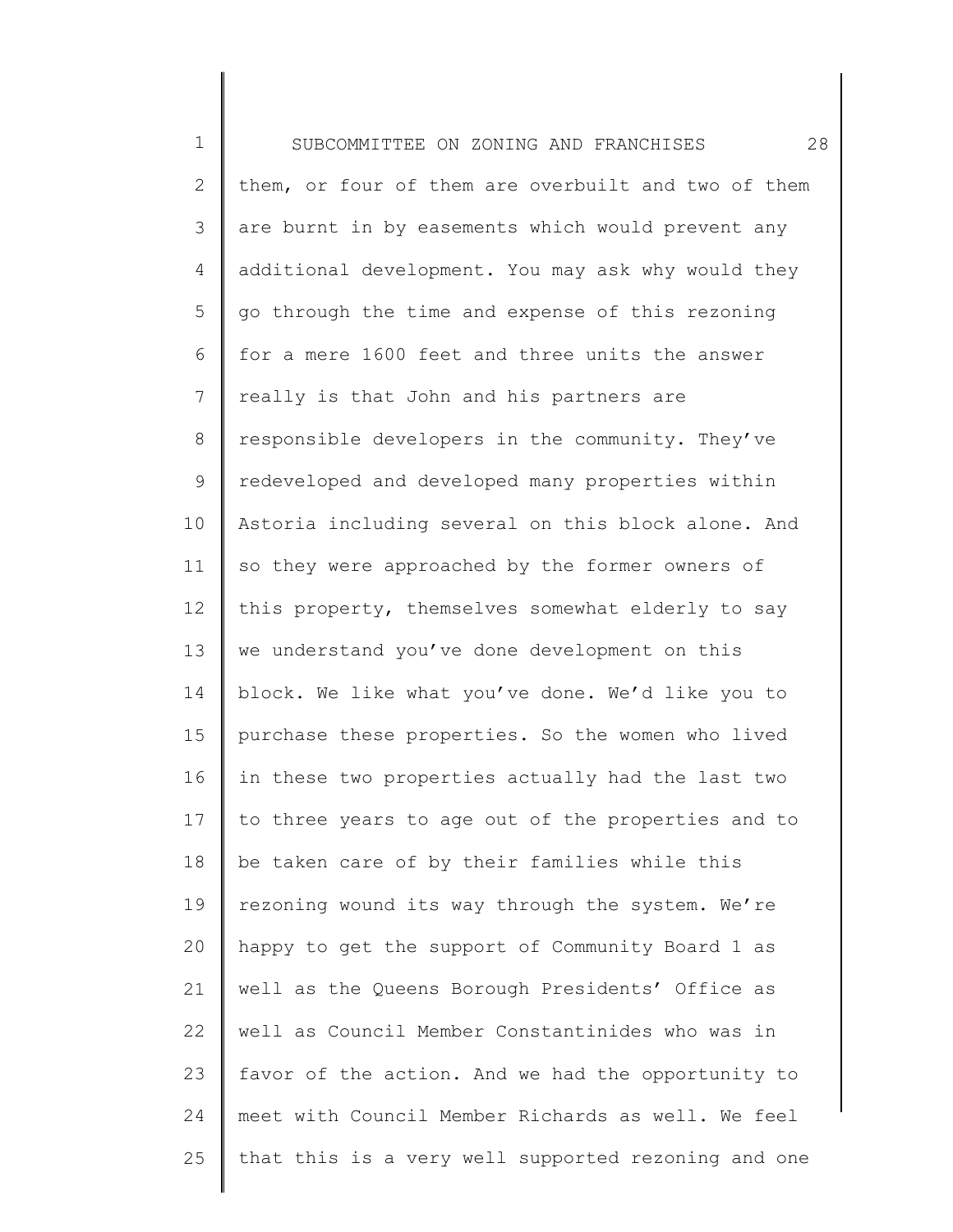1 2 3 4 SUBCOMMITTEE ON ZONING AND FRANCHISES 29 which reflects the desires of the local community. So I'm available as well as John to answer any specific question.

5 6 7 8 9 10 11 12 13 14 CHAIRPERSON RICHARDS: Any questions from my colleague on this? Alrighty. Alrighty. We, it's very unique that we're supporting an up-zoning in a residential area. But as you said I believe you've been a good neighbor and we see no reason to hold this application up. So thank you for coming out and testifying today. Anyone here to testify in opposition. Alrighty, seeing none we're going to close this particular hearing. Thank you for coming out.

15 16 17 18 19 20 21 22 23 24 25 RICHARD LOBEL: Thank you Chair. CHAIRPERSON RICHARDS: Alrighty. Alright. We're getting there. Alrighty we will now move onto a preconsidered land use item, an application for a zoning text amendment to allow indirectly illuminated signs on certain sights within the special graham concourse preservation [sp?] district. This application is in Council Member Cabrera's district. And he has submitted a statement in support of approval so we will now officially open this application up and we'll call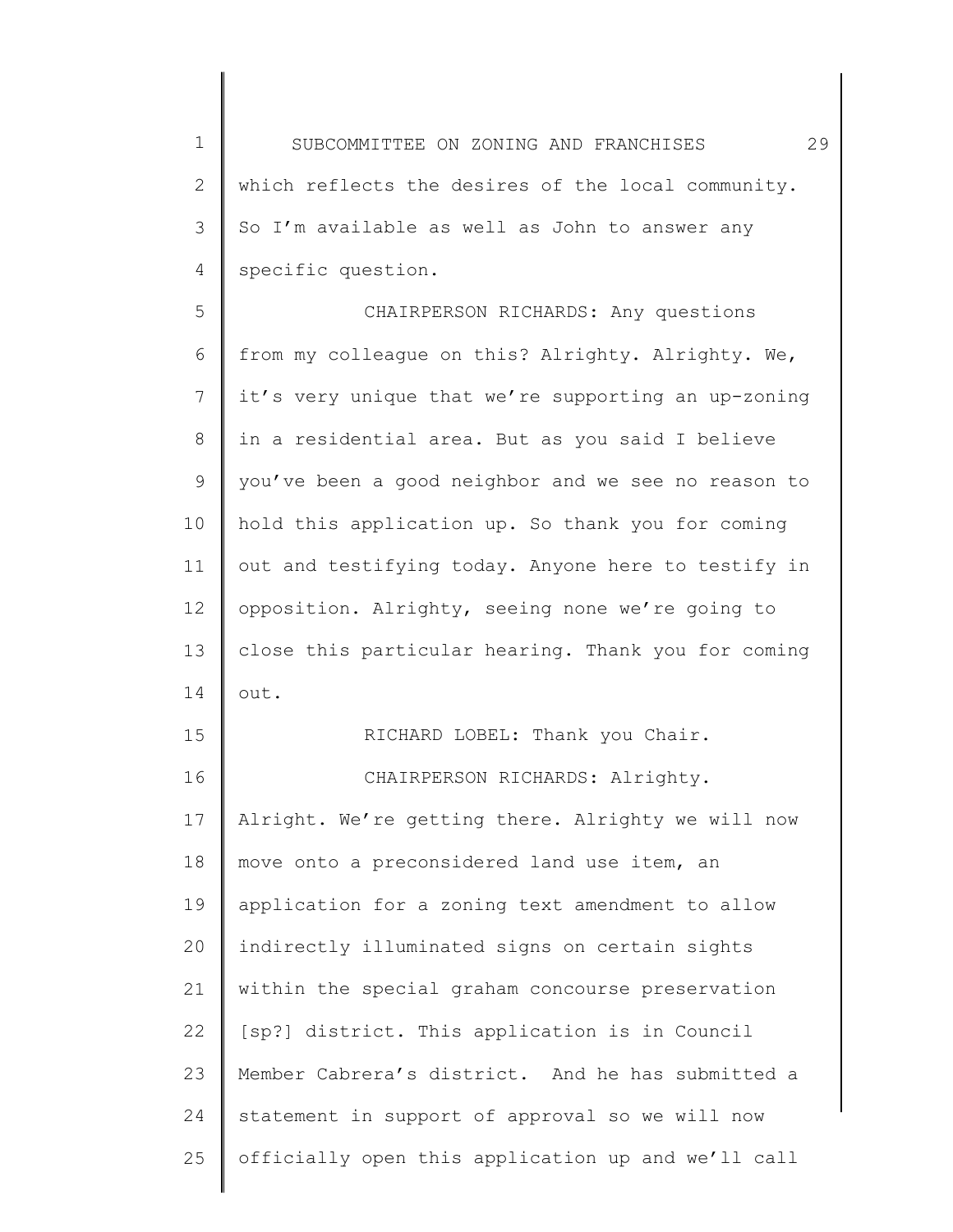1 2 3 4 SUBCOMMITTEE ON ZONING AND FRANCHISES 30 Dan Eagers [sp?] up to present the applicant. I just want to acknowledge I believe that Council Member Wills has joined us.

5 6 7 8 9 10 11 12 13 14 15 16 17 18 19 20 21 22 23 24 25 DAN EDGARS: Dan Edgars from Greenburg Charter representing the applicant. Good morning Chair Richards and members of the subcommittee. This is an application by 1775 Grand Concourse LLC, the owner of the commercial condominium unit in 1775 Grand Concourse seeking an amendment to Section 122-20E of the zoning resolution in order to indirectly illuminate existing signage on the buildings Grand Concourse frontage. The amendment would permit signs with indirect illumination on the Grand Concourse facades of buildings on 11 commercial infill sites in the special grand concourse preservation district within Bronx Community Board 5 including the applicant site. Those sites are identified on the board on the left there. Presently per section 122-20E of the zoning resolution flashing or illuminated signs are permitted in the special grand concourse preservation district only in C1 districts… these sites are in an R8 district. Several of these sites already have indirectly illuminated signs. The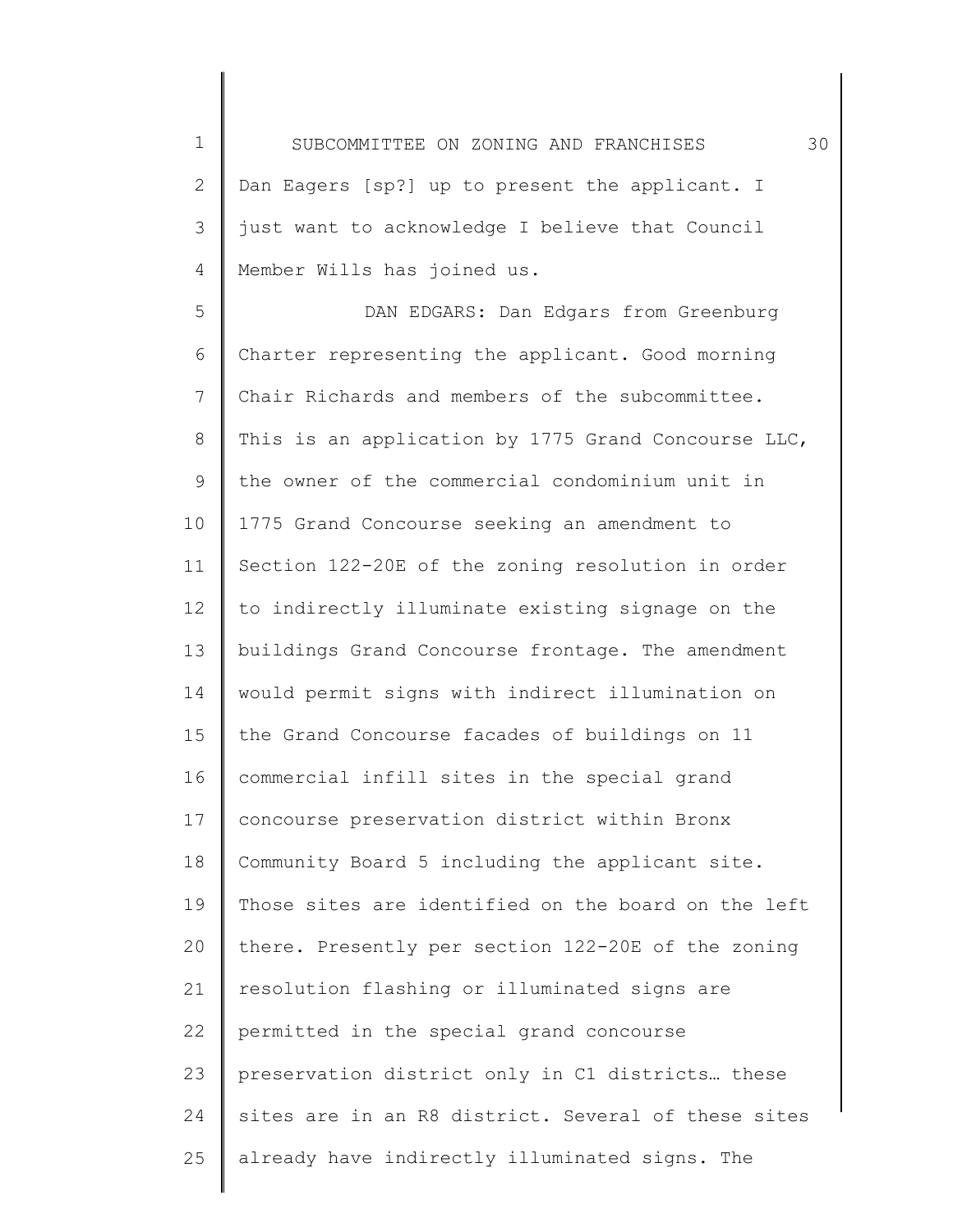1 2 3 4 5 6 7 8 9 10 11 12 13 14 15 16 17 18 19 20 21 22 23 24 25 SUBCOMMITTEE ON ZONING AND FRANCHISES 31 amendment would not allow more signage than is currently permitted or allow any flashing or directly illuminated signage. The proposed amendment would allow the applicants to indirectly illuminate existing signage showed on the board on the right in connection with the recent retaining of space in the building which has been leased to Inovalon and insurance company Con Edison, Bronx-Lebanon Hospital, Special Citizens Futures Unlimited, a not for profit autism advocacy organization and Safe Horizon, an organization assisting victims of violent crime, particularly domestic violence and child abuse. Indirectly illuminating the signage would help these establishments be recognized more easily as well as promote a sense of safety in the evening hours particularly for the victims' assistance center without increases the size of the signage currently permitted. Thank you for your consideration and I welcome any questions. CHAIRPERSON RICHARDS: Thank you so much. I think this is pretty straight forward. Any questions from my colleagues? Alrighty, seeing none, thank you and I thank you and applaud you for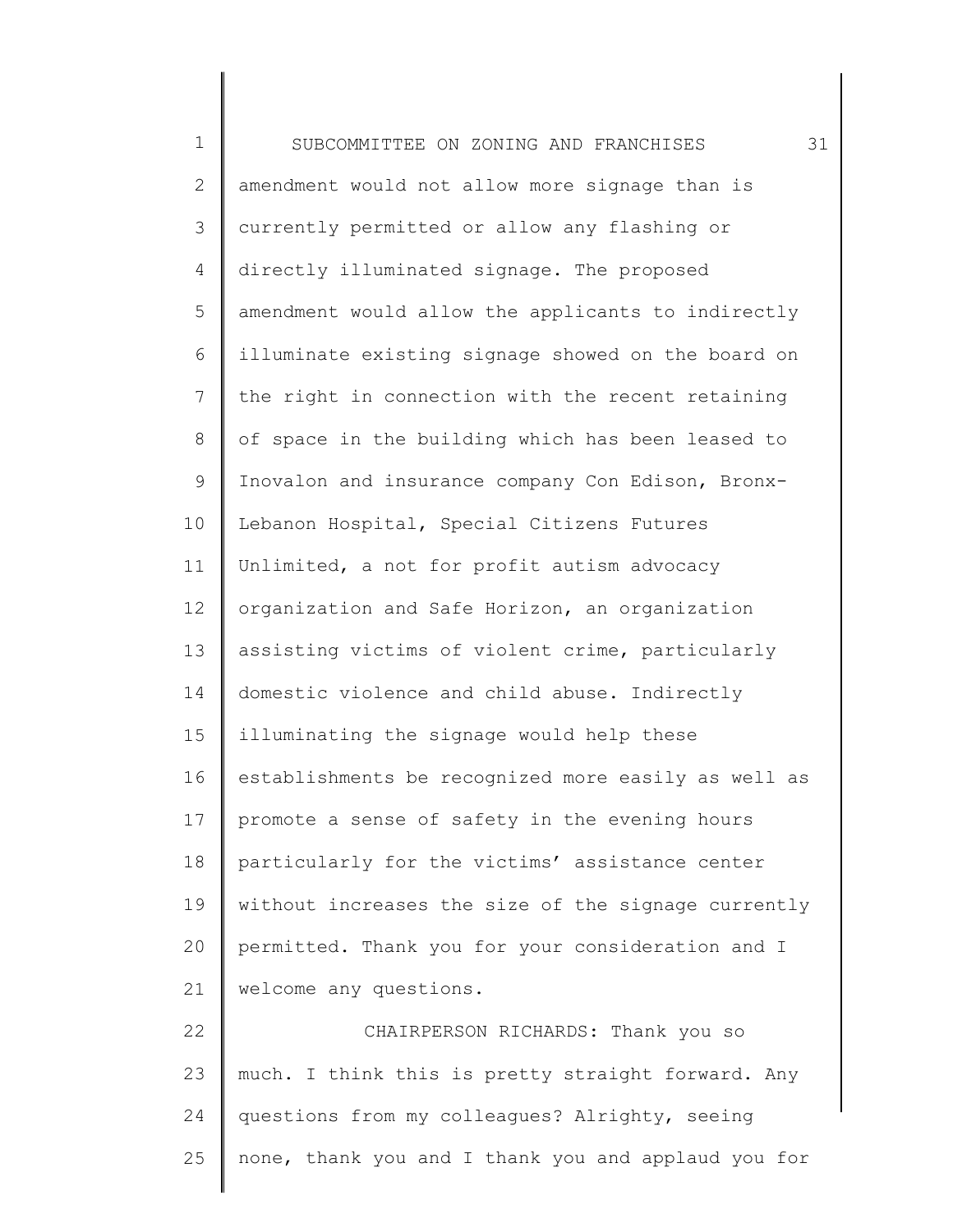| $\mathbf 1$    | 32<br>SUBCOMMITTEE ON ZONING AND FRANCHISES                |  |
|----------------|------------------------------------------------------------|--|
| $\overline{2}$ | taking steps to ensure safety especially in light          |  |
| 3              | of the domestic violence organization that's on            |  |
| 4              | site, that you're going to create a safer                  |  |
| 5              | streetscape for them. So we appreciate that and            |  |
| 6              | support the application. Thank you. Thank you.             |  |
| 7              | Alighty anyone here to testify in opposition or on         |  |
| $\,8\,$        | this application? Alrighty, seeing none, we will           |  |
| 9              | now close this application. And we are now going           |  |
| 10             | to move on I believe to call a vote to approve             |  |
| 11             | several items we heard today. So we're going to            |  |
| 12             | start with Land Use items number 435 and 436               |  |
| 13             | sidewalk cafes, Land Use items number 459 through          |  |
| 14             | Land Use item number 463 the sidewalk cafes, Land          |  |
| 15             | Use 437 625 West $57th$ street, a text amendment,          |  |
| 16             | Land Use item number 439, 38 <sup>th</sup> Street and 31st |  |
| 17             | Avenue rezoning and preconsidered Land Use item            |  |
| 18             | number 1775 Grand Concourse text amendment. I will         |  |
| 19             | also couple on this voting motion to file Land Use         |  |
| 20             | items number 432 the East House and street                 |  |
| 21             | rezoning. This application was withdrawn prior to          |  |
| 22             | our meeting today. With that being said I'll ask           |  |
| 23             | the council to please call the role.                       |  |
| 24             | COMMITTEE CLERK: Chair Richards.                           |  |
| 25             |                                                            |  |
|                |                                                            |  |

 $\mathbf I$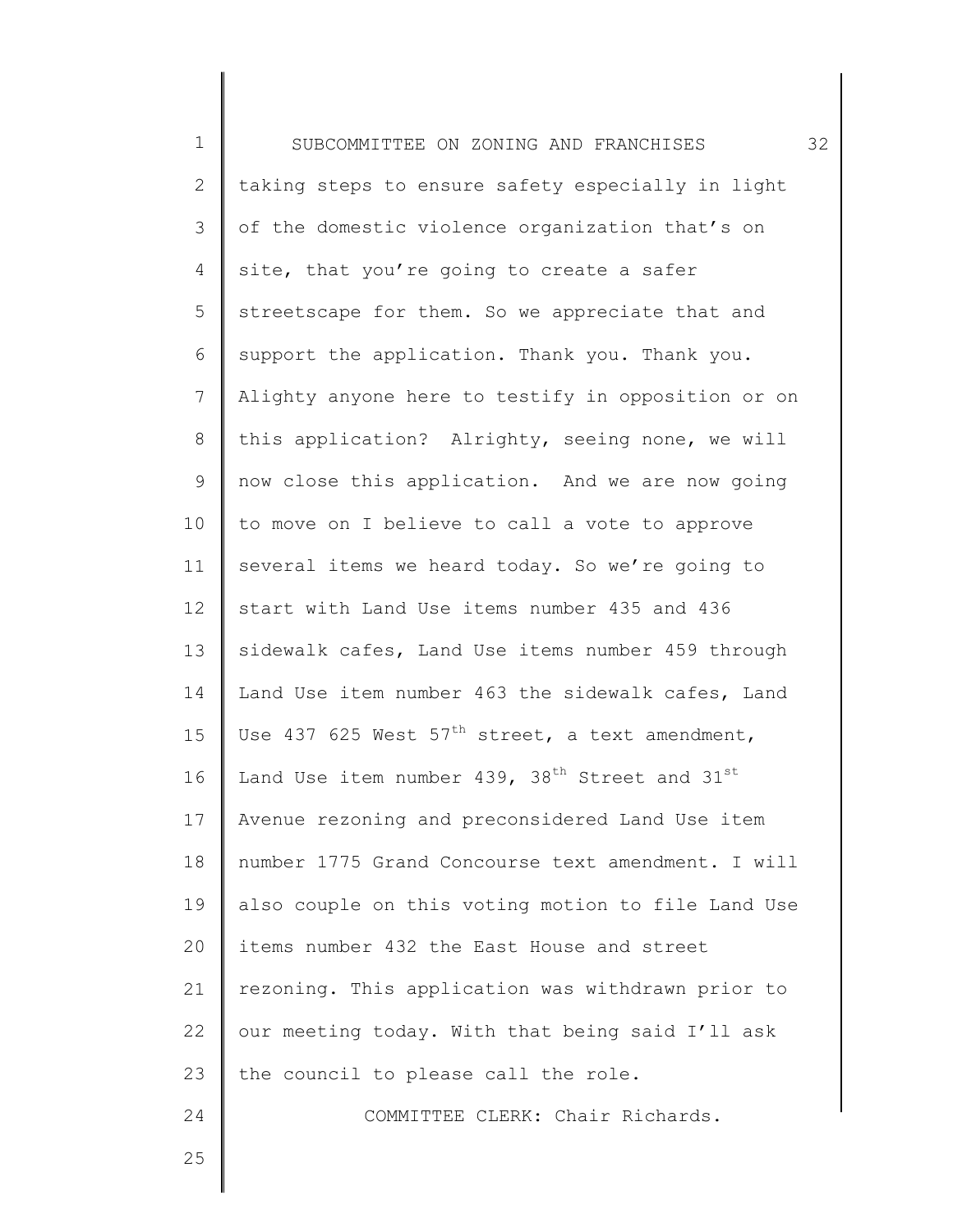| 1             | SUBCOMMITTEE ON ZONING AND FRANCHISES<br>33         |
|---------------|-----------------------------------------------------|
| $\mathbf{2}$  | CHAIRPERSON RICHARDS: I vote aye on                 |
| 3             | all.                                                |
| 4             | COMMITTEE CLERK: Council Member                     |
| 5             | Gentile.                                            |
| 6             | COUNCIL MEMBER GENTILE: [off mic                    |
| 7             | comments]                                           |
| 8             | COMMITTEE CLERK: Council Member                     |
| $\mathcal{G}$ | Garodnick.                                          |
| 10            | COUNCIL MEMBER GARODNICK: Aye.                      |
| 11            | COMMITTEE CLERK: Council Member Wills.              |
| 12            | COUNCIL MEMBER WILLS: [off mic                      |
| 13            | comments]                                           |
| 14            | COMMITTEE CLERK: Council Member                     |
| 15            | Reynoso.                                            |
| 16            | COUNCIL MEMBER REYNOSO: [off mic                    |
| 17            | comments]                                           |
| 18            | COMMITTEE CLERK: By a vote of five in               |
| 19            | the affirmative, zero in the negative, and zero     |
| 20            | abstentions Land Use items 435, 436, 437, 439, 459, |
| 21            | 460, 461, 462. 463 Preconsidered Land Used item for |
| 22            | 2016 889 and are all approved and referred to the   |
| 23            | full land use committee and Land Use item 432 as    |
| 24            | filed and referred to the full land use committee.  |
| 25            |                                                     |
|               |                                                     |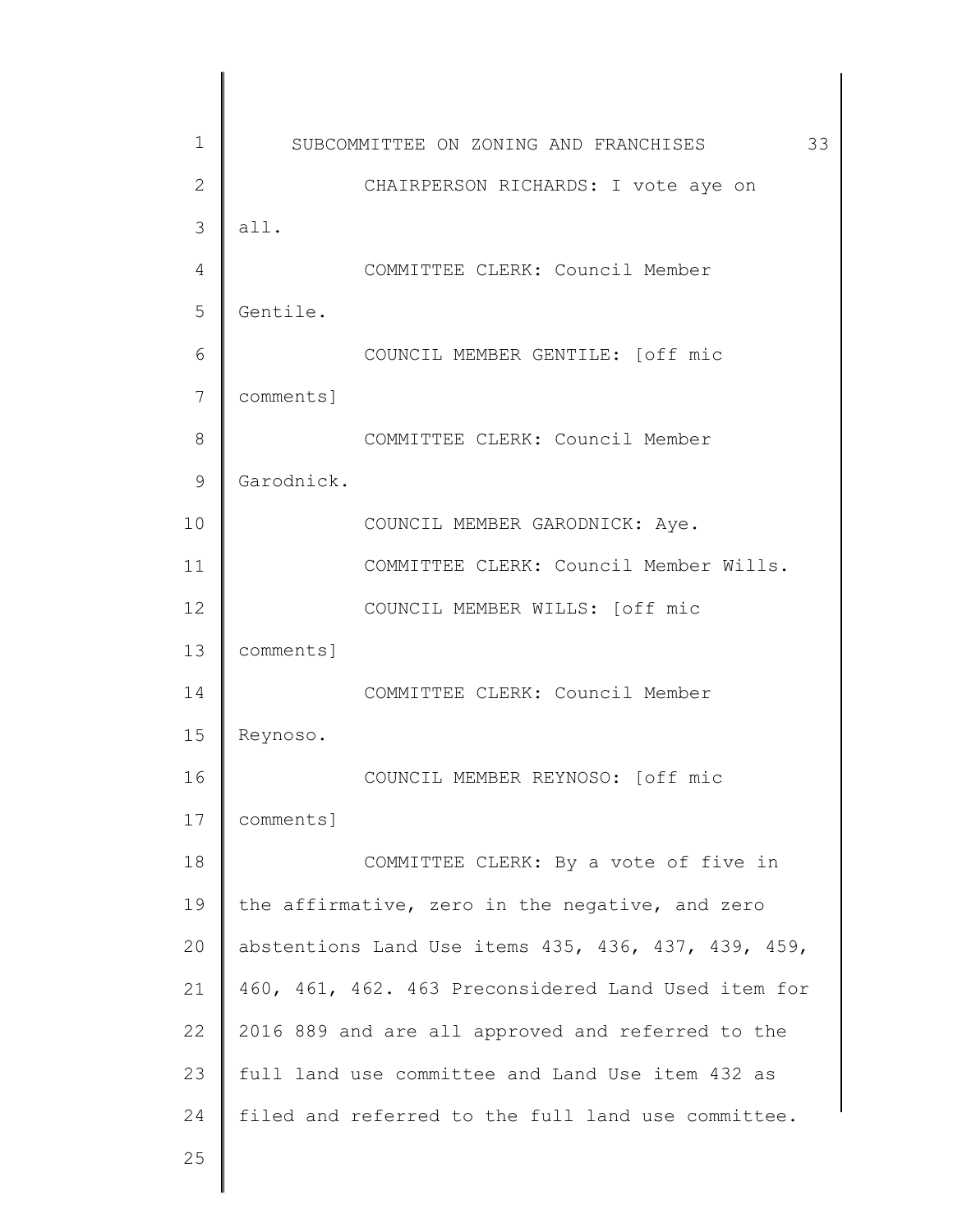### SUBCOMMITTEE ON ZONING AND FRANCHISES 34

1

2 3 4 5 6 7 8 9 10 11 12 13 14 15 16 17 18 19 20 21 22 23 24 25 CHAIRPERSON RICHARDS: Thank you Counsel. Just want to acknowledge we got through 12 items in less than an hour. It's pretty impressive. We will now move onto a public hearing on Land Use item number 438, a special permit application submitted under Section 74-711 of the rezoning resolution that would facilitate the 17 story with commercial, residential use, and the Ladies' Mile historic district in Manhattan. This application has generated significant attention in the public review process based primarily on whether or not the requirements of the mandatory inclusionary housing programs should be applied as a condition of the special permit approval. The zoning text as part of MIH requires that MIH apply when a special permit approval would allow for a significant increase in residential floor area on the development site. While the proposed building in this application would involve significant residential floor area there is some debate as to whether this floor area represents an increase over what would otherwise be developed on the property. we hope to explore this question in greater detail over the course of this public hearing. As a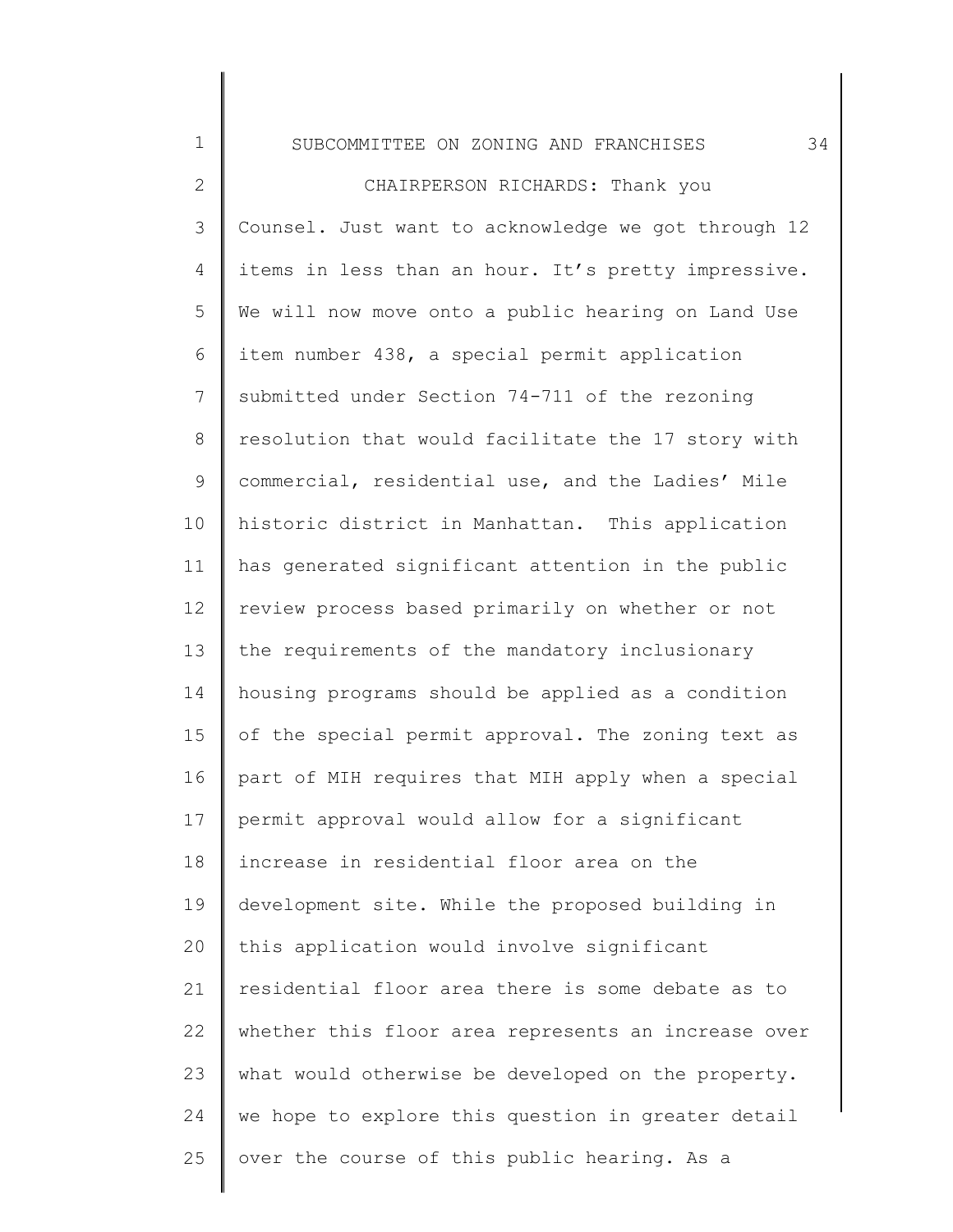1 2 3 4 5 6 7 8 9 10 11 12 13 14 15 16 17 18 19 20 21 22 23 24 25 SUBCOMMITTEE ON ZONING AND FRANCHISES 35 preliminary matter I would also point out that the 74 S711 special permit was originally enacted to facilitate and promote the restoration and protection of historic buildings in historic neighborhoods. The applicants here are investing in the restoration and ongoing maintenance of the historic buildings on the site in the design of the new buildings have been approved by LPC as appropriate for the character of this historic district. In exchange they are asking for a series of height setbacks and other waivers of the bulk regulations. While we debate the application of affordable housing requirements for this application we should also recognize the additional purposes that are facilitated by the 74 S711 [sp?] permit. With that being said I will now… the public hearing on Land Use item number 438. Welcome. And we'll ask speakers to please say who they are and who they're representing. I believe we're joined by Morris, I'm not going to mess your… don't want to chop your last name up 42 West 18 Realty Core Valerie Campbell 42 West 18<sup>th</sup> street, Eliot Neumann West 18<sup>th</sup> Street develop and also Marcie, Marcie Kesner according to West  $18<sup>th</sup>$  Street Realty co-Op.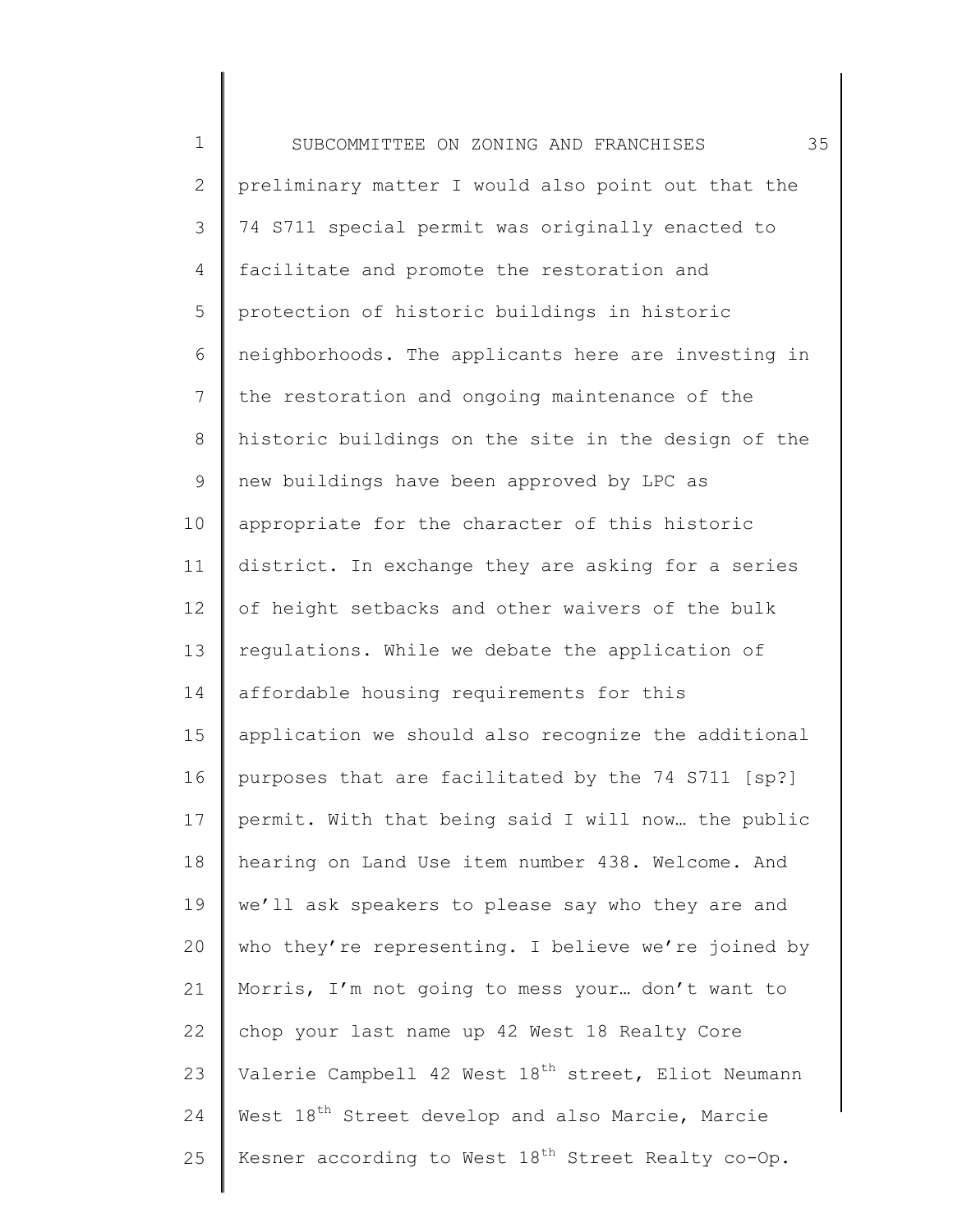1 2 3 4 5 6 7 8 9 10 11 12 13 14 15 16 17 18 19 20 21 22 23 24 25 SUBCOMMITTEE ON ZONING AND FRANCHISES 36 We're also joined by Council Member core Johnson who's represents this district. With that being said you now may begin. Or actually we'll go with Council Member Johnson wants to say anything, no? Okay. Alright we'll go to the applicants. You may begin. VALERIE CAMPBELL: Good morning City Council Members. My name is Valarie Campbell I'm Counsel with Kramer Levin and we're land use counsel to the owner of the property. I'm joined by Marcie Kesner Urban Planner at Kramer Levin, the architect Morris Adjmi and the owner Elliot Neumann. We also have additional representatives here, our environmental consultant, another attorney from our office who has prepared the legal memo which I believe you received copies of last night. And they're also available for questions. Just start the overview of the application. This is a section of application. This is a section 74-711 Special Permit. This special permit is available for zoning laws in historic districts that include contributing buildings. It provides for modifications for underlying zoning regulations. And in exchange for a commitment on the owner to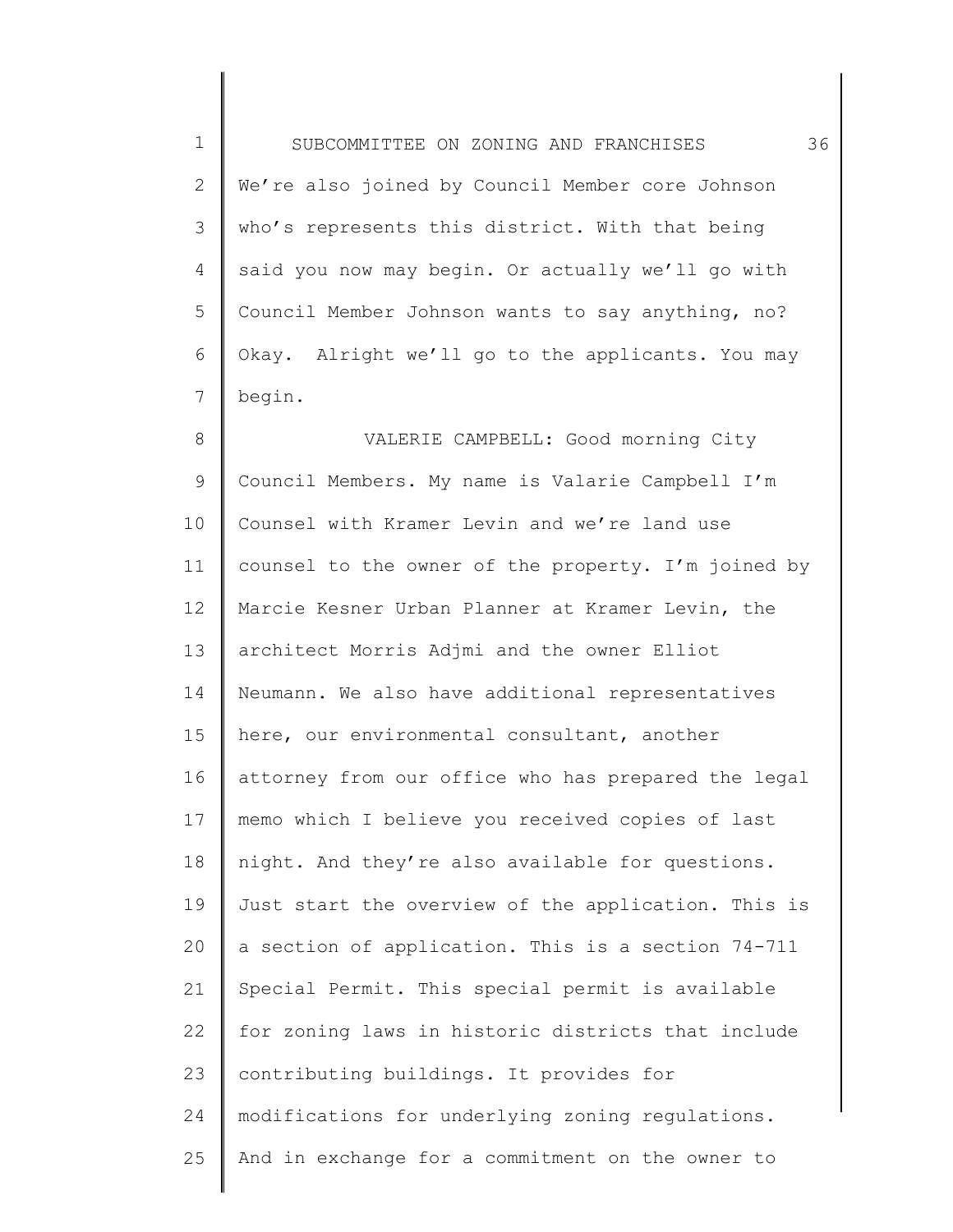1 2 3 4 5 6 7 8 9 10 11 12 13 14 15 16 17 18 19 20 21 22 23 24 25 SUBCOMMITTEE ON ZONING AND FRANCHISES 37 restore and maintain in sound first class condition and perpetuity the historic buildings on the zoning lot. In this instance we are using the bulk waivers for a new building that will be constructed on a parking lot that is part of the zoning lot that is adjacent to the historic buildings. One thing I think that is important to note in this application is that the zoning lot is located in the C64A zoning district which is a R10A equivalent which has a 10FAR abased, 10FAR on this lot that would permit 138,000 square feet of zoning floor area. What is approved. The building that was approved by the Landmarks Commission and by the city planning commission is only 118,831 zoning floor area which is an 8.61FAR. So you will see on the right, well actually on the right there are… the… it shows the historic building on Lot 14, a new building on Lot 15 which the façade on West  $17<sup>th</sup>$  Street, then Lot 15 on West  $18<sup>th</sup>$  Street which is the northern wing on the new building on the parking lot and then the two adjacent historic buildings. So the project really in general includes the façade restoration of the historic buildings located at 40 and 42 West  $18^{th}$  Street and 45 West  $17^{th}$  Street and a new mixed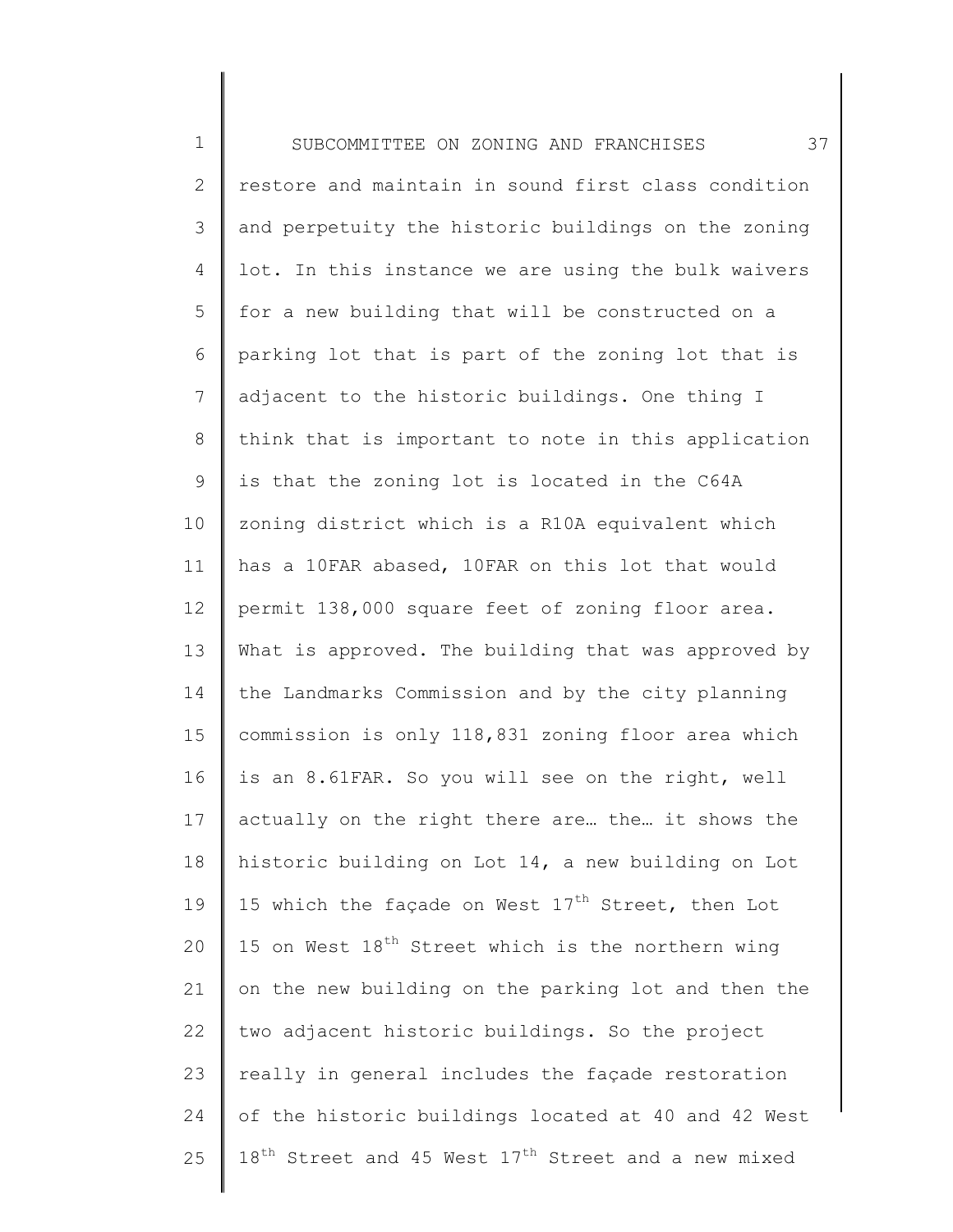1 2 3 4 5 6 7 8 9 10 11 12 13 14 15 16 17 18 19 20 21 SUBCOMMITTEE ON ZONING AND FRANCHISES 38 use building which will contain 66 apartments. The north wing is 17 stories high. The South Wing is 16 stories high. And the wings of the new buildings are connected by a three story base which will be retail. There will have 15,000, almost 16,000 square feet of commercial and retail space in the base. And there will be an as of right accessory parking garage in the cellar and sub-cellar which includes 17 spaces. There'll be bicycle parking and the entrance to that garage will be on  $17<sup>th</sup>$  Street. The next site shows the location. As it said the zoning lot is a through block site on the block that's founded by  $5^{th}$  Avenue,  $6^{th}$  Avenue, West  $17^{th}$ Street, and West  $18<sup>th</sup>$  Street. The blue portion that you see on the site is where the, the existing parking lot, that's where the new building would be constructed. And Morris Adjmi will take over now and describe the new building and the restoration work. MORRIS ADJMI: Good morning. I'm Morris

22 23 24 25 Adjmi, the architect for the project. On the screen we have an isometric drawing describing the project as well as we have a model. The 18<sup>th</sup> Street façade is facing you and I can rotate that later if you'd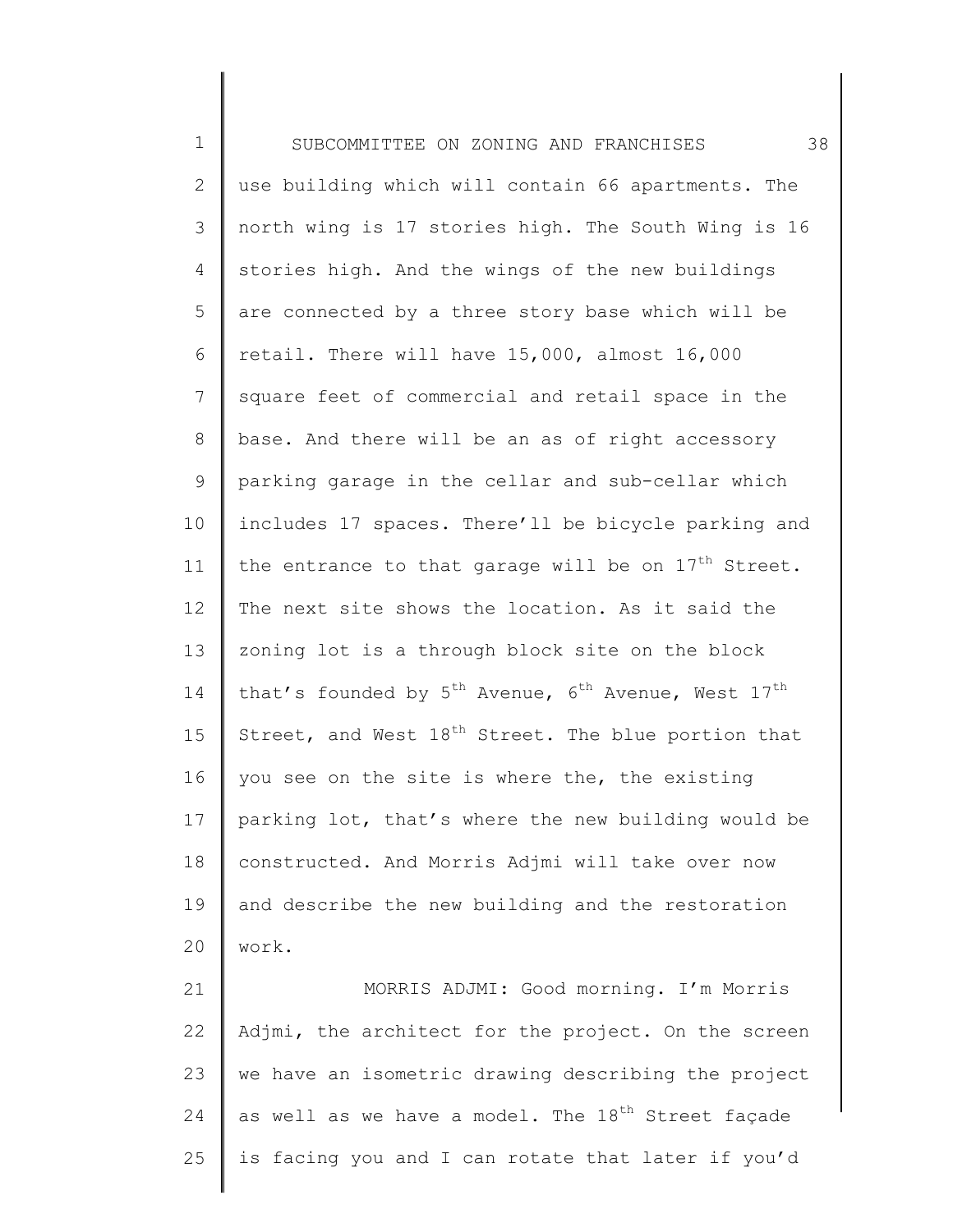| $1\,$        | 39<br>SUBCOMMITTEE ON ZONING AND FRANCHISES                                  |
|--------------|------------------------------------------------------------------------------|
| $\mathbf{2}$ | like. As Valerie mentioned the project consists of                           |
| 3            | two basic components. One is a restoration work to                           |
| 4            | two buildings, one through block building which is                           |
| 5            | from 1907, 1908 which you see all the way on the                             |
| 6            | left and the smaller building which was built in                             |
| 7            | 1848 and then remodeled in 1898. And we have                                 |
| 8            | extensive restoration work proposed for that                                 |
| 9            | building which I will describe a little bit more in                          |
| 10           | detail afterwards, and then another building built                           |
| 11           | in two wings on 17 <sup>th</sup> and 18 <sup>th</sup> street with a 30 story |
| 12           | base. The next slide shows the existing conditions                           |
| 13           | on the right and the historic tax photo images of                            |
| 14           | the lot and building on the left. The next slide is                          |
| 15           | a, the same for $18^{th}$ Street on the left or the, is                      |
| 16           | a historic tax photo and then some existing                                  |
| 17           | conditioned photos on the right. Landmarks                                   |
| 18           | Preservation Commission found both the proposed new                          |
| 19           | buildings as well as the restoration work                                    |
| 20           | appropriate. They found the scale of the two                                 |
| 21           | buildings consistent with the historic district as                           |
| 22           | well as the specific street scape and the                                    |
| 23           | restoration work was deemed to be appropriate in                             |
| 24           | addition to the declaration which will guaranteed                            |
| 25           | that the building will be maintained in perpetuity.                          |
|              |                                                                              |

║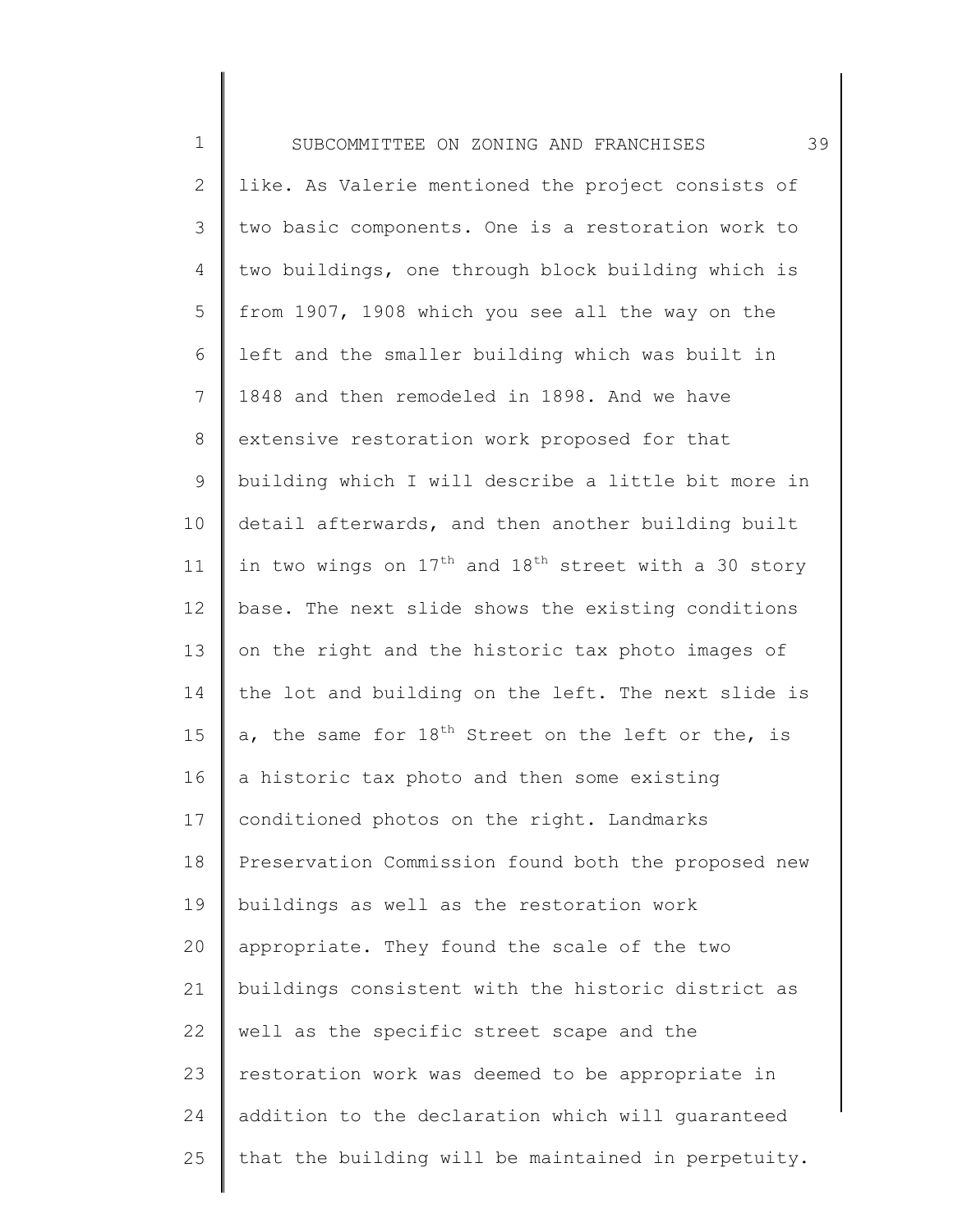1 2 3 4 5 6 7 8 9 10 11 12 13 14 15 16 17 18 19 20 21 22 23 24 25 SUBCOMMITTEE ON ZONING AND FRANCHISES 40 This slide shows the amount of work that will be undertaken. The building on the right is primarily terracotta. All the pieces will be taken off and refabricated to match the historic conditions. We have extensive experience with terracotta and are working on a number of projects now. And I visited Boston Valley in Buffalo who will be fabricating those components. The building on the left; 40 West 18<sup>th</sup> Street, has cast iron elements and extensive brickwork that will be performed. On the next slide you see the result of the proposed restoration work. So new Terracotta, new windows, new storefronts on both buildings where, but the building on the left would have cast iron restoration work. Then the through block portion on  $17<sup>th</sup>$  Street as you can see from the photograph has different windows in every floor. There's some brick work that needs to be performed cleaning, repointing, and new storefront and new cornices all which we are proposing to do which you can see on this drawing. The next slide shows the proposed building and restoration work on  $17<sup>th</sup>$  Street, our proposal is to show, is to create a building that has the appearance of the historic loft buildings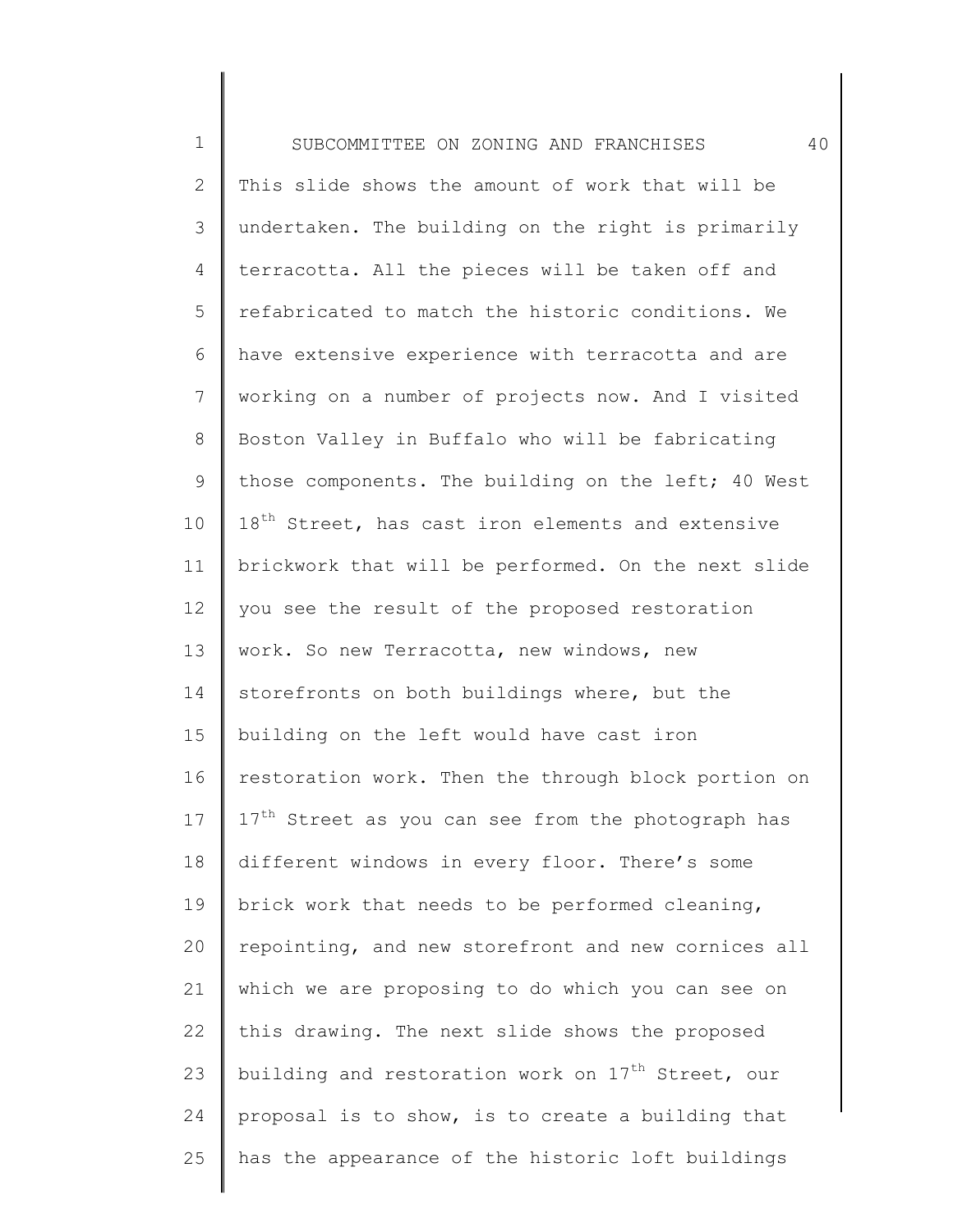| $1\,$          | 41<br>SUBCOMMITTEE ON ZONING AND FRANCHISES                  |
|----------------|--------------------------------------------------------------|
|                |                                                              |
| $\mathbf{2}$   | of the district but made in the new metal mesh               |
| 3              | which is consistent with the technological changes           |
| 4              | that occurred in this direct during the formulative          |
| 5              | years. The next image is the 18 <sup>th</sup> Street showing |
| 6              | the restoration work to the two existing historic            |
| $7\phantom{.}$ | structures as well as the new proposed building              |
| 8              | which embodies the changes that occurred in the              |
| $\mathsf 9$    | district going from heavy masonry with punched               |
| 10             | openings to lighter frame construction. And I think          |
| 11             | Marcy will continue now.                                     |
| 12             | MARCY: Good morning. I'm Marcie Kesner                       |
| 13             | with Kramer Levin. I'm going to describe the                 |
| 14             | special permit and the bulk waivers that have been           |
| 15             | granted by the city planning commission for this             |
| 16             | building. Just as a reminder here is a enlarged              |
| 17             | site plan that shows the new building in yellow              |
| 18             | which is the through block site that is currently a          |
| 19             | parking lot. There are four bulk waivers that are            |
| 20             | being, that were part of the special permit. Two             |
| 21             | offer height and setback. The south wing of the              |
| 22             | building will have a height of 166 feet but will,            |
| 23             | which is within the maximum building height but it           |
| 24             | will not provide the required 15-foot setback and            |
| 25             | 125 feet. So for an additional four stories it will          |
|                |                                                              |

I ║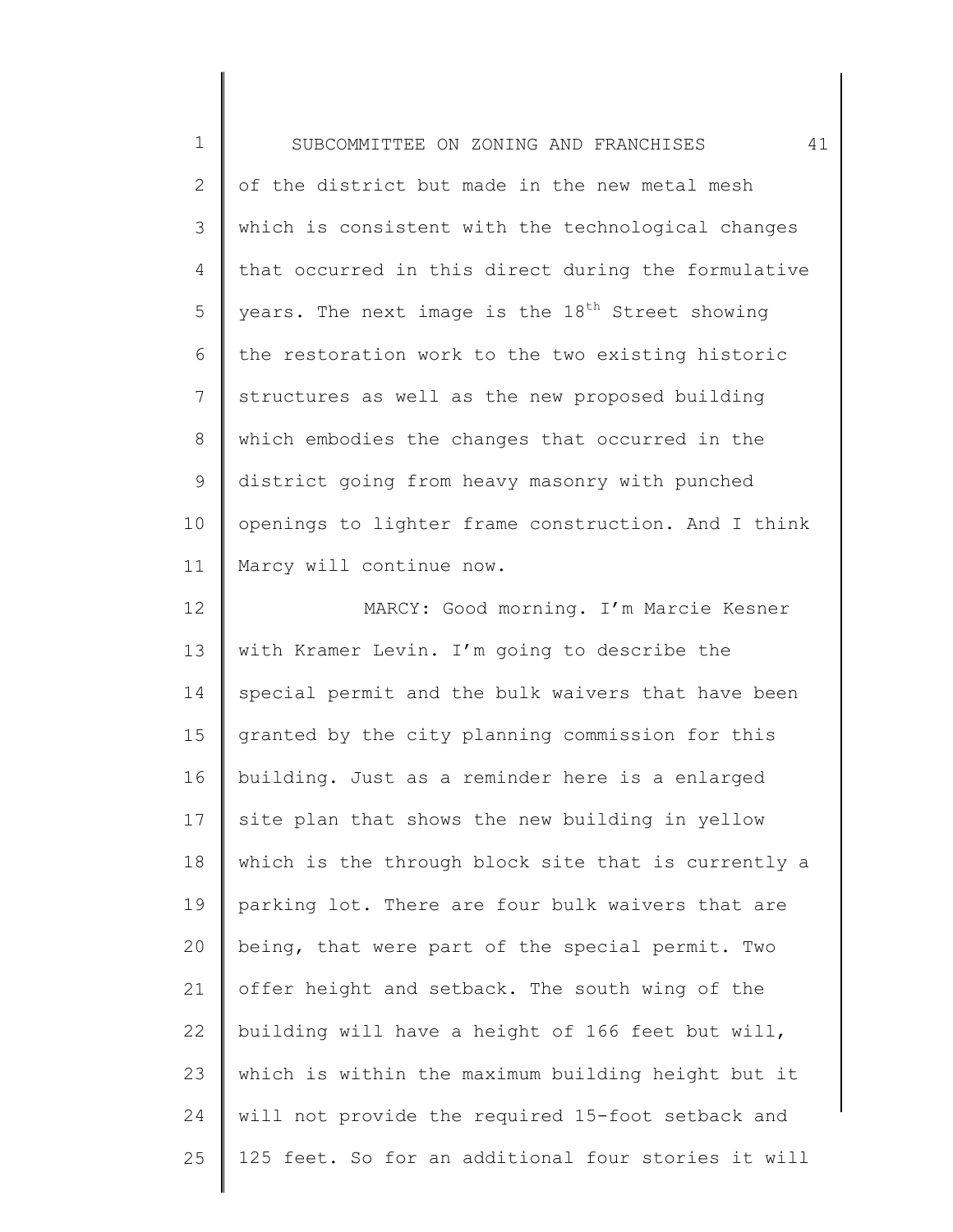1 2 3 4 5 6 7 8 9 10 11 12 13 14 15 16 17 18 19 20 21 22 23 24 25 SUBCOMMITTEE ON ZONING AND FRANCHISES 42 rise directly to the roofline. It will thereby according to the Landmarks Preservation Commission conform with the, the context of the existing loft buildings within the district. The district's north wing will be 170 feet in height without, also without a front setback. The maximum building height for a building that has less than 45 feet of frontage as this site does on  $18^{th}$  street, on a narrow street would be 60 feet. So the waiver which is shown in waiver diagrams on the following slides is for the difference between 60 feet permitted height and the 170 feet requested. There are two waivers that are related to the rear yard. The first is to allow a 50-foot rear yard equivalent rather than the required 60-foot rear yard equivalent above the permitted commercial stories. The second is to allow the location of portions of the buildings that are backing onto each other that have, to have a minimum distance of 50 feet rather than 60 feet between buildings with windows. Both of these rear yard waivers will still provide for light and air in accordance with the state multiple dwelling law. I'll show on the next slides they show the waiver areas within the in section and in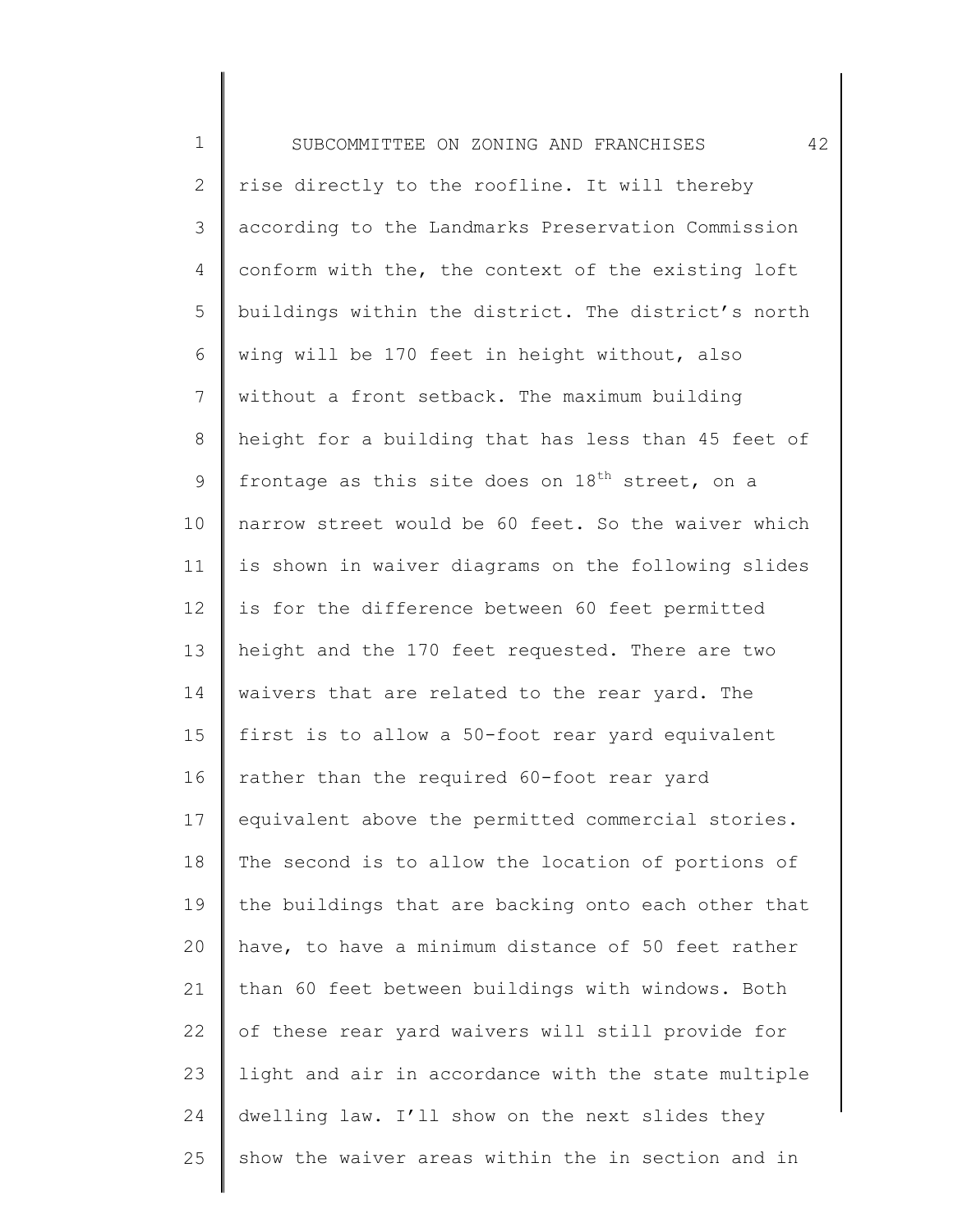1 2 3 4 5 6 7 8 9 10 11 12 13 14 15 16 17 18 19 20 21 22 23 24 25 SUBCOMMITTEE ON ZONING AND FRANCHISES 43 plan. Again the yellow are the height and set back waivers. To the right is the set, the height waiver for the north wing and… which is everything above 60 feet. Red is the rear yard equivalent waiver which adds additional 10 feet to the rear of the south building. The next slide shows another section through the building which shows that the, at the base those places where there are two parts, two buildings fronting… backing onto each other, the window waiver area. In order to be granted a special permit there are three conditions and one finding that has to be made. The conditions are the submission of a Landmarks Preservation Commission report standing that there's a program for continuing maintenance for the stark buildings and that the bulk modification and restorative work are required to contribute to a preservation purpose and those have been submitted as part of the application. The certificate of appropriateness from the Landmarks Preservation Commission stating that the bulk modifications relate harmoniously to the subject landmark buildings in the historic district this was submitted and is expressed very extensively in the Landmark's 2014 certificate of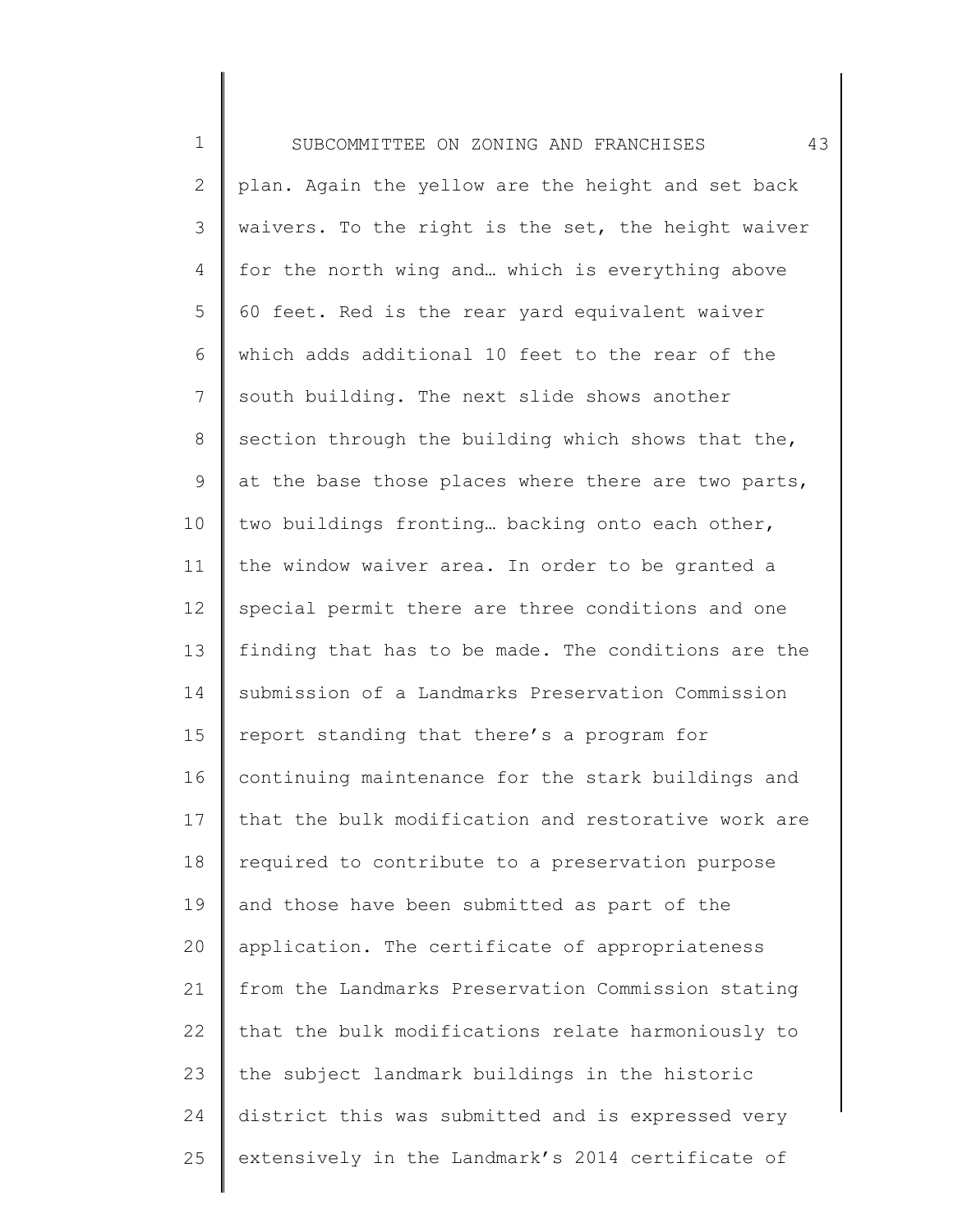1 2 3 4 5 6 7 8 9 10 11 12 13 14 15 16 17 18 19 20 21 22 23 24 25 SUBCOMMITTEE ON ZONING AND FRANCHISES 44 appropriateness and that the maximum number of dwelling units are as required by zoning and that is the case. There is no, no change in that. In order to grant a special permit city planning commission has to find that the requested bulk modification has a minimal adverse effect on structures, open space in the vicinity in terms of scale, location, and access to light and air. Terms of scale if we go to the next slide I think, well in for terms of the rear yard, in terms of light and open air the… even with a 50 foot rear yard equivalent rather than 60 feet which would be required pursuant to zoning you can see in the darker red that the amount of open space between the rears of the buildings on this block are far, is far greater than that anywhere else on the block reflecting the fact that most of the buildings on the block are older buildings and many of them built as manufacturing or commercial structures. Alright the next one. The, in terms of the context of the street, in terms of streetscape and size and bulk of the building it's a little hard to see here but the buildings are within the context of the regular high and low buildings that are typical of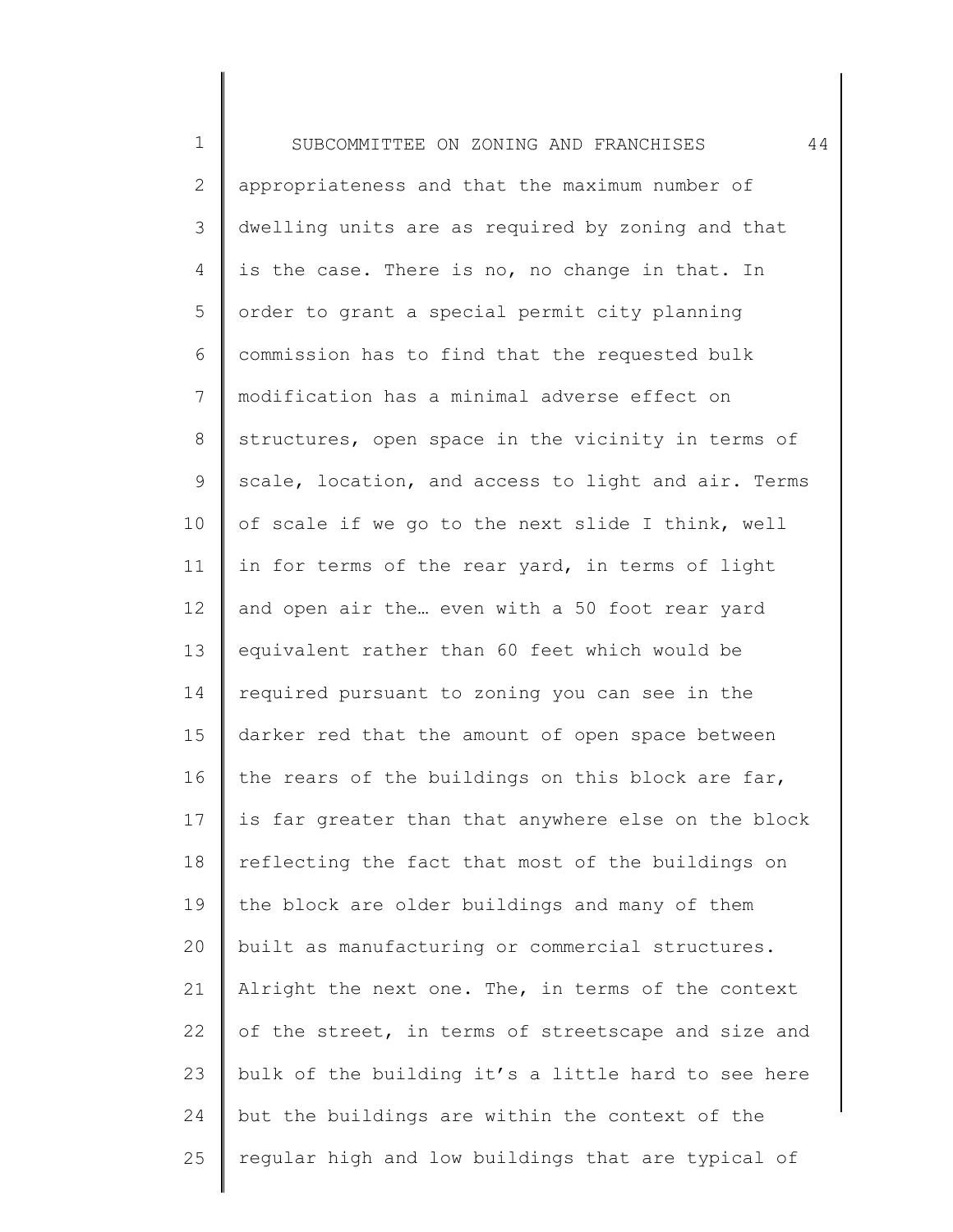| $\mathbf 1$ | 45<br>SUBCOMMITTEE ON ZONING AND FRANCHISES        |
|-------------|----------------------------------------------------|
| 2           | the historic district and this was felt to be      |
| 3           | appropriate by landmarks and by the City Planning  |
| 4           | Commission. In terms of location there's no        |
| 5           | difference in the location of the building created |
| 6           | by these bulk waivers. It's exactly in the same    |
| 7           | location it would have been otherwise as an as of  |
| 8           | right basis. Thank you. I think our next speaker   |
| 9           | is                                                 |
| 10          | VALERIE CAMPBELL: No, actually I'm not             |
| 11          | speaking.                                          |
| 12          | MARCY: Go back to Valerie.                         |
| 13          | VALERIE CAMPBELL: Again, I wanted to               |
| 14          | address the issue of the applicability             |
| 15          | CHAIRPERSON RICHARDS: Can you just make            |
| 16          | sure you're speaking into the mic.                 |
| 17          | VALERIE CAMPBELL: Sorry, is this                   |
| 18          | better?                                            |
| 19          | CHAIRPERSON RICHARDS: And identify                 |
| 20          | yourself again.                                    |
| 21          | VALERIE CAMBBELL: Valerie                          |
| 22          | CHAIRPERSON RICHARDS: Yes.                         |
| 23          | VALERIE CAMPBELL: Campbell                         |
| 24          | CHAIRPERSON RICHARDS: Yes.                         |
| 25          |                                                    |
|             |                                                    |

 $\begin{array}{c} \hline \end{array}$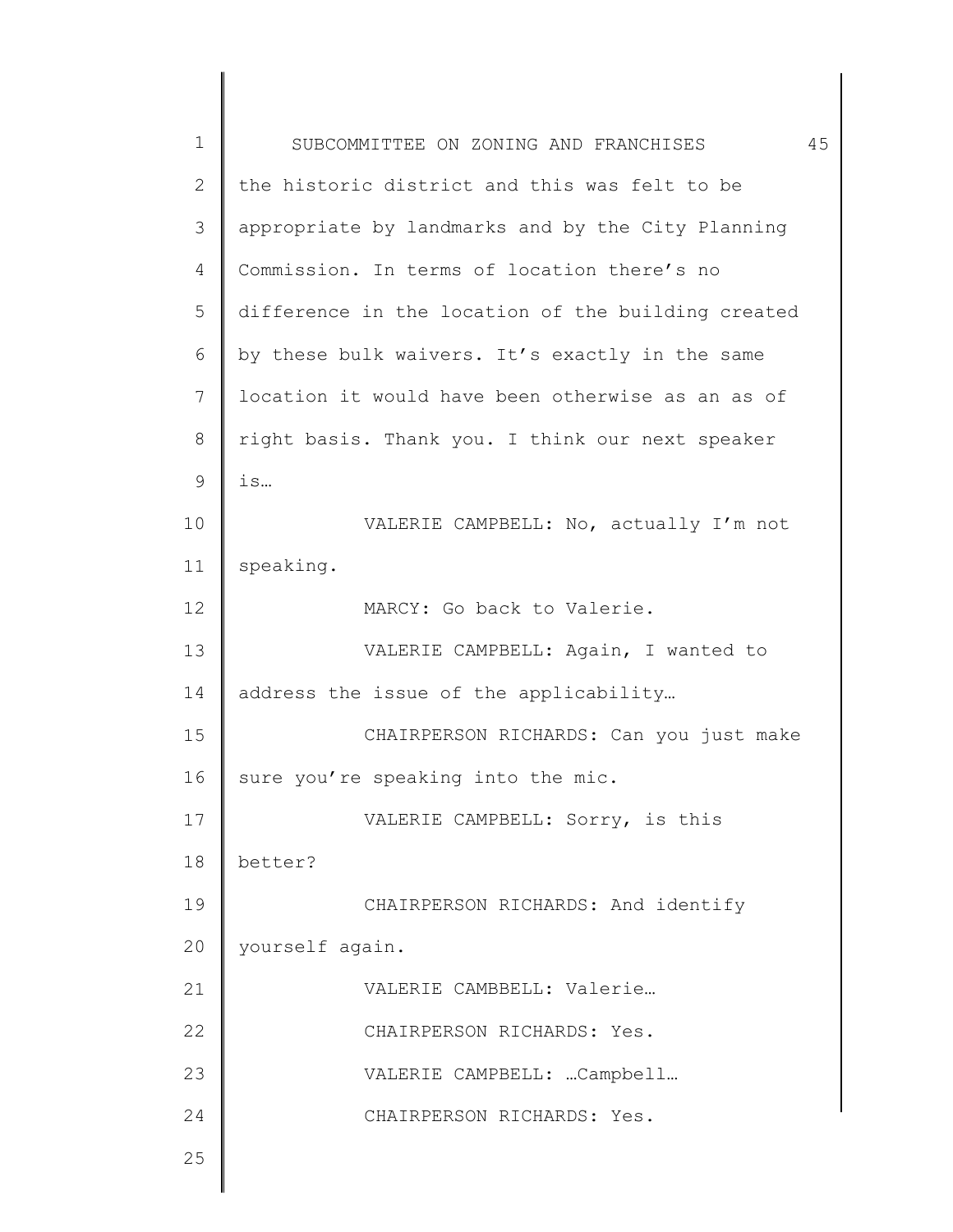1 2 3 4 5 6 7 8 9 10 11 12 13 14 15 16 17 18 19 20 21 22 SUBCOMMITTEE ON ZONING AND FRANCHISES 46 VALERIE CAMPBELL: …Kramer Levin. I think it's fair to say that a lot of the controversy of this application has not really centered around the findings of a 74 7/11 special permit. We believe that this application is consistent with the purpose of the 74 7/11 special permit and satisfies all of the required findings. It will restore two historic buildings and improve a parking lot with an architecturally distinguished new building that is appropriate to the historic district. The restoration calls for an excess of four million dollars. As I mentioned earlier we have prepared a legal memorandum addressing the issue of whether the project should be required to provide mandatory inclusionary housing pursuant to zoning resolution section 7432. As the first special permit application I think to come forward after the enactment of MIH we have been caught in a somewhat unfortunate situation because there appears to be a significant disagreement as to whether Section 7432 applies. We believe however

23 24 25 that the administrative record and the legislative history of MIH makes it clear that the significant increase in residential floor area is not meant to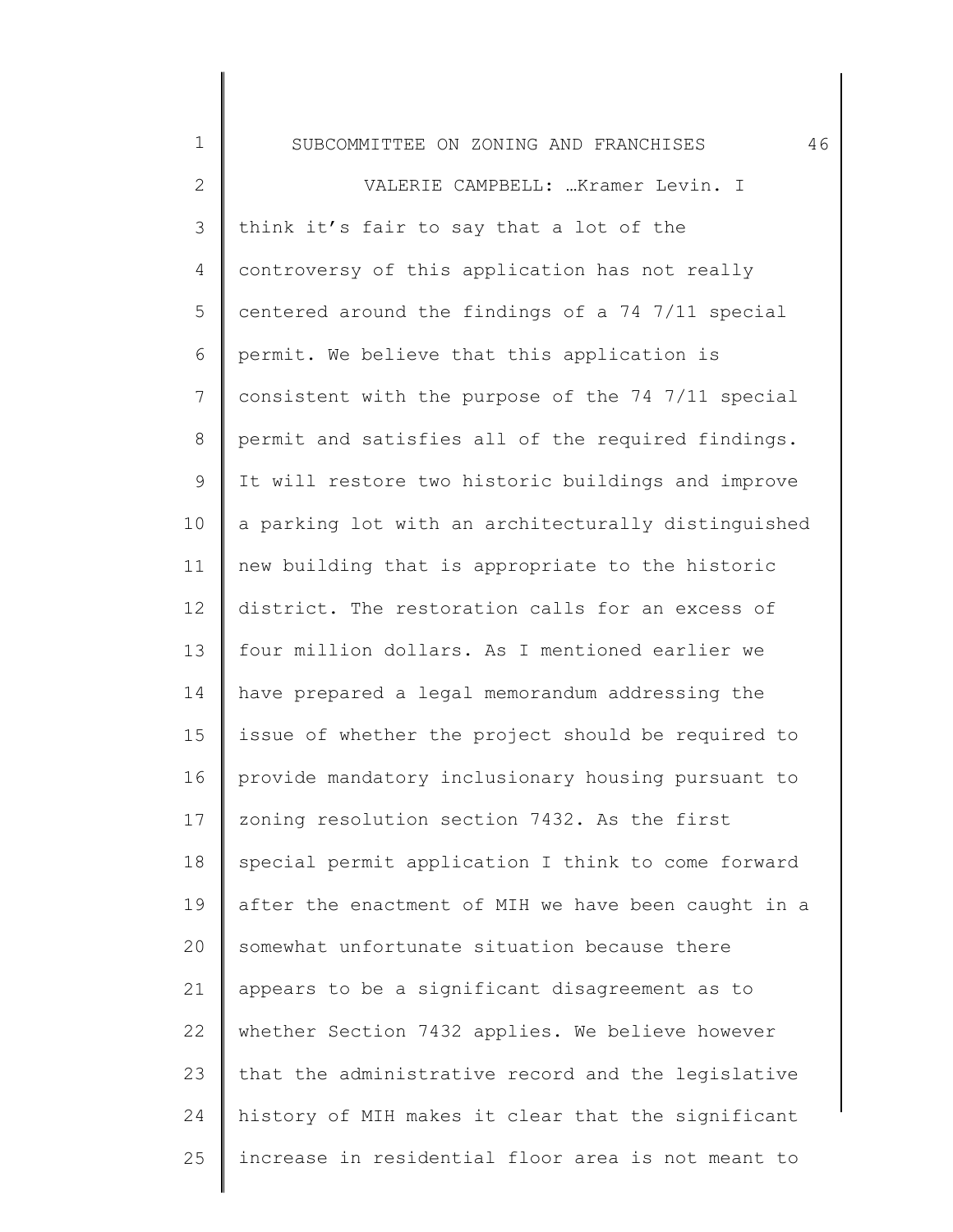| $\mathbf 1$  | 47<br>SUBCOMMITTEE ON ZONING AND FRANCHISES         |
|--------------|-----------------------------------------------------|
| $\mathbf{2}$ | apply to a special permit action such as this       |
| 3            | because here we're not increasing the residential   |
| 4            | capacity on the zoning lot. We are below the        |
| 5            | permissible FAR on the zoning lot and only allowed  |
| 6            | to use a portion of it. We are not building on top  |
| 7            | of the historic buildings. And the waivers that     |
| 8            | we're asking merely allow us to utilize a portion   |
| 9            | of the available floor area in historically         |
| 10           | appropriate way on the zoning lot. The next slide   |
| 11           | shows none the less we recognize that there have    |
| 12           | been questions really with the comparison, the as   |
| 13           | of right alternative that was analyzed in the EAS   |
| 14           | and proposed scenario so we have shown that this is |
| 15           | the EAS scenario on the right. The proposed         |
| 16           | scenario shows the bulk waivers. There is, there is |
| 17           | residential floor area in the area where the bulk   |
| 18           | waivers is. And I think, you know I can't read the  |
| 19           | total there. We have an increase of about 20        |
| 20           | [cross-talk] 22,000. It's not an increase, it's     |
| 21           | really just residential floor area that's located   |
| 22           | within the bulk waivers which is equivalent to      |
| 23           | about 11 dwelling units. Some of the area on the    |
| 24           | south wing of the building doesn't really give you  |
| 25           | any additional dwelling units. It just gives you    |
|              |                                                     |

II ║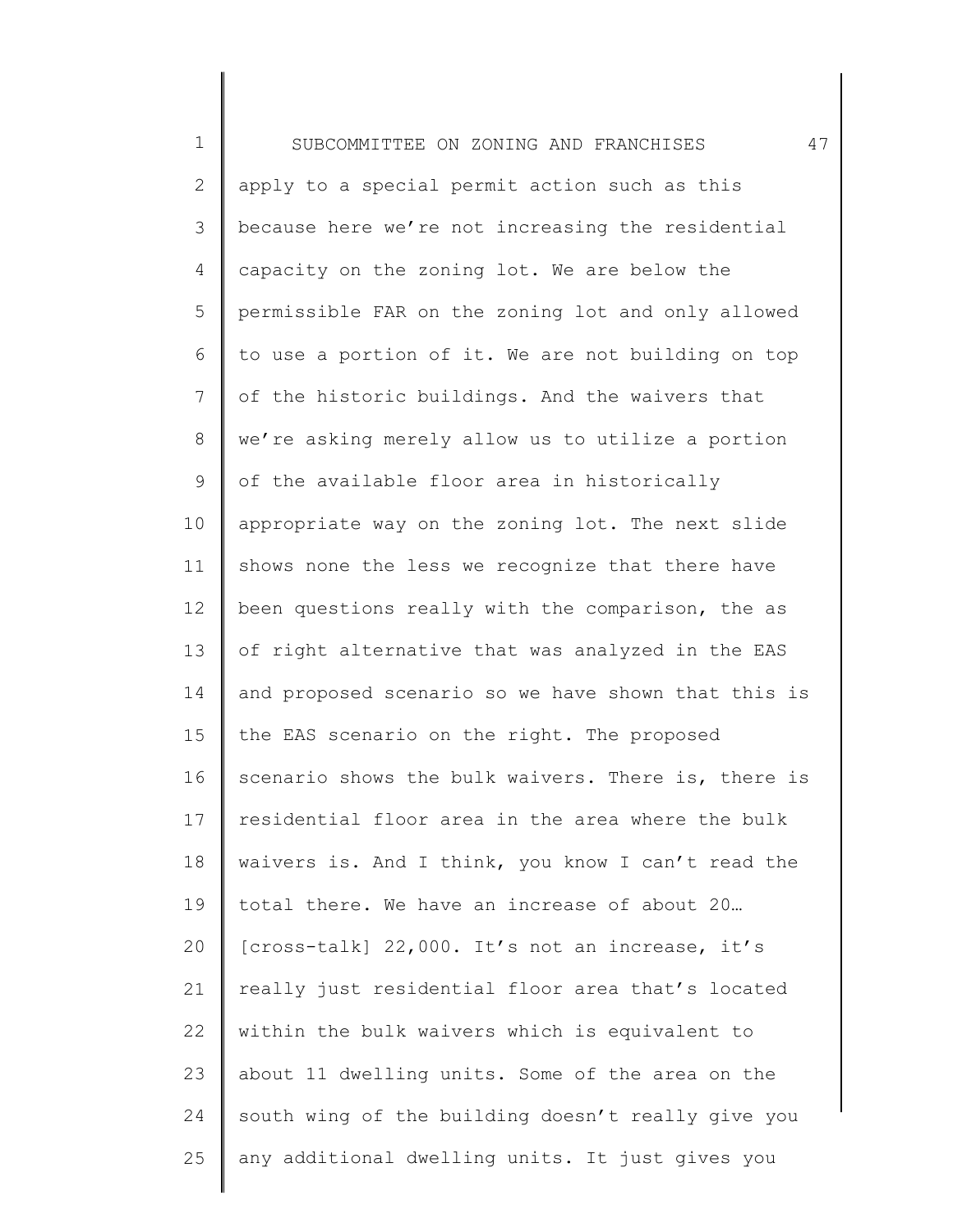1 2 3 4 5 6 7 8 9 10 SUBCOMMITTEE ON ZONING AND FRANCHISES 48 somewhat larger apartments on, on those floors. So we are, we do maintain that MIH does not apply. However, we also, the ownership does recognize that affordable housing is an important policy goal and is willing to make a contribution based on a voluntary contribution based on the amount of floor area that's located in the bulk waivers. I will see the table to Elliot Neumann who can discuss what that proposal…

11 12 13 14 15 16 17 18 19 20 21 22 23 24 25 ELLIOT NEUMANN: Good morning, Elliot Neumann Acuity Capital Partners. We are the applicant for this special permit under 74 711. I believe I've been given this chair at the end of the table because of all the grief we've caused with this application. As you've heard in detail and both today and leading up to this meeting we're requesting waivers related to the construction of a new building on the parking lot located between  $17<sup>th</sup>$  and  $18<sup>th</sup>$  streets. We are proposing to restore three historic facades on the adjoining lots. We had the option of constructing an as of right building not requiring the requested waivers and relief and instead we chose to submit under 74 711 whereby in return for the waivers we undertake to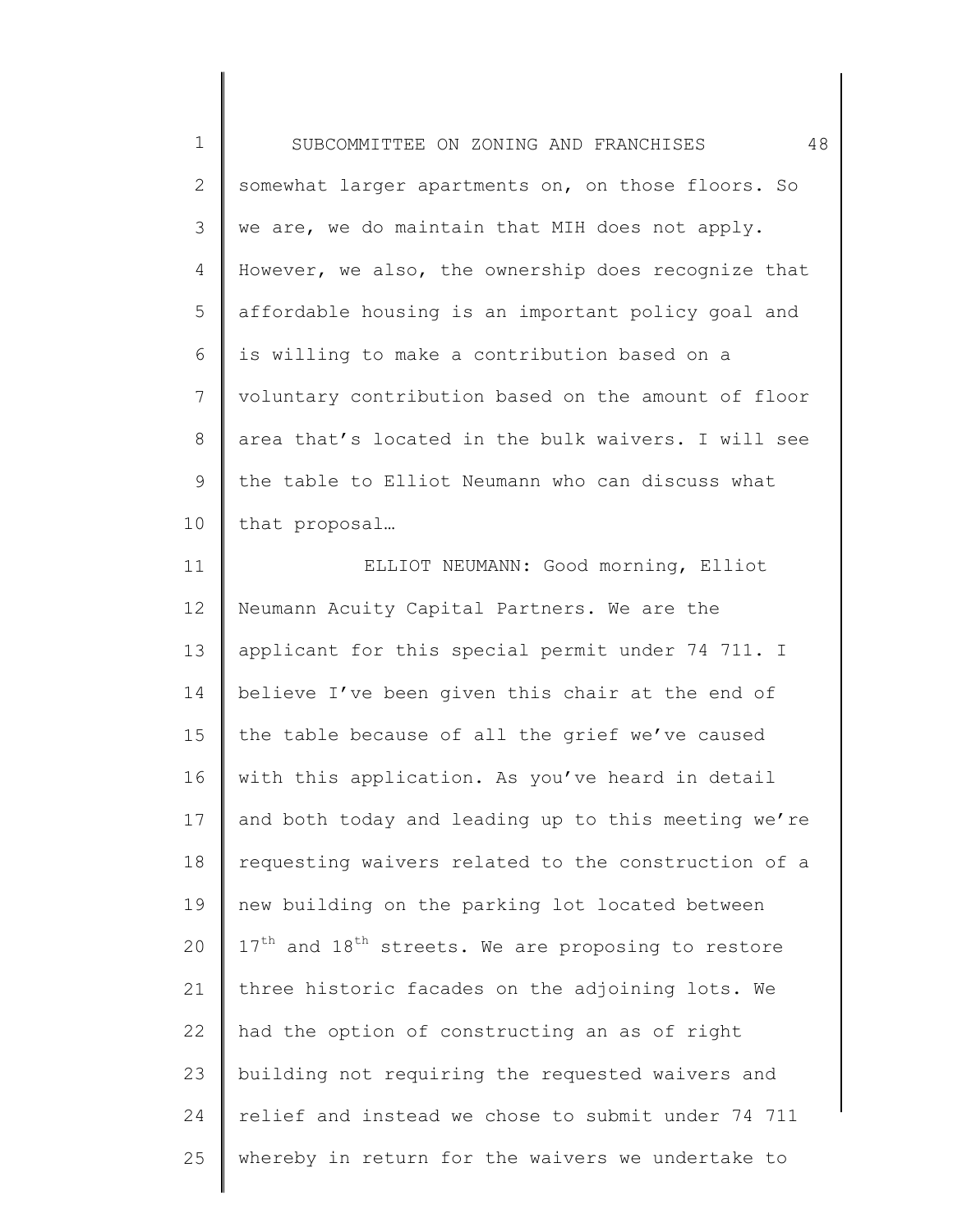1 2 3 4 5 6 7 8 9 10 11 12 13 14 15 16 17 18 19 20 21 22 23 24 25 SUBCOMMITTEE ON ZONING AND FRANCHISES 49 restore three facades. This restoration comes at an expensive, approximately 4 million dollars, plus an additional \$750,000 to establish a long term façade maintenance fund. We would not have this 7… 4.75 million-dollar requirement had we built an as of right building. Though Landmarks Preservation Commission would still have been required to approve the contemplated façades of an as of right building. In contemplating the issue of MIH a dilemma we are caught in but not of our own making we relied upon multiple conversations and assurances from city planning that MIH was not applicable. In fact, this application had began more than three years ago prior to any discussion of MIH. At the same time, we recognize the need for affordable housing, the need to give back to community, and are therefore willing to contribute a significant portion of the net profit attributed to the floor area gained via the waivers received. In attempting a baseline for a voluntary contribution to affordable housing our project, first we looked at our project and noted that we gained a total of 11 whole units via this application. The remaining gains are achieved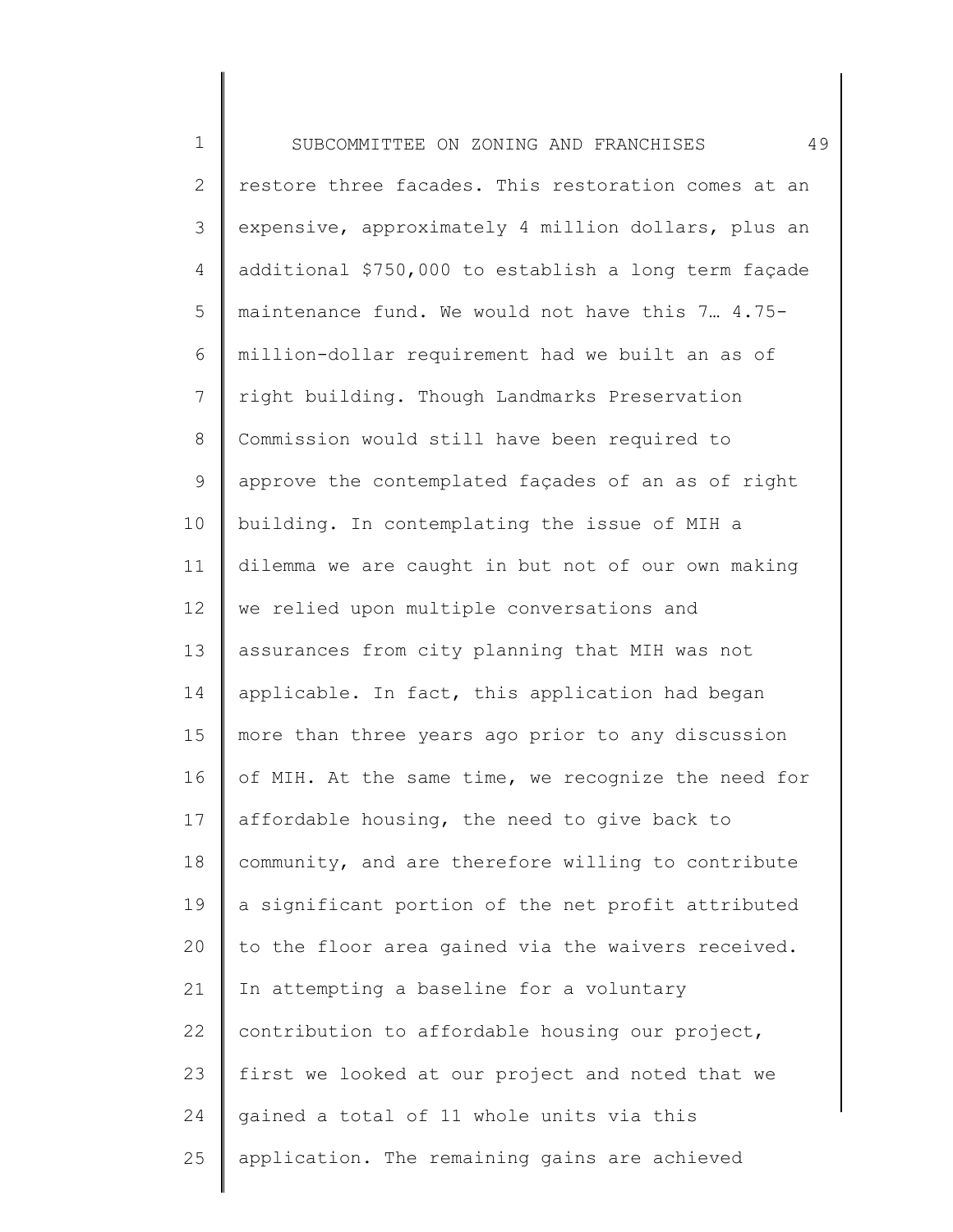1 2 3 4 5 6 7 8 9 10 11 12 13 14 15 16 17 18 19 20 21 22 23 24 25 SUBCOMMITTEE ON ZONING AND FRANCHISES 50 through setback relief and thus in fractions of units due to the restrictive nature of the lot. None the less we embrace the full 22,883 square feet gained in contemplation of our contribution. In contemplating our voluntary contribution to affordable housing we look to option 1 of the MIH program as enacted by the city council to guide our discussion. It is expensive to deliver these 22,000 square feet and change to the restorative costs associated with the facades under 74,711. At the same time, we are delighted to give back to our community in the form of preserving and building affordable housing. We look forward to continuing this conversation and thank you for your time today. CHAIRPERSON RICHARDS: Well thank you so much for your testimony. I'm going to go to Council Member Johnson first and then come back. COUNCIL MEMBER JOHNSON: Thank you for your presentation this morning. I don't have any questions on the layout or design of the project or the waivers themselves. I think it's all very straight forward. And if this was not caught up in some controversy related to if MIH was applicable I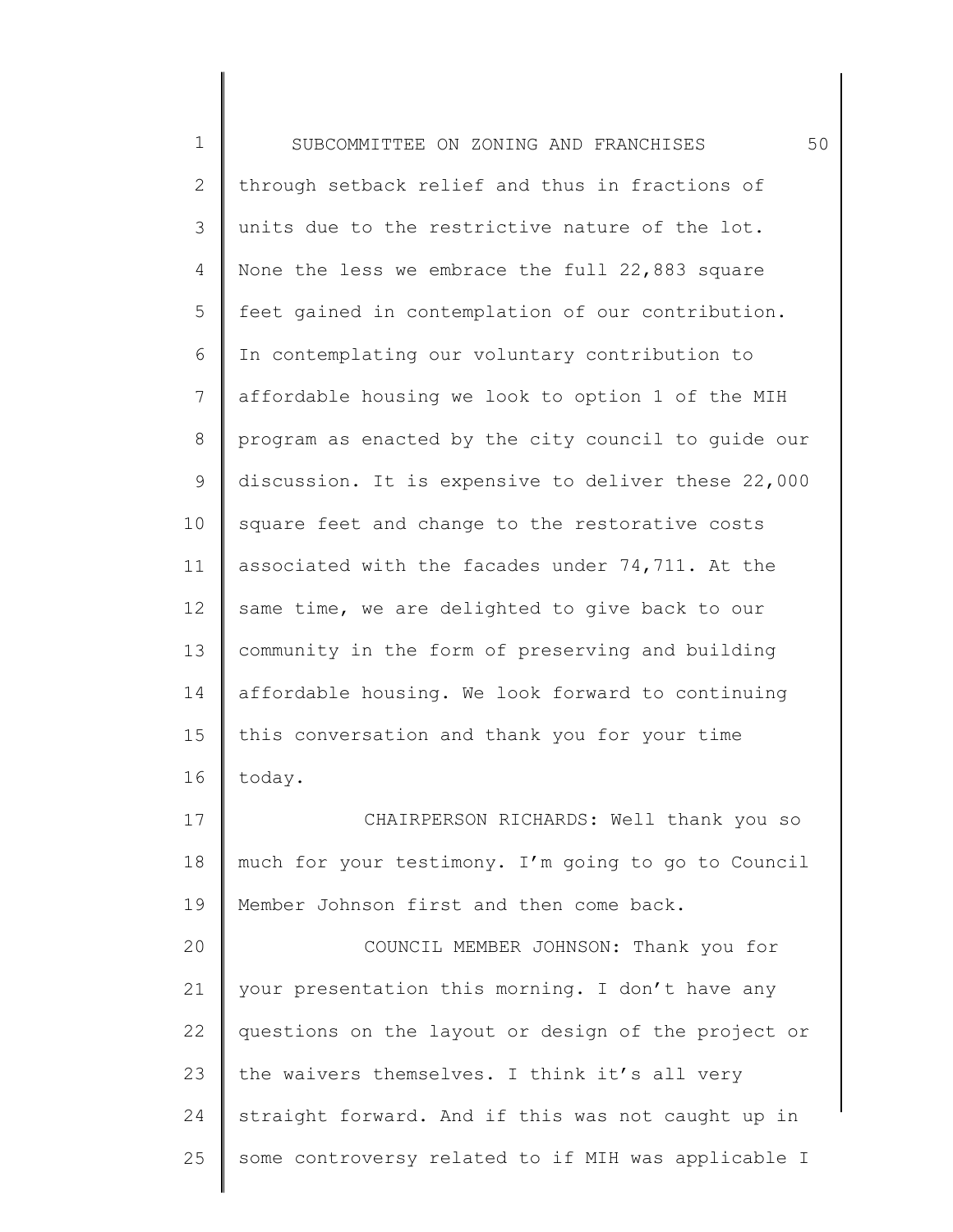| $\mathbf 1$    | 51<br>SUBCOMMITTEE ON ZONING AND FRANCHISES         |
|----------------|-----------------------------------------------------|
| $\overline{2}$ | think this would be a pretty straight forward 74    |
| 3              | 711 application that we would work through in a     |
| 4              | pretty reasonable way. So my real question has to   |
| 5              | do with some of the issues that were raised around  |
| 6              | the applicability of MIH. So last night I received  |
| 7              | a legal memo from Kremer Levin, 12 pages long. And  |
| 8              | it Valarie can you answer questions on this?        |
| 9              | VALERIE CAMPBELL: Yes. And I also  My               |
| 10             | colleague Jeff Braun who took the lead in preparing |
| 11             | that memo is also here. So he can also answer       |
| 12             | questions on the memo.                              |
| 13             | COUNCIL MEMBER JOHNSON: So you know for             |
| 14             | a layman who's not a lawyer it's it has a lot of    |
| 15             | footnotes and it sites a lot of supreme court cases |
| 16             | in different appellate court cases on why MIH is    |
| 17             | not applicable here for a variety of reasons. It    |
| 18             | looks at the legislative history, at what the       |
| 19             | council was debating at the time, the plain         |
| 20             | language reading of the statute and how it would be |
| 21             | interpreted at the time, and a host of other        |
| 22             | things. But one of the things, and you know it      |
| 23             | seems like a pretty well done memo but again I'm    |
| 24             | not a, I'm not an attorney. But one of the things I |
| 25             | find actually quite galling about the memo is that  |
|                |                                                     |

 $\begin{array}{c} \hline \end{array}$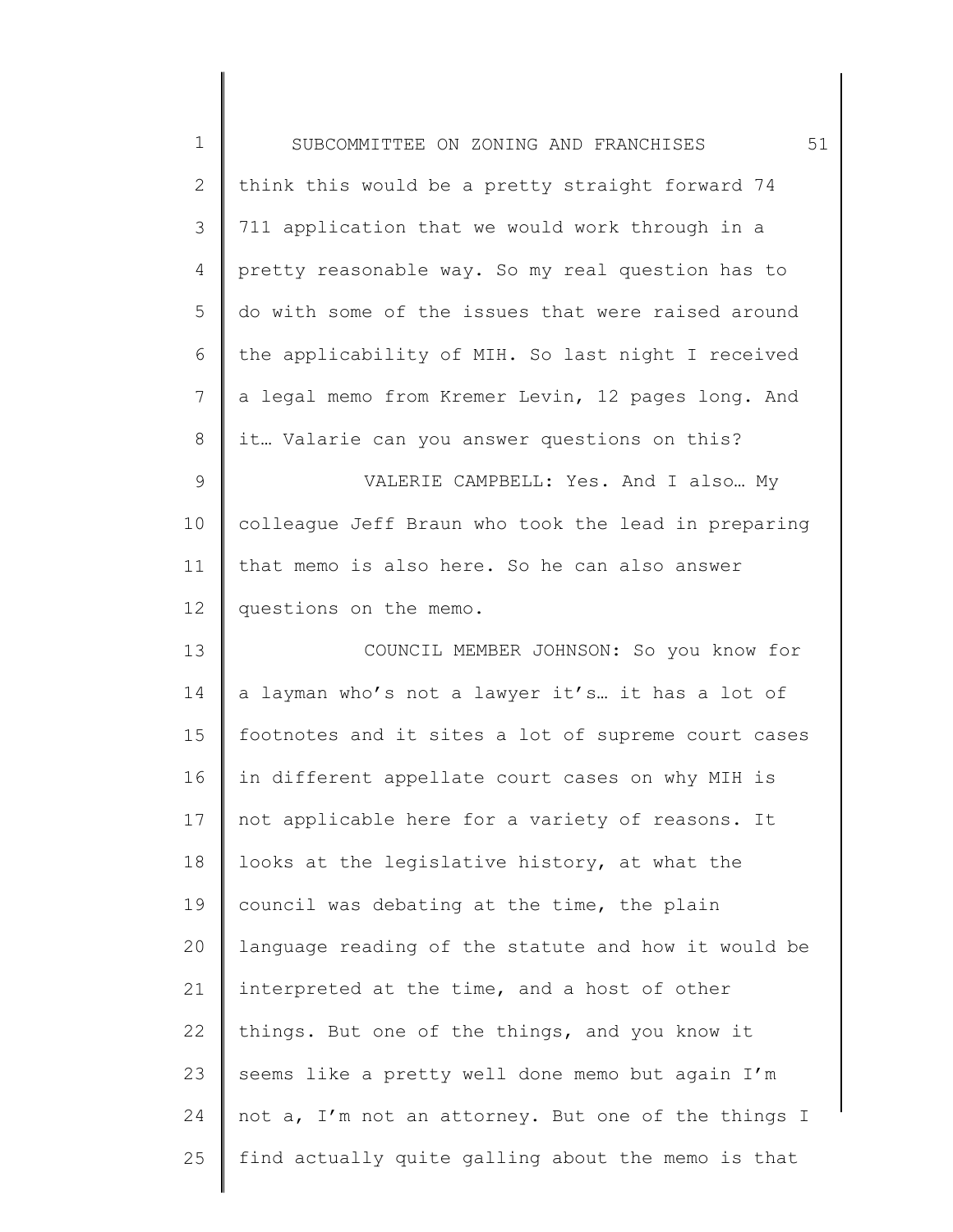| $\mathbf 1$  | 52<br>SUBCOMMITTEE ON ZONING AND FRANCHISES         |
|--------------|-----------------------------------------------------|
| $\mathbf{2}$ | the very first section about legal analysis         |
| 3            | basically to this is me paraphrasing, it basically  |
| 4            | says that unlike variances special permits are a    |
| 5            | property owner's right. Special permits require no  |
| 6            | demonstration of exceptional circumstances or       |
| 7            | hardship to justify relief from zoning regulations. |
| 8            | A property owner is entitled to a special permit if |
| 9            | it demonstrates that it satisfies the conditions    |
| 10           | that are specified in the zoning statute.           |
| 11           | Therefore, the relevant municipal zoning agency     |
| 12           | must grant the special permit unless they can       |
| 13           | demonstrate the statutorily based reason for        |
| 14           | denying it. It goes on and it says that basically   |
| 15           | the applicant has a right to it and that should be  |
| 16           | granted a special permit. So if that's the case,    |
| 17           | why are you even here? If you're going to send me a |
| 18           | legal memo stating that you have an absolute right  |
| 19           | to a special permit why are you before the city     |
| 20           | council?                                            |
| 21           | VALERIE CAMPBELL: We have I don't                   |
| 22           | think that that was the intent of that              |
| 23           | COUNCIL MEMBER JOHNSON: That's what                 |
| 24           | this says.                                          |
| 25           |                                                     |
|              |                                                     |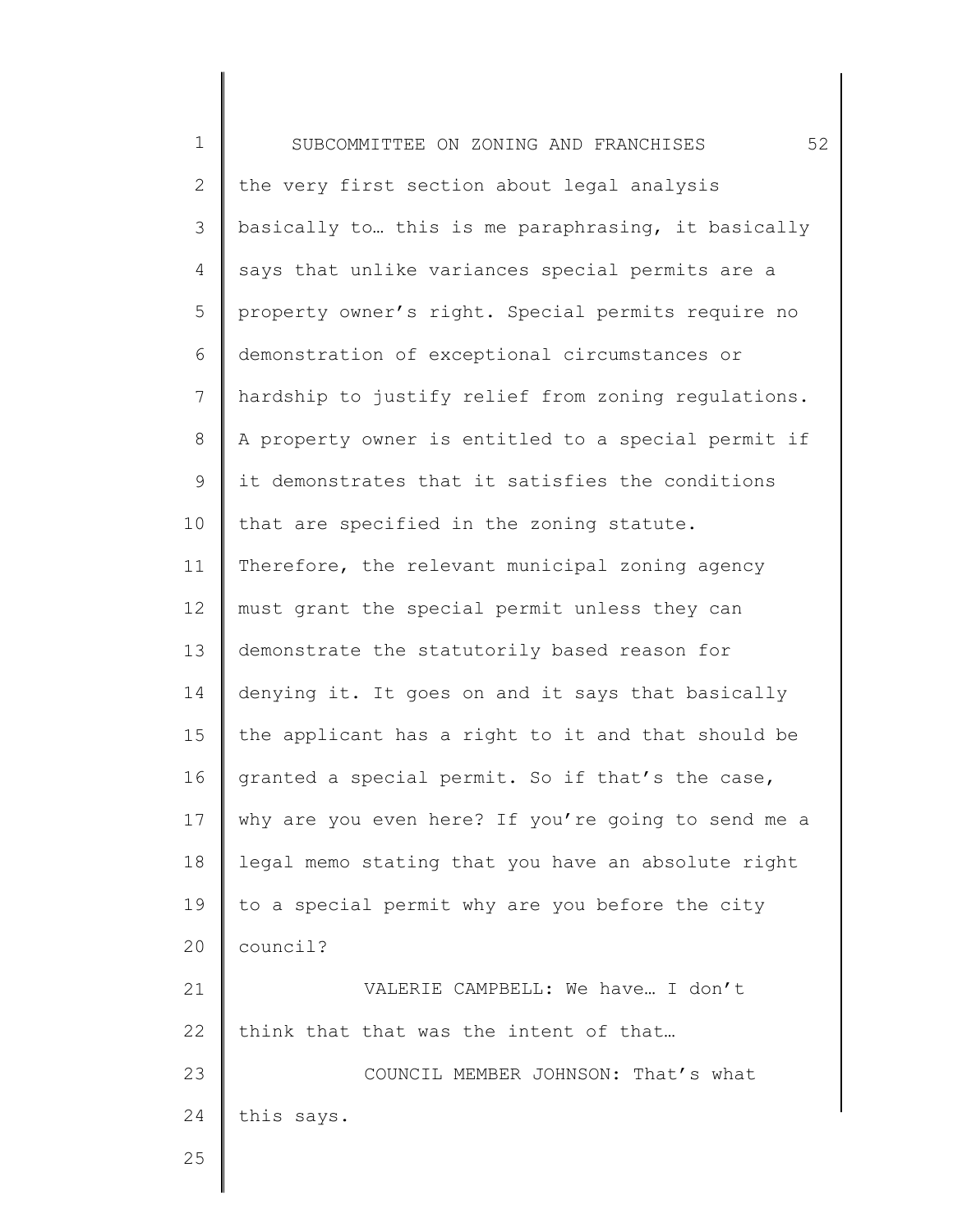1 2 3 4 5 6 7 8 9 10 11 12 13 14 15 16 17 18 19 20 21 22 23 24 25 SUBCOMMITTEE ON ZONING AND FRANCHISES 53 VALERIE CAMPBELL: The… the, the section we obviously have to make all of the required findings for the 74 711 special permit. We believe that we have made them. COUNCIL MEMBER JOHNSON: So then if you made the findings you should get the permit? VALERIE CAMPBELL: If we made the findings we should get the permit? I, and have gone through the uniform land use review procedure which includes review by the city council, I think that yes we would, we would state that we are entitled to the special permit if we make the findings for the special permit. COUNCIL MEMBER JOHNSON: So just want to you know let you know that I believe Liska versus the City Council of the City of New York was footnoted in this legal memo… VALERIE CAMPBELL: Yes. COUNCIL MEMBER JOHNSON: …in multiple places. And as part of the concurrence in Liska part of the decision states that quote having reserved to itself the power to grant or deny a special permit, what the court found, without enunciating standards got the exercise of its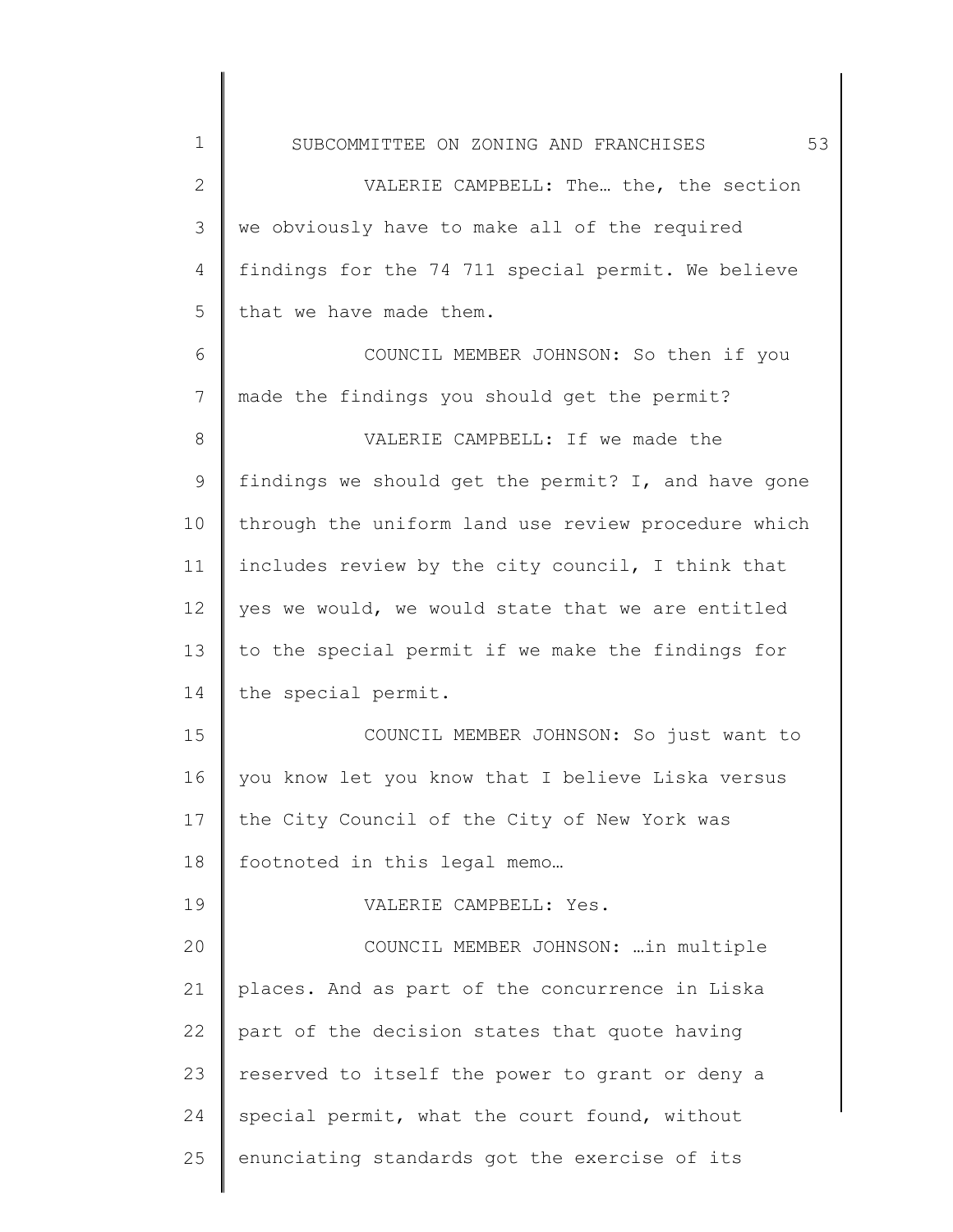1 2 3 4 5 6 7 8 9 10 11 12 13 14 15 16 17 18 19 20 21 22 23 24 25 SUBCOMMITTEE ON ZONING AND FRANCHISES 54 discretion. The city council is not bound by the specific permit standards of the New York City zoning resolution but as broader review powers. It may consider policy issues when making a determination. That's what Liska said. Doesn't say this in your legal memo. So today I was happy to have a conversation about the plusses and minuses of this project, about potentially finding a way forward, but to send a legal memo which in many ways tries to cut the legs out from the city council when it comes to dealing with special permits I think is a much sort of bigger issue. And for the gentleman, forgive me I don't remember your name, who wrote the memo I mean I just think that coming here today to make an argument reasonably and I think there's one to make and it's a conversation I've been willing to have the whole time with you all about why in the circumstance MIH may not be applicable but to send a legal memo to the City Council the night before the hearing and to make some type of argument that basically special permits should be routinely granted in a 12 page memo I just found to be pretty offensive. And I want to understand why it was done.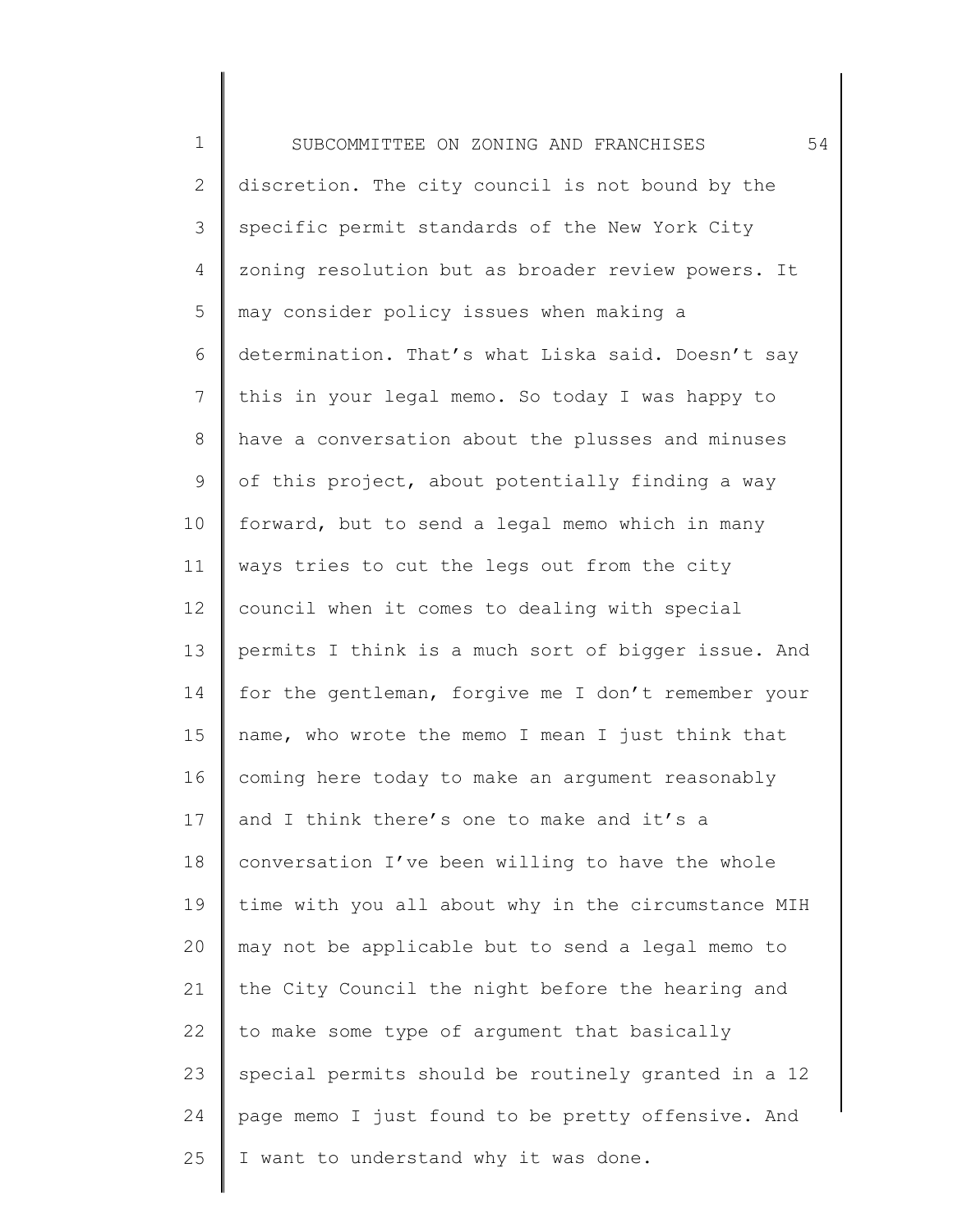SUBCOMMITTEE ON ZONING AND FRANCHISES 55

1

2 3 4 5 6 7 8 9 10 11 12 13 14 15 16 17 18 19 20 21 22 23 24 25 JEFF BRAUN: First of all Council Member to the extent that you found the memo offensive galling or to the extent any other members of the council might feel that way we certainly never intend to cause that kind of a response or view on the council members. We sent that memo because we believe that it accurately sets forth the applicable law and that the council's roll is very limited in terms of the review of this type of a special permit which is not to say that my client is unwilling to discuss issues with members of the council but ultimately it's my responsibility as a lawyer for my client to set forth what I believe to be the correct legal position. And I think the case law in general is very clear that in order to get a special permit an applicant must, an applicant's obligation is to show that that it meets specific findings that are set forth in the relevant zoning ordinance. And in this particular case the commission, the City Planning Commission which has the initial jurisdiction to approve this type of an application made a determination that all the statutory requirements were satisfied. And we think that the evidence in the record fully supports that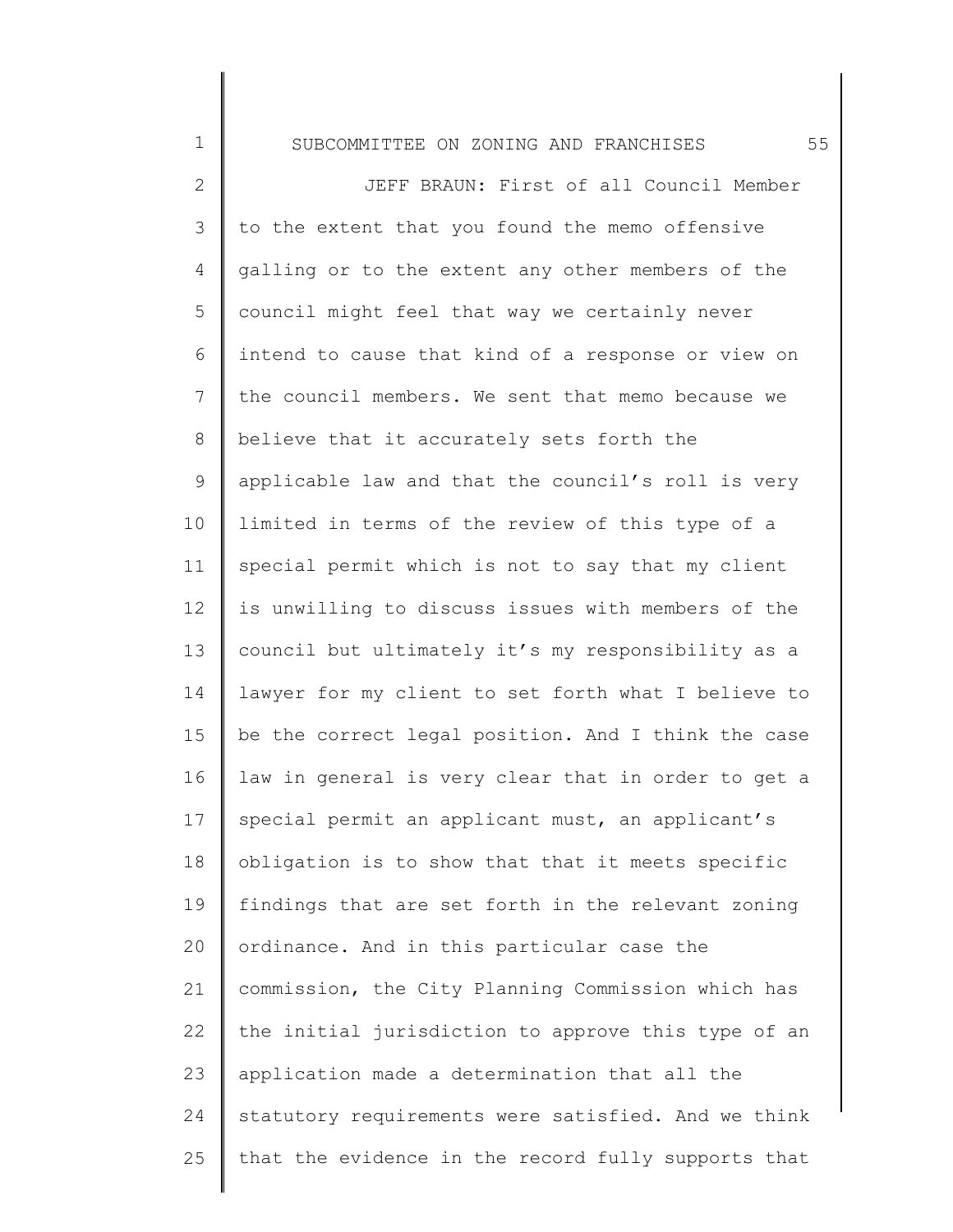1 2 3 4 5 6 7 8 9 10 11 12 13 14 15 16 17 18 19 20 21 22 23 24 SUBCOMMITTEE ON ZONING AND FRANCHISES 56 determination and that particular determination that the specified findings are satisfied can't really be disputed in a reasonable way. Now with respect to the Liska case it's our view, and this is our analysis and other people might take a different view but it's our view that the Liska case doesn't really apply here because in this particular special permit, unlike the one that was involved in the Liska case, the findings that are required to be made in order to get the special permit are quite narrow and specific and are set out in the statute and do not involve a broader sort of discretionary and policy considerations of the sort that were entailed in the very different type of special permit that was involved in the Liska case. And so for that reason it's our view that the language in the Liska case that Council Member that you relied upon doesn't really apply to this case, doesn't really govern this case and again that our client has persuaded the commission that the specific findings that are set out in a statute are satisfied in this case. The evidence overwhelmingly supports the reason… [cross-talk]

25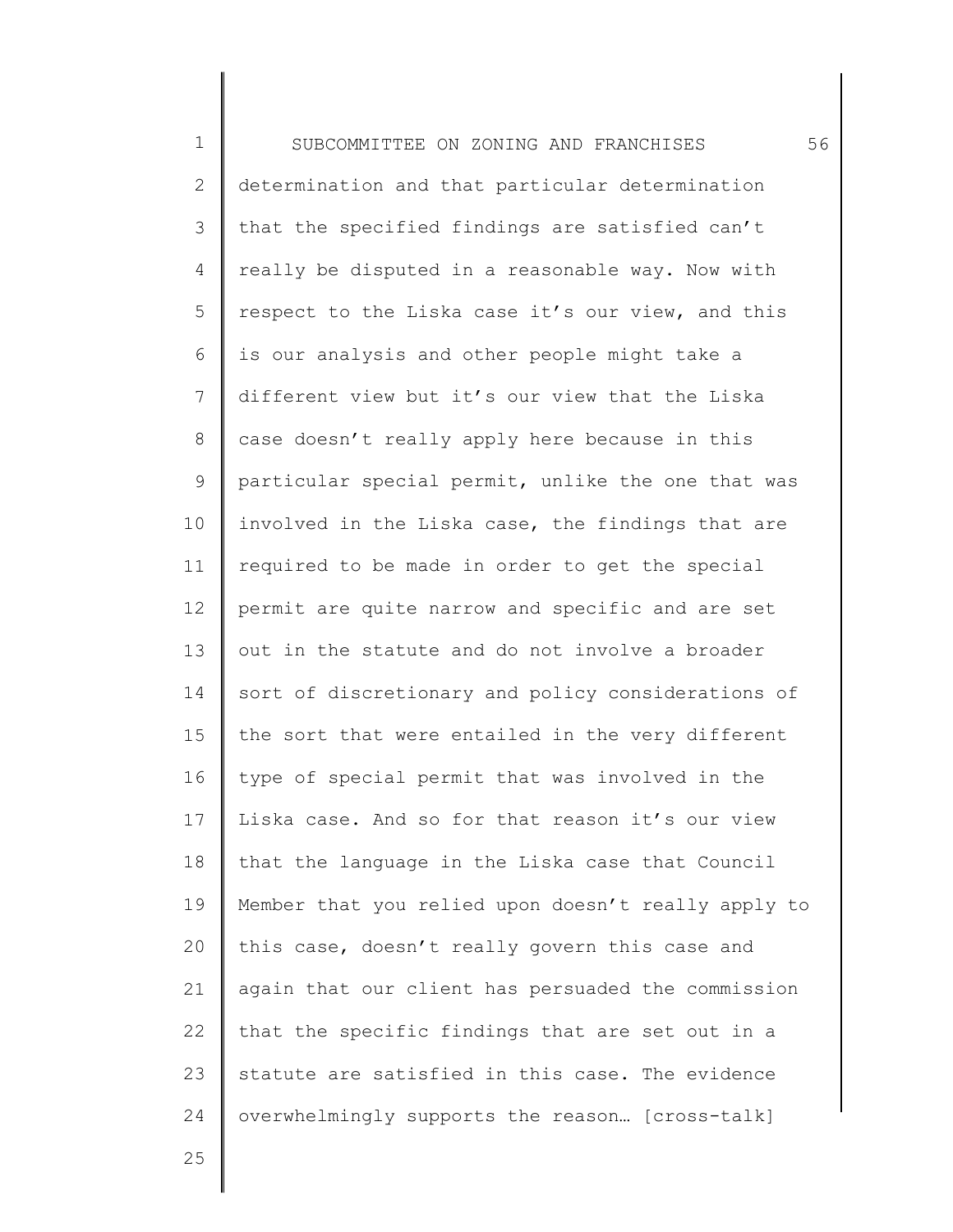1 2 3 4 5 6 7 8 9 10 11 12 13 14 15 16 17 18 19 20 21 22 23 24 SUBCOMMITTEE ON ZONING AND FRANCHISES 57 COUNCIL MEMBER JOHNSON: So can you give me, can you give me, could you give me an example of when policy decisions that the city council may want to take into consideration, would be applicable under a special permit? More specifically a 74 711 application. JEFF BRAUN: I don't know that they would necessarily in a 74… COUNCIL MEMBER JOHNSON: So then why does he… JEFF BRAUN: …711… [cross-talk] COUNCIL MEMBER JOHNSON: So then why under the charter does it even come to the city council VALERIE CAMPBELL: I, on the A74 711 application I think the city planning commission has been clear and has taken the position that it would apply in the 74 711 pursuant to 74 32… COUNCIL MEMBER JOHNSON: Yeah, but why does it come to the council? If you believe that you have the right to it, if you have met the findings, and the commission has set you met the findings which they have.

25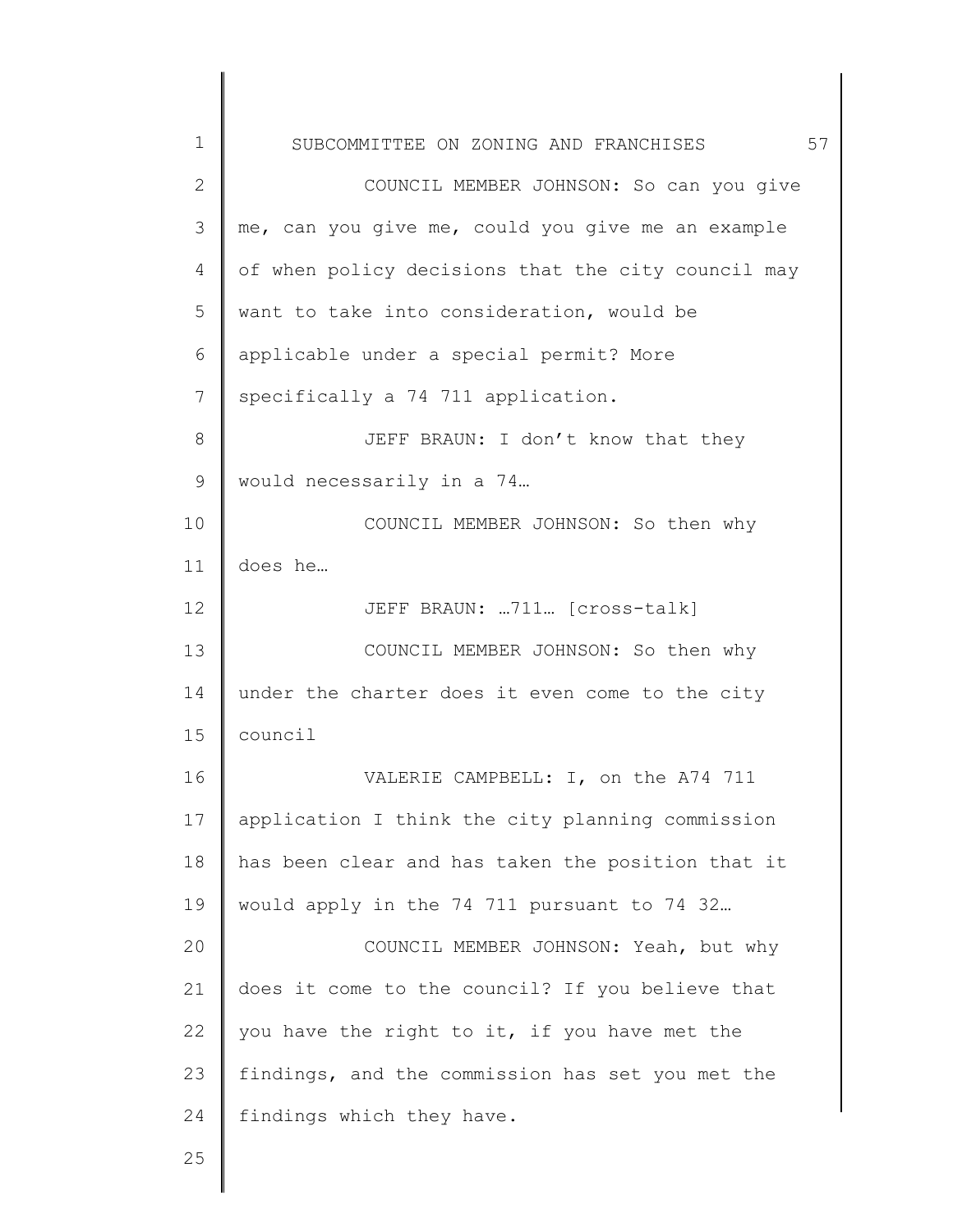1 2 3 4 5 6 7 8 9 10 11 12 13 14 15 16 17 18 19 20 21 22 23 24 25 SUBCOMMITTEE ON ZONING AND FRANCHISES 58 VALERIE CAMPBELL: You, you… [crosstalk] COUNCIL MEMBER JOHNSON: So why does it come to the council? VALERIE CAMPBELL: The council… the council… COUNCIL MEMBER JOHNSON: There are some special permits and there are some ULERP actions that don't come to the city council that the commission approves when the findings are met and it doesn't come to the city council. VALERIE CAMPBELL: I think that the council is clear to look at the record and make a determination that the findings have not been met. COUNCIL MEMBER JOHNSON: And is the council in your view able to take in other policy considerations when looking at the applicability or whether or not it's proper to grant a special permit or can it only look at the findings being met? VALERIE CAMPBELL: I think in the first instance that the council should be looking at the findings.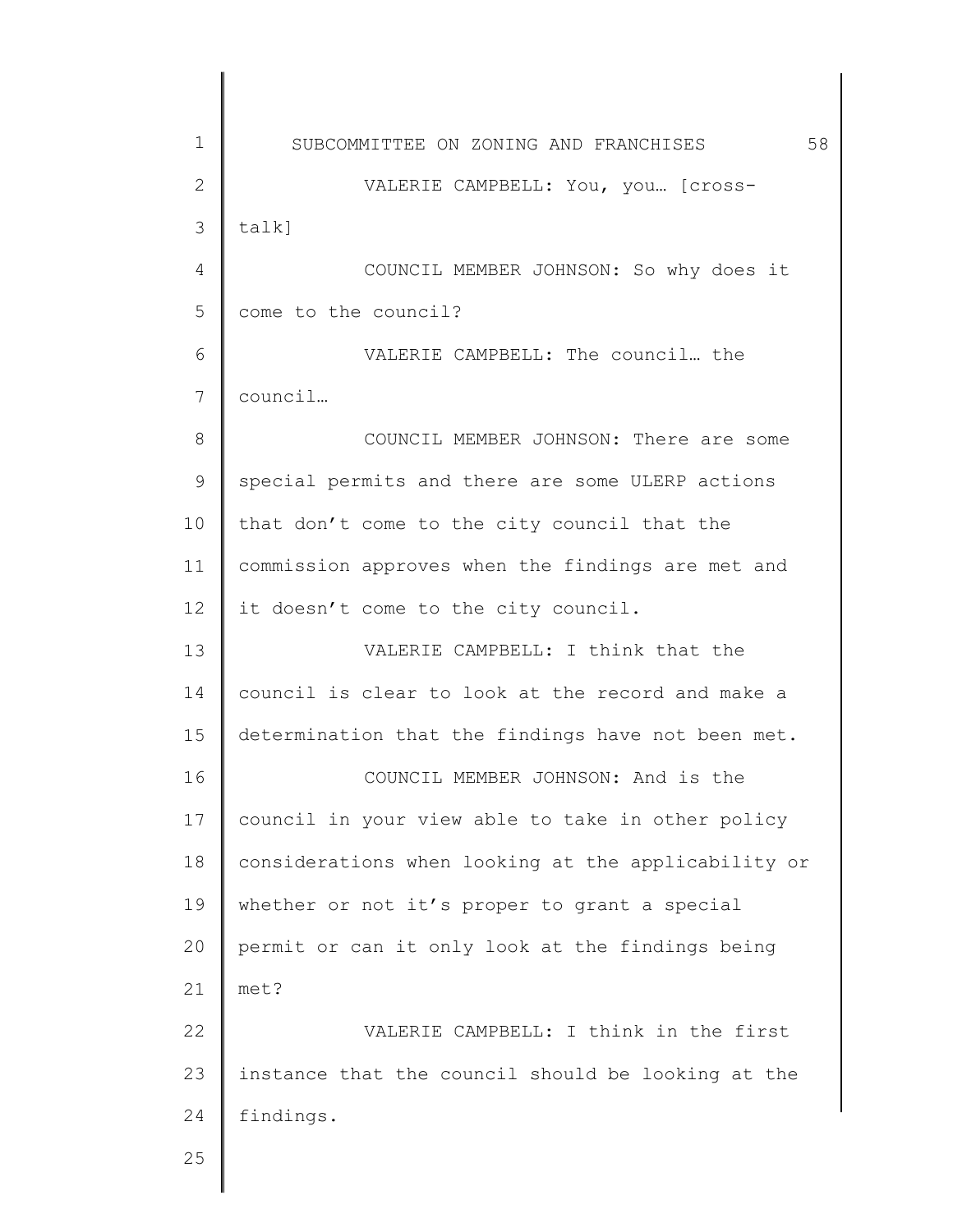2 3 COUNCIL MEMBER JOHNSON: But only or first instance?

1

4 5 6 7 8 9 10 11 12 13 14 15 VALERIE CAMPBELL: I would have to say that I think that's where the council starts. When the findings here are, you know they're very specific. So you know I think that that is what the council should be reviewing. I would like to say that you know it was certainly not our… The memo is… obviously sets forth our legal analysis is not binding on anyone. It was submitted really in response to the memo from the urban justice center. And regarding the applicability of MIH and that is the primary intent of the memo to really go through that analysis on MIH.

16 17 18 19 20 21 22 23 24 25 COUNCIL MEMBER JOHNSON: Again this special permit I find to be pretty straightforward. I think the bulk waivers and the height waivers, and the moving around of the allowed floor area is a pretty straight forward application. 74 711s happen all the time in landmark districts. I have one of the most heavily landmark districts in the city especially in Ladies' Mile we've been seeing. A number of 74 711 applications, a lot of them on parking lots like this particular application in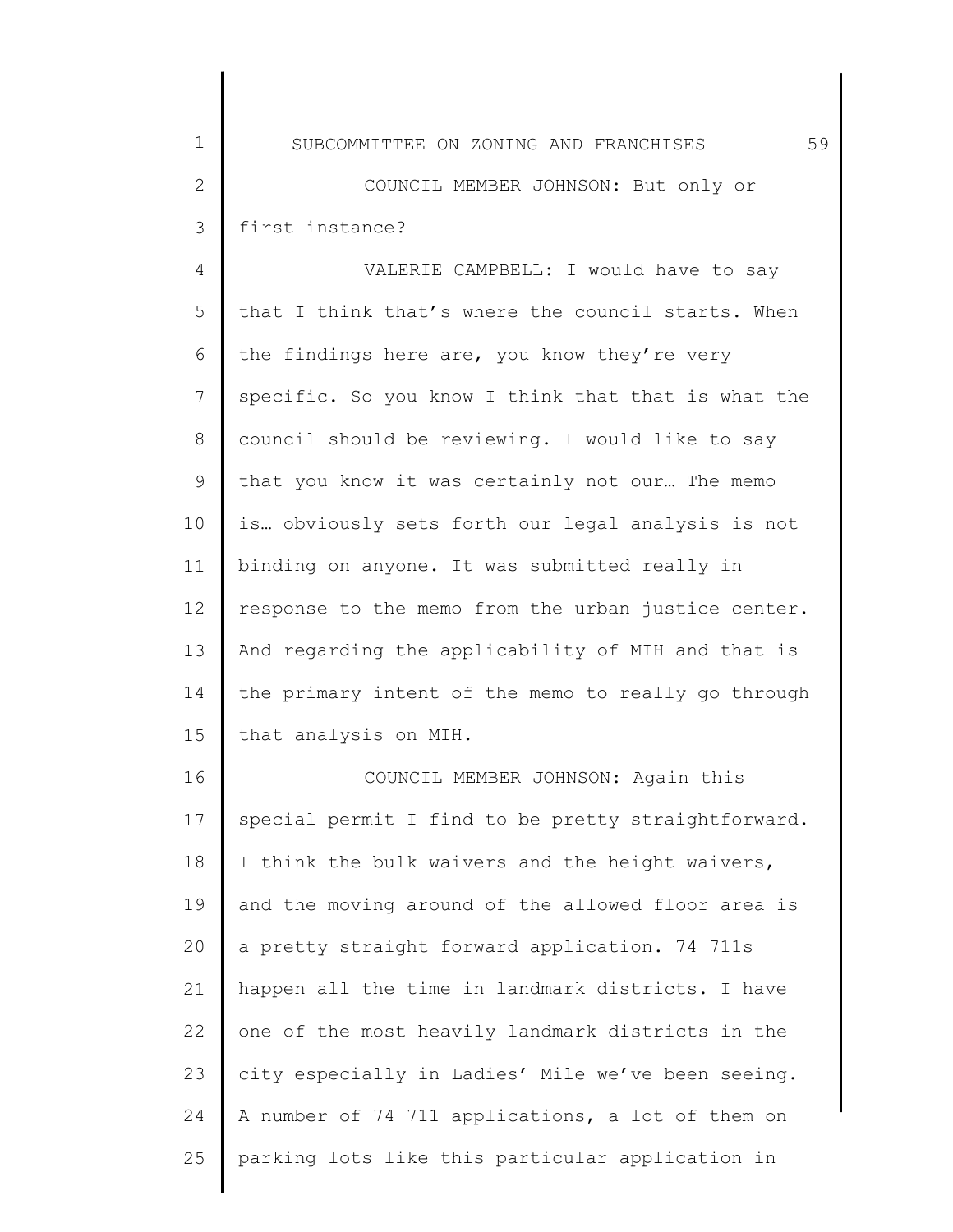| $\mathbf 1$  | 60<br>SUBCOMMITTEE ON ZONING AND FRANCHISES         |
|--------------|-----------------------------------------------------|
| $\mathbf{2}$ | different areas all throughout Ladies' Mile. So     |
| 3            | this isn't a unique application when it comes to    |
| 4            | that. But to come here today and if you're saying   |
| 5            | it wasn't your intent I'll take it as an answer but |
| 6            | let the record be clear that the applicant is       |
| 7            | stating that their legal memo is not an attempt to  |
| 8            | curtail the council's powers or make an argument    |
| 9            | that the city council should be limited when it     |
| 10           | comes to dealing with special permit applications   |
| 11           | we have a charter mandated role in the ULERP        |
| 12           | process that we look at a variety of things. And    |
| 13           | sometimes policy decisions come into that separate  |
| 14           | and apart from the findings that happens in ULERP   |
| 15           | applications all the time. If we're talking today   |
| 16           | just about MIH the incremental increase floor area  |
| 17           | is approximately 23,000 square feet, just under     |
| 18           | 23,000 square feet.                                 |
| 19           | VALERIE CAMPBELL: Yes.                              |
| 20           | COUNCIL MEMBER JOHNSON: So if MIH and               |
| 21           | city MIH does not apply here. But if the borough    |
| 22           | president and the community board and state senator |
| 23           | Krueger and others believe that even though we are  |
| 24           | not sitting precedent because city planning has     |
| 25           | already deemed that it does not apply so it's out   |
|              |                                                     |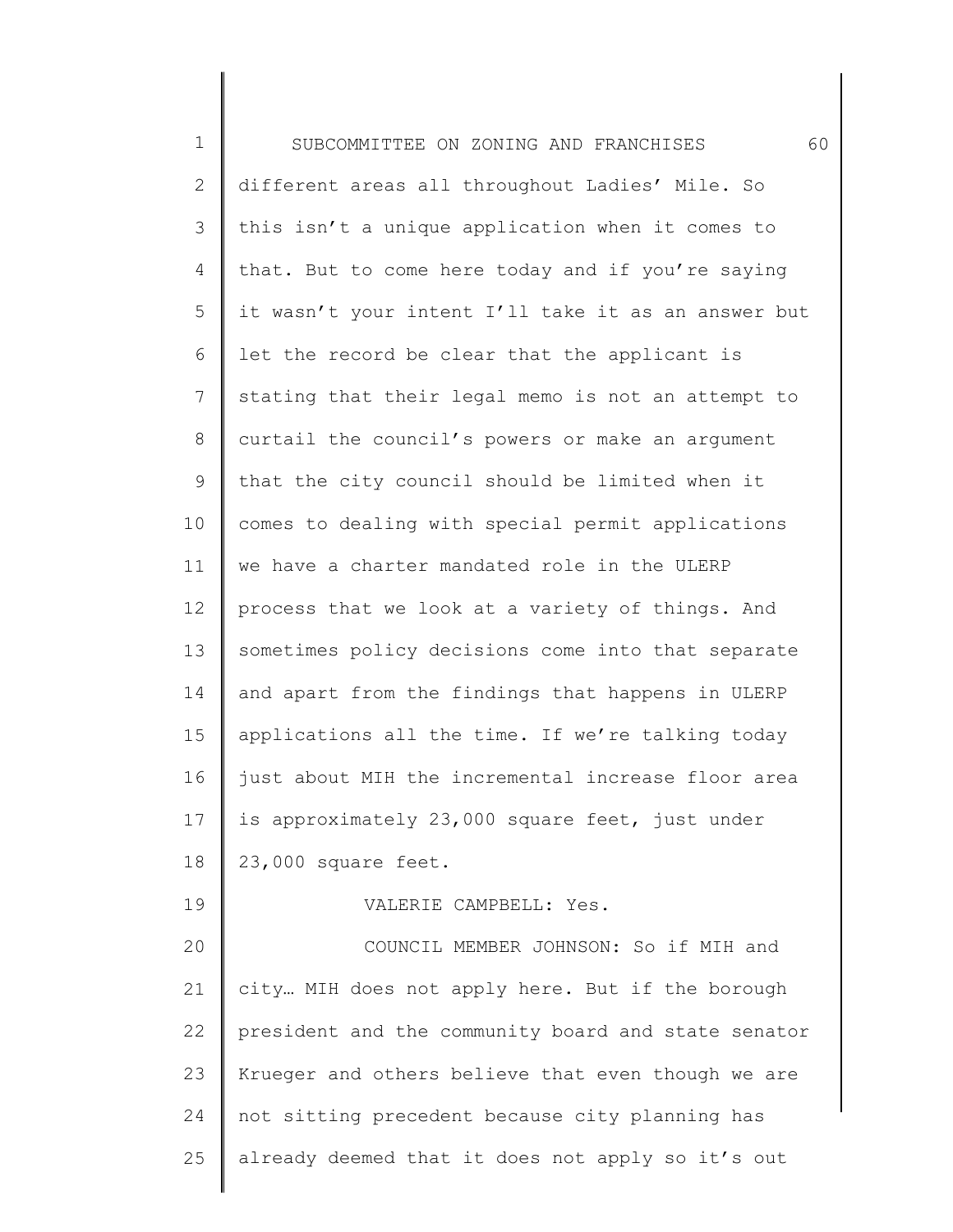| 1            | 61<br>SUBCOMMITTEE ON ZONING AND FRANCHISES         |
|--------------|-----------------------------------------------------|
| $\mathbf{2}$ | of scope for me to try to apply MIH. I can't do     |
| 3            | that without a scope. So I could potentially        |
| 4            | negotiate with your client, with the applicant, on  |
| 5            | coming up with a remedy in this one particular      |
| 6            | instance which is not precedent setting because     |
| 7            | again City Planning said it doesn't apply. Is your  |
| 8            | suggestion that we calculate sort of a quasi MIH    |
| 9            | calculation off of that 23,000 incremental square   |
| 10           | feet of FAR. And so we would take 25 percent of     |
| 11           | 23,000 square feet, is that sort of what was talked |
| 12           | about.                                              |
| 13           | VALERIE CAMPBELL: That is basically you             |
| 14           | know what we have proposed.                         |
| 15           | COUNCIL MEMBER JOHNSON: And that ends               |
| 16           | up being four and a half thousand 5,000?            |
| 17           | VALERIE CAMPBELL: 5,000 square feet.                |
| 18           | COUNCIL MEMBER JOHNSON: 5,000, five and             |
| 19           | half thousand square feet. So five and a half       |
| 20           | thousand square feet ends up being how many units   |
| 21           | are you approximating?                              |
| 22           | VALERIE CAMPBELL: Five or 6,000, I                  |
| 23           | yeah 5.5.                                           |
| 24           | COUNCIL MEMBER JOHNSON: Five and a half             |
| 25           | units. And so if we were looking again at MIH even  |
|              |                                                     |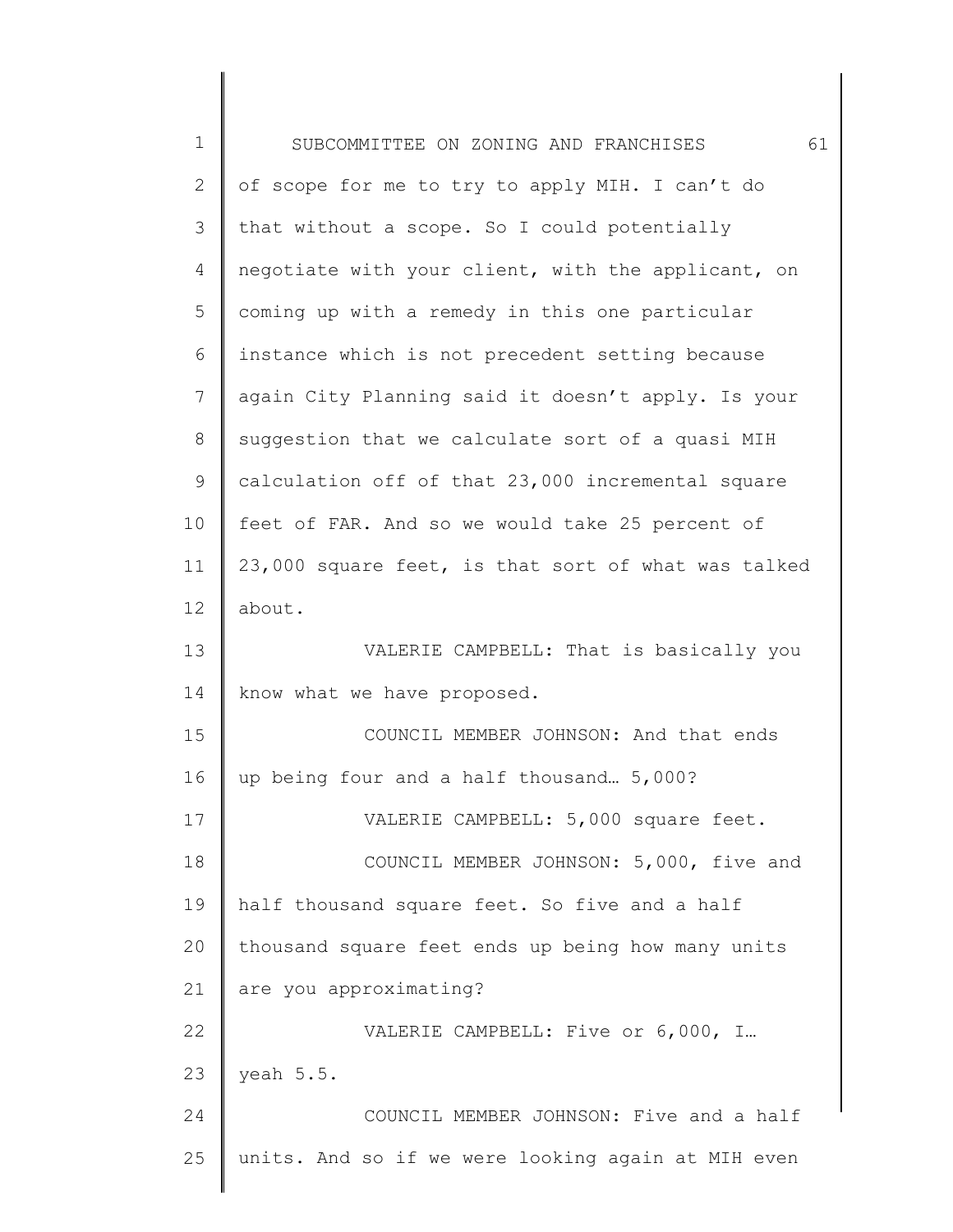| $\mathbf 1$  | 62<br>SUBCOMMITTEE ON ZONING AND FRANCHISES         |
|--------------|-----------------------------------------------------|
| $\mathbf{2}$ | though it didn't apply here by city planning's      |
| 3            | definition five and a half units. We would then say |
| 4            | that for buildings that were under a certain number |
| 5            | on site was excluded. So if you were under a        |
| 6            | certain number of units you don't have to build on  |
| 7            | site. HPD and city planning are in the promise of   |
| $8\,$        | promulgating rules related to an affordable housing |
| 9            | fund done community board by community quard where  |
| 10           | the money would stay in that particular community   |
| 11           | district. And so in that instance we would take, we |
| 12           | would come up with a calculation on what five and   |
| 13           | half units, or five units, or six units, whatever   |
| 14           | we rounded up or rounded down to, whatever that     |
| 15           | number ends up being and that potentially would be  |
| 16           | a reasonable way to still have the applicant in the |
| 17           | spirit of trying to help towards affordable housing |
| 18           | in a local neighborhood and not do on site because  |
| 19           | they would have been exempt under MIH anyway. That  |
| 20           | would be a potential way to participate and to      |
| 21           | give. Is that all accurate?                         |
| 22           | VALERIE CAMPBELL: Yes, that is                      |
| 23           | accurate.                                           |
| 24           |                                                     |
| 25           |                                                     |
|              |                                                     |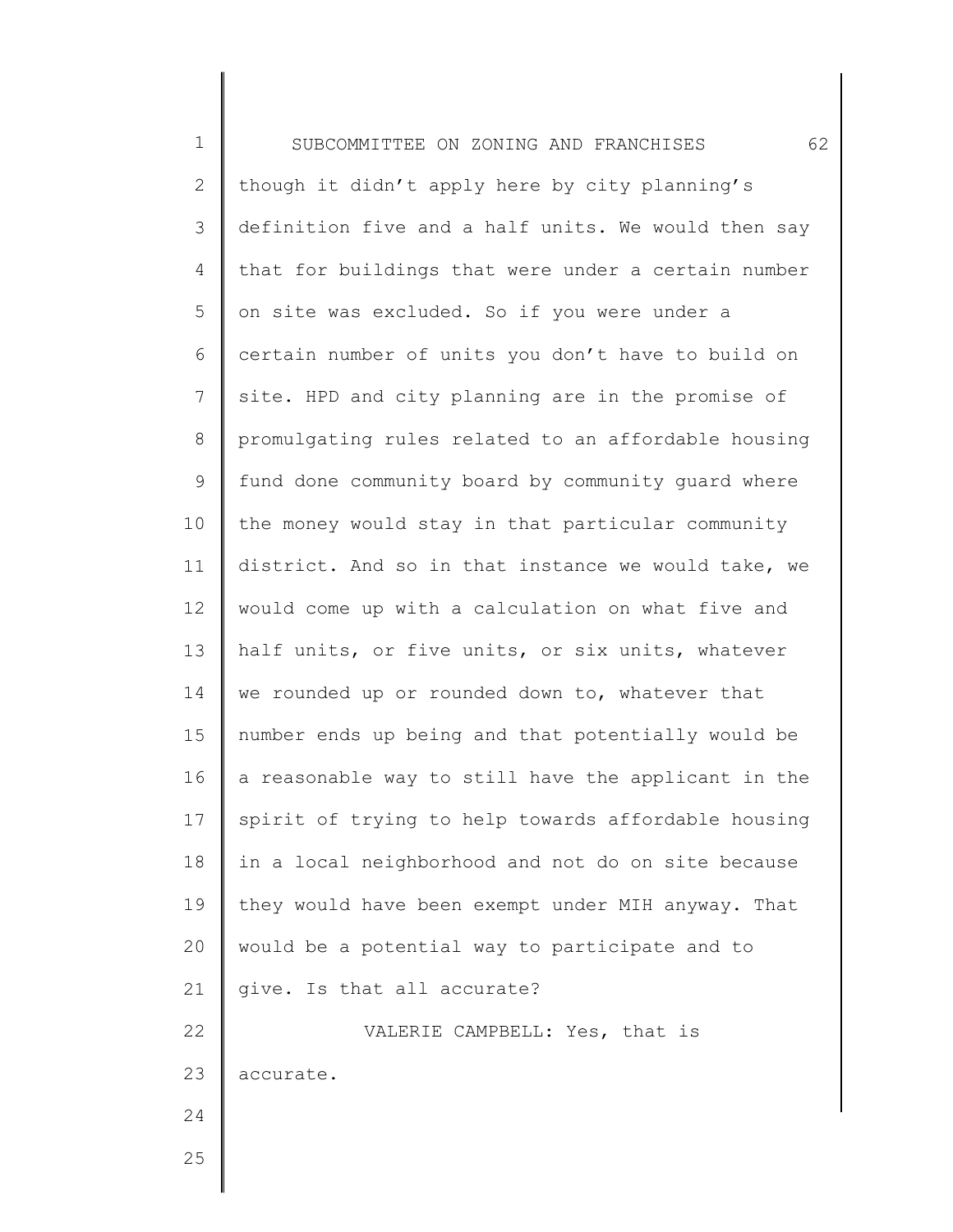1 2 3 4 5 6 7 8 9 10 11 12 13 14 15 16 17 18 19 20 21 22 23 24 25 SUBCOMMITTEE ON ZONING AND FRANCHISES 63 COUNCIL MEMBER JOHNSON: And is that what the applicant is stating they're willing to do today? VALERIE CAMPBELL: I think Elliot you know set forth what his proposal is right now. Obviously we do not have the HPD regulations. We don't know what their calculous would be. We proposed a calculous which is based on 25 percent of the profits attributable to that… COUNCIL MEMBER JOHNSON: And you're willing to do that because the council has some power here in deciding this special permit? VALERIE CAMPBELL: We have… We are willing to do that because we understand that this is an important issue for the council, the community board and this is something that the developer is willing to do. COUNCIL MEMBER JOHNSON: Okay, I may have some more questions, but I want to turn it back over to the chairs of the respective Land Use Committees. CHAIRPERSON RICHARDS: Thank you Council Member Johnson for your leadership on this important issue which is a very important issue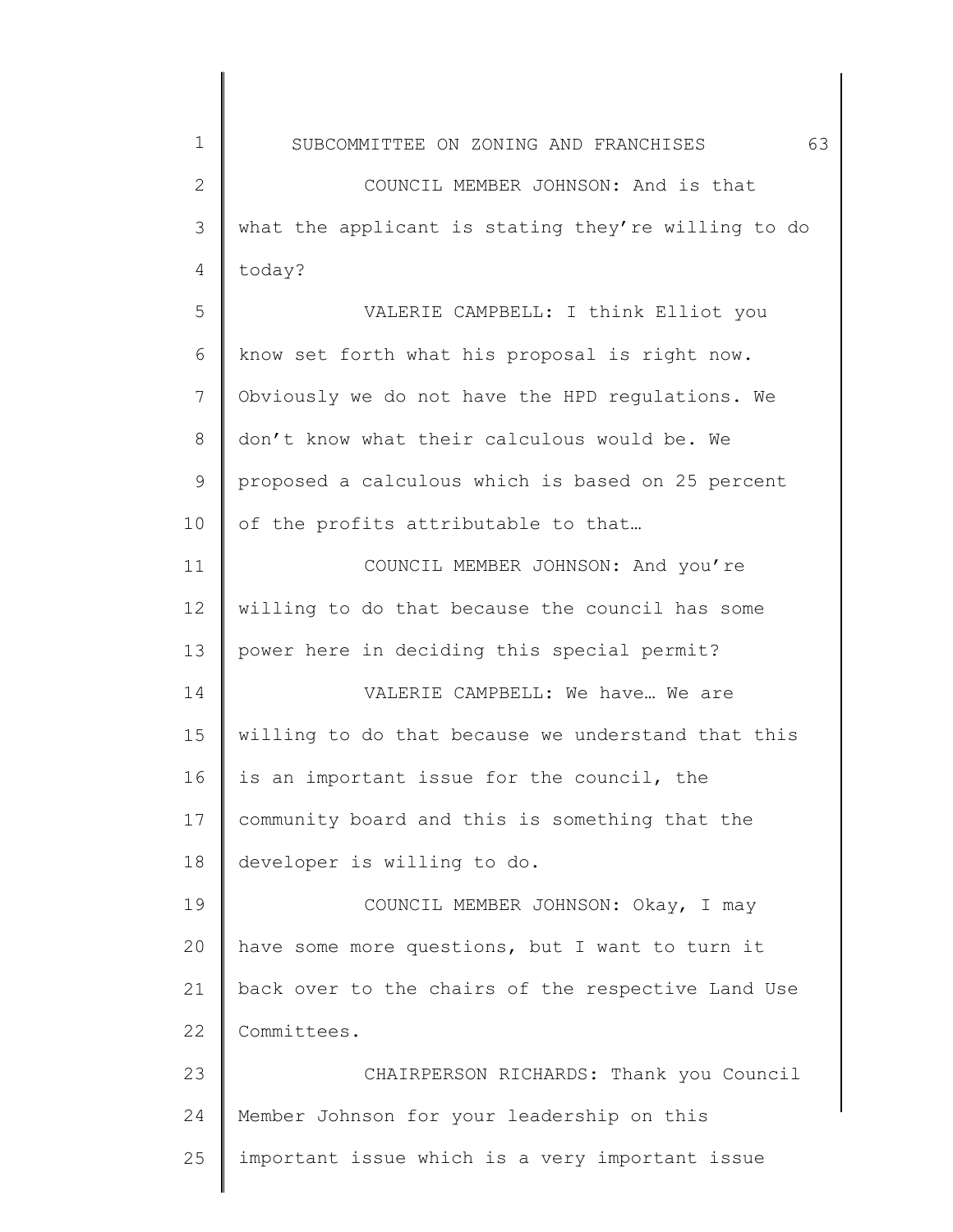1 2 3 4 5 6 7 8 9 10 11 12 13 14 15 16 17 18 19 20 21 22 23 24 SUBCOMMITTEE ON ZONING AND FRANCHISES 64 obviously we negotiated MIH with the administration because there is a huge need for affordable housing in this city. Now… And I'll get back to some of what Council Member Johnson's speaking about in a minute. Out of all the scenarios presented if we were not to approve the waiver which one were you most likely to utilize? VALERIE CAMPBELL: Well, could we go to the bulk wave, the one before. So the waiver on the… development shown on the left is the one that's the most similar to the current proposal. It keeps the existing building as commercial and does not build on any of the historic buildings and conforms with all of the bulk waivers. So that scenario, that as of right scenario which we developed in the EAS led to the 22,000 increment in residential. But frankly if… the next one, if we don't get the special permit there, there is probably, there are other scenarios which are really, probably more likely. There are, there is an as of right bulk envelope which is shown in the middle where you can confer the existing structure, structures. We have a, you could in theory come

25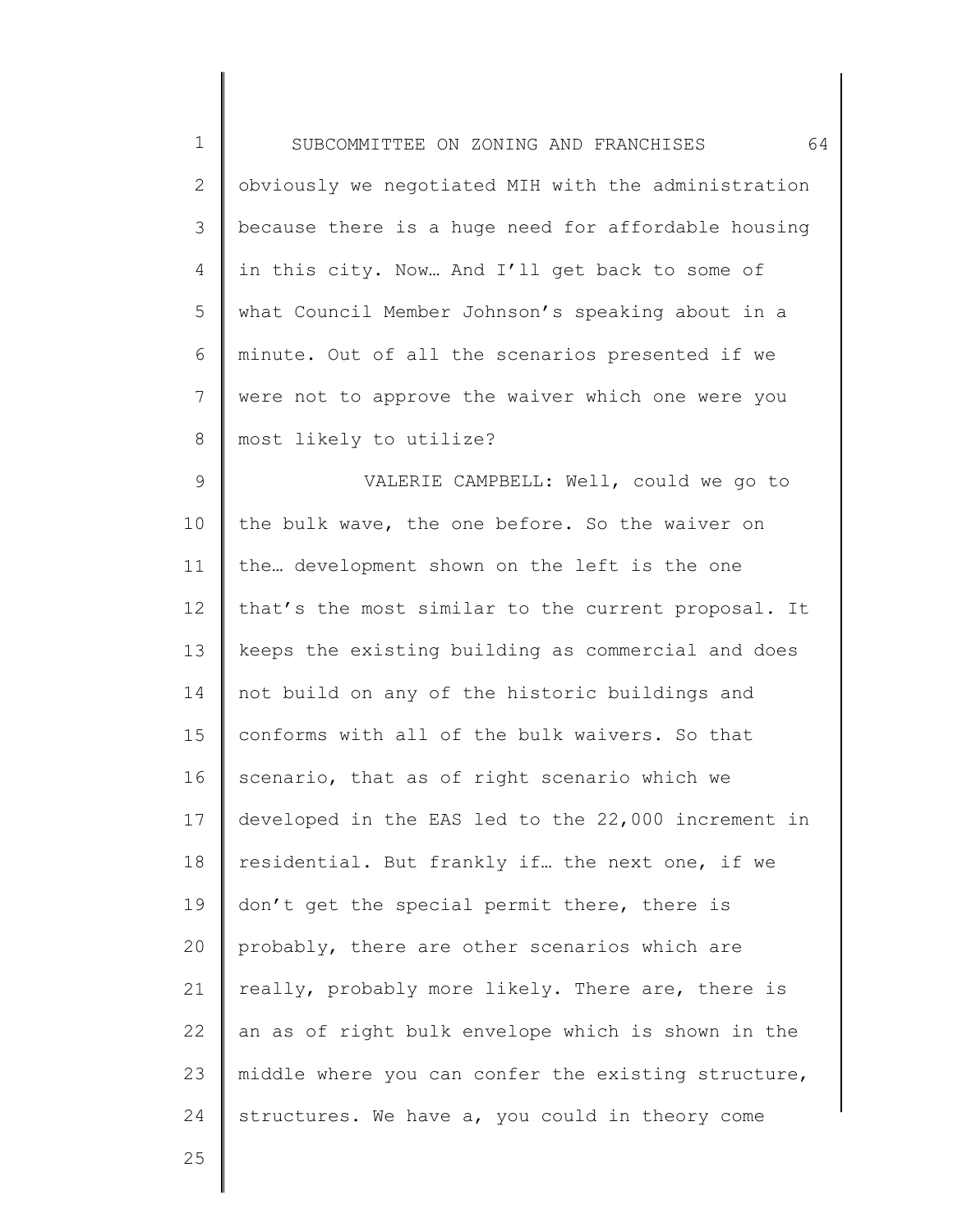| $\mathbf 1$  | 65<br>SUBCOMMITTEE ON ZONING AND FRANCHISES         |
|--------------|-----------------------------------------------------|
| $\mathbf{2}$ | back for a new special permit that asks for the     |
| 3            | same bulk waivers but for a hotel so that           |
| 4            | CHAIRPERSON RICHARDS: For a hotel?                  |
| 5            | VALERIE CAMPBELL: Yeah, for a hotel. It             |
| 6            | could actually require lots of waivers. It would    |
| 7            | provide no residential housing whatsoever. OR the   |
| $8\,$        | other alternative which I'm not sure, do we have a  |
| $\mathsf 9$  | there is a purely commercial alternative which      |
| 10           | would in fact, would allow you, you could develop   |
| 11           | the whole midblock and you could get close to 10FAR |
| 12           | with a purely commercial building.                  |
| 13           | CHAIRPERSON RICHARDS: But you're saying             |
| 14           | you would have to come to the council for           |
| 15           | VALERIE CAMPBELL: Oh, not for that                  |
| 16           | CHAIRPERSON RICHARDS: Not in that case?             |
| 17           | VALERIE CAMPBELL:  for that commercial              |
| 18           | option, now we would not.                           |
| 19           | CHAIRPERSON RICHARDS: Right. But you're             |
| 20           | here for the special waiver for which reason?       |
| 21           | VALERIE CAMPBELL: We are you know when              |
| 22           | this contract started it seemed like a good use for |
| 23           | the owner and for the neighborhood that sort of was |
| 24           | in existing trends, was a mixed use building which  |
| 25           | provided more commercial space, base but            |
|              |                                                     |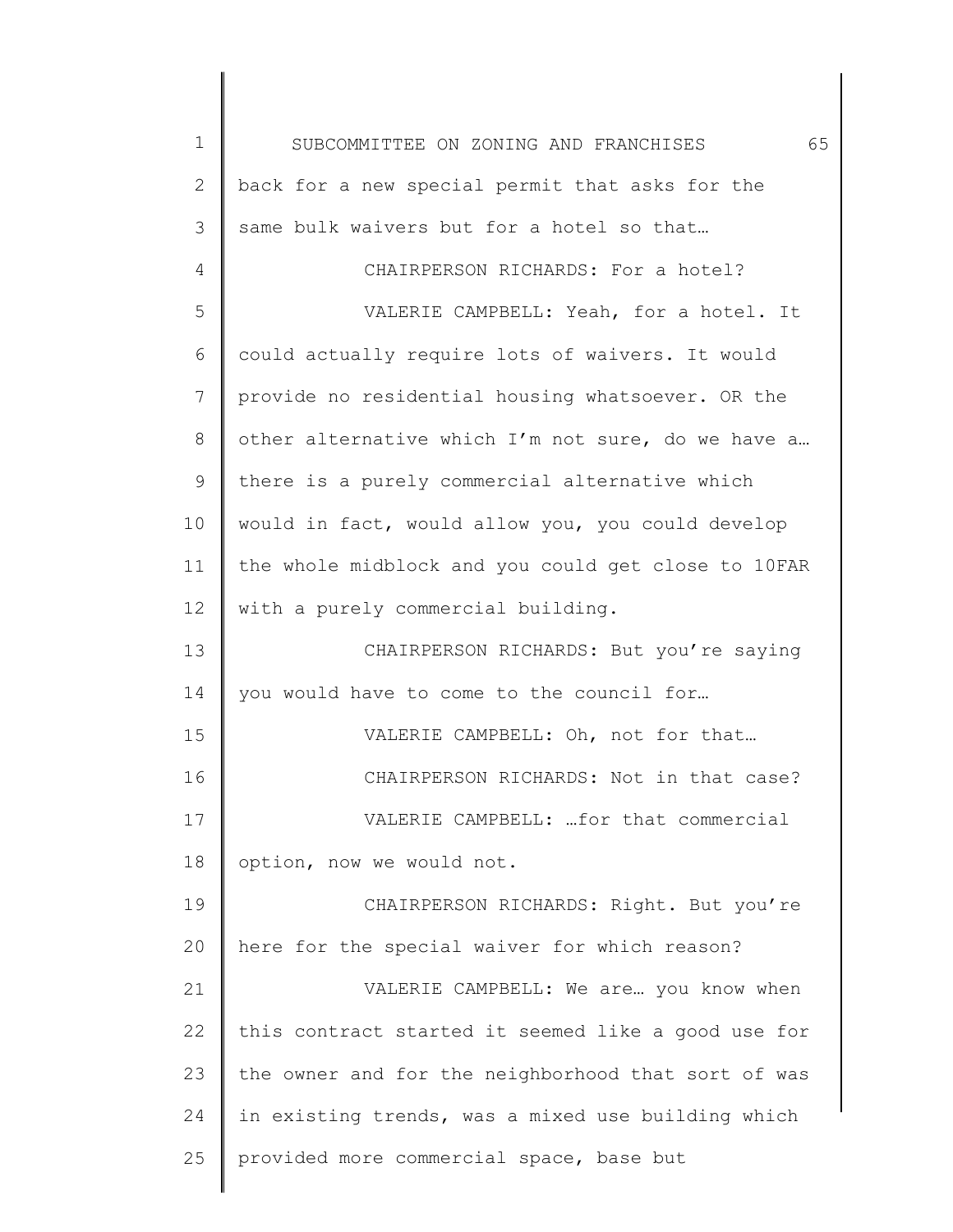| $\mathbf 1$  | 66<br>SUBCOMMITTEE ON ZONING AND FRANCHISES         |
|--------------|-----------------------------------------------------|
| $\mathbf{2}$ | residential, above, in order to get a reasonable    |
| 3            | amount of residential floor area and to get a       |
| 4            | building that landmarks is more likely to approve   |
| 5            | and not to build on top of the historic structures  |
| 6            | at that time the decision was made to go for the    |
| 7            | 74-711 special permit.                              |
| $8\,$        | CHAIRPERSON RICHARDS: And the million               |
| $\mathsf 9$  | dollar question here is as of right, the as of      |
| 10           | right scenario that you represented, that is        |
| 11           | represented, is it actually realistic?              |
| 12           | VALERIE CAMPBELL: That as of right                  |
| 13           | scenario can you go back? Yeah, we think that it    |
| 14           | is realistic. It conforms with the zoning. You know |
| 15           | there might be some discussion with landmarks about |
| 16           | the dormers and the configurations that we believe  |
| 17           | that that could get And but if we were really       |
| 18           | doing it we would probably try to add some floor    |
| 19           | area on top of the historic buildings.              |
| 20           | CHAIRPERSON RICHARDS: Say that again.               |
| 21           | Can you                                             |
| 22           | VALERIE CAMPBELL: We would probably try             |
| 23           | to add some floor area on the top of the historic   |
| 24           | buildings.                                          |
| 25           |                                                     |
|              |                                                     |

 $\begin{array}{c} \hline \end{array}$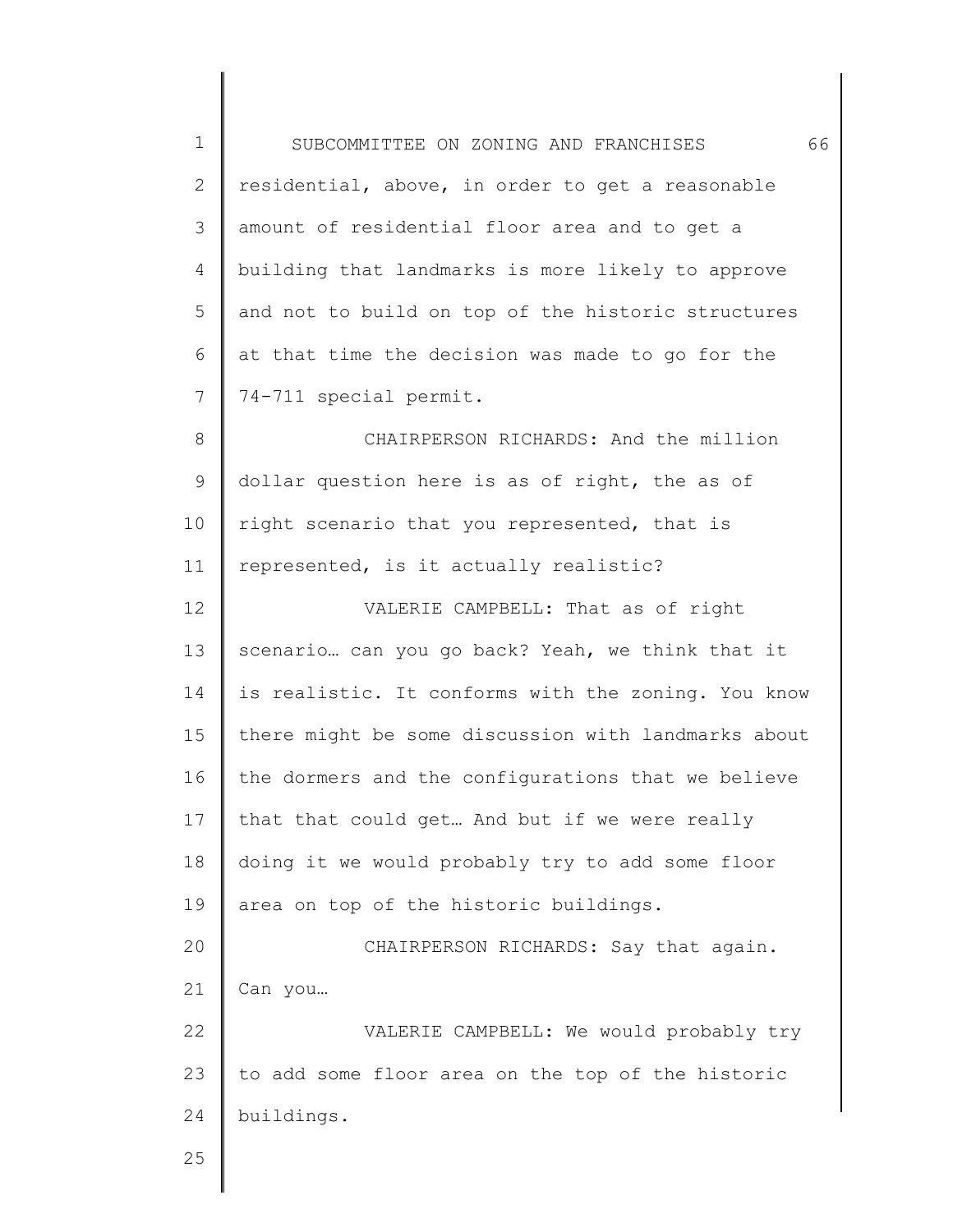| $\mathbf 1$ | 67<br>SUBCOMMITTEE ON ZONING AND FRANCHISES         |
|-------------|-----------------------------------------------------|
| 2           | CHAIRPERSON RICHARDS: On top of the                 |
| 3           | historic buildings?                                 |
| 4           | VALERIE CAMPBELL: Yeah. [cross-talk] To             |
| 5           | try to get closer to the 10FAR that's permitted.    |
| 6           | CHAIRPERSON RICHARDS: And let's just go             |
| 7           | back to the historic district conversation. How     |
| 8           | much are you putting into maintenance in            |
| 9           | particular                                          |
| 10          | VALERIE CAMPBELL: Well the                          |
| 11          | CHAIRPERSON RICHARDS: within the two                |
| 12          | buildings?                                          |
| 13          | VALERIE CAMPBELL: The 74-711 requires               |
| 14          | really two components                               |
| 15          | CHAIRPERSON RICHARDS: Can you just                  |
| 16          | speak a little clearer into the mic?                |
| 17          | VALERIE CAMPBELL: I'm sorry.                        |
| 18          | CHAIRPERSON RICHARDS: No problem.                   |
| 19          | VALERIE CAMPBELL: The 74-711 requires               |
| 20          | initial restoration work. That work is tied to the  |
| 21          | significance of occupancy for the new building. We  |
| 22          | estimate that that work is going to cost about four |
| 23          | million dollars. In addition, once that work is     |
| 24          | completed the owner has, has to enter into a deed   |
| 25          | restriction that's binding on future owners of the  |
|             |                                                     |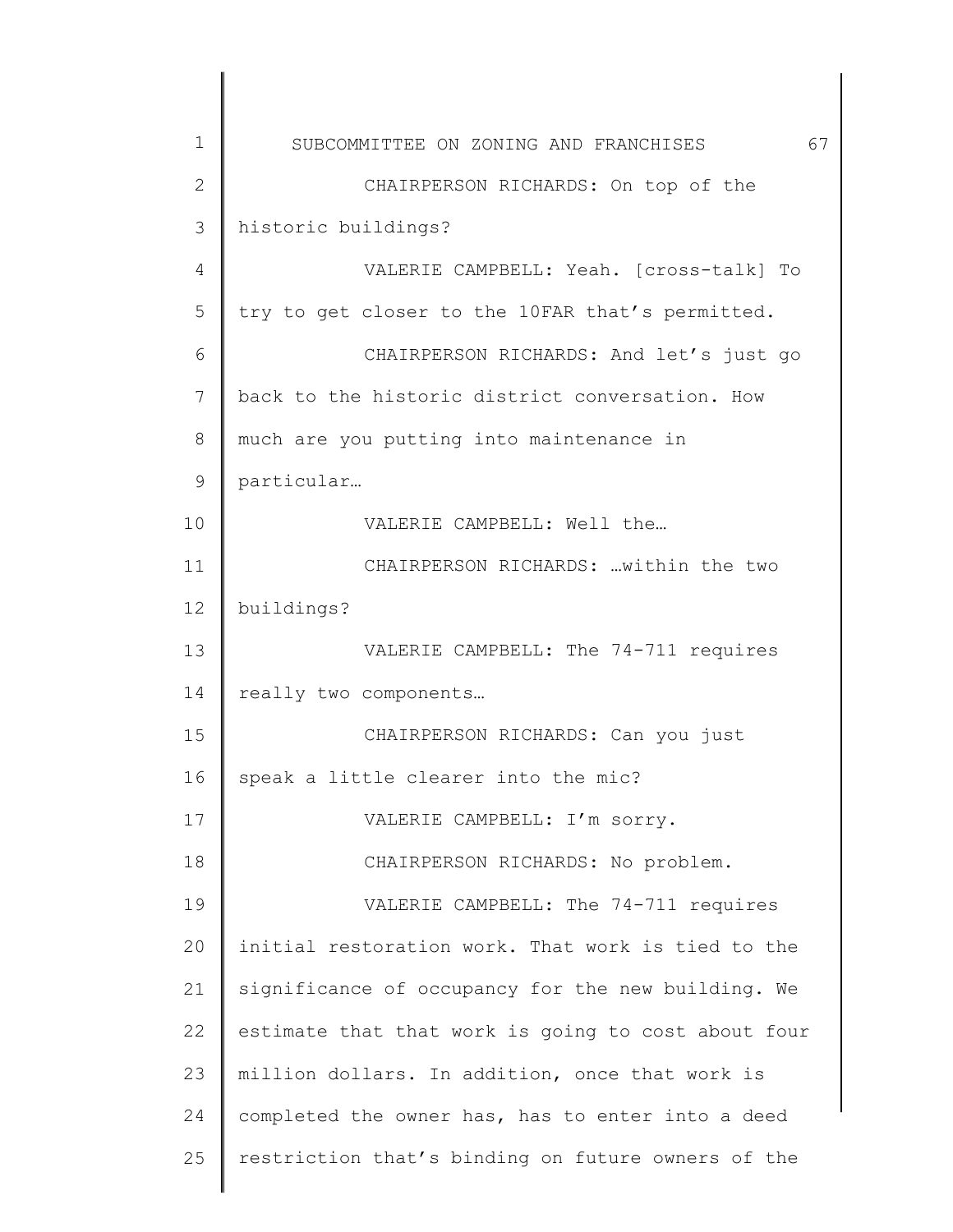| $\mathbf 1$  | 68<br>SUBCOMMITTEE ON ZONING AND FRANCHISES          |
|--------------|------------------------------------------------------|
| $\mathbf{2}$ | property to inspect the buildings, the historic      |
| 3            | buildings every five years to do any work necessary  |
| 4            | to keep them in sound first class condition. And     |
| 5            | that commitment you know goes in perpetuity and      |
| 6            | we're estimating the cost of sort of funding that    |
| 7            | commitment at \$750,000. Both the four million and   |
| 8            | the 750 million dollars is not worth that would be   |
| 9            | required. Hmm? Yes, sorry 750,000. But both the      |
| 10           | four million and the \$750,000 are not expenses that |
| 11           | you would be required to bear if you, absent of 74-  |
| 12           | 711 special permit.                                  |
| 13           | CHAIRPERSON RICHARDS: And so who                     |
| 14           | recommended you do this work if you're saying that   |
| 15           | it wasn't                                            |
| 16           | VALERIE CAMPBELL: Oh it is it one of                 |
| 17           | the requirements for the permit is that the          |
| 18           | Landmarks Commission issue a report finding you      |
| 19           | know the restoration work and the continuing         |
| 20           | maintenance contribute to a preservation purpose.    |
| 21           | It's                                                 |
| 22           | CHAIRPERSON RICHARDS: So you're not                  |
| 23           | doing it voluntarily. That's                         |
| 24           | VALERIE CAMPBELL: Well it's, it's                    |
| 25           | [cross-talk] I mean I'm sure that [cross-talk]       |
|              |                                                      |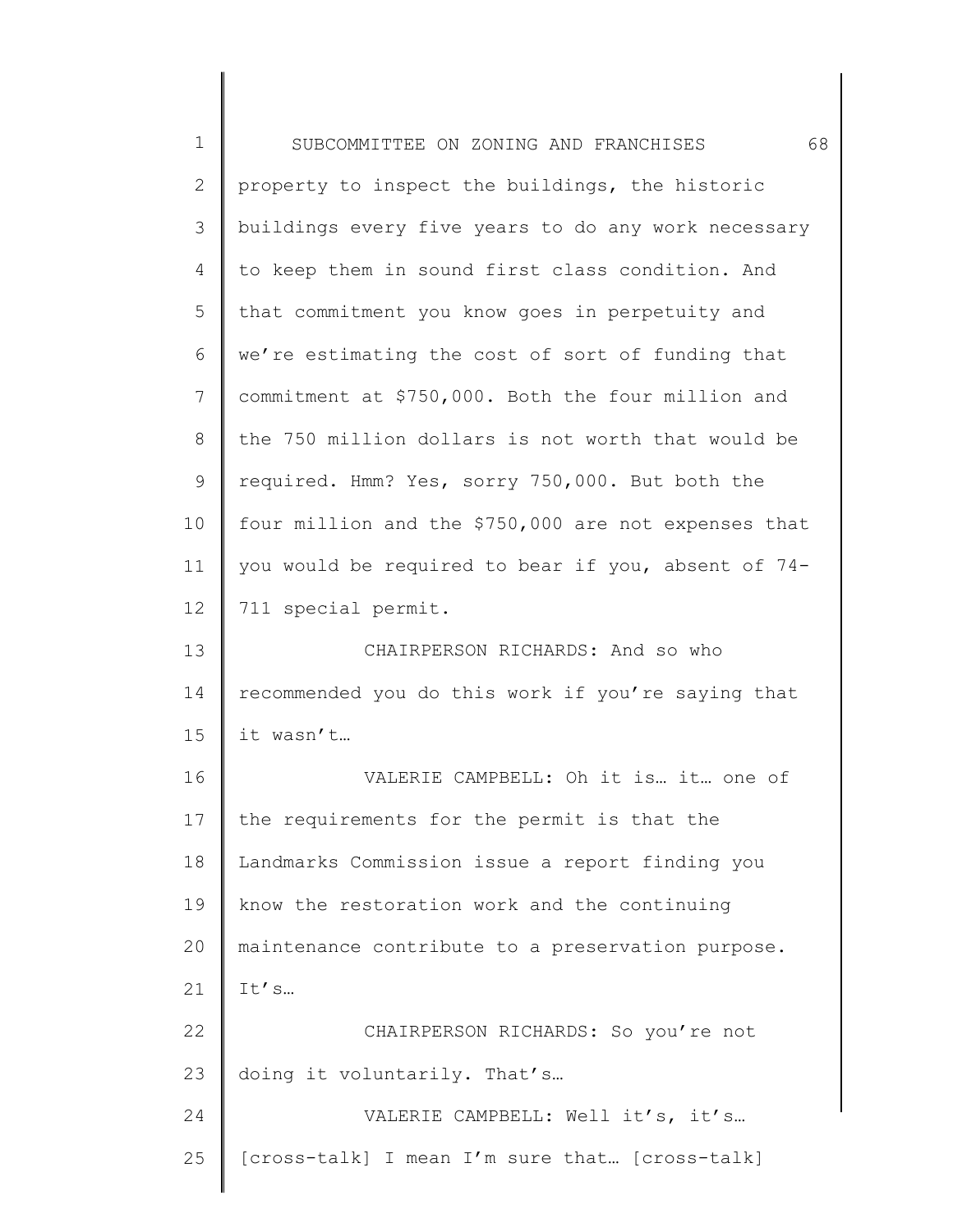| $\mathbf 1$  | 69<br>SUBCOMMITTEE ON ZONING AND FRANCHISES        |
|--------------|----------------------------------------------------|
| $\mathbf{2}$ | CHAIRPERSON RICHARDS: I meant because              |
| 3            | you put it out there as a                          |
| 4            | VALERIE CAMPBELL: Yeah.                            |
| 5            | CHAIRPERSON RICHARDS: Right but it's               |
| 6            | VALERIE CAMPBELL: No, it                           |
| 7            | CHAIRPERSON RICHARDS:  a requirement.              |
| 8            | So you said for ongoing maintenance, how much? So  |
| 9            | every five years you said?                         |
| 10           | VALERIE CAMPBELL: Every five years you             |
| 11           | have to have an architect with expertise in        |
| 12           | historic preservation and inspect historic         |
| 13           | buildings. And any work that is identified on to   |
| 14           | keep the building in sound first class condition   |
| 15           | which is a higher standard than is required under  |
| 16           | the landmarks law must be done.                    |
| 17           | CHAIRPERSON RICHARDS: So the big, the              |
| 18           | million-dollar question here is are you getting    |
| 19           | more, you know even with these with the bulk       |
| 20           | waivers? Is this a significant increase? Would you |
| 21           | be getting obviously what you're getting without   |
| 22           | the special waiver? And I agree with Corey on      |
| 23           | receiving the memo last night because if you were  |
| 24           | trying to negotiate in good faith it was           |
| 25           | unnecessary for that to come before us last night. |
|              |                                                    |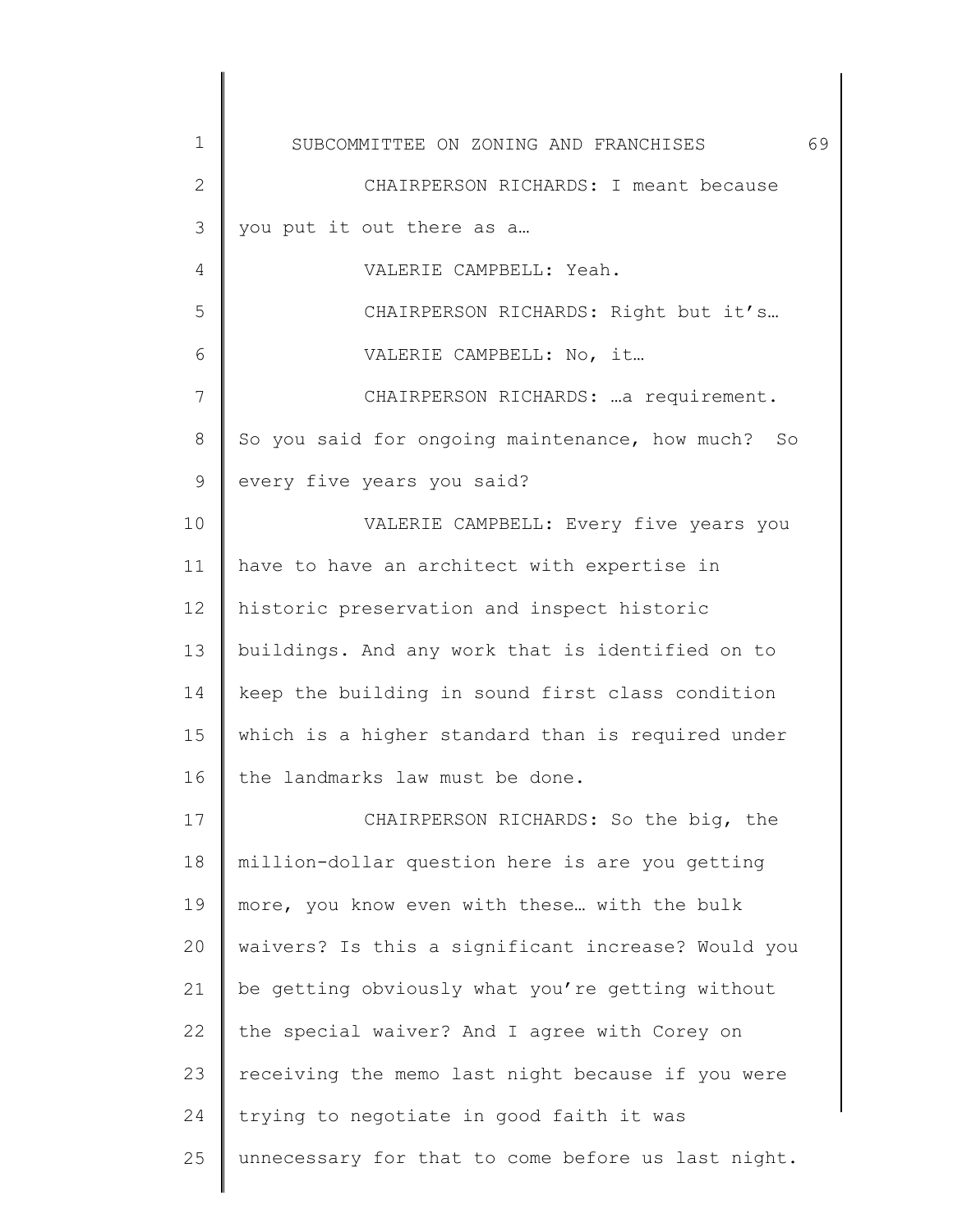1 2 3 4 5 6 7 8 9 10 11 12 13 14 15 16 17 18 19 20 21 22 23 24 25 SUBCOMMITTEE ON ZONING AND FRANCHISES 70 So what was the thinking of sending that legal memo to us? Because we would call that shots fired. You know and if we were negotiating in good faith and trying to work with all parties to come up with an agreement that would work for all what was the purpose of the memo? VALERIE CAMPBELL: The purpose of the memo and again you know that we have been meeting with council members. We are certainly attempting to negotiate in good faith. The purpose of the memo, it is not a, it's obvious susceptible with our condition really in response to the memo… CHAIRPERSON RICHARDS: You don't think that was a little heavy handed? Then to come to a hearing you know the next day in which you know the council has the ability no matter what your memo says that… down the application. We can do that. That's within our power. VALERIE CAMPBELL: No, we… we… CHAIRPERSON RICHARDS: Right? VALERIE CAMPBELL: …we understand that but there was a very substantial memo that was submitted by the Urban Justice Center which is part…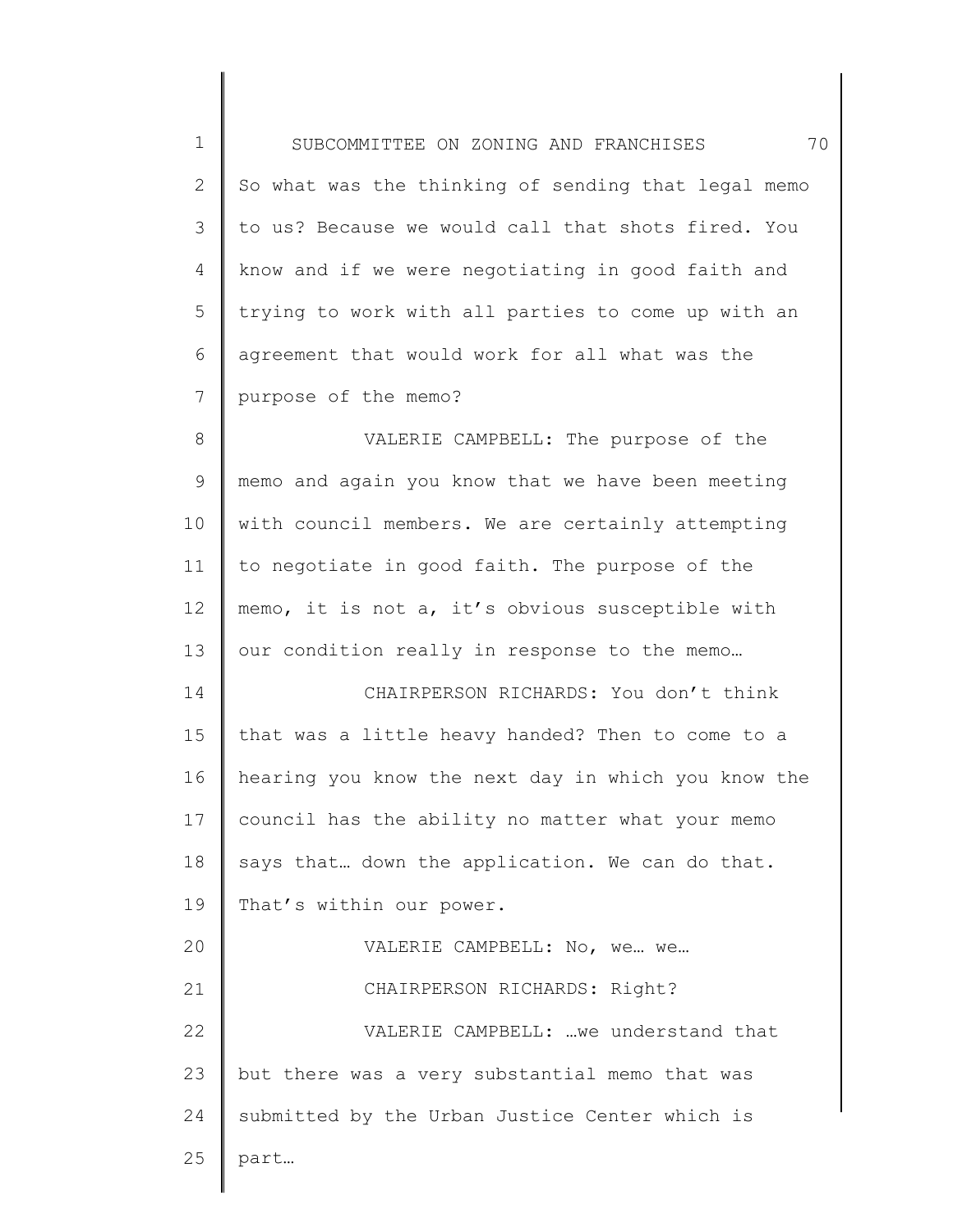| $\mathbf 1$       | 71<br>SUBCOMMITTEE ON ZONING AND FRANCHISES        |
|-------------------|----------------------------------------------------|
| $\overline{2}$    | CHAIRPERSON RICHARDS: But we're not the            |
| 3                 | Urban Justice Center.                              |
| 4                 | VALERIE CAMPBELL: No I But we felt                 |
| 5                 | that We really did feel that we needed to respond  |
| 6                 | to that memo. And so that was our attempt to       |
| 7                 | respond to the memo.                               |
| 8                 | CHAIRPERSON RICHARDS: And the memo was             |
| 9                 | addressed to?                                      |
| 10                | VALERIE CAMPBELL: It was addressed to              |
| 11                | the city council members and to the borough        |
| $12 \overline{ }$ | president and                                      |
| 13                | CHAIRPERSON RICHARDS: And not the Urban            |
| 14                | Justice Center. We didn't see                      |
| 15                | VALERIE CAMPBELL: We're happy to                   |
| 16                | provide them with a copy.                          |
| 17                | CHAIRPERSON RICHARDS: Right.                       |
| 18                | VALERIE CAMPBELL: They didn't send us a            |
| 19                | copy of their memo either.                         |
| 20                | CHAIRPERSON RICHARDS: Right. So you                |
| 21                | mentioned voluntary commitment. And so have you    |
| 22                | been in any talks with any agencies in particular. |
| 23                | You kept mentioning the voluntary commitment you   |
| 24                | would adhere to on a                               |
| 25                |                                                    |
|                   |                                                    |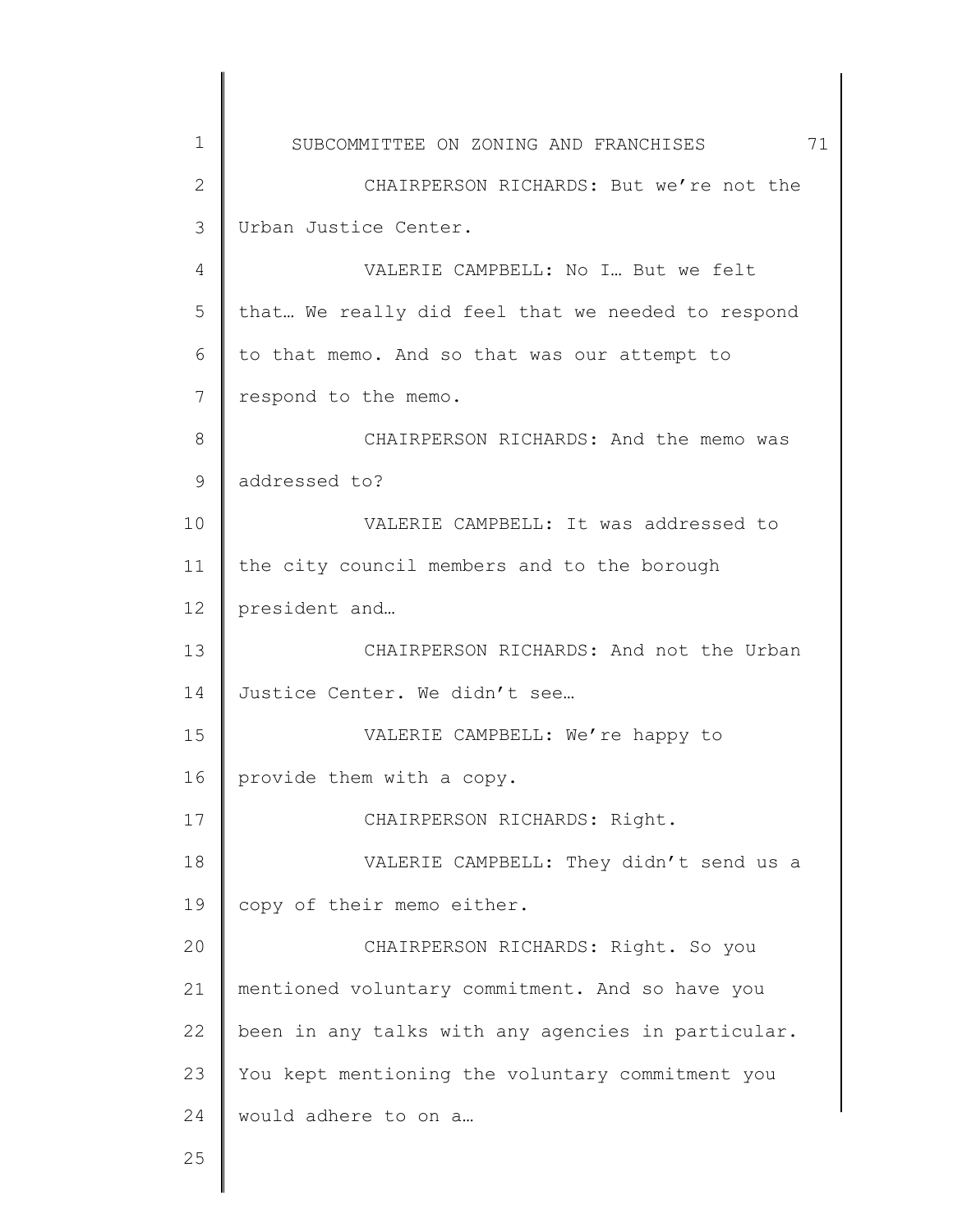## SUBCOMMITTEE ON ZONING AND FRANCHISES 72

1

2 3 4 5 6 7 8 9 10 11 12 13 14 15 16 17 18 19 20 21 22 23 24 25 VALERIE CAMPBELL: We… we have, at this point we have been discussing this with Council Member Johnson. We would… we don't know right now whether the affordable housing fund would be set up in a way that would allow it to accept voluntary contributions. If it was then that would I think be everyone's first choice on if it was not set up in a way that allows us to accept voluntary contributions. Our intent would be to work with Council Member Johnson and the city Council Staff to find a recipient that would promote affordable housing within the community district. CHAIRPERSON RICHARDS: So can you just go back to slide 17 for a second? Alrighty so the dotted area… so this is the increase here I'm assuming, right? In here? VALERIE CAMPBELL: Right. CHAIRPERSON RICHARDS: Okay. VALERIE CAMPBELL: There's a… so the yellow at… at the left is floor area that is located within a required front set back. The red area is the reduction in the rear yard. And the yellow area to the right is the floor area that is located above 60 feet.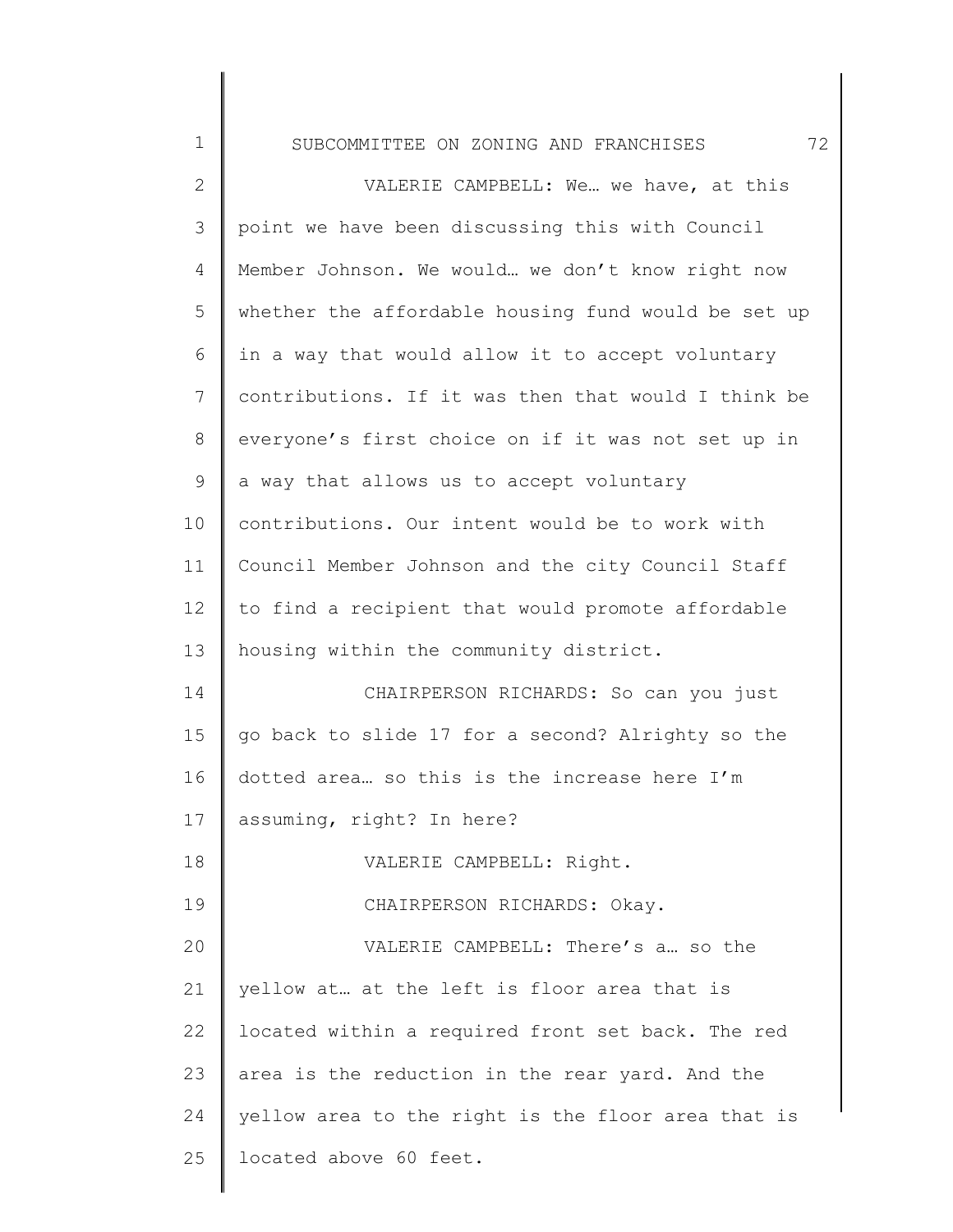| $\mathbf 1$   | 73<br>SUBCOMMITTEE ON ZONING AND FRANCHISES                    |
|---------------|----------------------------------------------------------------|
| $\mathbf{2}$  | CHAIRPERSON RICHARDS: So without the                           |
| 3             | special waiver                                                 |
| 4             | VALERIE CAMPBELL: That floor area                              |
| 5             | CHAIRPERSON RICHARDS: That would not                           |
| 6             | VALERIE CAMPBELL: Yeah, that would                             |
| 7             | CHAIRPERSON RICHARDS:  exist.                                  |
| 8             | VALERIE CAMPBELL:  would not exist.                            |
| $\mathcal{G}$ | CHAIRPERSON RICHARDS: So what was the                          |
| 10            | thinking? Why couldn't you move the floor area                 |
| 11            | around differently?                                            |
| 12            | VALERIE CAMPBELL: Well you're, you're                          |
| 13            | very constrained on this zoning law because you                |
| 14            | have the two historic buildings. In general                    |
| 15            | Landmarks severely limits the amount of floor area             |
| 16            | you can do on a rooftop addition. There is also you            |
| 17            | know a height limit which we do not exceed,                    |
| 18            | generally 185 feet on 17 <sup>th</sup> Street. So the idea was |
| 19            | to really to have the bulk of the buildings massed             |
| 20            | in a way that's very characteristic of the historic            |
| 21            | district. Most buildings in the historic district              |
| 22            | do not have front setbacks. They have a street                 |
| 23            | wall. There are many, many examples both historic              |
| 24            | and new of tall narrow buildings in the historic               |
| 25            | district. And with respect to the rear yard that               |
|               |                                                                |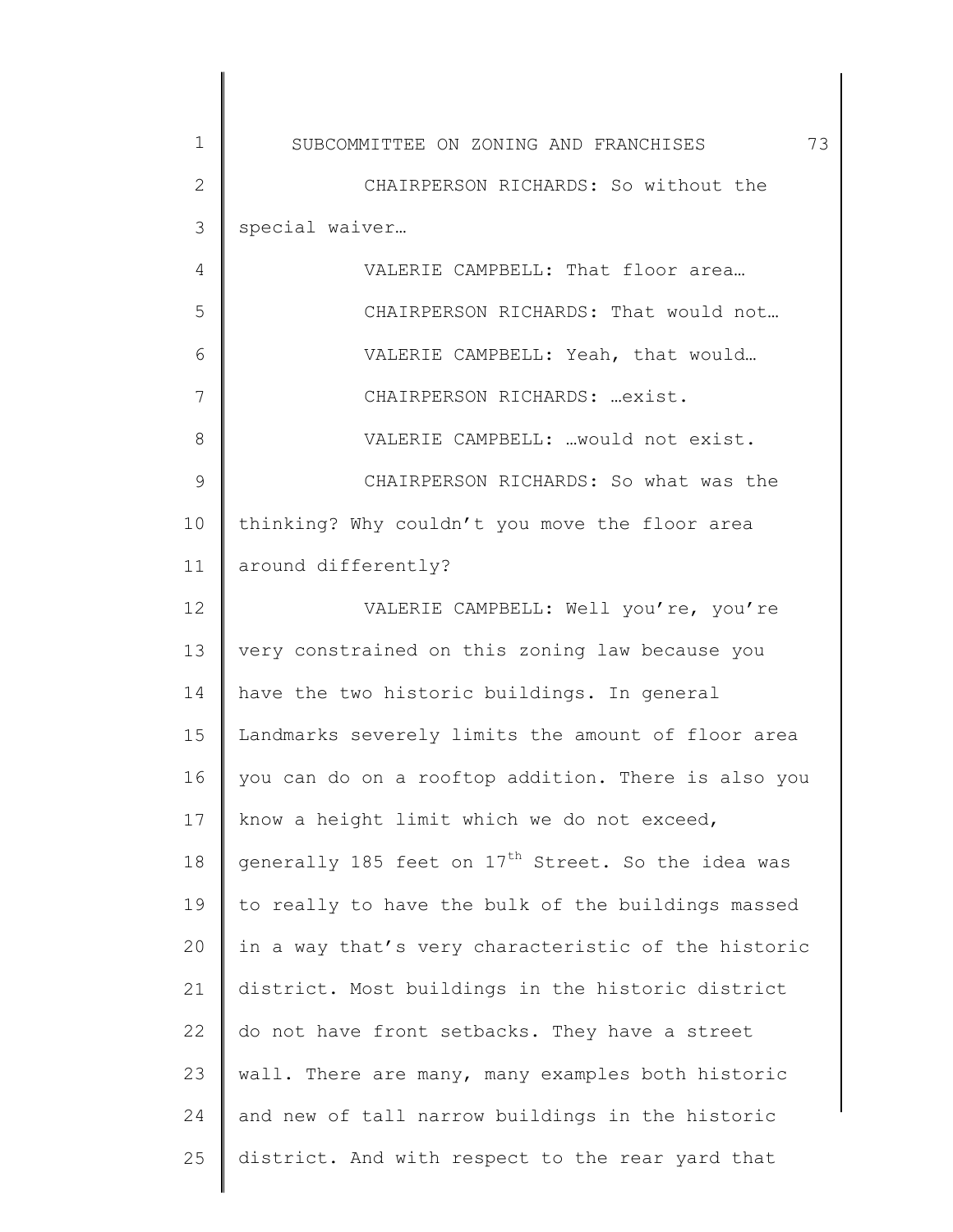1 2 3 4 5 SUBCOMMITTEE ON ZONING AND FRANCHISES 74 reflects the fact that this block is somewhat narrow and also we are providing a much more generous rear yard than any of the buildings have on the block.

6 7 8 9 10 11 12 13 14 15 16 17 CHAIRPERSON RICHARDS: Alright. So I'm going to come back to you but you know I just want to say that you know we at the council take our job very seriously and we understand we're going to have a lot of questions for the commission and in particular city planning as they, as they come up because I think a little bit more conversation needs to be had with them in particular on this issue. But I would just urge you to you know if we're going to negotiate in good faith to not be so heavy handed in dealing with the city council. VALERIE CAMPBELL: As I said I am… we

18 19 20 really regret that was the impact of the memo. It was really meant to explain the situation of what our position was with respect to MIH. So…

21 22 CHAIRPERSON RICHARDS: Okay. I'm going to go to Chair Greenfield.

23 24 25 COUNCIL MEMBER GREENFIELD: Thank you Mr. Chairman. Thank you Council Member Johnson. First I want to actually want to acknowledge that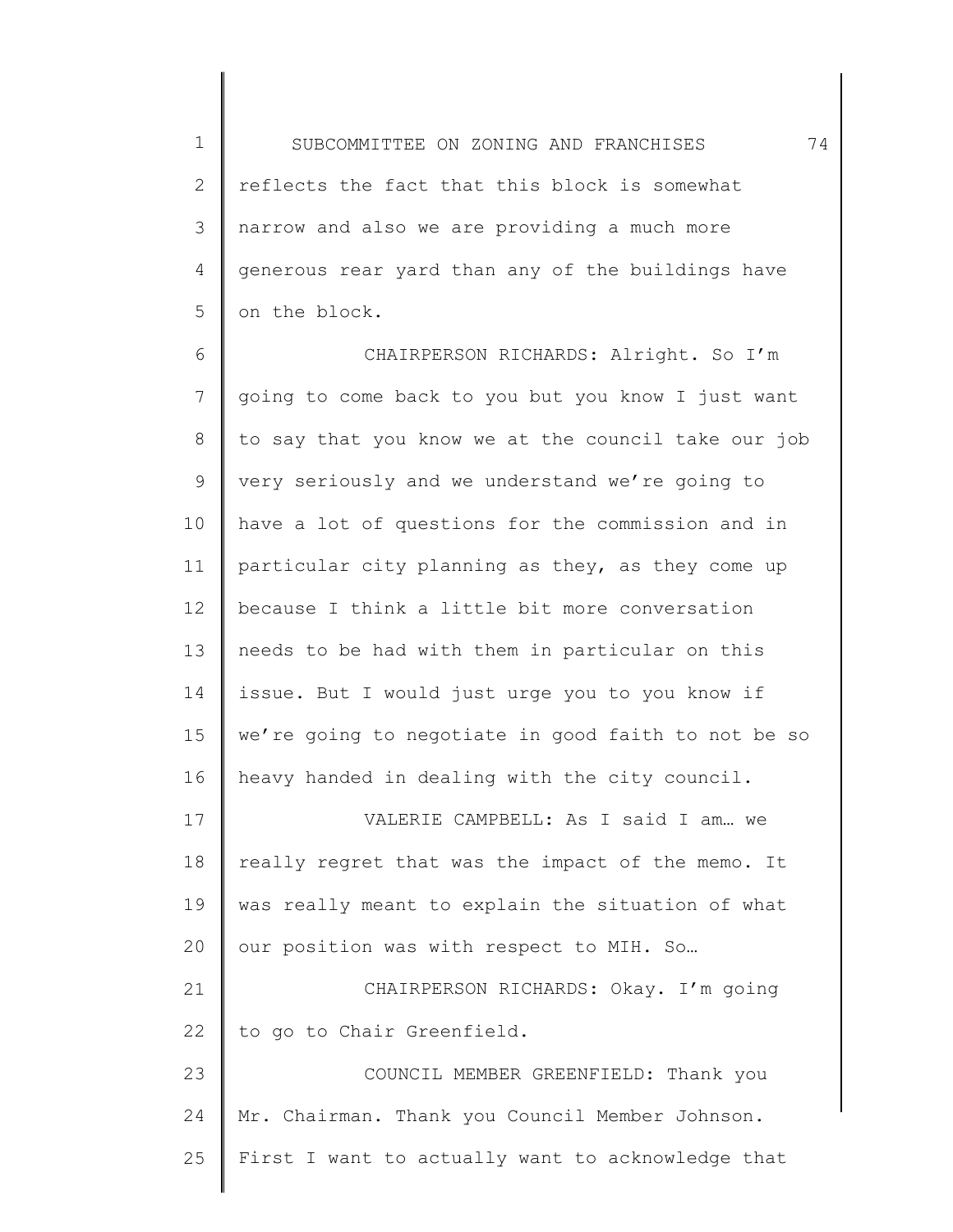| $\mathbf 1$    | 75<br>SUBCOMMITTEE ON ZONING AND FRANCHISES         |
|----------------|-----------------------------------------------------|
| $\overline{2}$ | Council Member Johnson's role and think that the    |
| 3              | council member is in fact doing the best he can to  |
| 4              | try to reach a good faith compromise in this        |
| 5              | particular situation. I commend him for that. And I |
| 6              | would note that this is in fact one of the, one of  |
| 7              | the times that I'm grateful for having had a        |
| 8              | Yeshiva education because this is really a          |
| $\mathsf 9$    | fascinating Tolmud question on how we define        |
| 10             | Section 74-32 specifically the phrase would allow a |
| 11             | significant increase in residential floor area. I   |
| 12             | want to also thank the Manhattan Borough President. |
| 13             | I think that she brought an interesting question to |
| 14             | our attention and certainly it's worth discussing   |
| 15             | and trying to understand how it applies but I would |
| 16             | say specifically how it applies to this fact        |
| 17             | pattern right. I think that's sort of the key issue |
| 18             | over here is that I think the borough president's   |
| 19             | point is a good point. I think it's a valid point.  |
| 20             | I think it's worth discussing and I think the       |
| 21             | question really is how does it apply to this fact   |
| 22             | pattern if I may be a little professorial as        |
| 23             | someone who teaches an adjunct at Brooklyn law      |
| 24             | school. So just to chat about the memo quickly, I   |
| 25             | thought the memo was actually well written. I       |
|                |                                                     |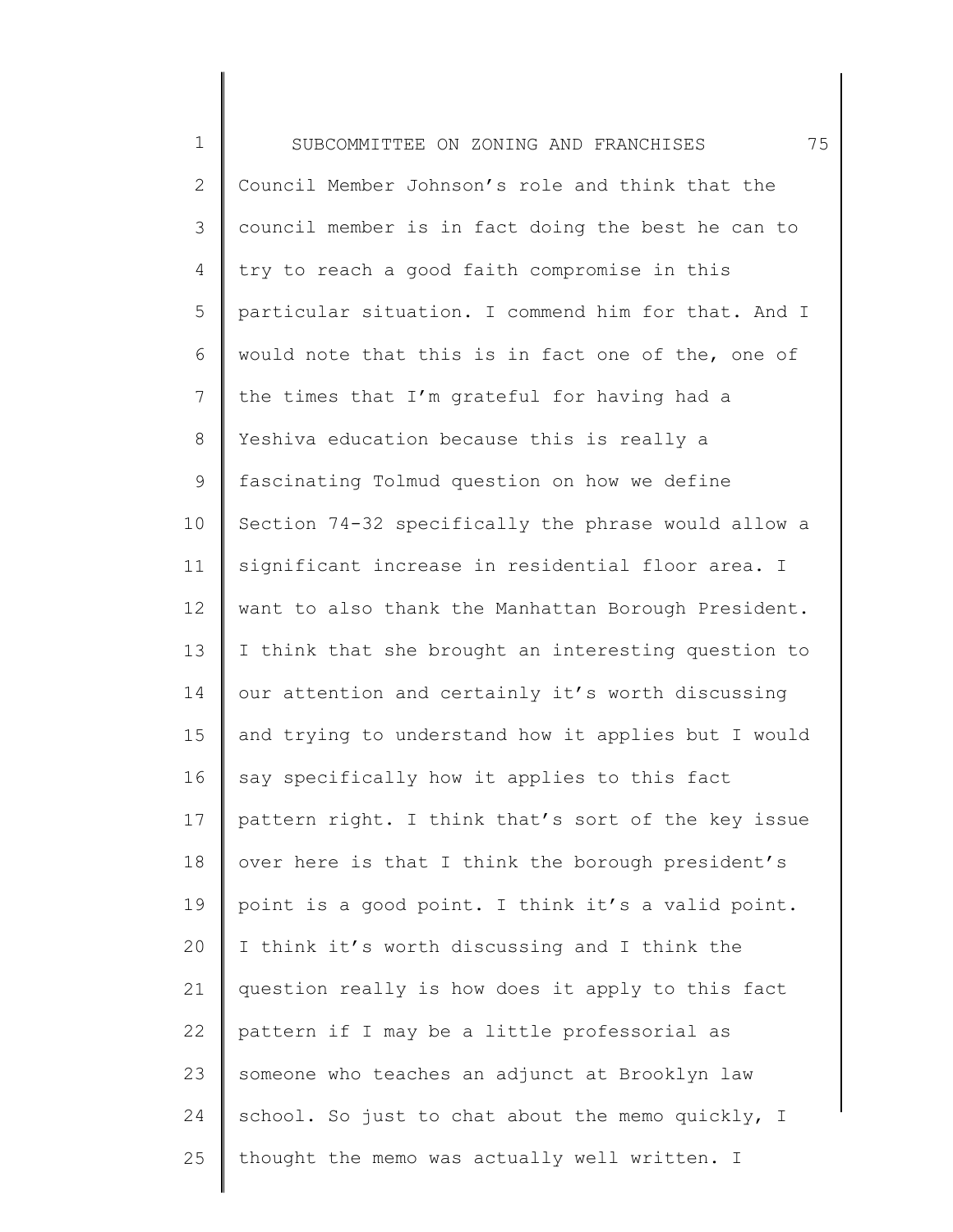1 2 3 4 5 6 7 8 9 10 11 12 13 14 15 16 17 18 19 20 21 22 23 24 25 SUBCOMMITTEE ON ZONING AND FRANCHISES 76 enjoyed it. I certainly would concur it with other folks that I would have appreciated more time to read it. We all did get it late last night and we do have other things that we have to do as council members. But I did, I did read it. And I will say though to Council Member Johnson's point that I, I actually, I think the first point that you made in the memo I think is actually moot. And the reason why I think the memo is moot in terms of the entitlement to their requested special permit is because the entitlement over here in terms of the special permit really is based on the question that the council is analyzing which is does the MIH apply or not right? So I'm even willing to accept the hypothetical perhaps, and I'm not, not for the record but just as in hypothetical the city planning commission send this to us with MIH attached right which with in fact requiring the affordable housing and then you were coming to us and saying you're just going to vote this down for no reason and you're getting your MIH. Well then I think you might have a fair argument. I think that the first point that you're making in your legal analysis is really moot because the first question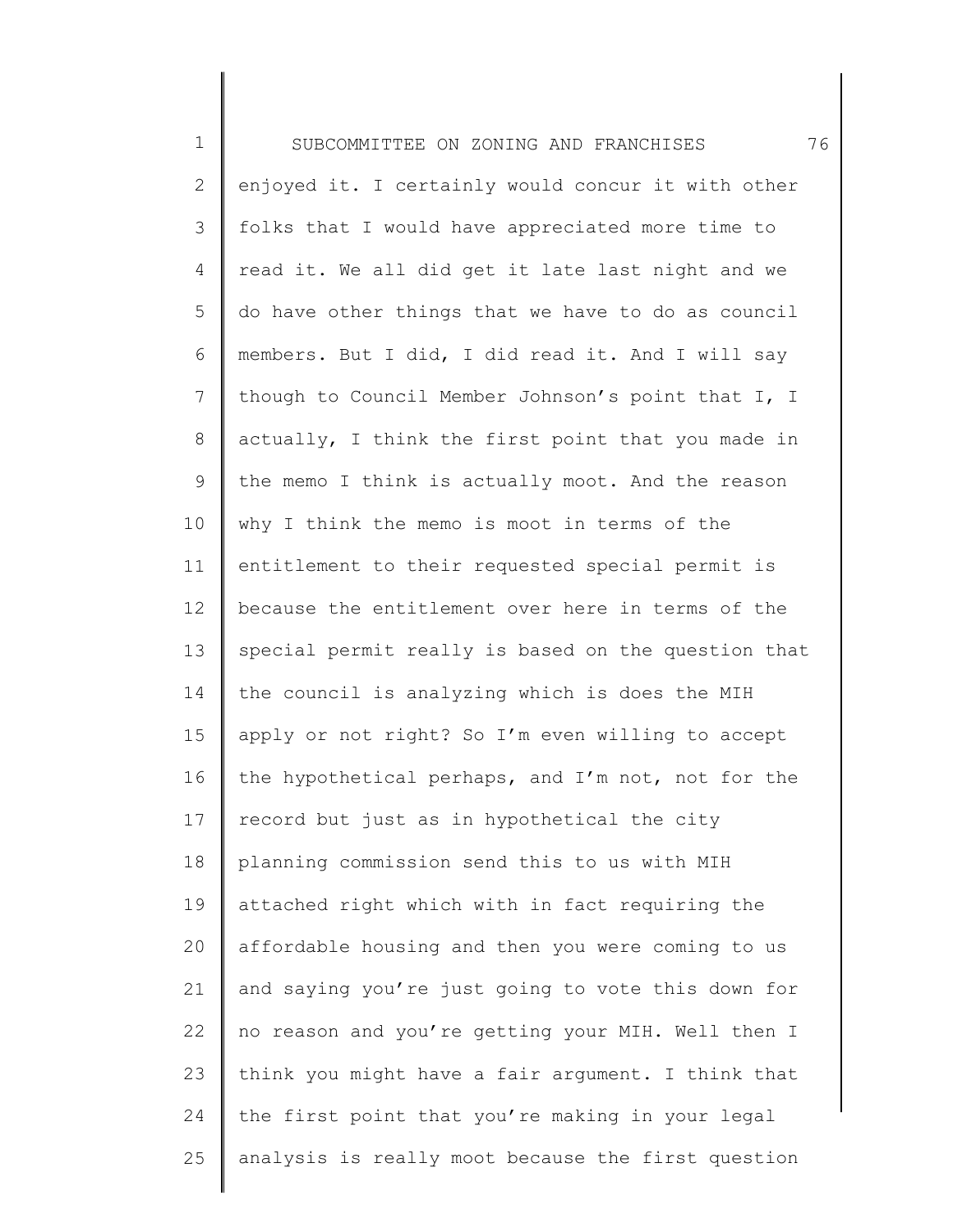| $\mathbf 1$ | 77<br>SUBCOMMITTEE ON ZONING AND FRANCHISES         |
|-------------|-----------------------------------------------------|
| 2           | comes down to the second point which you analyzed   |
| 3           | which is does MIH apply or not. And so because of   |
| 4           | that fact, because of the fact that in this case    |
| 5           | city planning sent it to us without MIH I do think  |
| 6           | it's clear that we have the discretion and the      |
| 7           | ability to make that decision in our pure oversight |
| 8           | role which is we're debating whether or not city    |
| $\mathsf 9$ | planning in fact made the right decision when they  |
| 10          | excluded MIH. Is that a fair difference of opinion  |
| 11          | on your legal memo?                                 |
| 12          | VALERIE CAMPBELL: Yes.                              |
| 13          | COUNCIL MEMBER GREENFIELD: What's that?             |
| 14          | VALERIE CAMPBELL: Yes.                              |
| 15          | COUNCIL MEMBER GREENFIELD: You would                |
| 16          | agree with that. Okay, that's fair. So now that     |
| 17          | we've settled that let's actually get down to the   |
| 18          | discussion of, discussion of the MIH. I just, I     |
| 19          | just want to I think it's important for the record  |
| 20          | just to understand your argument just so we all     |
| 21          | know what's, what's happening over here. So and     |
| 22          | when I say we all, doesn't mean all of us up here   |
| 23          | because obviously Council Member Johnson is an      |
| 24          | expert, Chair Richards is an expert, and I'm an     |
| 25          | expert but for the folks who are watching at home I |
|             |                                                     |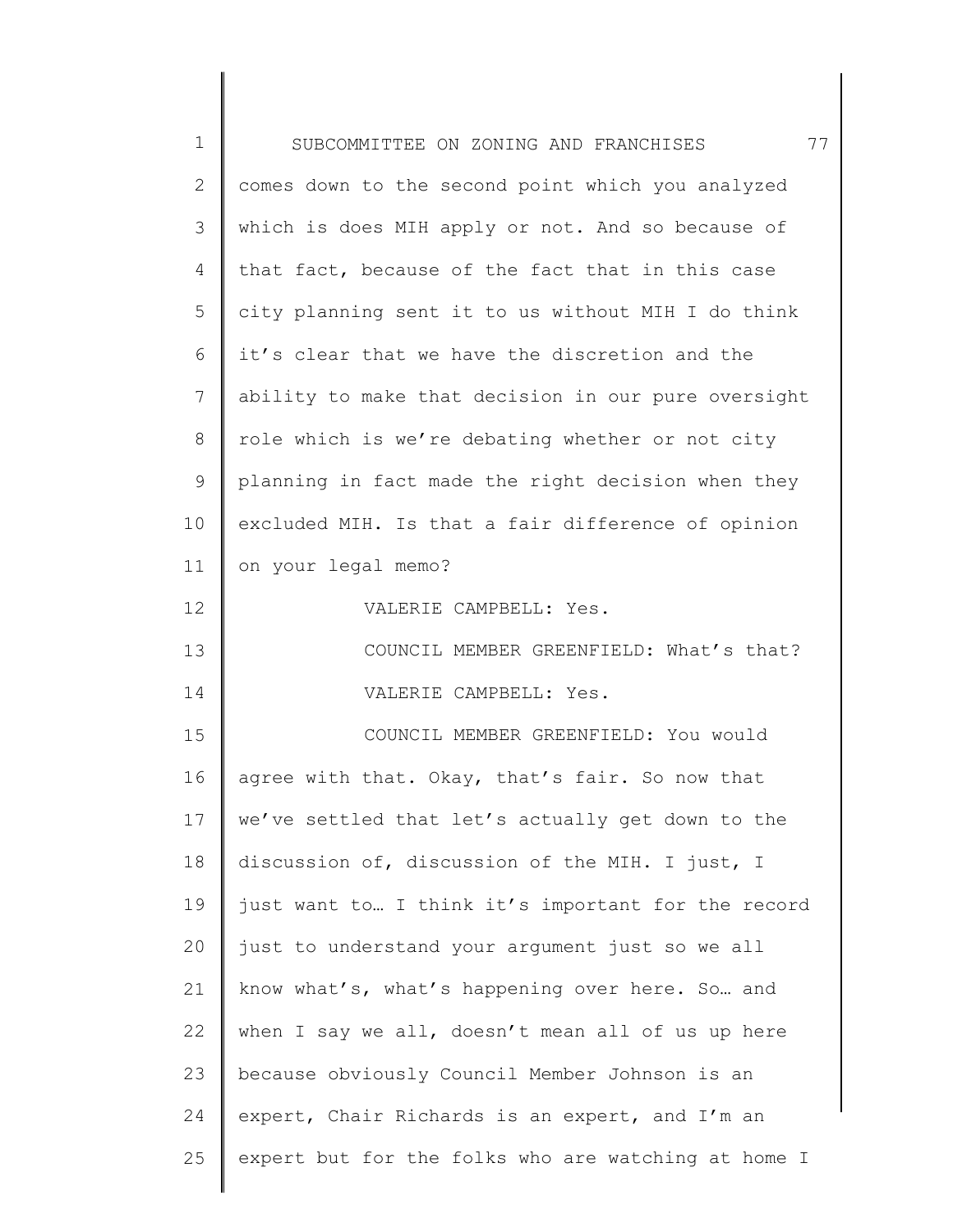1 2 3 4 5 6 7 8 9 10 11 12 13 14 15 16 17 18 19 20 21 22 23 24 25 SUBCOMMITTEE ON ZONING AND FRANCHISES 78 always think it's helpful to sort of have an understanding for transparency purposes in terms of actually what's going on. So the basic, the basic question that we're determining is based on the fact that we passed the mandatory inclusionary housing law. And that requires that when there is an increase in residential floor area that there also be affordable housing. It's a debate that we're having over here today and this was in fact spurred by the borough president who I thank again for pointing that out. The debate is whether this particular fact pattern. This scenario in fact would allow for significant increase in residential floor areas. The borough president has basically made the contention which is that based on this special permit there's going to be roughly 23,000 extra residential floor area that you can build right based on the special permit, the permission that you're getting from the city planning but you're saying that that 23,000 square feet should not count right? And it should not in fact be considered to be an increase in residential floor area. Can you just summarize, and as Council Member Johnson pointed out it was a very well written 12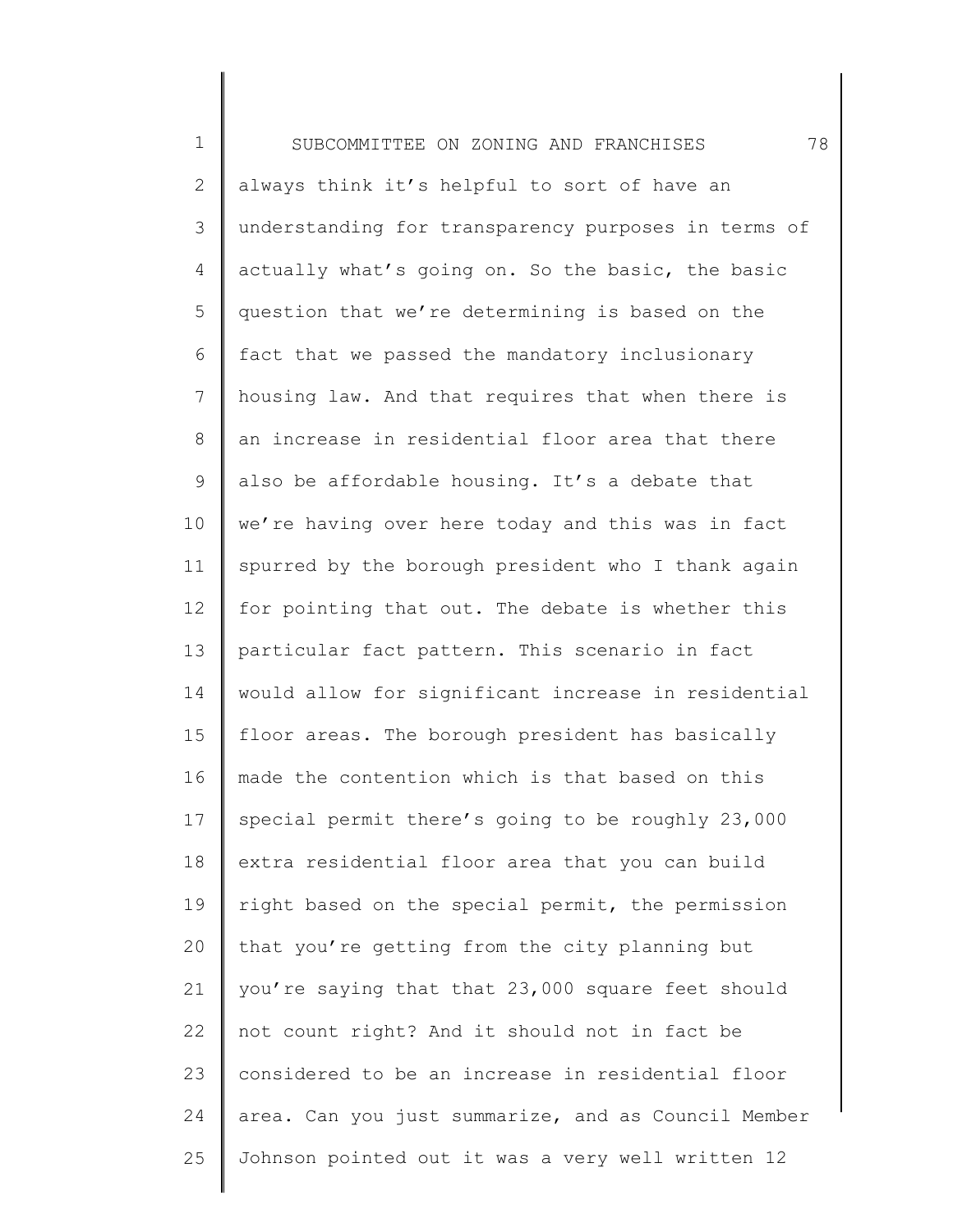1 2 3 4 5 6 7 8 9 10 11 12 13 14 15 16 17 18 19 20 21 22 23 24 25 SUBCOMMITTEE ON ZONING AND FRANCHISES 79 page memo. So can you just summarize let's say in 90 seconds or less your arguments about why you think it is that that this particular section of significant increased residential floor area should not apply to your fact pattern, your specific project? JEFF BRAUN: Council Member may I respond to that on behalf of the applicant? COUNCIL MEMBER GREENFIELD: I hope that you would. That was a question. I'm hoping for a response. JEFF BRAUN: Well I thought it was directed at my colleagues so I… [cross-talk] COUNCIL MEMBER GREENFIELD: Well, no, anyone… [cross-talk] JEFF BRAUN: …diligent… [cross-talk] COUNCIL MEMBER GREENFIELD: We're very democratic here. Anybody can choose to respond to our questions. JEFF BRAUN: Thank you. COUNCIL MEMBER GREENFIELD: If you respond poorly though then you'll be chastised… [cross-talk] I'm teasing, I'm teasing, yes.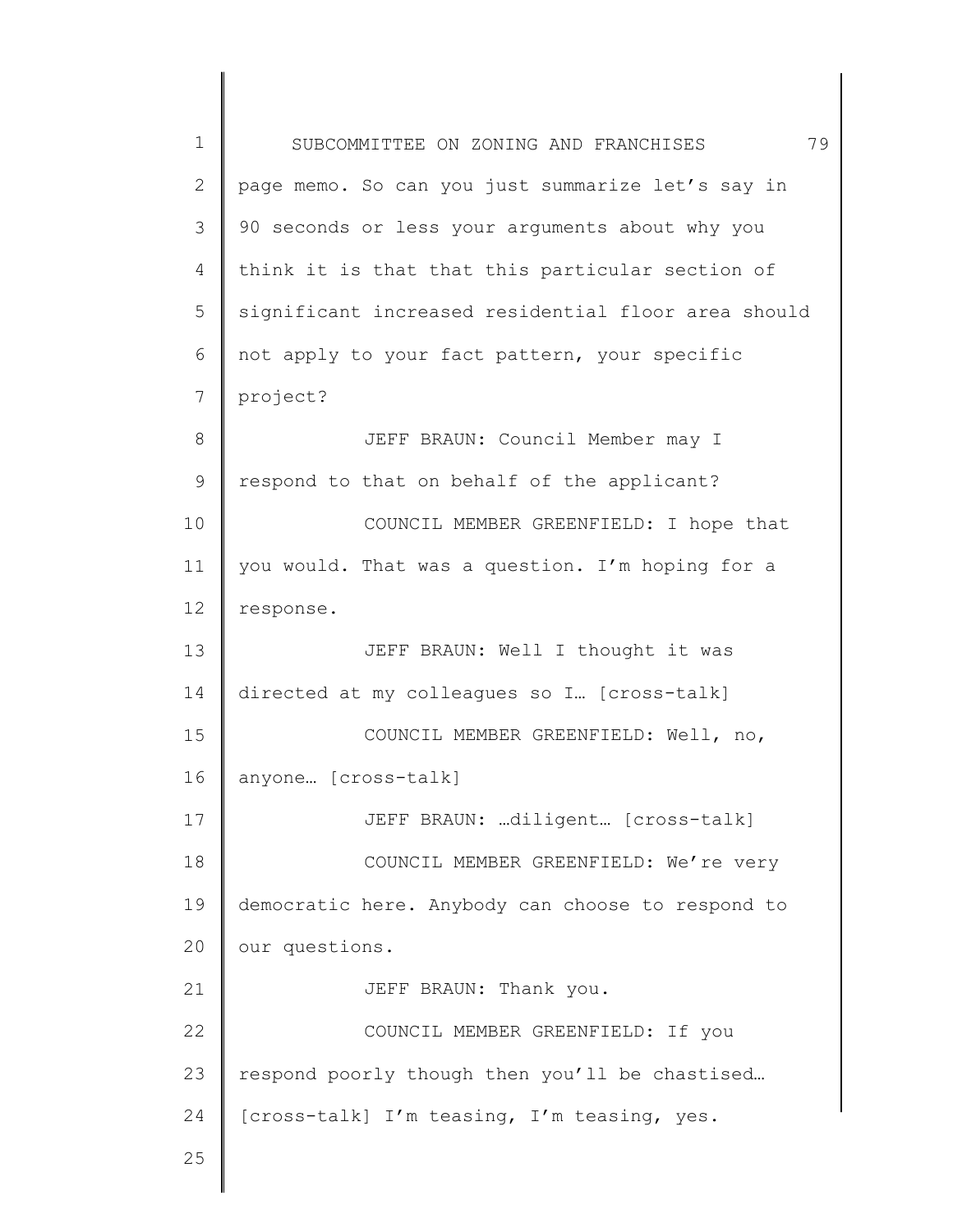| 1           | SUBCOMMITTEE ON ZONING AND FRANCHISES             | 80 |
|-------------|---------------------------------------------------|----|
| 2           | JEFF BRAUN: Thank you. The issue is               |    |
| 3           | when the statutory provision talks about increase |    |
| 4           | in floor area the increase in floor area as       |    |
| 5           | compared to what. Now I believe city planning's   |    |
| 6           | position is that the statutory language is clear, |    |
| 7           | our view is it's really not clear. It doesn't     |    |
| 8           | really spell out what the delta is, what's your   |    |
| $\mathsf 9$ | what the                                          |    |
| 10          | COUNCIL MEMBER GREENFIELD: Good news.             |    |
| 11          | We agree with you.                                |    |
| 12          | JEFF BRAUN: Okay.                                 |    |
| 13          | COUNCIL MEMBER GREENFIELD: We in the              |    |
| 14          | council agree with you that it's not [cross-talk] |    |
| 15          | JEFF BRAUN: Okay.                                 |    |
| 16          | COUNCIL MEMBER GREENFIELD:  clear which           |    |
| 17          | is why we're having this hearing.                 |    |
| 18          | JEFF BRAUN: And [Cross-talk]                      |    |
| 19          | COUNCIL MEMBER GREENFIELD: Try to                 |    |
| 20          | clarify [cross-talk]                              |    |
| 21          | JEFF BRAUN: And certainly under                   |    |
| 22          | [cross-talk]                                      |    |
| 23          | COUNCIL MEMBER GREENFIELD: Yes.                   |    |
| 24          | MALE: under principals of statutory               |    |
| 25          | interpretation if a statute on its face is not    |    |
|             |                                                   |    |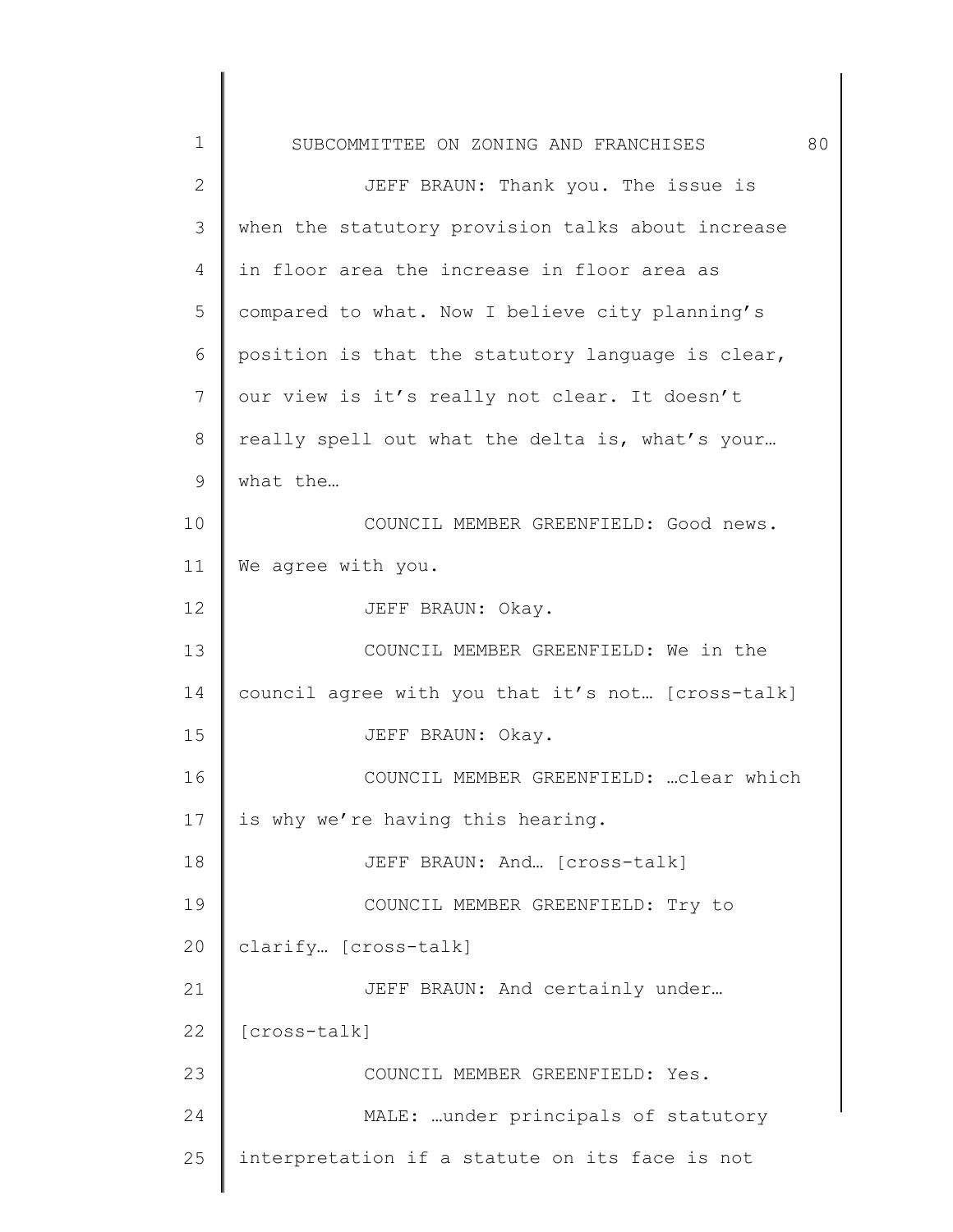1 2 3 4 5 6 7 8 9 10 11 12 13 14 15 16 17 18 19 20 21 22 23 24 25 SUBCOMMITTEE ON ZONING AND FRANCHISES 81 clear one looks to other sources particularly legislative history. Now when you look at the legislative history of the particular provision in our view the foremost example or the foremost component of the legislative history is the report of the city planning commission that it adopted when it approved the MIH legislation. And the language of the city planning, the city planning commission report addresses this particular issue very exquisitely and clearly and says that MIH will not apply to special permits that do not have the effect of increasing the amount of FAR that on the face of the zoning resolution is allowed at the site. That's what the city planning commission said and… [cross-talk] COUNCIL MEMBER GREENFIELD: So let's pause, let's pause for a moment. JEFF BRAUN: Yes, Sir. COUNCIL MEMBER GREENFIELD: Because I think actually I think also at least from my perspective I'm going to disagree with you on this as well, right? So we agree on the first point which is the legislation is unclear. I think this is not exactly clear for this fact pattern and I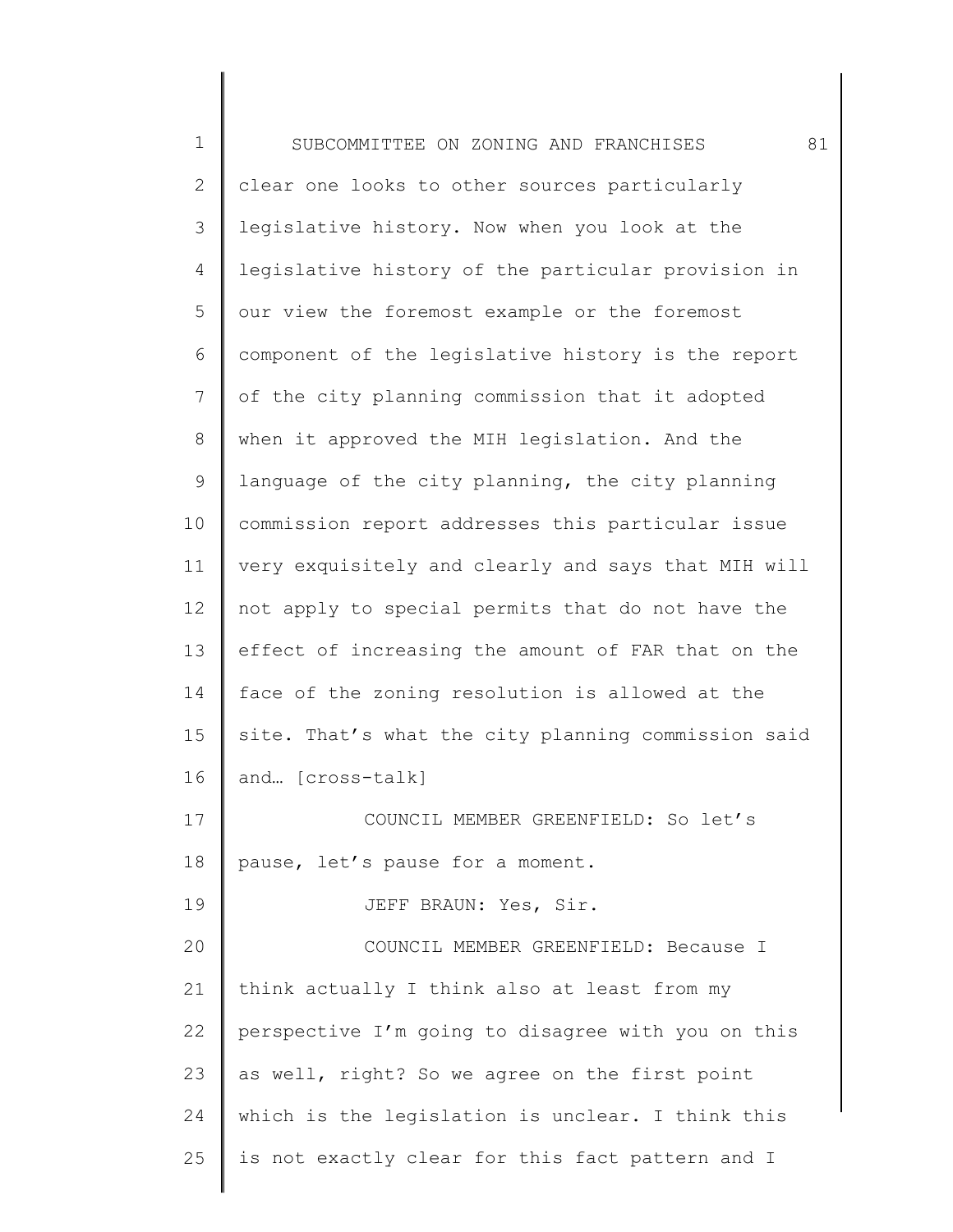1 2 3 4 5 6 7 8 9 10 11 12 13 14 15 16 17 18 19 20 21 22 23 24 25 SUBCOMMITTEE ON ZONING AND FRANCHISES 82 think the reason is that it's one thing if for example was as Council Member Johnson pointed out if this was an empty parking lot, right, if it was an empty parking lot and then you had the certain max FAR and it was clear what you could build on the empty parking lot I think that's sort of one scenario. And it could be for example as Council Member Johnson pointed out an empty parking lot in the historic district. I think the challenge over here, and I think the challenge over here, and I think this is why it's confusing and that's actually what I'm asking you to address. This is not trickery, just so you understand. I really just want to have the record reflect that. The challenge over here is that there are specific buildings on this lot and due to that fact that there are limits on how much of the FAR you can actually use. So even though technically you can go, I believe the number's 10FAR right, there are practical limits to how much the FAR can use and I think that's what's confusing. So that particularly. So I want to move away from the hypothetical legal argument that you may or may not have to argue in three years in front of the court of appeals and I want to go to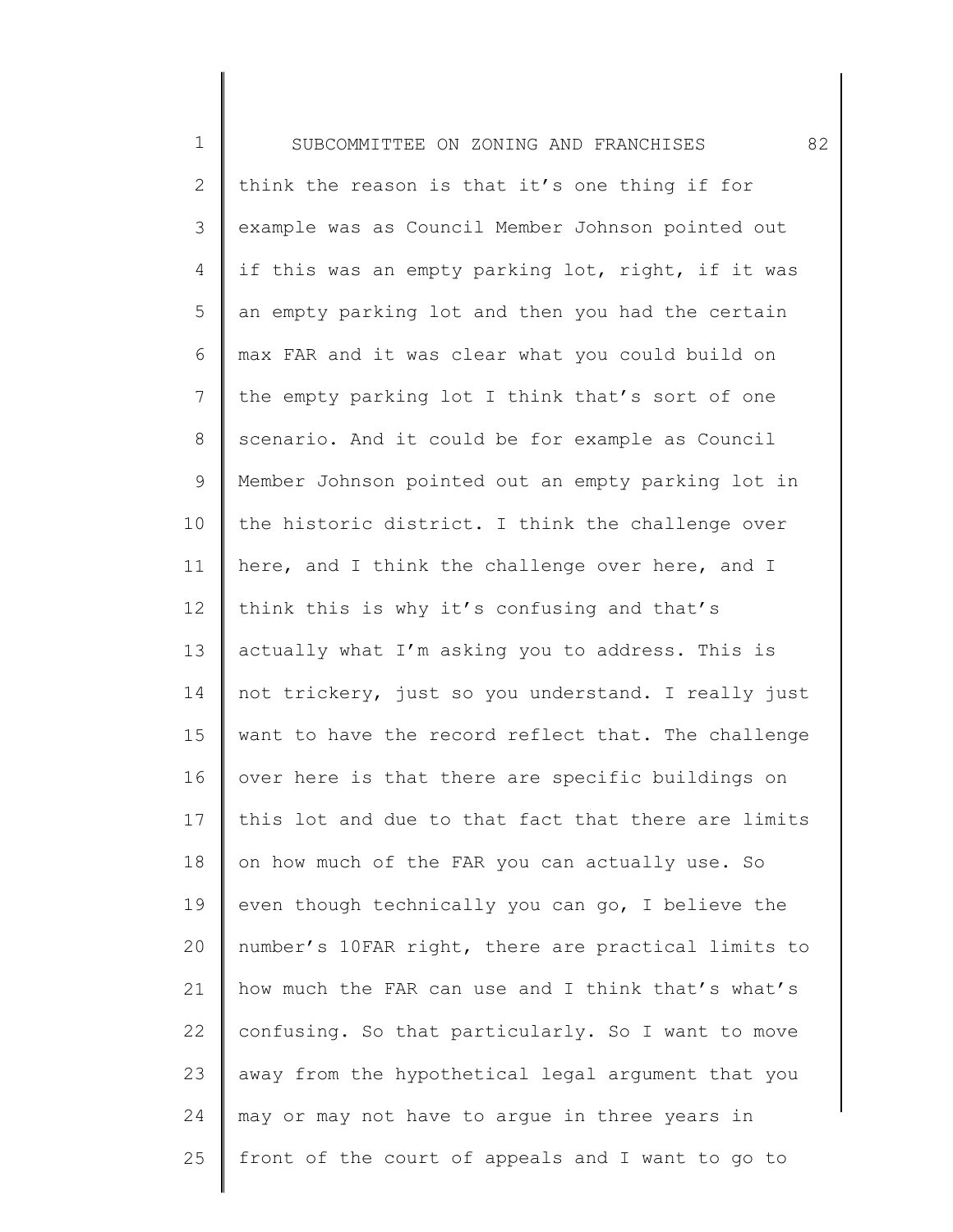| $\mathbf 1$ | 83<br>SUBCOMMITTEE ON ZONING AND FRANCHISES        |
|-------------|----------------------------------------------------|
| 2           | the more practical explanation. So can you explain |
| 3           | just so everybody understands what your position   |
| 4           | why it is that you don't think that in your        |
| 5           | particular fact pattern that this, that this       |
| 6           | section of the zoning resolution should apply.     |
| 7           | That's what I'm asking.                            |
| 8           | JEFF BRAUN: Because there's a FAR                  |
| 9           | that's allowable at this site under the zoning     |
| 10          | resolution. And the particular special permit that |
| 11          | we're seeking does not increase the amount of FAR  |
| 12          | that the zoning resolution allows on the zoning    |
| 13          | lot. There are situations where a special permit   |
| 14          | might allow, when I say FAR I really mean          |
| 15          | residential FAR. There's no increase in the amount |
| 16          | of residential FAR at the zoning resolution allows |
| 17          | at this site. There would be, there could be other |
| 18          | situations for example                             |
| 19          | COUNCIL MEMBER GREENFIELD: So let's                |
| 20          | just I'm sorry I [cross-talk] I just want to be    |
| 21          | clear for the record. So what you're saying is you |
| 22          | can build, without this special permit you can     |
| 23          | build on your own the same amount of residential   |
| 24          | FAR. Is that what you're saying? Is that the crux  |
| 25          | of your argument?                                  |
|             |                                                    |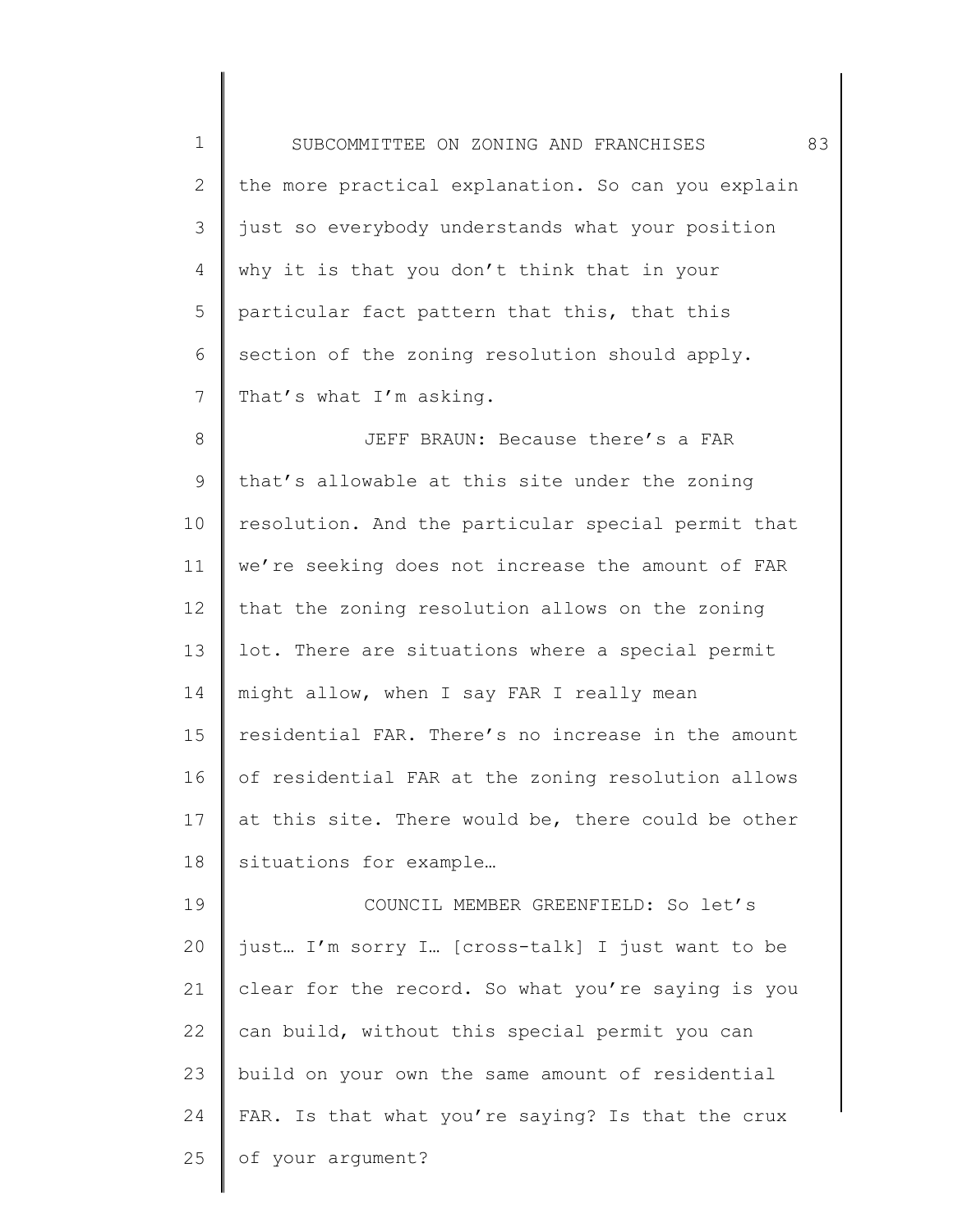| $\mathbf 1$  | 84<br>SUBCOMMITTEE ON ZONING AND FRANCHISES         |
|--------------|-----------------------------------------------------|
| $\mathbf{2}$ | VALERIE CAMPBELL: We we could do that               |
| 3            | JEFF BRAUN: Yes.                                    |
| 4            | VALERIE CAMPBELL: And essentially to                |
| 5            | get there what you would end up doing is converting |
| 6            | the existing buildings to residential use.          |
| 7            | COUNCIL MEMBER GREENFIELD: Okay so                  |
| 8            | that's, so that's your argument. So now how do you  |
| $\mathsf 9$  | respond to the borough president's argument? Once   |
| 10           | again I just want to put it out there just so that  |
| 11           | we can all be on the same page regarding the EAS    |
| 12           | analysis.                                           |
| 13           | VALERIE CAMPBELL: The EAS analysis.                 |
| 14           | First off you always try to be conservative when    |
| 15           | you pick your as of right scenario because you want |
| 16           | to really overstate the impact so that you can be   |
| 17           | sure that you would analyze it correctly. The EAS   |
| 18           | scenario actually also over had a there was a       |
| 19           | waiver that now is not required because of ZQA, a   |
| 20           | rear setback. So it, there was an over that was     |
| 21           | not accounted for in the the EAS. But we could      |
| 22           | have you know any number of EAS as of right         |
| 23           | scenarios which would have involved a different mix |
| 24           | of commercial and residential which could've        |
| 25           | involved a commercial. But you know you essentially |
|              |                                                     |

∥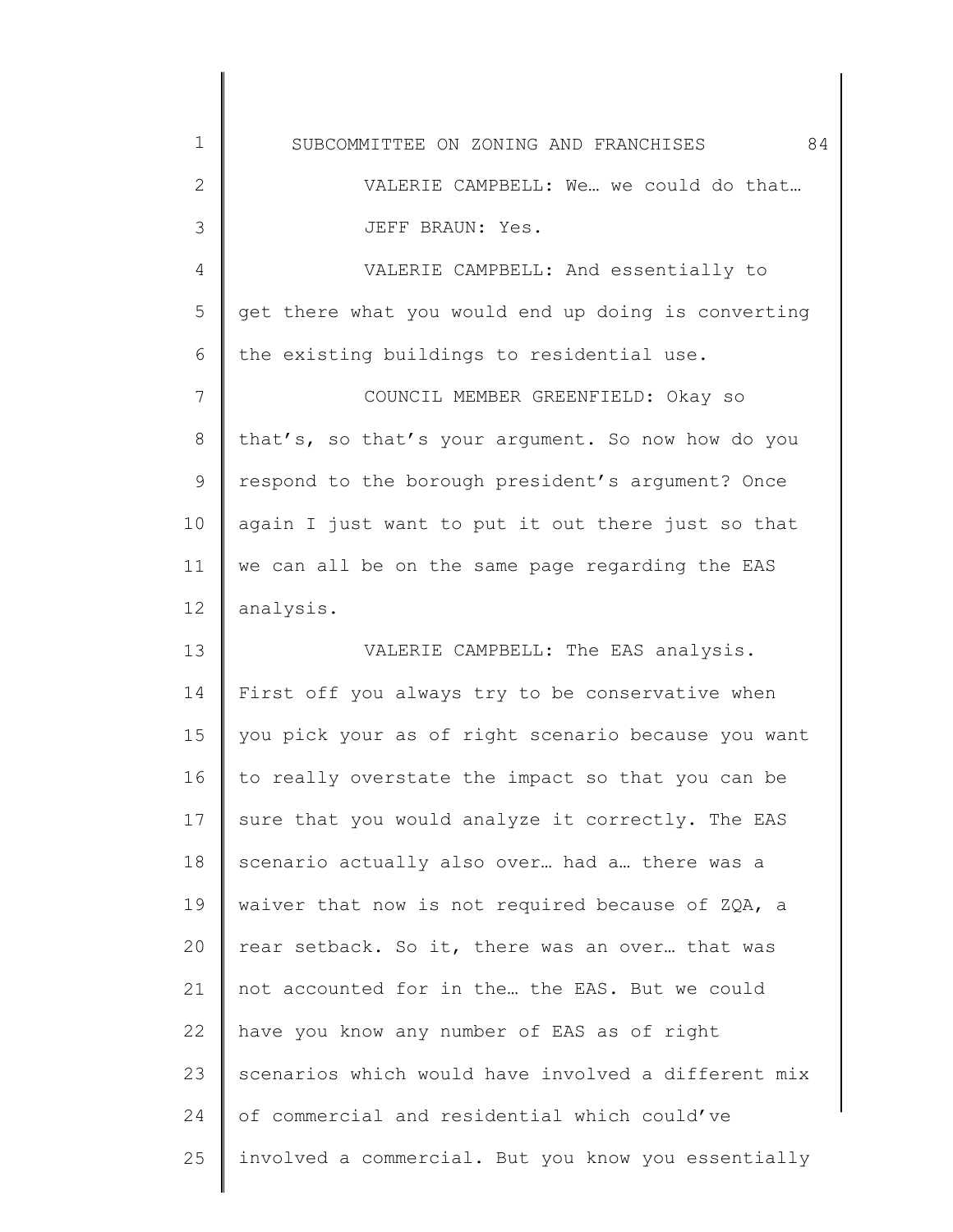1 2 3 4 SUBCOMMITTEE ON ZONING AND FRANCHISES 85 have to pick you know one reasonable worst case scenario. You try to be conservative and that was our intent. I can say…

5 6 7 8 9 10 11 12 13 14 15 16 17 18 19 20 21 22 23 COUNCIL MEMBER GREENFIELD: Okay so what you're saying is it's not… it's just for this particular, it's for this particular proposal. You have a particular EAS analysis but that doesn't necessarily stop you from doing something else. And what you're specifically stating is that you could, you could use the entire area for residential that would practically mean and I guess this is perhaps a portion of the debate. That would practically mean that you have less commercial space right? So that's basically what you're saying. So once again these are all fair arguments right? Because we're arguing something that's hyper technical legal argument which is that if you look at the language specifically to your point which is that it's increase in residential floor area. So your argument would be that this does not have an increase in residential floor area. VALERIE CAMPBELL: I mean it is not…

because our argument is that in fact we are below

25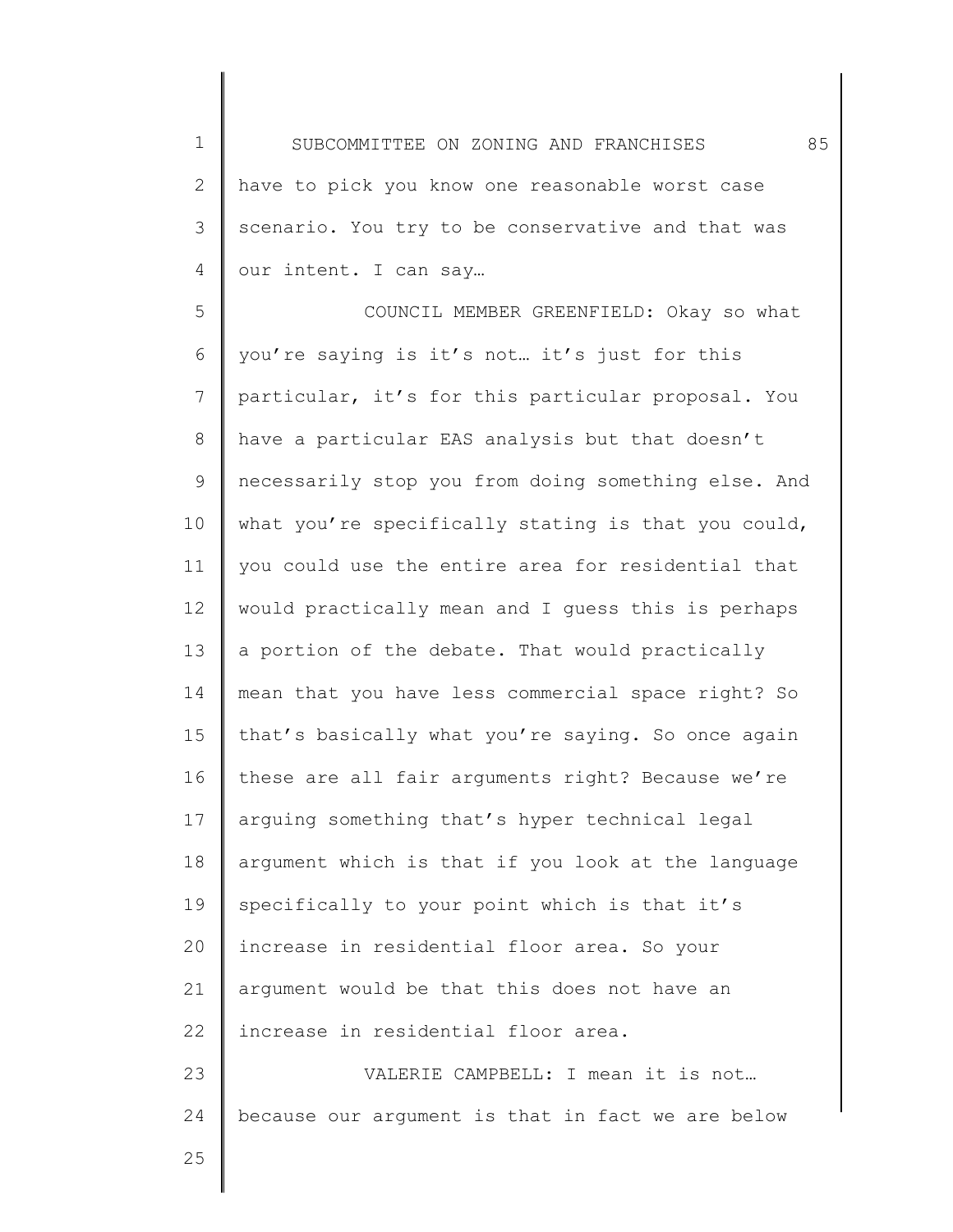| $\mathbf 1$ | 86<br>SUBCOMMITTEE ON ZONING AND FRANCHISES         |
|-------------|-----------------------------------------------------|
| 2           | the permitted residential floor area for the zoning |
| 3           | law. We believe that that                           |
| 4           | COUNCIL MEMBER GREENFIELD: Yeah, but                |
| 5           | even putting aside a zoning lot right, if you could |
| 6           | build as of right two different pieces of the       |
| 7           | argument, right? So that's one piece of the         |
| 8           | [cross-talk] argument is a zoning lot argument.     |
| 9           | VALERIE CAMPBELL: Yes.                              |
| 10          | COUNCIL MEMBER GREENFIELD: We're                    |
| 11          | disputing that argument. And then you're saying     |
| 12          | that even putting aside the zoning lot argument you |
| 13          | could still build the same residential but that     |
| 14          | would require you take away some commercial, so     |
| 15          | that's your argument?                               |
| 16          | VALERIE CAMPBELL: Yes.                              |
| 17          | COUNCIL MEMBER GREENFIELD: Good. I                  |
| 18          | think this is helpful. My only point is that I'm    |
| 19          | trying to sort of frame that I think that there are |
| 20          | reasonable sides to both arguments, both sides of   |
| 21          | the argument over here and at least from our        |
| 22          | perspective it's not a clear cut case in terms of   |
| 23          | what exactly should be done and how it should be    |
| 24          | done. And I just think it's important to point out  |
| 25          | that there is a reasonable debate and that is in    |
|             |                                                     |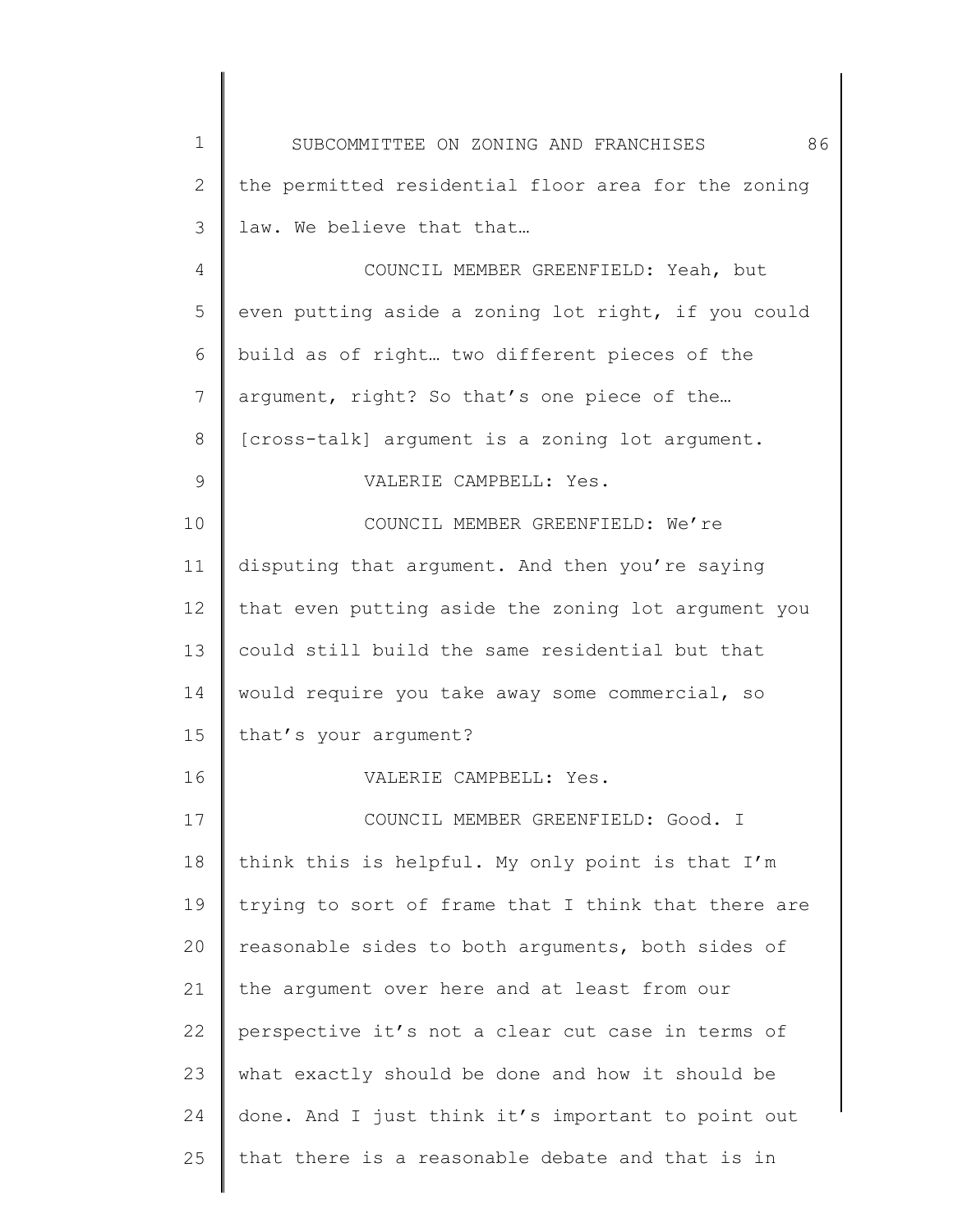| $\mathbf 1$    | 87<br>SUBCOMMITTEE ON ZONING AND FRANCHISES         |
|----------------|-----------------------------------------------------|
| $\mathbf{2}$   | fact why we're having the hearing which is why we   |
| 3              | think it's helpful to have this hearing, is to      |
| 4              | hopefully clarify this debate. And for better or    |
| 5              | for worse we'll say that unfortunately perhaps      |
| 6              | we'll say that you folks are the guinea pigs        |
| $\overline{7}$ | because you're the first ones to come out of the    |
| $\,8\,$        | gate on this particular issue. But I certainly      |
| $\mathsf 9$    | think that for the future it's helpful to try to    |
| 10             | clarify the standards for the council and city      |
| 11             | planning commission to agree or perhaps to agree to |
| 12             | disagree on when this would apply and when this     |
| 13             | would not apply. And I think it's helpful but the   |
| 14             | point that I will make is that I think that in your |
| 15             | particular case we want to focus on your specific   |
| 16             | fact pattern to make sure that we're applying it    |
| 17             | correctly to you. So thank you for helping us set   |
| 18             | the record straight.                                |
| 19             | CHAIRPERSON RICHARDS: Thank you Mr.                 |
| 20             | Chairman. And just a question. So as of right how   |
| 21             | many units are you projecting? How many units would |
| 22             | you have projected and then obviously with the      |
| 23             | waiver                                              |
| 24             |                                                     |
| 25             |                                                     |
|                |                                                     |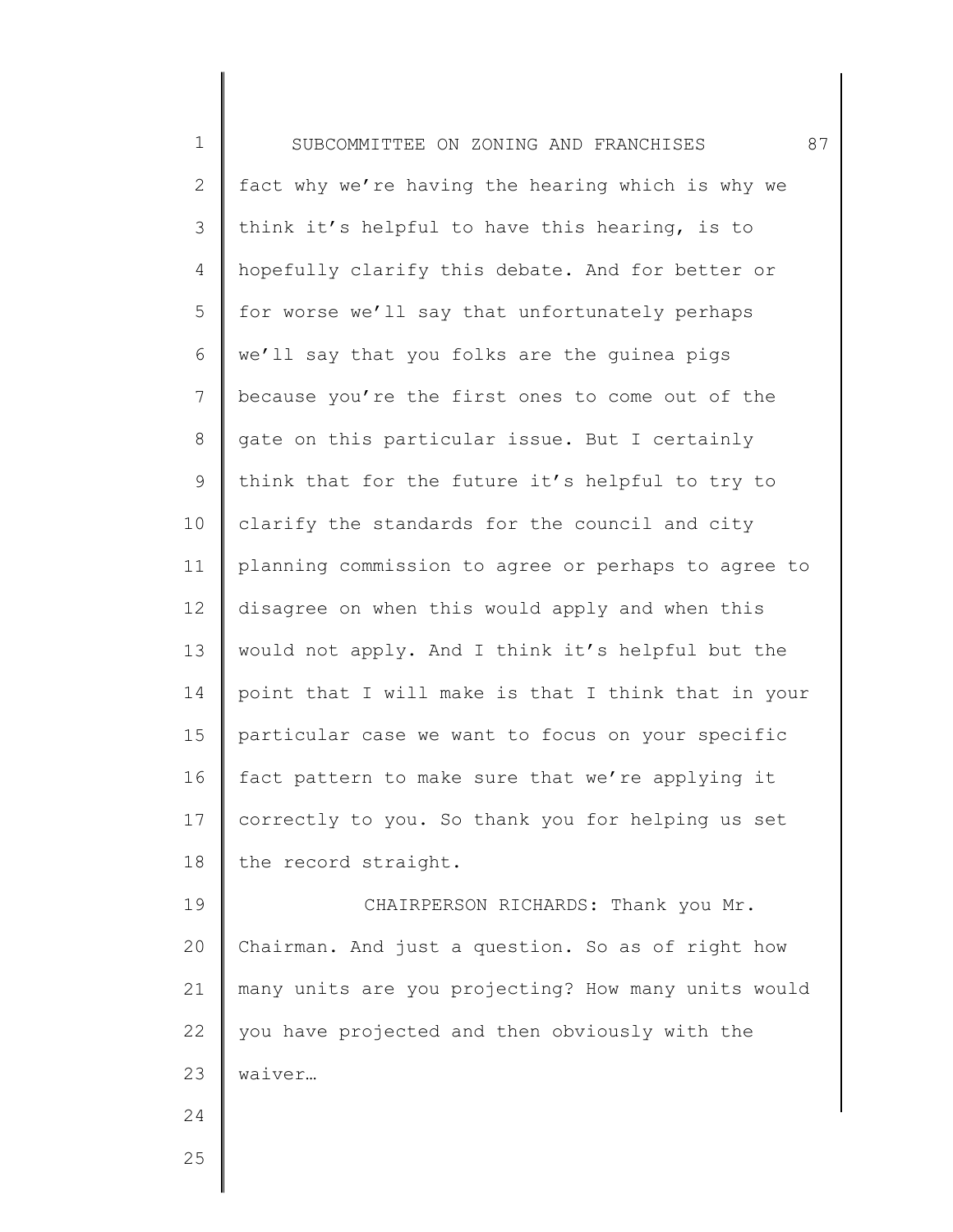1 2 3 4 5 6 7 8 9 10 11 12 13 14 15 16 17 18 19 20 21 22 23 24 25 SUBCOMMITTEE ON ZONING AND FRANCHISES 88 VALERIE CAMPBELL: Well as of right on the scenario that we analyzed in the EAS I believe we had 44 or 40… 40 or 44 units, it depends… CHAIRPERSON RICHARDS: As of right, you said? VALERIE CAMPBELL: Yes. CHAIRPERSON RICHARDS: Okay, 44 units. VALERIE CAMPBELL: In the EAS scenario. CHAIRPERSON RICHARDS: In the EAS, mmhmm. VALERIE CAMPBELL: And our current or the proposed scenario has 66. CHAIRPERSON RICHARDS: And the proposed scenarios 60… VALERIE CAMPBELL: Six dwelling. CHAIRPERSON RICHARDS: 66 dwelling units. So from 44 to 66 dwelling units. VALERIE CAMPBELL: Yes. CHAIRPERSON RICHARDS: And would you say that's an increase in units? VALERIE CAMPBELL: Well certainly when… it's an increase when you compare it to the as of right DAS scenario. It is not an increase when you look at what's permitted.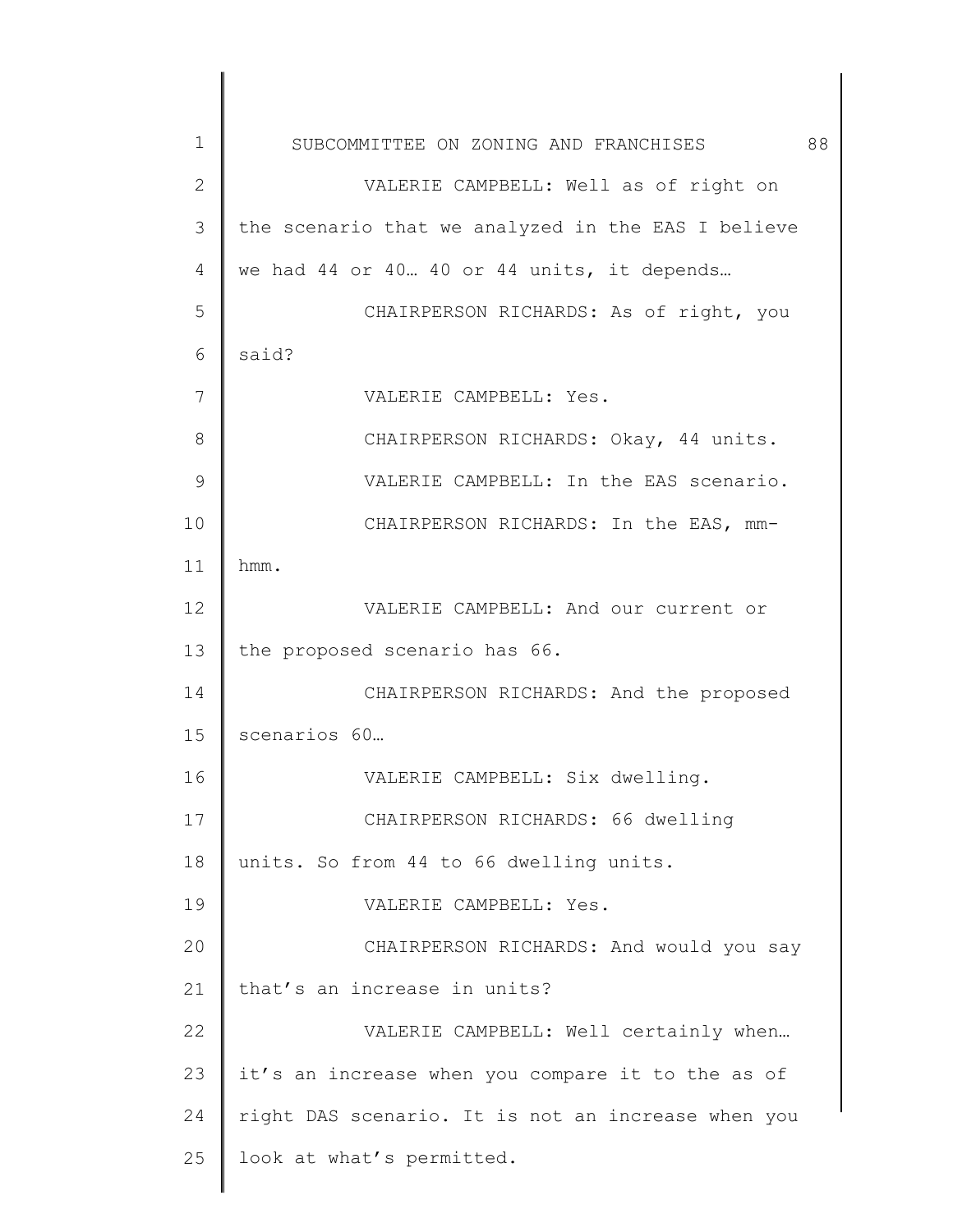2 3 CHAIRPERSON RICHARDS: Yeah, alright. Council Member Johnson.

1

4 5 6 7 8 9 10 11 12 13 COUNCIL MEMBER JOHNSON: So I wanted to ask a few more things. So as it relates to acuities other properties around the city there has been some past conflict and controversy related to interactions with workers who interested in joining a union, 32BJ. The building service workers union in the city. I wanted to hear what… I know you've met with 32BJ and you've had conversations about this building. I would like to be updated on where things stand in that regard.

14 15 16 17 18 19 20 21 22 23 24 25 LAUREN DROGIN: Good morning. I'm Lauren [coughs] excuse me, Lauren Drogin Labor Counsel. There have been discussions with council for Local 32BJ and on this particular project what we have committed to is agreement to sign a neutrality agreement if and when the project is built and workers are hired, building service workers are hired and they present authorization cards to the employer. There will be a neutral card check conducted by a third party and to the extent that a majority of the building service workers want to be represented by 32BJ the union will be recognized as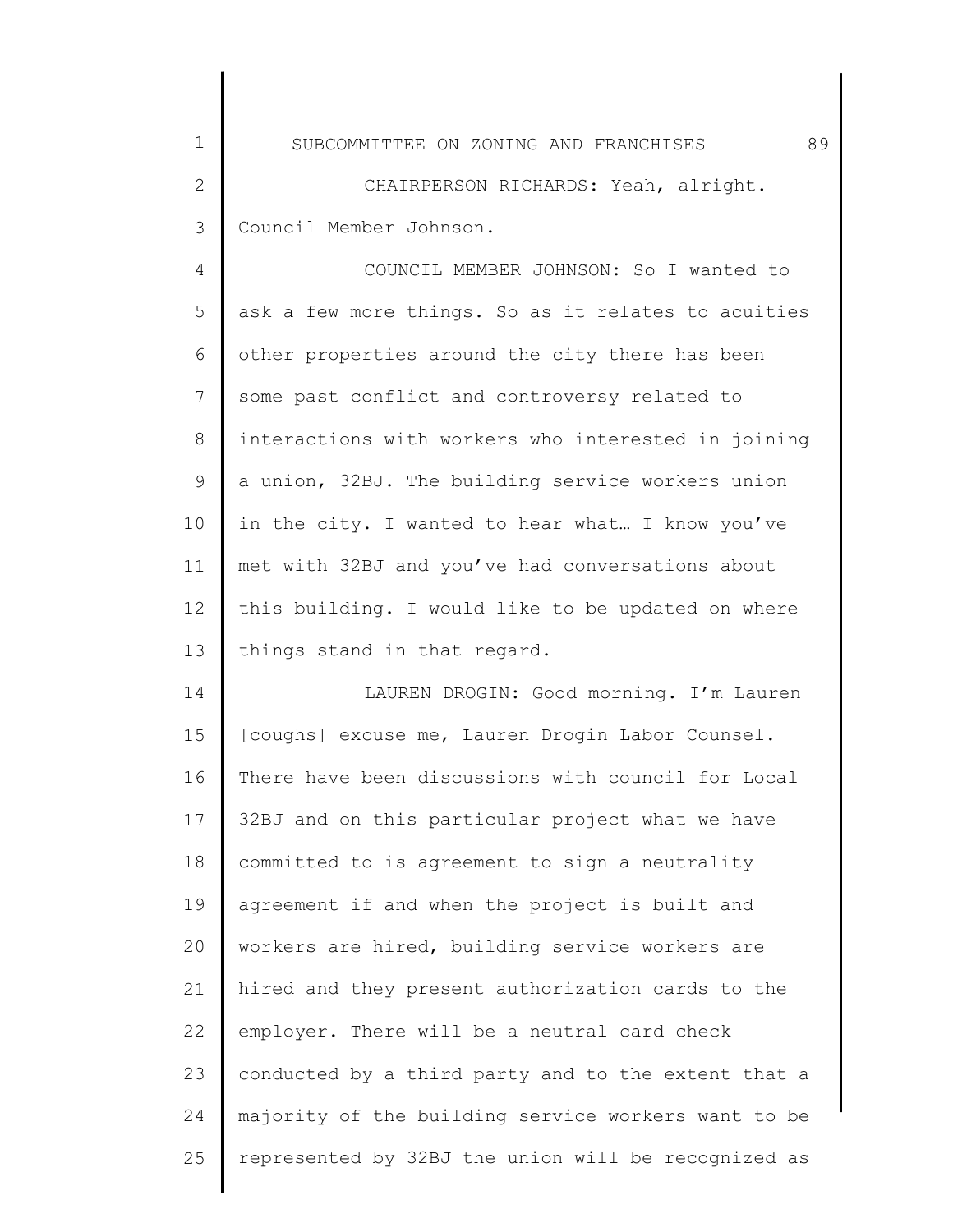| $\mathbf 1$    | 90<br>SUBCOMMITTEE ON ZONING AND FRANCHISES         |
|----------------|-----------------------------------------------------|
| $\overline{2}$ | the collective bargaining represented for those     |
| 3              | employees and contract negotiations will take       |
| 4              | place.                                              |
| 5              | CHAIRPERSON RICHARDS: How many expected             |
| 6              | workers do you expect to be hired to service this   |
| 7              | building?                                           |
| 8              | LAUREN DROGIN: At the moment my                     |
| 9              | understanding is two.                               |
| 10             | CHAIRPERSON RICHARDS: So what if it's a             |
| 11             | one to one vote?                                    |
| 12             | LAUREN DROGIN: I'm sorry?                           |
| 13             | CHAIRPERSON RICHARDS: What if it's a                |
| 14             | one to one vote?                                    |
| 15             | LAUREN DROGIN: Well the, the point sir              |
| 16             | is that there would not be a vote. If the union     |
| 17             | succeeded in obtaining two authorization cards and  |
| 18             | the mutual third party found them to be signed      |
| 19             | without duress or coercion there's no vote at the   |
| 20             | national league relations board. The union would    |
| 21             | simply be recognized as the bargaining              |
| 22             | representative. If the union is unable to obtain to |
| 23             | cards then it would never proceed to a card check   |
| 24             | procedure.                                          |
| 25             |                                                     |
|                |                                                     |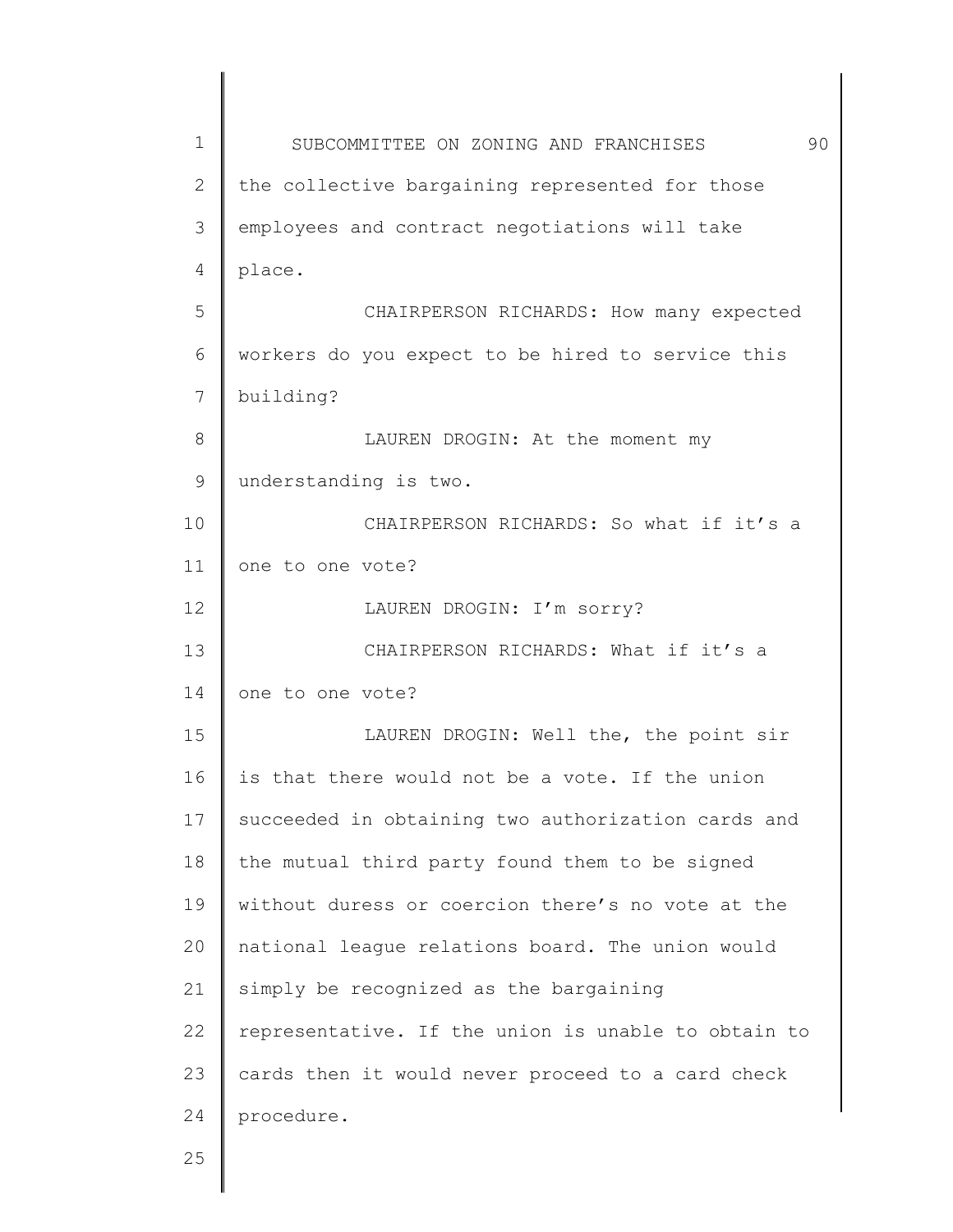1 2 3 4 5 6 7 8 9 10 11 12 13 14 15 16 17 18 19 20 21 22 23 24 25 SUBCOMMITTEE ON ZONING AND FRANCHISES 91 CHAIRPERSON RICHARDS: Applicants who would be applying for a job are not going to be asked about their opinions related to unions? LAUREN DROGIN: That would be illegal. CHAIRPERSON RICHARDS: So that's not going to happen? LAUREN DROGIN: I'm sorry? CHAIRPERSON RICHARDS: So it's not going to happen? LAUREN DROGIN: Well it's kind of hard to see around that corner. There's no project. CHAIRPERSON RICHARDS: Okay I'm operating under the assumption that there will be a project. LAUREN DROGIN: Great. CHAIRPERSON RICHARDS: And so if there's a project questions like that are not going to be asked to try to weed out potential folks that may want to join a union? LAUREN DROGIN: Absolutely not. CHAIRPERSON RICHARDS: Okay. So there are other buildings where 32BJ has been in conflict with the applicant most notably up in the West 90s on the upper West Side. It's not part of my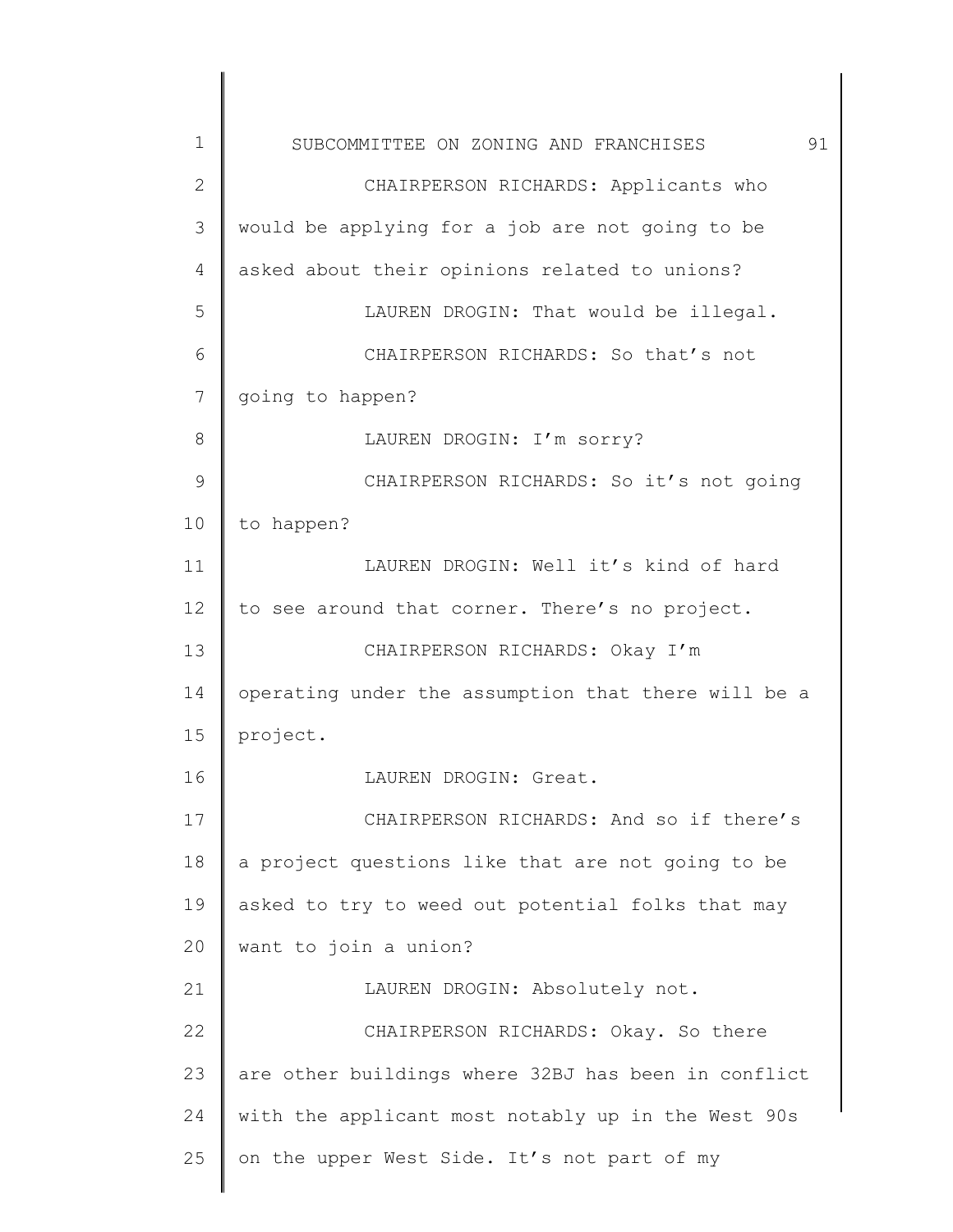| $\mathbf 1$    | 92<br>SUBCOMMITTEE ON ZONING AND FRANCHISES         |
|----------------|-----------------------------------------------------|
| $\overline{2}$ | district but I know that that building, that acuity |
| 3              | took over I believe in foreclosure, was that the    |
| 4              | case? Acuity took that building over in             |
| 5              | foreclosure. And so 32BJ currently does not         |
| 6              | represent the workers in that building. Before      |
| $\overline{7}$ | acuity took over and before it went into            |
| $\,8\,$        | foreclosure with the previous owner did 32BJ        |
| $\mathsf 9$    | represent the employees previously on that site?    |
| 10             | LAUREN DROGIN: They did, yes. And there             |
| 11             | was a collective bargaining agreement in place for  |
| 12             | those employees. It expired and in 2011 there was   |
| 13             | an issue raised by the employees while negotiations |
| 14             | were going on as to whether or not the employees    |
| 15             | still wished to be represented by local 32BJ. There |
| 16             | were discussions held with the union at that point  |
| 17             | in time. And Local 32BJ voluntarily disclaimed      |
| 18             | interest in that bargaining unit. I believe it was  |
| 19             | three or four employees. What we have pointed out   |
| 20             | to the union in its opposition is that the building |
| 21             | has not moved since 2011 and they were free today   |
| 22             | as they had been over the last five years to go     |
| 23             | back and approach the employees and to obtain       |
| 24             | authorization cards. From those employees and to    |
| 25             | ask the employer to recognize them as the           |
|                |                                                     |

∥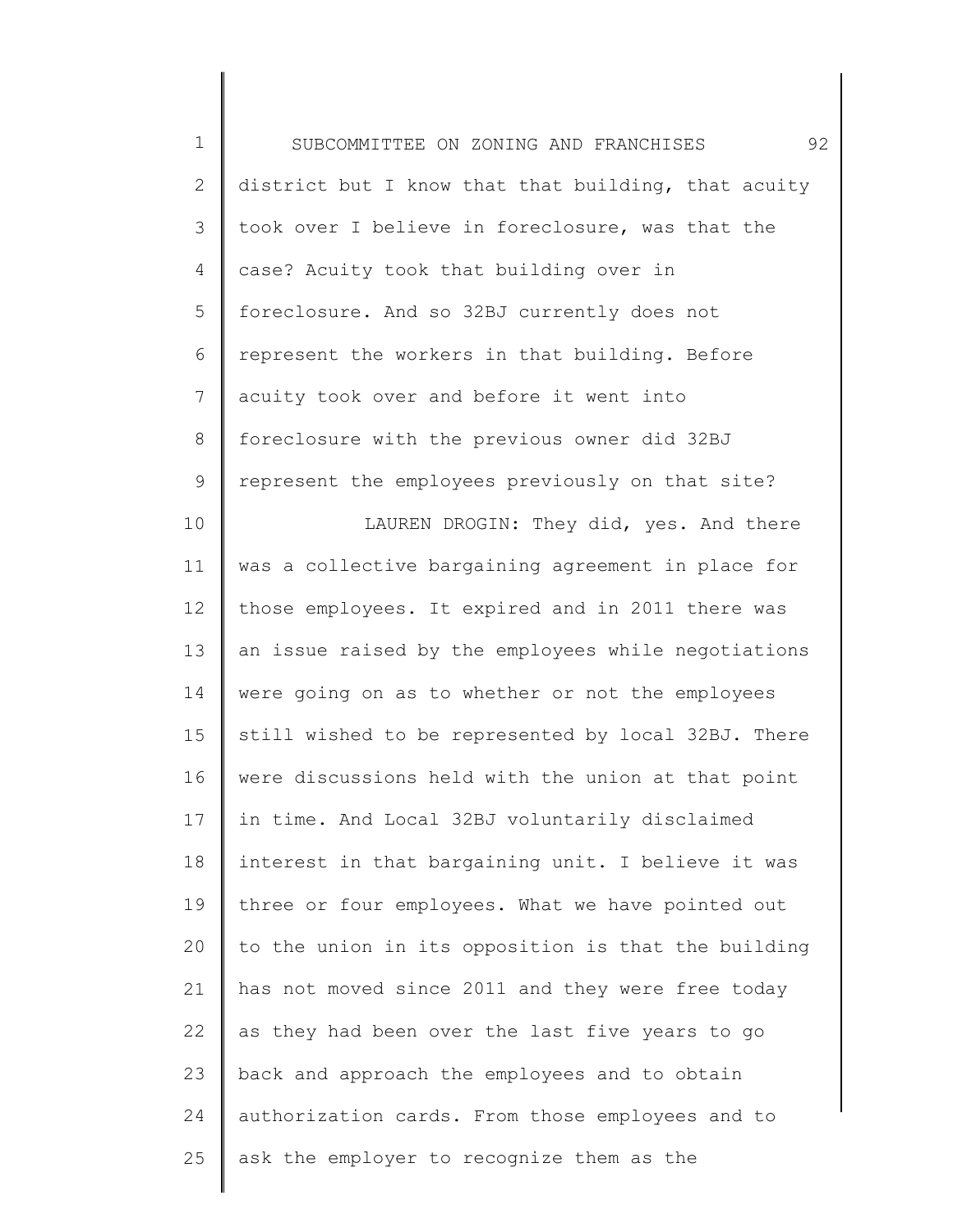1 2 3 4 5 6 7 8 9 10 11 12 13 14 15 16 17 18 19 20 21 22 23 24 25 SUBCOMMITTEE ON ZONING AND FRANCHISES 93 collective bargaining representative for those employees I also want to point out that the superintendent at that building has… one of the original employees. I believe he's been there for over 20 years. He was one of the people that apparently did not want to be represented by the union at that time. If his view has changed no one is stopping the union from approaching any of these employees. CHAIRPERSON RICHARDS: How many, how many workers are working in that building? LAUREN DROGIN: I believe it's three. It could be four. I believe it's three. Three building service workers. It is three. It's a superintendent and two porters. And I would point out that the superintendent and both porters have rent free apartments. CHAIRPERSON RICHARDS: Have what? LAUREN DROGIN: Rent free apartments. CHAIRPERSON RICHARDS: Yeah. LAUREN DROGIN: …their employment. CHAIRPERSON RICHARDS: So as of today acuity would be willing to similarly have a neutral third party card check done at the site if 32BJ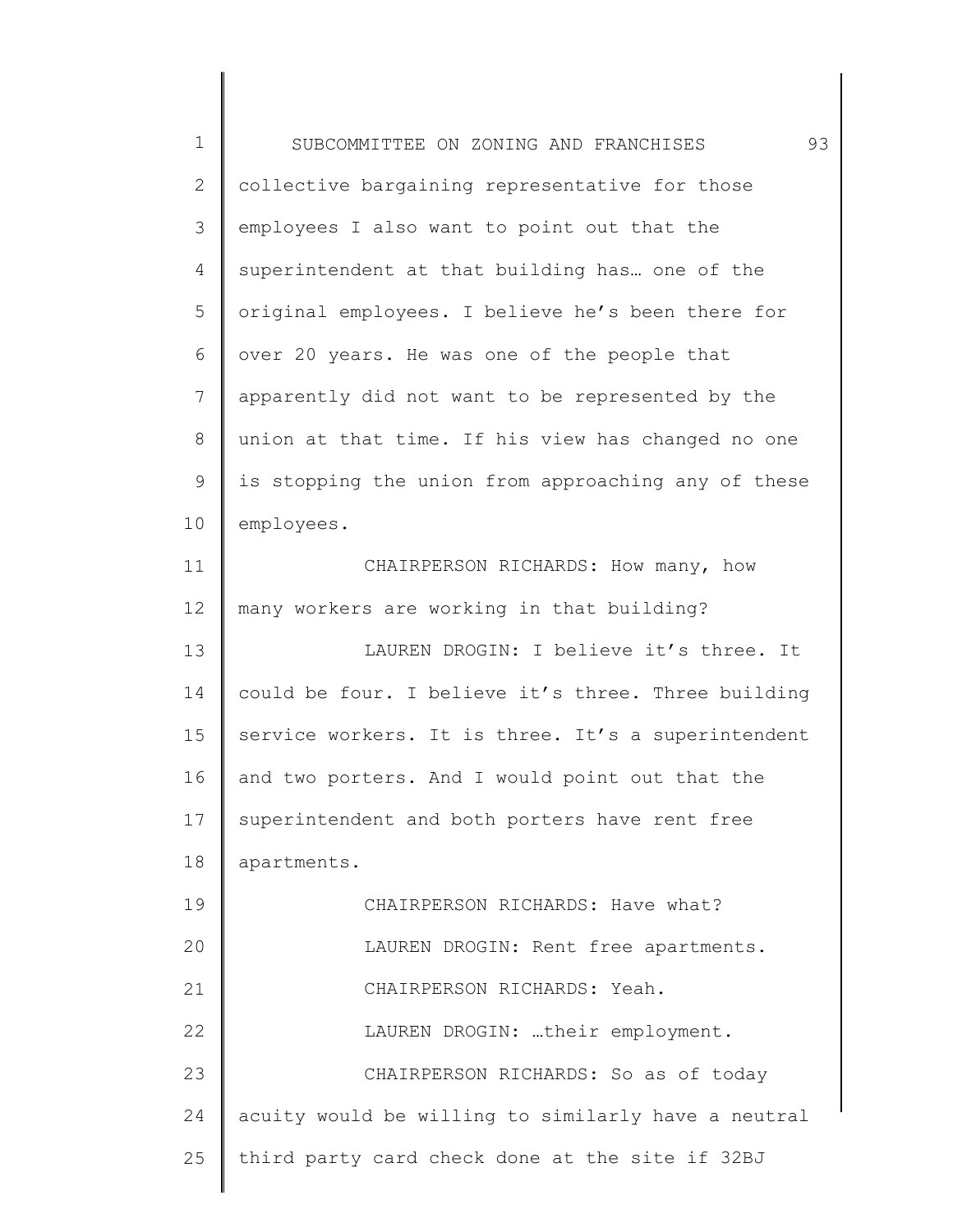1 2 3 4 5 SUBCOMMITTEE ON ZONING AND FRANCHISES 94 wanted to organize those workers and if those workers wanted to make a decision to join a union, to join 32BJ the applicant would not be opposed or do anything to interfere with that.

6 7 8 9 10 11 12 13 14 15 16 17 LAUREN DROGIN: This is one of the finer points that I have been discussing with the union's counsel. What the union is requesting is neutrality. And what I have suggested is simply present the cards to a neutral third party where I suppose disagreeing over whether or not the word neutrality actually means anything. And this is literally we were on the phone before this hearing began trying to iron out this issues. But again I point out with or without any agreements the union is free to obtain authorization cards from these employees today and make that same request.

18 19 20 21 22 CHAIRPERSON RICHARDS: So your offer to 32BJ is what with regard to this building, just to enunciate it so I totally understand. It's to be neutral and have a third party check the cards of the workers?

23 24 25 LAUREN DROGIN: It was not to give them what they are calling neutrality. It was however, and this is what was discussed, potentially to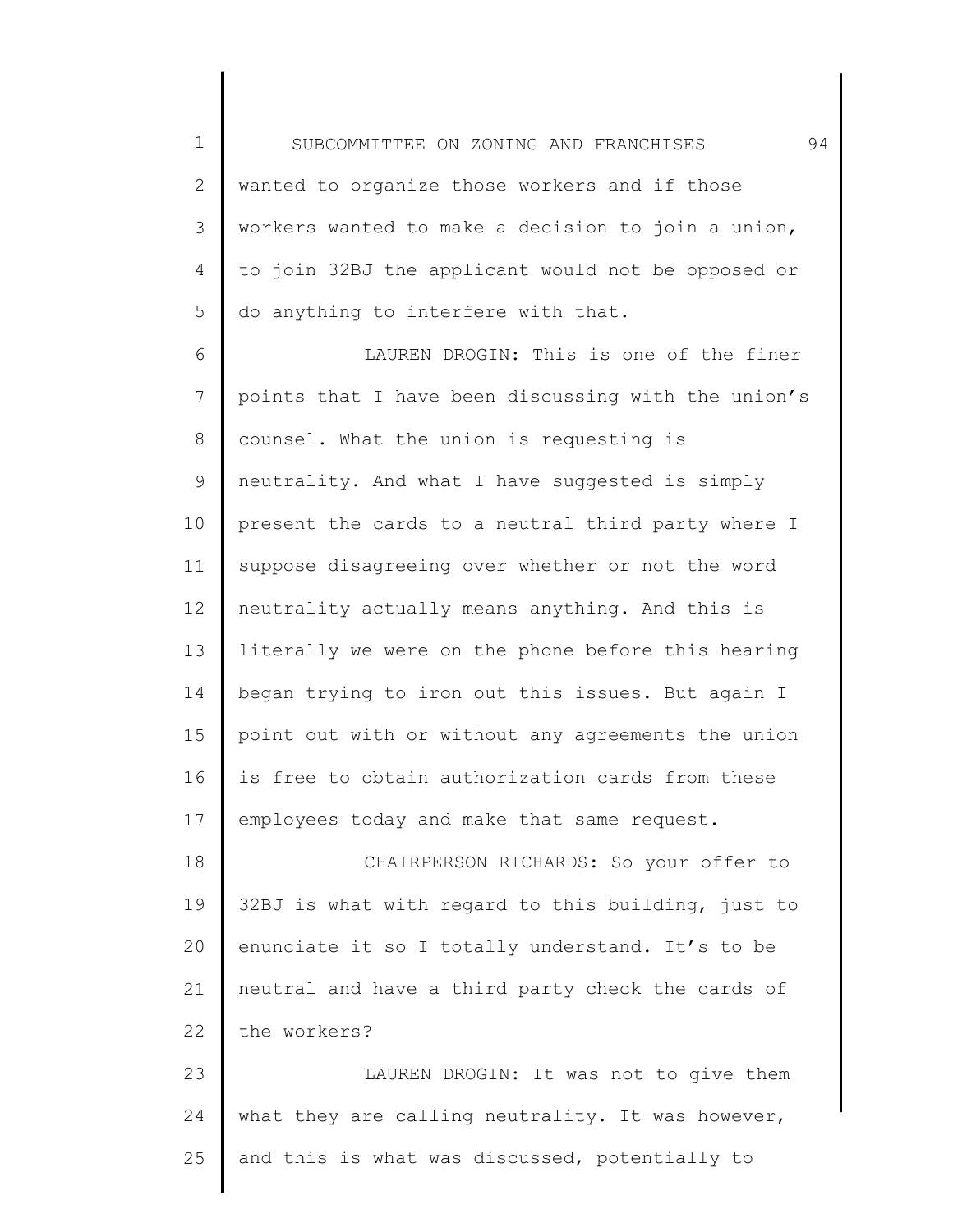| $\mathbf 1$    | 95<br>SUBCOMMITTEE ON ZONING AND FRANCHISES         |
|----------------|-----------------------------------------------------|
| 2              | simply agree that if they presented authorization   |
| 3              | cards to a neutral third party that there would be  |
| $\overline{4}$ | voluntary recognition. That we would not, for       |
| 5              | example, force the union to an election before the  |
| 6              | national labor relations board. I should point out  |
| 7              | that that was part of a larger package which also   |
| 8              | included support for this project as well as some   |
| $\mathsf 9$    | finer points as to how this was                     |
| 10             | CHAIRPERSON RICHARDS: So why not agree              |
| 11             | to neutrality?                                      |
| 12             | LAUREN DROGIN: Why what?                            |
| 13             | CHAIRPERSON RICHARDS: Why not agree to              |
| 14             | neutrality?                                         |
| 15             | LAUREN DROGIN: I'm not suggesting that              |
| 16             | we won't. I'm suggesting that as we're getting down |
| 17             | to brass tax this is                                |
| 18             | CHAIRPERSON RICHARDS: So why not today              |
| 19             | agree to neutrality. It's important for me and the  |
| 20             | council that we look at acuity's entire record with |
| 21             | regard to its buildings in the city, to be able to  |
| 22             | understand what, what in fact may happen moving     |
| 23             | forward.                                            |
| 24             |                                                     |
| 25             |                                                     |
|                |                                                     |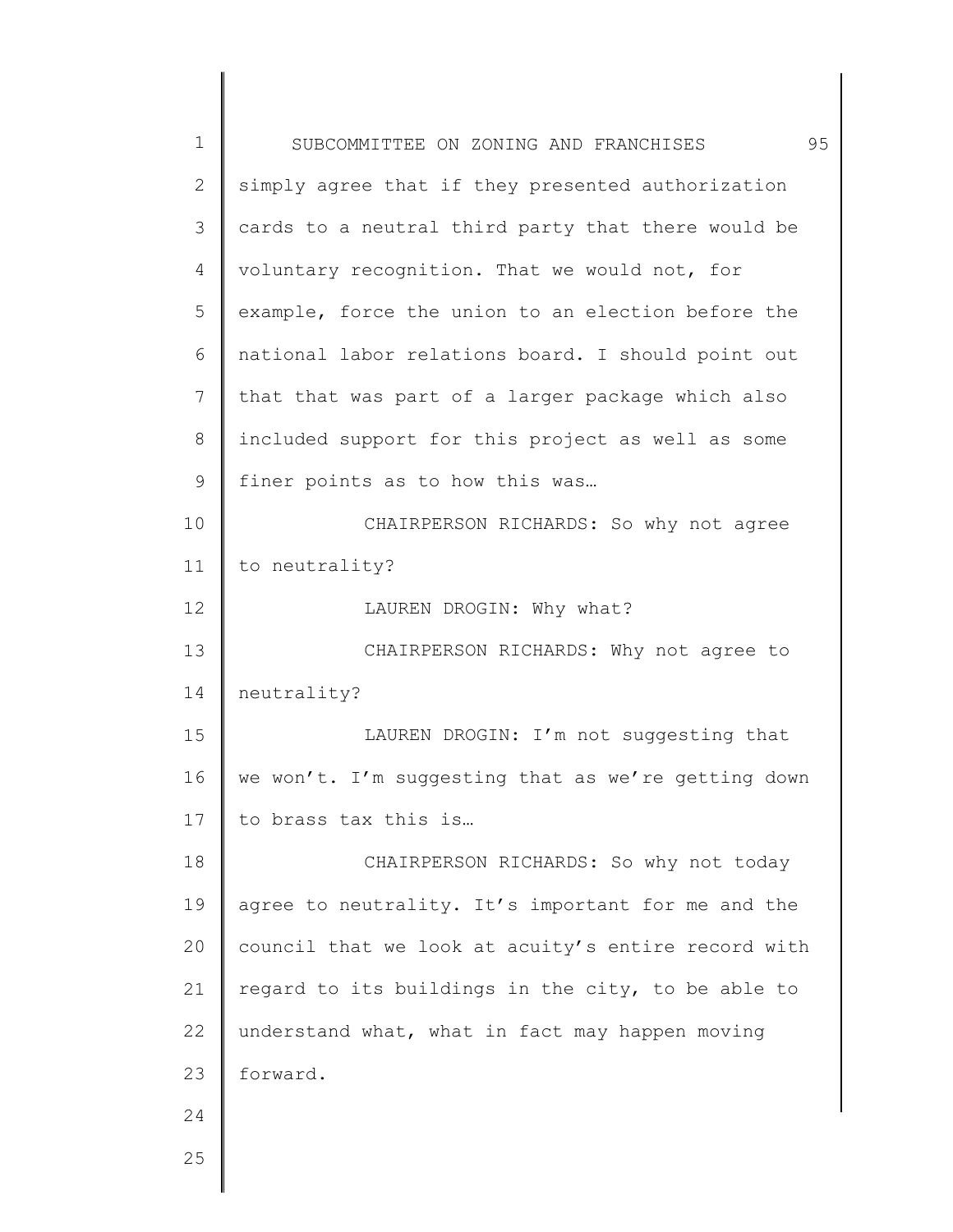| $\mathbf 1$  | 96<br>SUBCOMMITTEE ON ZONING AND FRANCHISES         |
|--------------|-----------------------------------------------------|
| $\mathbf{2}$ | LAUREN DROGIN: It's obviously not my                |
| 3            | decision to make but we'll continue to speak with   |
| 4            | the union's counsel.                                |
| 5            | CHAIRPERSON RICHARDS: So you continue               |
| 6            | to negotiate?                                       |
| 7            | LAUREN DROGIN: Absolutely.                          |
| 8            | CHAIRPERSON RICHARDS: Okay.                         |
| $\mathsf 9$  | LAUREN DROGIN: Point thing out if I may             |
| 10           | that if again they can accomplish the same thing    |
| 11           | today by speaking with the employees.               |
| 12           | CHAIRPERSON RICHARDS: Okay. I think                 |
| 13           | that's all the questions I have. I know there are a |
| 14           | lot of people that are here to testify today; the   |
| 15           | community board, the borough president's office,    |
| 16           | different advocacy organizations from the Landmarks |
| 17           | Community and the affordable housing community,     |
| 18           | 32BJ and other interested community members are     |
| 19           | here to testify. I would ask that the applicant and |
| 20           | his team stay and listen to that testimony and be   |
| 21           | able to be responsive, not to come back up and      |
| 22           | respond but to be able to answer potential          |
| 23           | questions that may arise in writing over the course |
| 24           | of the next week to things that may come up where   |
| 25           | there may be a disagreement and where it may need   |
|              |                                                     |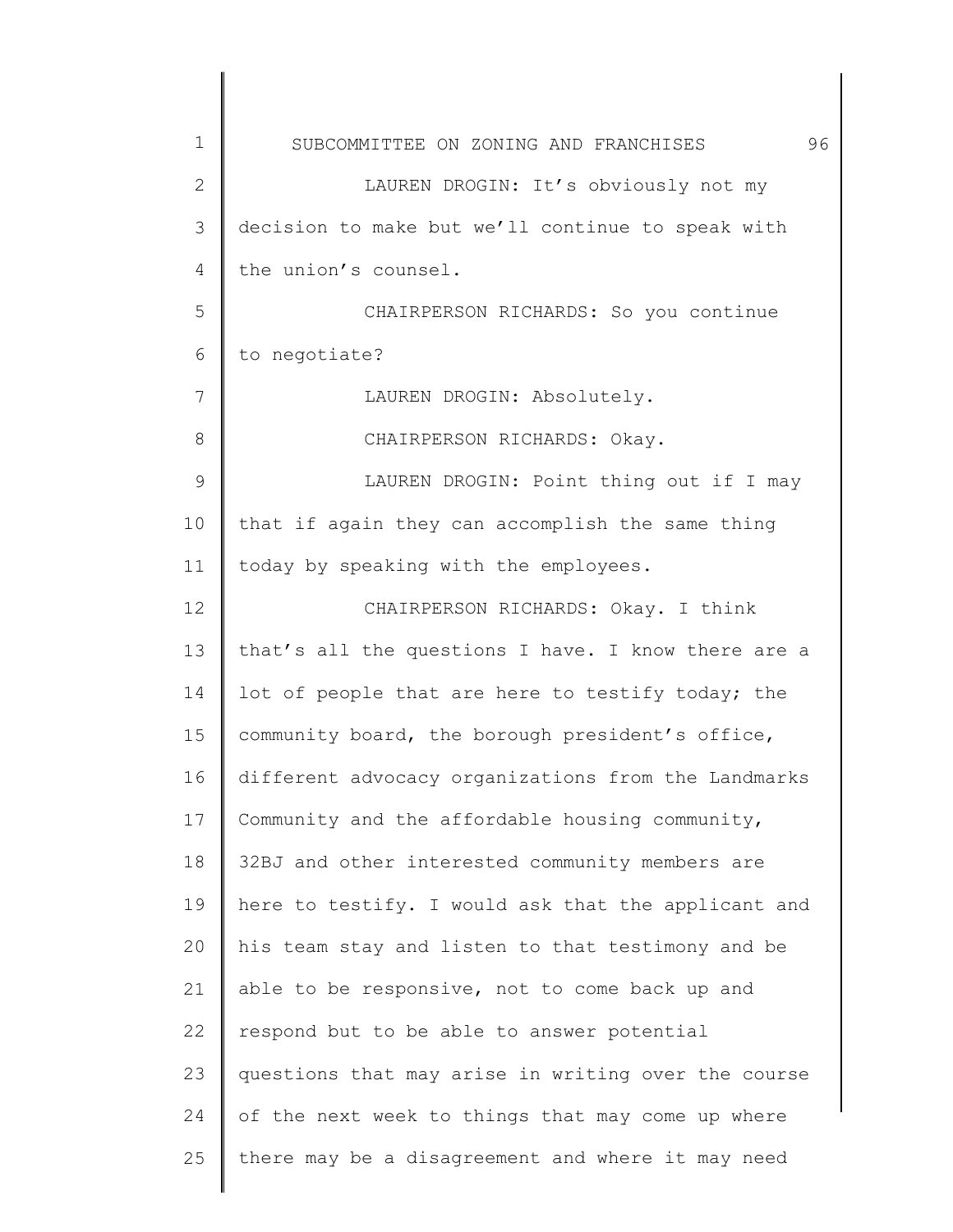1 2 3 4 SUBCOMMITTEE ON ZONING AND FRANCHISES 97 some clarity on your side to understand it and that's all the questions that I have. Thank you very much.

5 6 7 8 9 10 11 12 VALERIE CAMPBELL: Thank you very much. CHAIRPERSON RICHARDS: Thank you so much for spending so much time with us today. Very exciting application and we're going to continue discussion. Oh, wait, hold on. I think we have more questions. We're going to go to… we're joined by Council Member Torres, going to go to Council Member Williams for a question.

13 14 15 16 17 18 19 20 21 22 23 24 COUNCIL MEMBER WILLIAMS: Thank you so much Mr. Chair. And thank you Council Member Johnson for all your work on the issue. I know some of my questions have been… so I apologize. I know it was late. I did get a briefing yesterday though. But I'm still not 100 percent clear so I had a couple questions. Sorry for repetitiveness… the repeating of this. So I just want to understand. You believe with the residential units as of right on, as of right bulk envelope you can get 73,738 square feet? Is that right? VALERIE CAMPBELL: Seven…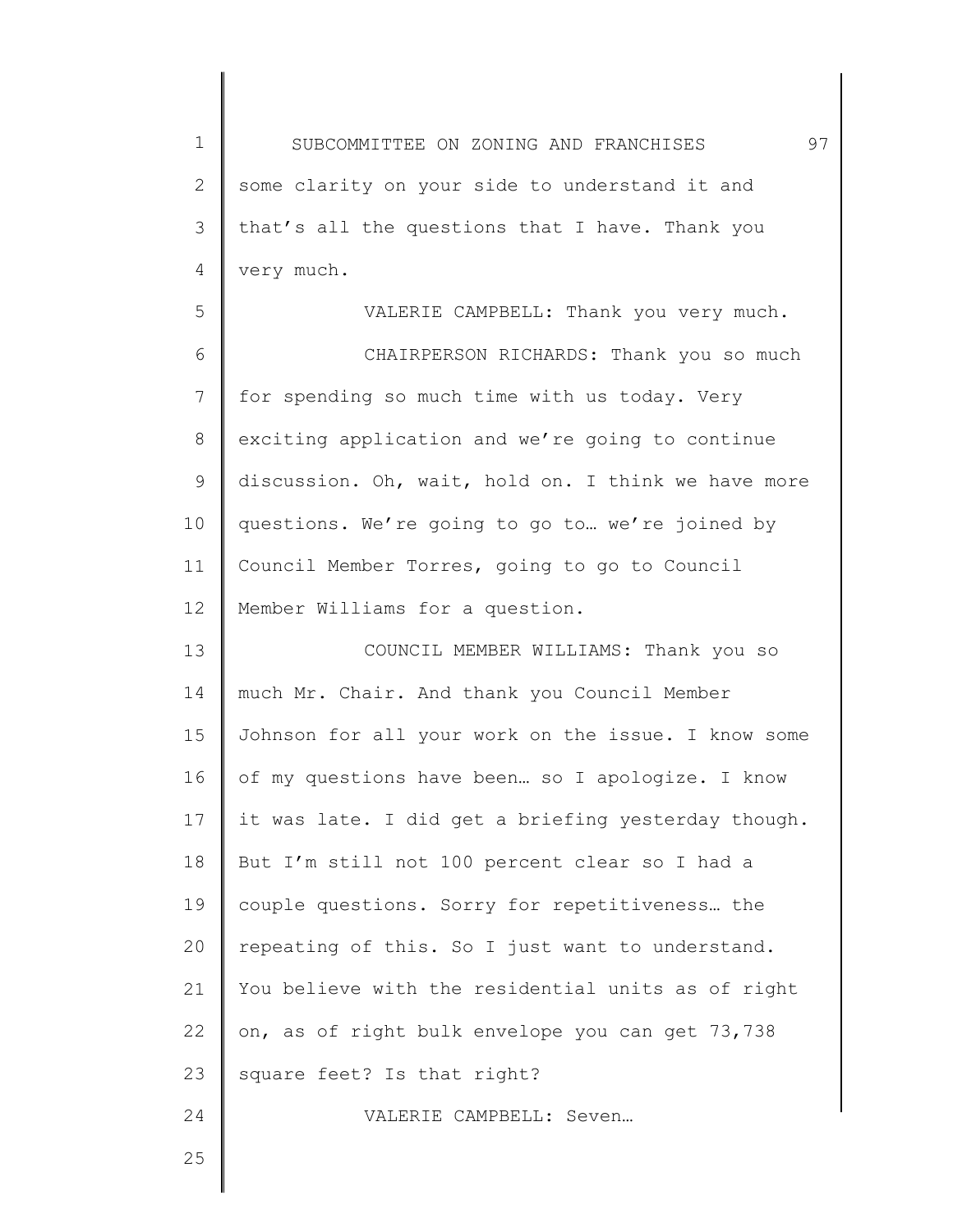| 1             | 98<br>SUBCOMMITTEE ON ZONING AND FRANCHISES         |
|---------------|-----------------------------------------------------|
| $\mathbf{2}$  | COUNCIL MEMBER WILLIAMS: Not the  yes,              |
| 3             | as of right. This, yeah that one in the middle.     |
| 4             | VALERIE CAMPBELL: The yes the answer                |
| 5             | bulk envelope yes, it is shown in the center which  |
| 6             | has the 72 dwelling units and the 73 that involves  |
| 7             | the conversion of some of the existing buildings to |
| 8             | residential use. But yes we think that that is      |
| $\mathcal{G}$ | COUNCIL MEMBER WILLIAMS: Why don't you              |
| 10            | just do this?                                       |
| 11            | VALERIE CAMPBELL: Why well we would                 |
| 12            | lose commercial floor area there are in the         |
| 13            | existing buildings. There is an existing building   |
| 14            | of commercial establishment the Adorama camera      |
| 15            | establishment that is doing very good business      |
| 16            | employs how many people Elliot? 500 employees. It's |
| 17            | pretty vital. I know my son is a filmmaker. He goes |
| 18            | there to rent equipment so I don't think he would   |
| 19            | like to convert a thriving establishment,           |
| 20            | commercial establishment to residential.            |
| 21            | COUNCIL MEMBER WILLIAMS: I'm sorry. Say             |
| 22            | that again. You're not doing this because you want  |
| 23            | to save some of the commercial space? That's what   |
| 24            | you're saying?                                      |
| 25            |                                                     |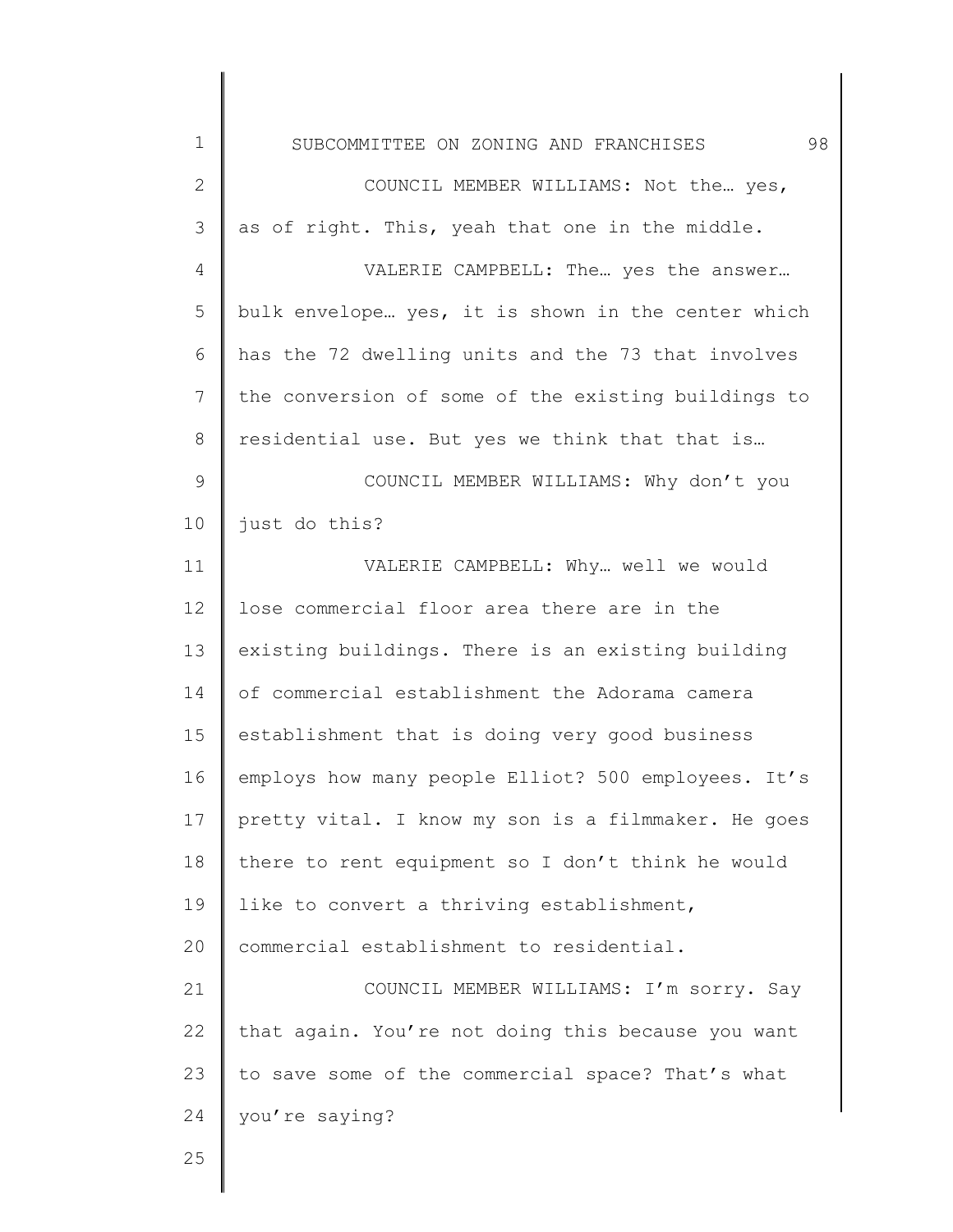SUBCOMMITTEE ON ZONING AND FRANCHISES 99

1

2 3 4 5 6 7 8 9 10 VALERIE CAMPBELL: Well I'm saying that there, there is, this site is very much underbuilt now as what is permitted under the zoning resolution. There is a vacant parking lot which is an obvious site for new development. We have proposed a scenario which would add some additional commercial space and residential apartments. But what we are saying is you know if you're looking at what you could do as of right…

11 12 13 14 15 16 17 18 19 20 21 22 23 24 25 COUNCIL MEMBER WILLIAMS: So what I'm trying to get at is there's things that you can do as of right theoretically and what you can do practically. I don't know from what I understand that this middle piece is a practical use that you can do right now. That's what I believe. And I don't know that you're convincing that practically speaking you can actually do it. I believe that practically speaking you can do the scenario on… first on the page before that which is as of right with the EAS scenario. I believe that's what you can probably practically do right now. And then your proposed scenario actually does increase the residential. So I know why you're saying you can do that because it makes it seem as if you have all of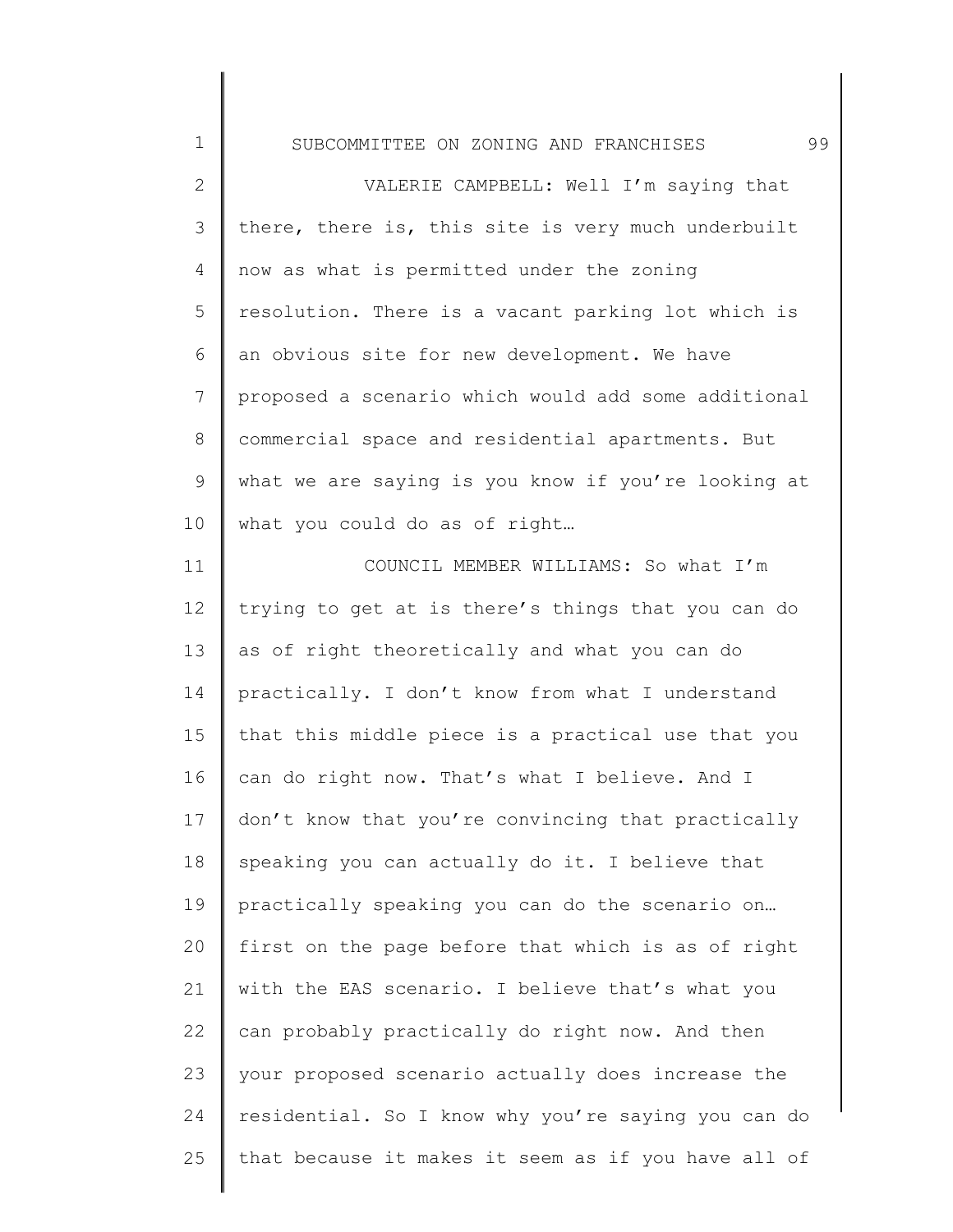1 2 3 4 5 6 7 8 9 10 11 12 13 14 15 16 17 18 19 20 21 22 23 24 25 SUBCOMMITTEE ON ZONING AND FRANCHISES that to build on. But I don't believe practically speaking you do which will then lead to what some of us are saying. Although you have it theoretically you don't practically have it which means you don't have it. It's okay if I say you have 100 dollars but you can only spend 50 you really probably only have 50. And so that's why it's important to me to hear the explanation which I don't really think sounds very real. And I also don't believe that you're here because altruistically you want to do something. I think that you want to try to get money out of the project. In order to do that you have to build higher. And so those two things are important to me because one practically speaking I don't think you can build more. I think that you get more out of the proposed scenario, even residentially. We can argue about what significant means but I think over 20,000 residential square feet is significant. And then the second part of that I had just fundamentally believed if you were going to build something that you would not be able to normally build and go higher because it gives you more funding, you get more profit from it, you owe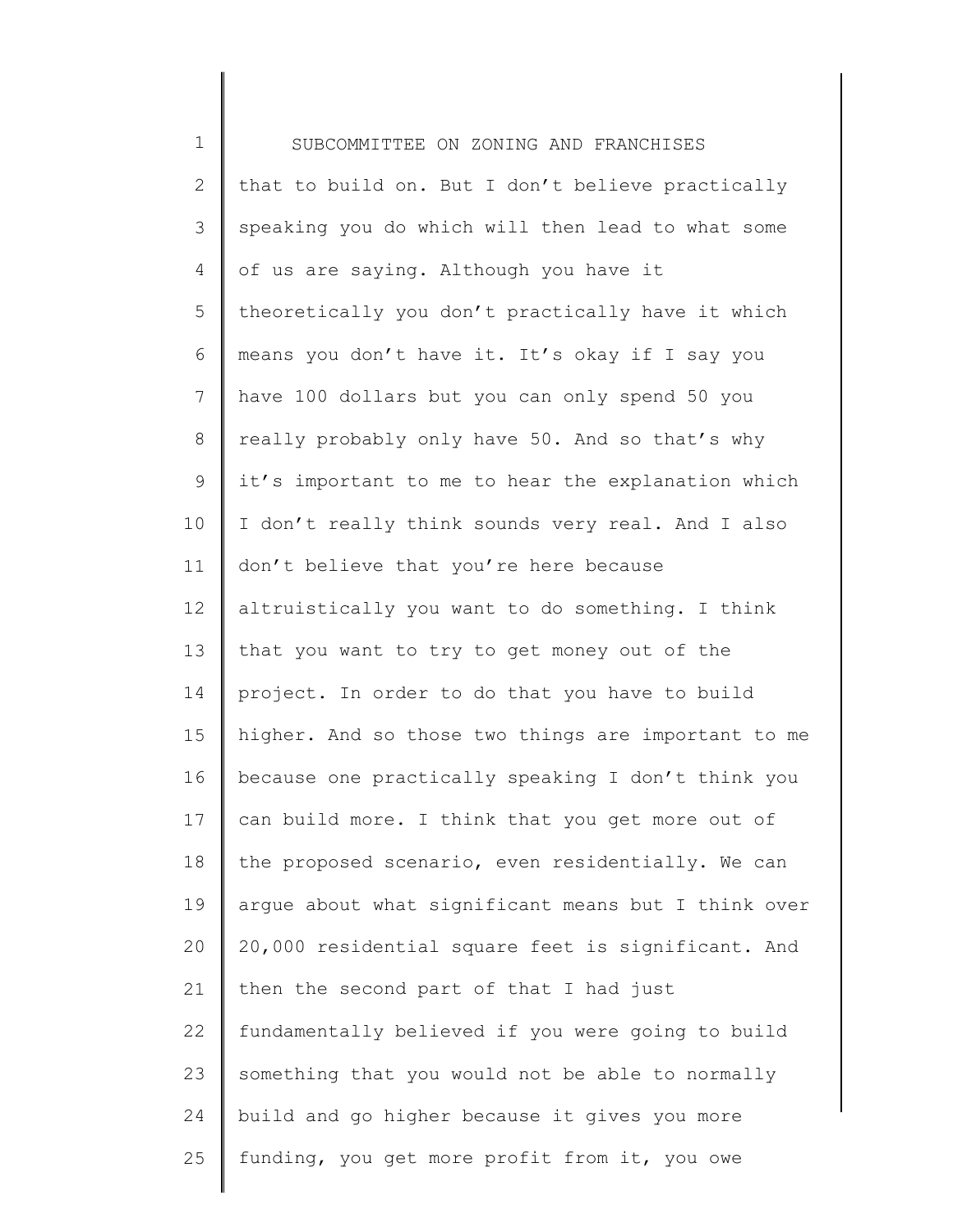1 2 3 4 5 6 7 8 9 10 11 12 13 14 15 SUBCOMMITTEE ON ZONING AND FRANCHISES something back to the community. So in my opinion MIH or not if you're going to do that you should give something back to the community and in my opinion it should be in a form of affordable housing. That is why we have offered to make a voluntary contribution to an affordable housing fund. And that contribution is based on the 22,000 square feet residential floor area that is located in a waiver space. COUNCIL MEMBER WILLIAMS: What's important to me and of course it's not my district, it's Council Member Johnson. I know he's doing a good job in negotiating this but most of the housing that we're going to get is probably going

16 17 18 19 20 21 22 23 24 25 to be from projects like this. And so we have to look at projects like this and not pretend they're just one offs and they're just slivers. And we should try to get as much on-site housing as possible because that's what people need… And so putting it offsite and pulling stuff from the funds sometimes are good but they haven't resulted in the past, the type of affordable housing that we need. So I believe personally that every project we look at we have to look at it with a eye of how do we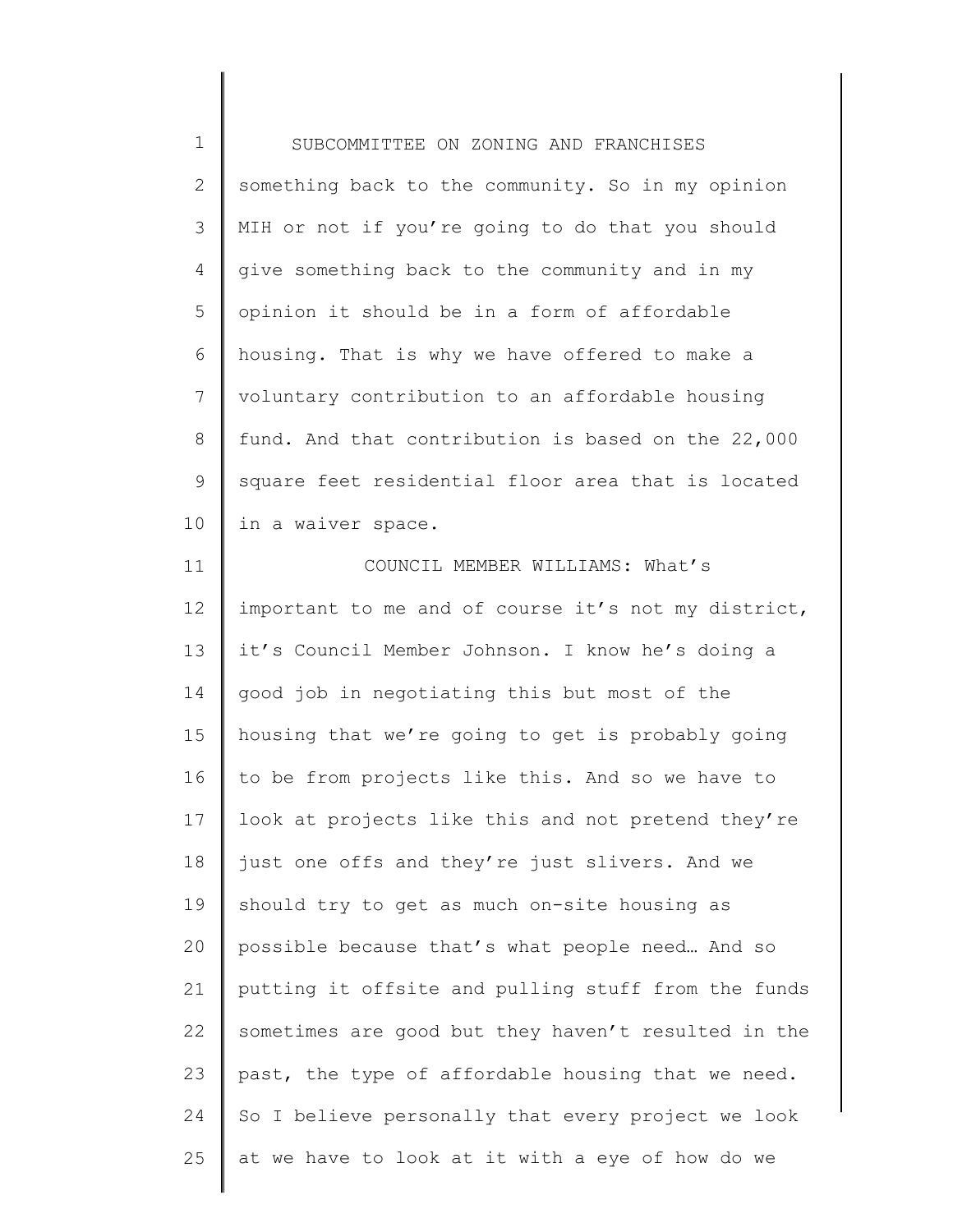1 2 3 4 5 6 7 8 9 10 11 12 13 14 15 16 17 18 19 20 21 22 23 SUBCOMMITTEE ON ZONING AND FRANCHISES get affordable housing in it. And there are two scenarios here. One is I person… be the MA… I mean MIH does kick in because maybe you said some stuff beforehand that I wasn't here but the explanation you gave me does not prove that you actually practically speaking can get all of those residential units in. The second part is MIH or no MIH I believe there should be onsite residential housing, affordable housing units, income targeting units if you were going to in exchange get higher buildings in your project. I don't know if you want to respond to any of that. If not I have no further questions. VALERIE CAMPBELL: No we, we appreciate your position. At this point we are you know proposing a contribution. There are obviously sort of scale issues with providing on-site housing and we think that it is most efficient to contribute to a fund. COUNCIL MEMBER WILLIAMS: I appreciate that. But just for the record there is no further

24 25 response in the practical ability to get that as of right bulk envelope. Thank you very much Mr. Chair and thank you for all your testimony.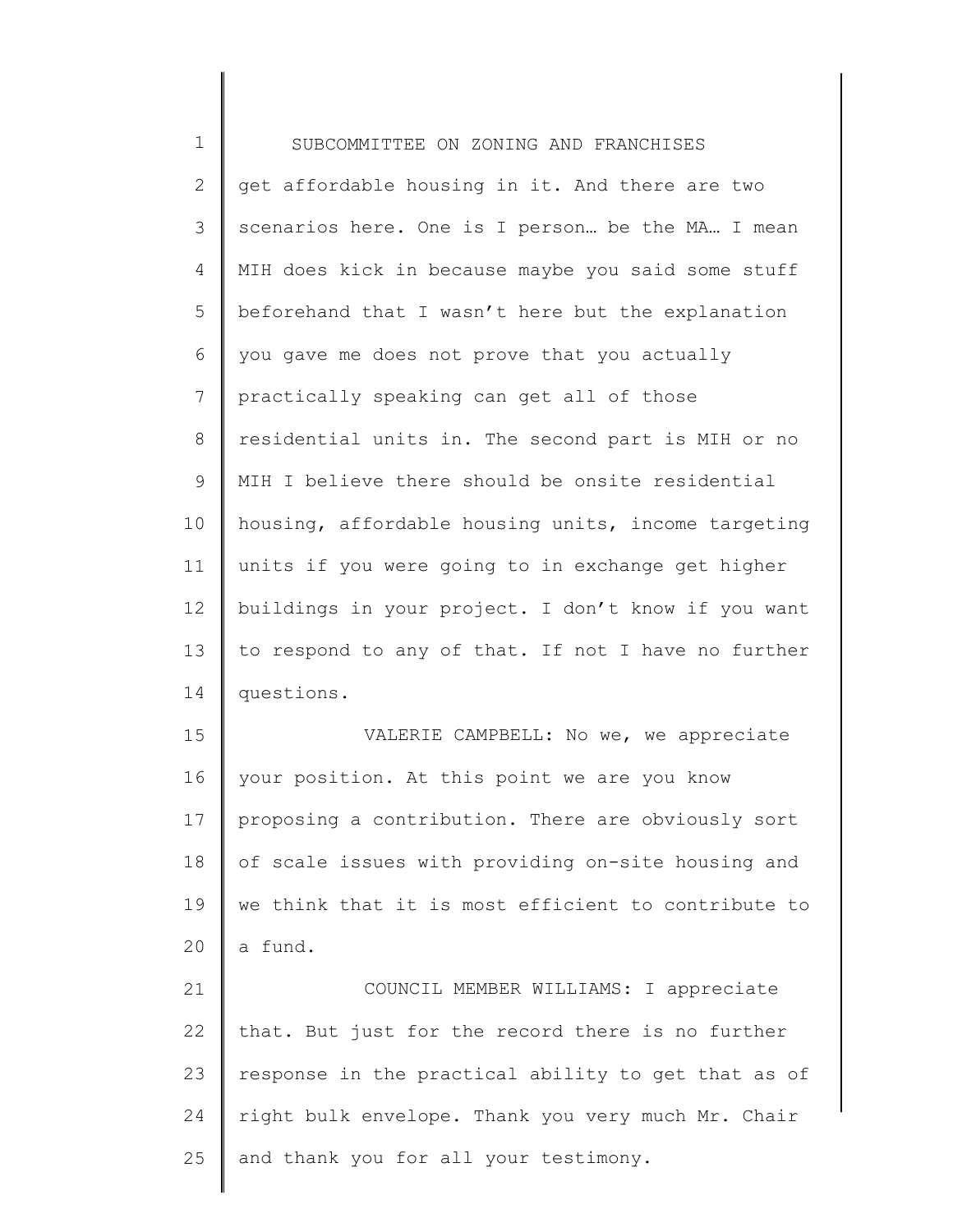| $\mathbf 1$  | SUBCOMMITTEE ON ZONING AND FRANCHISES                        |
|--------------|--------------------------------------------------------------|
| $\mathbf{2}$ | VALERIE CAMPBELL: Thank you.                                 |
| 3            | CHAIRPERSON RICHARDS: Thank you all for                      |
| 4            | coming. We look forward to continuing the                    |
| 5            | conversation as we move forward. I urge you to               |
| 6            | continue to work with Council Member Johnson as we           |
| 7            | move along in this application process. Alrighty.            |
| $8\,$        | We're now going to go to yes you can take that.              |
| $\mathsf 9$  | It's very nice by the way. So we're going to go to           |
| 10           | the first panel. Oh, okay. Okay. We're going to              |
| 11           | call Oh actually we're going to hear from city               |
| 12           | planning. I was so anxious to hear from Edith Chens          |
| 13           | [sp?] Hsu-Chen[sp?] Director of the Manhattan                |
| 14           | office. How are you?                                         |
| 15           | EDITH HSU-CHEN: Hi, how are you doing.                       |
| 16           | Good afternoon. Good afternoon Chair Greenfield.             |
| 17           | Oh, he left, Chair Richards and Council Members of           |
| 18           | the subcommittee. My name is Edith Hsu-Chen. I am            |
| 19           | the Director of the Manhattan Office at the                  |
| 20           | Department of City Planning. Thank you for the               |
| 21           | opportunity to testify in support of the                     |
| 22           | application for a special permit submitted by 42             |
| 23           | West 18 <sup>th</sup> Realty. The special permit is to allow |
| 24           | for minor building configuration changes for a               |
| 25           | proposed mixed use development known as Adorama. As          |
|              |                                                              |

║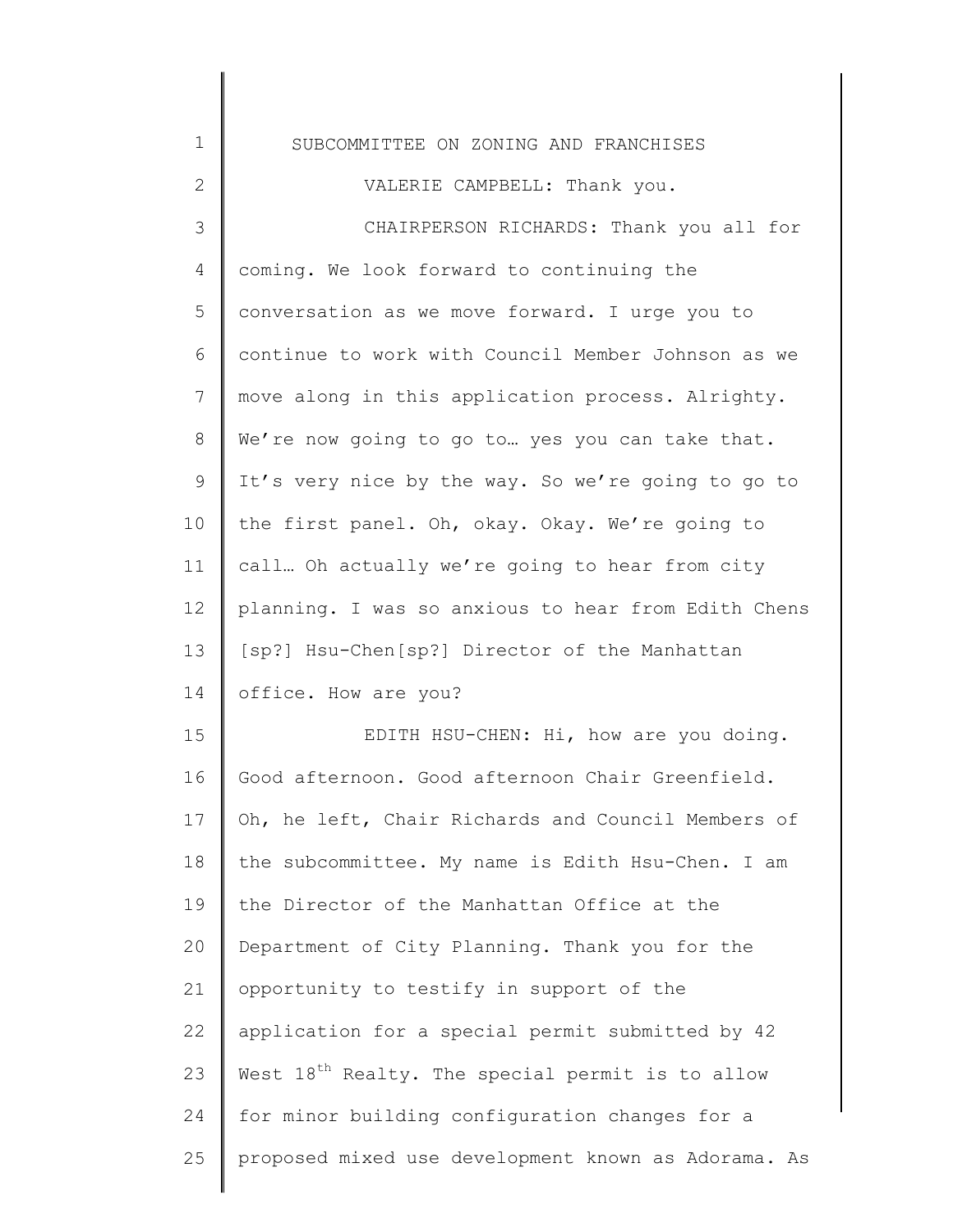1 2 3 4 5 6 7 8 9 10 11 12 13 14 15 16 17 18 19 20 21 22 23 24 25 SUBCOMMITTEE ON ZONING AND FRANCHISES you know the special permit application was approved by the City Planning Commission on August 15<sup>th</sup>. During the public review of this application we heard several speakers including the honorable Manhattan Borough President and Community Board 5 state that the Mandatory Inclusionary Housing Program should be applied to this development and that the special permit application should be denied unless the project becomes subject to MIH. I am here to explain why we cannot apply MIH to this case. Affordable housing as we all know is a guiding mission in this administration. Just earlier this year we worked closely and intensely with the city council to establish the most comprehensive and aggressive mandatory inclusionary housing program of any major city in the United States. Because of MIH New York City now has 1,800 permanent affordable units in the pipeline to be constructed throughout the city. We cannot risk all those units, the many more to come, and indeed the entire MIH program by reaching beyond legal bounds for a handful of units. We have and will continue to methodically apply MIH to private applications where there is an increase in permitted residential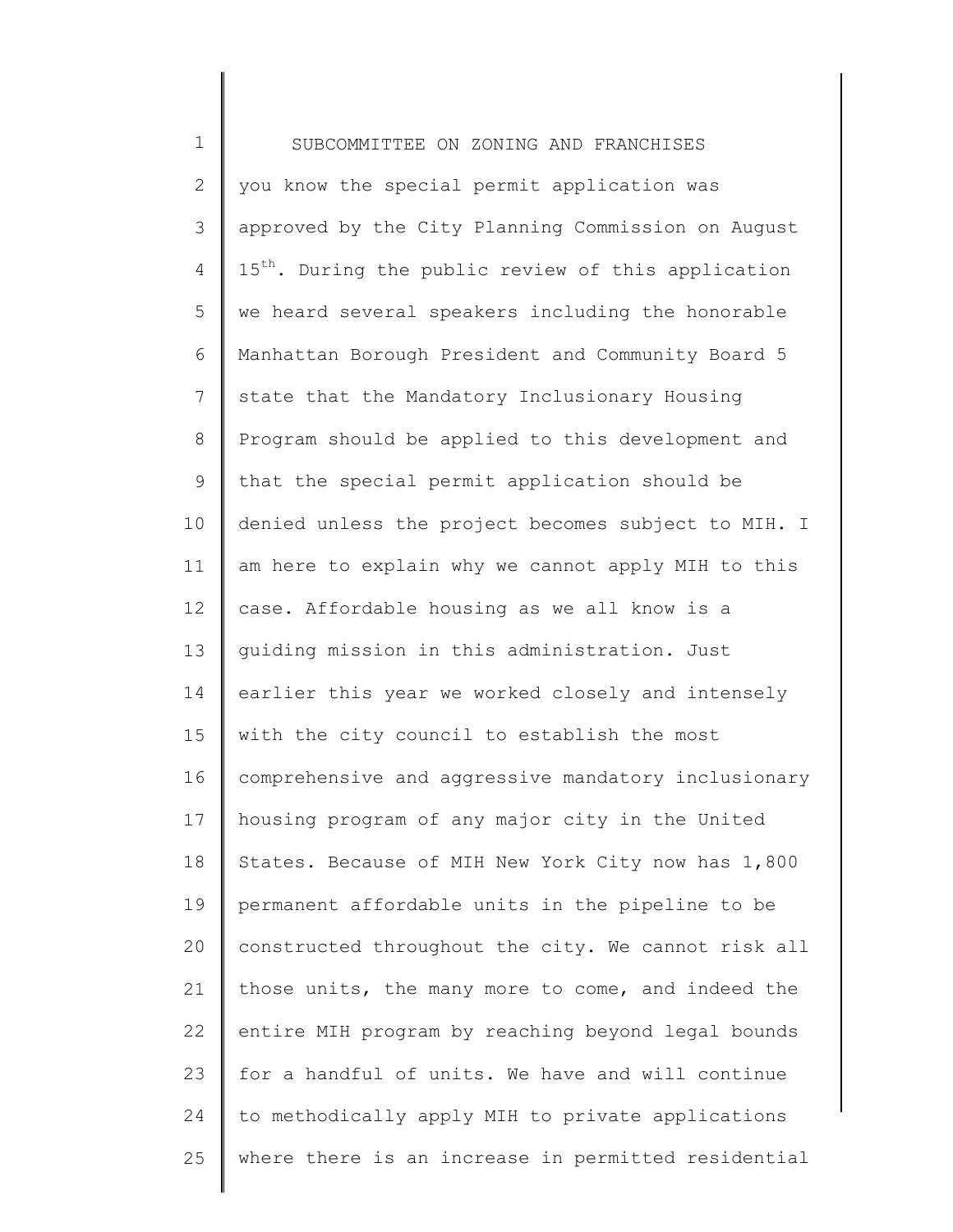1 2 3 4 5 6 7 8 9 10 11 12 13 14 15 16 17 18 19 20 21 22 23 24 25 SUBCOMMITTEE ON ZONING AND FRANCHISES floor area. The proposed development that we're talking about today does not act for that. In considering whether MIH should apply we must ask whether a project is seeking additional residential floor area beyond what the zoning district permits. In the Adorama proposal I mentioned the applicant is not asking for that. In fact, this proposal results in a development that is smaller than what could be built without any approvals from the City Planning Commission or the City Counsel. As of right the applicant can build 1,000 38,000 square feet of floor area or 10FAR. This is all residential. But instead the applicant is building only 1,018… excuse me, 118,000 square feet of residential floor area. Or eight point… excuse me, that's residential and commercial which is only 8.6FAR. So that's 20,000 square feet, or about 15 percent less than what the developer can build without the special permit. So what is the applicant asking for in this special permit? The special permit allows for both changes so that the new development can better match the character of the historic district. The request is basically for two sets of relatively minor adjustments to the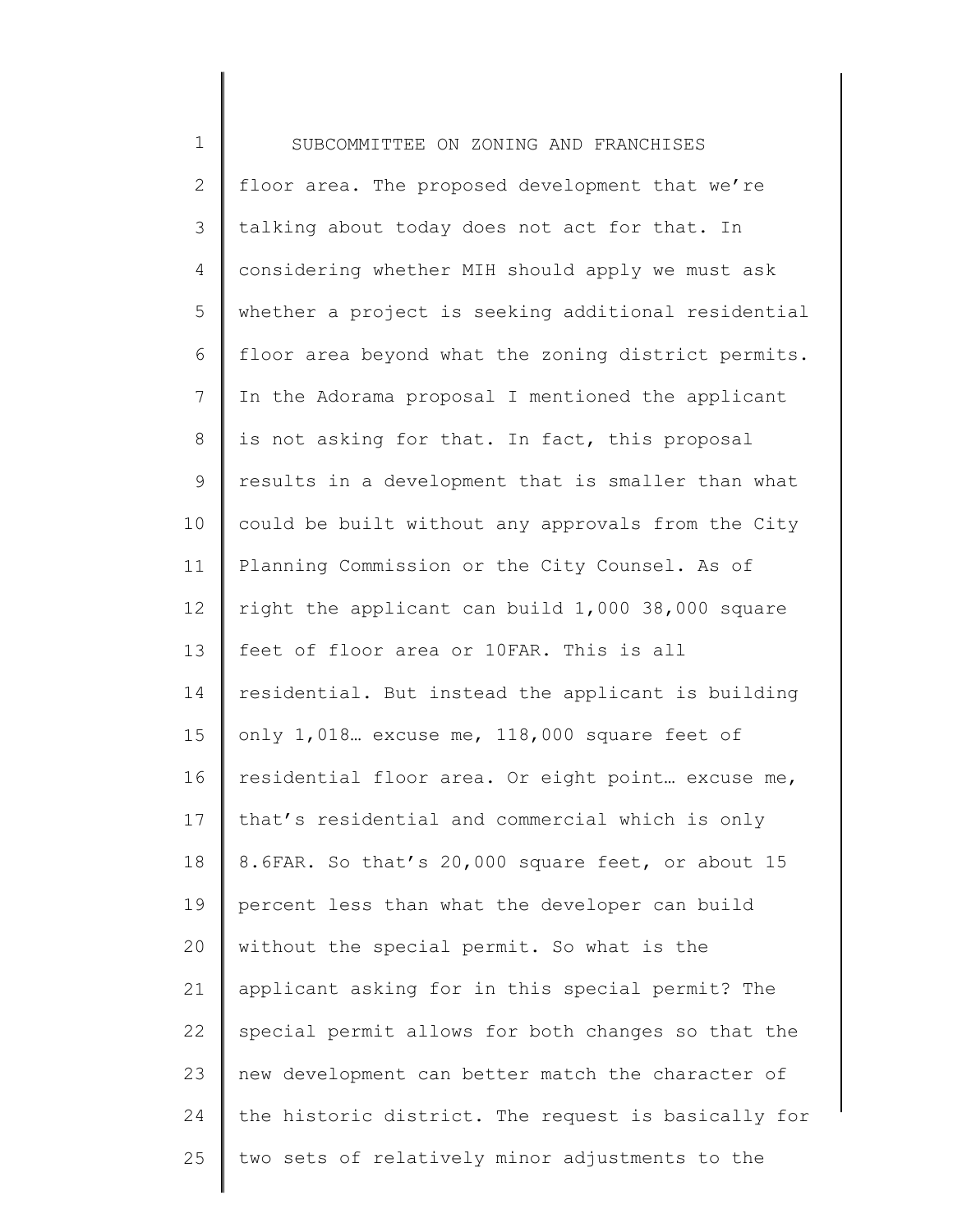1 2 3 4 5 6 7 8 9 10 11 12 13 14 15 16 17 18 19 20 21 22 23 24 25 SUBCOMMITTEE ON ZONING AND FRANCHISES bulk rule. First, the applicant requires that the new building be allowed to rise without having to provide a setback or a deep ledge at the equivalent of about 15 stories. The proposal is for the building to go up to the equivalent of 16 or 17 stories without a setback. The CPC approved this request to enable the building to better match the 17, 18, and 20 storied street walls of its neighbors. In a historic district our aim, one of our aims, is to facilitate the creation of a consistent street wall. It's worth noting here that the applicant is not seeking to exceed the maximum building height which is equivalent to about 18 stories. Second, the applicant is requesting a shorter rear yard or in other words a smaller space in midblock between the backs of the buildings that are fronting on  $17<sup>th</sup>$  and  $18<sup>th</sup>$  street. The commission approved the request to provide a 50-foot rear yard instead of the normally required 60-foot rear yard. While a typical Manhattan block is 200 feet deep this particular block is only 184 feet, 184 feet deep. This shallower block depth makes compliance with the full 60 feet more difficult. The commission also considered that a 50-foot rear yard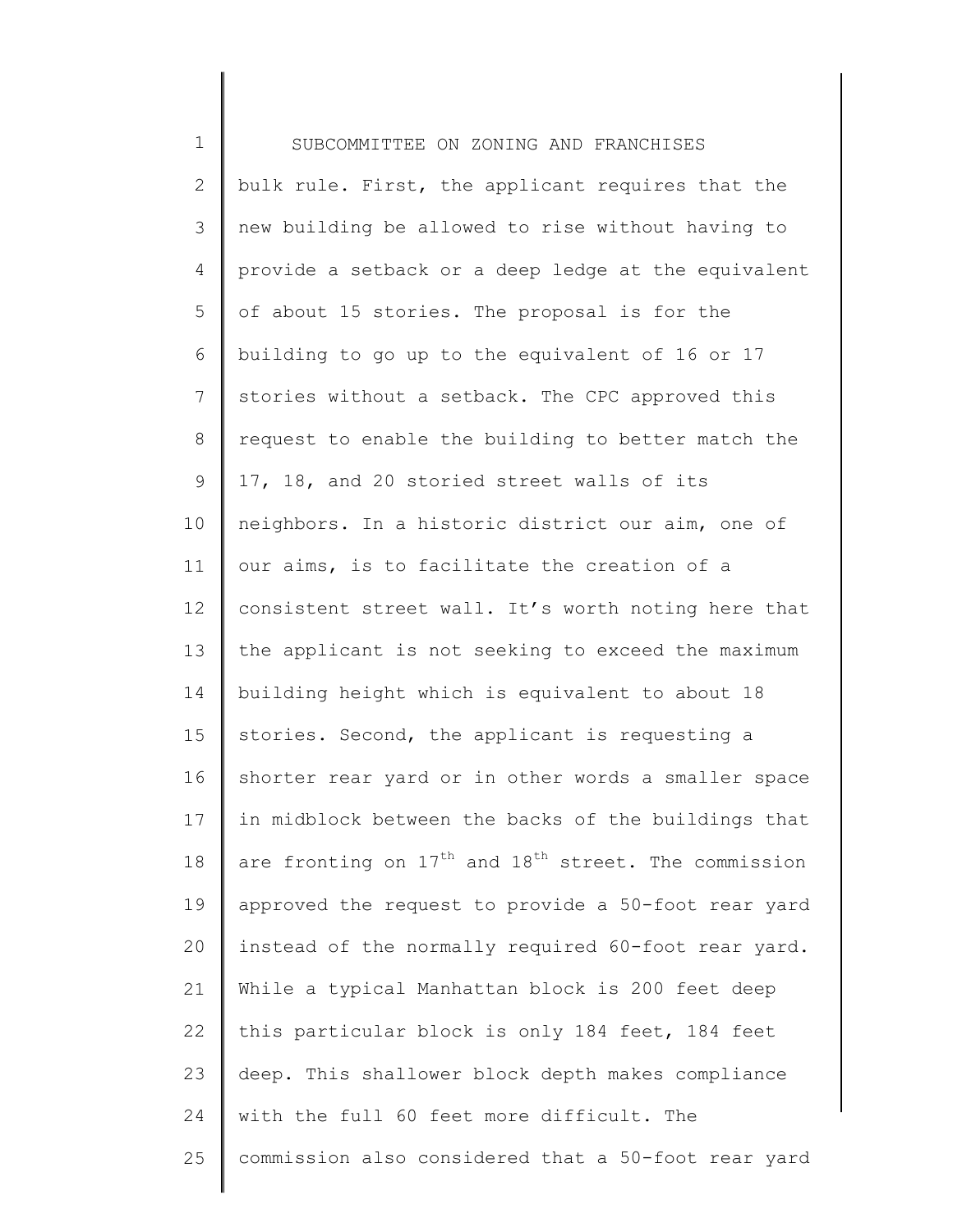1 2 3 4 5 6 7 8 9 10 11 12 13 14 15 16 17 18 19 20 21 22 23 SUBCOMMITTEE ON ZONING AND FRANCHISES is significantly larger than most rear yards in the Ladies' Mile historic district 420 and 30-foot rear yards prevail. It's critical to stress that the special permit also results in the repair restoration of continued maintenance of the two historic buildings that are on the shared lot. The City Planning Commission approved this application based on planning rational. To sum up this special permit application does not allow for more density, floor area, apartment units, or overall building height. The proposal here is for a smaller building that can be built without the special permit. There simply is not a valid reason, or excuse me, a valid opportunity to impose MIH through this special permit. Attempts to exceed the balance of mandatory inclusionary housing programs to endanger the many, many thousands of permanent affordable housing units that we have all worked so hard to make real. Thank you. CHAIRPERSON RICHARDS: Thank you for your testimony. So first question I have for you… So the commission, you was correct on this issue.

25 permitted by the applicable floor area ratio?

Why doesn't the text mention the floor area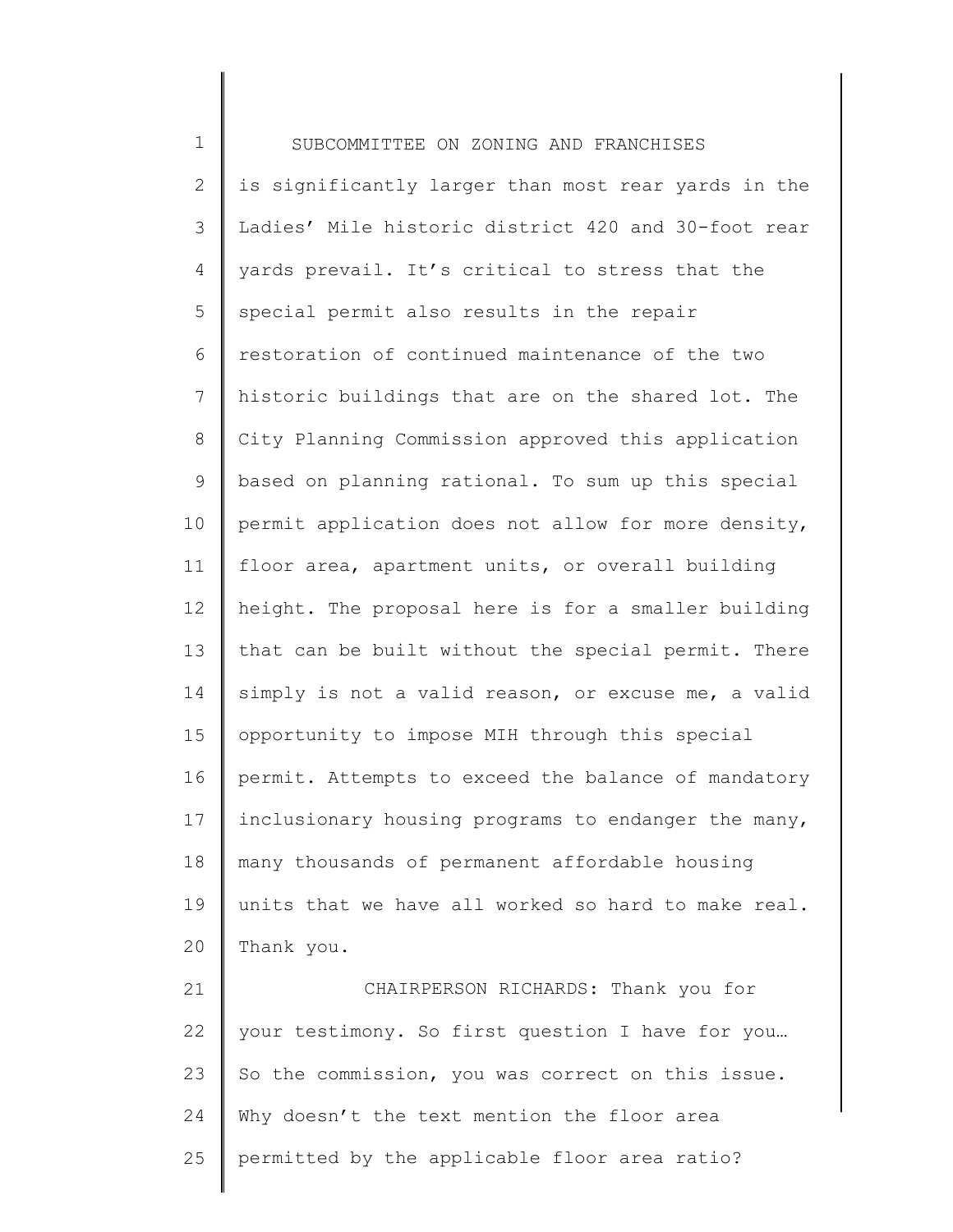1 2 3 4 5 6 7 8 9 10 11 12 13 14 15 16 17 18 19 20 21 22 23 24 SUBCOMMITTEE ON ZONING AND FRANCHISES EDITH HSU-CHEN: The... A CPC report actually is explicit in discussing when the MIH program would apply to cases of special permits. And the CPC report does state, I'm reading directly from it, that the commission anticipated applying the MIH programs to special permits that increase residential capacity. The program is not expected to be applied in conjunction with special permit applications that re, that would reconfigure residential floor area that is already permitted under zoning without increasing the amount of floor area permitted. Under this policy for instance a special permit that facilitates a transfer floor area from one zoning law to another without increasing FAR would not be subject to an MIH requirement while a special permit that converts non-residential floor area to residential floor area would be. CHAIRPERSON RICHARDS: So the question I have, and maybe you could take this back as well to the commission is why didn't we drive a harder bargain on the residential side if we're, if our objective here is to build out more affordable

housing why was the Commission's thought process to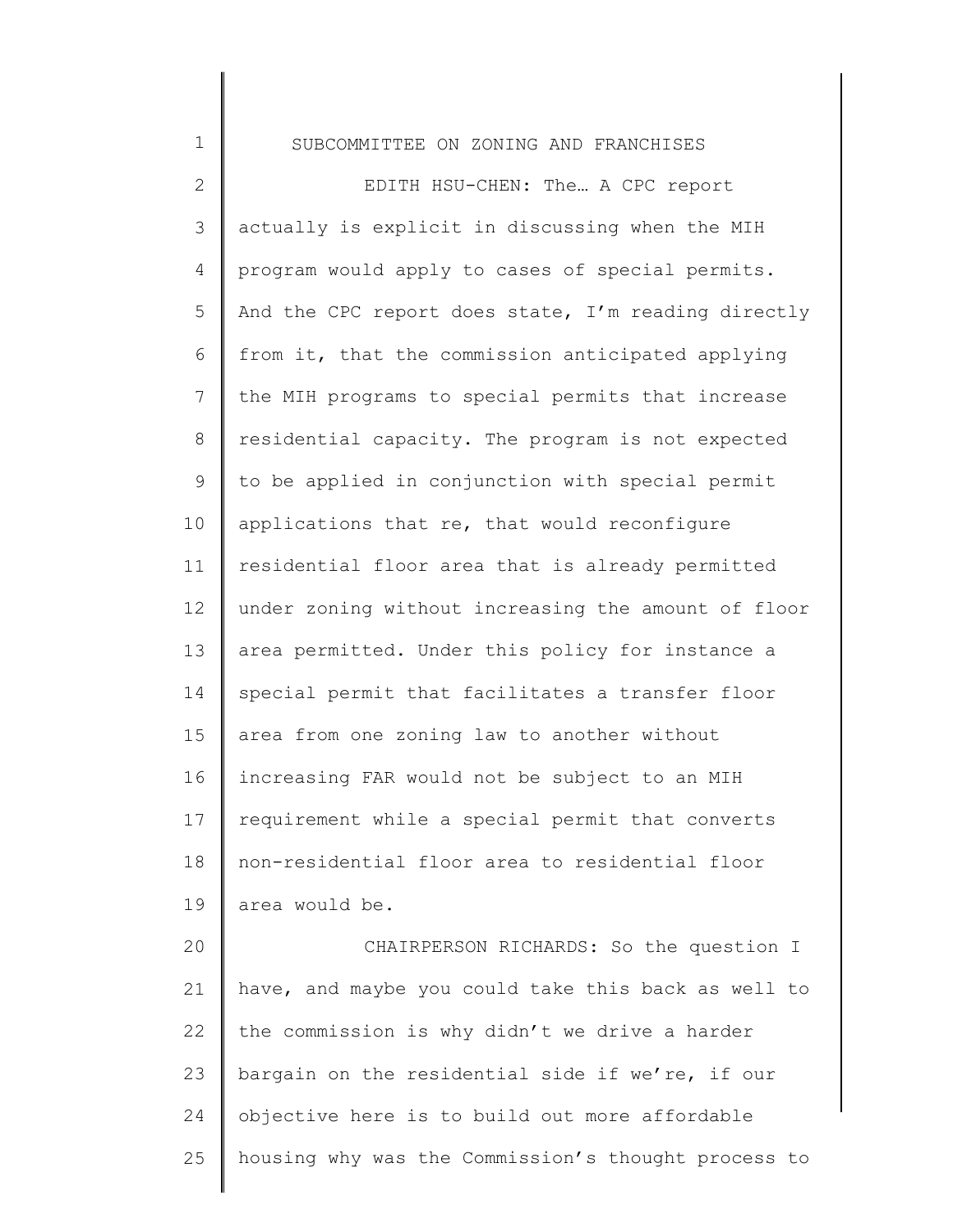1 2 3 4 SUBCOMMITTEE ON ZONING AND FRANCHISES allow them to build out more commercial development rather than push for a little bit more on the residential side.

5 6 7 8 9 10 11 12 13 14 15 16 17 18 19 20 21 22 EDITH HSU-CHEN: I think we all know that we strongly support affordable housing, this administration. We champion the delivery of affordable housing in New York City across the city in all neighborhoods. And we look for affordable housing opportunities wherever we can. In the MIH program as we were developing it we were as aggressive as possible. We pushed the boundaries and we got what we believed is the maximum solid proposal and we want to make sure that we don't trigger the possibility of endangering this program that as I mentioned earlier is already delivering 18 hundred units. Those are in the pipeline and we have many more to come. I just want to reiterate we pushed as aggressively as we could and we now have the most aggressive and comprehensive and ambitious program in the United States. CHAIRPERSON RICHARDS: Well we're aware

23 of it. We helped make it happen.

24 EDITH HSU-CHEN: That's right. Thank

25 you.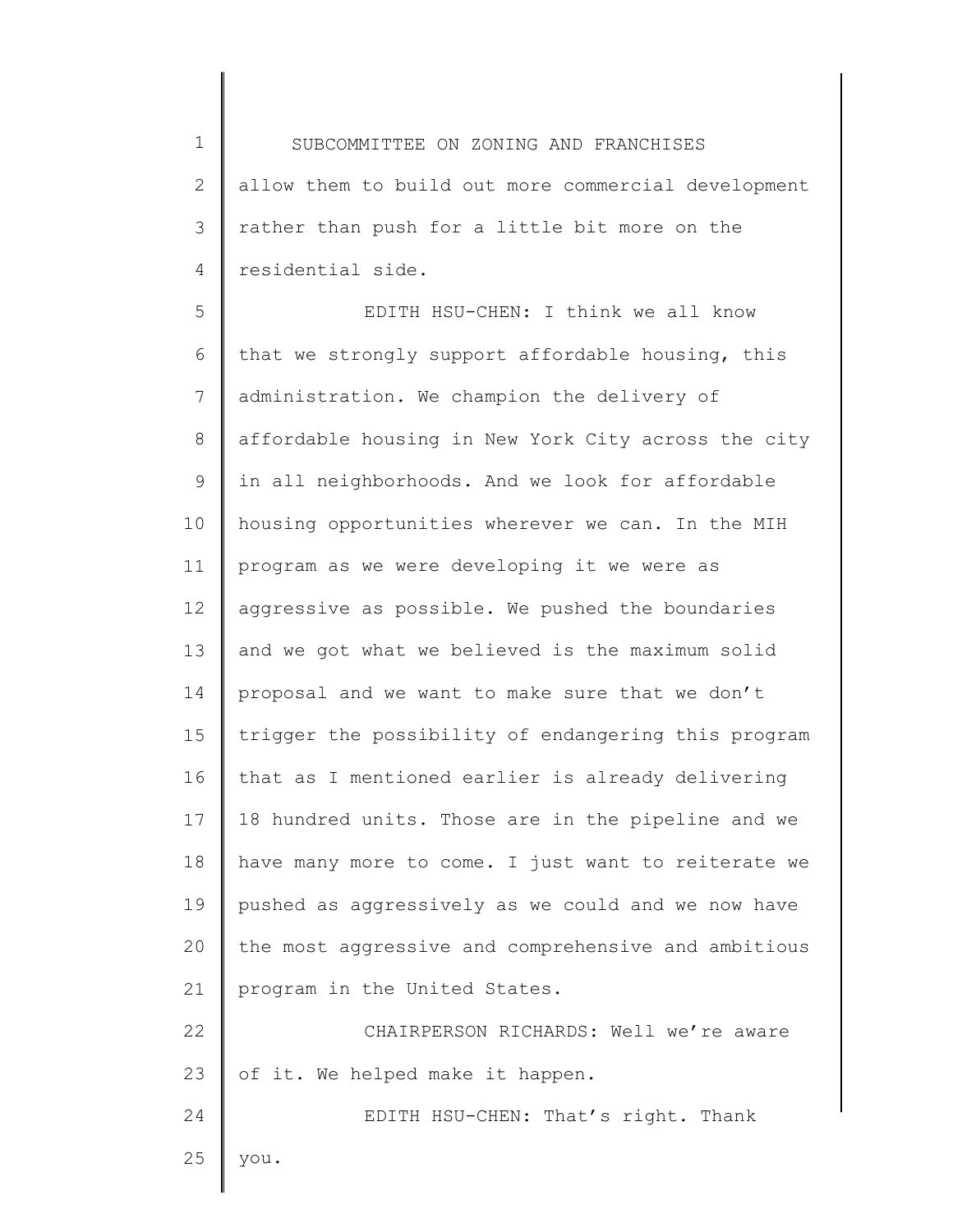| $\mathbf 1$  | SUBCOMMITTEE ON ZONING AND FRANCHISES               |
|--------------|-----------------------------------------------------|
| $\mathbf{2}$ | CHAIRPERSON RICHARDS: But the, the big              |
| 3            | question here is So as of right this particular,    |
| 4            | these particular developers would have had about a  |
| 5            | 5.34FAR, correct? On the residential side 73,738    |
| 6            | square feet. And then, and with the commission      |
| 7            | approved, the proposed scenario, the reduction went |
| $\,8\,$      | down to 68,997 square feet, 4.93FAR. The question I |
| $\mathsf 9$  | have is why didn't we push harder on the            |
| 10           | residential side which would have triggered MIH if  |
| 11           | this is truly the goal of, of the amend and of city |
| 12           | planning to push for more affordable housing why    |
| 13           | did, why did we approve such a project when we      |
| 14           | could have got more out on the as of right side?    |
| 15           | EDITH HSU-CHEN: Well I think there are              |
| 16           | two parts to your question Chair Donovan. Number    |
| 17           | one, the applicability of MIH, we did as I stated   |
| 18           | earlier we pushed as far as we could and we are     |
| 19           | applying in every single instance and if there is   |
| 20           | CHAIRPERSON RICHARDS: But you don't                 |
| 21           | have to push. You can say yay or nay. And you said  |
| 22           | yay.                                                |
| 23           | EDITH HSU-CHEN: We said, in this, in                |
| 24           | this case in Adorama there was no opportunity, no   |
| 25           | valid opportunity to apply MIH because there is no  |
|              |                                                     |

∥ ∥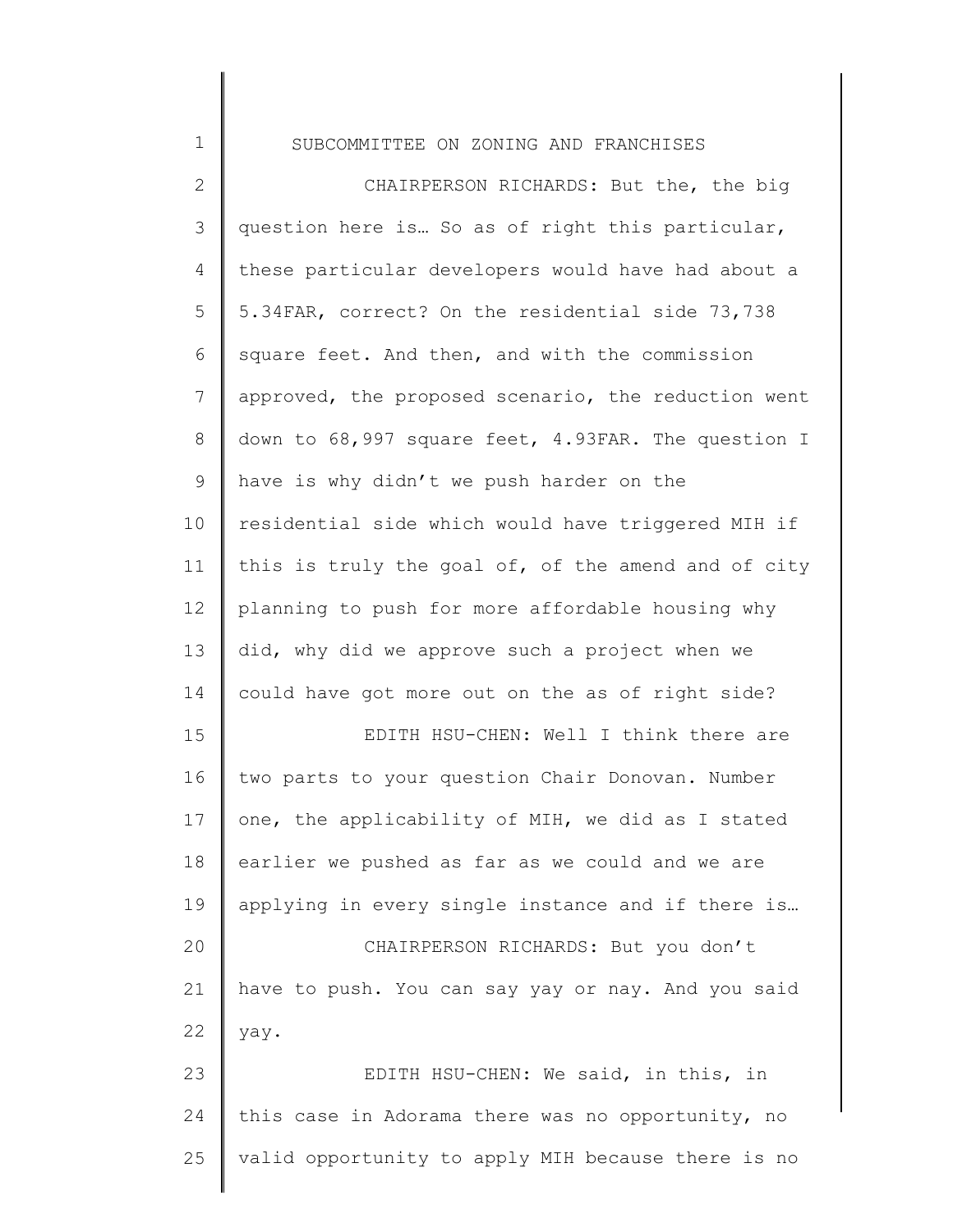1 2 3 4 5 6 7 8 9 10 11 12 13 14 15 16 17 18 19 20 21 22 23 24 25 SUBCOMMITTEE ON ZONING AND FRANCHISES increase. They're not seeking an increase in the permitted residential density that's allowed by the underlying district. Today they can build 138,000 square feet of residential floor area. They could have that much residential floor area. CHAIRPERSON RICHARDS: No, without the historic buildings on the site they could build… EDITH HSU-CHEN: With the historic buildings they could convert, they could propose to convert them to residential use which would be allowed as of right in the under… by… CHAIRPERSON RICHARDS: Right. EDITH HSU-CHEN: …underlying… [crosstalk] CHAIRPERSON RICHARDS: But they didn't do that here. EDITH HSU-CHEN: They did not do that but they could do that and they could do that without city council approval, without city planning commission approval. They have that right as a matter of right. CHAIRPERSON RICHARDS: Let's go to the affordable housing fund. So when is the council going to… when are we going to hear from HPD and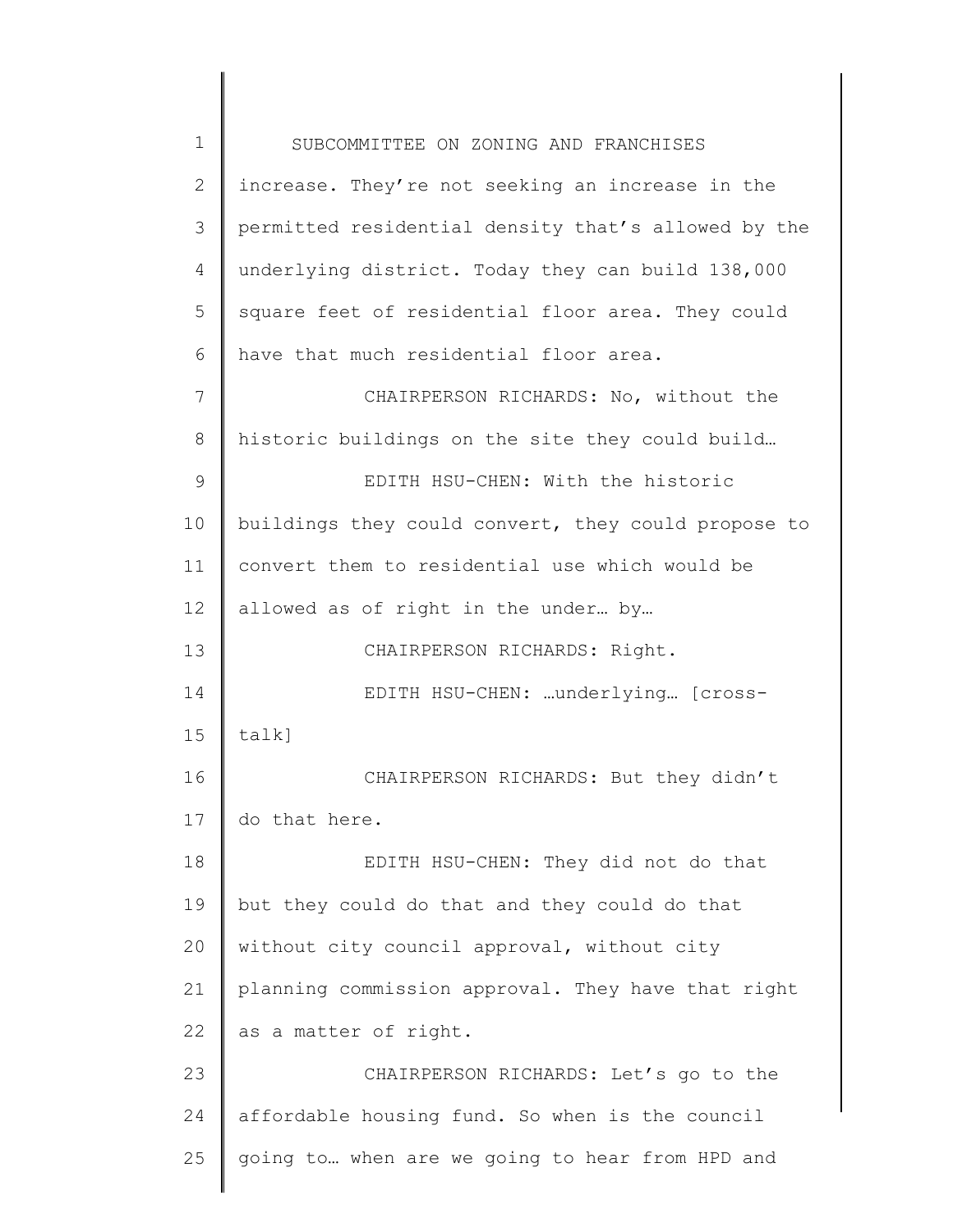1 2 3 4 5 6 7 8 9 10 11 12 13 14 15 16 17 18 19 20 21 22 23 24 25 SUBCOMMITTEE ON ZONING AND FRANCHISES city planning on where we're at in particular because I think now you know we're having a conversation and I know Council Member Johnson is working in particular with the developers and having conversations but there's no… As well intentioned as they may be in having a commitment to putting some money into a fund there is no fund at this moment. So when do… when can the council expect to hear more on where we're at with the affordable housing fund? EDITH HSU-CHEN: The administration is working very actively right now on, on developing the rules for the fund. I defer the timing and the schedule to others who are working directly on that. CHAIRPERSON RICHARDS: And do we… and we don't have a timeline yet… EDITH HSU-CHEN: I personally do not. CHAIRPERSON RICHARDS: Do we anticipate the end of the year or… Because this is not going to be the first time that we obviously have a case like this that comes before us so we're very interested in knowing when… or… And you don't have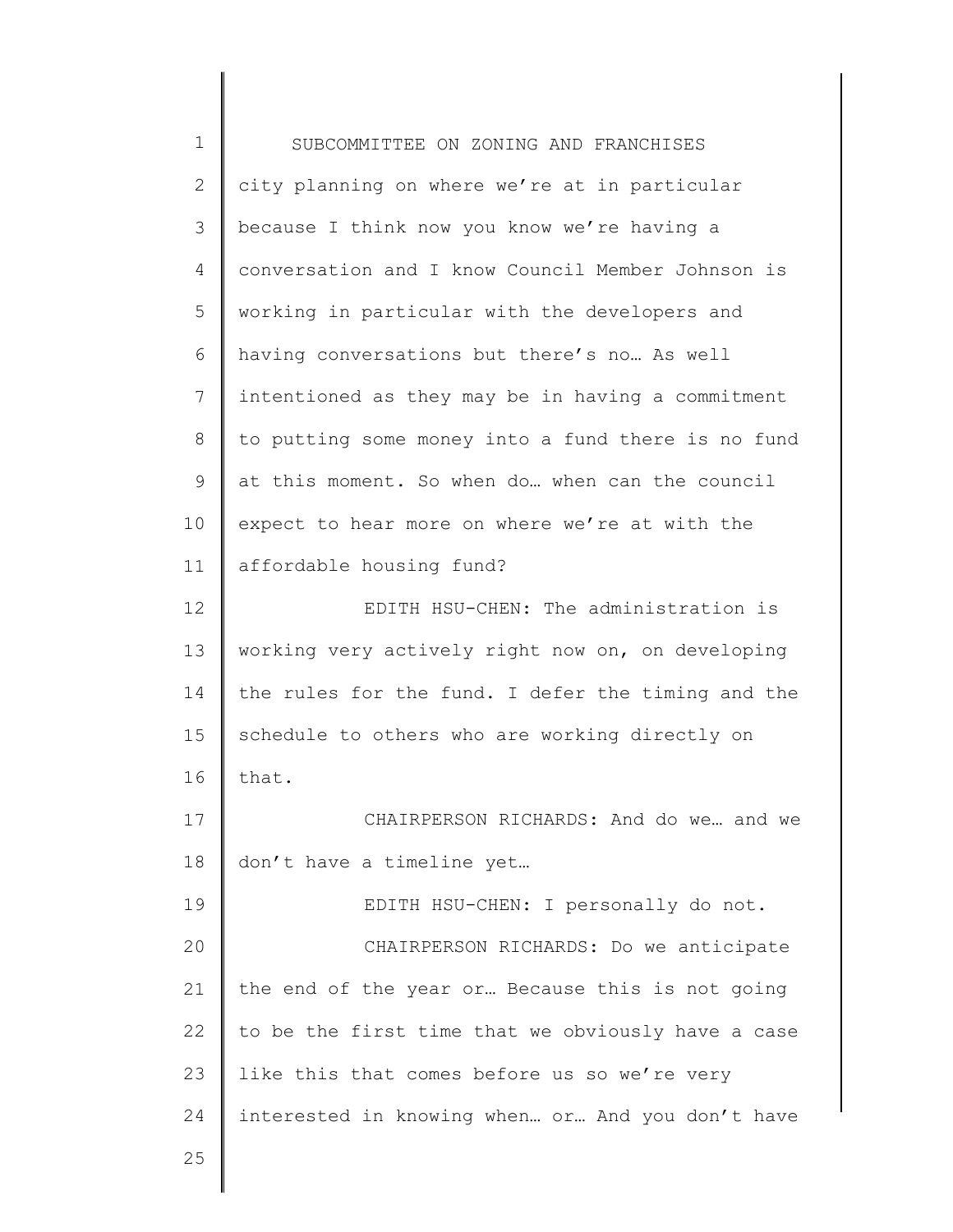1 2 3 4 5 6 7 8 9 10 11 12 13 14 15 16 17 18 19 20 21 22 23 24 25 SUBCOMMITTEE ON ZONING AND FRANCHISES to have the answer today but if that can be sent back to the committee that would be helpful to us. EDITH HSU-CHEN: Of course, yes. CHAIRPERSON RICHARDS: Alrighty. And are there any situations where zoning regulations other than the permitted floor area ratio practically limit the amount of residential floor area that can be developed on the property? EDITH HSU-CHEN: Are you… CHAIRPERSON RICHARDS: Are there any other examples… EDITH HSU-CHEN: Are there any other cases… CHAIRPERSON RICHARDS: Situations where zoning regulations other than a permitted floor area ratio practically limit the amount of residential floor area that can be developed on a property? EDITH HSU-CHEN: Sure. There are… In addition to density requirements you mentioned floor area ration there are also use restrictions using residential, commercial, or manufacturing community facility in, in the, the zoning district that the Adorama is located in, the C64A which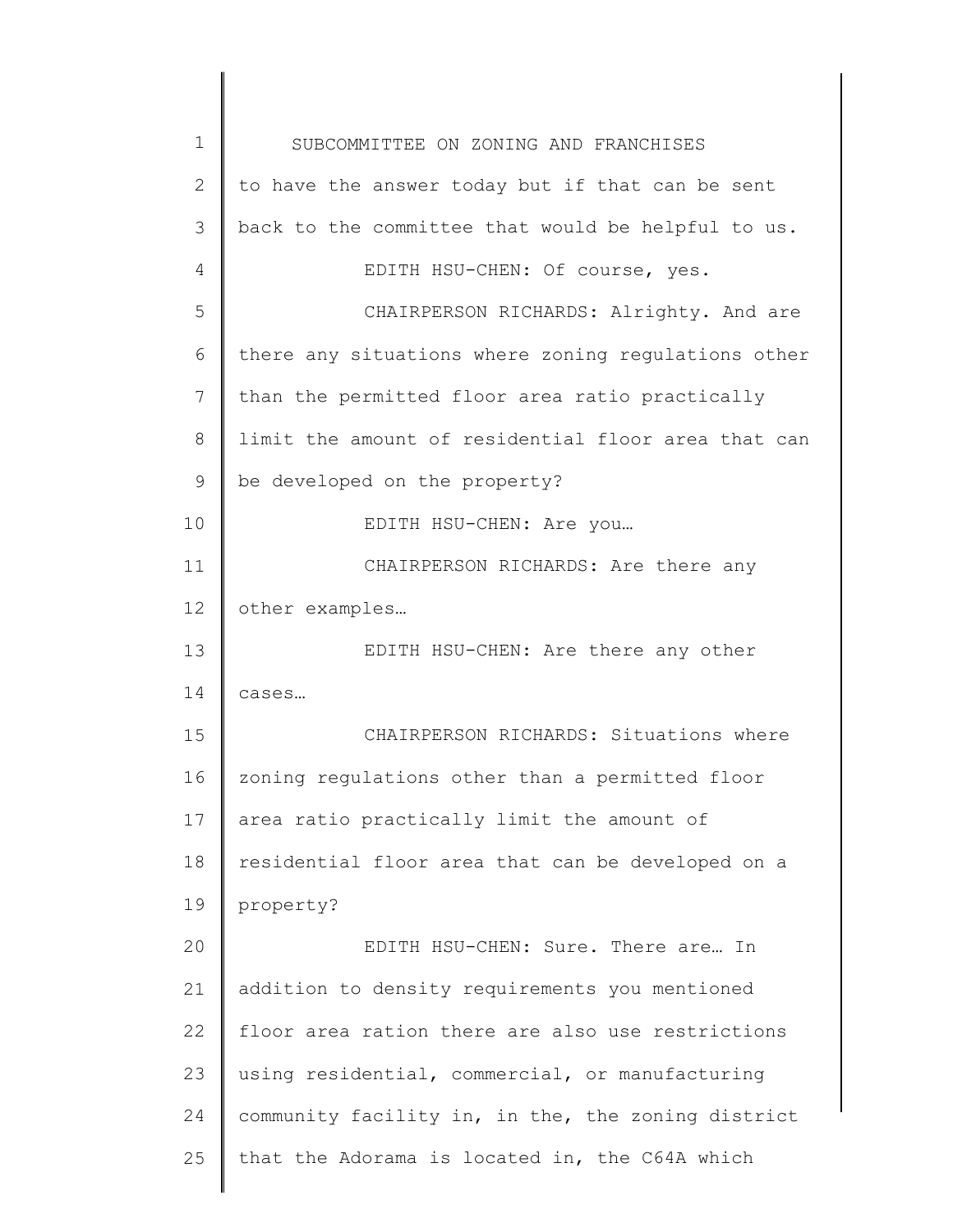| $\mathbf 1$     | SUBCOMMITTEE ON ZONING AND FRANCHISES               |
|-----------------|-----------------------------------------------------|
| $\overline{2}$  | allows as of right residential floor area as well   |
| 3               | as commercial and community facility.               |
| 4               | CHAIRPERSON RICHARDS: Do you anticipate             |
| 5               | we'll see any other applications with similar       |
| 6               | implications as we move forward this session.       |
| $7\phantom{.}$  | EDITH HSU-CHEN: We certainly anticipate             |
| 8               | more 74-711 special permit applications.            |
| 9               | CHAIRPERSON RICHARDS: How many more do              |
| 10              | you anticipate?                                     |
| 11              | EDITH HSU-CHEN: They come as  you know              |
| 12 <sup>°</sup> | we have, we have a handful every year. They are     |
| 13              | again the special permit, the purpose of the        |
| 14              | special permit is to allow for projects that are in |
| 15              | historic districts or that include historic         |
| 16              | buildings                                           |
| 17              | CHAIRPERSON RICHARDS: We know that.                 |
| 18              | EDITH HSU-CHEN: bulk                                |
| 19              | CHAIRPERSON RICHARDS: Yeah.                         |
| 20              | EDITH HSU-CHEN: use                                 |
| 21              | CHAIRPERSON RICHARDS: But I'm, but I'm              |
| 22              | just saying are there any other applications we     |
| 23              | should know of that will have similar implications  |
| 24              | that are in the pipeline?                           |
| 25              |                                                     |
|                 |                                                     |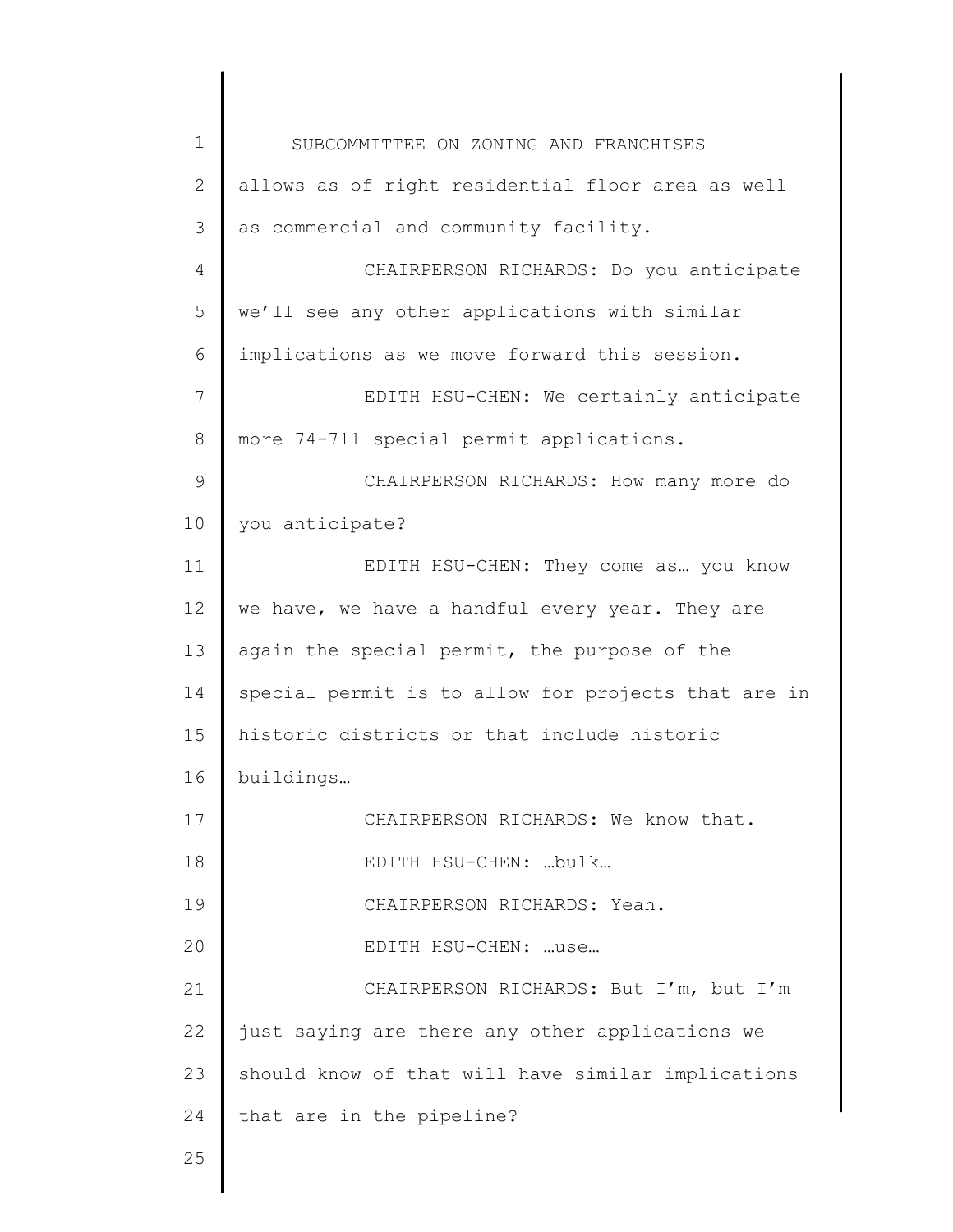1 2 3 4 5 6 7 8 9 10 11 12 13 14 15 16 17 18 19 20 21 22 23 24 25 SUBCOMMITTEE ON ZONING AND FRANCHISES EDITH HSU-CHEN: There are a few that are in the pipeline, but we… we… we won't… a handful every year. CHAIRPERSON RICHARDS: Okay. Okay, I'm going to go to my colleagues for questions. But I'm very interested in hearing that on where are we at in particular with the affordable housing fund. I'm going to call the role for the vote, yes, I didn't forget. I'm very interested in hearing back from the admin on that. With that being said I'm going to call the role for a vote. Right now on particular applications that were before us before. I'm just going to allow my colleagues to vote first. Council Member Torres and Williams. COMMITTEE CLERK: Continued zoning subcommittee vote. Council Member Williams COUNCIL MEMBER WILLIAMS: I vote aye. COMMITTEE CLERK: Council Member Torres. COUNCIL MEMBER TORRES: I vote aye. COMMITTEE CLERK: Vote stands at seven in the affirmative, zero in the negative, and zero abstentions. CHAIRPERSON RICHARDS: Alright we're going to go to Council Member Johnson.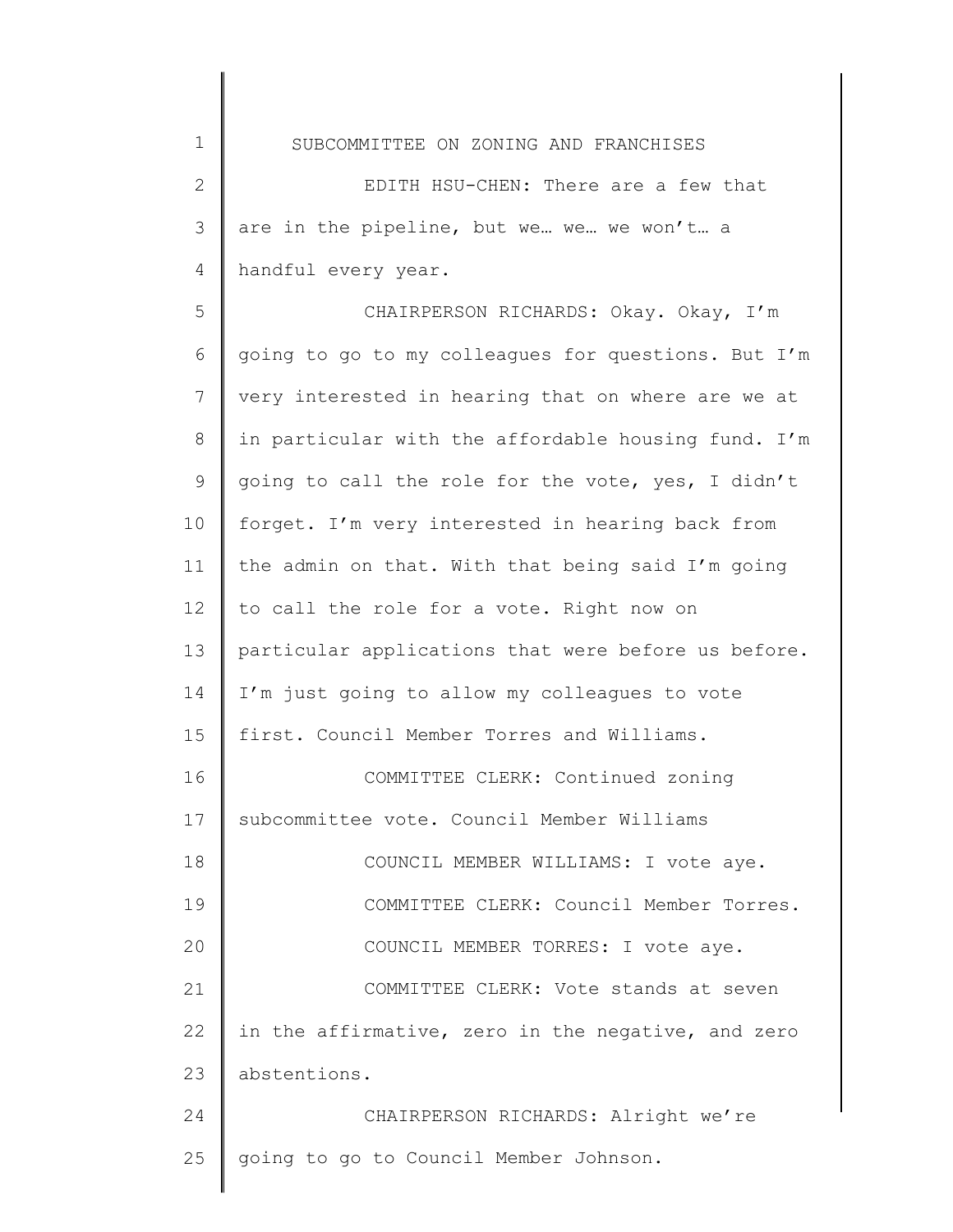1 2 3 4 5 6 7 8 9 10 11 12 13 14 15 16 17 18 19 20 21 22 23 24 25 SUBCOMMITTEE ON ZONING AND FRANCHISES COUNCIL MEMBER JOHNSON: Hi Edith. Good to see you. EDITH HSU-CHEN: Nice to see you too. COUNCIL MEMBER JOHNSON: So I just want to… I apologize, I had to step out, I apologize for missing your testimony and answering some questions from the chair. So City Planning determined that MIH was not applicable here and that MIH is out of scope. EDITH HSU-CHEN: MIH is not applicable in this project, correct. COUNCIL MEMBER JOHNSON: So does that mean that MIH is out of scope? EDITH HSU-CHEN: Yes, it is. COUNCIL MEMBER JOHNSON: So City Planning what the city, what the city's charter says when it comes to Land Use procedure is that city planning is vested with ultimate authority on determining what is in scope and what is out of scope. EDITH HSU-CHEN: Correct. COUNCIL MEMBER JOHNSON: And when city planning deems something out of scope it is the sole determination of city planning and the council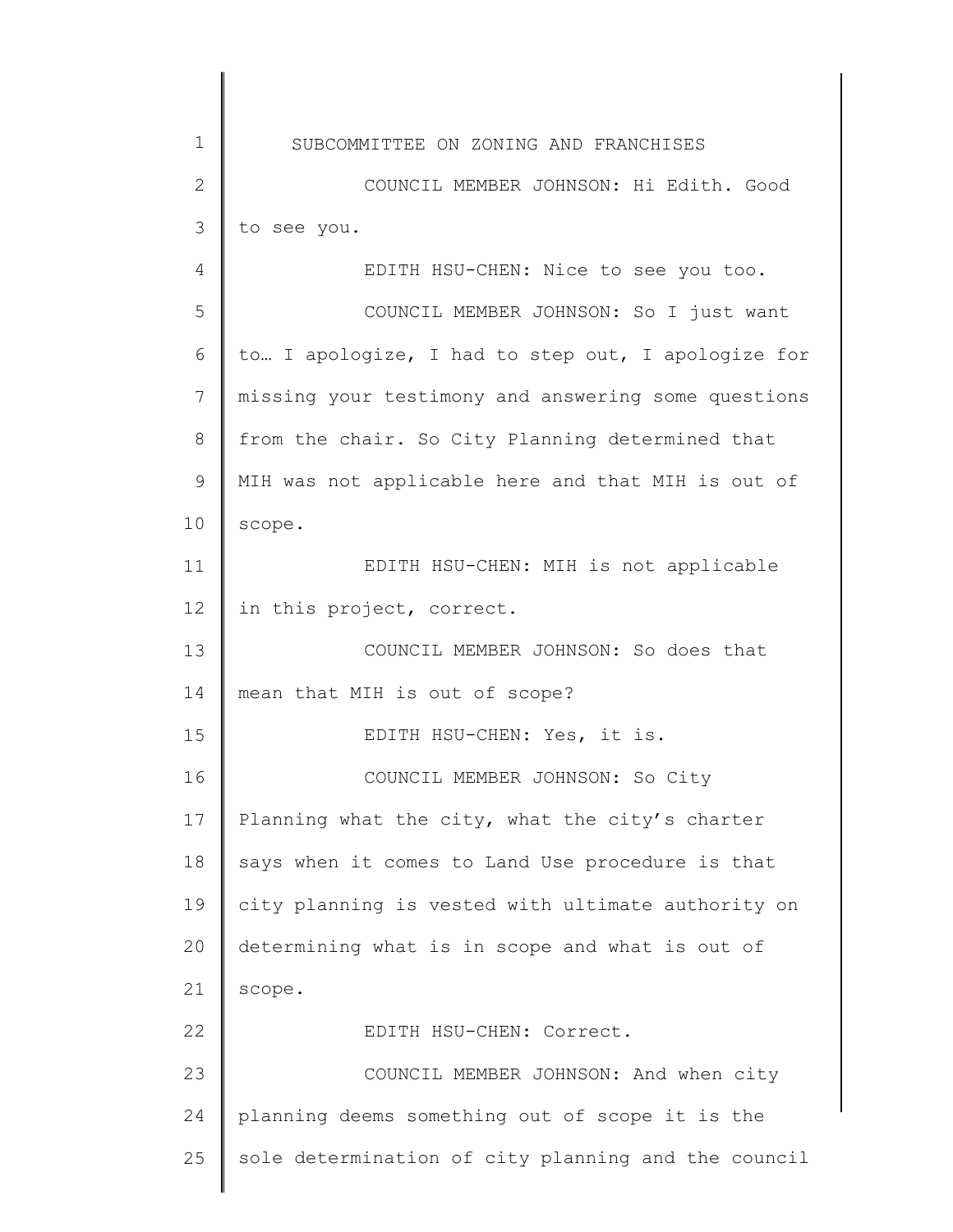1 2 3 4 5 6 7 8 9 10 11 12 13 14 15 16 17 18 19 20 21 22 23 24 25 SUBCOMMITTEE ON ZONING AND FRANCHISES does not have the statutory charter mandated authority to put something back in scope after city planning has made that determination. Is that correct? EDITH HSU-CHEN: That is my understanding, correct. COUNCIL MEMBER JOHNSON: It's my understanding as well. So the reason why I ask that is because even if I wanted to apply MIH in this circumstance I could not apply MIH because city planning has deemed it out of scope. EDITH HSU-CHEN: That is correct. COUNCIL MEMBER JOHNSON: So the negotiations that are occurring between myself and the applicant are not precedent setting as it relates to MIH because MIH has been deemed inapplicable. And ultimately the negotiations that take place on the applicant making a voluntary contribution towards a affordable housing fund that HPD and city planning are working to put together as part of MIH. If we are able to set it up in a way that applicant can make a voluntary contribution that is separate. That is not part of MIH. That is negotiations happen all the time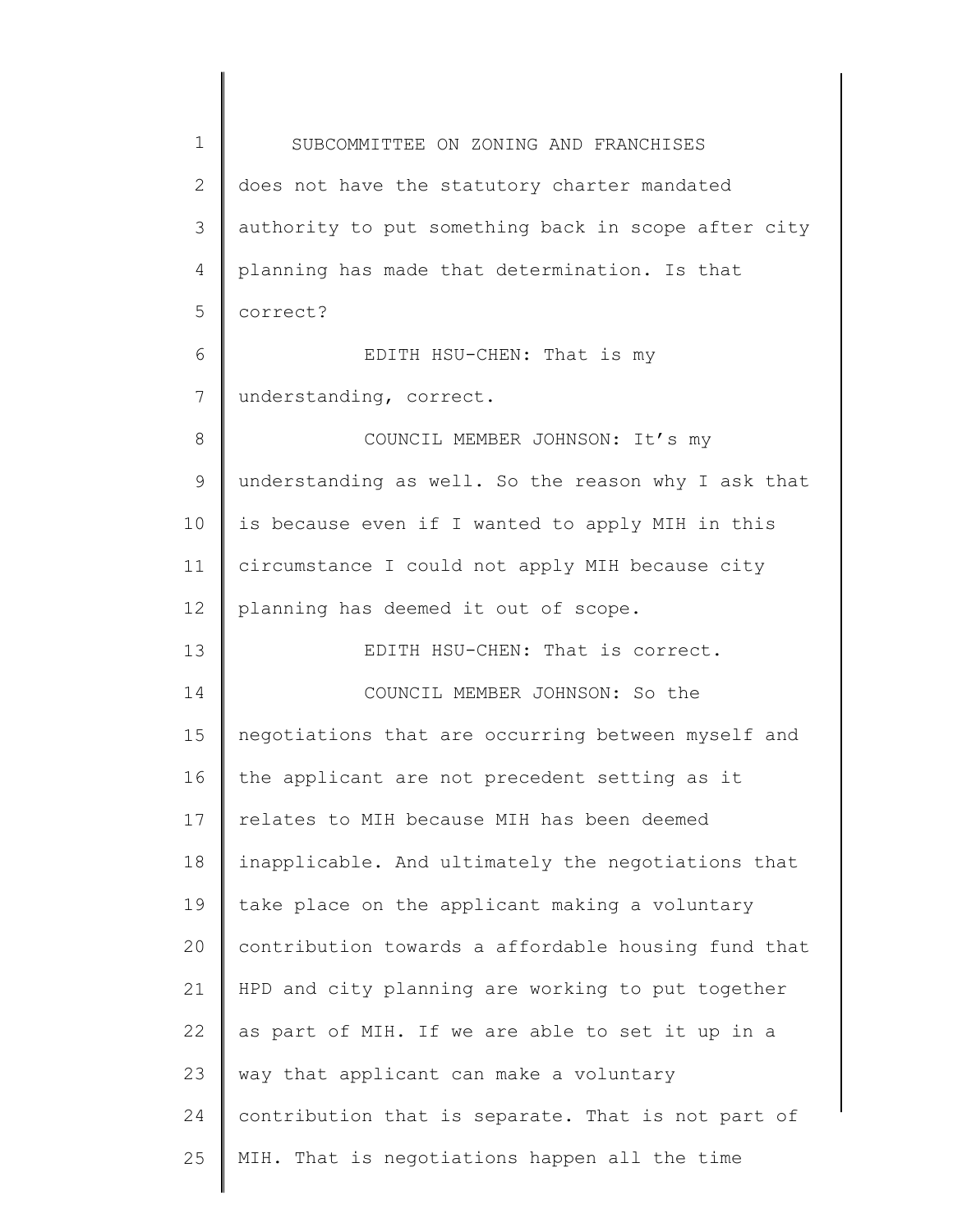1 2 3 4 5 6 7 8 9 10 11 12 13 14 15 16 17 18 19 20 21 22 23 24 25 SUBCOMMITTEE ON ZONING AND FRANCHISES between the city council and private applicants with regard to things that the applicant is comfortable with, that the city council is requesting that makes sense for a project. That's fine so long as it's, there's no coercion or anyone's being forced to do something. That's okay but again it's not precedent setting because MIH is not applicable yet. EDITH HSU-CHEN: Correct. We would not call it MIH. It is your prerogative and the applicant's prerogative to advance discussions separately and if you come to an agreement that is separate from the question of MIH per say being applied that is, that is your prerogative. COUNCIL MEMBER JOHNSON: So I mean I think sort of a bigger issue here speaks to the city charter and you know I think that there are, there hasn't been a charter revision commission in quite some time and the last charter revision commission that was called didn't really… I mean there was a lot of talk about doing some charter revision as it related to Land Use procedures but ultimately nothing was adopted and looking at Land Use procedures I mean one of the things that you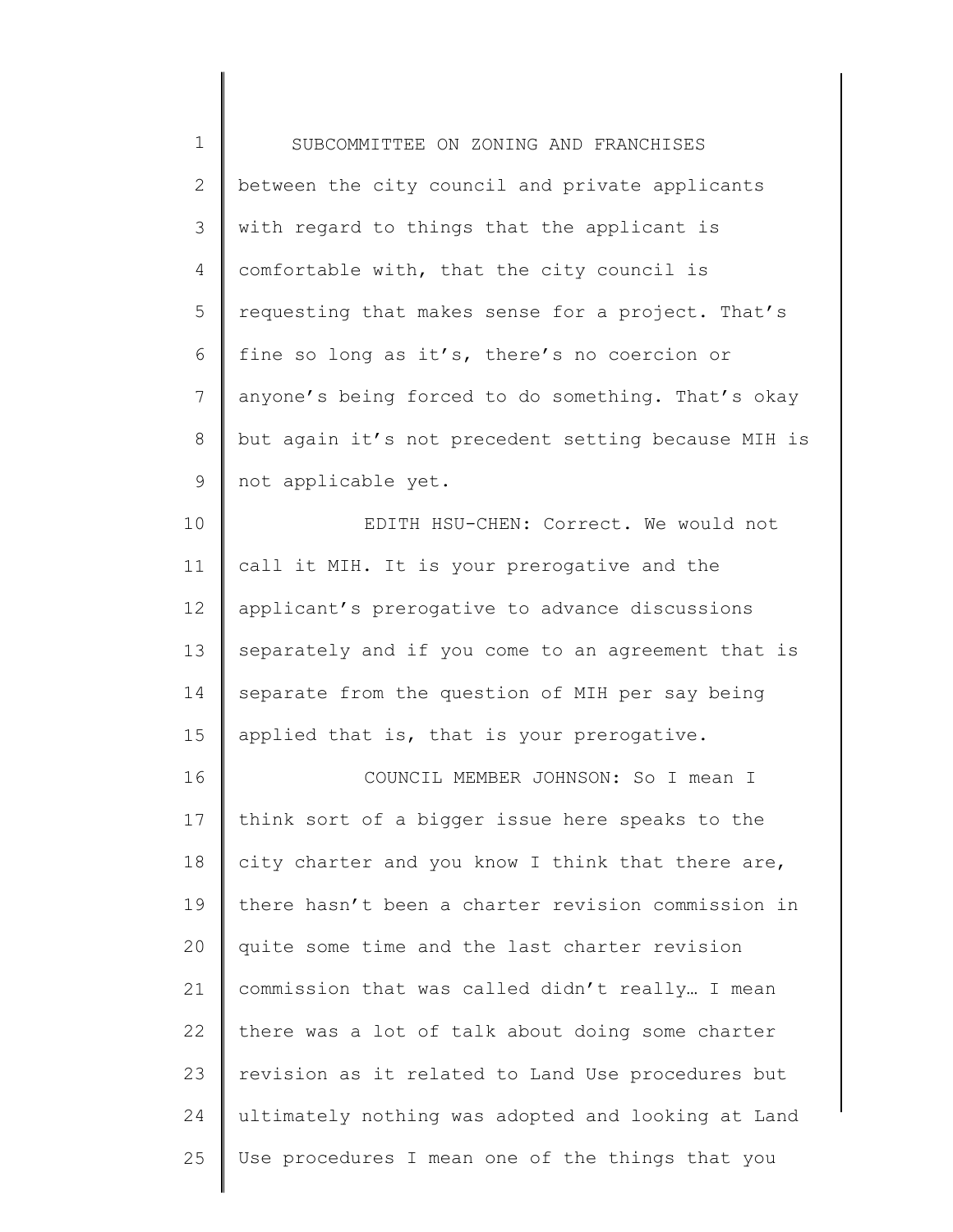1 2 3 4 5 6 7 8 9 10 11 12 13 14 15 16 17 18 19 20 21 22 23 24 25 SUBCOMMITTEE ON ZONING AND FRANCHISES know we run into frequently in good and bad ways at the council level is sometimes there are things that the council would like to look at or change. Sometimes the applicant's actually willing to do it. But it's been deemed out of scope by the commission and by the department. And in that circumstance we really can't do anything because you all have the sole authority and discretion at the end of the day. I don't have the answer to that. I'm not prepared today to say how the charter should be you know changed in a specific way to give some type of consideration to the council and a little more flexibility. But you know when MIH was discussed at the council and we had a full day of hearings on MIH and a full day of hearings on ZQA as part of the affordable housing plans. There were hundreds of people that came and testified. Chair Weisbrod and Commissioner Been were here to answer a series of questions. The applicant's legal memo talks about and polls from some of the testimony that was given by Chair Weisbrod at that time on what his potential understanding was as it related to special permits. And so ultimately do you believe that the statute and the law that was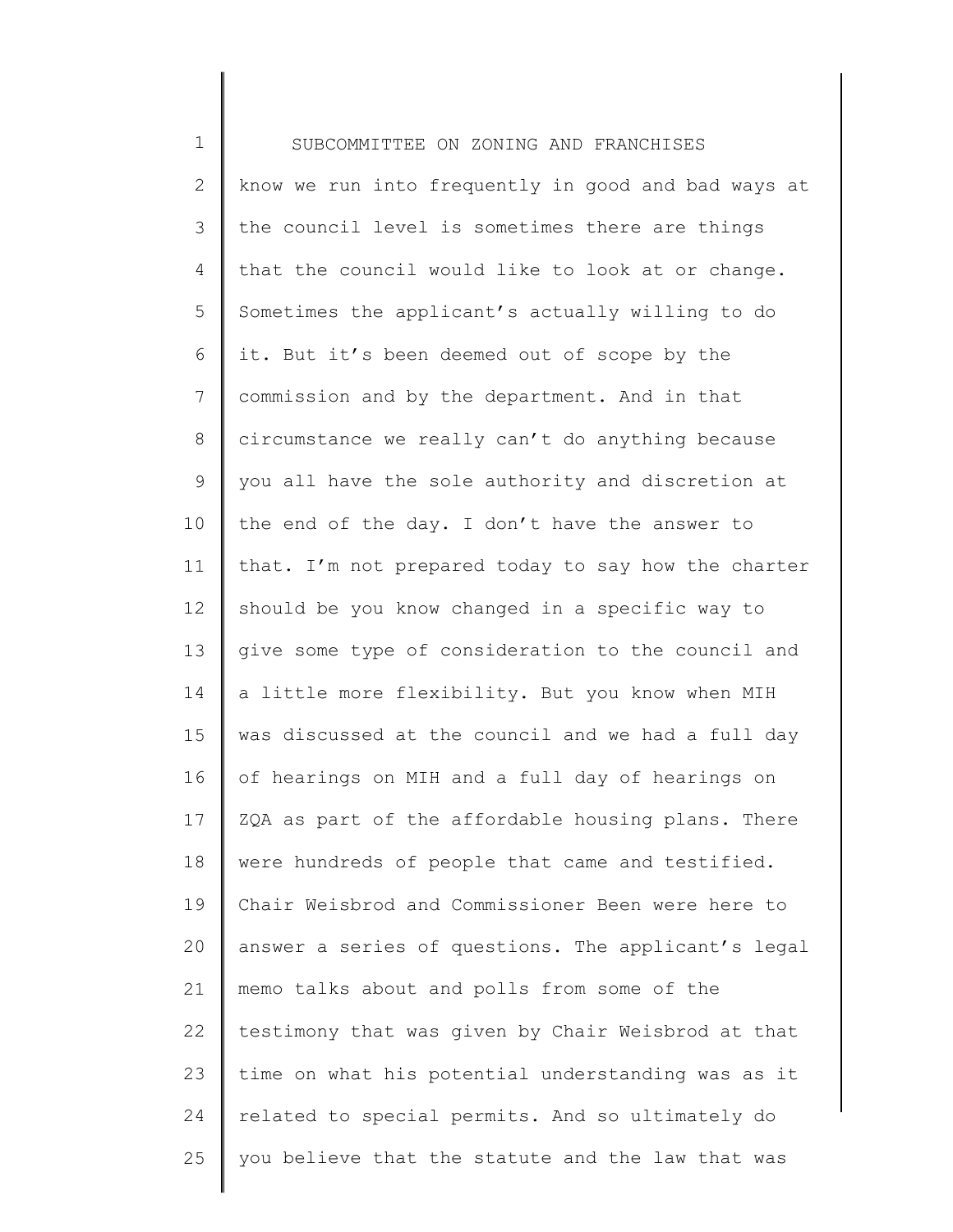1 2 3 4 5 SUBCOMMITTEE ON ZONING AND FRANCHISES adopted was unclear as it related to the applicability of MIH when it came to special permits or do you believe that the statute is clear when it comes to special permits.

6 7 8 9 10 11 12 13 14 15 16 17 18 19 EDITH HSU-CHEN: The statute is clear to me. However, we're hearing that the statute is unclear to others. When the statute on its face is unclear we go to the administrative record. And the record… it's explicit and clear about when and when not MIH applies. It is a binding administrative record and one for which there are, there's written documentation, there has been oral discussions and multiple venues at community boards, at city council, at the city planning commission in the media. If this… Again, if the statute is not clear on a space we go to the administrative record and that we believe it has been, it's explicit about when MIH applies.

20 21 22 23 24 25 COUNCIL MEMBER JOHNSON: And do you, do you know or believe that part of the reason why special permits where this wasn't fully clarified where everyone has a deep and full understanding or is it related to special permits because there was a fear on behalf of the city that this could be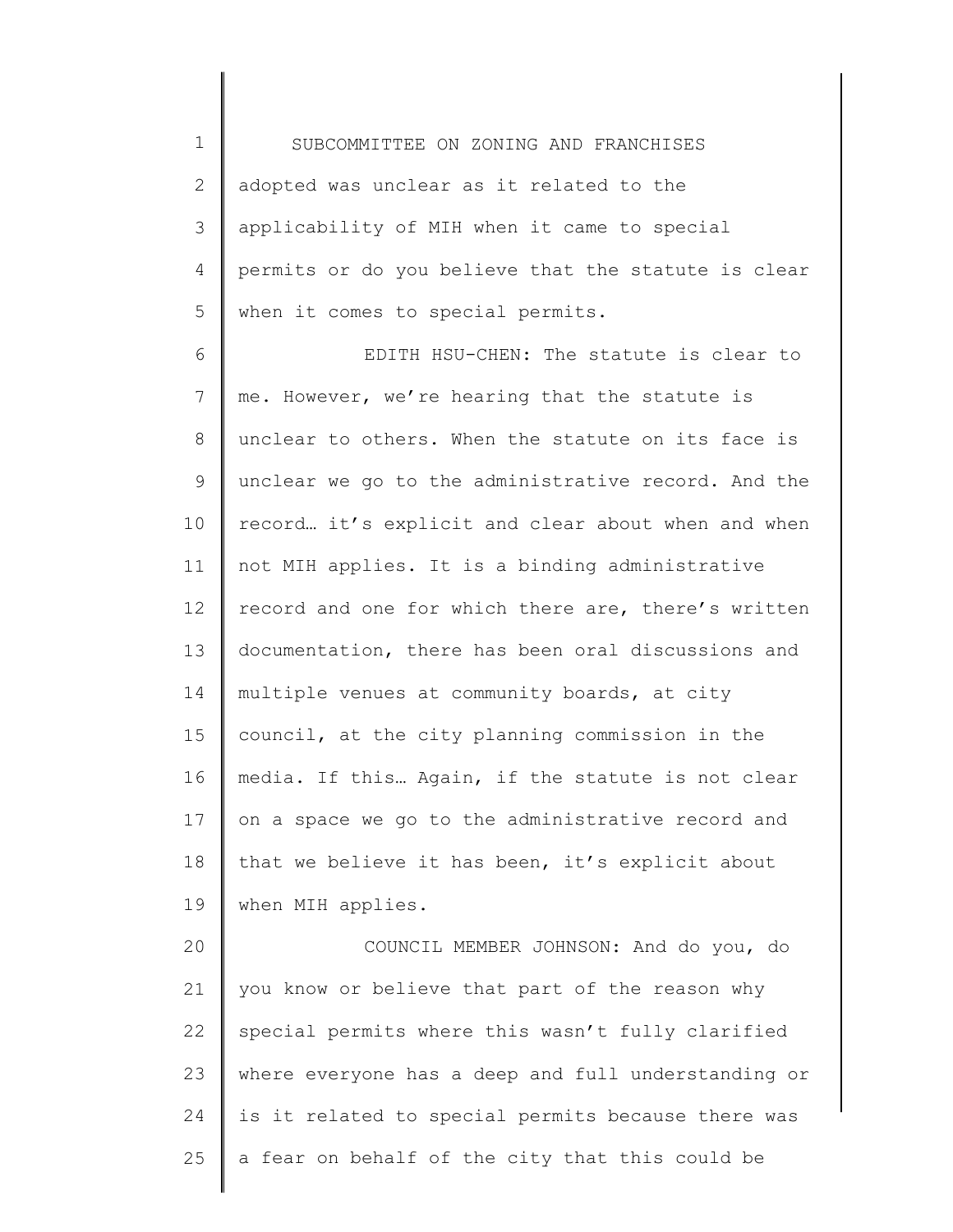1 2 3 4 5 SUBCOMMITTEE ON ZONING AND FRANCHISES looked at as an exaction and it could call into question the affordable housing program overall for the city if in fact we applied it in circumstances like this?

6 7 8 9 10 11 12 13 14 15 EDITH HSU-CHEN: I think we always have to be aware of the question, of the danger of exaction. And you know we want to make sure we stay within our legal bounds and that we do not overreach and jeopardize all that we accomplished. The MIH program, it is aggressive, it's ambitious, it's comprehensive. The New York City Program. It is, it is the most aggressive in the United States and we, we need to make sure that we, we do not endanger it.

16 17 18 19 20 21 22 23 24 25 COUNCIL MEMBER JOHNSON: And one of the balancing acts that the council and the administration were walking a tight rope on was there have been court decisions in other states and the state of California as it related to mandatory affordable housing zoning that related to affordable housing and assuring that there was not an undue exaction or taking from property owners at that time. That was one of the things that we had to sort of walk a tightrope on in passing this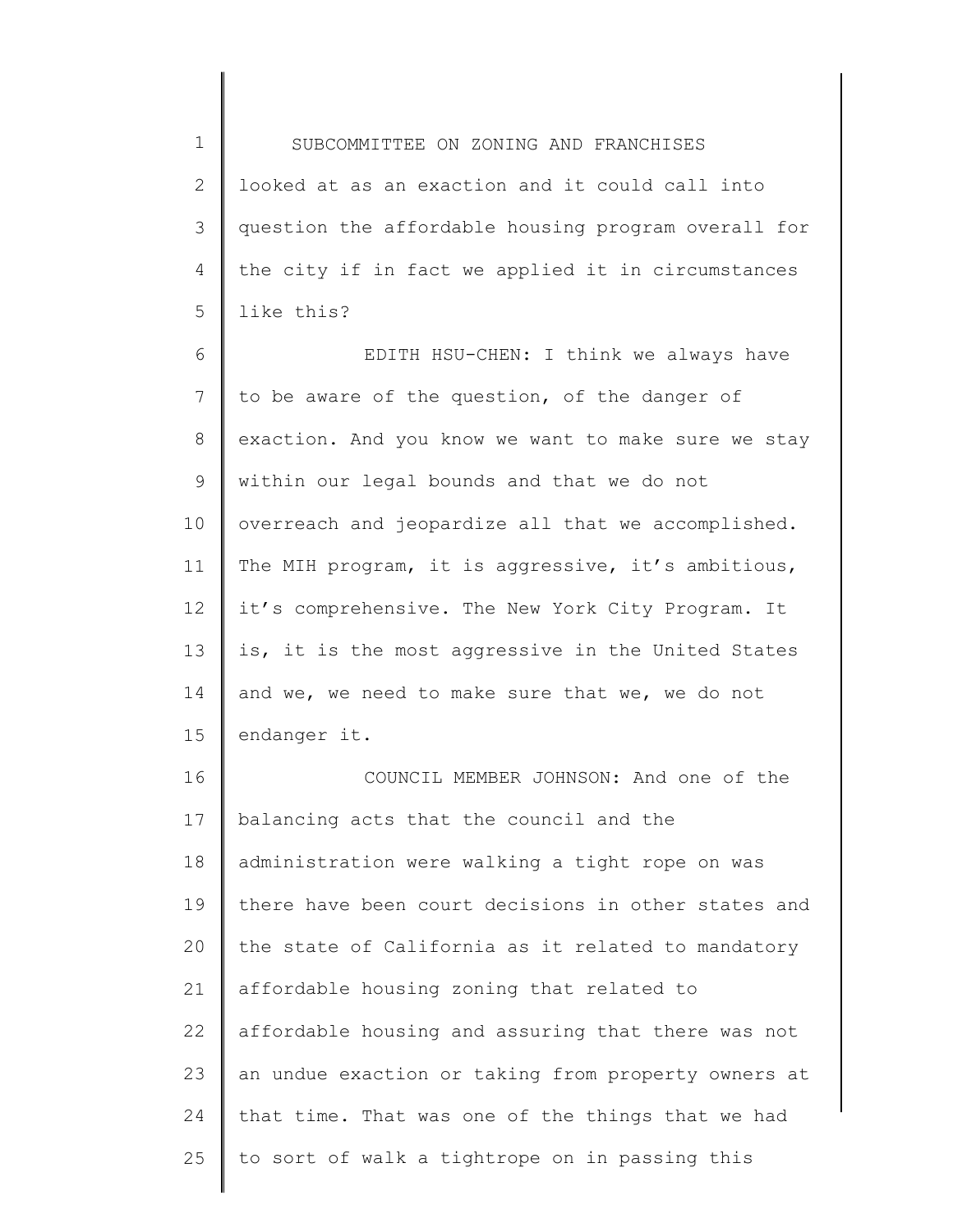1 2 3 4 5 SUBCOMMITTEE ON ZONING AND FRANCHISES legislation and voting on it. That's correct. That was one of the things that was discussed at the department within the administration and at the city planning commission.

6 7 8 9 10 11 EDITH HSU-CHEN: That's absolutely correct. There have been mandatory programs that have been defeated as you mentioned in California, Wisconsin, Colorado. And there's currently a mandatory program that's under challenge right now, the Chicago program.

12 13 14 15 16 17 18 19 20 21 22 23 24 25 COUNCIL MEMBER JOHNSON: Okay. So, but at the same time the, the City Planning Commission in the past and the Department of City Planning has given pretty wide latitude as it relates to the city council negotiating through the ULERP process on special permits, on map changes, on other land use actions that come to the city council with, for the, the council, the local council member, but the council member as a whole negotiating with an applicant on the site, things that are permitted within scope and also things that the applicant is comfortable with in being able to come up with something that is going to work for the local community. The, the commission and the department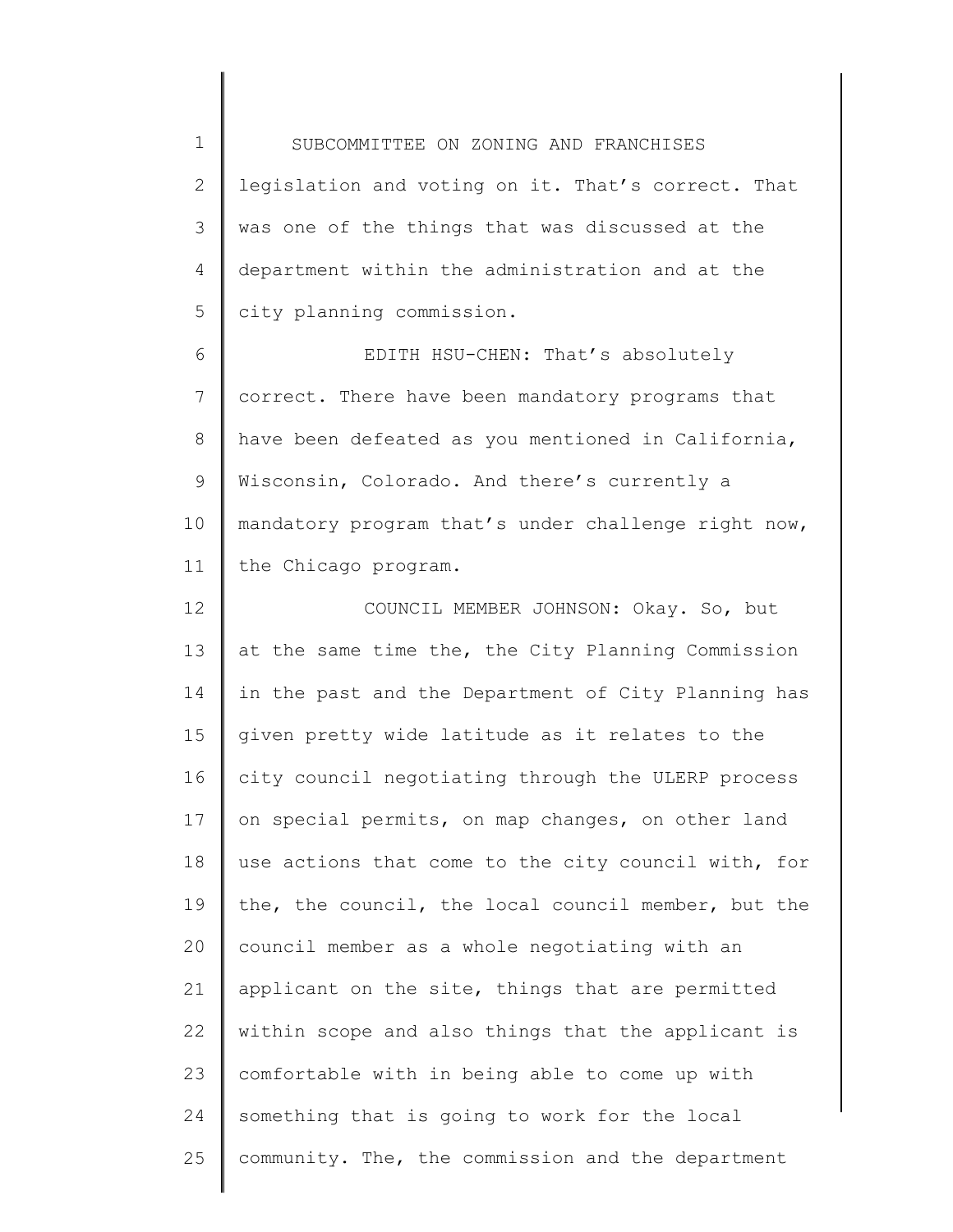1 2 3 4 5 6 7 8 9 10 11 12 13 14 15 16 17 18 19 20 21 22 23 24 25 SUBCOMMITTEE ON ZONING AND FRANCHISES has been okay with that in thousands of instances in the past? EDITH HSU-CHEN: That is correct. COUNCIL MEMBER JOHNSON: Okay. So again this is a balancing act and I appreciate you being here and answering our questions and it's always a pleasure to work with you Edith. Thank you. EDITH HSU-CHEN: Thank you. CHAIRPERSON RICHARDS: Thank you. We're going to go to Chair Greenfield. COUNCIL MEMBER GREENFIELD: Thank you Mr. Chairman. Thank you Council Member Johnson and thank you Director Hsu-Chen. Wanted to just to clarify a few, a few issues over here. Once again simply for the purpose of making sure that the record sort of reflects the entirety of the debate. So specifically focusing on 74-711. So the special permit 74-711, one of the policy purposes of the 74-711 is in fact to preserve and improve landmark buildings. Can you explain to us a little bit more about that and how that functions in the equation over here or does it function at all in the calculations that you're making at city planning?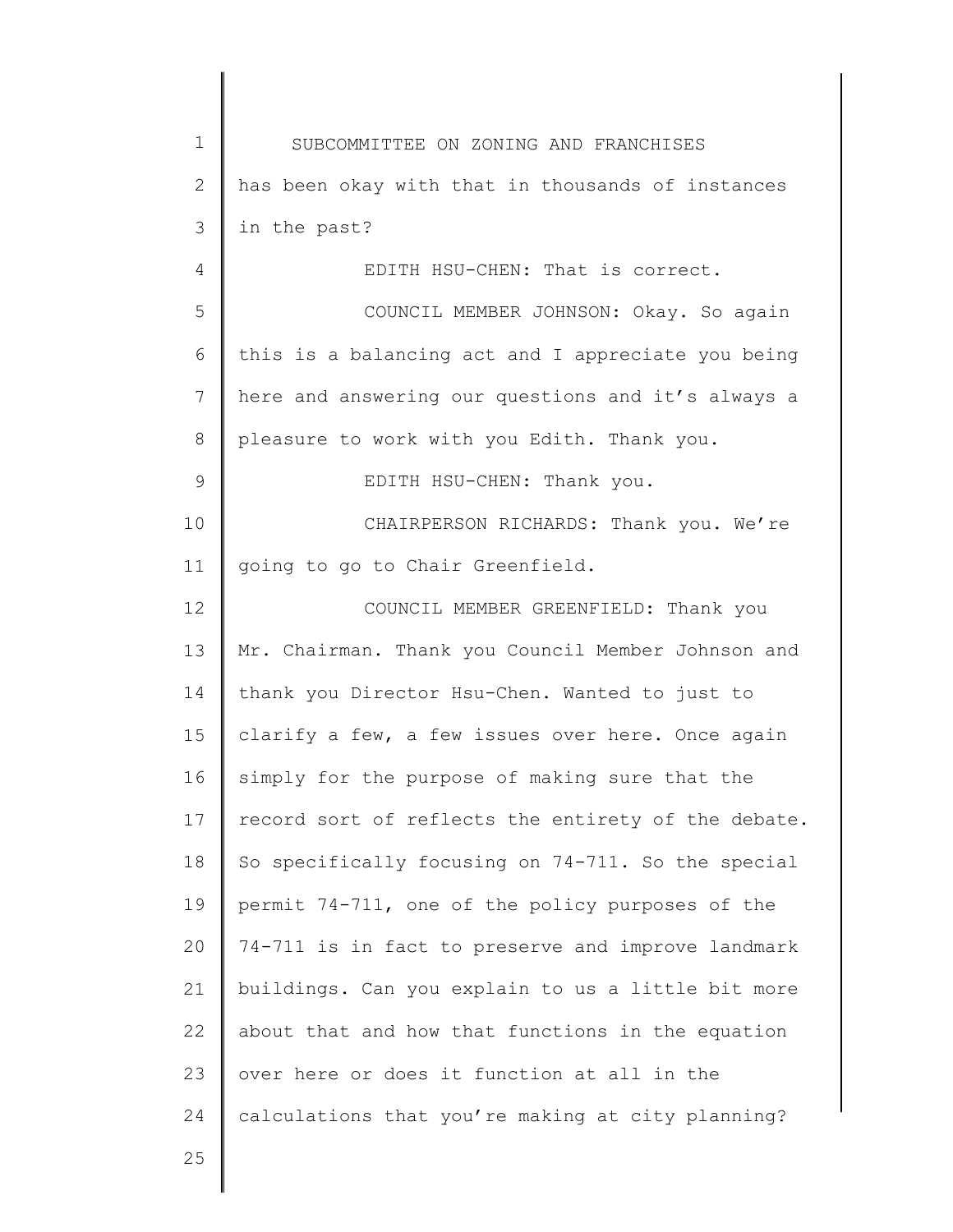1 2 3 4 5 6 7 8 9 10 11 12 13 14 15 16 17 18 19 20 21 22 23 24 25 SUBCOMMITTEE ON ZONING AND FRANCHISES 124 EDITH HSU-CHEN: Sure. The 74-711 special permit is a special provision that allows for sites that are in historic districts or that include historic building, a landmark to seek bulk or use modifications. Under 74-711 you can't ask… you cannot ask for more FAR but you can ask for a change in the required configuration of the building or you can also ask for change in use restriction. So for example if you were in a manufacturing district and your site included a landmark the developer could ask for  $a$ ,  $a$ , a use change to allow for residential. That is not the case here in Adorama. This is a C64A zoning district where you can build residential and commercial as of right. The 74-711 a prerequisite for… COUNCIL MEMBER GREENFIELD: So just to clarify that point once again for the folks at home who don't do this for a living like we do basically what the permit does is it allows you to rejigger things right? You can't… EDITH HSU-CHEN: Yes. COUNCIL MEMBER GREENFIELD: …build a bigger envelope, you can't build a bigger building,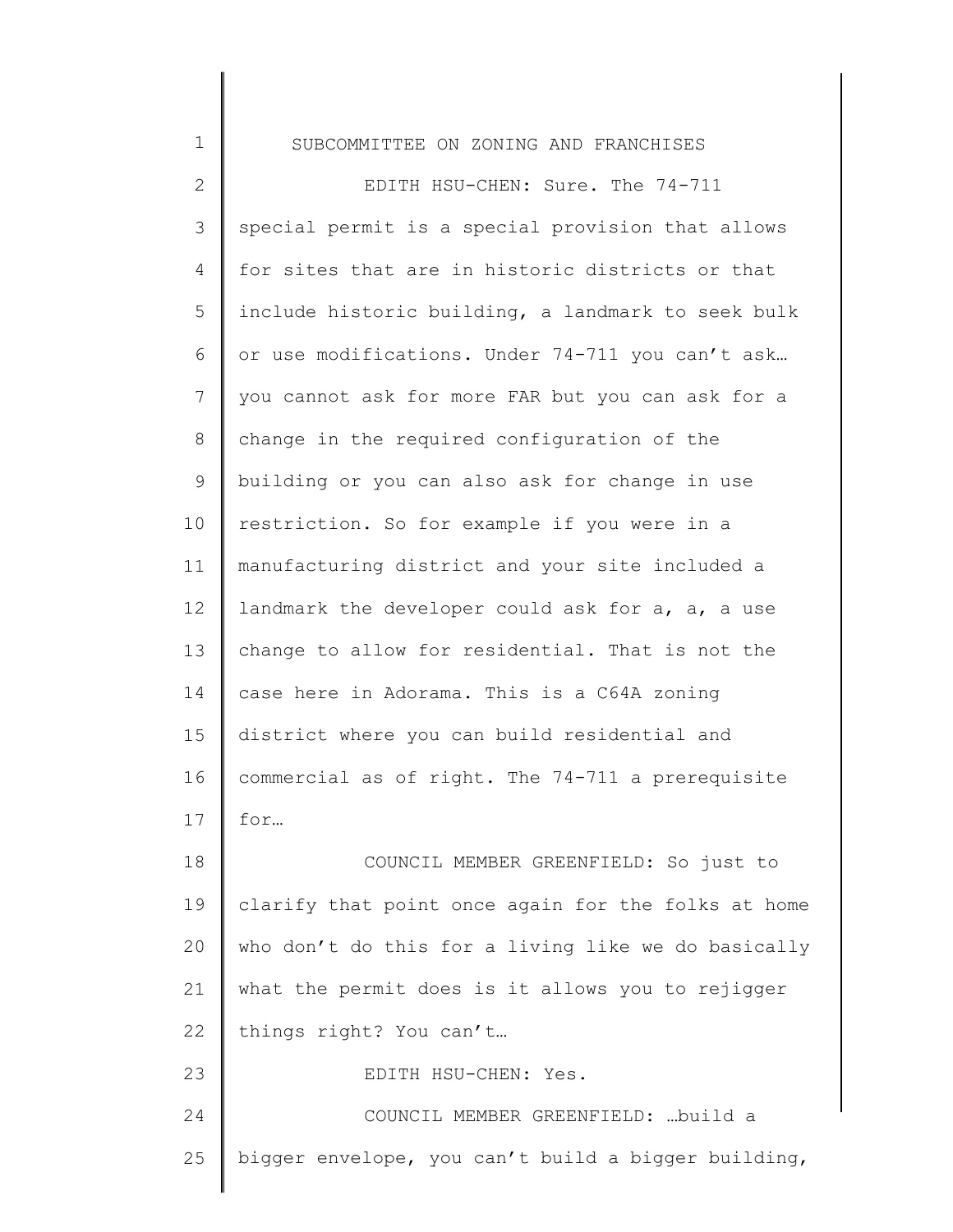1 2 3 4 5 6 7 8 9 10 11 12 13 14 15 16 17 18 19 20 21 22 23 24 25 SUBCOMMITTEE ON ZONING AND FRANCHISES but if you want you can make changes in terms of how you build or even for the use of what you're building but you can't have something larger. That would… EDITH HSU-CHEN: You can request rejiggering of the overall envelope… COUNCIL MEMBER GREENFIELD: Yeah. EDITH HSU-CHEN: But would not be able to ask for more FAR. COUNCIL MEMBER GREENFIELD: More buildable space for the folks who are… EDITH HSU-CHEN: Yes, you have more… COUNCIL MEMBER GREENFIELD: Okay. EDITH HSU-CHEN: Yes, floor… COUNCIL MEMBER GREENFIELD: Yes. EDITH HSU-CHEN: …area. COUNCIL MEMBER GREENFIELD: Correct. EDITH HSU-CHEN: Yes. COUNCIL MEMBER GREENFIELD: Yes. EDITH HSU-CHEN: Okay so the 74-711 you know as part of the request for the special permit and the grant of the special permit there is a requirement that there must be a report from the landmarks commission, the landmarks preservation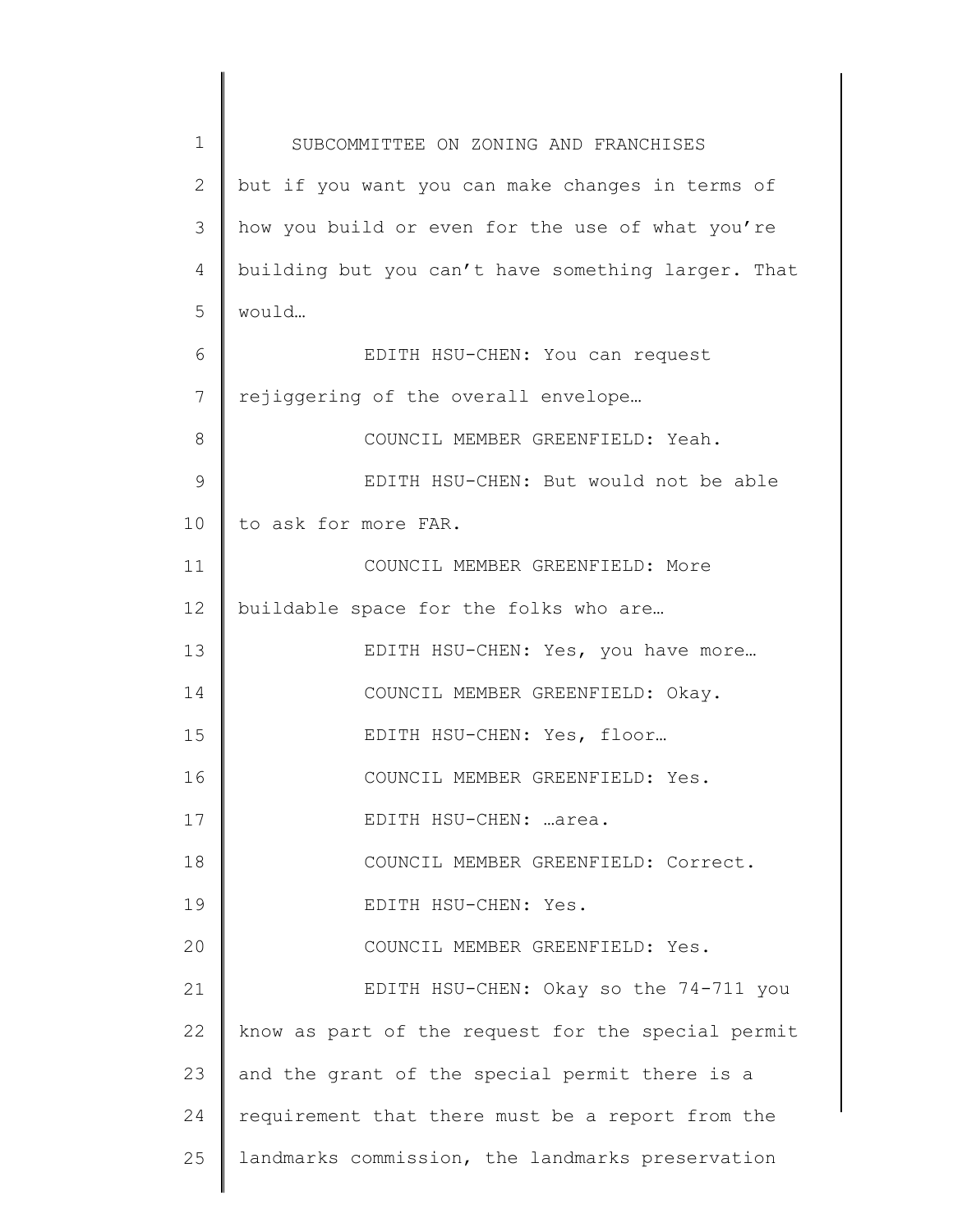| $\mathbf 1$  | SUBCOMMITTEE ON ZONING AND FRANCHISES               |
|--------------|-----------------------------------------------------|
| $\mathbf{2}$ | commission and there must be a program for          |
| 3            | continuing maintenance that would benefit the       |
| 4            | historic building that is subject to part of the    |
| 5            | 74-711. So in this case for the Adorama there are   |
| 6            | two historic buildings. The City Planning           |
| 7            | Commission received their requisite report of       |
| $\,8\,$      | harmonious relationship and the continuing          |
| 9            | maintenance program. We received those from the     |
| 10           | Landmarks Preservation Commission.                  |
| 11           | COUNCIL MEMBER GREENFIELD: Okay so is               |
| 12           | this calculation different as a result than perhaps |
| 13           | Section 74-79 which would be for example a transfer |
| 14           | of air rights from a landmark building? Are you     |
| 15           | I'm just trying to understand this for my sake and  |
| 16           | for the folks who are watching at home. Are you     |
| 17           | saying okay this is different than a 74-79 for      |
| 18           | example because in this particular case there is an |
| 19           | improvement to the structure and that's a policy    |
| 20           | issue that we're concerned about or does that not   |
| 21           | factor into your equation?                          |
| 22           | EDITH HSU-CHEN: In both 74-711, 74-711              |
| 23           | and 74-79 there is a preservation furtherance of    |
| 24           | the preservation of the historic resource. So in    |
| 25           | 74-79 there's, you can transfer development rights  |
|              |                                                     |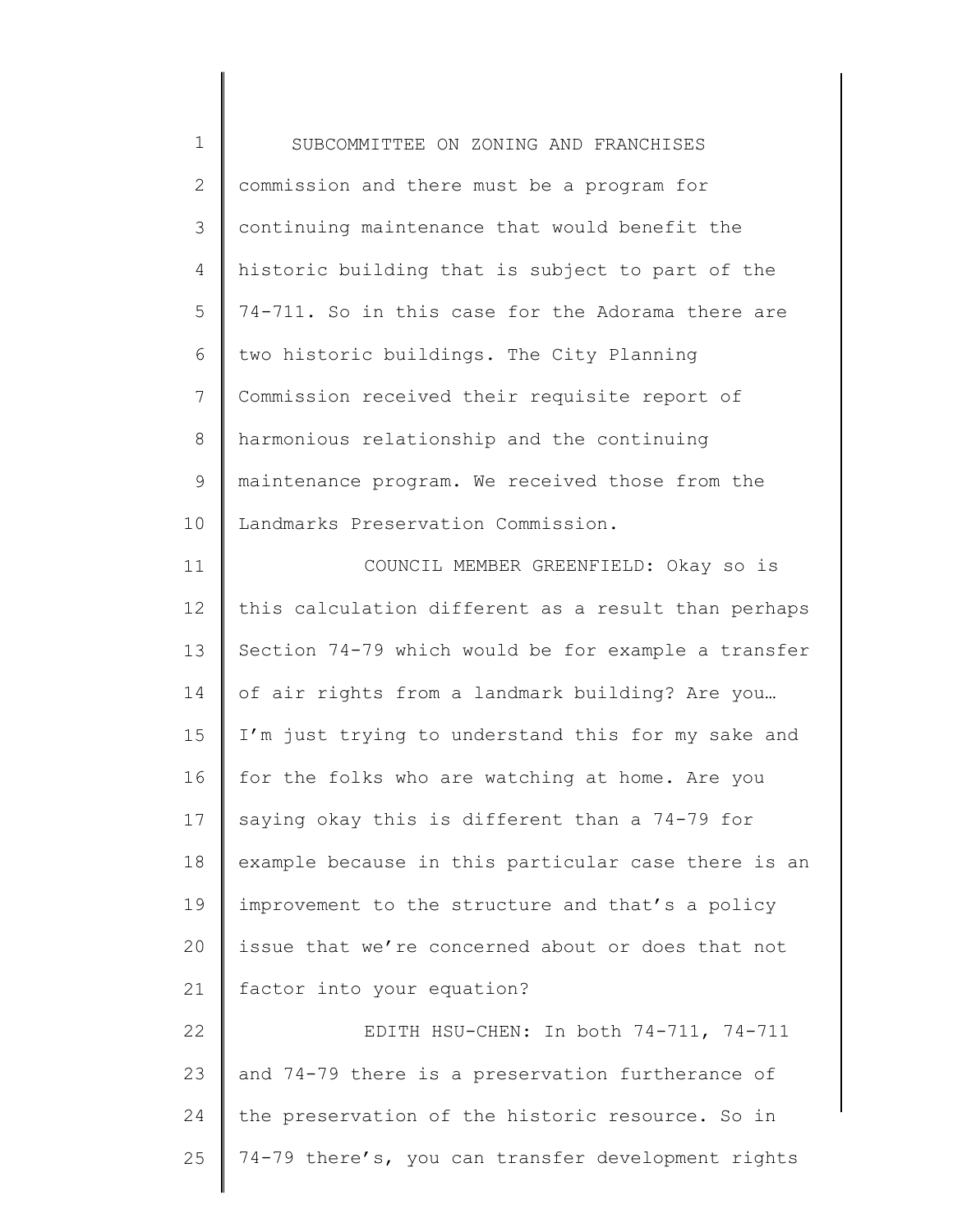1 2 3 4 5 6 7 8 9 10 11 12 13 14 15 16 17 18 19 20 21 22 SUBCOMMITTEE ON ZONING AND FRANCHISES from a historic landmark and as part of that approval there is also requirement for preserve… restoration repair and continuing maintenance of the landmark. COUNCIL MEMBER GREENFIELD: Great. Which leads me to my next question. Do you think… what would be your interpretation for a 74-79 application? Do you think that MIH would apply if it was being used for residential floor area? EDITH HSU-CHEN: If, if the underlying zoning allows for residential floor area and there's no increase overall, there's no increment of residential floor area then I would say that MIH does not apply. COUNCIL MEMBER GREENFIELD: Okay so if the underlying zoning allows for it right, I mean under 74-79 essentially you're stacking the, the air rights right? So you're taking it from one side of the street let's say to the other side of the street. And so now basically effectively what you're doing is you're taking air rights that are

24 and now you could build more residential in that

unusable and you'd be pushing it across the street

25

23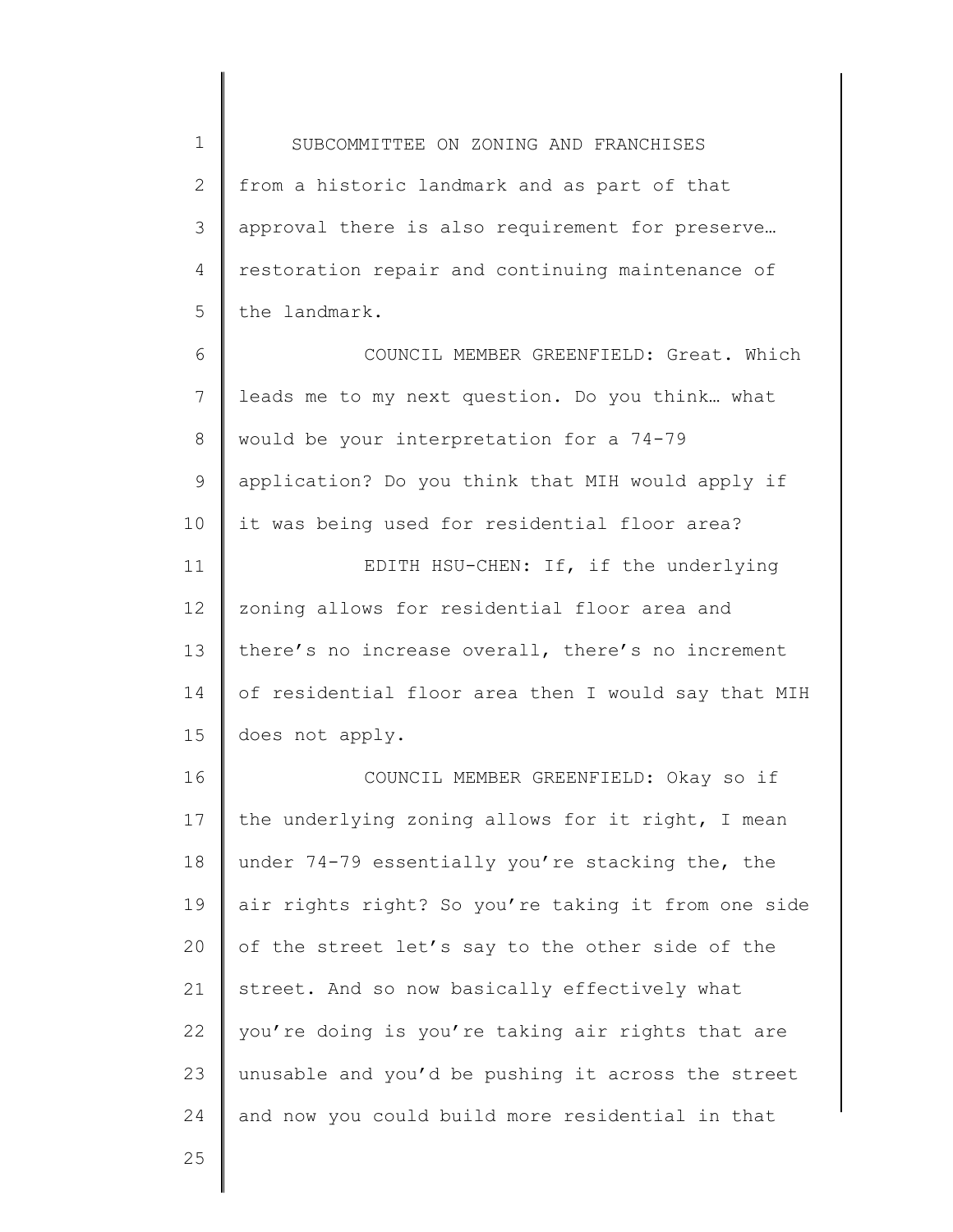| $\mathbf 1$  | SUBCOMMITTEE ON ZONING AND FRANCHISES               |
|--------------|-----------------------------------------------------|
| $\mathbf{2}$ | case if it was residential you would say that it    |
| 3            | wouldn't apply in that case?                        |
| 4            | EDITH HSU-CHEN: The increase of the                 |
| 5            | residential floor area is happening on the zoning   |
| 6            | lot then there is an increase in the requested      |
| 7            | residential capacity. That's correct, yes.          |
| 8            | COUNCIL MEMBER GREENFIELD: So might                 |
| $\mathsf 9$  | apply?                                              |
| 10           | EDITH HSU-CHEN: It might apply. It                  |
| 11           | might apply. In the case of a zoning lot merger it  |
| 12           | would not apply but they're different, your right.  |
| 13           | COUNCIL MEMBER GREENFIELD: Okay I'm                 |
| 14           | just I'm trying to sort of understand the           |
| 15           | parameters of when it would apply and when it would |
| 16           | apply. And this is to my point where you know not   |
| 17           | everyone may necessarily agree with the borough     |
| 18           | president's interpretation but certainly I          |
| 19           | appreciate the opportunity to have this             |
| 20           | conversation about sort of what the, what the       |
| 21           | parameters, where it would apply and, and where it  |
| 22           | would not apply. So getting back to this            |
| 23           | particular, this particular application, the 74-711 |
| 24           | special permit there were two points that were made |
| 25           | by the applicant based on my understanding of their |
|              |                                                     |

 $\begin{array}{c} \hline \end{array}$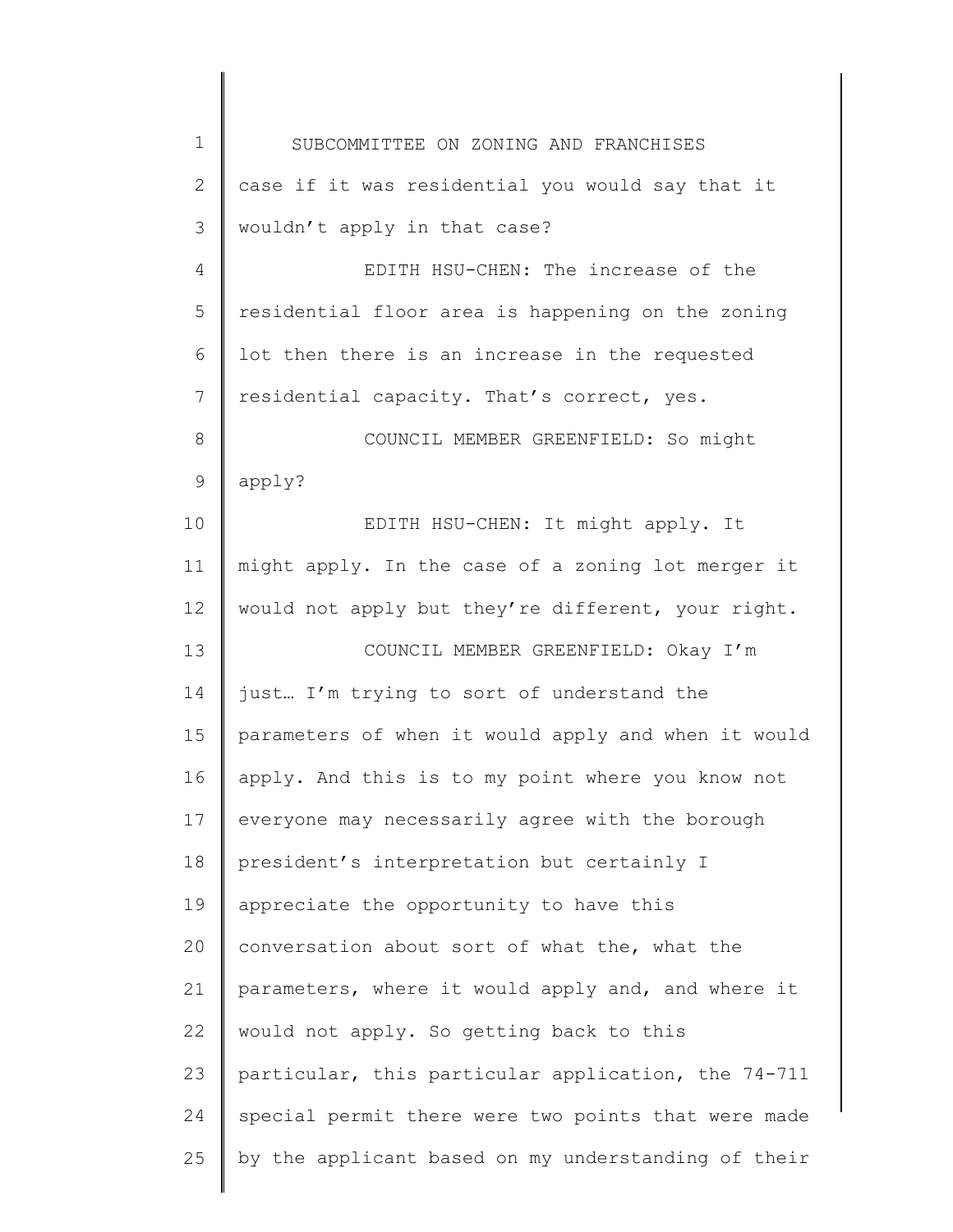1 2 3 4 5 6 7 8 9 10 11 12 13 14 15 16 17 18 19 20 21 22 23 24 SUBCOMMITTEE ON ZONING AND FRANCHISES testimony. One of which is that the overall zoning lot allows for 10 FAR and therefore it shouldn't apply. And then there was a sort of a more nuance point which once again my understanding of the applicant's point which is that even if you disagree with the contention of the overall zoning lot that it still wouldn't apply because we have the ability to build the same residential floor area. All we would have to do is we would lower the commercial area. So from city planning's perspective do you agree with the first point, the second point, or both points? I'm just trying to understand in terms of your analysis which point is compelling. And once again it's not just for this particular case which has a very unique fact pattern, this is also instructor for us going forward because one of the things that's happened now for example is that developers and architects and lawyers are calling and say hey what's going to happen over here, when does this apply, when does this not apply. So I think it's helpful to sort of understand sort of the parameters of what your thinking was as city planning because obviously

25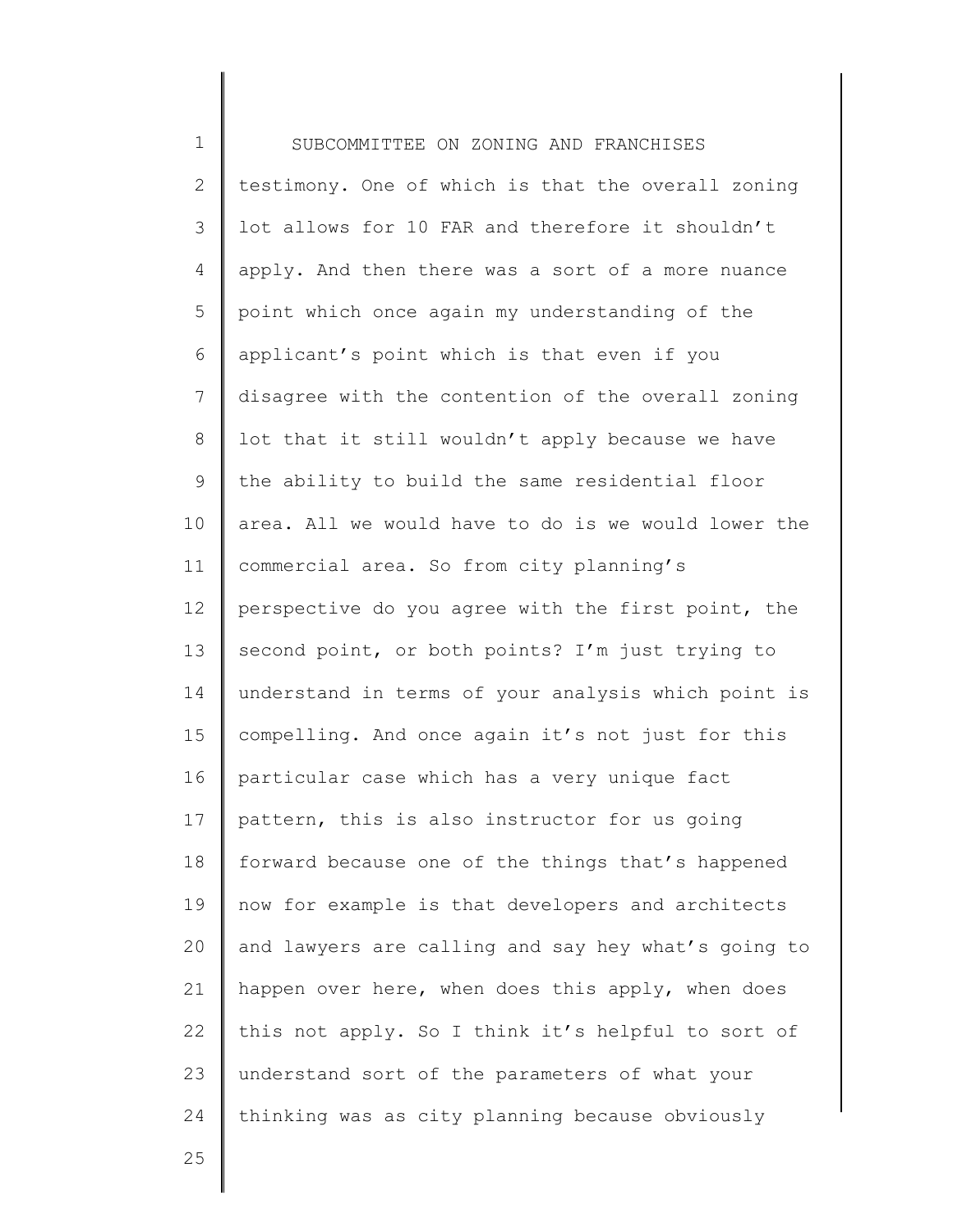| $\mathbf 1$    | SUBCOMMITTEE ON ZONING AND FRANCHISES               |
|----------------|-----------------------------------------------------|
| $\overline{2}$ | you're the ones who make the initial decisions and  |
| 3              | then it comes to us for final approval.             |
| 4              | EDITH HSU-CHEN: The zoning district                 |
| 5              | here allows for 10FAR residential or commercial so  |
| 6              | this site could do a full 10FAR residential         |
| 7              | building, 138,000 square feet residential building, |
| $8\,$          | that would mean, yes, that having to convert the    |
| 9              | existing commercial use to residential.             |
| 10             | COUNCIL MEMBER GREENFIELD: Okay so                  |
| 11             | you're agreeing with their first point.             |
| 12             | EDITH HSU-CHEN: I agree, yes.                       |
| 13             | COUNCIL MEMBER GREENFIELD: So you don't             |
| 14             | have to get to the second point from your           |
| 15             | perspective. Now what about the fact that the       |
| 16             | underlying landmark limits that ability? So is it   |
| 17             | basically essentially your, I guess your            |
| 18             | interpretation is, and this is perhaps where we     |
| 19             | have some confusion although you apparently don't   |
| 20             | have confusion but we, we have some confusion and   |
| 21             | so that's why we're trying to clarify. So your      |
| 22             | your argument is where a special permit application |
| 23             | would allow significant increase in residential     |
| 24             | floor area is that it's not allowing for there's    |
| 25             | not a significant increase in residential floor     |
|                |                                                     |

 $\begin{array}{c} \hline \end{array}$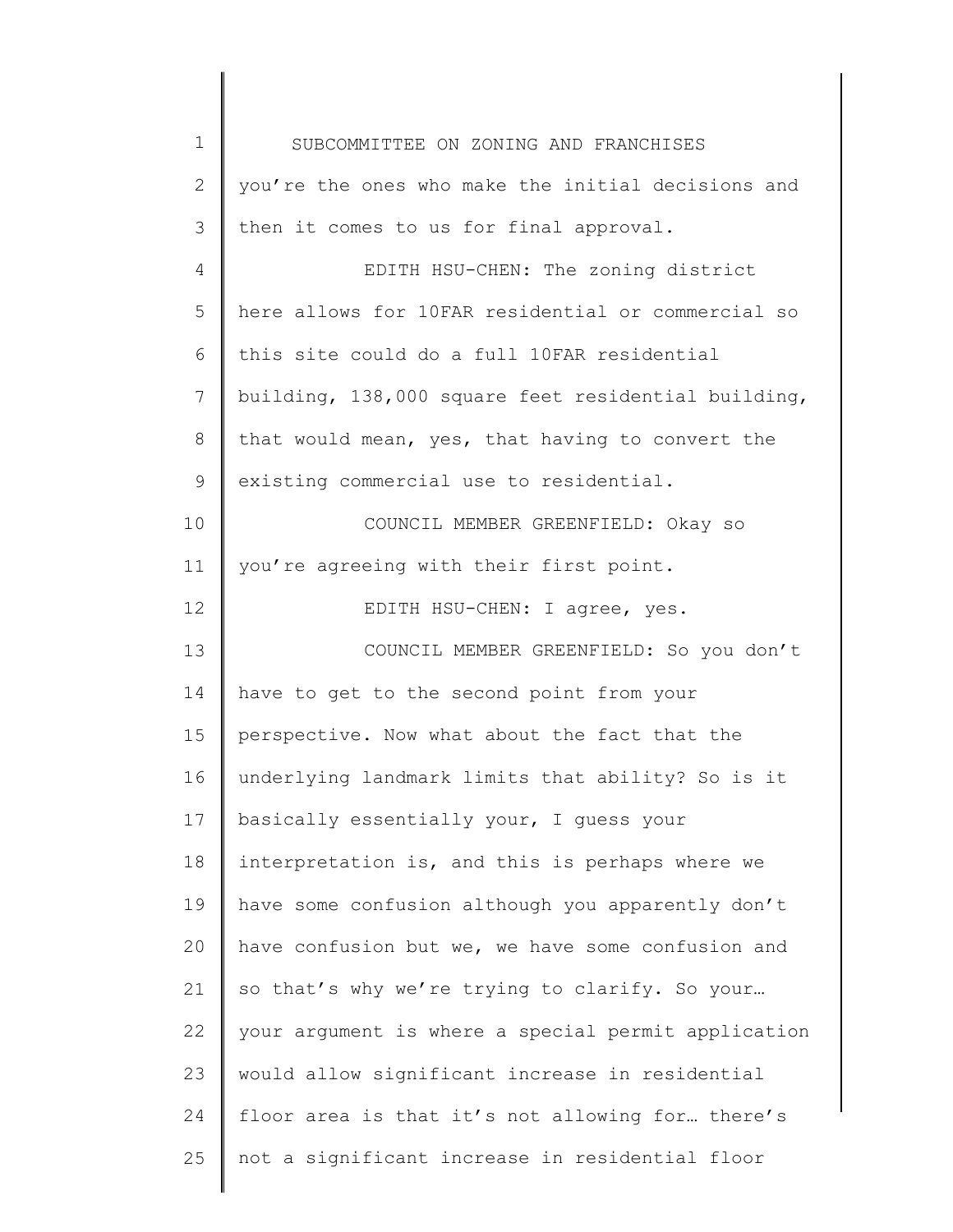1 2 3 4 5 6 7 8 9 10 11 12 13 14 15 16 17 18 19 20 21 22 23 24 25 SUBCOMMITTEE ON ZONING AND FRANCHISES area because the overall zoning envelope allows it. So you're ignoring the landmark piece. Is that essentially what you're saying? Because we look at it and we say well you know the landmark… the landmark status is restricting what you could actually build over here and therefore potentially there is an increase in residential floor area which then gets us to the applicant's response to point number two which is a compelling response which is no there is no increase in floor area because we can still build it. But you're saying that you're not concerned about the fact that this is landmarked and therefore there are legal limitations on how much floor area can be built, you're ignoring that piece which is your right, I'm just trying to understand the argument, and then you're just focusing on the zoning envelope itself. EDITH HSU-CHEN: Historic buildings can pose physical constraints and challenges for development of the overall lot. I mean of course we want to respect the historic building and generally don't see building on top, new building on top of the historic building, that kind of thing. Those are, those are, an example of the limitation that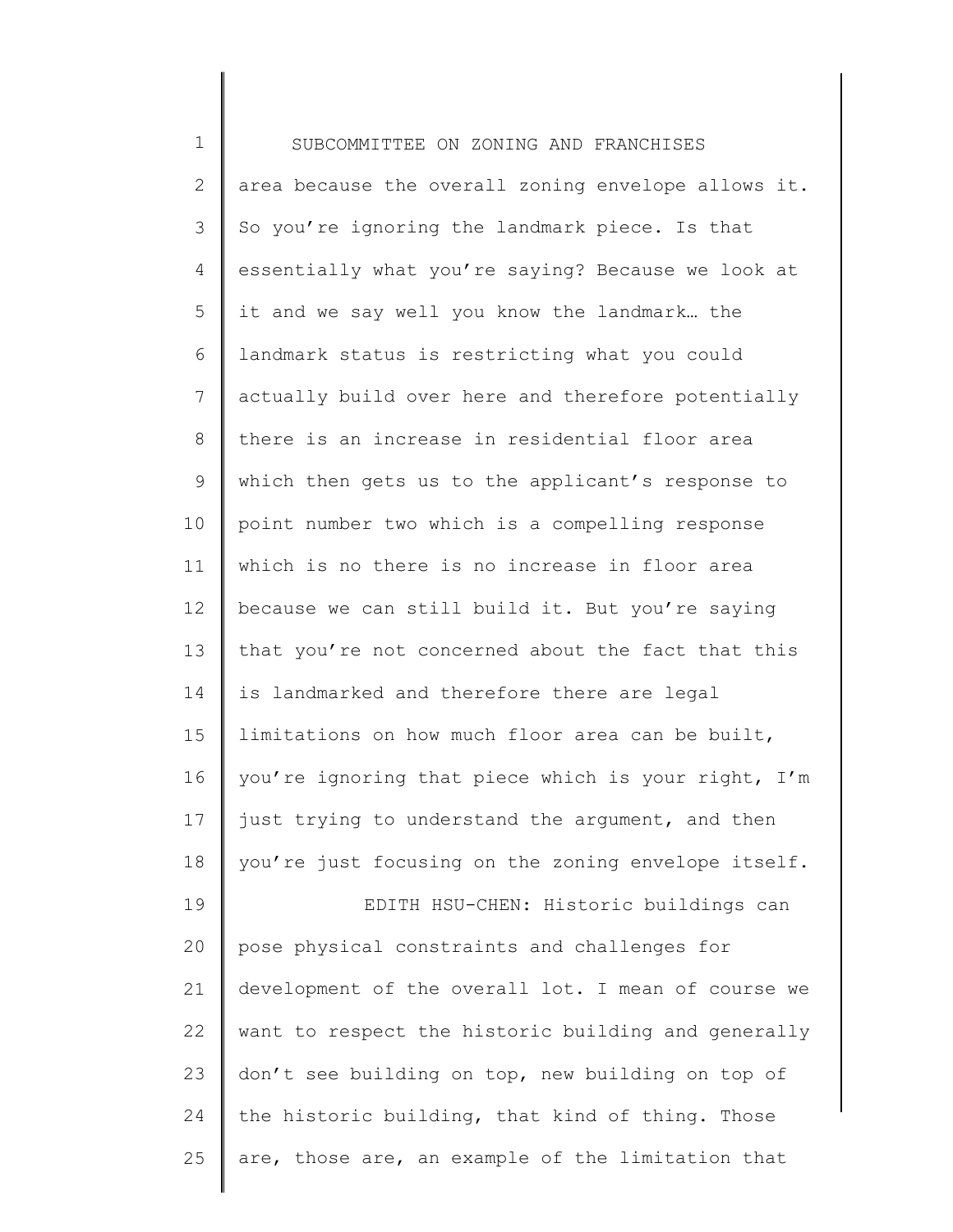1 2 3 4 5 6 7 8 9 10 11 12 13 14 15 16 17 18 19 20 21 22 23 24 25 SUBCOMMITTEE ON ZONING AND FRANCHISES can be on a zoning lot that has a historic building. COUNCIL MEMBER GREENFIELD: Well to be clear Director once again because we, we've, we sort of have, really dove into the weeds over here for those folks who are watching at home this project that is being proposed by the applicant could not be done as of right. Right? It is in fact, the project as proposed requires the special permit approval, right? EDITH HSU-CHEN: That, that's correct. The project… COUNCIL MEMBER GREENFIELD: So there are alternatives… EDITH HSU-CHEN: …as proposed… COUNCIL MEMBER GREENFIELD: That's right, as proposed, exactly. There are alternatives that they could do as of right but this project is not as of right and that's why we're discussing it. EDITH HSU-CHEN: I think it's worth stressing that the project they're proposing is actually more responsive to the historic character of the block and the neighboring buildings. This is the Ladies' Mile historic district so for example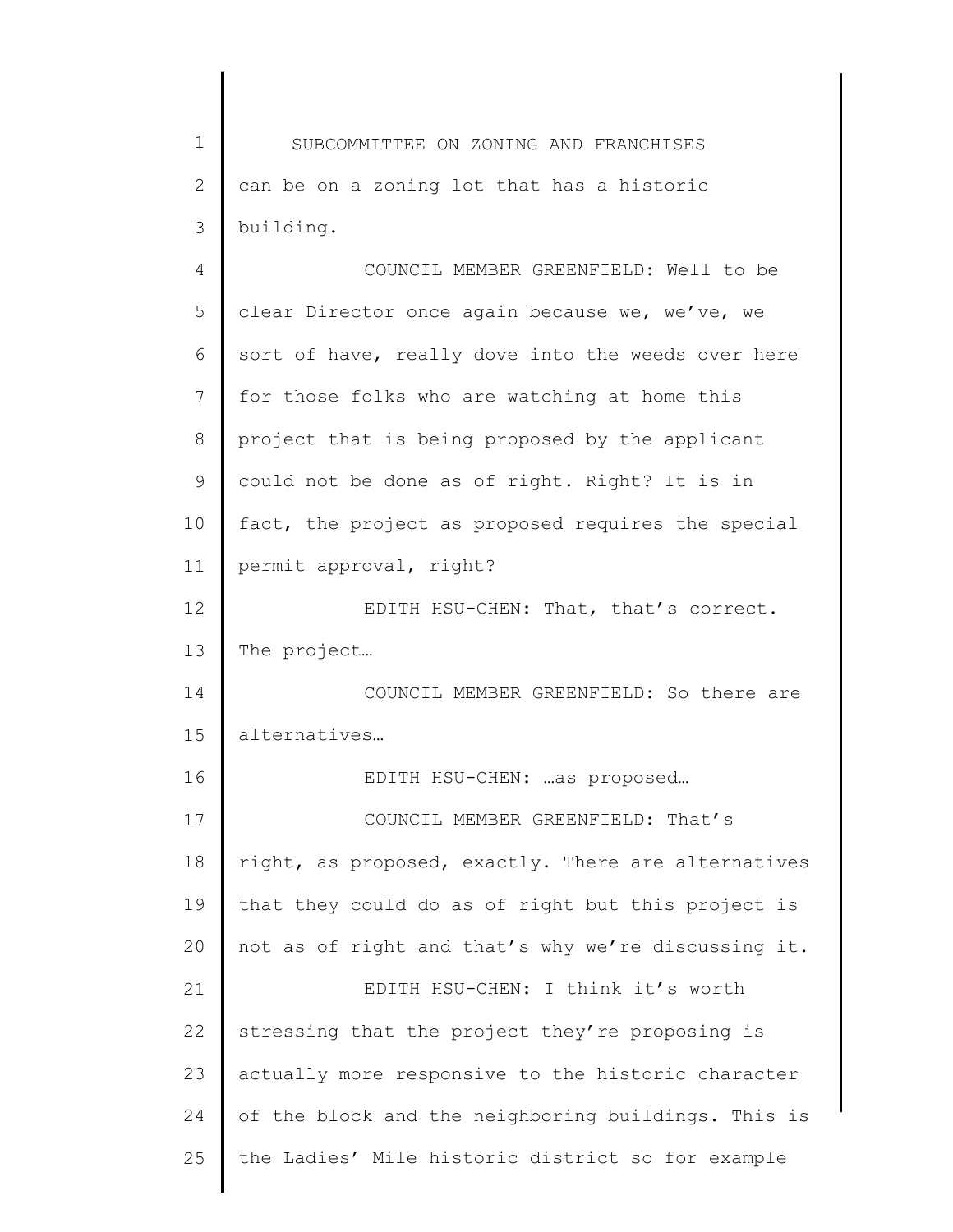| $1\,$          | SUBCOMMITTEE ON ZONING AND FRANCHISES               |
|----------------|-----------------------------------------------------|
| $\mathbf{2}$   | they're asking to be able to line up the street     |
| 3              | wall at the front of the building with its          |
| 4              | neighbors and they're also asking for a rear yard   |
| 5              | that is you know that is larger than most rear      |
| 6              | yards in the area. The 74-711 does allow for bulk   |
| $\overline{7}$ | modifications and in this case the applicant is     |
| $\,8\,$        | asking for bulk modifications that we think         |
| $\mathsf 9$    | enhance, and respect, and defer to the historic     |
| 10             | district.                                           |
| 11             | COUNCIL MEMBER GREENFIELD: Okay                     |
| 12             | Director that's a fair argument. So just to clarify |
| 13             | your argument what you're saying is that there is a |
| 14             | public policy reason why we would want them to get  |
| 15             | this special permit as opposed to doing it as of    |
| 16             | right and quite frankly that's because it would be  |
| 17             | more in keeping with the character of the           |
| 18             | neighborhood so we have an incentive for doing that |
| 19             | as well.                                            |
| 20             | EDITH HSU-CHEN: Yes.                                |
| 21             | COUNCIL MEMBER GREENFIELD: That's your              |
| 22             | point. But to my bigger issue your general, your    |
| 23             | general contention is that if the overall envelope  |
| 24             | allows for an FAR even though it's not usable FAR   |
| 25             | from a legal perspective right in the case of where |
|                |                                                     |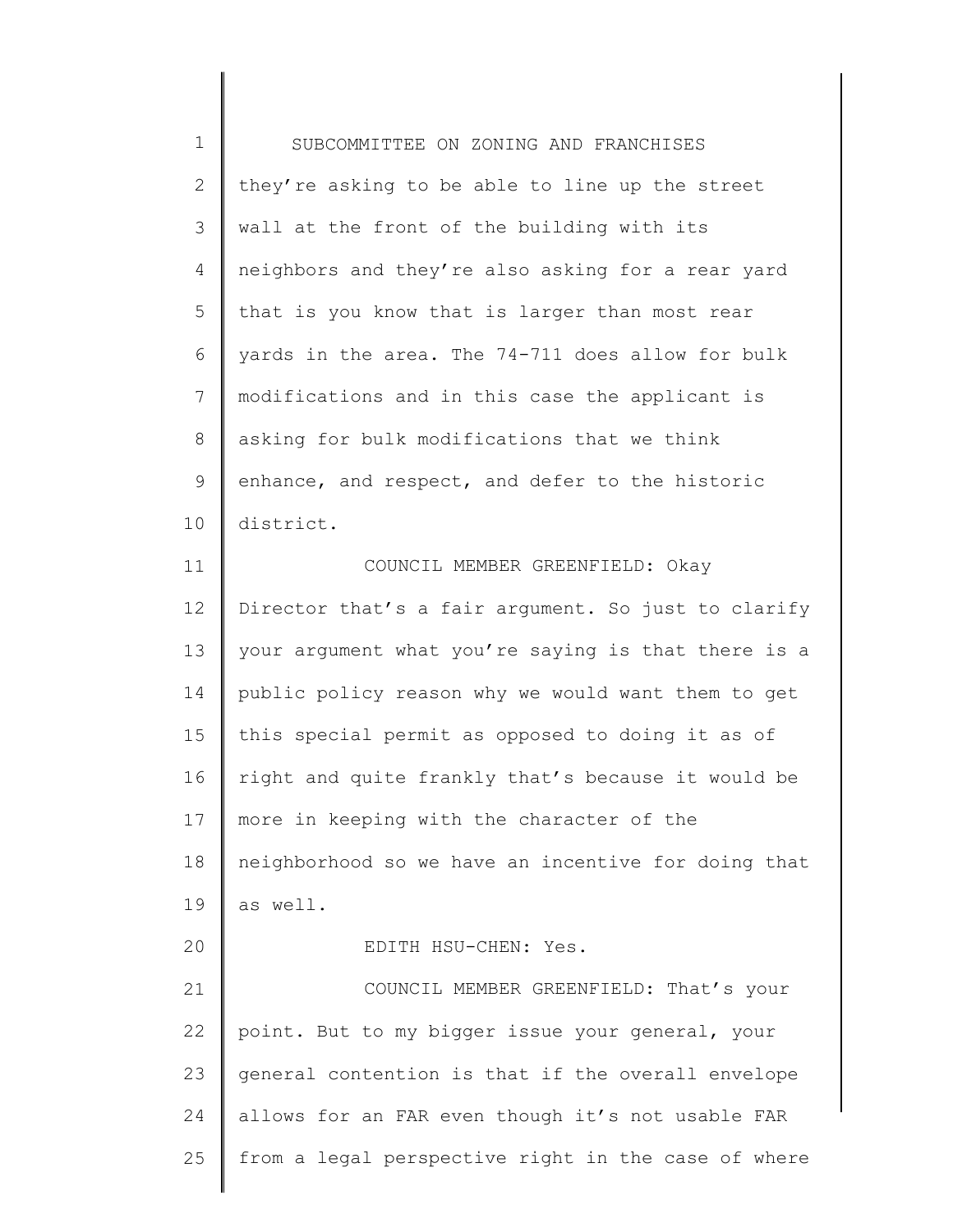| $\mathbf 1$  | SUBCOMMITTEE ON ZONING AND FRANCHISES               |
|--------------|-----------------------------------------------------|
| $\mathbf{2}$ | it would be landmarked the CPC, CPC, City Planning  |
| 3            | Department of City Planning's position is that that |
| 4            | still would not be an increase in the residential   |
| 5            | floor area, is that correct?                        |
| 6            | EDITH HSU-CHEN: That's correct.                     |
| 7            | COUNCIL MEMBER GREENFIELD: Okay, so I               |
| 8            | think this is good because I think we've now sort   |
| 9            | of have pinpointed the disagreement perhaps that    |
| 10           | we, that we have with, with the Department of City  |
| 11           | Planning which is we're looking at a little bit     |
| 12           | more nuanced and we're not convinced it was         |
| 13           | absolutely clear on that perspective. But I would   |
| 14           | point out that even based on our questioning the    |
| 15           | applicant does have a response to the second point  |
| 16           | which is we can still build the same residential    |
| 17           | FAR and I think that's sort of the fair argument    |
| 18           | that they're making. I'm simply trying to sort of   |
| 19           | set the parameters because I think because this is  |
| 20           | a very complicated issue, quite frankly the nuances |
| 21           | sort of got lost in the public discussion in the    |
| 22           | media and I think there's a value in just sort of   |
| 23           | everyone understanding what exactly it is that for  |
| 24           | lack of a better term that we're fighting about. So |
| 25           |                                                     |

25

║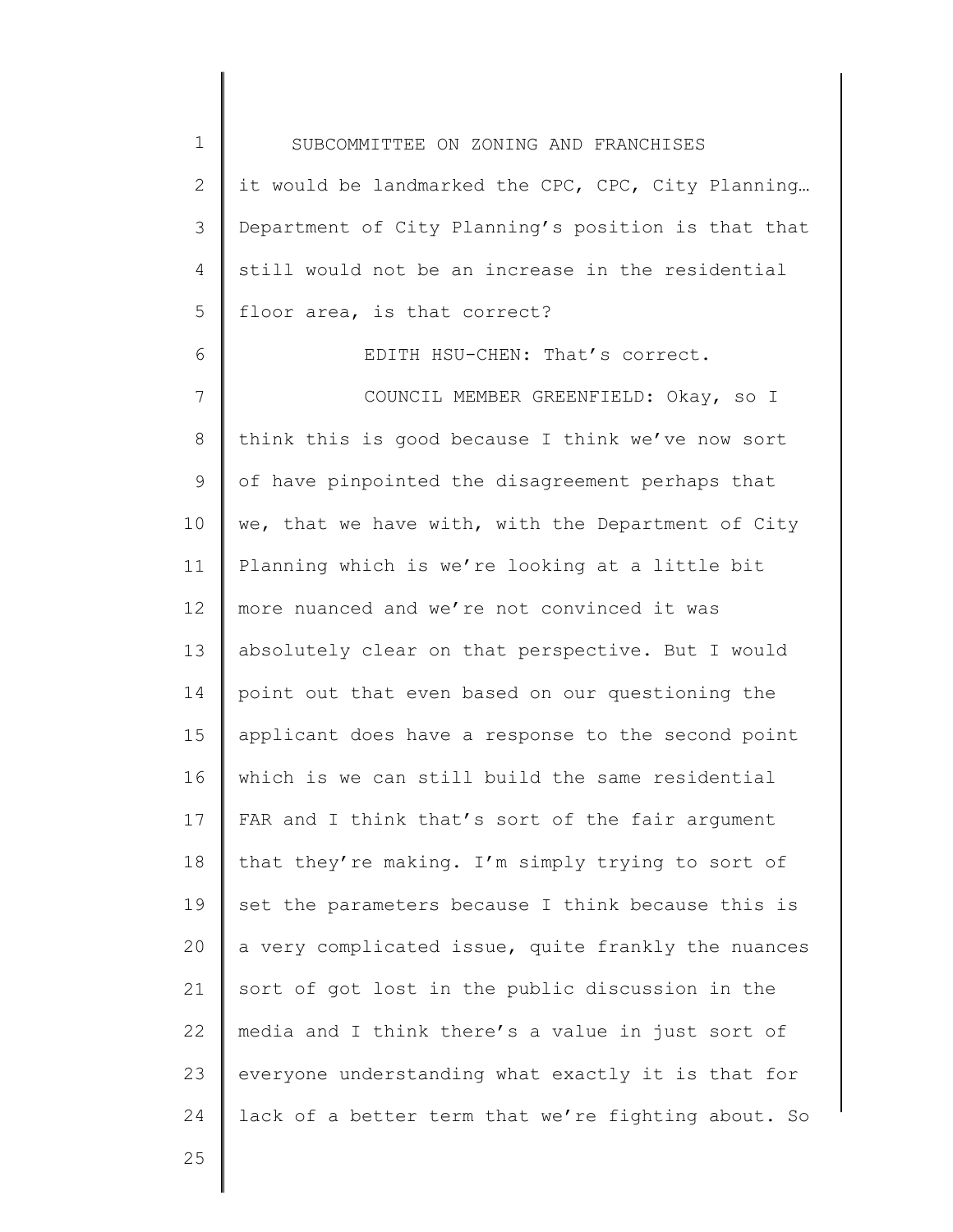1 2 3 4 5 6 7 8 9 10 11 12 13 14 15 16 17 18 19 20 21 22 23 24 25 SUBCOMMITTEE ON ZONING AND FRANCHISES I thank you for that and I appreciate the clarity. Thank you very much. EDITH HSU-CHEN: Thank you. CHAIRPERSON RICHARDS: Thank you. Any other questions? Any of my other colleagues. Well thank you so much for your… Oh… COUNCIL MEMBER TORRES: Sorry about that Donovan. CHAIRPERSON RICHARDS: …Council Member Richie Torres. COUNCIL MEMBER TORRES: Thank you. Thank you. So I have no subtle views on the issue and I'm inclined to be deferential to my colleague but I do want to ask… I was struck by your exchange with Council Member Johnson. If I heard correctly I think you indicated that if CPC makes a determination that MIH is out of scope the council's required by the charter to defer to that interpretation, defer to that determination? Is that… EDITH HSU-CHEN: Yes, that is a very standard practice. In fact, when city council proposes modifications to an application after it's been approved at the city planning commission of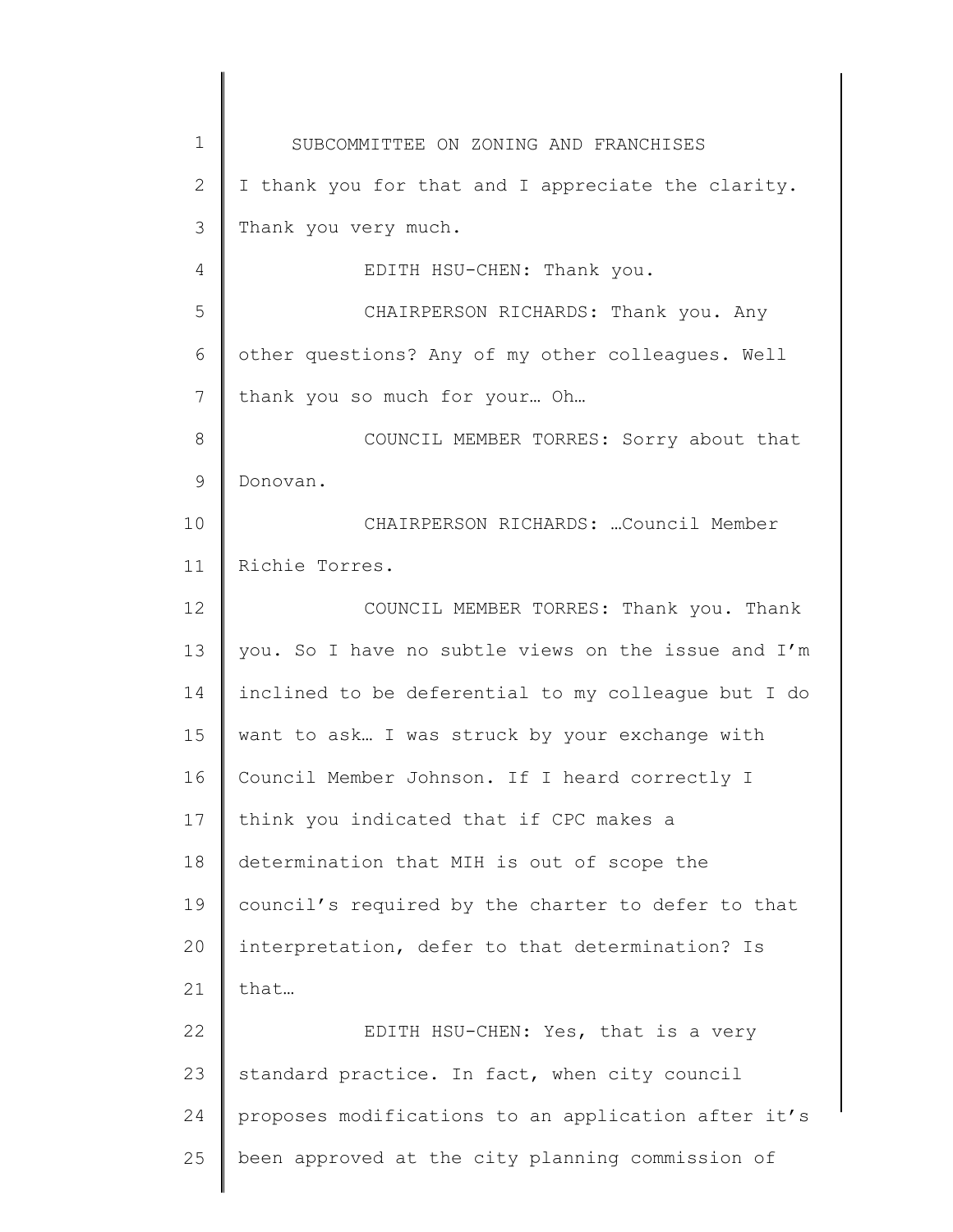| $\mathbf 1$ | SUBCOMMITTEE ON ZONING AND FRANCHISES               |
|-------------|-----------------------------------------------------|
| 2           | course it comes to city council the, the question   |
| 3           | is kicked back to the city planning commission is   |
| 4           | our modification is city council's proposed         |
| 5           | modifications within scope. And we answer that      |
| 6           | question and assuming the answer is yes then City   |
| 7           | Council proceeds to vote on that modification.      |
| 8           | COUNCIL MEMBER TORRES: And                          |
| 9           | hypothetically speaking if your determination is    |
| 10          | based on a misinterpretation of the law what        |
| 11          | happens then? Because I imagine the charter did not |
| 12          | imagine the CPC as an infallible oracle, right,     |
| 13          | you're capable of error so what happens when you    |
| 14          | misread the law?                                    |
| 15          | EDITH HSU-CHEN: Well the determination              |
| 16          | is made by our very, very capable general counsel   |
| 17          | in the counsel's office. And we do this in          |
| 18          | consultation often with the city council's counsel  |
| 19          | division so I cannot think of an instance in which  |
| 20          | there was a misinterpretation of the law. There     |
| 21          | many, many, many smart minds                        |
| 22          | COUNCIL MEMBER TORRES: You can't                    |
| 23          | imagine an instance in which CPC can misinterpret   |
| 24          | the law? That's a bold statement.                   |
| 25          |                                                     |
|             |                                                     |

║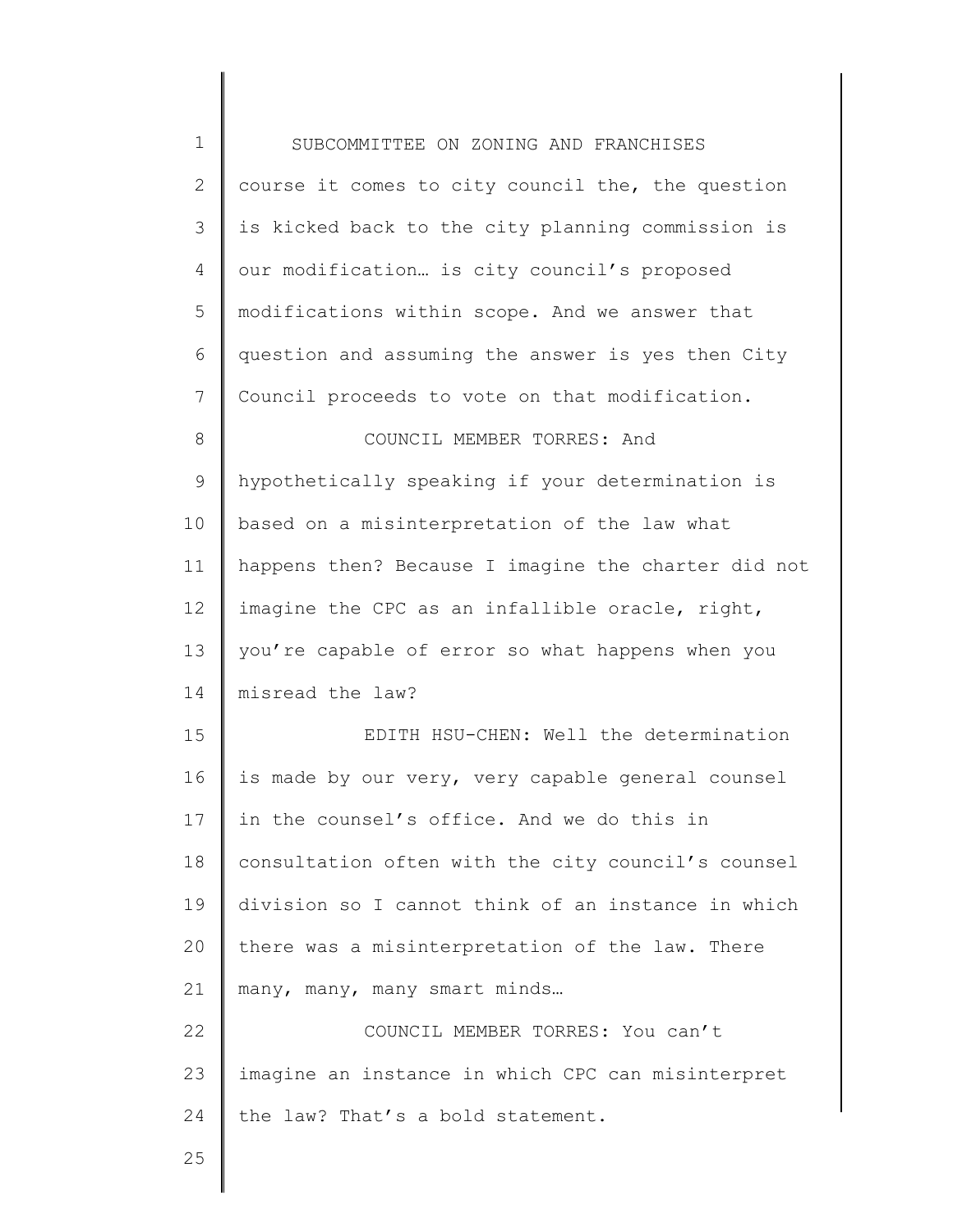1 2 3 4 5 6 7 8 9 10 11 12 13 14 15 16 17 18 19 20 21 22 23 24 25 SUBCOMMITTEE ON ZONING AND FRANCHISES EDITH HSU-CHEN: See we, we just adopted the law and city planning, HPD, other agencies and administration, and city council, we all worked very hard to fashion this law that we think and we, that we know is the most aggressive and most ambitious in the nation. So I, it's a very fresh law. I don't think we would have so soon misinterpreted a law that we all worked so hard on and for which there is a very clear administrative record of our intent. COUNCIL MEMBER TORRES: And I'm not going to pretend that I understand every nuance as well as David. But my understanding of your position is that the standard for applying MIH, an increase in residential FAR, significant increase in residential… EDITH HSU-CHEN: A significant increase… COUNCIL MEMBER TORRES: Actually I'm sorry increase in permitted FAR. EDITH HSU-CHEN: That's right. COUNCIL MEMBER TORRES: That's… EDITH HSU-CHEN: Thank you. Yes. COUNCIL MEMBER TORRES: Okay now I guess when approaching interpretation, I think of the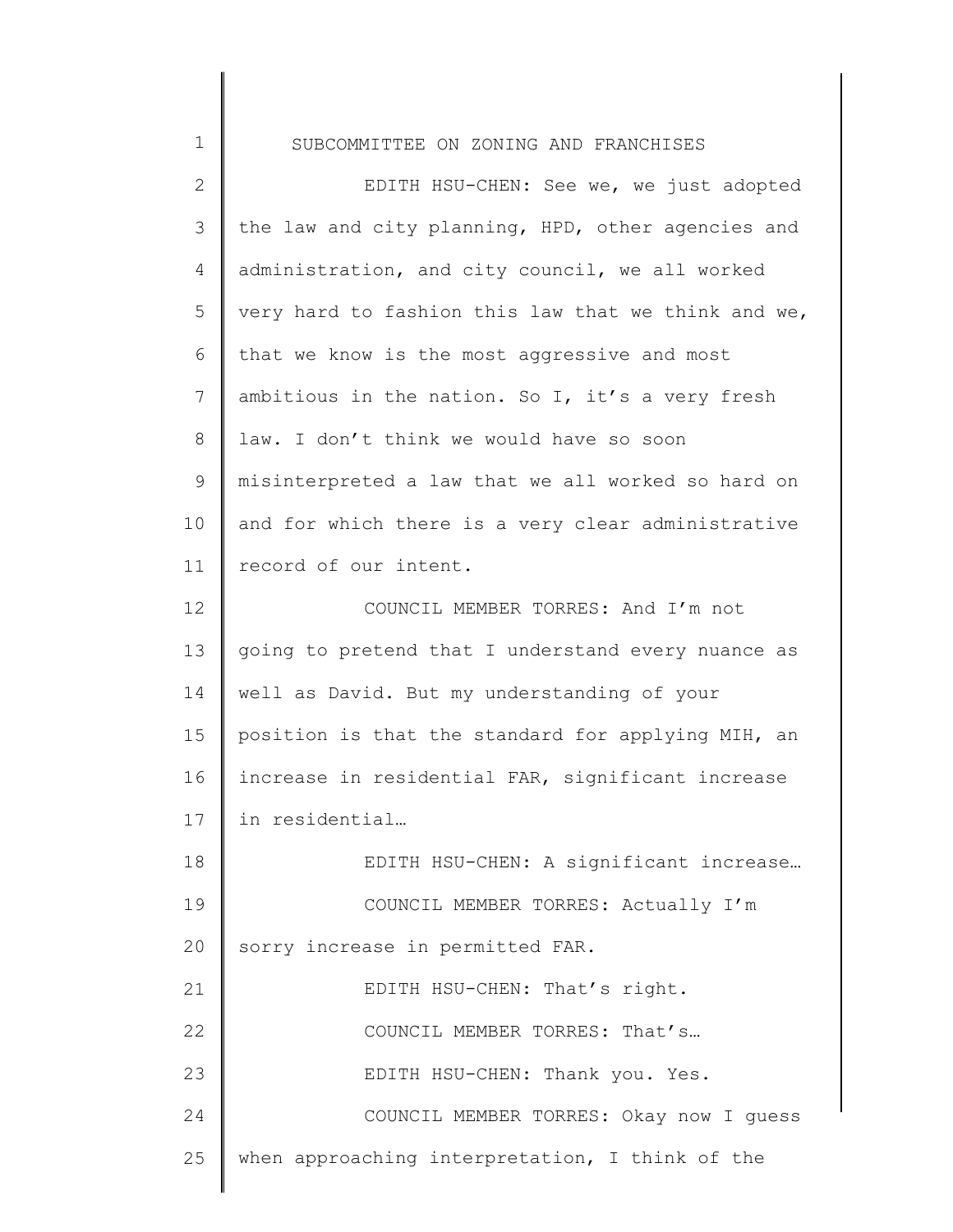1 2 3 4 5 6 7 8 9 10 11 12 13 14 15 16 17 18 19 20 21 22 23 24 25 SUBCOMMITTEE ON ZONING AND FRANCHISES rule Occam's Razor that the simplest explanation, the simplest interpretation is the best. And it would seem to me the simplest thing to do here is to interpret the text as written. But you're not asking me to interpret the text as written. You're asking me to read the word permitted into the text amendment. That violates my rule. Why is that… EDITH HSU-CHEN: I'm sorry… I don't think I understand your question. COUNCIL MEMBER TORRES: Does the word permitted appear in the relevant section of the text amendment that governs special permits? EDITH HSU-CHEN: I apologize. I don't have the text in front of me. But certainly permitted is… COUNCIL MEMBER TORRES: It does not appear. EDITH HSU-CHEN: Okay. COUNCIL MEMBER TORRES: So if I… [crosstalk] interpret the text as written that the word permitted appears nowhere in the relevant section so I effectively have to read that word into the text amendment.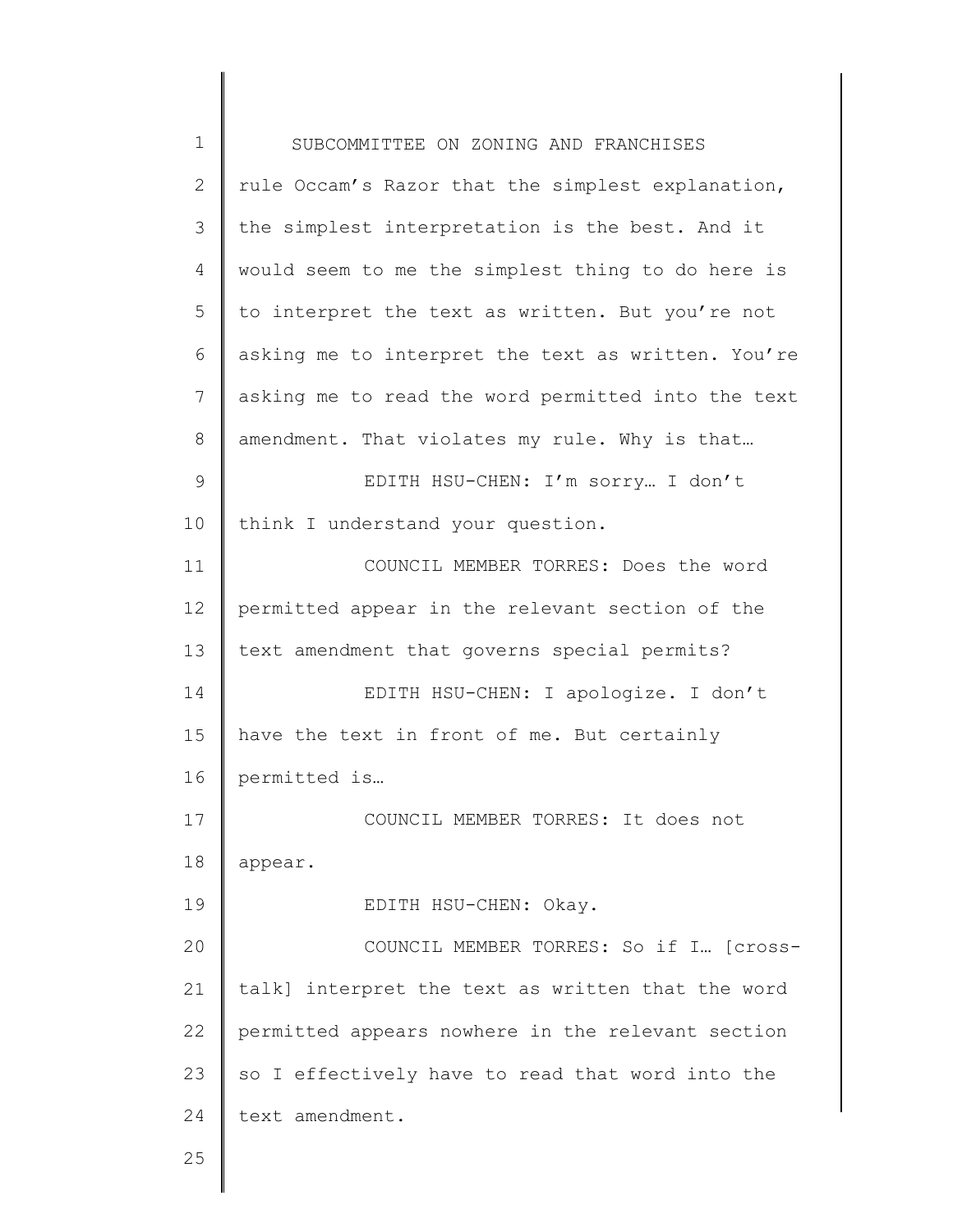1 2 3 4 5 6 7 8 9 10 11 12 13 14 15 16 17 18 19 20 21 22 23 24 25 SUBCOMMITTEE ON ZONING AND FRANCHISES EDITH HSU-CHEN: I think we read the word permitted throughout the zoning and throughout interpretations. You know zoning is essentially… COUNCIL MEMBER TORRES: Does, does the phrase… EDITH HSU-CHEN: …a catalogue of what is permitted. COUNCIL MEMBER TORRES: Does the phrase permitted residential FAR appear elsewhere in the text amendment? EDITH HSU-CHEN: I assume it would. COUNCIL MEMBER TORRES: So if… EDITH HSU-CHEN: So if the permitted, the word special permit, the word allowed, the word permissible… I mean appears I would say thousands… COUNCIL MEMBER TORRES: Right. EDITH HSU-CHEN: …of times in the zoning. Zoning is essentially a, a, a catalogue, an inventory of very… it's more than that. I shouldn't say that, catalogue, but it is a collection of what is allowed; land use, density, bulk… You know it is, it is a codified set of regulations on what is and is not permitted.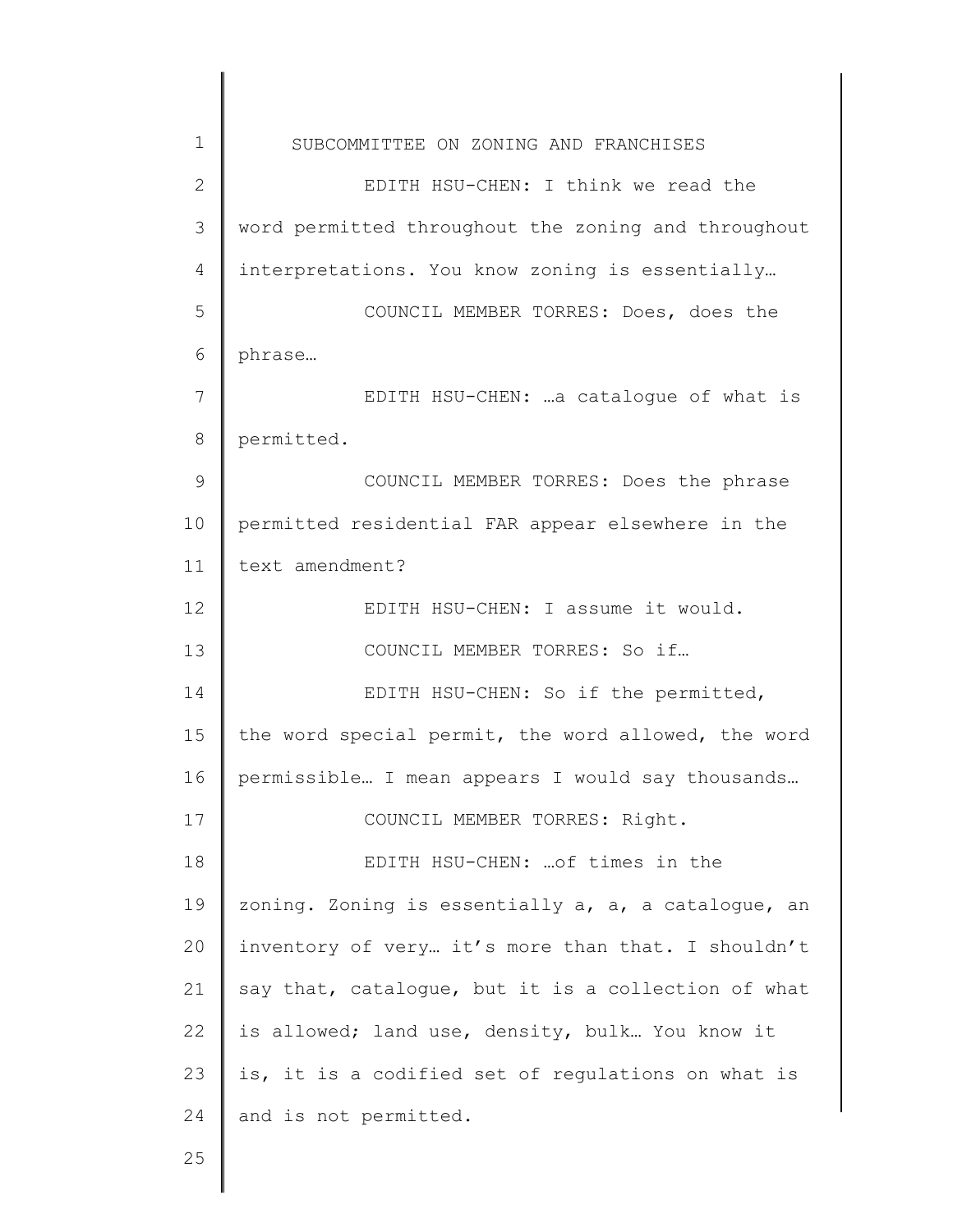| $\mathbf 1$   | SUBCOMMITTEE ON ZONING AND FRANCHISES               |
|---------------|-----------------------------------------------------|
| 2             | COUNCIL MEMBER TORRES: But I quess on               |
| 3             | the question of intent, what was the intent of the  |
| 4             | city council? Because ultimately in crafting MIH,   |
| 5             | if the council had intended permitted residential,  |
| 6             | an increase in permitted residential FAR to be the  |
| 7             | standard by which MIH was to be applied why did we  |
| 8             | not say so explicitly?                              |
| $\mathcal{G}$ | EDITH HSU-CHEN: It's, it's very                     |
| 10            | COUNCIL MEMBER TORRES: Like, I'm                    |
| 11            | confused                                            |
| 12            | EDITH HSU-CHEN:  clear                              |
| 13            | COUNCIL MEMBER TORRES:  by that. I'm                |
| 14            | not a lawyer                                        |
| 15            | EDITH HSU-CHEN: It's very clear to us               |
| 16            | based on the many statements that have been made    |
| 17            | and the records and written and otherwise of, of    |
| 18            | our intent that this is, that MIH is meant to apply |
| 19            | to an increase in permitted residential capacity.   |
| 20            | COUNCIL MEMBER TORRES: So I it seems                |
| 21            | to me, and again when I was voting for MIH that I   |
| 22            | as a legislator, many other legislators intended    |
| 23            | for determinations about the applicability of MIH   |
| 24            | to special permits to be made within the formal     |
| 25            | review process. And part of that formal review      |
|               |                                                     |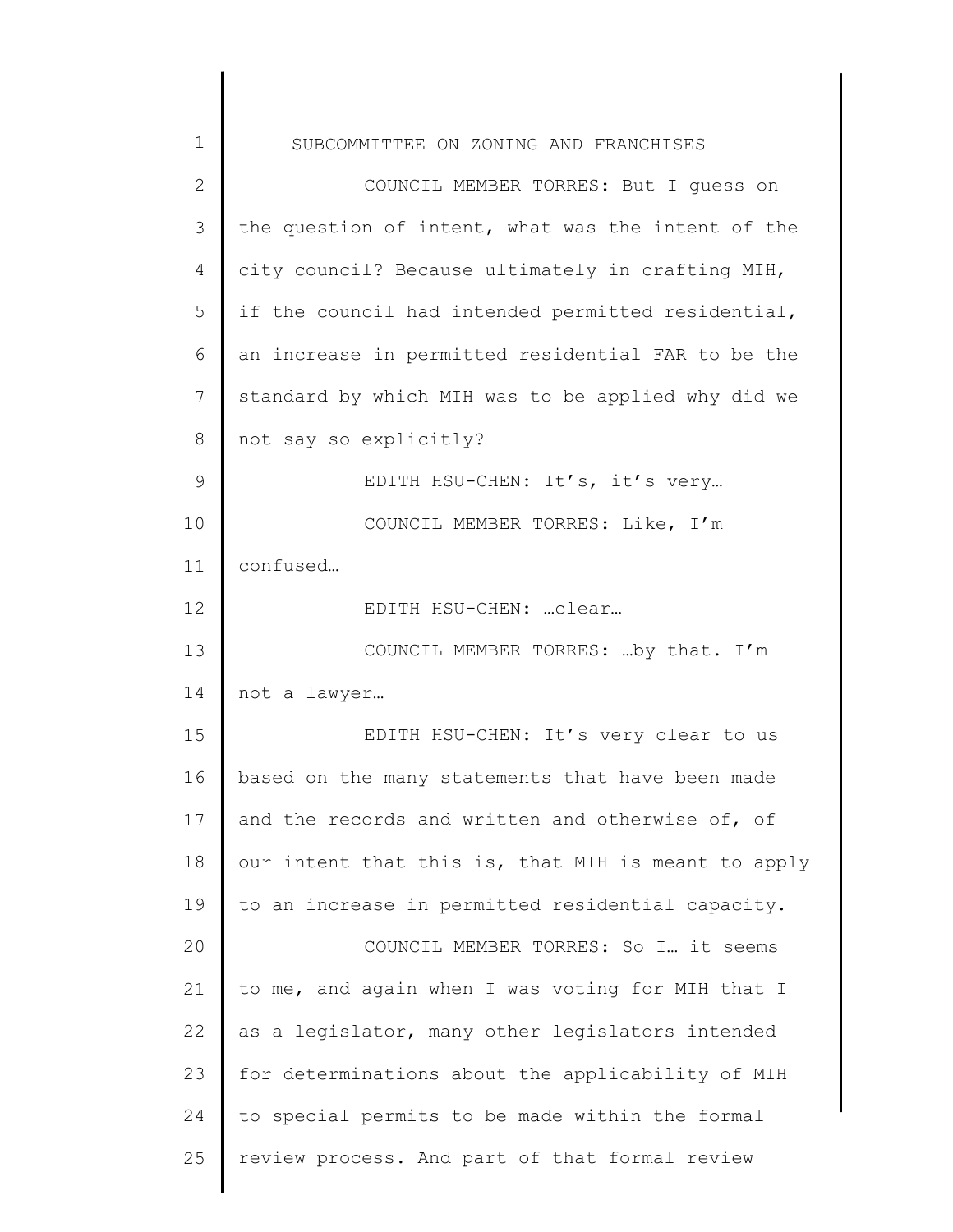| $\mathbf 1$    | SUBCOMMITTEE ON ZONING AND FRANCHISES               |
|----------------|-----------------------------------------------------|
| $\mathbf{2}$   | process is the EAS with its two scenarios. And the  |
| 3              | scenario with the special permit represents a       |
| 4              | significant increase in residential floor area. So  |
| 5              | that would, it seems to me interpreting the text    |
| 6              | based on a part of the formal review process, the   |
| $7\phantom{.}$ | EAS, would seem more logical than interpreting it   |
| $8\,$          | based on scenarios hypothesized outside the EAS.    |
| $\mathcal{G}$  | EDITH HSU-CHEN: I do want to point out              |
| 10             | that the EAS, the scenario presented in the EAS as  |
| 11             | the as of right option, it's one scenario out of a  |
| 12             | myriad. It is a reasonable assumption out of many   |
| 13             | reasonable assumptions that one can make about      |
| 14             | potential development on the site. I don't think we |
| 15             | can rely on a scenario EAS as a, as a final and     |
| 16             | definitive crystal ball about what would happen on  |
| 17             | a site but you know if, if a, if an approval were   |
| 18             | not granted.                                        |
| 19             | COUNCIL MEMBER TORRES: Yeah, but the                |
| 20             | EAS is the definitive document. It informs your     |
| 21             | determinations about whether the special permit     |
| 22             | should be approved. Why can't it inform your        |
| 23             | determinations about the applicability of MIH. It's |
| 24             | reliable for approvals but it's not reliable for    |
| 25             | determining the applicability of MIH?               |

∥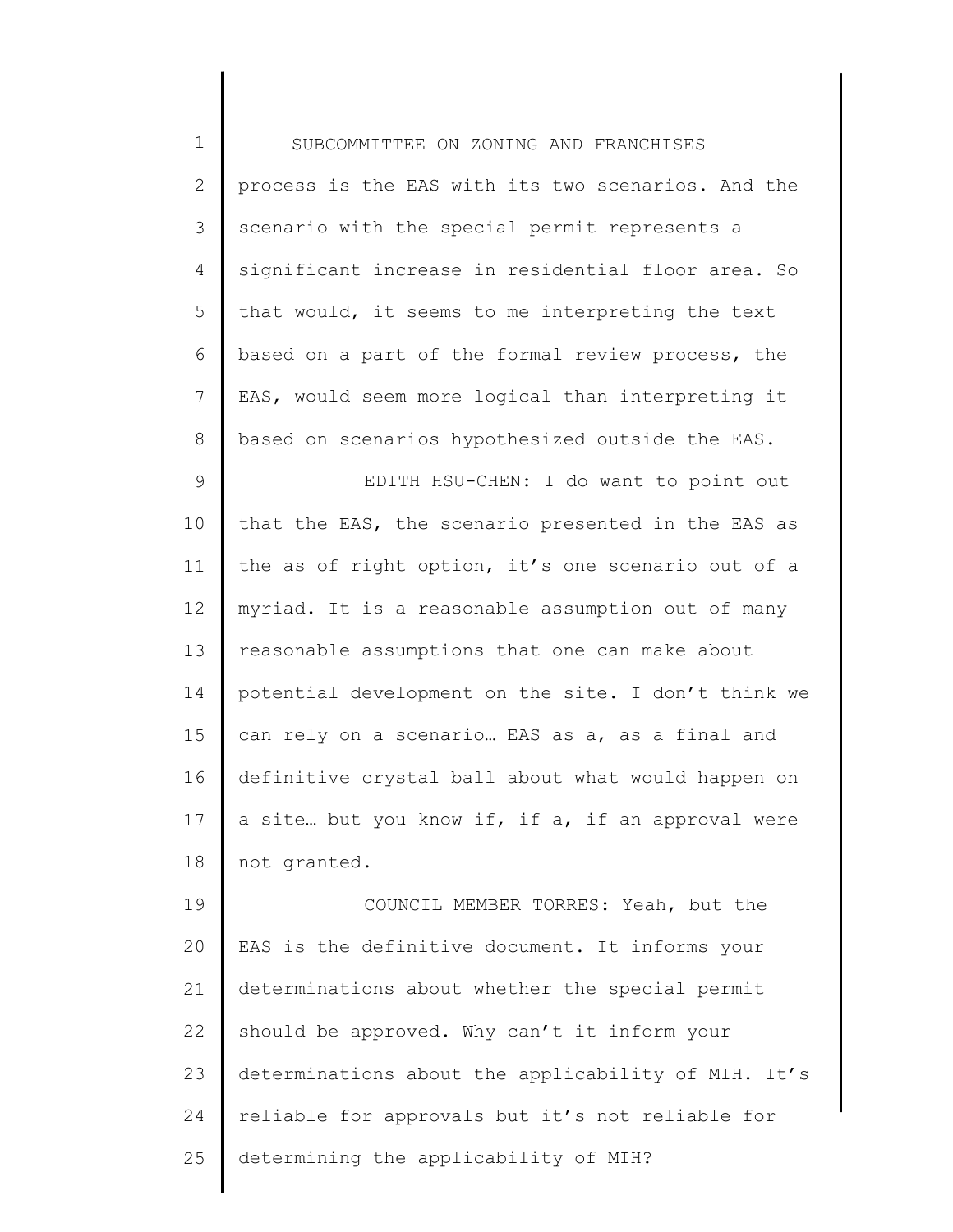| $\mathbf 1$     | SUBCOMMITTEE ON ZONING AND FRANCHISES               |
|-----------------|-----------------------------------------------------|
| $\mathbf{2}$    | EDITH HSU-CHEN: That's correct. The                 |
| 3               | [cross-talk] not intended as a tool to determine if |
| 4               | MIH is or is not applicable. It is, it is a         |
| 5               | disclosure document to talk about potential impacts |
| 6               | in the variety of categories.                       |
| 7               | COUNCIL MEMBER TORRES: Honestly I                   |
| 8               | actually don't it's a complicated matter. I'm not   |
| 9               | clear that there is a clear cut answer. As I said I |
| 10              | have no subtle view. I'm inclined to defer to the   |
| 11              | local council member but I'm convinced the CPC's    |
| 12 <sup>°</sup> | interpretation is as clear cut as you would lead us |
| 13              | to believe. With that said that's the end of my     |
| 14              | questioning.                                        |
| 15              | CHAIRPERSON RICHARDS: Back to Council               |
| 16              | Member Johnson.                                     |
| 17              | COUNCIL MEMBER JOHNSON: Just a couple               |
| 18              | more quick questions. So why is, why is MIH out of  |
| 19              | scope for the council? Why is it, why can't if the  |
| 20              | council wanted to impose MIH quidelines here why    |
| 21              | does the city planning commission deem that it's    |
| 22              | out of scope?                                       |
| 23              | EDITH HSU-CHEN: I will defer to our                 |
| 24              | counsel for the specifics on MIH applicability      |
| 25              | [cross-talk]                                        |
|                 |                                                     |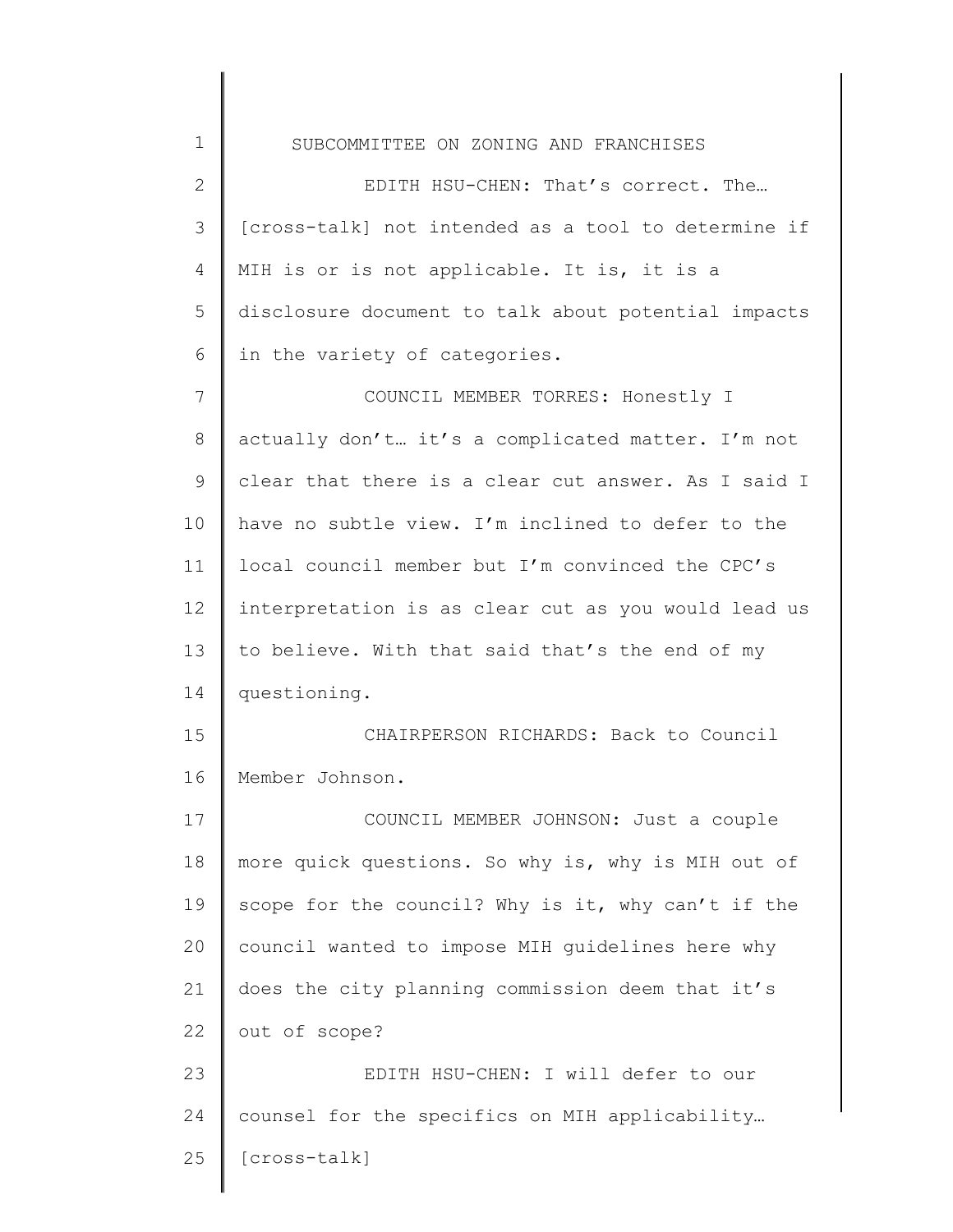1

2 3 COUNCIL MEMBER JOHNSON: Is... is Anita here?

4 5 6 7 8 9 10 11 12 13 14 15 16 17 18 19 20 21 22 23 24 25 EDITH HSU-CHEN: She was here earlier. She had to leave. But MIH is not contemplated as part of this special permit. This special permit allows for bulk and use modifications. Again, the 74-711 does not allow increase in FAR. The maximum FAR in the underlying zoning is the maximum FAR. You can ask for changes to tweak some modifications to the shape of the building but you cannot ask for more FAR. Again, the maximum FAR residential here is 10 and you know they could do that as of right. COUNCIL MEMBER JOHNSON: And typically how is a determination made on what's in scope and what's out of scope? It's, It's based on the EAS? EDITH HSU-CHEN: It's based on many things. It's based on, on the text itself, on what is dated in the text in terms of what, you know what potential modifications are being sought. It's based on policy. It's based on practice. It, again I defer to you our general counsel to give you a much more satisfying response on, on scope. COUNCIL MEMBER JOHNSON: So just to clarify has the commission determined that this is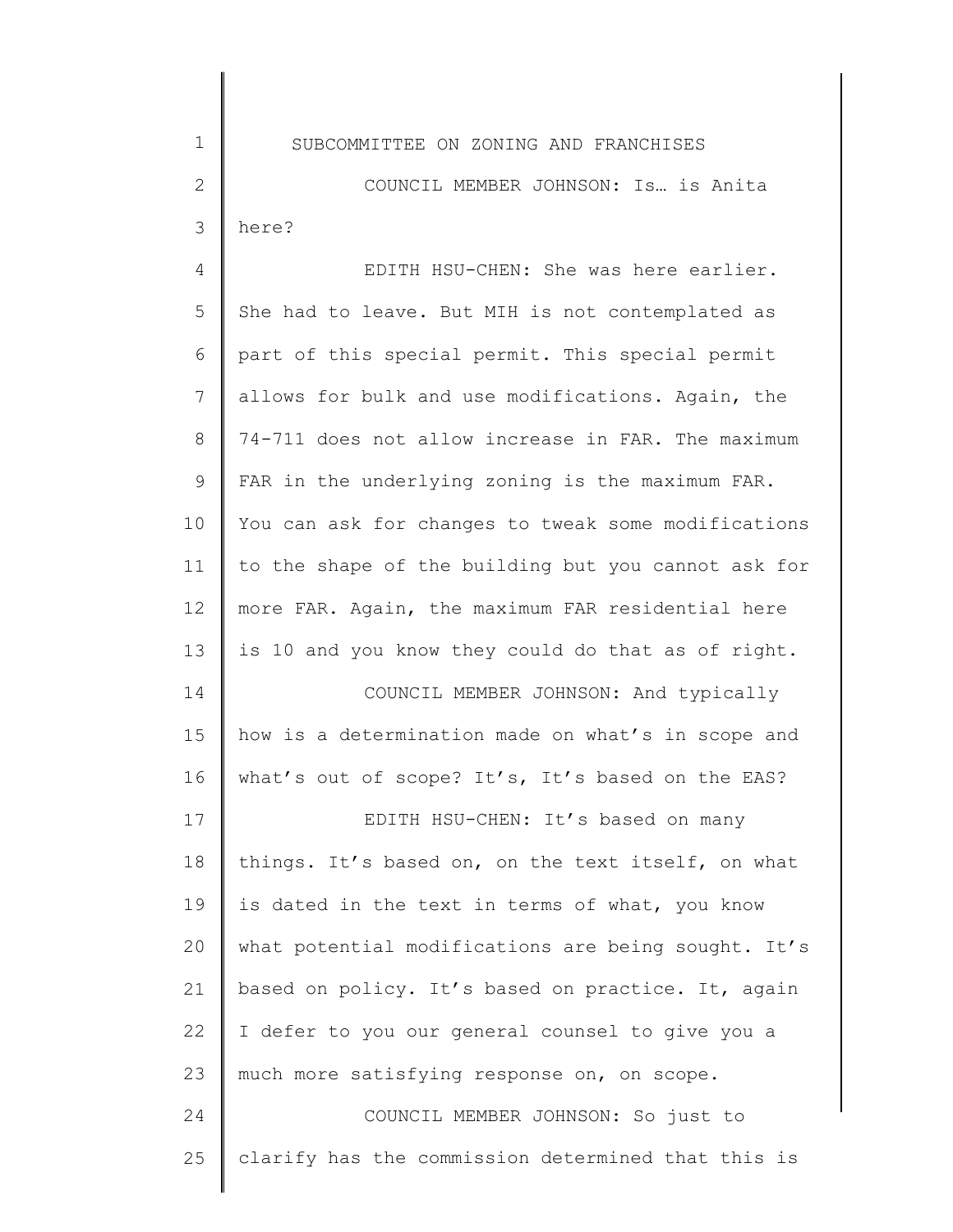1 2 3 SUBCOMMITTEE ON ZONING AND FRANCHISES out of scope yet or is this an interpretation at the staff level?

4 5 6 7 8 9 10 11 12 13 14 15 16 17 18 19 20 21 22 23 24 25 EDITH HSU-CHEN: I do not, I'm… I'm not sure if the commission has been asked directly if MIH is within scope. I don't know if they have been asked that particular question. But the question of whether or not MIH applies here, that has been very avidly discussed at the city planning commission. COUNCIL MEMBER JOHNSON: Okay why is an historic preservation a public purpose for the purpose of the zoning resolution? EDITH HSU-CHEN: Historic preservation is absolutely a public purpose… [cross-talk] COUNCIL MEMBER JOHNSON: Okay. EDITH HSU-CHEN: …and one that we strongly uphold and, and, and we, and we... in fact we have things like this, this special permit to help historic preservation, to help historic districts and historic buildings you know stay in great condition and perpetuity. COUNCIL MEMBER JOHNSON: Thank you. I hope this was fun for you today. EDITH HSU-CHEN: A thrill. Always. COUNCIL MEMBER JOHNSON: Thank you.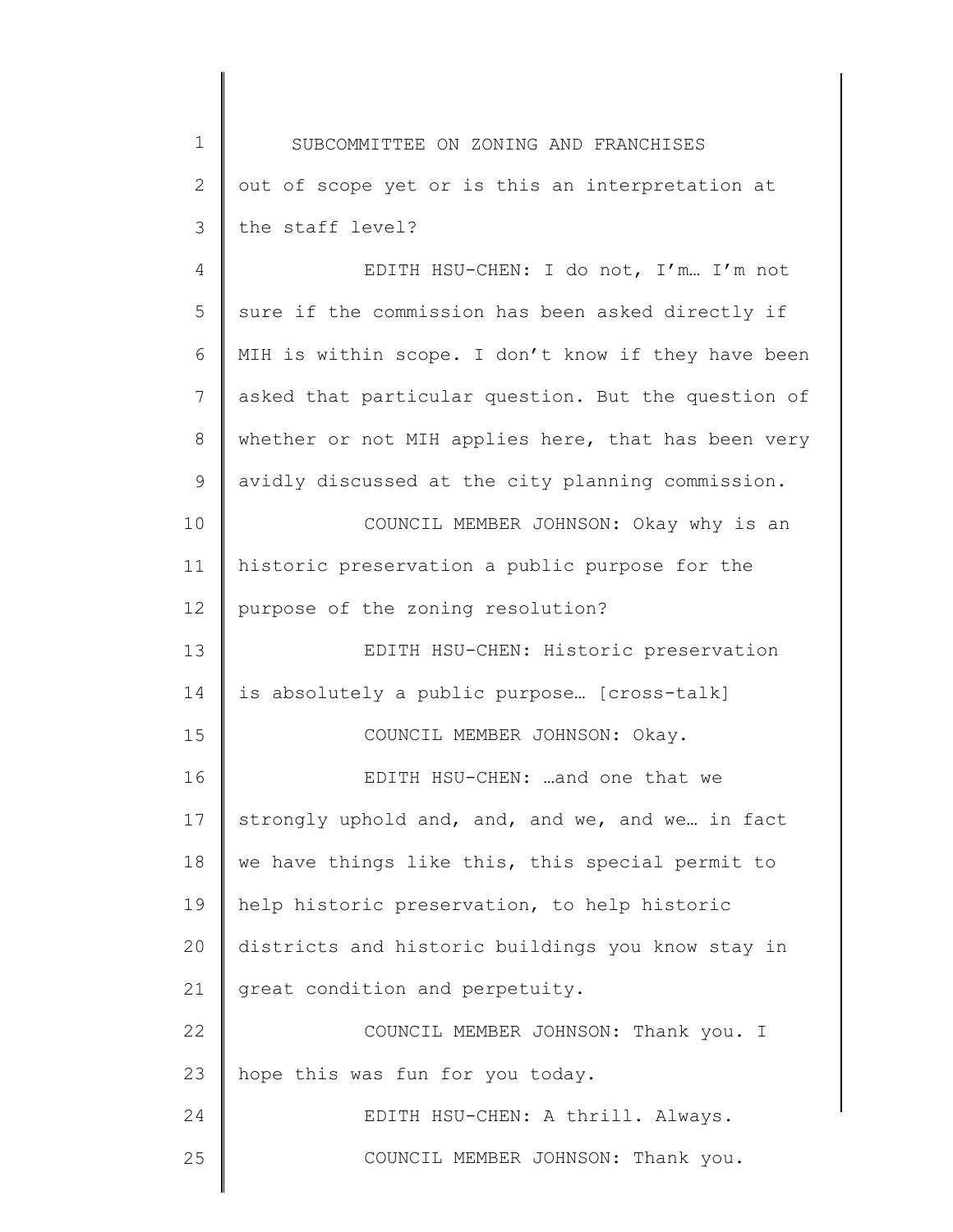| $\mathbf 1$  | SUBCOMMITTEE ON ZONING AND FRANCHISES               |
|--------------|-----------------------------------------------------|
| $\mathbf{2}$ | EDITH HSU-CHEN: Always, Council Member.             |
| 3            | COUNCIL MEMBER JOHNSON: Thank you.                  |
| 4            | Thanks Edith.                                       |
| 5            | CHAIRPERSON RICHARDS: Thank you. Thank              |
| 6            | you, thank you for your testimony. And I think      |
| 7            | today is a great day in one sense because we're     |
| $\,8\,$      | debating the merits on pushing for more affordable  |
| 9            | housing and I don't want that to get lost in        |
| 10           | particular in the conversation you know. I think    |
| 11           | that was the reason we pushed so hard and worked so |
| 12           | closely with you all to pass mandatory inclusionary |
| 13           | housing because we truly do understand that we're   |
| 14           | in a crisis and we, where we see an opportunity we  |
| 15           | would love to seize opportunities. So I don't want  |
| 16           | that to get lost in the conversation today. And     |
| 17           | obviously there's still a lot more details that     |
| 18           | need to be flushed out in particular in terms of    |
| 19           | MIH and, and its practicality in cases in           |
| 20           | particular like this. So we're very grateful for    |
| 21           | you coming out and we look forward to continuing to |
| 22           | work with the commission and city planning as we    |
| 23           | move forward. And just want to remind you that we   |
| 24           | look forward to the conversation follow-up after    |
| 25           | this hearing.                                       |
|              |                                                     |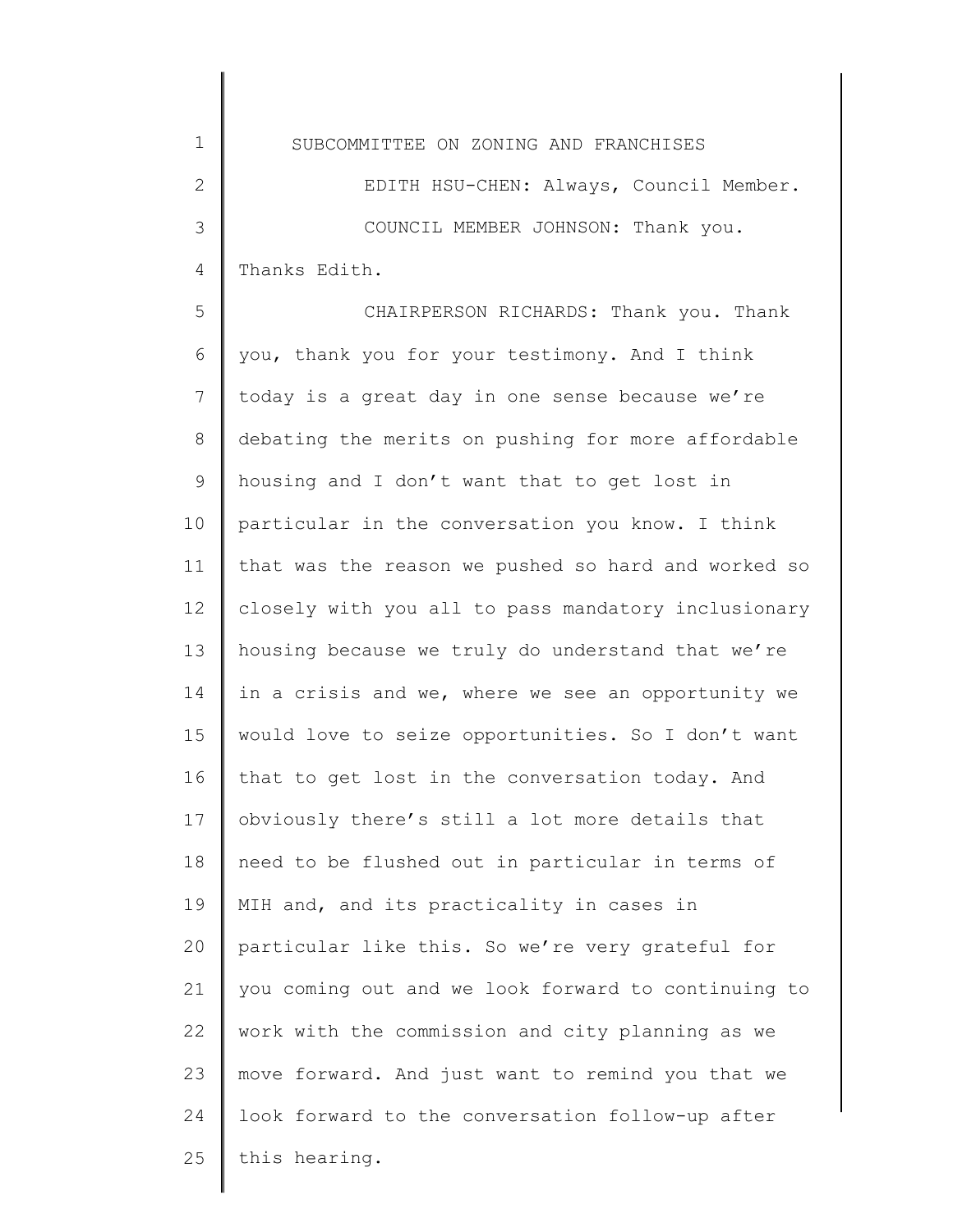1 2 3 4 5 6 7 8 9 10 11 12 13 14 15 16 17 18 19 20 21 22 23 24 25 SUBCOMMITTEE ON ZONING AND FRANCHISES EDITH HSU-CHEN: Yes, indeed. Thank you. CHAIRPERSON RICHARDS: Thanks. EDITH HSU-CHEN: Thank you Chair Donovan. Thank you Chair Greenfield. And Council Member Johnson, thank you. CHAIRPERSON RICHARDS: Alrighty so we're going to call the first panel; Jim Cross Manhattan Borough President Gale Brewer's Office, Eric Edward Stern Manhattan CB5, Matt Gornick Urban Justice Center, John Murry CB5, Layla Law CB5. Okay you may begin. Just state your name for the record and which organization you're representing and we're going to have a two minute time limit on testimonies so we have 25 people to get through. Okay thank you. You may begin. JIM CROSS: Good morning Chair Richards and members of the Subcommittee on Zoning and Franchises. My name is Jim Cross and I'm here representing Manhattan Borough President Gale Brewer. I'm here to reiterate the borough president's strongly held belief that the Adorama special permit for the development at 42 West  $18<sup>th</sup>$ Street in the Ladies' Mile historic district should trigger the requirements of the mandatory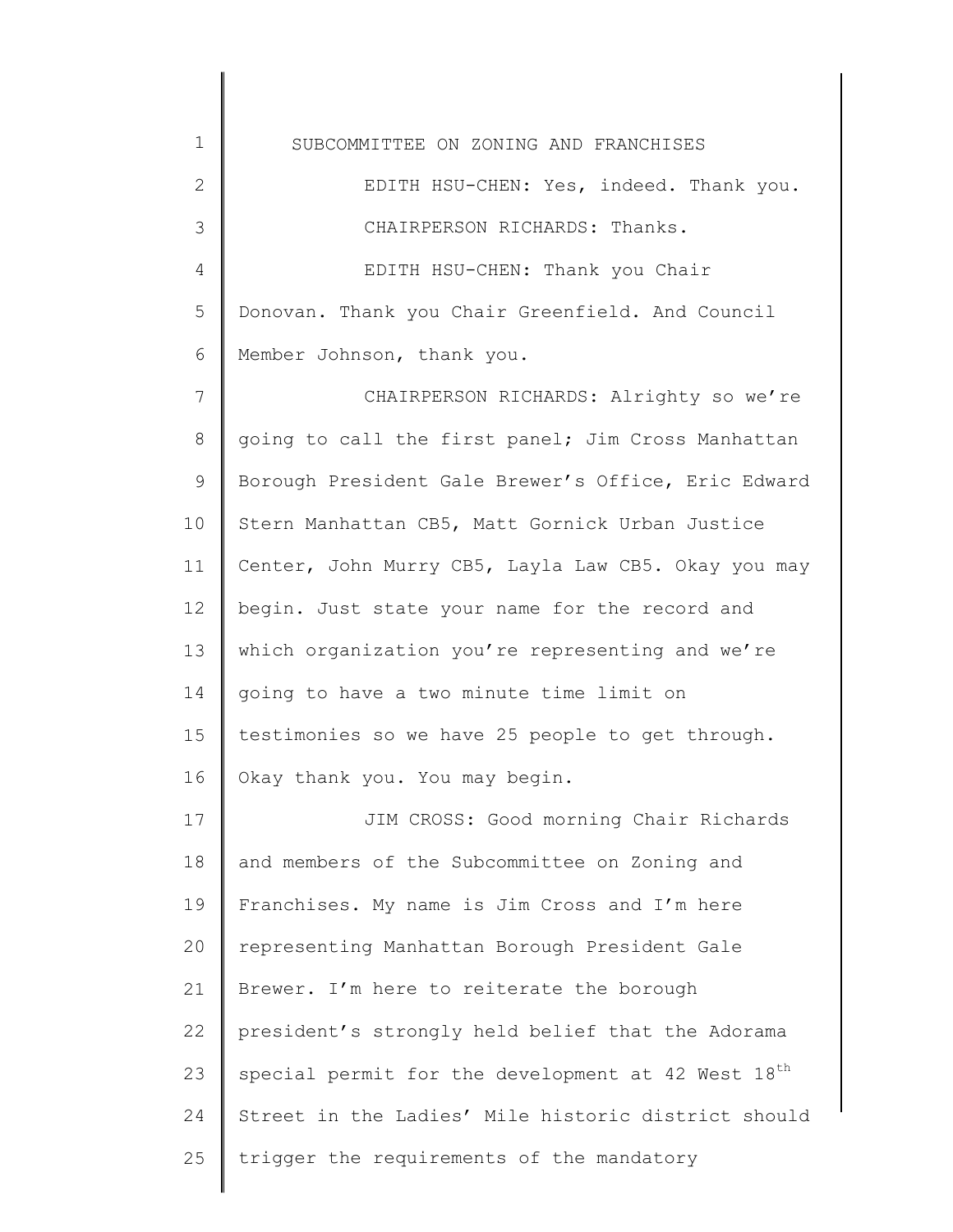1 2 3 4 5 6 7 8 9 10 11 12 13 14 15 16 17 18 19 20 21 22 23 24 25 SUBCOMMITTEE ON ZONING AND FRANCHISES inclusionary housing program or MIH. Our office was the first and only borough president's office to recommend approval of mandatory inclusionary housing. And that was in large part because of its application to special permits. Only two Manhattan neighborhoods are likely to see neighborhood rezonings that will trigger MIH; East Harlem and Inwood. However, since the borough president took office Manhattan ha had 30 applications for special permits, more than double the amount of all the other boroughs combined. That is why we believe that any special permit that allows developers to build significantly more residential units and floor area than they would otherwise be able to should trigger MIH. The special permit process is the only way most neighborhoods in Manhattan will see any affordable housing under the MIH program. Now the Department of City Planning has been clear in conversations with us that they did not intend for MIH to apply to this particular special permit even though it would allow a much bigger and taller building. But it is not clear to us or the community board or to many more organizations and individuals who weighed in on MIH as to why the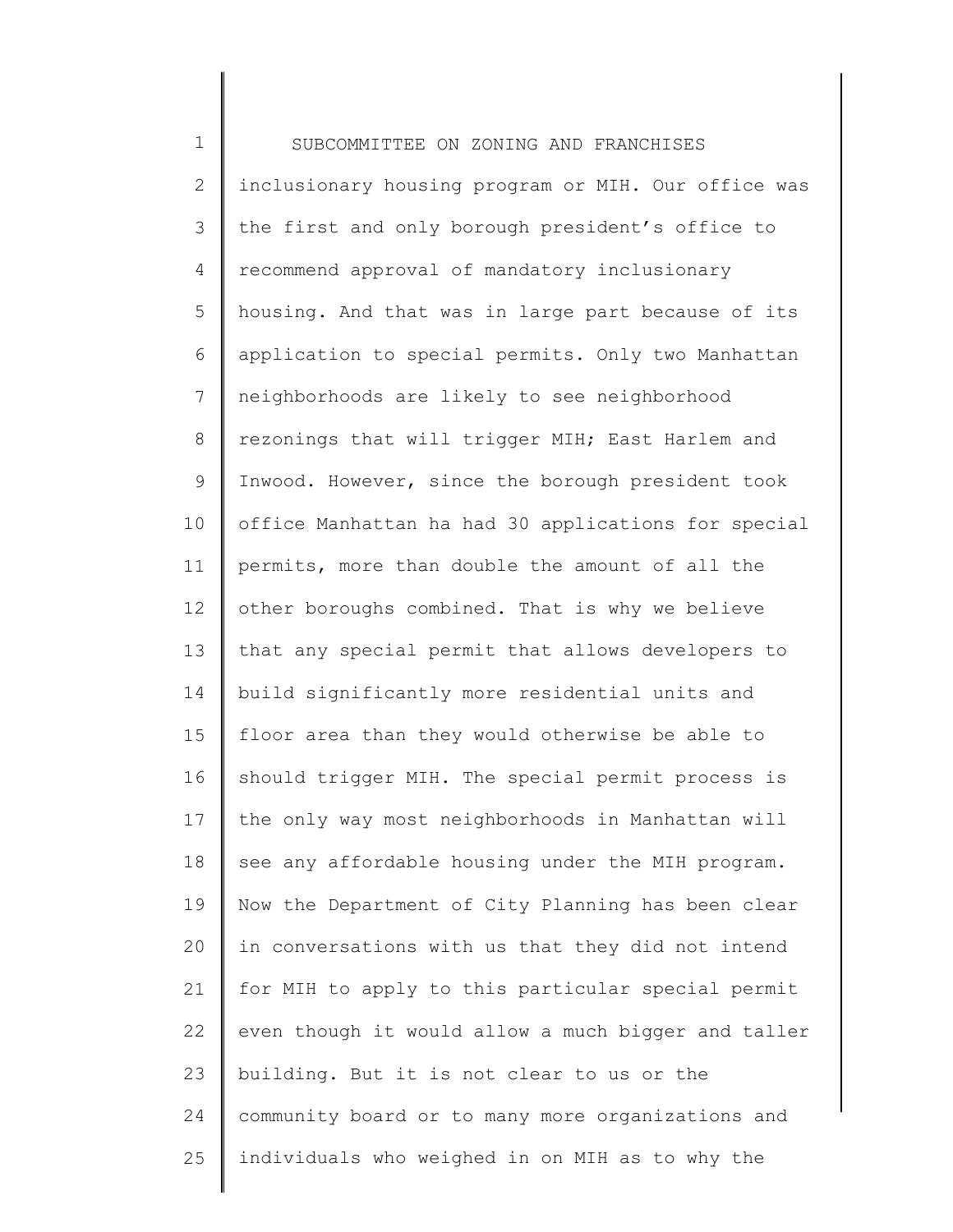1 2 3 4 5 6 7 8 9 10 11 12 13 14 15 16 17 18 19 20 21 22 23 24 25 SUBCOMMITTEE ON ZONING AND FRANCHISES text amendment we approved would not apply in this case. The zoning resolution reads that quote where a special permit application would allow a significant increase in residential floor area the city planning commission in establishing the appropriate terms and conditions for the granting of such special permit shall apply such requirements where consistent with the objectives of the mandatory inclusionary housing program. The text does not make reference to an increase in residential FAR as being required for the applicability of MIH nor does it state that an increase in permitted residential floor area is required. The bulk permit sought in this application facilitates more residential floor area and should fall within the requirements. We know… if I could just wrap up, we know and appreciate the city planning commission spent a significant amount of time debating this issue. We appreciate the discussions my office has had with city council land use staff and the consideration you are giving to this question and especially Council Member Johnson's hard work on this as well as the efforts of your staff to take a more proactive approach to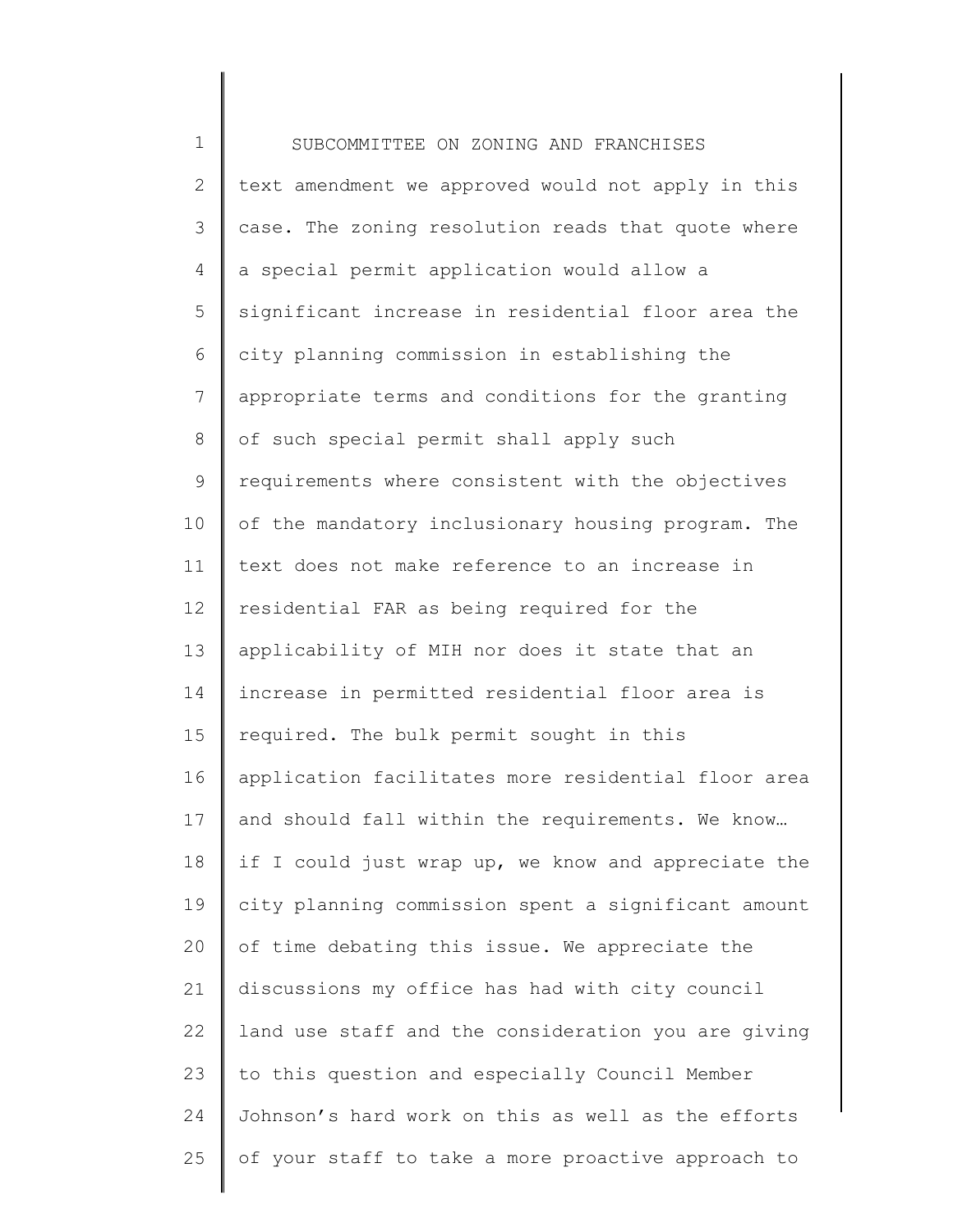| $\mathbf 1$  | SUBCOMMITTEE ON ZONING AND FRANCHISES               |
|--------------|-----------------------------------------------------|
| $\mathbf{2}$ | these applications in the future. We want to work   |
| 3            | with the city council and city planning commission  |
| 4            | to review future potential applications for         |
| 5            | residential development in Manhattan to make sure   |
| 6            | we take every opportunity we can to apply MIH but   |
| 7            | we think that the language here covers this         |
| 8            | application. Thank you.                             |
| 9            | CHAIRPERSON RICHARDS: Thank you.                    |
| 10           | ERIC STERN: Chair Richards, Chair                   |
| 11           | Greenfield, Council Member Johnson                  |
| 12           | CHAIRPERSON RICHARDS: Just hit your                 |
| 13           | mic.                                                |
| 14           | ERIC STERN: What?                                   |
| 15           | CHAIRPERSON RICHARDS: It'll light up.               |
| 16           | ERIC STERN: Chair Richards, Council                 |
| 17           | Member Johnson, Chair Greenfield thank you so much  |
| 18           | for this opportunity. I'm Eric Edward Stern and I   |
| 19           | chair Manhattan Community Board 5's Land Use        |
| 20           | Committee. Our board calls on the council to deny   |
| 21           | this special permit unless MIH is applied. And      |
| 22           | before I go further I want to state for the record  |
| 23           | that our board also believes that the bulk waivers  |
| 24           | sought do have an adverse effect on light and air   |
| 25           | at this site. The bulk modifications in the Adorama |
|              |                                                     |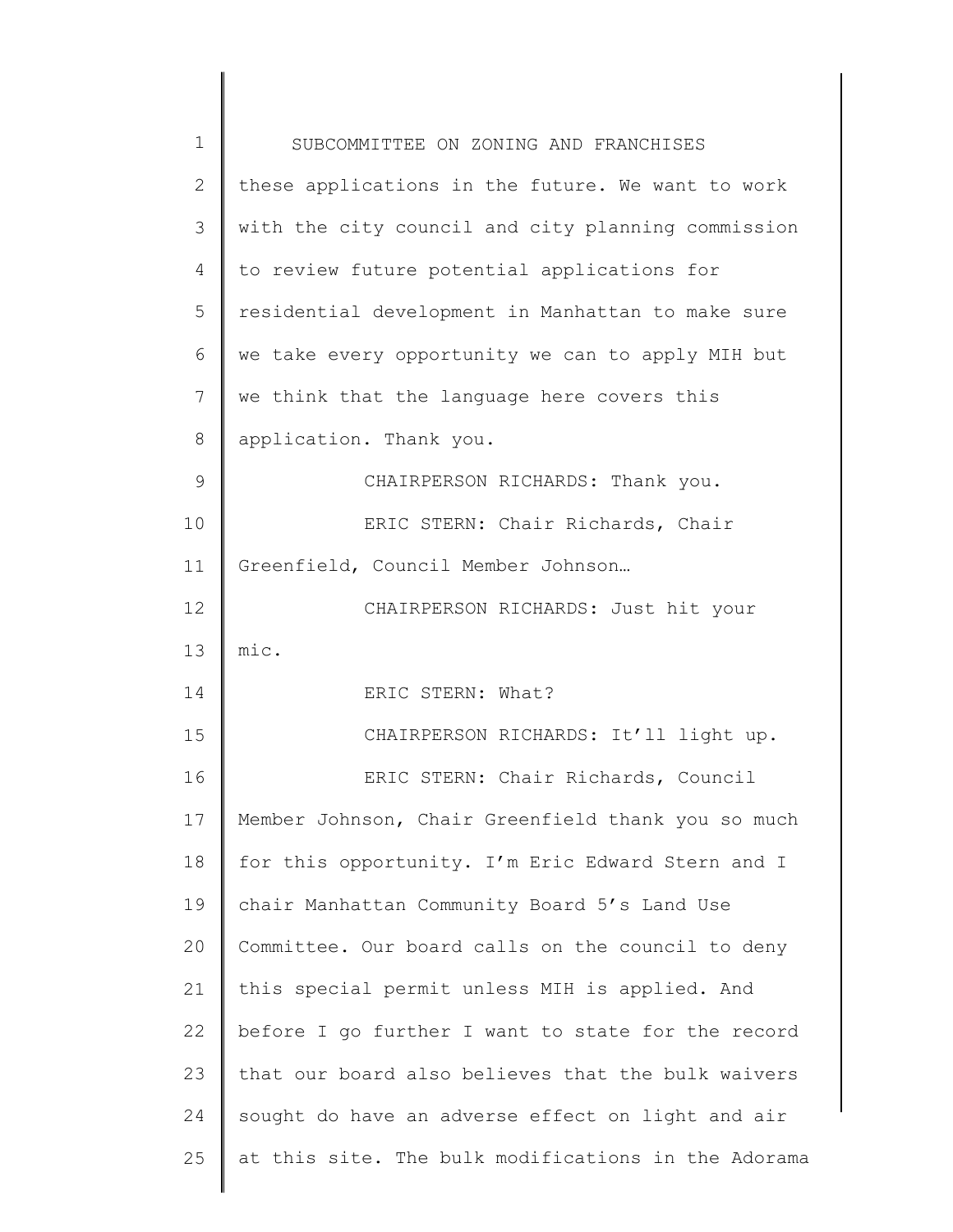| $1\,$          | SUBCOMMITTEE ON ZONING AND FRANCHISES               |
|----------------|-----------------------------------------------------|
| $\mathbf{2}$   | special permit would permit more than 20 market     |
| 3              | rate residential units and more than 20,000 square  |
| 4              | feet of residential floor area to be built that     |
| 5              | cannot be built today under the existing bulk       |
| 6              | regulations. The city planning commission failed to |
| $\overline{7}$ | apply the zoning resolution properly. ZR section    |
| $8\,$          | 7432 requires the application of MIH when a special |
| $\mathsf 9$    | permit for either bulk or use modifications allows  |
| 10             | for a significant increase in pound sign            |
| 11             | residential floor area. The commission's decision   |
| 12             | was based not on the words of the zoning resolution |
| 13             | but rather on faulty reasoning that some statements |
| 14             | as part of the administrative record could override |
| 15             | the plain meaning of the zoning text as adopted by  |
| 16             | the city council. I'll give you an example. If I    |
| 17             | say I expect not to get coffee later and I choose   |
| 18             | to get coffee later today has me saying that I      |
| 19             | expect not to get coffee later today prevented me   |
| 20             | from getting coffee later today? I'll give you that |
| 21             | as some food for thought [cross-talk]               |
| 22             | CHAIRPERSON RICHARDS: No, but I could               |
| 23             | use some coffee right now.                          |
| 24             | ERIC STERN: Because this zoning                     |
| 25             | resolution clearly, has clearly defined guidelines  |
|                |                                                     |

║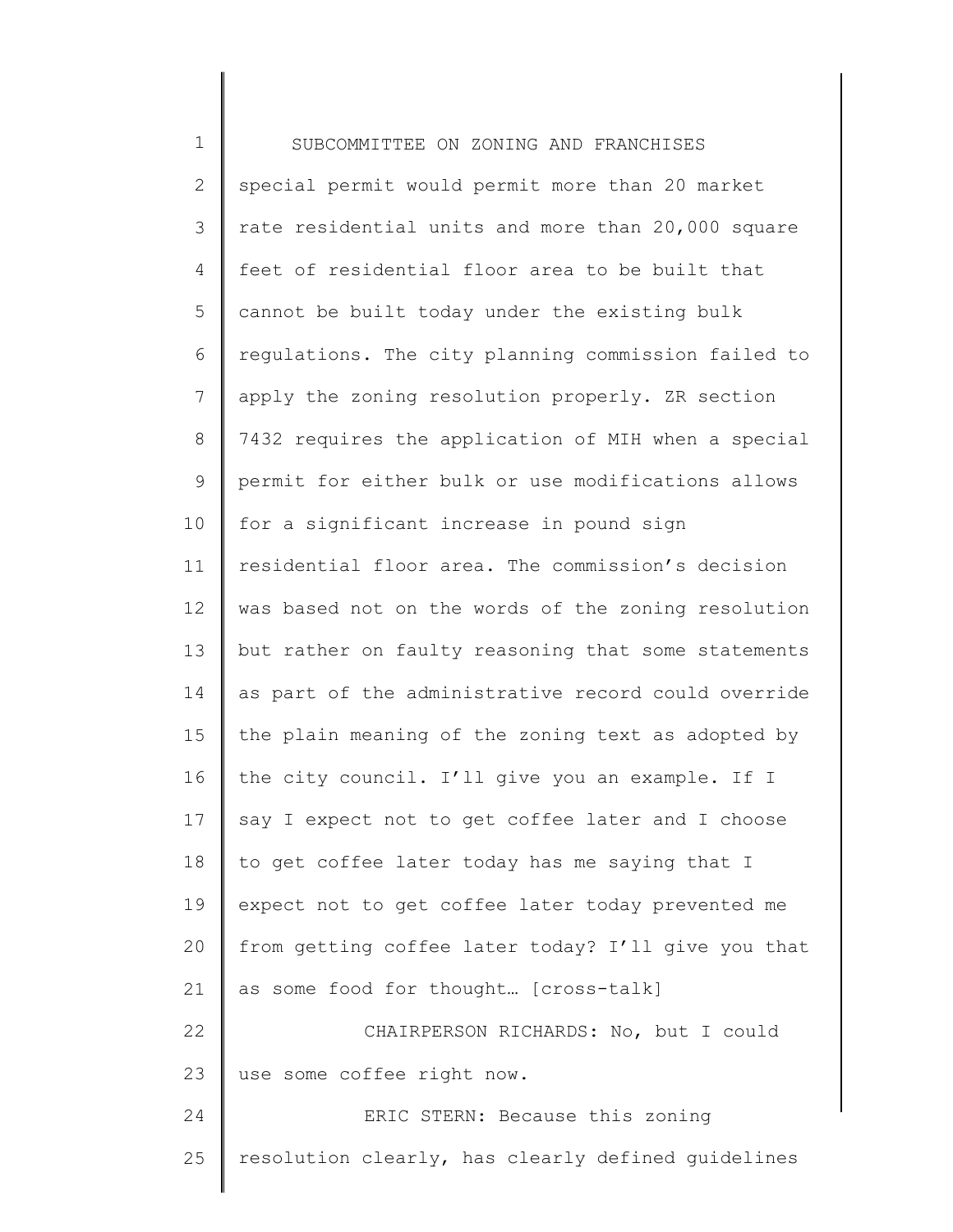1 2 3 4 5 6 7 8 9 10 11 12 13 14 15 16 17 18 19 20 21 22 23 24 25 SUBCOMMITTEE ON ZONING AND FRANCHISES for requiring that the city shall apply MIH in this instance the council must only approve the special permit if the requirements of MIH applied. The city may choose just how to apply MIH. For instance, the MIH requirements could only be applied, could be applied to the incremental density here. But the city's obligated to apply MIH in some form. And the council's application of MIH here is fully within scope. I want to make this very clear. When we talk about scope we talk about things under environmental review and under the subject matter of this application. And if I can quickly explain this. First, the only difference for an environmental review that the presence of income restrictive, of low or moderate income housing units would have is that there are 20 more children in those low income units then that could trigger an impact on, on, on child care. We don't have that threshold here. The Sherman Plaza, EAS, had 124 units of housing and that did not trigger the need for any additional review. So we're having far fewer units here if MIH is applied to the increment there's no argument that environmental review, further environmental review could be triggered.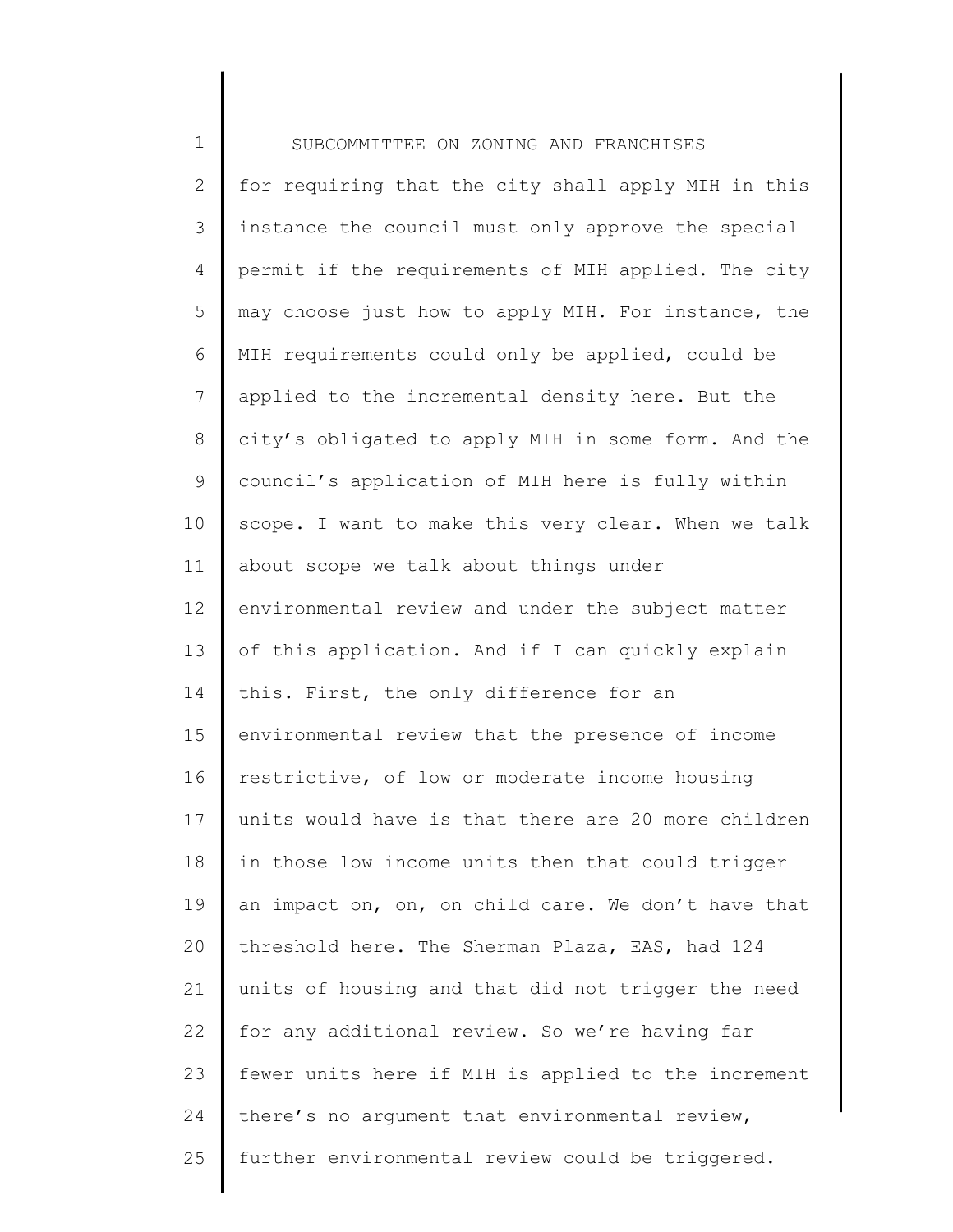1 2 3 4 5 6 7 8 9 10 11 12 13 14 15 16 17 18 19 20 21 22 23 24 25 SUBCOMMITTEE ON ZONING AND FRANCHISES Second, the zoning resolution says that regardless of whether every option specified in the paragraph is included in the land use application all affordability options available under the provisions of that paragraph explaining the options for MIH shall be part of the subject matter of each such application through the land use review process. The zoning text that the council modified makes explicit that the council is able to apply an MIH option even if that had not previously been contemplated in the application submitted by the applicant or when it appeared before the city planning commission. And third the issue of MIH has been a central part of the subject matter of the earlier hearings at the community board and at the commission. And this is based on a rule that, that the city planning has, the Department of City Planning has on sort of how does one decide whether something was out of the subject matter. So for these reasons it's clear that the council does have the, not only power to apply MIH but that that application of MIH, not a voluntary requirement, not another negotiation but the council is legally able to apply MIH, it is within scope. I welcome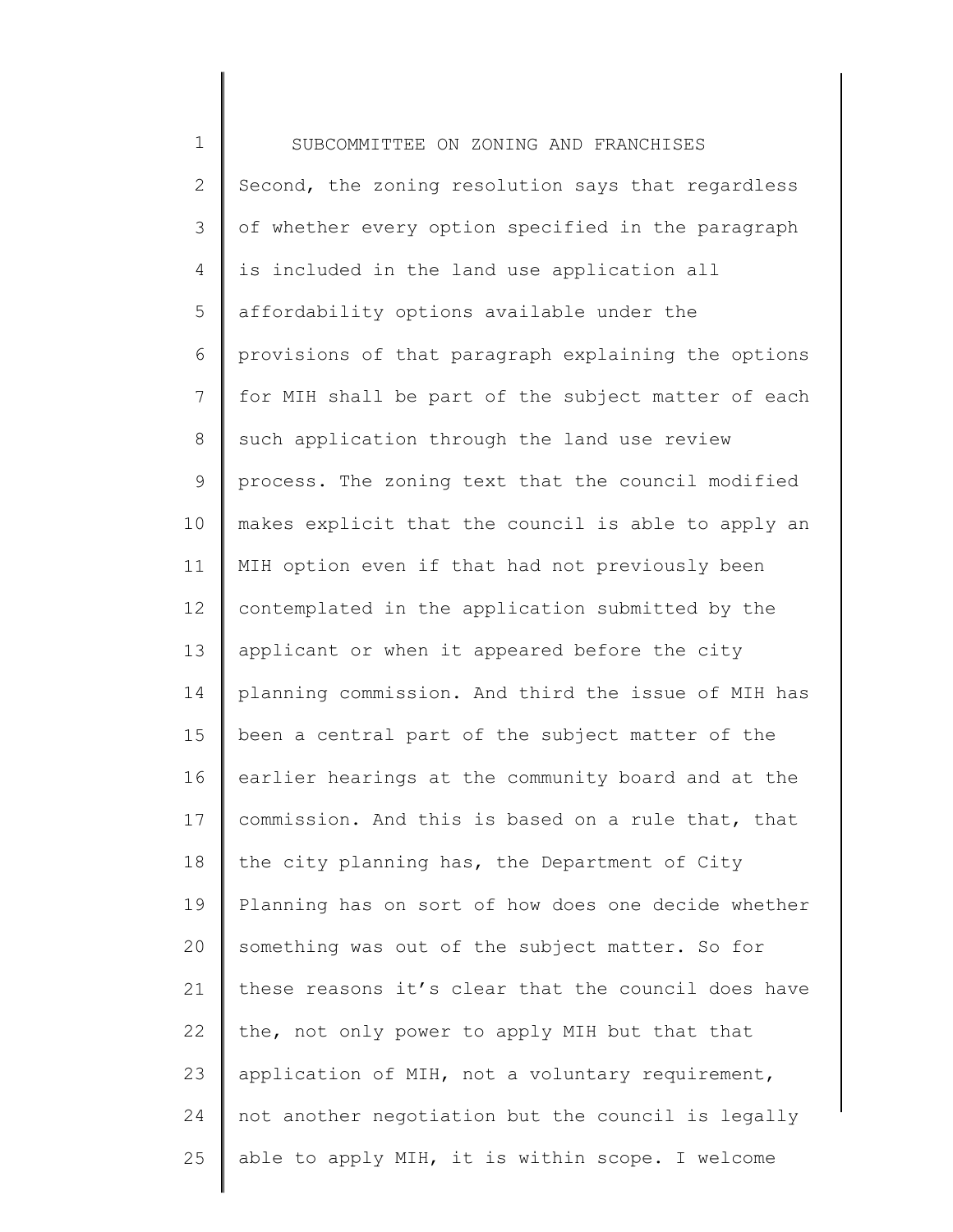| $\mathbf 1$  | SUBCOMMITTEE ON ZONING AND FRANCHISES               |
|--------------|-----------------------------------------------------|
| $\mathbf{2}$ | any and all questions. In particular I'd be happy   |
| 3            | to explain why applying MIH unquestionably is       |
| 4            | within the council's power at this time. I urge the |
| 5            | council to follow the law and to apply MIH. Unless  |
| 6            | MIH is applied the council must deny this           |
| 7            | application. Thank you very much for your           |
| $8\,$        | consideration.                                      |
| $\mathsf 9$  | CHAIRPERSON RICHARDS: Thank you.                    |
| 10           | MATT GORNICK: My name is Matt Gornick.              |
| 11           | I'm a legal fellow at the Community Development     |
| 12           | Project of the Urban Justice Center or CDP. I'm     |
| 13           | testifying today on behalf of CDP staff attorney    |
| 14           | Adrian Watkin [sp?]. As many of you know CDP        |
| 15           | previously weighed in to explain its position that  |
| 16           | mandatory inclusionary housing must be applied in   |
| 17           | special permit applications such as these. But the  |
| 18           | granting of a special permit will have the effect   |
| 19           | of increasing the residential floor area that can   |
| 20           | be built on a zoning lot. I've submitted a copy of  |
| 21           | CDP's letter to the city planning commission on     |
| 22           | this matter along with her written testimony. On    |
| 23           | summary after reviewing the, the provisions of the  |
| 24           | zoning resolution and relevant case law we believe  |
| 25           | that MIH must be imposed on all special permits     |
|              |                                                     |

║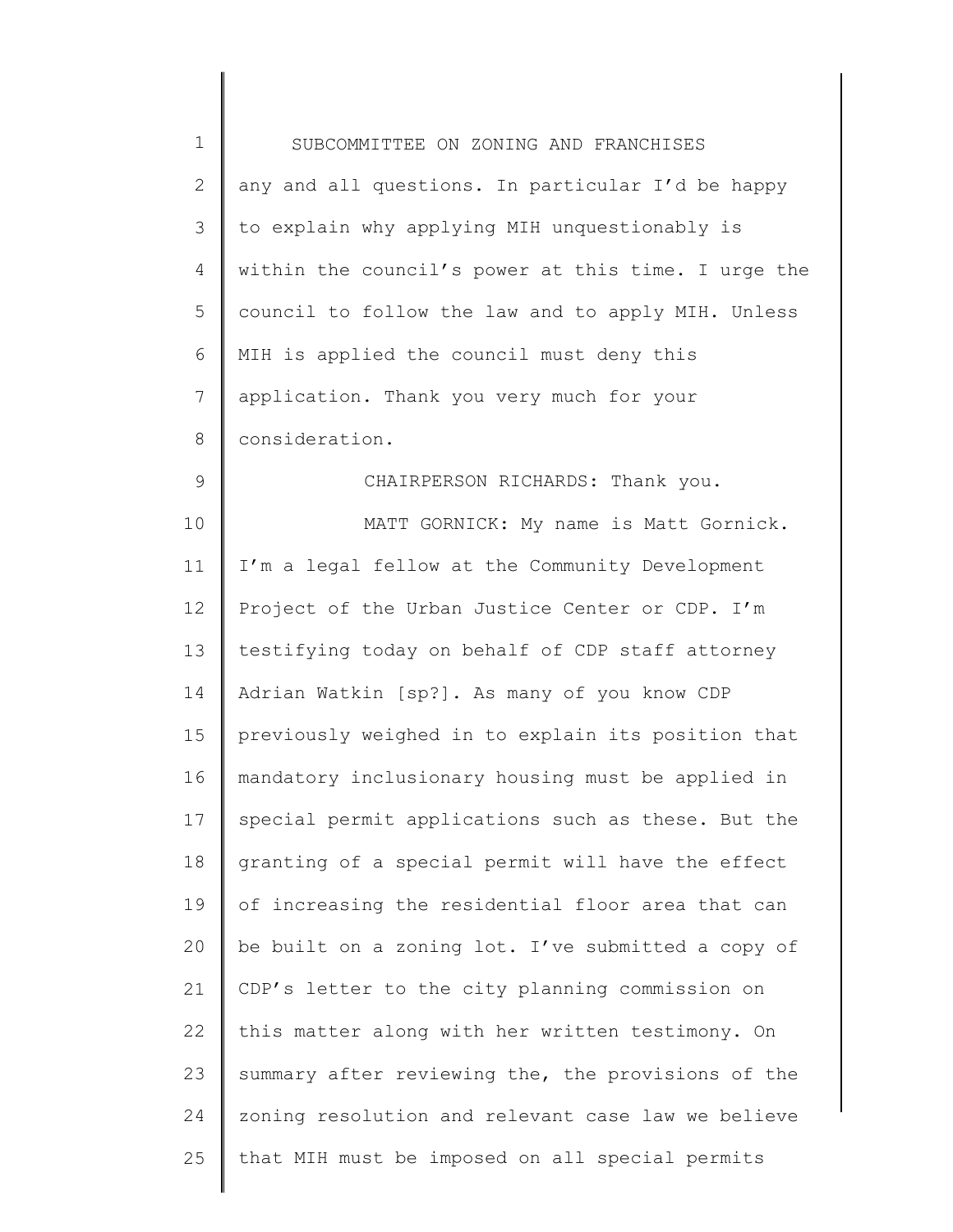1 2 3 4 5 6 7 8 9 10 11 12 13 14 15 16 17 18 19 20 21 22 23 24 25 SUBCOMMITTEE ON ZONING AND FRANCHISES that result in a significant increase in residential floor area. Whether that increase results from the granting of additional floor area ratio or as in this case from a different bulk modification. ZR74-32 states that the commission shall apply the requirements of MIH where a special permit application would allow significant increase in residential floor area. Importantly the zoning text does not limit the commission's duty to impose the requirements of MIH to instances where there is an increase in maximum residential floor area permitted or an increase in available FAR but simply to an increase in residential floor area. It is improper for the commission to limit MIH's application to scenarios where maximum FAR is increased when no such limitation exists within the zoning text itself. It's also improper to look beyond the zoning text to derive its meaning when the text itself is clear enough. The commission is search that because a commission report is the representation to the public and to the city council of the scope of the law the commission does not now have the discretion to act in a way that, that contradicts these representations or that goes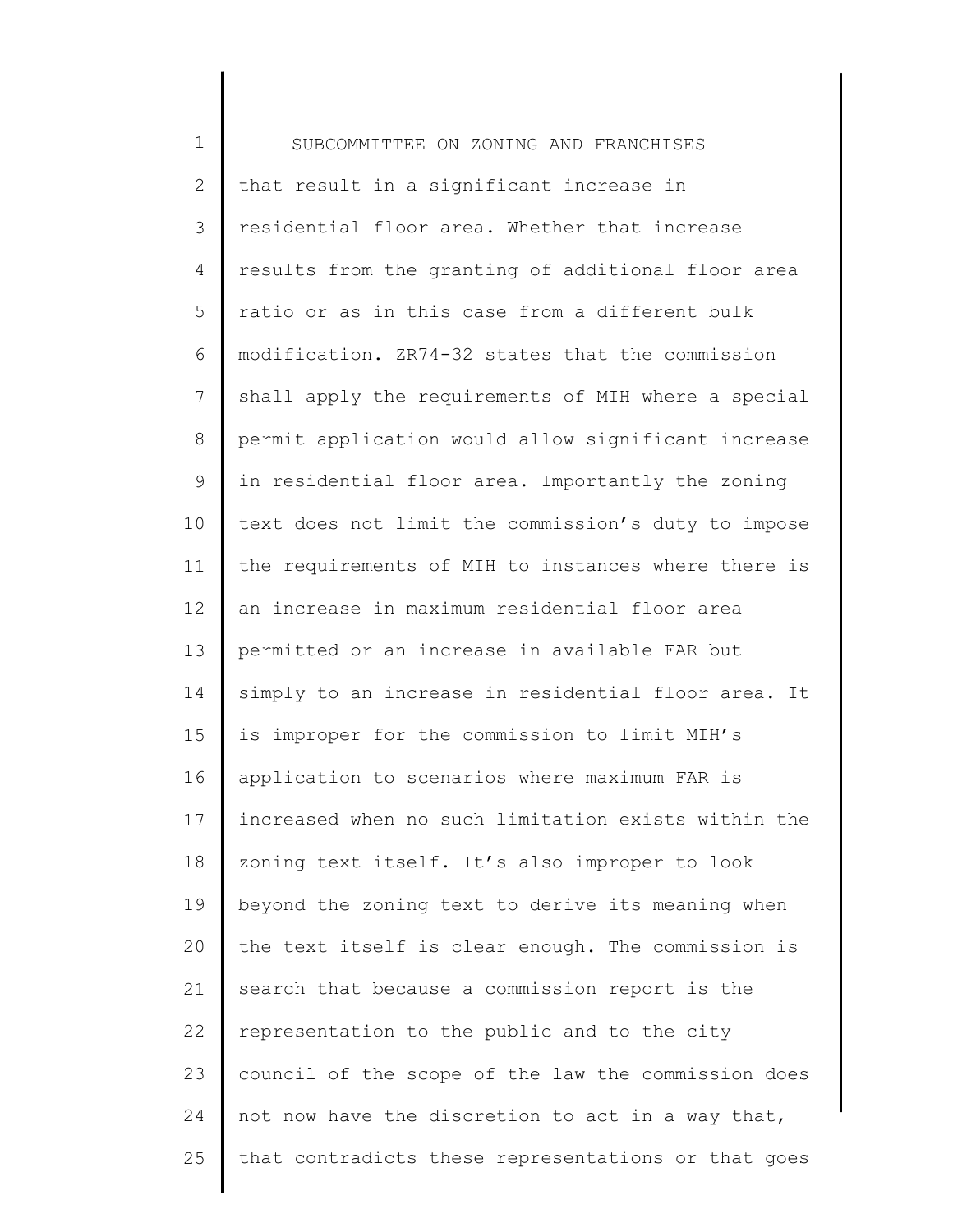1 2 3 4 5 6 7 8 9 10 11 12 13 14 15 16 17 18 19 20 21 22 23 24 25 SUBCOMMITTEE ON ZONING AND FRANCHISES beyond the law's explicit scope. But here the law's explicit scope, the plaint text of ZR74-32 simply does not support the interpretation that the commission has put forward. Though the commission sites other sources to describe what the views of certain department officials involved in the MIH approval process may have been ultimately as New York's highest court has explained the clearest indicator of legislative intent is the statutory text. And the starting point in any case of interpretation must always be the language itself giving effects to the plain meaning thereof. The reason for this is clear. To do otherwise risks thwarting the democratic process through which the zoning text was reviewed, edited, and adopted by the city council. This telling that the commission's resolution on the Adorama special permit fails to address either the text of ZR74-32 or CDP's extensive discussion of the commission's obligation to follow the law as written. The commission appears to avoid the text of the zoning resolution in order to avoid the inescapable conclusion that the text requires but we urge the council not to do the same. Within this context it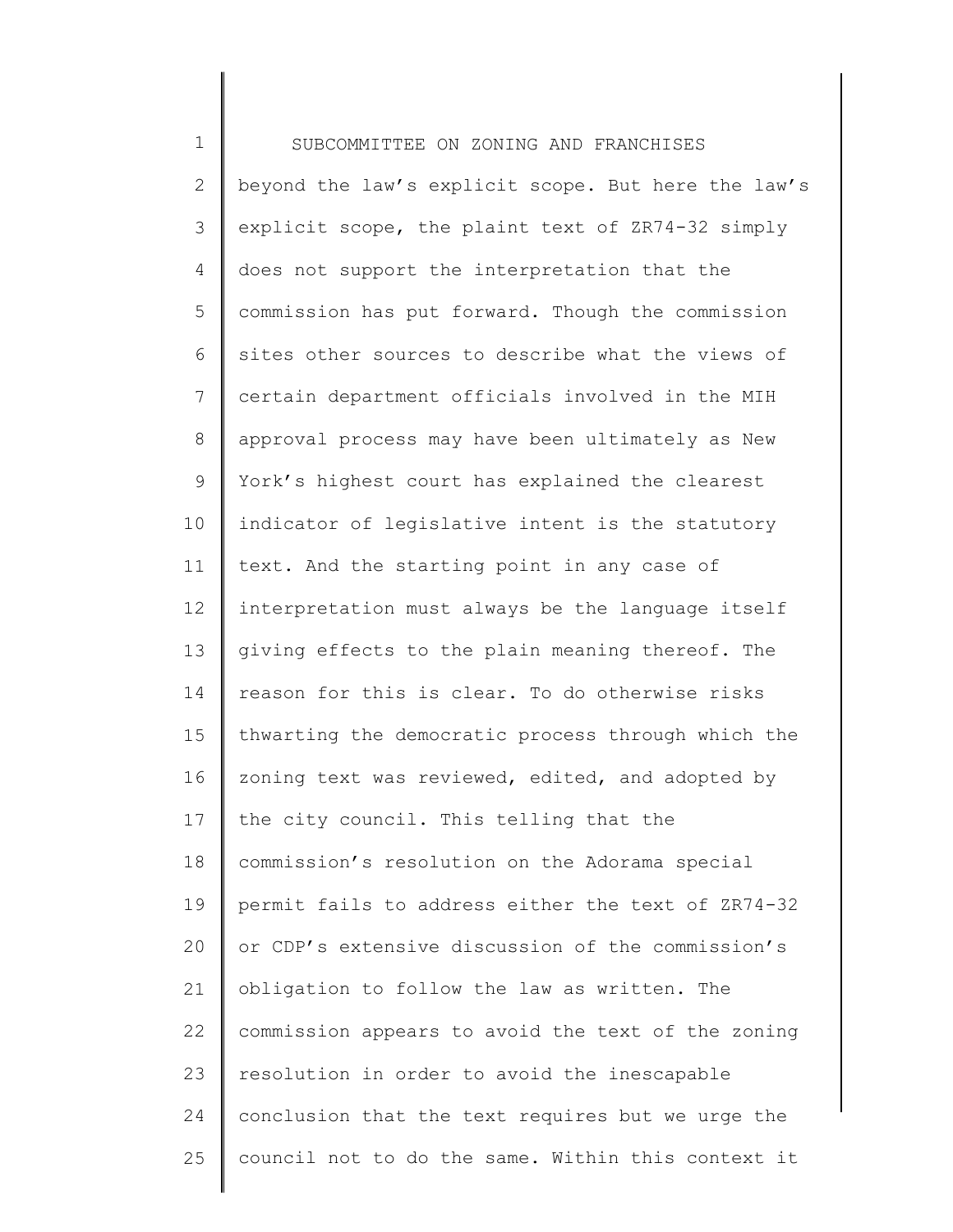1 2 3 4 5 6 7 8 9 10 11 12 13 14 15 16 17 18 19 20 21 22 23 24 25 SUBCOMMITTEE ON ZONING AND FRANCHISES is critical that the city council correct the actions of the commission and impose the MIH program requirements as required by the zoning resolution. As explained more fully in the legal memo submitted with our testimony Section 197DC of the city charter provides that the city council shall take final action on commission decisions subject to council's review. The charter grants the council authority to approve, approve with modifications, or disapprove such commission decisions. Although the city council has not yet faced a decision about whether to modify a special permit application in order to impose the requirements of MIH the charter expressly grants the council the authority to approve with modifications any action of the commission subject to the council's review. And the council has invoked this authority to modify numerous other special permit applications. Although the charter grants the commission the authority to determine that proposed modifications warrant additional environmental or land use review under section 197C the commission rarely invokes this provision. And if it does it doesn't mandate further… and if it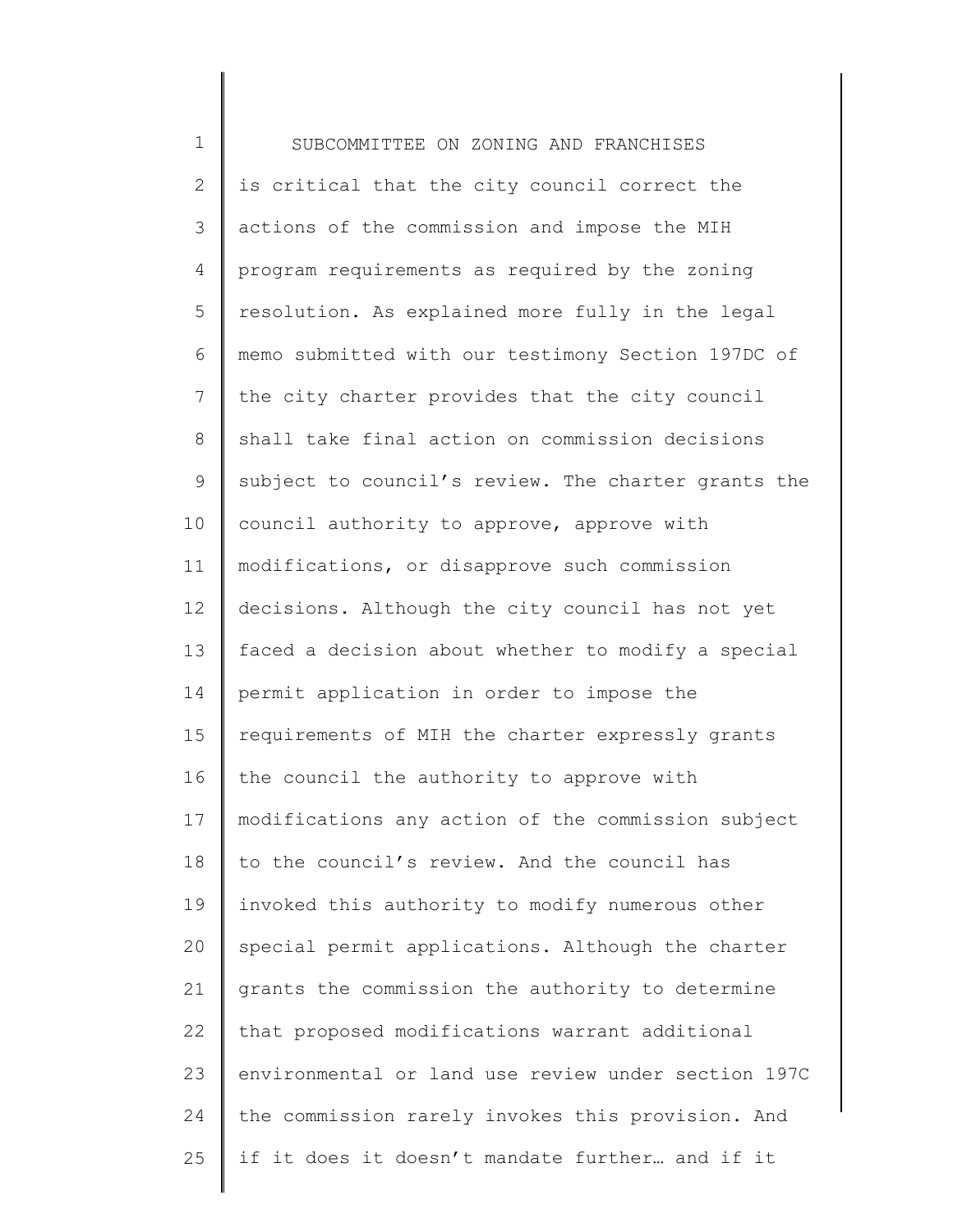1 2 3 4 5 6 7 8 9 10 11 12 13 14 15 16 17 18 19 20 21 22 23 24 25 SUBCOMMITTEE ON ZONING AND FRANCHISES does not mandate further review any recommendations to the commission might make about council proposed changes are purely advisory. …the imposition of MIH, a modification that would change the affordability levels of a small number of residential units, I'm sorry I'll wrap up in just a moment but not fundamentally alter the number of units or otherwise change the plans at issue seems unlikely to warrant additional review. Moreover, even if the commission were to determine that additional review is warranted the determination would simply return the modified proposal to the process described under charter section 197C. It wouldn't necessarily block council's proposed modifications thus the council should not be deterred from making whatever modifications it believes to be appropriate in this case the imposition of MIH. Thank you so much for this opportunity to testify and I welcome any questions. CHAIRPERSON RICHARDS: Thank you. LAYLA LAW-GISIKO: Thank you Chair Richards. Thank you Council Member Greenfield and Johnson. My name is Layla Law-Gisiko. I'm the Chair of the Landmarks Committee and a member of the Land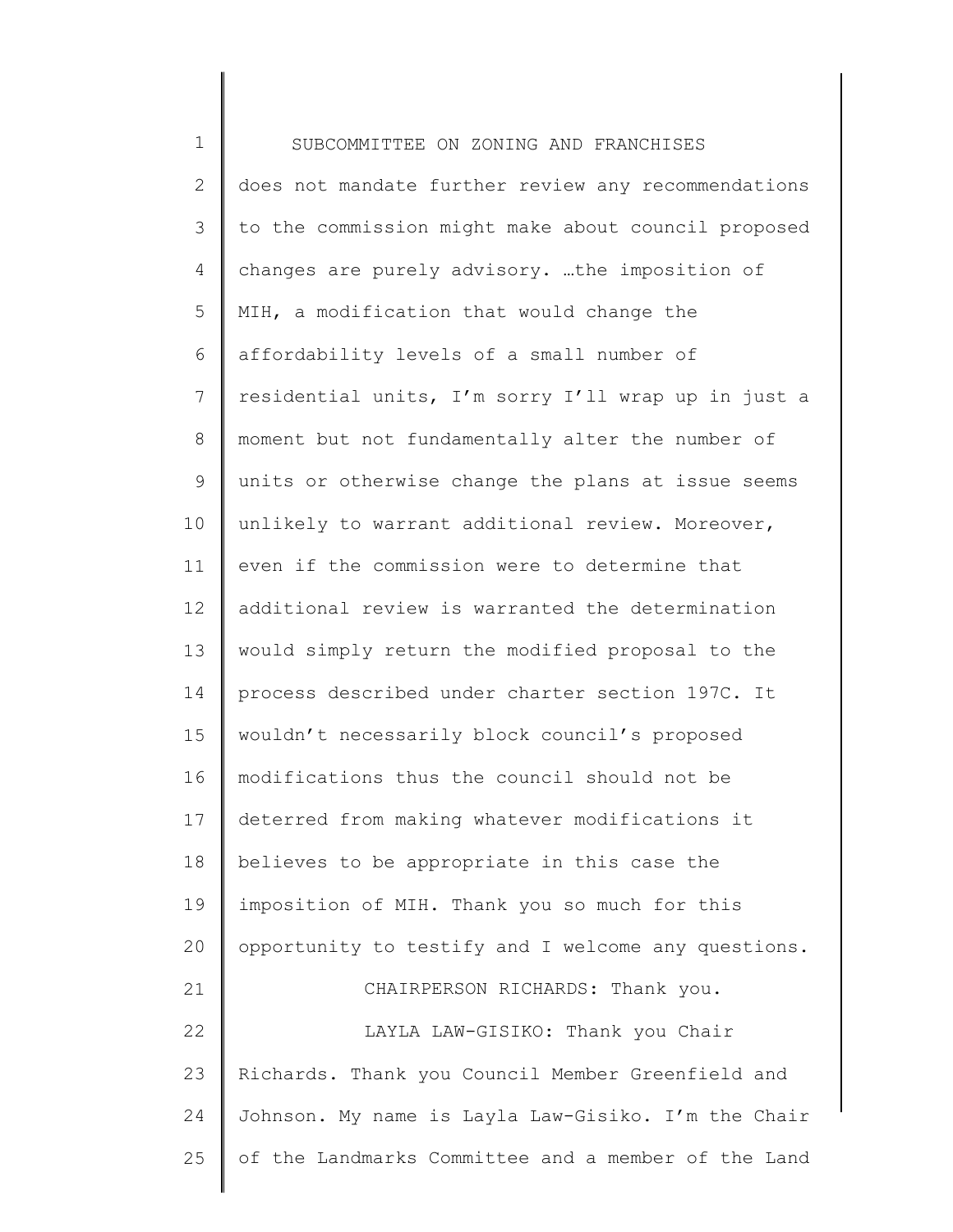1 2 3 4 5 6 7 8 9 10 11 12 13 14 15 16 17 18 19 20 21 22 23 24 25 SUBCOMMITTEE ON ZONING AND FRANCHISES Use Committee of Manhattan Community Board 5. I'm a preservationist. I'm a neighborhood resident for 15 years of the subject site. Additionally, I am someone who believes that we need to follow the rule of the law. I'm testifying today on the Adorama special permit and believe strongly that the city must apply the affordable housing requirement of MIH to the special permit. I'm a preservationist and I strongly believe that preservation and affordable housing objectives can work side by side. In fact, the environmental assessment statement for the mandatory inclusionary housing text amendment already… this in reference to neighborhoods with historic districts the EAS says according to the market and financial study conducted by BA, BAE these neighborhoods contain some of the strongest housing real estate markets in the city. They also represent some of the least economically diverse neighborhoods in the city according to analysis provided by the DCP reports. MI, MIH promoting economically diverse neighborhoods. In the future with action 74-71 permit applications that facilitate a significant increase in housing would be required to comply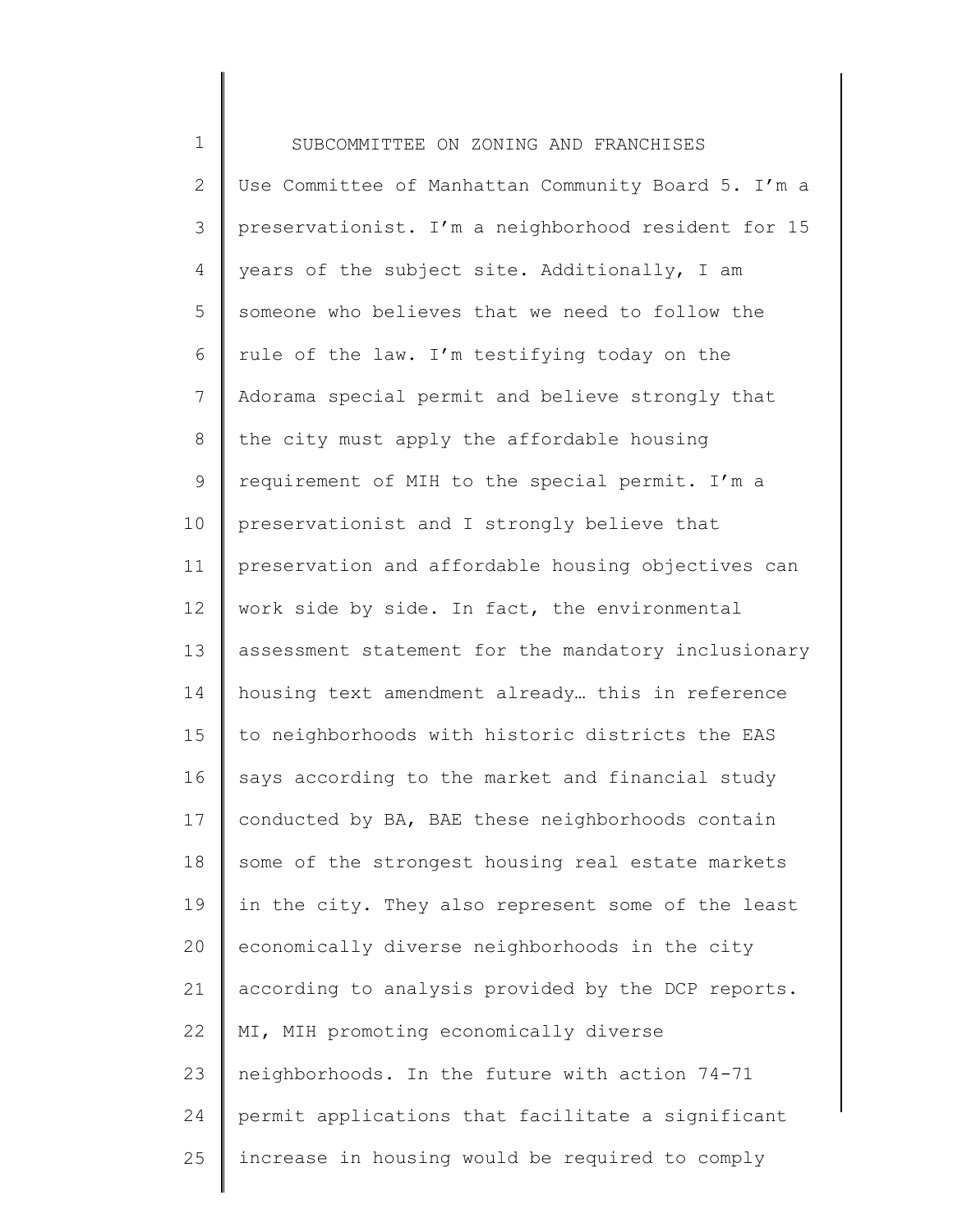1 2 3 4 5 6 7 8 9 10 11 12 13 14 15 16 17 18 19 20 21 22 23 24 25 SUBCOMMITTEE ON ZONING AND FRANCHISES with the proposed action creating a requirement for permanently affordable housing where a property owner chooses to pursue modifications under 74-71 to create a substantial amount of new housing. In that case we're talking about 20… 23,000 square feet. The MIH requirement would apply. Since these sites are concentrated in the strongest residential real estate markets in the city and MIH development on these sites would likely be feasible even with ongoing commitments to maintain and preserve historic character of the site consistent with the preservation purpose of the special permit. In the event that the MIH requirements would make or project in feasible the BSA special permit created by the proposed action would be available to provide relief. I will wrap up quickly. With extremely limited opportunities and, and up to that… I was quoted and now I'm back to my own testimony. With extremely limited opportunities for low income households to move into Manhattan Community Board 5 and in this sense is striking particular CB5 urges the city council to require the provision of housing units affordable to households with incomes at or below 60 percent of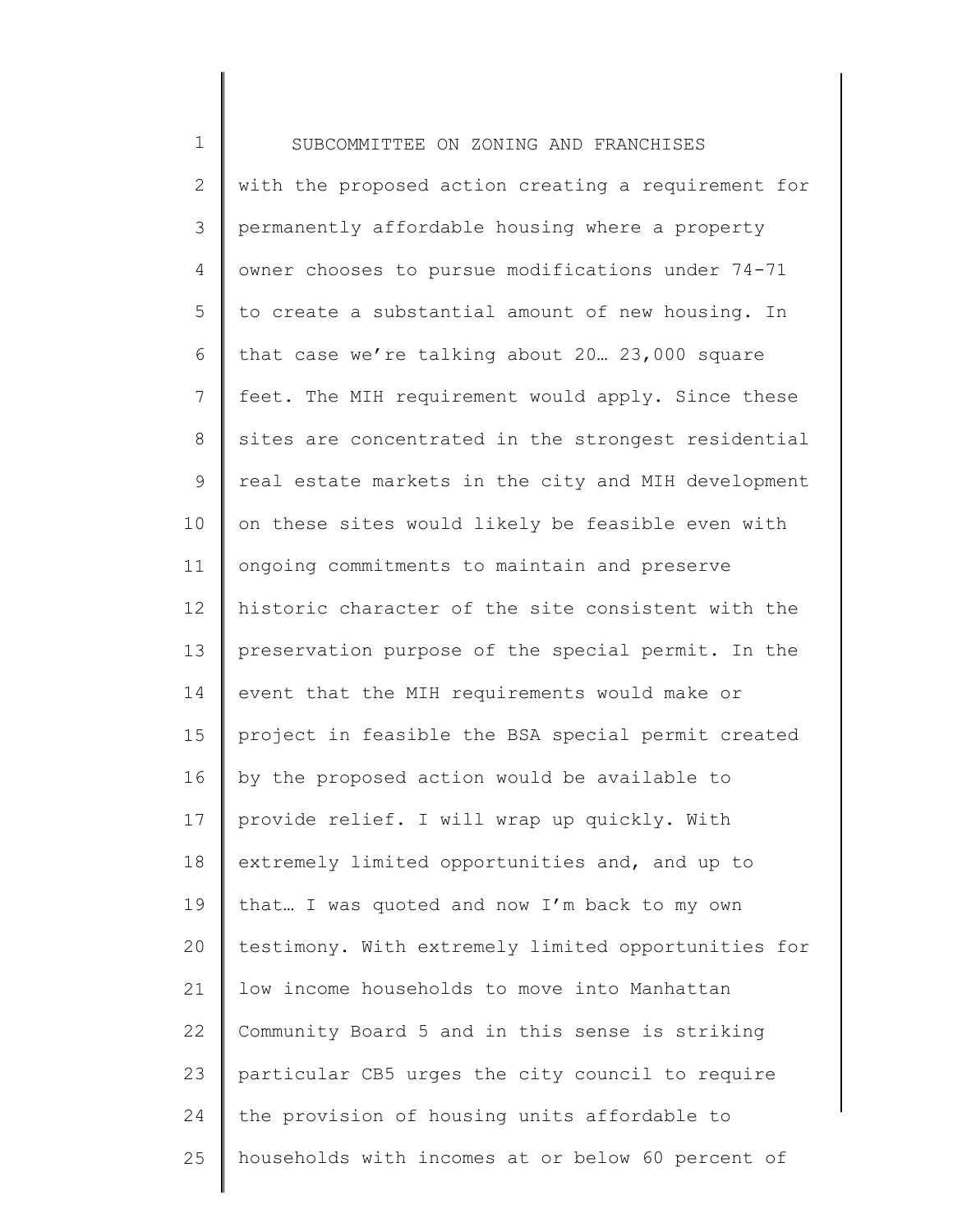1 2 3 4 5 6 SUBCOMMITTEE ON ZONING AND FRANCHISES area median income. Fortunately, the city council in its ability to approve a special permit with modifications is able to apply the requirement of MIH special permit and we call on the city council to apply MIH. Thank you.

7 8 9 10 11 12 13 14 15 CHAIRPERSON RICHARDS: Thank you so much for your testimony. Just a quick question and I… borough president's office wants to take a shot at this, Urban Justice Center, who… whomever. Do you think the as of right scenario represents a real assessment of what would be built on the property without approval of the special permit? I know you're… as well, wanted to get your opinion on that.

16 17 18 UNIDENTIFIED MALE: Well we, we do and we looked at the as of right scenario but you know we also look… [cross-talk]

19 20 CHAIRPERSON RICHARDS: That you do believe it represents…

21 22 23 24 25 UNIDENTIFIED MALE: Yeah but we also… you know we also looked at the significance of the bulk waivers here and you know I believe that for example on lot 15 we're talking about, about nine or 10 additional stories as a result of the bulk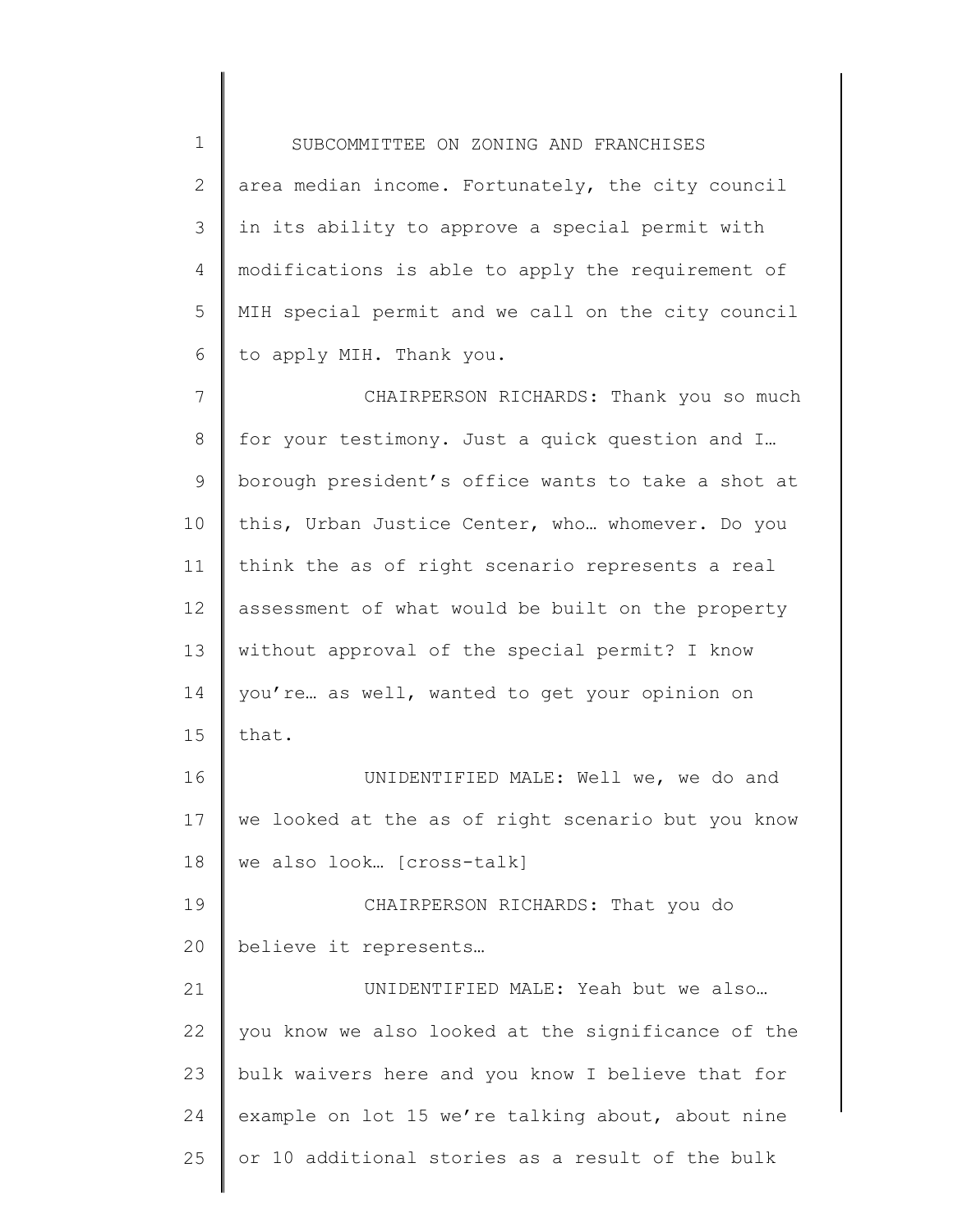| $\mathbf 1$  | SUBCOMMITTEE ON ZONING AND FRANCHISES               |
|--------------|-----------------------------------------------------|
| $\mathbf{2}$ | waivers being granted. And again we feel that the   |
| 3            | language of the text amendment which focuses on     |
| 4            | first it, first it refers to Section 74-711 bulk    |
| 5            | and use modifications. It could have excluded you   |
| 6            | know provided however that a special permit solely  |
| 7            | seeking bulk modifications will not come under      |
| $8\,$        | these requirements. It did not do that. And again   |
| $\mathsf 9$  | it says residential floor area, not permitted       |
| 10           | residential floor area. So you know we believe it   |
| 11           | we believe that these significant bulk              |
| 12           | modifications do fall within the decks.             |
| 13           | UNIDENTIFIED MALE: So the EAS that was              |
| 14           | submitted by the applicant that city planning has   |
| 15           | sort of taken as valid through this Land Use review |
| 16           | process assumes, makes an assumption that the       |
| 17           | existing commercial floor area will remain          |
| 18           | commercial floor area. And that assumption that the |
| 19           | exiting commercial floor area will remain           |
| 20           | commercial is present in both the as of right       |
| 21           | scenario and in the width action scenario. And so   |
| 22           | in that case we have an increment of when you grant |
| 23           | the bulk modifications that allow for a taller      |
| 24           | building and a building that does not conform to    |
| 25           | the underlying zoning resolutions. Then there is an |
|              |                                                     |

║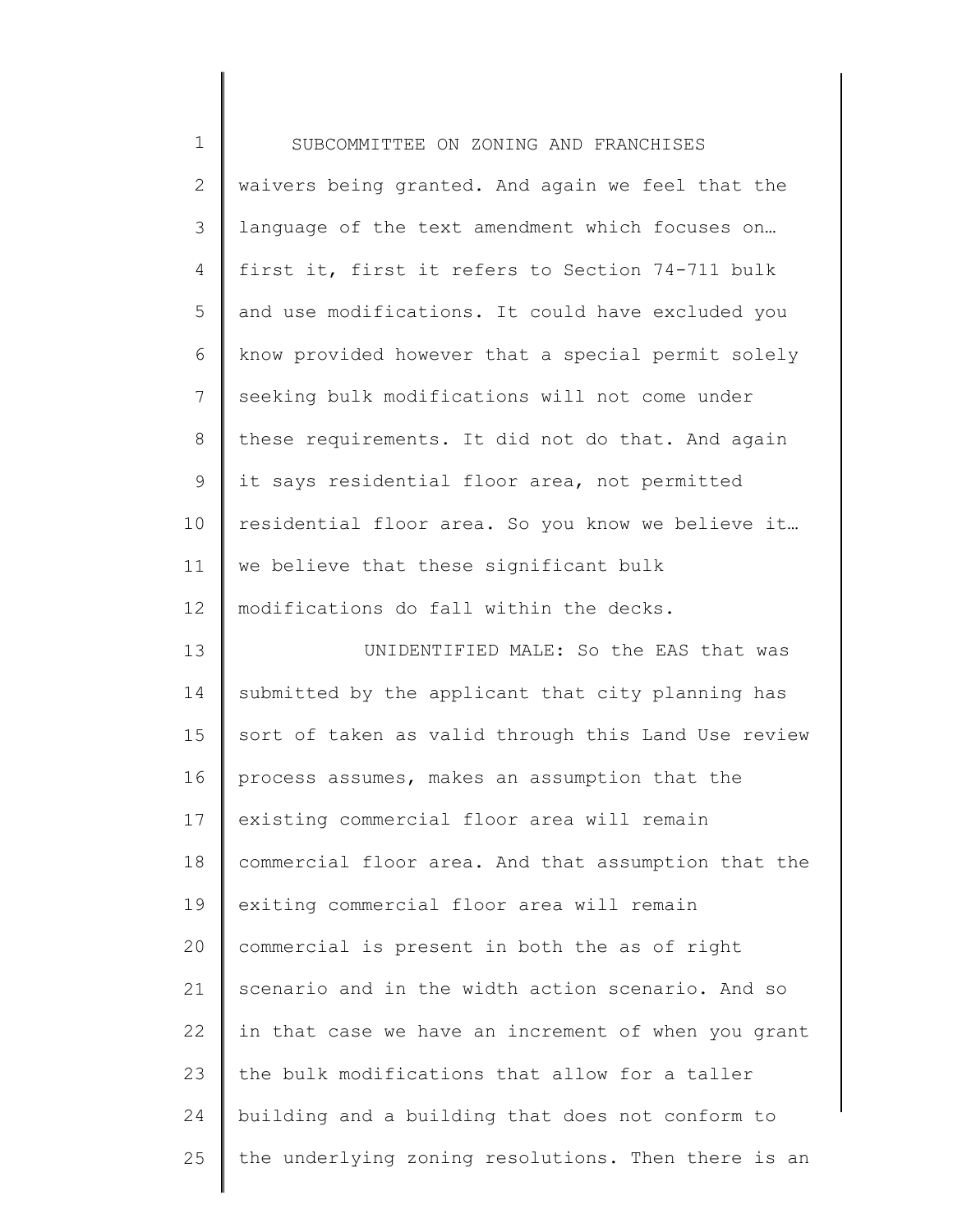1 2 3 4 5 6 7 8 9 10 11 12 13 14 15 16 17 18 19 20 21 22 23 24 25 SUBCOMMITTEE ON ZONING AND FRANCHISES increment. There is the more than  $20,000$  square feet and the more than 20 units of, of residential nature. So the applicant has sought to I think create some confusion here because they've said well there's an alternative as of right scenario where you convert the commercial floor area that exists today to residential and then you compare… and, and you don't grant the bulk modification. So you pack as much residential as you can, to what is allowed under the underlying zoning regulations. But then the width action that they are comparing that to is the width action that assumes that the commercial floor area remains as is. And so it's not an apples to apples comparison. And so the, one of the major points of the environmental review process is to understand the increment. And with the way you do that is that you have to make certain assumptions initially. So what do we think is reasonable. Does the commercial floor area that exists today stay commercial or does it convert. And that assumption needs to be the same when looking at the increment in both of these cases. You can't have an as of right with converted floor area to, from commercial to residential and then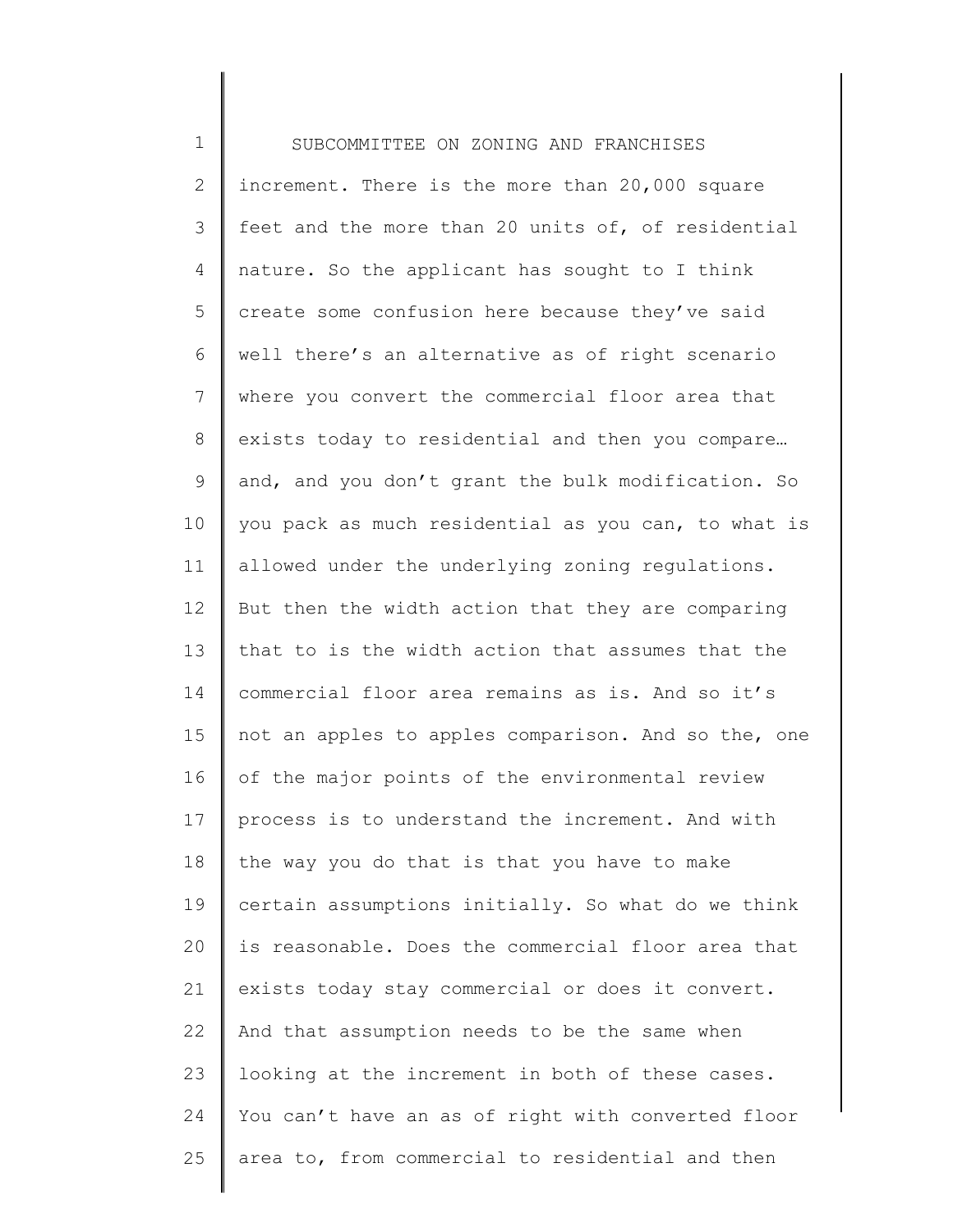| $\mathbf 1$  | SUBCOMMITTEE ON ZONING AND FRANCHISES               |
|--------------|-----------------------------------------------------|
| $\mathbf{2}$ | have the width action you know maintain the         |
| 3            | commercial as is. In fact, the width action needs   |
| 4            | to contemplate both the bulk modifications and the  |
| 5            | converted floor area from commercial to             |
| 6            | residential. And if you do that, if you have an     |
| 7            | apples to apples comparison, the increment, the     |
| 8            | 20,000 square feet and 20 units remains.            |
| $\mathsf 9$  | CHAIRPERSON RICHARDS: Thank you. Any                |
| 10           | questions. Council Member Johnson.                  |
| 11           | COUNCIL MEMBER JOHNSON: Jim I have a                |
| 12           | question for you. And I'm happy to have the         |
| 13           | community board and the urban justice center weigh  |
| 14           | in as well. Thank you all for being here. Thank you |
| 15           | for your thoughtful testimony and for all the hard  |
| 16           | work you all have put in for months on this         |
| 17           | application. I know it's been a significant         |
| 18           | undertaking and you all have as community board     |
| 19           | members, volunteers I think done an enormous amount |
| 20           | of good work on this so I want to thank you for     |
| 21           | that. It's been very helpful. Jim you're, you're a  |
| 22           | lawyer, you worked at the council. You're Gale's    |
| 23           | the borough president's general counsel and you     |
| 24           | lead her land use division and department. So the   |
| 25           | city planning commission testified immediately      |
|              |                                                     |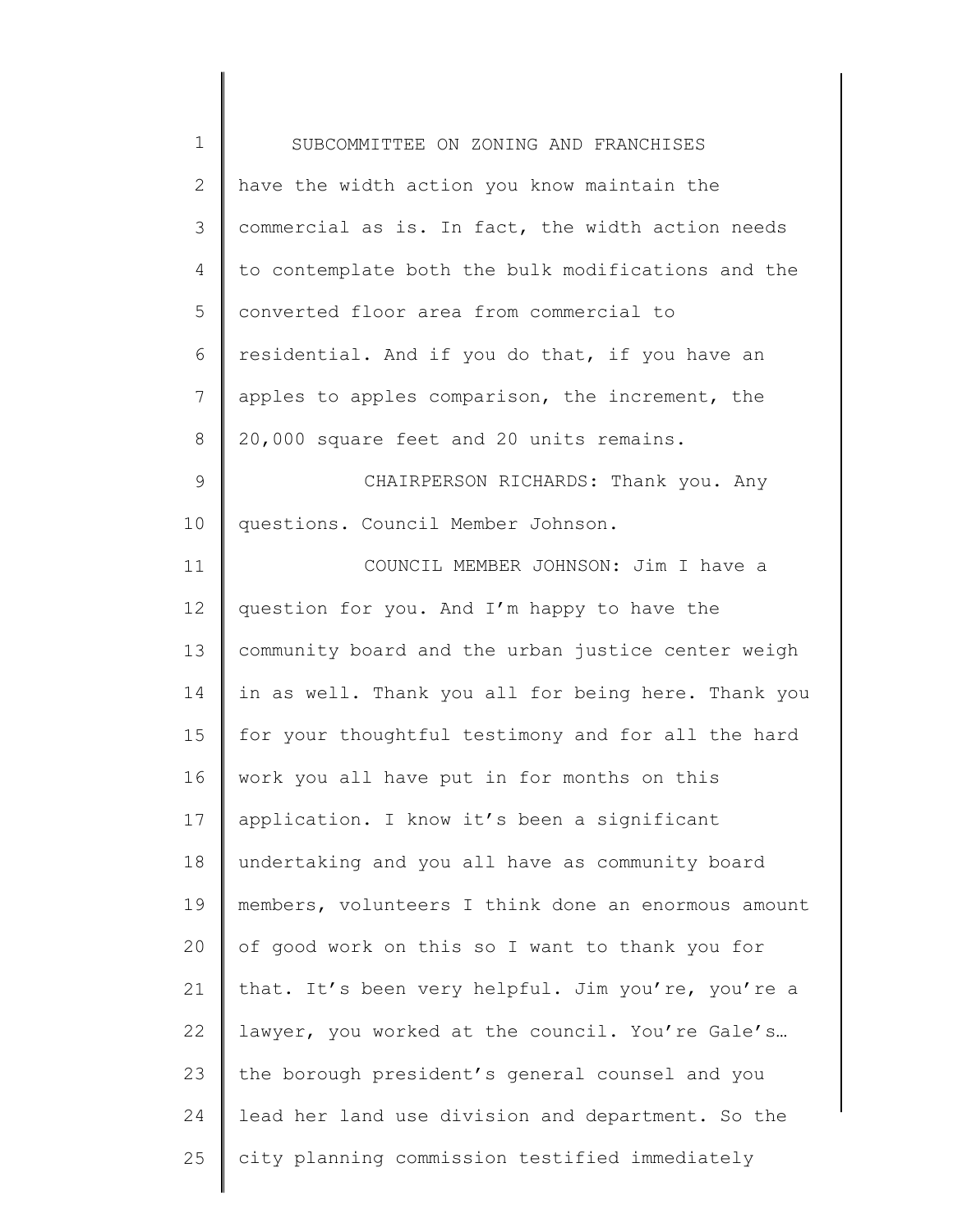1 2 3 4 5 6 7 8 9 10 11 12 13 14 15 16 17 18 19 20 21 22 23 SUBCOMMITTEE ON ZONING AND FRANCHISES before you and they said it's out of scope. It's out of scope. So in the past when the city planning commission makes a determination that something is out of scope which happens all the time for the council member and the borough president as it moves to the land use process it limits the city council's ability to be able to do certain things. Because the city planning commission and the department have made this determination I have heard of course disagreement from this panel in saying that it shouldn't be ruled out of scope, that it should be in scope and they gave good smart reasons why. What is your suggestion in this instance? JIM CROSS: I think you're right. I mean in terms I… my understanding of the charter both from when I was at the council and currently is that city planning makes the determination of what's in scope. And so we, I would agree with the other people up here that I don't think necessarily that this is, that applying MIH would be out of scope. City Planning did not raise that with us as,

25 was out of scope. But if that is the position that

as one of their objections to applying MIH that it

24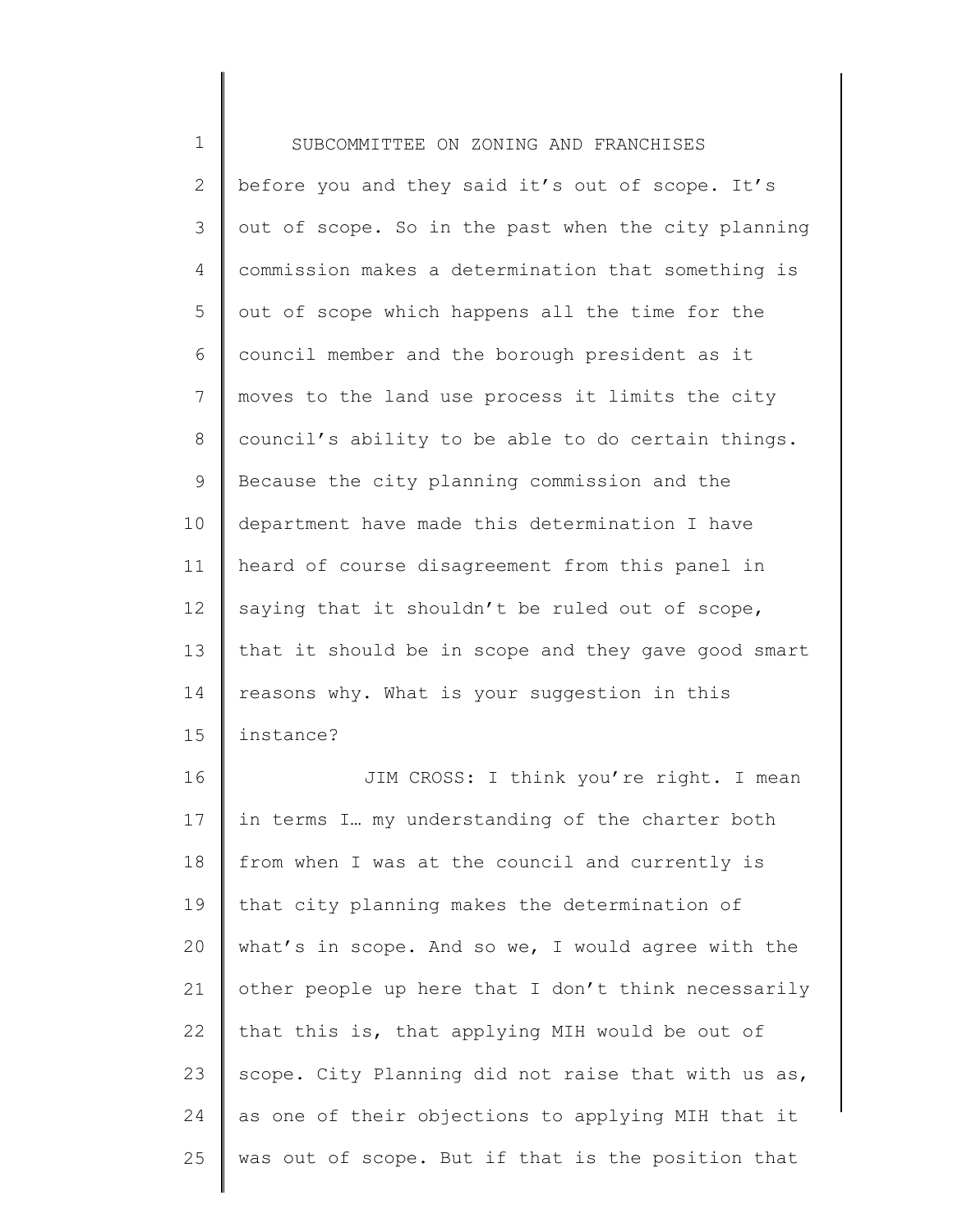1 2 3 4 5 6 7 8 9 10 11 12 13 14 15 16 17 18 19 20 21 22 23 24 25 SUBCOMMITTEE ON ZONING AND FRANCHISES they're taking now it, it could put you in a difficult situation and I, I recognize that. COUNCIL MEMBER JOHNSON: And quickly before we go to Eric just one more question that in, in your time both at the council and in the borough president's office when there have been instances of the borough president or a council member or the council as a whole wanting to push the envelope on something that's been determined out of scope by the city planning commission can you think of instances where that's happened, where the council has challenged the city planning commission on their determination on something, on whether or not something has been in and out of scope? JIM CROSS: I can't. But I, in all fairness, I, at the council my role was legislative not land use. So I wasn't you know as involved in that as I am now. COUNCIL MEMBER JOHNSON: Okay, Eric. ERIC STERN: Sure. I'd like to just set the record straight, that we heard a representative from the Department of City Planning, from the staff say that that member does not believe that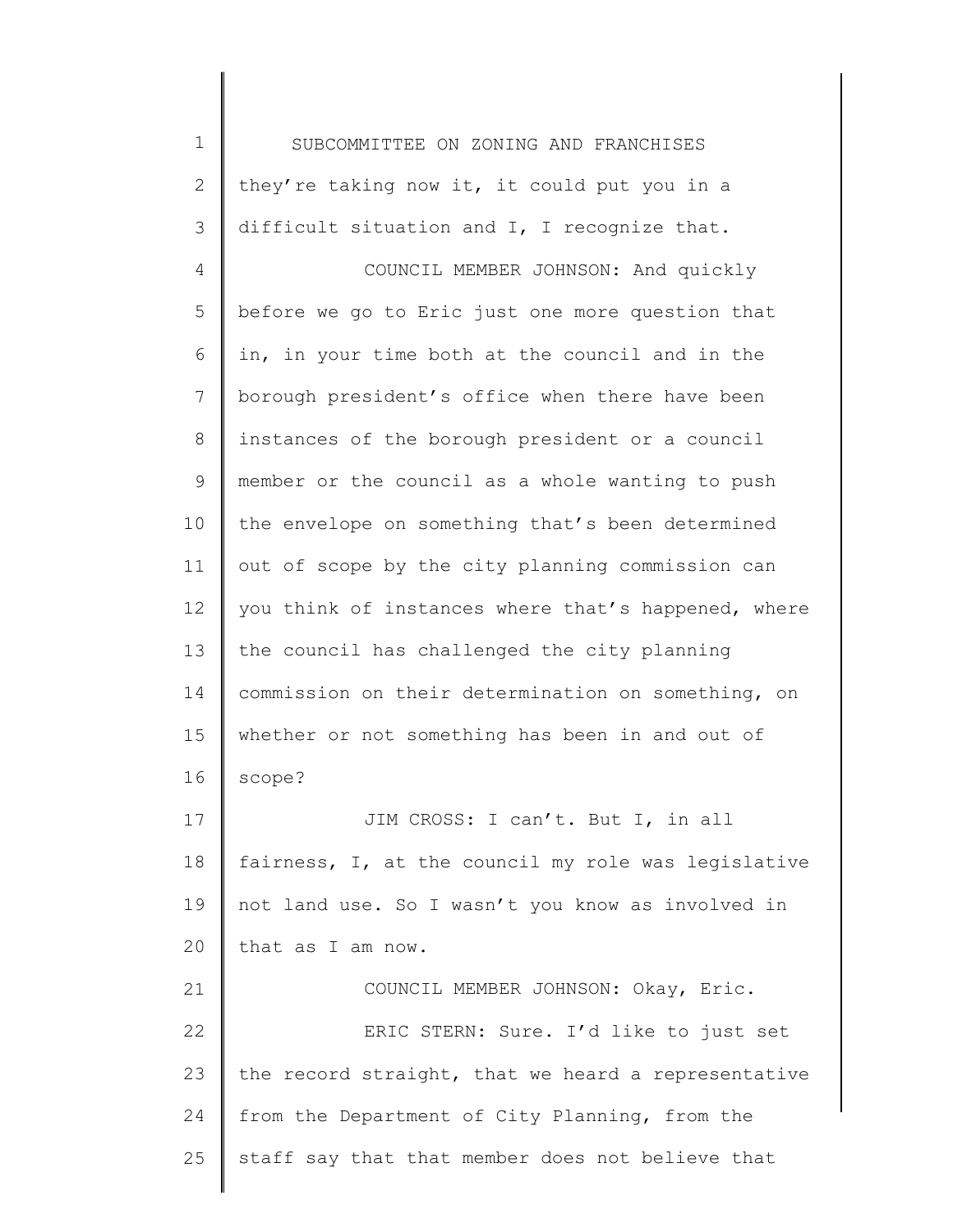1 2 3 4 5 6 7 8 9 10 11 12 13 14 15 16 17 18 19 20 21 22 23 24 25 SUBCOMMITTEE ON ZONING AND FRANCHISES the council's application of MIH would be in scope. The city charter says that the city planning commission shall make the determination of whether the modifications that the council sends are within scope. And there is a process where they… hold a hearing and understand from the public does this require additional environmental review. Has this been discussed throughout the ULERP process. So I would say just for the record, for everyone to understand city planning has not said this is out of scope. There is a staff member and perhaps the staff of city planning do not believe it is within the scope. But that's a determination that the council would have to make based on reasonable you know logic and I think as we've put forward here there's not additional environmental review and it's been certainly part of the subject matter of this application. COUNCIL MEMBER JOHNSON: Are you a lawyer Eric? ERIC STERN: I'm not. COUNCIL MEMBER JOHNSON: I'm not either. Jim is, Layla's not… [cross-talk] gentleman from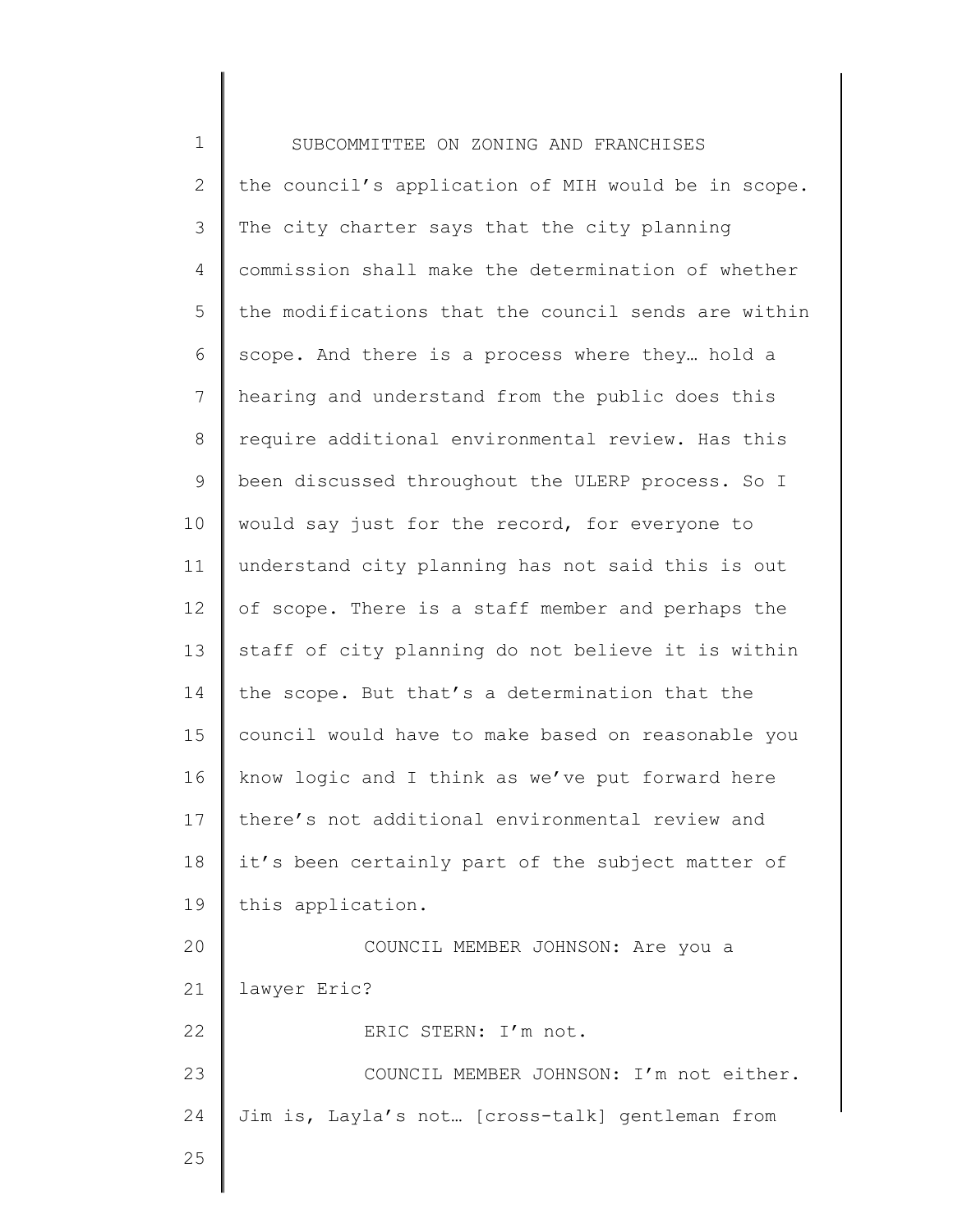1 2 3 4 5 6 7 8 9 10 11 12 13 14 15 16 17 18 19 20 21 22 23 24 25 SUBCOMMITTEE ON ZONING AND FRANCHISES UJC is. So I just have a legal question which is what I asked the department of city planning. MATT GORNICK: I should add, I'm not a licensed lawyer… just took the bar… COUNCIL MEMBER JOHNSON: That's okay. I know you'll pass. So one of the… as I mentioned when I was asking the Manhattan Director one of sort of the tightropes that we walked in the legislative process from the council side, from the administration side, from the agency side was trying to ensure that we are passing an affordable housing program zoning changes that would hold up in a court of law. I'm not saying they would or wouldn't. I'm not a lawyer. It's far above my ability to judge whether or not it would or would not stand up. But I think part of the, what I sense is part of the fear from the agency and city side is they're potentially afraid that this could be looked at as an exaction and a taking and could open the city up to litigation from an applicant and potentially hurt and imperil the city plan, the city's larger affordable housing plan that passed. Now, again, I'm not an attorney. That seems like a reasonable fear. So again I'm not saying they would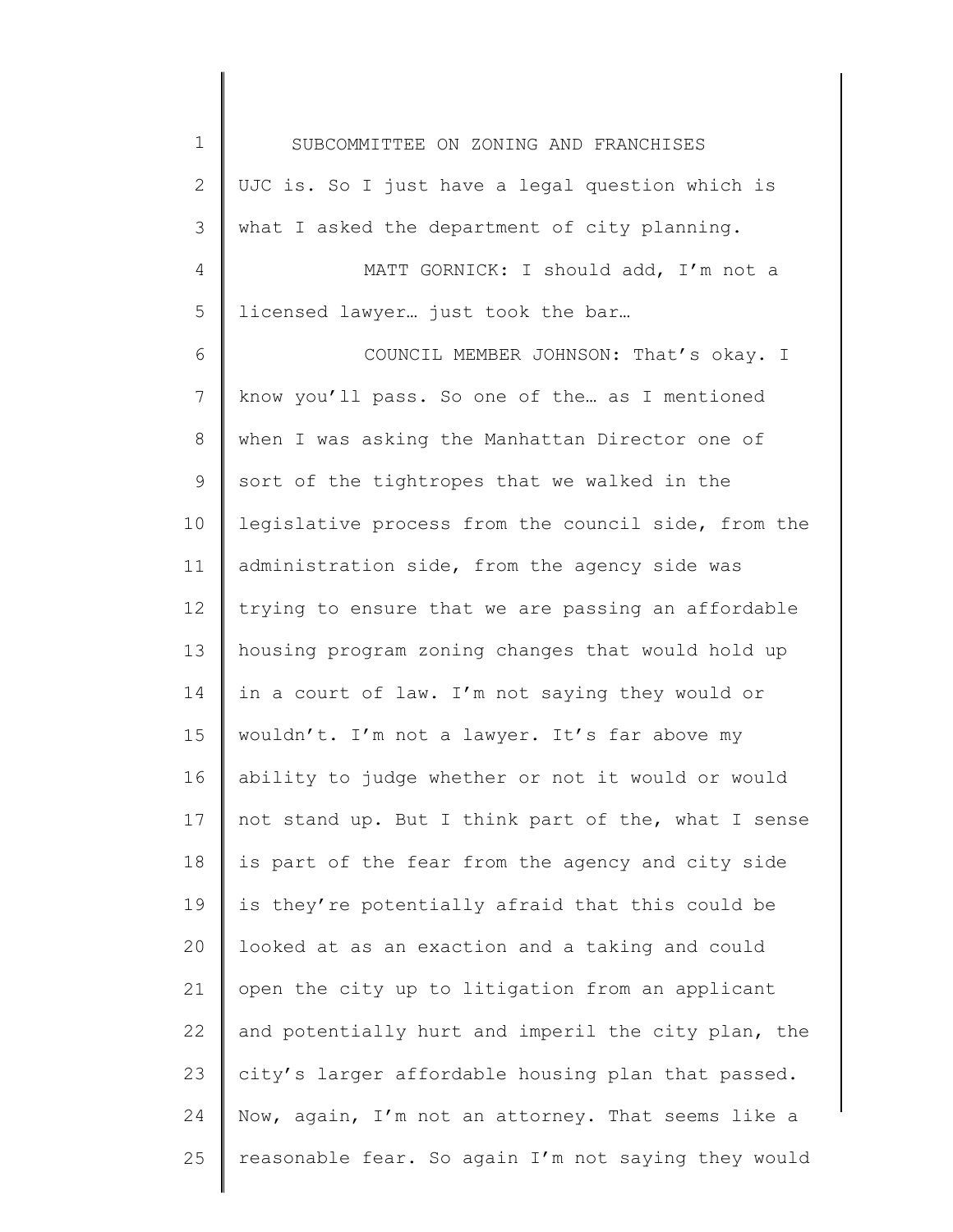1 2 3 4 5 6 7 8 9 10 11 12 13 14 15 16 17 18 19 20 21 22 23 24 25 SUBCOMMITTEE ON ZONING AND FRANCHISES succeed or fail but I think the city being careful about where they make these determinations is I'm not sure if it's the right call or wrong call. But I think they're trying to be careful and part of me understands why they're trying to be careful. Do you all have any response to that? ERIC STERN: I guess I would say I don't think application here would imperil the program but I obviously cannot guarantee that or say that nobody would challenge it. That's part of the situation that we all confront here. I, I think it is you know the applicant is getting a significant, is getting a special permit which allows the use of a significant amount of residential floor area for residential development and therefore the requirement of MIH is therefore part of the permitting process. COUNCIL MEMBER JOHNSON: So what… what… Go ahead Layla. LAYLA LAW-GISIKO: I think that it's also fair to recognize that if indeed applying MIH would bring hardship there are recourses within the law that the applicant can use to actually get out of it. And I think that you know the spirit of the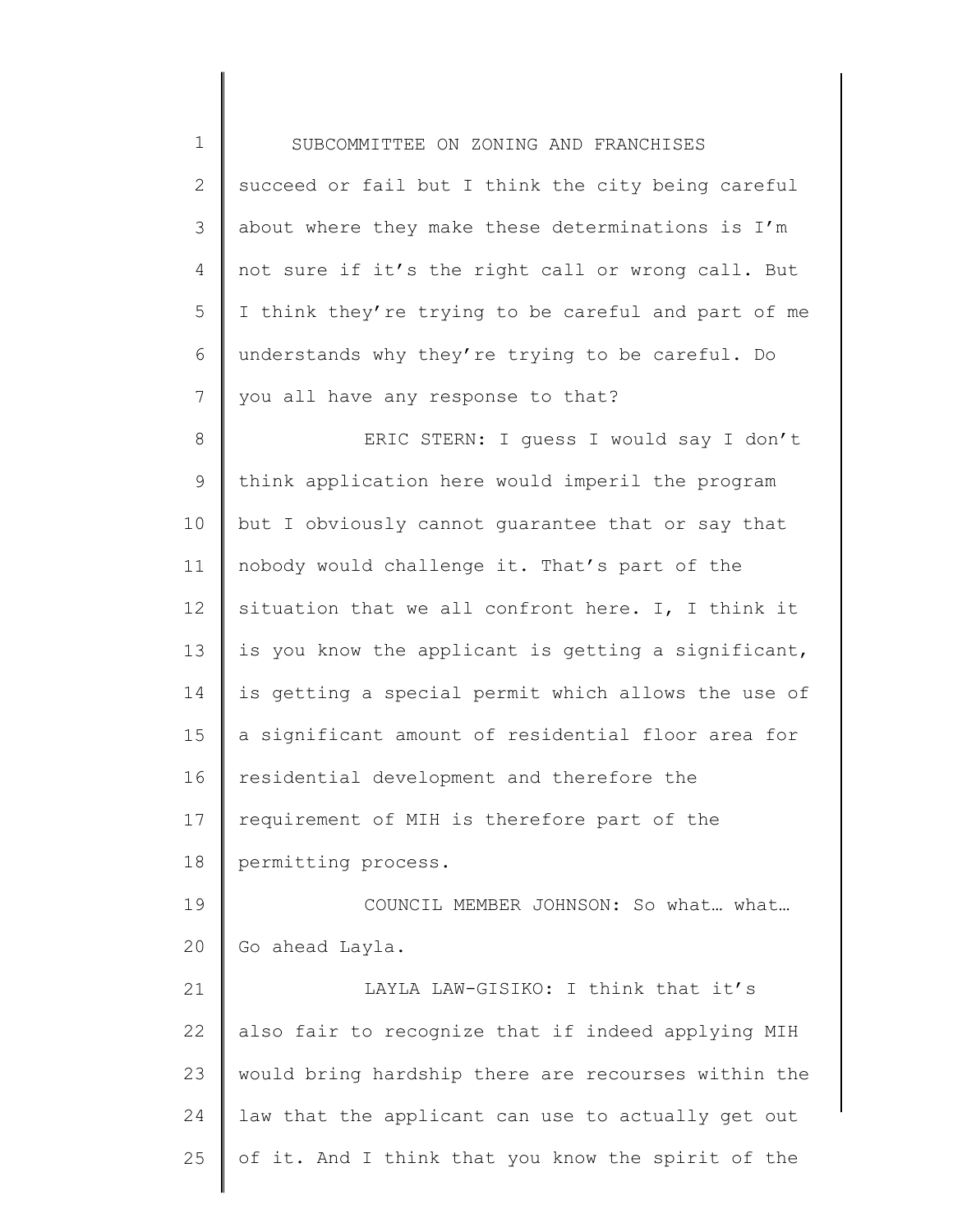1 2 3 4 5 6 7 8 9 10 11 12 13 14 15 16 17 18 19 20 21 22 23 24 25 SUBCOMMITTEE ON ZONING AND FRANCHISES law is really important here and you know trying to change the, the, the policy because it doesn't suit one particular applicant or because there's a fear that you know it may, that the law may be challenged might be a little dangerous. I think that the law was very carefully crafted and you know we took a look at it very seriously and we do recognize the need for applicants to basically be able to opt out because it would be a hardship. And it isn't built within the law. What is also built within the law is that in historic districts MIH shall apply. And you know as a preservationist I think it's truly important that we get out of this rhetoric that either you have to have historic preservation or you have to have affordable housing but that they can't work together. COUNCIL MEMBER JOHNSON: Do… do… LAYLA LAW-GISIKO: And it is, it is untrue and one… you know and this actually… this narrative very often comes from developers themselves. COUNCIL MEMBER JOHNSON: As Chair of the Landmarks Committee and as someone who has been a… preservationist for a very long time and it's been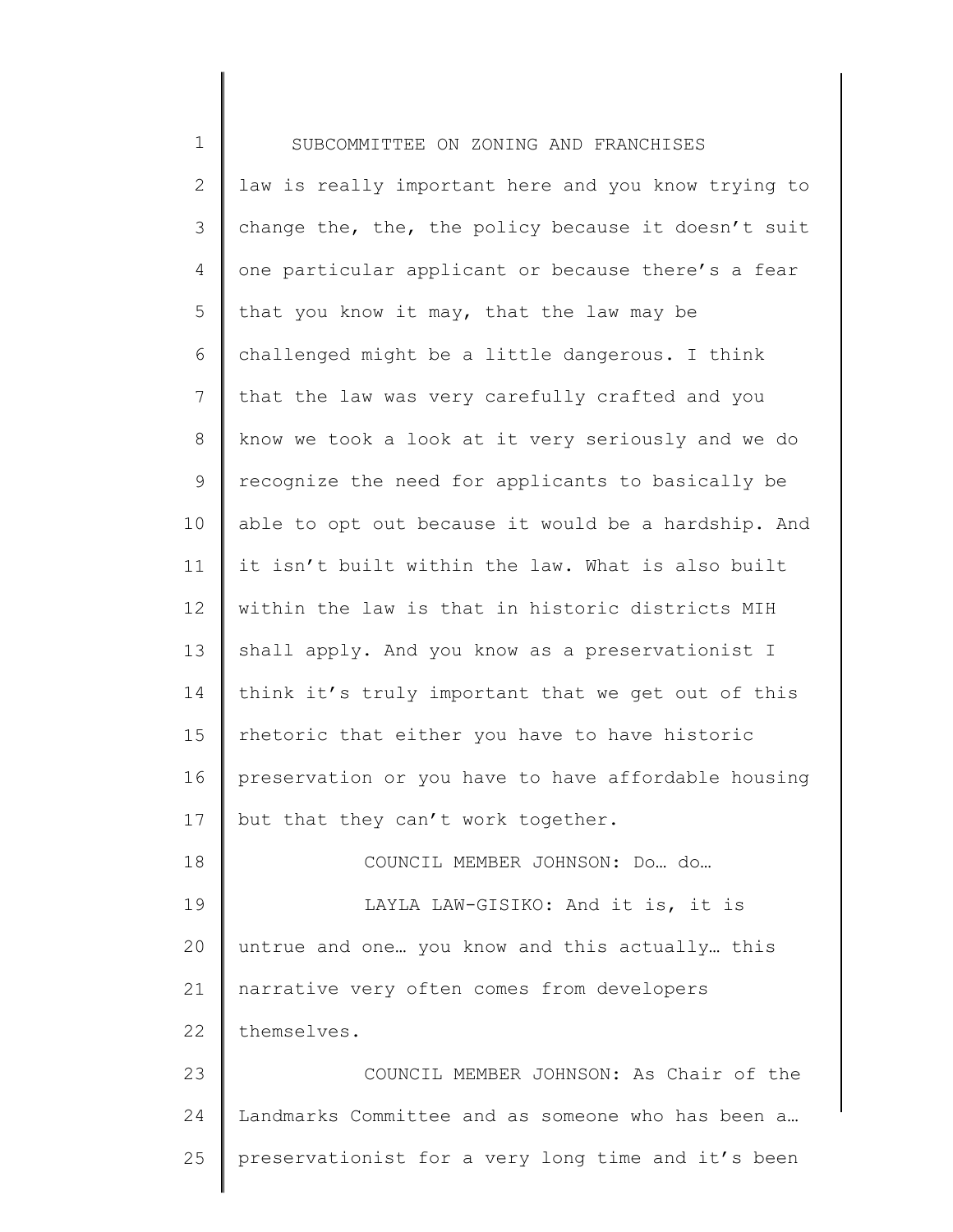1 2 3 4 5 6 7 8 9 10 11 12 13 14 15 16 17 18 19 20 21 22 23 24 25 SUBCOMMITTEE ON ZONING AND FRANCHISES great to see your advocacy and work in the community you do believe there is a value to the historic preservation part of this project. LAYLA LAW-GISIKO: Oh yes absolutely. Absolutely. And we did review the application at the Landmarks level and we believe that the preservation program is a great preservation program. We'll… believe that the applicant in exchange for this program is getting a huge you know benefit. COUNCIL MEMBER JOHNSON: So… LAYLA LAW-GISIKO: So we believe that it is fair. COUNCIL MEMBER JOHNSON: So what, what's an acceptable compromise? What's an acceptable compromise given that city planning has made a determination, it's out of scope? Now I know Eric you said there's a process, we could still impose it, then we could seek a vote from the city planning commission on whether or not they accept that modification, if they turn that modification down which I think they would given what one of the senior ranking officials in the agency is saying. Then it comes back to the council. It's deemed out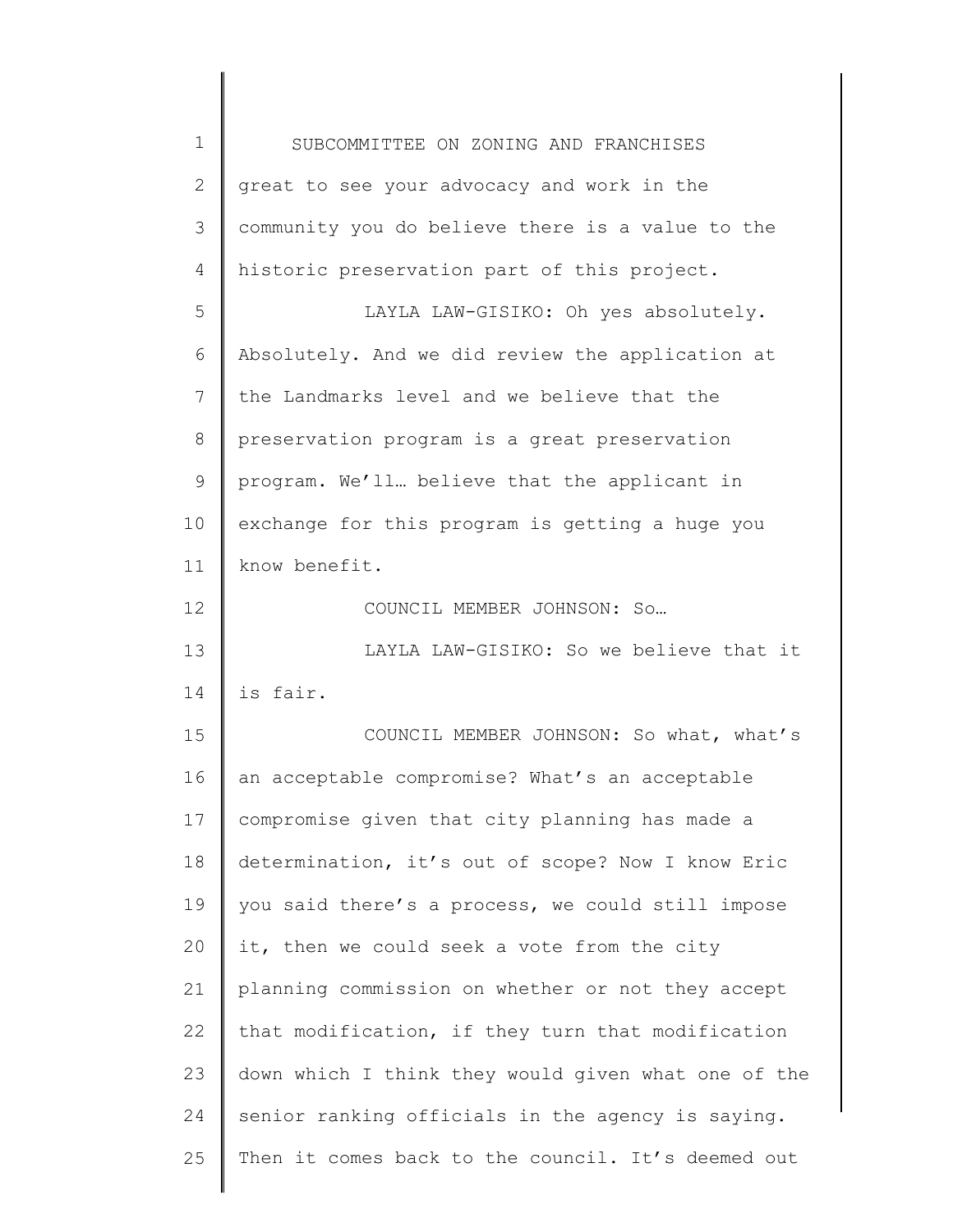1 2 3 4 5 6 7 8 9 10 11 12 13 14 15 16 SUBCOMMITTEE ON ZONING AND FRANCHISES of scope. Do we pursue litigation or do we come up with some type of compromise that gets some monies towards an affordable housing fund in the community? Is that an acceptable compromise? ERIC STERN: So we think the challenge is what, if there were to be a voluntary commitment from the applicant what mechanism is there to make sure that that, that that applicant holds true to, to their statement. And what does this mean for the next 74-711 application once precedent is set that the city planning commission and the city council are not going to apply MIH to a specific application where the fact pattern does trigger MIH. And I would say that I think to answer your question specifically it's a hard issue and there

20 21 22 23 24 25 if the council does not seek a modification here to apply MIH and just lets the city planning commission have complete say over whether MIH applies or doesn't apply. What does that mean for, for future zoning map amendments? What does that mean for future special permit applications where

sort of what happens in this particular case and

reviewing these applications. But I will say that

what is the broader role of the council in

17

18

19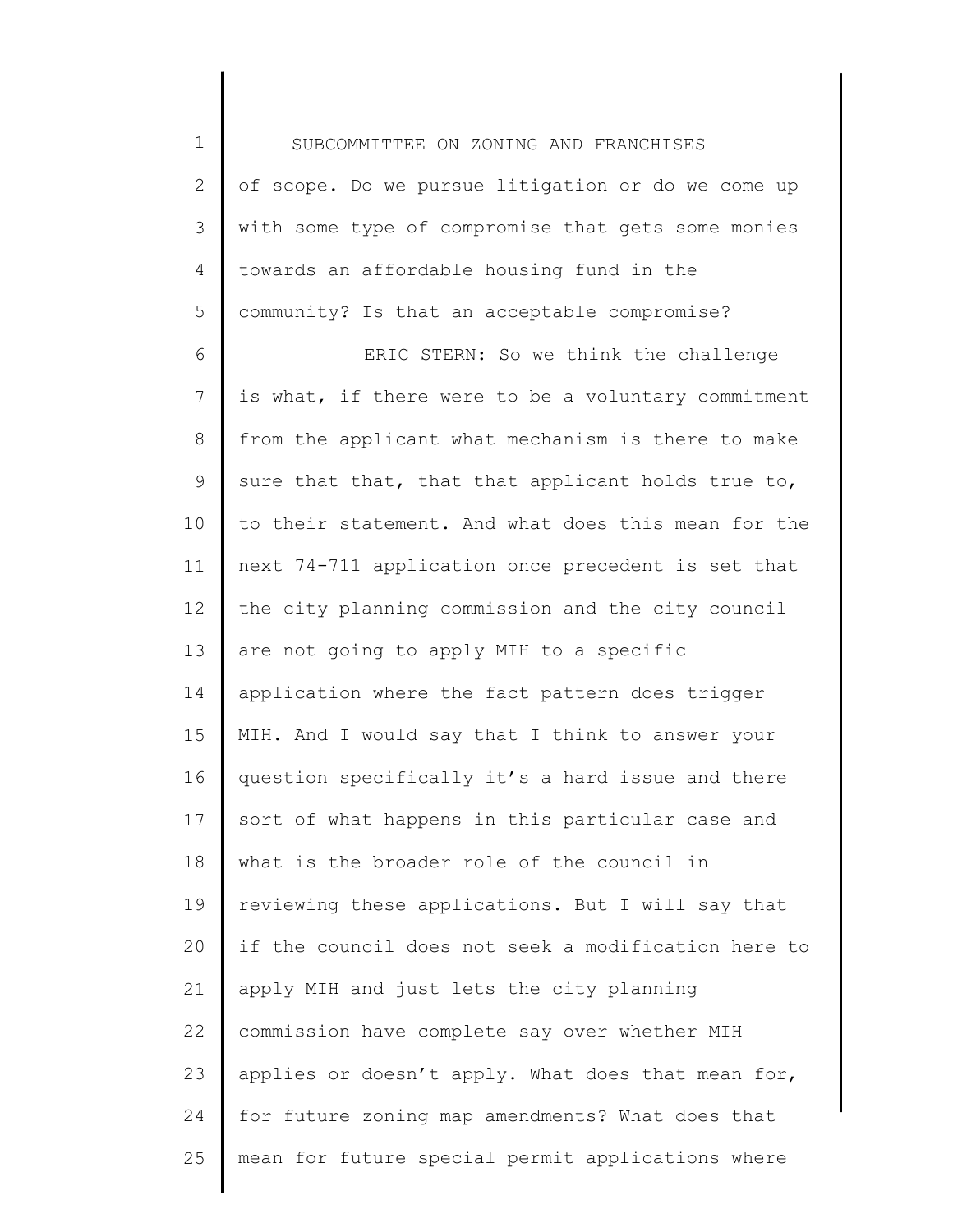1 2 3 4 5 6 7 8 9 10 11 12 13 14 15 16 17 18 19 20 21 22 23 24 25 SUBCOMMITTEE ON ZONING AND FRANCHISES you know applicants like you know show you know environmental review that maybe fudges some numbers. Does the council want to have no role in ever determining whether MIH applies and only tinkering with which option applies or is it important for the council in its charter mandated function as reviewing the city planning commission decision approving a special permit, wanting to have the ability review the entire decision. And I understand the concern in this particular case. And, and it's a… it's a hard case but our… our community board would urge that the modification be sought and that if that modification were deemed out, you know not, not permissible in this particular case, that the application be, be denied. There are bigger issues here on the precedential nature of this case is important enough that it is important for the council to hold their ground here and to ensure that we don't have to have these negotiations every time a 74-711 application that gets a bulk modification to permit significantly, allow for significantly more residential floor area goes through. Has to be subject to this costly negotiation.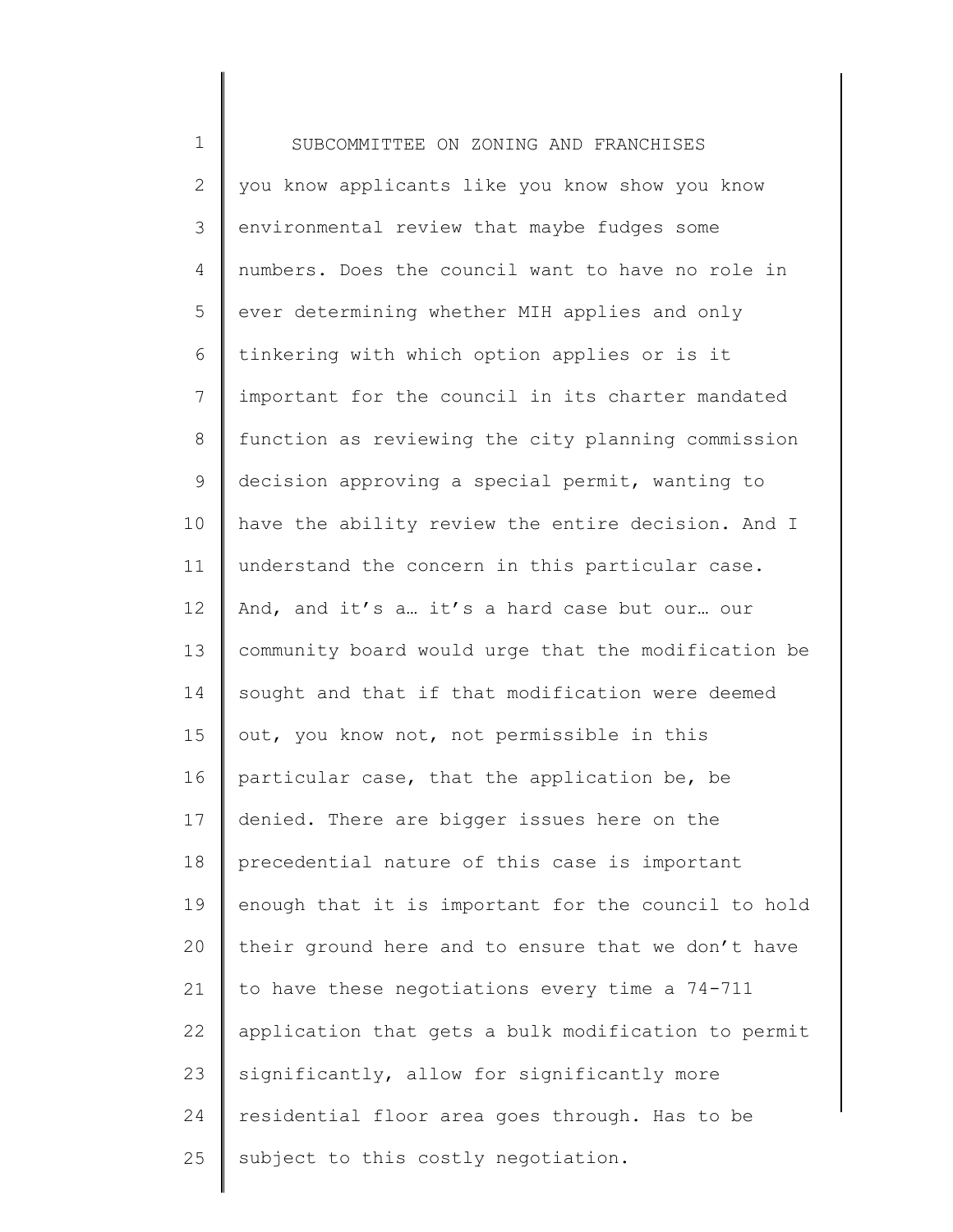## SUBCOMMITTEE ON ZONING AND FRANCHISES

| $\overline{2}$ | COUNCIL MEMBER JOHNSON: So lastly. So               |
|----------------|-----------------------------------------------------|
| 3              | let's, let's operate under the scenario that we do, |
| 4              | do that, that we, the council says we're applying   |
| 5              | MIH, we send it back to the commission, and let's   |
| 6              | say the commission accepts it, I don't think they   |
| 7              | will but let's say they do, then what does the      |
| 8              | community board want? The community board thinks    |
| 9              | that we should be operating off of the increment,   |
| 10             | off of the 23,000 square feet and, and as part of   |
| 11             | the MIH regulations this project wouldn't be        |
| 12             | exempted from on-site affordable housing so a       |
| 13             | proper remedy in that situation would be            |
| 14             | contributions towards a fund that could then        |
| 15             | benefit community district number five?             |
| 16             | ERIC STERN: So, so our, our board did               |
| 17             | not take up, we believe that MIH has to apply but   |
| 18             | we believe that 74-7 that the relevant provisional  |
| 19             | zoning does afford the city the ability to          |
| 20             | determine how MIH applies in these kind of          |
| 21             | circumstances. So if the council were to say that,  |
| 22             | that MIH percent only applies to the increment that |
| 23             | is not something the community board would object   |
| 24             | to.                                                 |
|                |                                                     |

25

1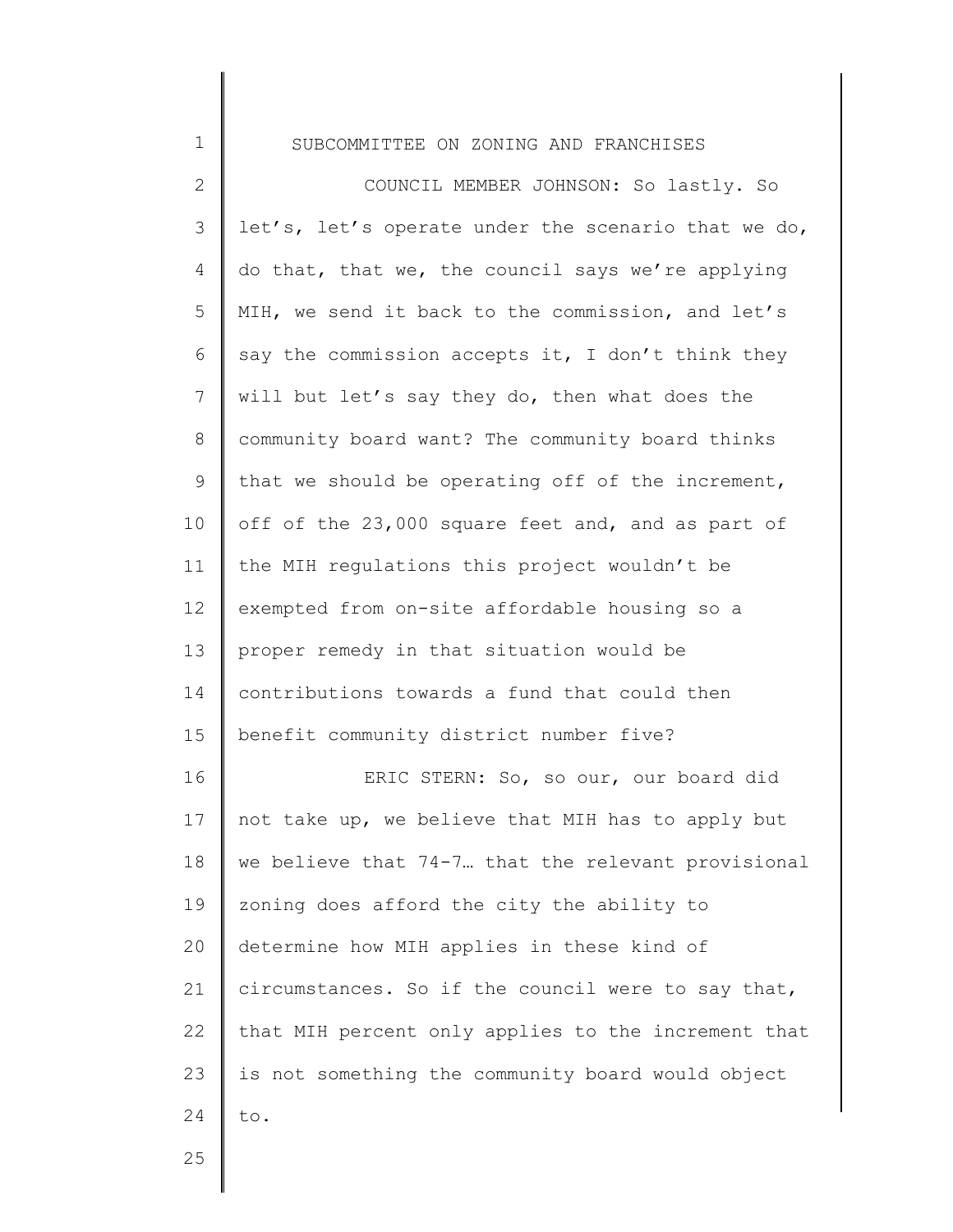| $\mathbf 1$  | SUBCOMMITTEE ON ZONING AND FRANCHISES               |
|--------------|-----------------------------------------------------|
| $\mathbf{2}$ | COUNCIL MEMBER JOHNSON: And so you                  |
| 3            | would be okay with it, there being a contribution   |
| 4            | to an affordable housing fund even though the rules |
| 5            | have not been promulgated yet by HPD and city       |
| 6            | planning and that money, I think the borough        |
| 7            | president made a big difference in this, big        |
| $\,8\,$      | difference on this point during the [cross-talk]    |
| $\mathsf 9$  | which staying the community board, that was one     |
| 10           | thing she insisted for her support of the MIH,      |
| 11           | modified MIH program. That's something that would   |
| 12           | be acceptable?                                      |
| 13           | ERIC STERN: That, that the increment                |
| 14           | that would be contemplated with that that with,     |
| 15           | with, by just looking at the increment that if that |
| 16           | number is below you know what is what requires      |
| 17           | either the on-site or off-site so in this case      |
| 18           | perhaps could allow for contribution to the fund    |
| 19           | then a contribution to that fund as a way to, to    |
| 20           | comply would, would be                              |
| 21           | COUNCIL MEMBER JOHNSON: But ultimately              |
| 22           | what matters is how we get there. So even though    |
| 23           | that's what I'm proposing now I'm proposing it in a |
| 24           | way that does not, does not require MIH. You all    |
| つに           |                                                     |

25

 $\begin{array}{c} \hline \end{array}$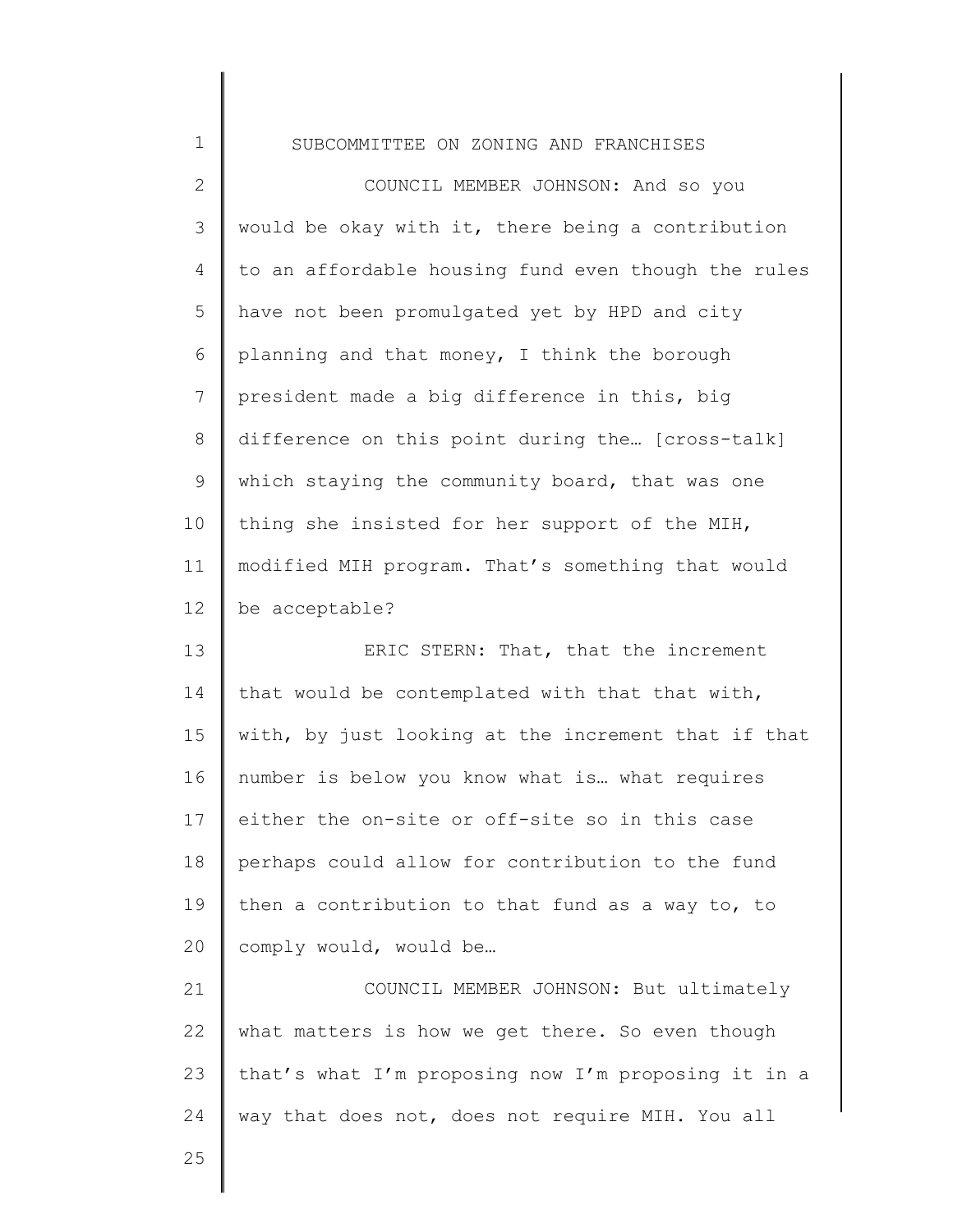1 2 3 4 5 6 7 8 9 10 11 12 13 14 15 16 17 18 19 20 21 22 23 24 25 SUBCOMMITTEE ON ZONING AND FRANCHISES are saying be... from a presidential way you want MIH applied and then it's okay. ERIC STERN: Well we don't… COUNCIL MEMBER JOHNSON: What if I achieve that without applying MIH? ERIC STERN: So I think… COUNCIL MEMBER JOHNSON: Not good enough. ERIC STERN: So I… I wouldn't… I… we're, we're... LAYLA LAW-GISIKO: Can… can I… can I make a… COUNCIL MEMBER JOHNSON: Go ahead Layla. LAYLA LAW-GISIKO: I think we have to recognize that the reason why we are in this situation is because this applicant filed this application and worked on this application way before MIH was even in the pipelines. And when they came to my committee MIH was not discussed at our own level. And the applicant is not trying to get out of MIH because they're, you know don't like affordable housing or anything. It's just that they worked on the design of their building before this law existed. And because they're the first out of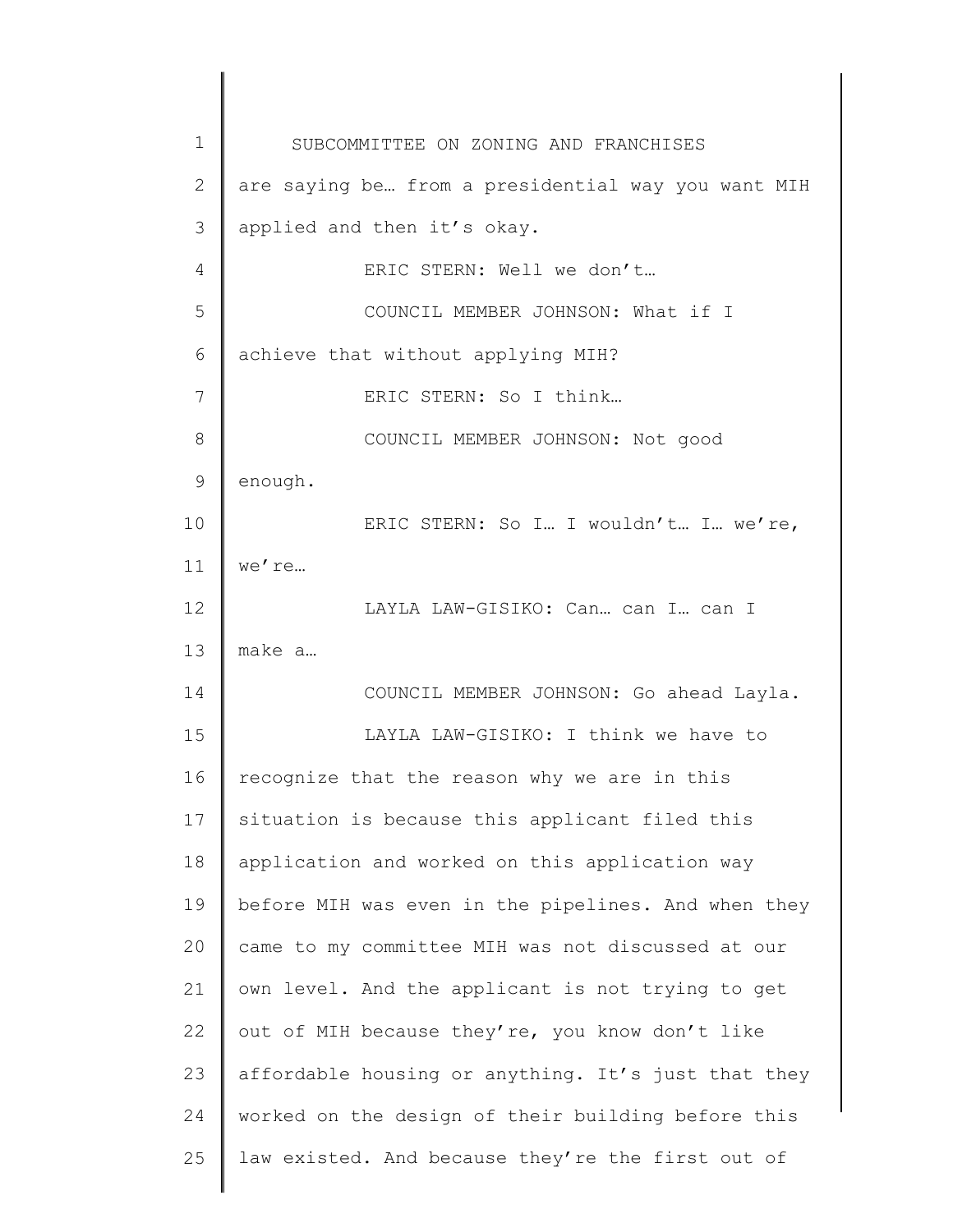1 2 3 4 5 6 7 8 9 10 11 12 13 14 15 16 17 18 19 20 21 22 23 24 SUBCOMMITTEE ON ZONING AND FRANCHISES the gate they end up in the situation where they're like you know how are we going to make it work. What we as a community want to avoid is actually to create a precedent that would then open up a loophole for other developers to say hey but you know they got out of it. So we should get out of it. I think that the, the spirit of the law is a very clear MIH should apply. Now can we make room and accommodation and negotiation with a specific developer given that they're the first ones out of the gate without compromising the whole principal of the law. I think we should make every effort. It has to be you know smart and concerted. I'm not... you know I… I saw the numbers 25 percent of 23,000 which would bring to 5,000 square feet which would bring to 5.5 units. Is it really the right numbers? I don't know. We should talk about it. I think you know it's reasonable to approach it this way. But certainly what we want to avoid at all cost is to create a precedent that would create a loophole for other developers who are working on their project and can incorporate the existing law within their design to you know take advantage of it.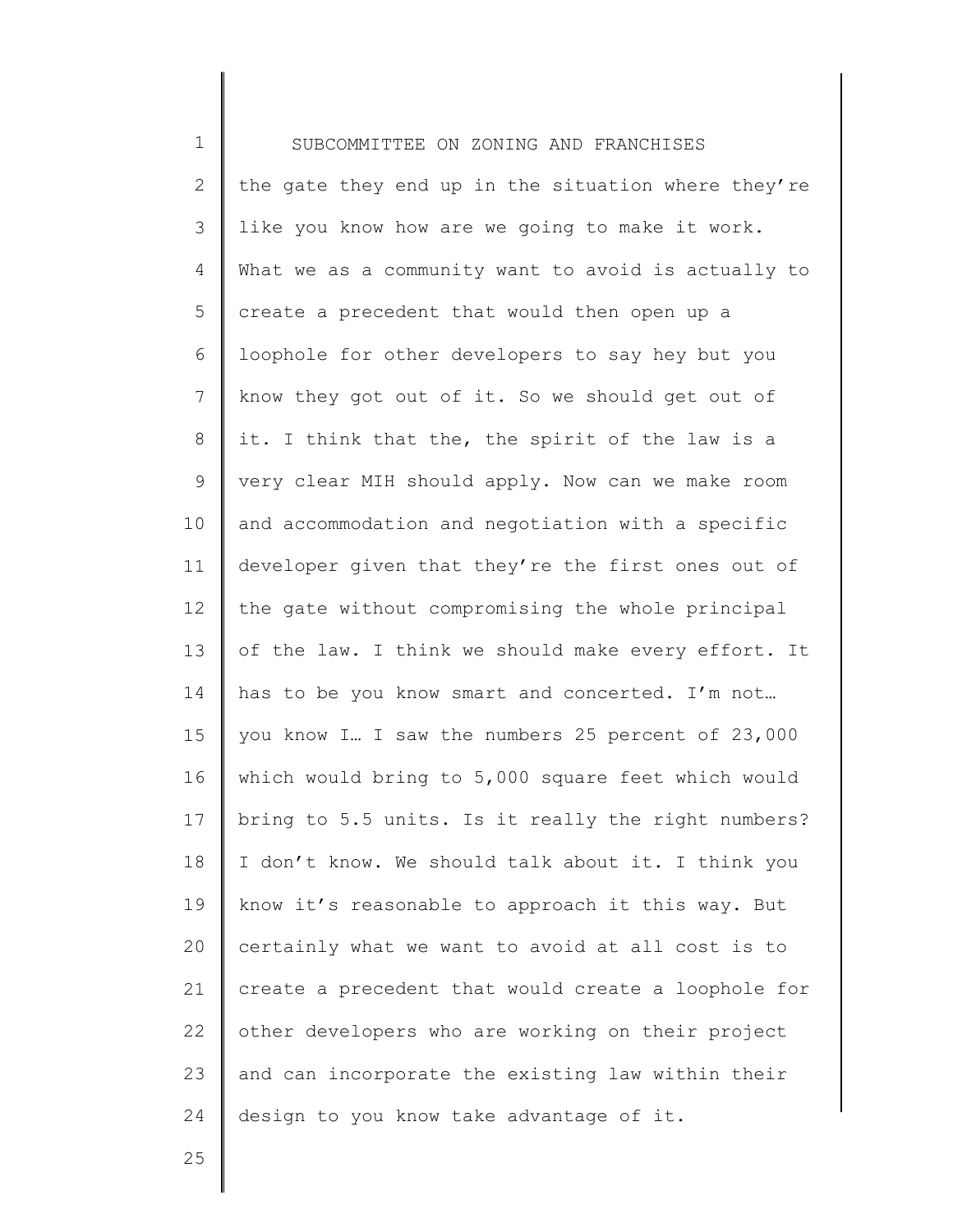## SUBCOMMITTEE ON ZONING AND FRANCHISES

2 3 4 5 6 7 8 9 10 11 12 13 14 15 16 17 18 19 20 21 22 23 24 COUNCIL MEMBER JOHNSON: Thank you. I don't think you're going to change city planning's mind. I think… I think that they have been very clear on this. They've told me on many, many occasions over the past many months and the chair said it at the commission. He doesn't believe it applies. So what I am trying to do is come up with a responsible way to achieve a good end result on this project in a way that benefits the community, is fair to the applicant, and while at the same time doesn't in any way imperil the work the council did on affordable housing. It's a very difficult tricky balance to strike. It's one that I have been trying to figure out. Your feedback has been helpful and I appreciate the fact that you've spent all morning here and I've worked so hard for so many months on this application and I've been really thoughtful about it. I'm not sure that in the end we're going to fully agree on the right way to achieve it but it doesn't mean that I discount all the work you've done. I'm just trying to handle this in the most responsible way possible. MATT GORNICK: Councilman if I may… Well

your desire to compromise here is certainly well

25

1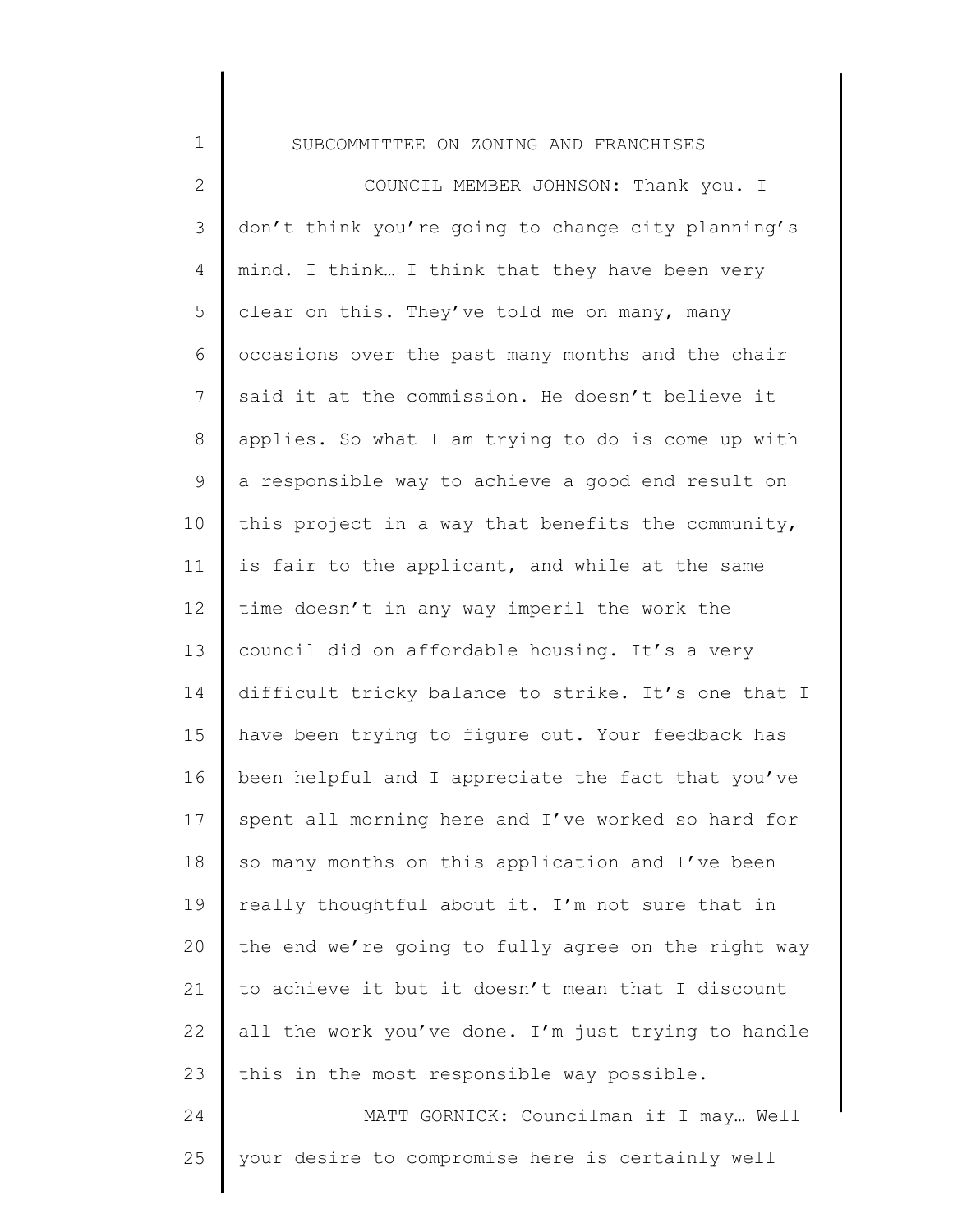1 2 3 4 5 6 7 8 9 10 11 12 13 14 15 16 17 18 19 20 21 22 23 24 25 SUBCOMMITTEE ON ZONING AND FRANCHISES taken. I just want to point out that the city planning commission does not need to approve any modification that this council might make. In fact, with the Madison Square Garden special permit 2013 with the East New York rezoning in both instances this council approved with modifications per the New York City charter those modifications are going to go back to the city planning commission at which point if there's no additional environmental or land use review required and in both cases they said no, no additional review is required. At that point they will make mere recommendations to what the council should do but those are not binding. And so even if… even if the, this council inserts MIH into this application and that gets sent to city planning commission, they say no we believe what we already told you. That is a mere recommendation. This, this council is the final arbiter of the law. COUNCIL MEMBER JOHNSON: And I understand that and I would just add that I think that there is typically, not always, but typically there's deference given to the local council member on Land Use related items. I would say that this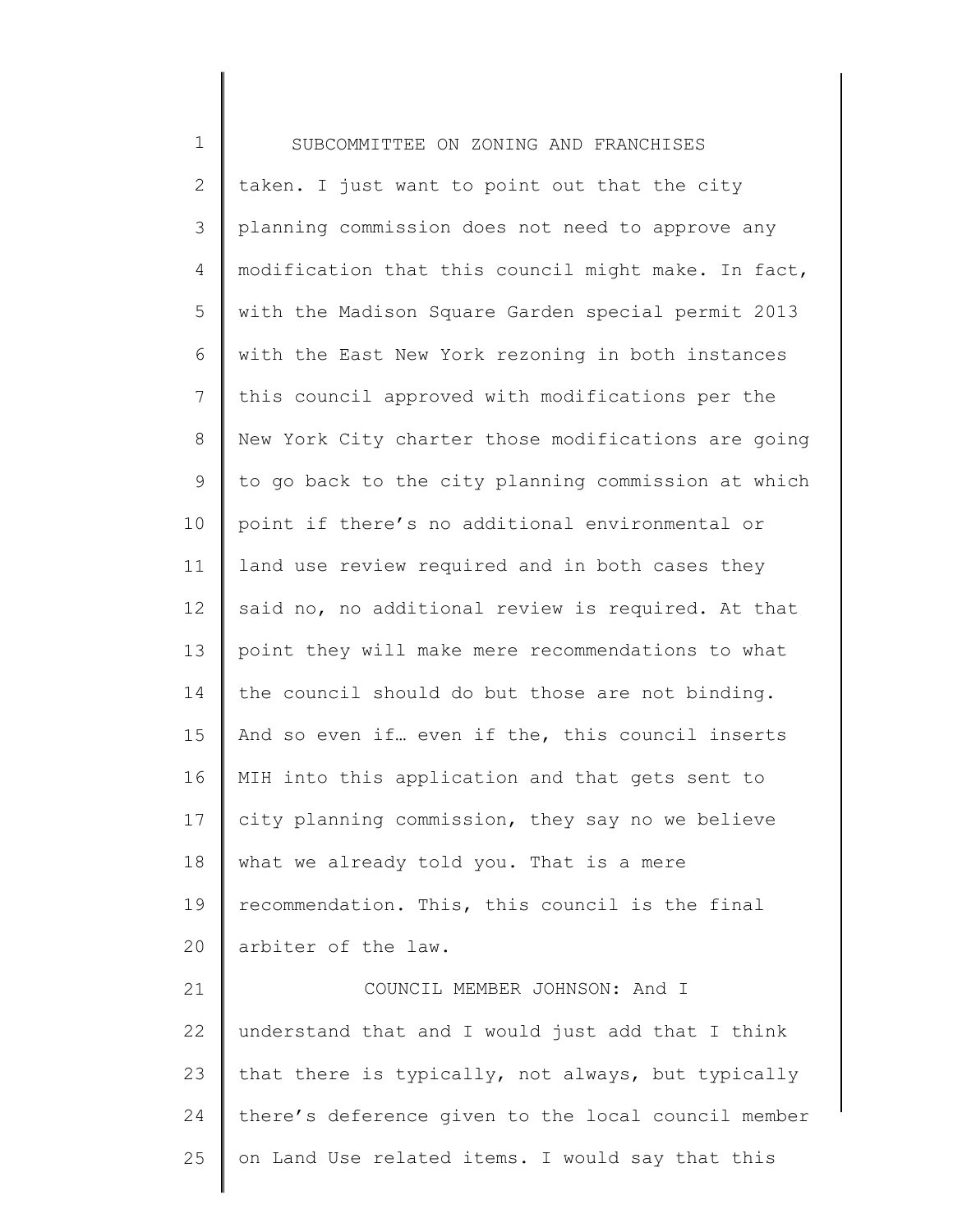1 2 3 4 5 6 7 8 9 10 11 12 13 14 15 16 17 18 19 20 21 22 23 24 25 SUBCOMMITTEE ON ZONING AND FRANCHISES question is a much larger question separate and apart from this project. And there's a diversity of opinion I think on this land use committee which I'm not a member of and more broadly in the council and I think you heard some of it today from some of the members who ask questions. And there are members here that may agree or disagree with the community board's opinion on this, the borough president's opinion on this, my opinion on this. And so I just think that we have to take that into consideration that because as has been enunciated this is looked at in some precedent setting way on how these applications are handled I'm sure there's a diversity of opinion within the council on what we should do as it relates to the in scope, out of scope modification, city planning, commission vote, legal questions, all of those things. I can't tell you what the ultimate answer is and where a majority would come out but of course it's a sticky complicated question. Thank you Mr. Chair for being so differential and allowing the panel and myself to, to have a long back and forth on these important questions and thank you for your testimony today.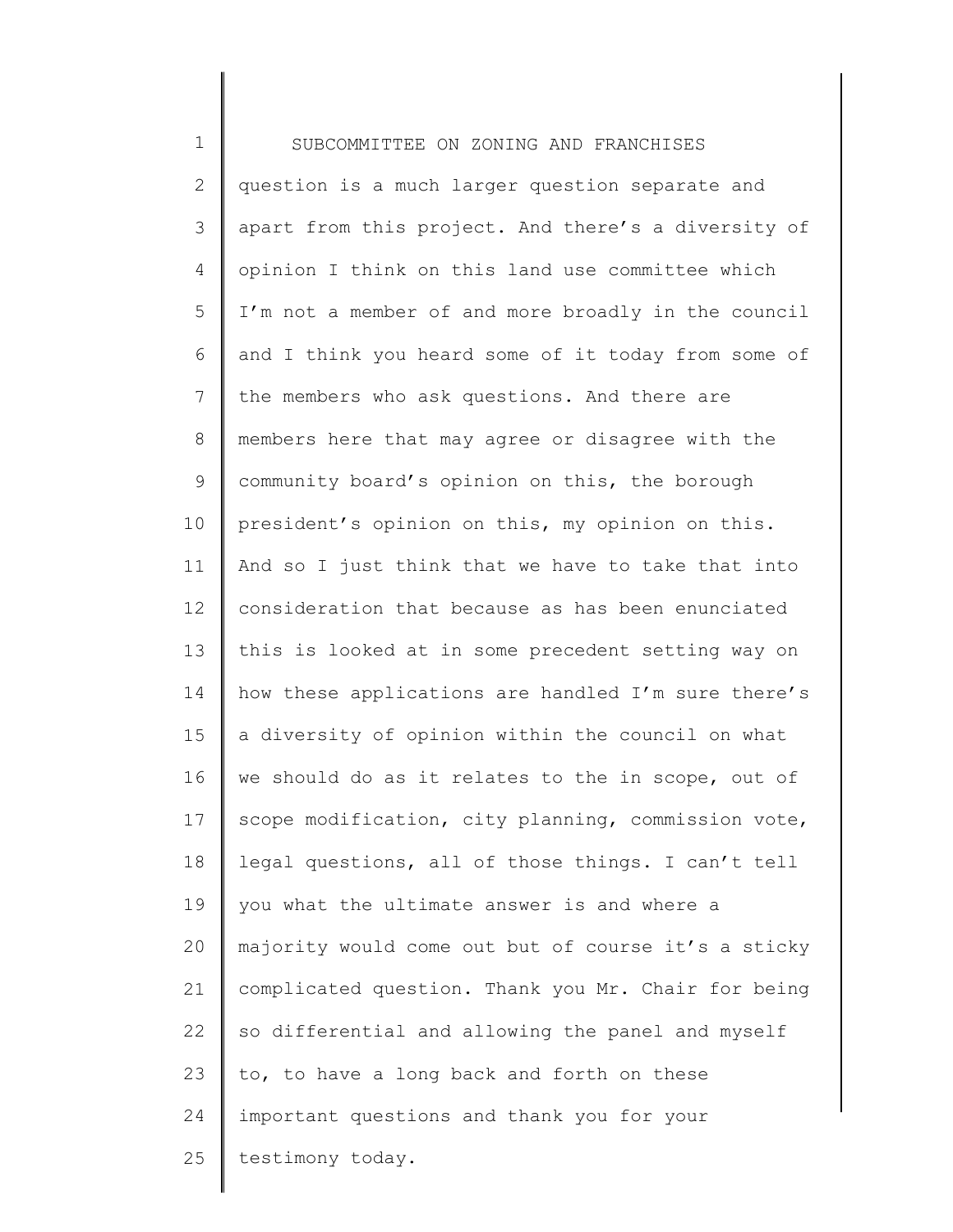| $\mathbf 1$   | SUBCOMMITTEE ON ZONING AND FRANCHISES               |
|---------------|-----------------------------------------------------|
| 2             | MATT GORNICK: Thank you Council Member              |
| 3             | [cross-talk]                                        |
| 4             | CHAIRPERSON RICHARDS: Thank you.                    |
| 5             | Council Member Greenfield.                          |
| 6             | COUNCIL MEMBER GREENFIELD: Yes, thank               |
| 7             | you very much.                                      |
| 8             | CHAIRPERSON RICHARDS: Chair Green                   |
| $\mathcal{G}$ | COUNCIL MEMBER GREENFIELD: Thank you                |
| 10            | Council Member Johnson and once again I want to     |
| 11            | acknowledge the time and the effort and the         |
| 12            | diligence that you're putting, you're putting into  |
| 13            | this and I do think it is certainly my view as the  |
| 14            | chair of the Land Use Committee that when possible  |
| 15            | we should try to reach compromise as opposed to     |
| 16            | drawing lines in the sand. And I appreciate that    |
| 17            | you're making the good faith effort to do so and    |
| 18            | wish you luck with that. I do want to just ask Jim  |
| 19            | a question. First of all, as you, as you probably   |
| 20            | heard before I have commended you and your office   |
| 21            | and your boss Borough President Gale Brewer. I      |
| 22            | appreciate you bringing up this issue. I think it's |
| 23            | an important conversation. I think that even if we  |
| 24            | all don't agree on the exact legal distinctions     |
| 25            | which as lawyers, in my case a lawyer, your case a  |
|               |                                                     |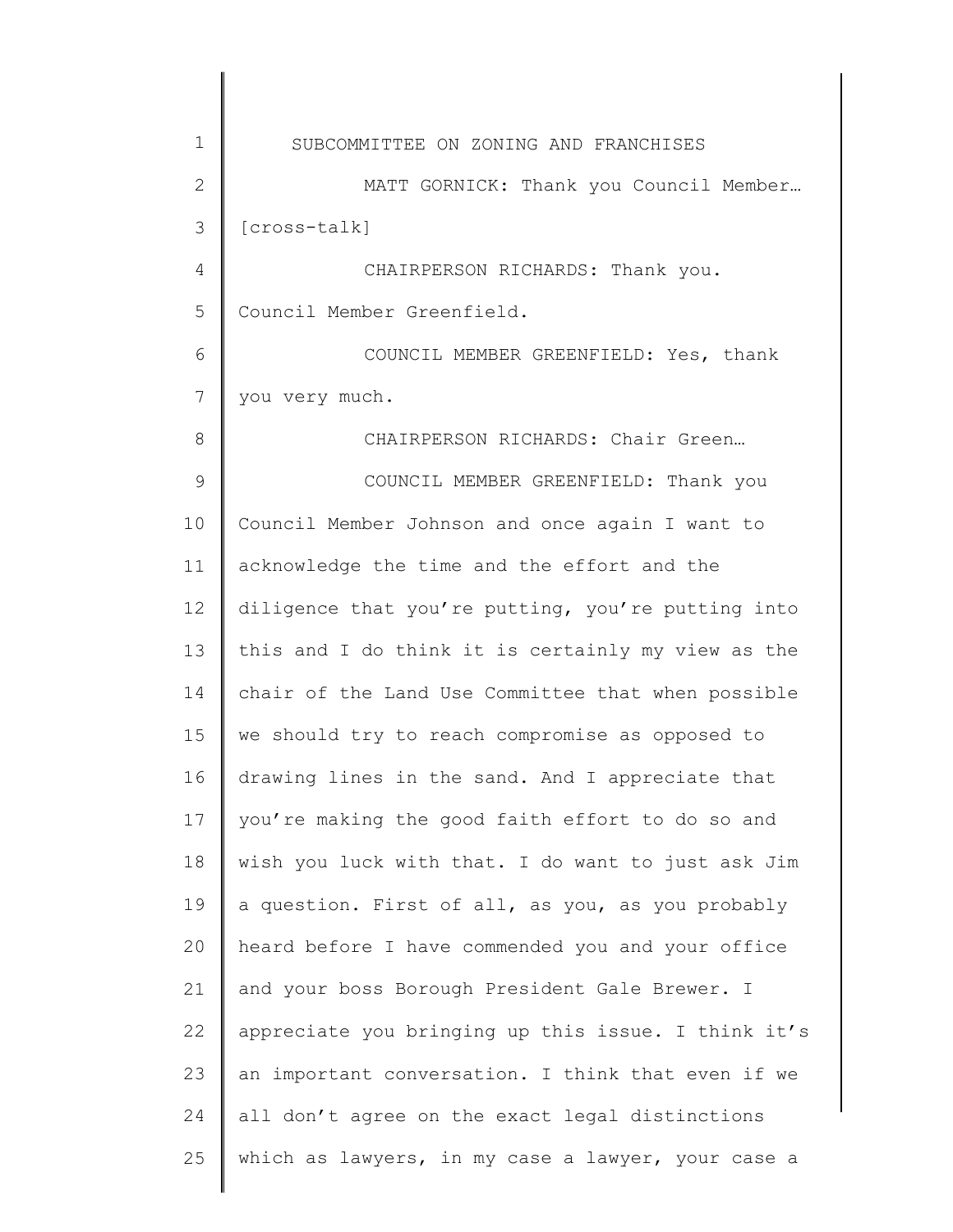1 2 3 4 5 6 7 8 9 10 11 12 13 14 15 16 17 18 19 20 21 22 23 24 25 SUBCOMMITTEE ON ZONING AND FRANCHISES lawyer, and some other folks can debate it we can certainly agree that it's an important conversation to have and the broader issues at play are significant policy issues. And so by invoking the triple no that your office did you brought this here today and so we're grateful for that. I do want to ask you a question just specifically about, about the issue in terms of the, the zoning, specifically the zoning resolution section 74-32 that we're all debating here today. I do want to put it somewhat in context which is that when we were passing this right you know I think that once again I love to refer to the folks watching at home, people watching at home would think that oh wow you know they just passed one paragraph and they must have spent a lot of time on this paragraph. It's not what happened in this case. Okay. We passed the mandatory inclusionary housing plan. And we passed the zoning for quality and affordability. Zoning for quality and affordability the text was 496 pages and the mandatory inclusionary housing was another 62 pages. It's over 550 pages of text, right. So just to put it in context folks you know looking at our Talmud debate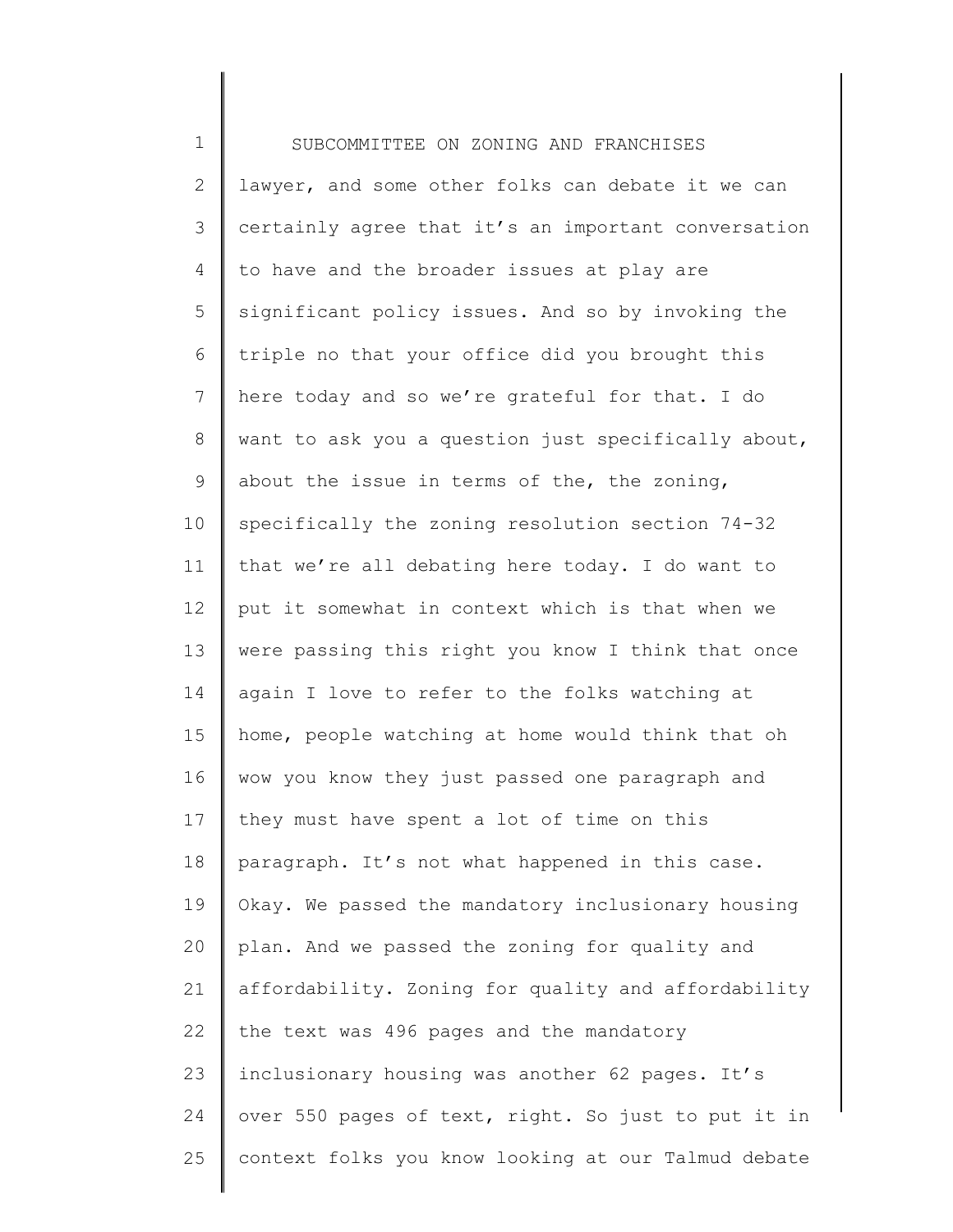1 2 3 4 5 6 7 8 9 10 11 12 13 14 15 16 17 18 19 20 21 22 23 24 25 SUBCOMMITTEE ON ZONING AND FRANCHISES we didn't just pass one paragraph, we passed 550 pages of text and certainly one could understand how looking back there would be disagreement on what exactly the, the intent was. I certainly agree with the borough president's position that this, this particular section of legislation is not clear and therefore is open to interpretation. Now I want to just discuss that particular point. So I agree with that position. My question though for you is that you heard the contention and I just want to sort of focus on the two issues. I imagine that you probably also agree with me in my disagreement with the Manhattan director that in terms of the city, Department of City Planning's interpretation that it's simply based on the envelope, right, and when the envelope in this case is 10FAR and therefore you're not building up until 10FAR then that wouldn't be an increase in the residential floor area. Would you agree with my position that, that that is not as clear as the Department of City Planning makes it out to be? Well Chair Greenfield our position is that the actual zoning text is clear and… COUNCIL MEMBER GREENFIELD: Okay.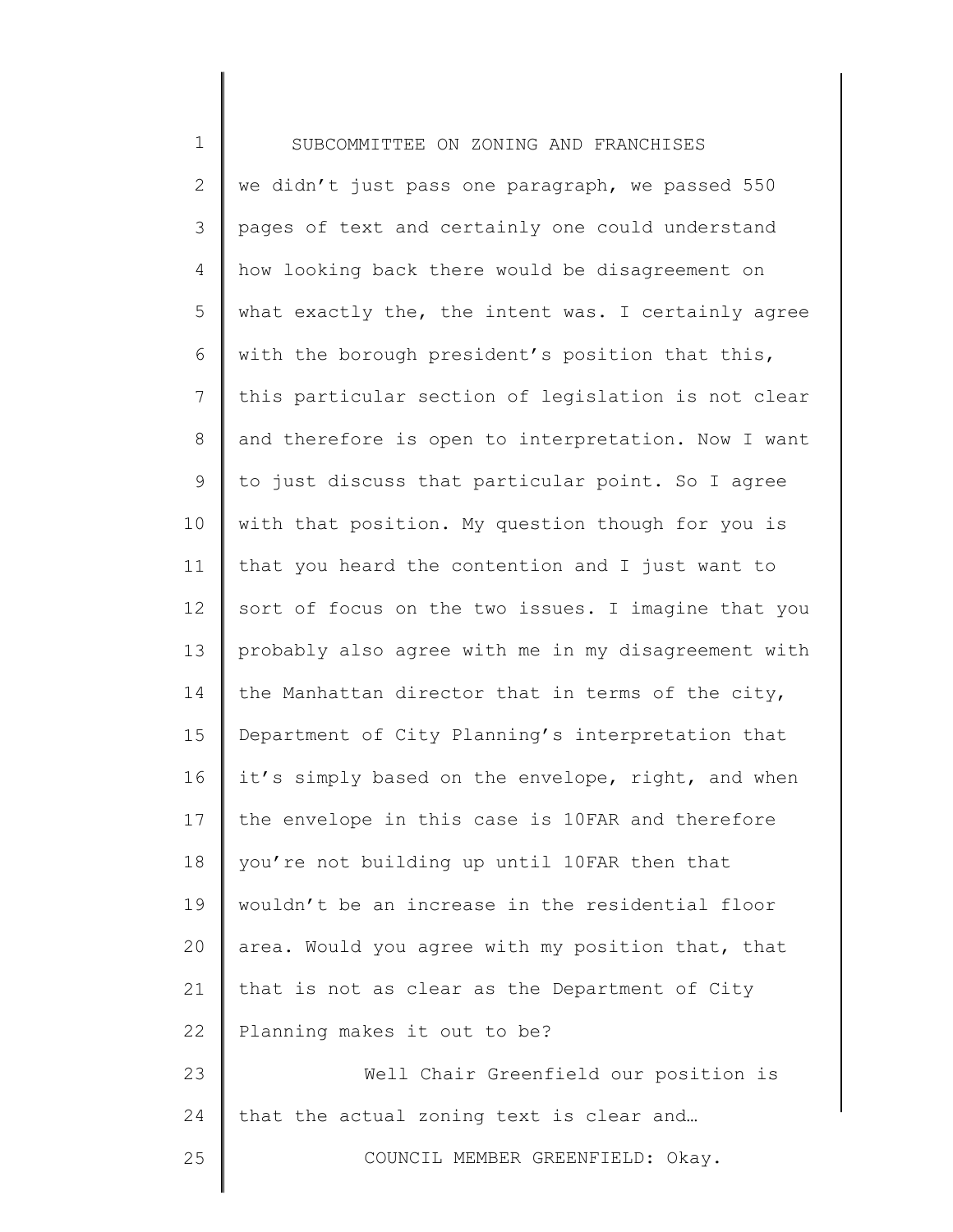| 1             | SUBCOMMITTEE ON ZONING AND FRANCHISES               |
|---------------|-----------------------------------------------------|
| $\mathbf{2}$  | that it does not say permitted floor                |
| 3             | area or residential FAR                             |
| 4             | COUNCIL MEMBER GREENFIELD: Even better.             |
| 5             | $$ SO                                               |
| 6             | COUNCIL MEMBER GREENFIELD: Good.                    |
| 7             | but yes, I, I                                       |
| 8             | COUNCIL MEMBER GREENFIELD: So                       |
| $\mathcal{G}$ | agree with you.                                     |
| 10            | COUNCIL MEMBER GREENFIELD: So Fair                  |
| 11            | enough. So you're saying you're going one step      |
| 12            | further than me. I'm taking the Department of City  |
| 13            | Planning I'm sort of the man in the middle which    |
| 14            | happens on occasion. Department of City Planning    |
| 15            | says it is clear that this doesn't apply. The       |
| 16            | Office of the Borough President Gale Brewer saying  |
| 17            | it's clear that it does apply. Chair Greenfield is  |
| 18            | somewhere in the middle and it says it's not really |
| 19            | clear on whether it applies. We're not that's       |
| 20            | fair. Now we have the broad spectrum of views       |
| 21            | Exactly.                                            |
| 22            | COUNCIL MEMBER GREENFIELD: within,                  |
| 23            | within city government. So then I guess the second  |
| 24            | question would be, and this is something that I     |
| 25            | wanted to chat about which is as it relates to this |
|               |                                                     |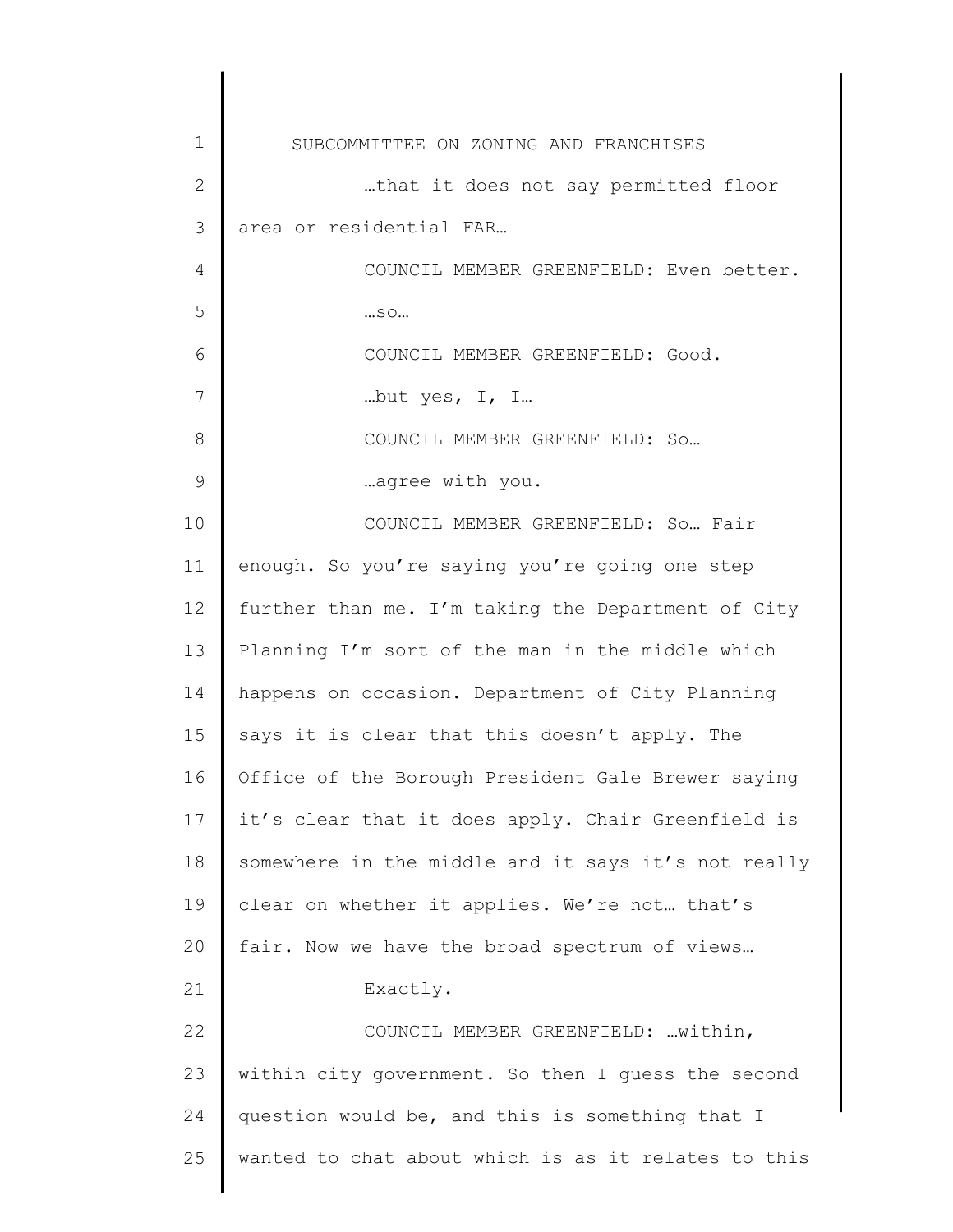| $\mathbf 1$    | SUBCOMMITTEE ON ZONING AND FRANCHISES              |
|----------------|----------------------------------------------------|
| $\mathbf{2}$   | particular fact pattern right, so the applicants   |
| 3              | are making an argument that says well which, which |
| 4              | I think is a fair argument. I'm not saying they're |
| 5              | correct but I think it's a fair argument so I want |
| 6              | to just explore this argument which saying wlel    |
| $\overline{7}$ | even if you were to say that, which is the way I   |
| 8              | framed it which is point one that the envelope     |
| $\mathsf 9$    | that the it's not clear that if the envelope is    |
| 10             | 10FAR that you should necessarily be able to build |
| 11             | 10FAR. In our particular case they're saying we    |
| 12             | don't think there's an increase in the residential |
| 13             | floor area because as of right we could build the  |
| 14             | same amount of residential floor area which I'm    |
| 15             | calling argument number two. So what say you in    |
| 16             | response to argument number two?                   |
| 17             | We don't agree with that because                   |
| 18             | argument number two gives you your trading         |
| 19             | commercial space for residential space. The, what  |
| 20             | the project at hand has the same amount of         |
| 21             | commercial space that the as of right scenario     |
| 22             | assumed plus all of this additional residential    |
| 23             | floor area. So we think that's a significant       |
| 24             | difference.                                        |
|                |                                                    |

25

║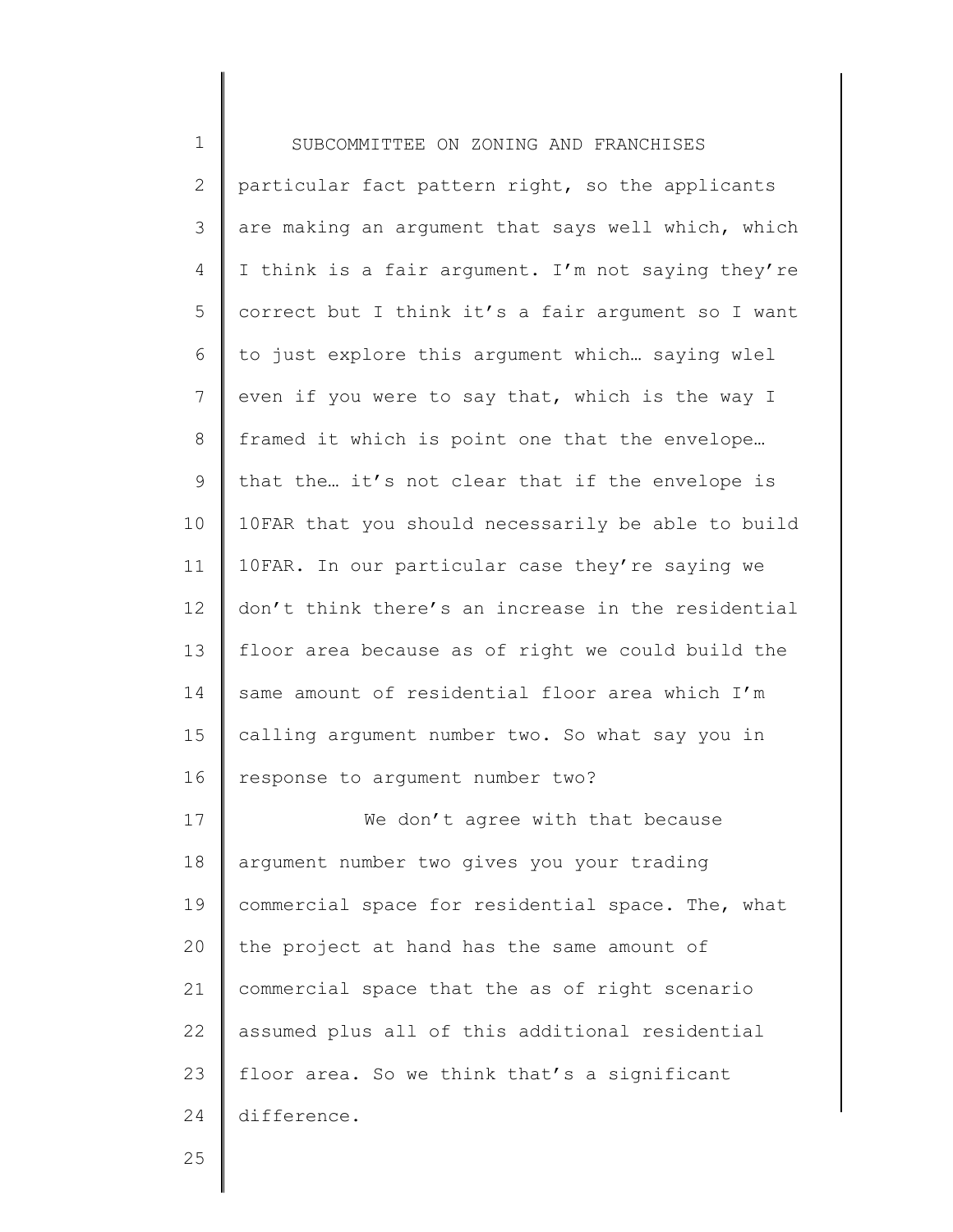1 2 3 4 5 6 7 8 9 10 11 12 13 14 15 16 17 18 19 20 21 22 23 24 25 SUBCOMMITTEE ON ZONING AND FRANCHISES COUNCIL MEMBER GREENFIELD: I understand. So they're, they're not… As Eric said they're not… COUNCIL MEMBER GREENFIELD: So you're saying even though technically… So what you're saying is even though technically you're, you're not increasing the residential floor area, you are increasing the commercial floor area and ergo, therefore, you must be increasing the residential floor area… You're maintaining the same... COUNCIL MEMBER GREENFIELD: …in, in, in returns… …level of… COUNCIL MEMBER GREENFIELD: See what I'm saying Jim about the tamuda argument? This is a great… I'm, I'm really enjoying myself today. [cross-talk] JIM CROSS: I have found this very interesting… COUNCIL MEMBER GREENFIELD: Yes… [crosstalk] JIM CROSS: …to work on.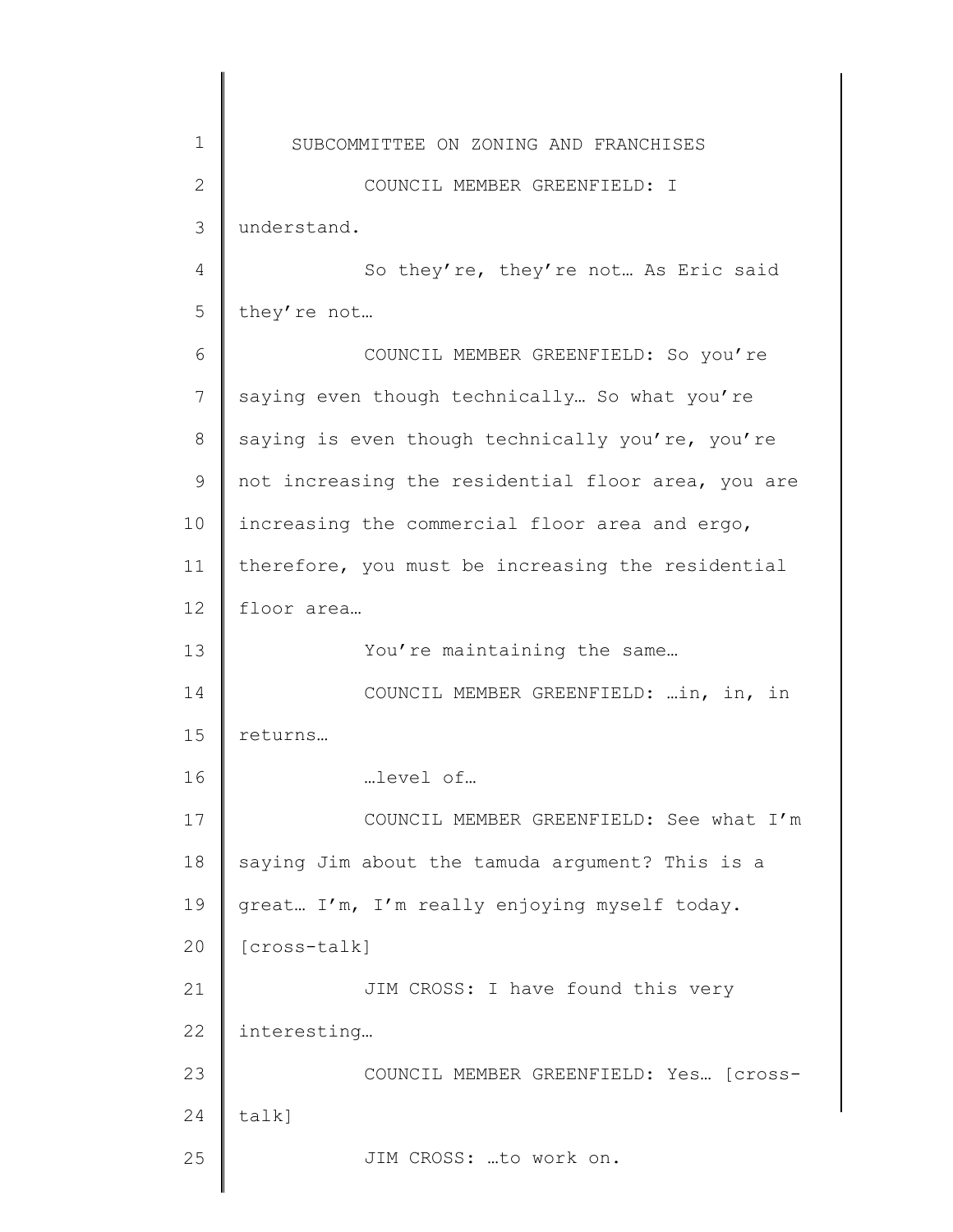| $\mathbf 1$  | SUBCOMMITTEE ON ZONING AND FRANCHISES               |
|--------------|-----------------------------------------------------|
| $\mathbf{2}$ | COUNCIL MEMBER GREENFIELD: You know so              |
| 3            | I think, I think that's                             |
| 4            | JIM CROSS: And we, and Gale appreciates             |
| 5            | you know all the consideration that the committee   |
| 6            | is giving to this, that you're giving to this, and  |
| 7            | that Council Member Johnson                         |
| $8\,$        | COUNCIL MEMBER GREENFIELD: Yeah, and I              |
| $\mathsf 9$  | want to be clear by the way because I made this     |
| 10           | point before and I think it's an important point.   |
| 11           | We're not picking on this applicant. And there is   |
| 12           | nothing in my view as the chair of the committee    |
| 13           | this applicant has done incorrectly. And I just     |
| 14           | want to, I just want to let the record reflect from |
| 15           | my perspective it is simply that this applicant is  |
| 16           | the first applicant where this question is being    |
| 17           | brought up. And so this applicant has the           |
| 18           | unfortunate task because it's taking this applicant |
| 19           | time and money and energy and effort to answe3r     |
| 20           | these questions that anyone else would have to have |
| 21           | asked. And from my perspective as chair we're not   |
| 22           | casting any aspersions or any questions or any      |
| 23           | negativity on the applicant. It's simply that this  |
| 24           | applicant is the vehicle for a legal question that  |
| 25           | we have and a policy question that we're discussing |

║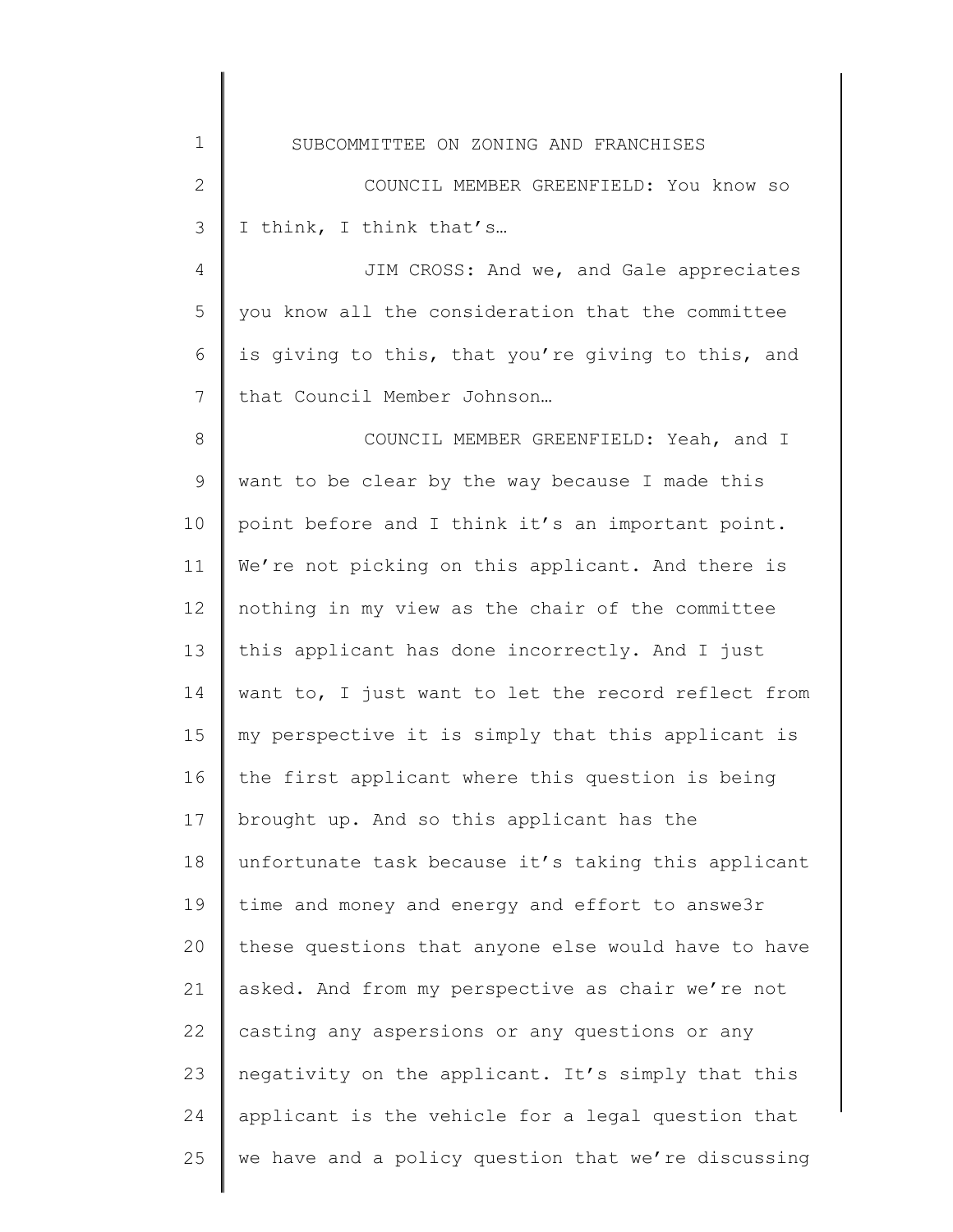1 2 3 4 5 6 7 8 9 10 11 12 13 14 15 16 17 18 19 20 21 22 23 24 25 SUBCOMMITTEE ON ZONING AND FRANCHISES but in no way shape or form does anyone have any, any claims against the applicant. We think the applicant is doing what they're thinking is correct and we're simply debating that argument. Is that a fair… JIM CROSS: Our office… COUNCIL MEMBER GREENFIELD: …interpretation as well? JIM CROSS: Our office feels the same way. MATT GORNICK: We agree. COUNCIL MEMBER GREENFIELD: Okay, fair enough. Great. I notice that, did you want to add something to that, to… ERIC STERN: Yeah I think your… COUNCIL MEMBER GREENFIELD: …Jim's point? Yes. ERIC STERN: I just wanted to clarify that in the original environmental assessment statement there's a scenario, both scenarios that as of right and with action have the commercial floor area maintained as commercial floor area, that floor area… COUNCIL MEMBER GREENFIELD: Yeah.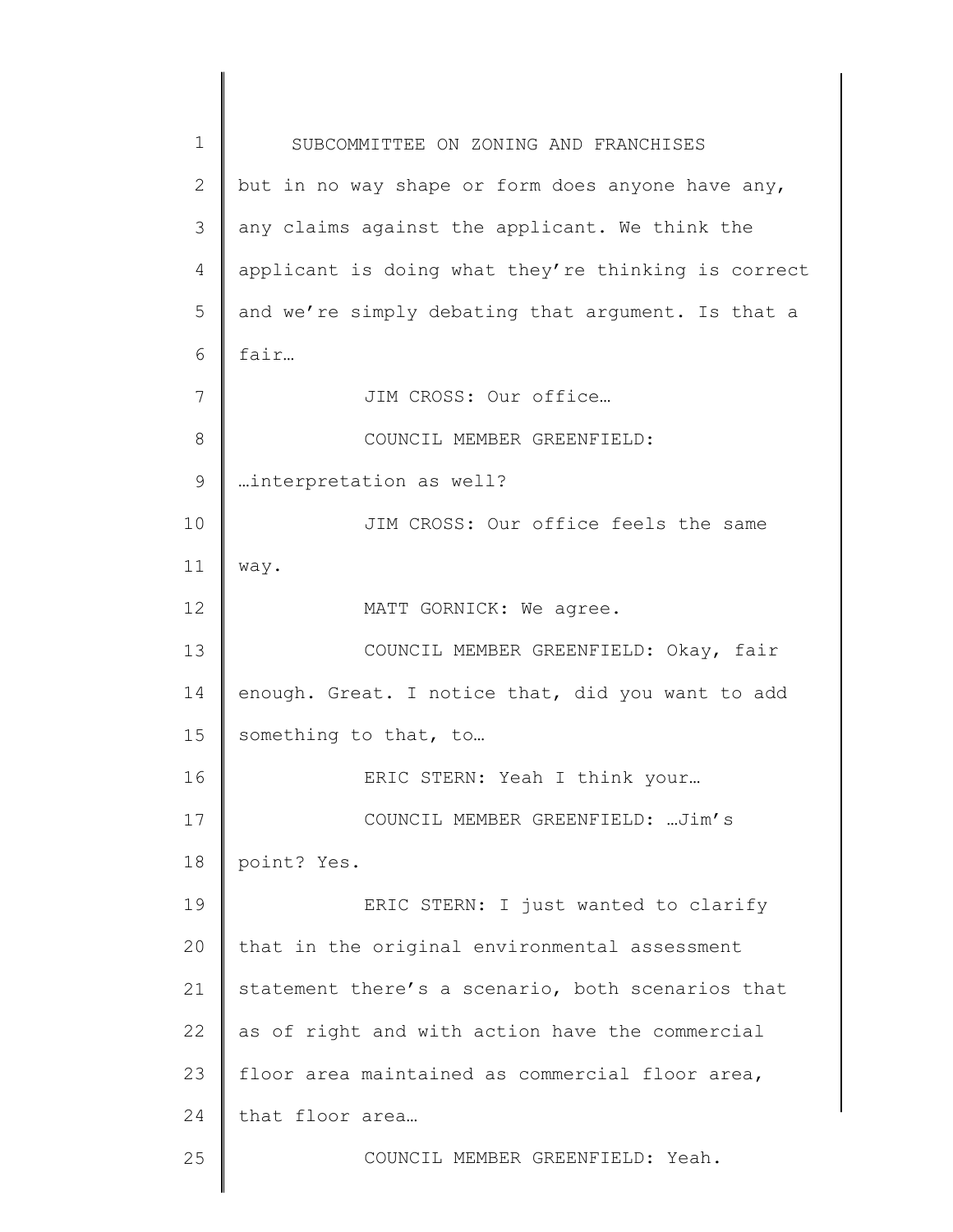| $\mathbf 1$   | SUBCOMMITTEE ON ZONING AND FRANCHISES               |
|---------------|-----------------------------------------------------|
| $\mathbf{2}$  | ERIC STERN: which exists today. The                 |
| 3             | only scenario or the only sort of contrast the      |
| 4             | applicant has suggested would result in no change   |
| 5             | in residential floor area is one where the as of    |
| 6             | right scenario converts the existing commercial     |
| 7             | floor area to residential                           |
| 8             | COUNCIL MEMBER GREENFIELD: Yeah.                    |
| $\mathcal{G}$ | ERIC STERN:  and maintains the existing             |
| 10            | bulk constraints. And the with action it doesn't    |
| 11            | the, the and the with sorry the, and the with       |
| 12            | action [cross-talk]                                 |
| 13            | COUNCIL MEMBER GREENFIELD: We agree.                |
| 14            | ERIC STERN:  maintains the existing                 |
| 15            | commercial space and does get the bulk              |
| 16            | modification.                                       |
| 17            | COUNCIL MEMBER GREENFIELD: We agree. So             |
| 18            | their argument. And this is where it gets somewhat  |
| 19            | Talmudic, their argument is we're getting more      |
| 20            | commercial FAR, we're not getting necessarily more  |
| 21            | residential FAR this is sort of where you can argue |
| 22            | it both ways. So I understand. I certainly          |
| 23            | understand the point and I, I hear, I hear what     |
| 24            | you're saying.                                      |
| 25            |                                                     |

║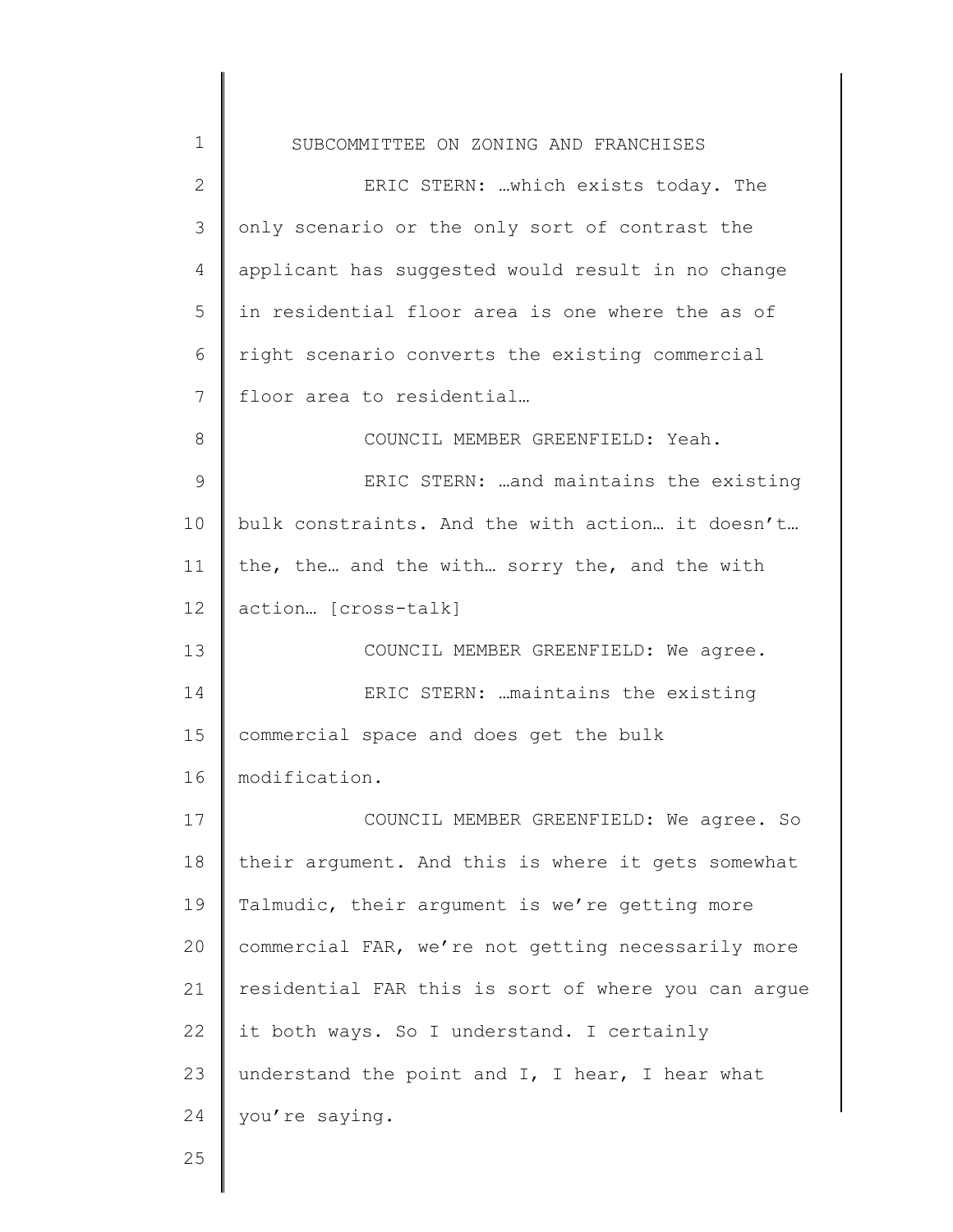| $\mathbf 1$  | SUBCOMMITTEE ON ZONING AND FRANCHISES               |
|--------------|-----------------------------------------------------|
| $\mathbf{2}$ | ERIC STERN: Just, just to, just to                  |
| 3            | clarify one piece though I think the same           |
| 4            | assumption whether commercial floor area's going to |
| 5            | convert to residential or not needs to be the       |
| 6            | assumption for both the as of right and the with    |
| 7            | action when you're looking at the increment. You    |
| 8            | can't change that assumption when you're            |
| $\mathsf 9$  | understanding the increment.                        |
| 10           | COUNCIL MEMBER GREENFIELD: I'm not sure             |
| 11           | I agree but I hear your point. I think there is a   |
| 12           | valid argument to make on both sides which is their |
| 13           | argument is we're keeping the residential floor     |
| 14           | area the same and to Jim's point is well if you're  |
| 15           | increasing the commercial floor area then you're    |
| 16           | sort of trying to have it both ways. So I think     |
| 17           | there's, I think there's fair arguments on both     |
| 18           | sides but I hear, I hear, I certainly hear your     |
| 19           | perspective. I do just want to point out and this   |
| 20           | is to Council Member Jonson's point earlier today   |
| 21           | which is that it is certainly worth reading the     |
| 22           | arguments that the Urban Justice Center has made in |
| 23           | their memo today which are very clearly which very  |
| 24           | clearly lays out the ability which certainly        |
| 25           | obviously we're biased because we're the city       |
|              |                                                     |

║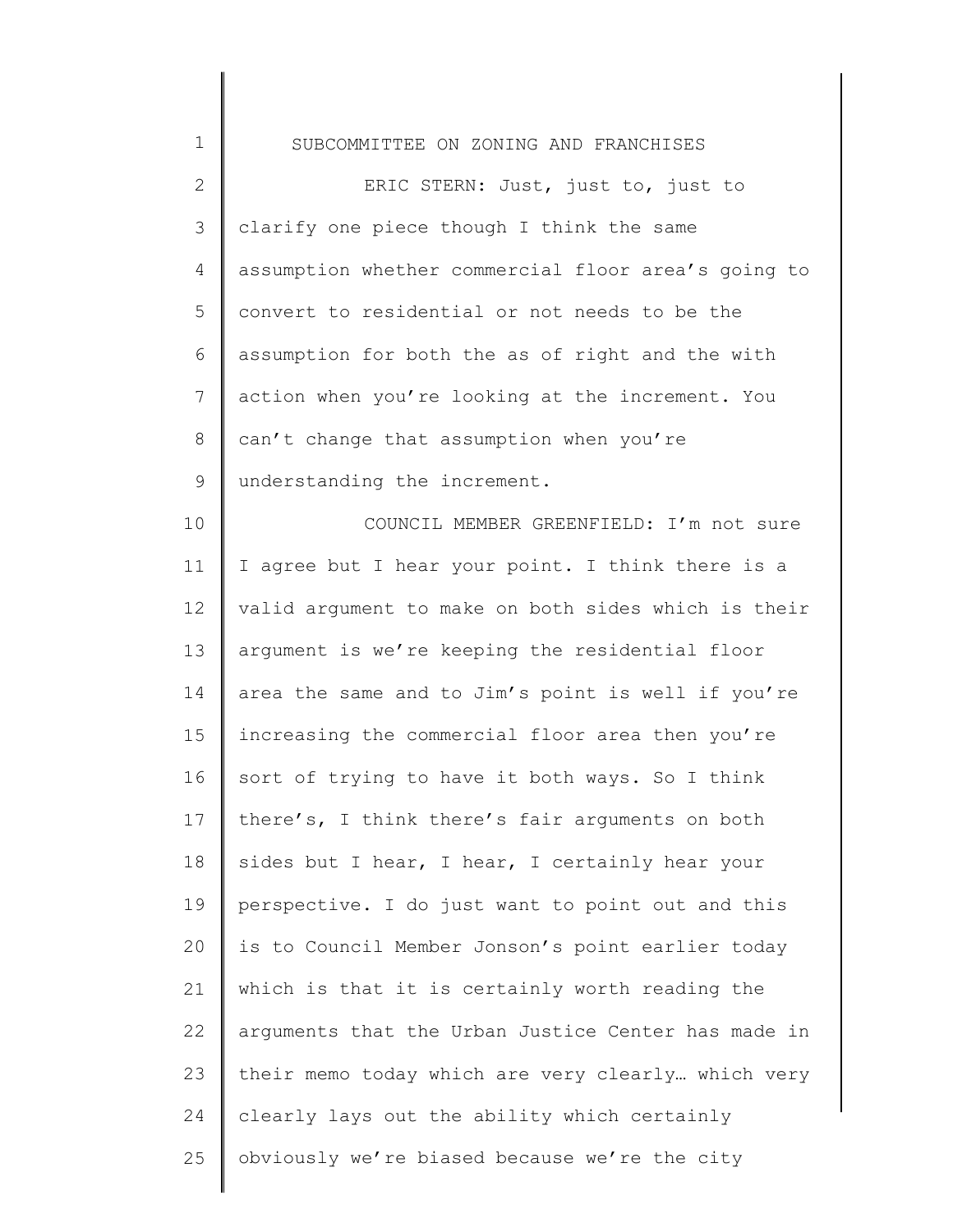1 2 3 4 5 6 7 8 9 10 11 12 13 14 15 16 17 18 19 20 21 22 23 24 25 SUBCOMMITTEE ON ZONING AND FRANCHISES council so we would agree with you. But it very clearly lays out the ability of the city council to both modify special permits and recognizes that that is in fact, I think we would agree there is in fact a legal question but we would argue that we have the ability to modify. But I think everyone agrees and I think this is the key point and I think the Manhattan Director agreed as well that we certainly have the ability to vote down a special permit. And so I want to thank you for sharing that with us. And I think it's an important point. But that doesn't still take away from my perspective which is I think the, the ultimate goal, especially considering that you know what we're discussing is not in a vacuum and it does apply to an individual applicant, our ultimate goal is always to try to fashion a compromise where we think it's relatively fair to all sides but certainly we would have the authority definitely to vote it down and even to modify the permit. And I think you've done a service and you might want to share this with council for the developers to give them the other side and other perspective because reasonable… reasonable parties can agree to disagree over these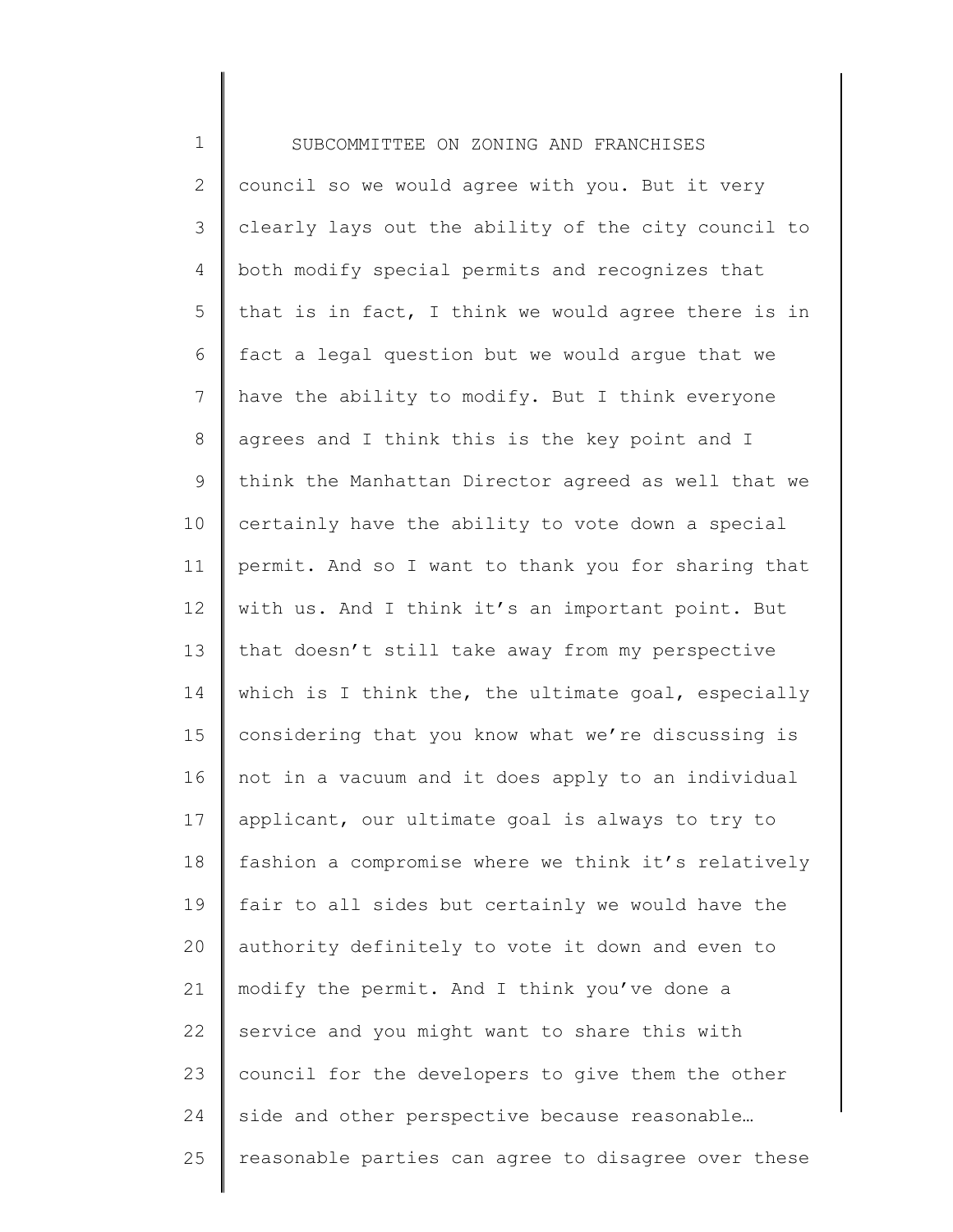1 2 3 4 5 6 7 8 9 10 11 12 13 14 15 16 17 18 19 20 21 22 23 SUBCOMMITTEE ON ZONING AND FRANCHISES issues. And I'm certainly hopeful that we don't get to a point where we have to litigate this and we can hopefully try to resolve with Council Member Johnson's leadership. And I thank you chair for the time. CHAIRPERSON RICHARDS: Thank you Mr. Chairman. Thank you all for your testimony. I just wanted to also just state on the record that the special permit doesn't actually govern the configuration of commercial and residential within the building. So just something that I wanted to note as well. Alright. Thank you all for your testimony. [cross-talk] CHAIRPERSON RICHARDS: Alrighty, next panel. Mike Slattery REBNY, Andrea Goldwyn New York Landmarks Conservancy, you still here? We're just doing pro and opposition. This is a pro panel and then the next would be opposition. 32BJ most likely in the next panel. COUNCIL MEMBER JOHNSON: Mr. Chair if I just, just quickly I, I can stay for this panel and

25 keep pushing off a meeting that I've been pushing

then I have to leave so I apologize for folks. I

24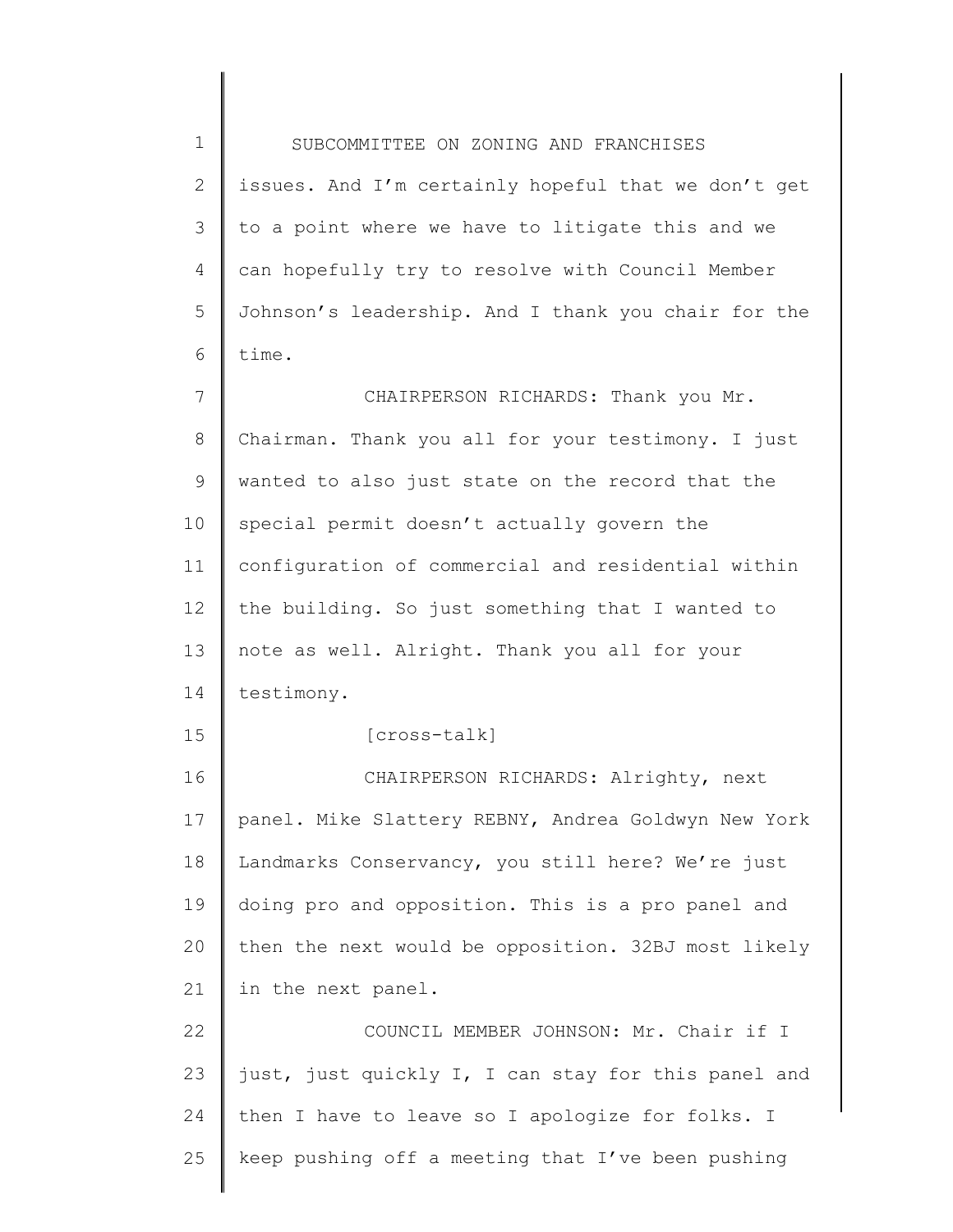1 2 3 4 5 6 7 8 9 10 11 12 13 14 15 16 17 18 19 20 21 22 23 24 25 SUBCOMMITTEE ON ZONING AND FRANCHISES off for hours. So I'm sorry for leaving after this panel for the folks that are here but if you have testimony that you would like for me to read I'm happy to get it from the committee staff so I can hear what everyone has to say. Thank you Mr. Chair. CHAIRPERSON RICHARDS: Thank you. And thank you for keeping me here all day. Alright you may begin. MIKE SLATTERY: Alright, Mike Slattery, Real Estate Board New York. Just to summarize the testimony given you the written comments but… We believe the city planning commission properly approved the Adorama special permit pursuant to zoning resolution 74-711. REBNY supports the commission's well considered decision and we urge the city council to respect the commission's decision and not deny the special permit or to impose additional conditions that are not supported by the zoning resolution. Some say that the commission was obligated to apply the requirements of the recently enacted MIH program in establishing the terms and conditions and special permit. This objection is based on a misinterpretation of the zoning resolution 74-32 and directly contradicts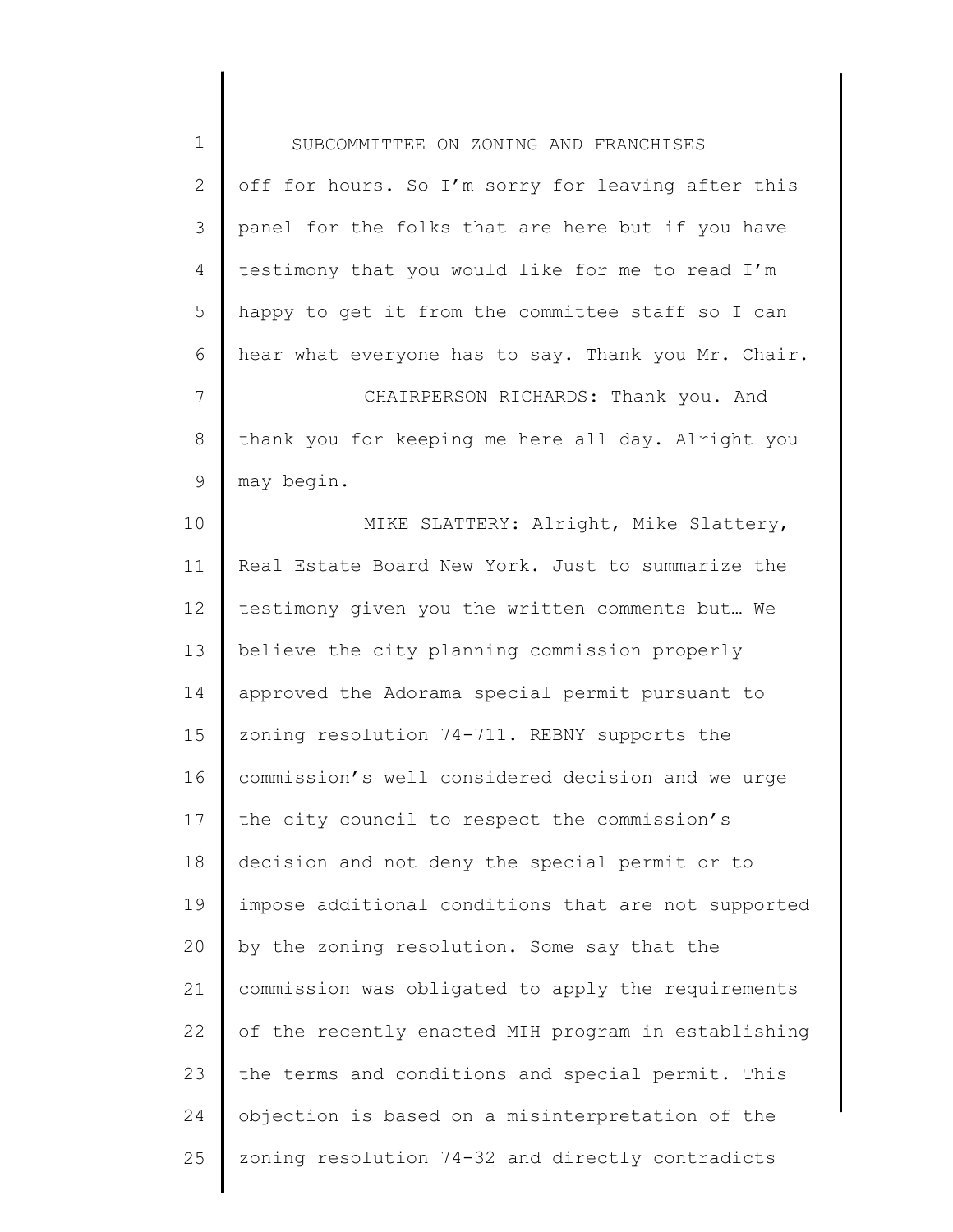| $\mathbf 1$    | SUBCOMMITTEE ON ZONING AND FRANCHISES               |
|----------------|-----------------------------------------------------|
| $\overline{2}$ | the documented intent of MIH and would defeat the   |
| 3              | purpose of 74-711. The bulk waivers available under |
| 4              | 74-711 provide owners economic relief and allow an  |
| 5              | owner to utilize available floor area on a zoning   |
| 6              | lot which is incumbent and burdened by Landmark     |
| 7              | properties. If these bulk waivers are only          |
| $\,8\,$        | available in combination with AIH, MIH it may not   |
| 9              | be financially feasible for property owners to      |
| 10             | commit to a costly preservation program. As a       |
| 11             | result, property owners will be less inclined to    |
| 12             | utilize the landmark special permits for            |
| 13             | residential projects which will result in more      |
| 14             | commercial projects and as of right development and |
| 15             | less restoration and maintenance of historic        |
| 16             | properties. The text of the MIH is ambiguous. The   |
| 17             | ambiguity in the section 74-32 primarily results in |
| 18             | the fact that nothing in this section which has     |
| 19             | been spoken about significantly here today to find  |
| 20             | what the baseline is from which a significant       |
| 21             | increase in residential floor area is to be         |
| 22             | measured. What constitutes an increase? Is it       |
| 23             | permitted or what is can be built without a         |
| 24             | special permit. What constitutes significant and    |
| 25             | not clear from the languages of the statute. But    |
|                |                                                     |

∥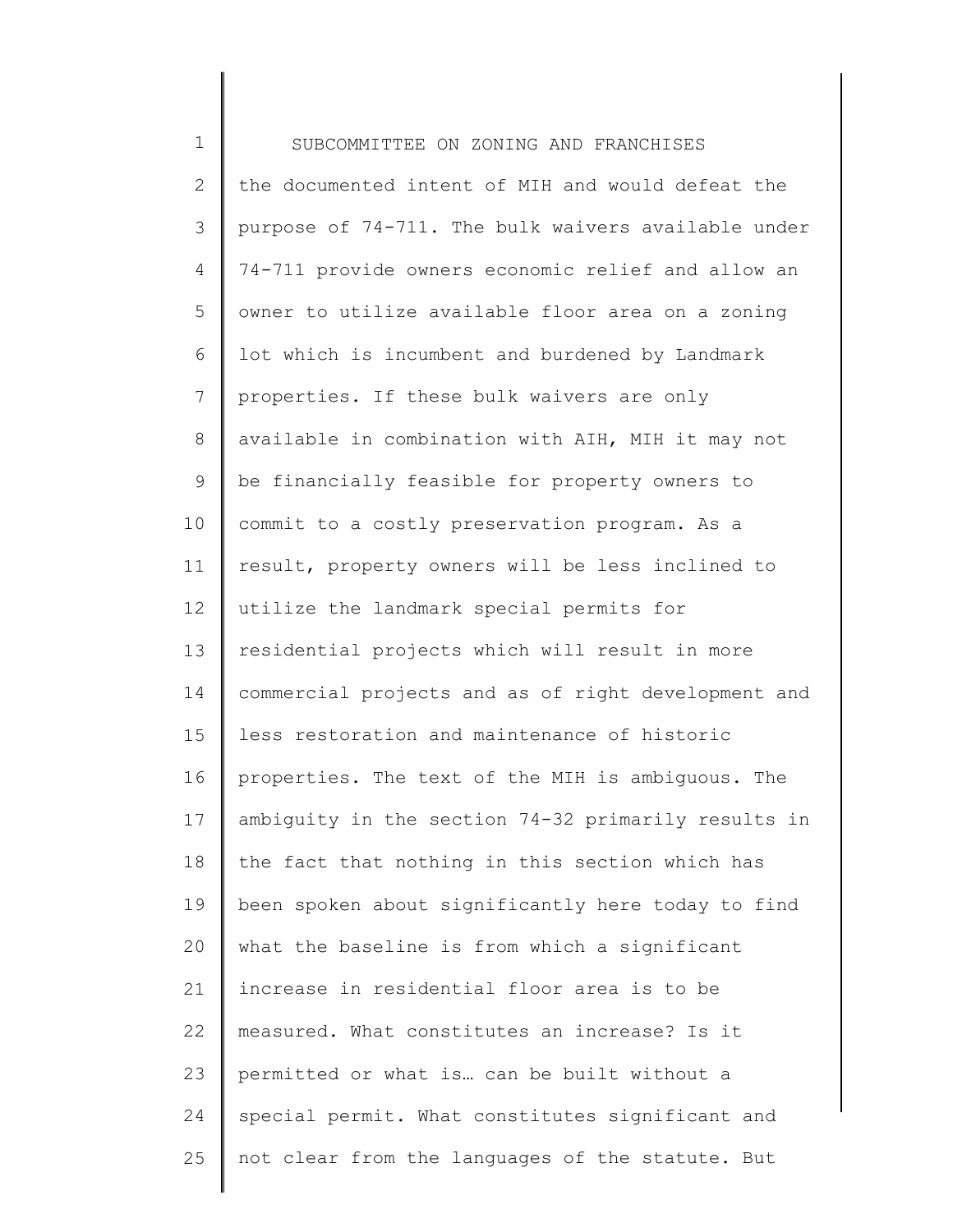1 2 3 4 5 6 7 8 9 10 11 12 13 14 15 16 17 18 19 20 21 22 23 24 25 SUBCOMMITTEE ON ZONING AND FRANCHISES the answer is clear in the legislative history and throughout the ULERP process. The commission's February  $3^{rd}$ , 2016 report on the legislation makes clear that MIH programs require and not be triggered by a special permit applications like Adorama that do not seek to increase maximum residential FAR allowable zoning area. The… and as the borough president pointed out her testimony she thought they was unclear till but the commission made clear that the program is not expected to be applied in conjunction with special permit applications that would reconfigure residential floor area that is already permitted under zoning without increasing the amount of residential floor area permitted. And because the program should not discourage the type of actions with the battle of the land use rational that may facilitate residential development but not themselves increase residential capacity. You think the commission handled this application properly in applying MIH program to Adorama special permit would defeat the intent of the statute, deny applicants a special permit to which it is entitled and endanger landmark structures throughout the city. REBNY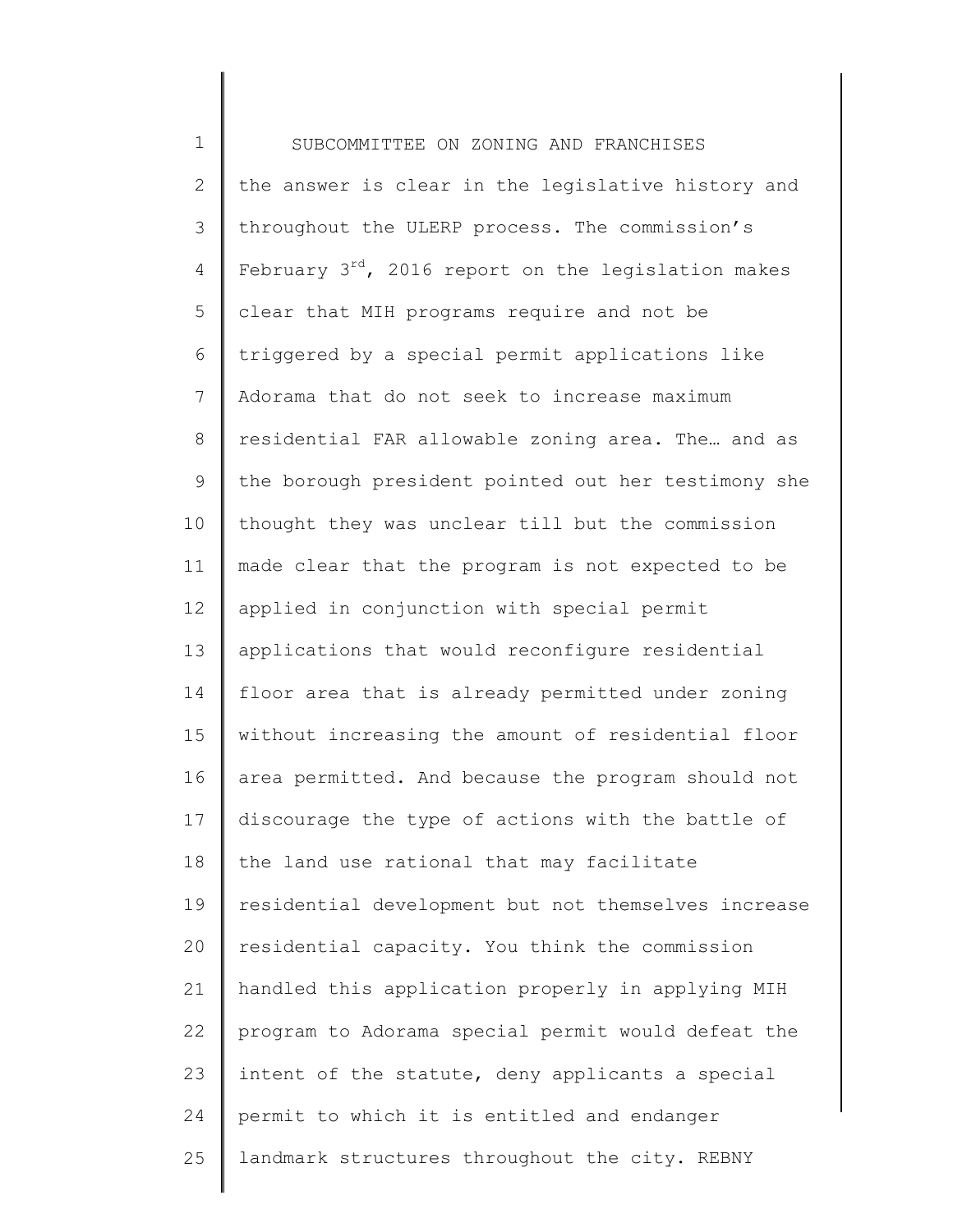1 2 3 4 SUBCOMMITTEE ON ZONING AND FRANCHISES respectfully urges the city council to affirm the commission's grant of the special permit without any modifications or conditions. Thank you.

5 6 7 8 9 10 11 12 13 14 15 16 17 18 19 20 21 22 23 24 25 ANDREA GOLDWYN: Okay. Good day Chair Richards, Chair Greenfield, Council Member Johnson. I'm Andrea Goldwyn speaking on behalf of the New York Landmarks Conservancy. The Conservancy supports city planning's position that mandatory inclusionary housing does not apply to the Adorama proposal as it requests modifications of bulk under section 74-711 but not an increase in FAR. The Landmark's Commission had previously approved an application for the design of a new building at the site that uses setback and bulk modifications so that it would be appropriate within the Ladies' Mile historic district. That design and associated alterations to historic buildings on the lot do not increase FAR. In fact, the approved design does not utilize the full FAR. City planning's explanations of MIH indicate that this policy would not apply to bulk transfers requested under 74-711. A CPC's report for this application states the applicability section of the CPC report for MIH anticipates exactly this type of project. The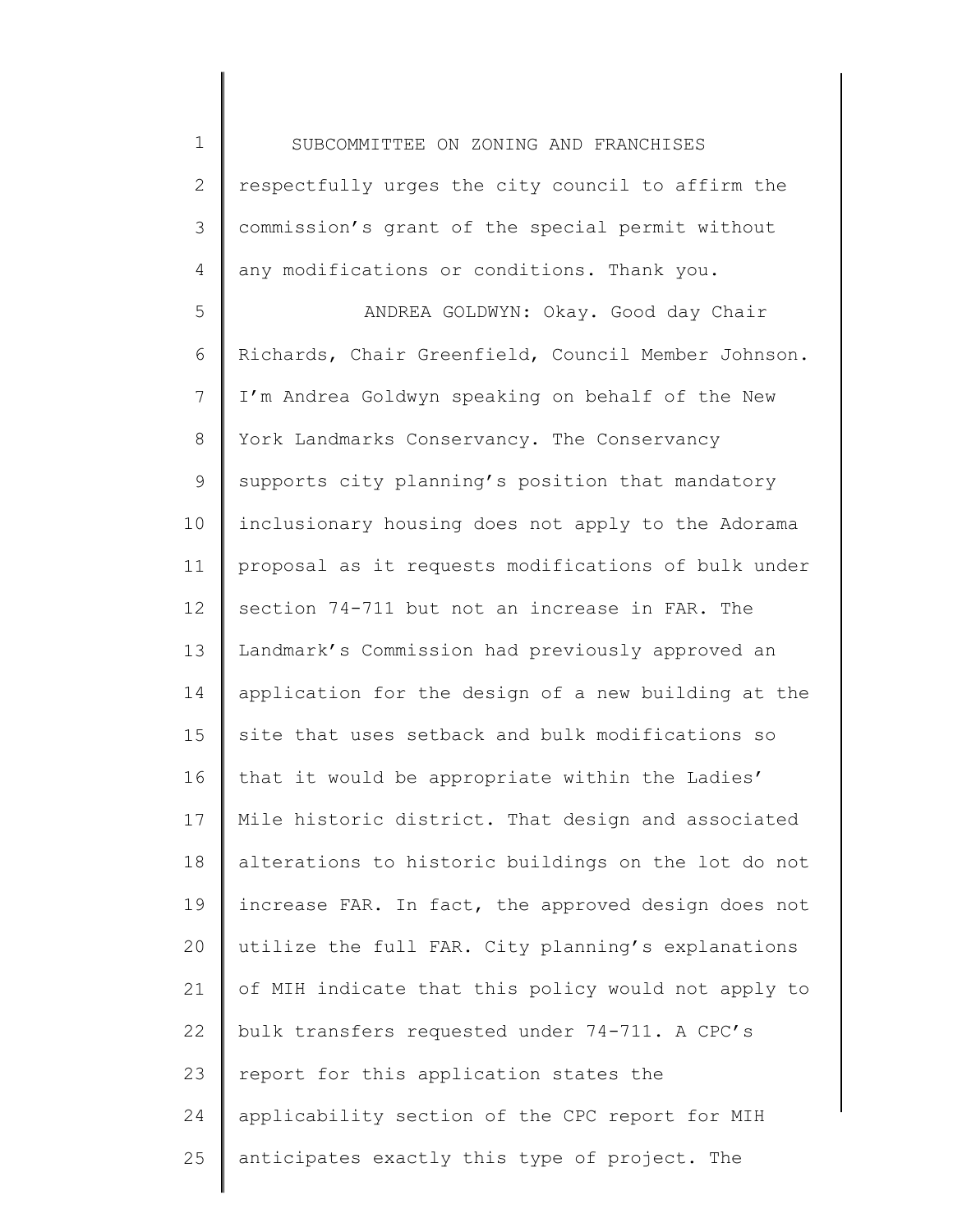1 2 3 4 5 6 7 8 9 10 11 12 13 14 15 16 17 18 19 20 21 22 23 24 25 SUBCOMMITTEE ON ZONING AND FRANCHISES program is not expected to be applied in conjunction with special permit applications that would reconfigure residential floor area already permitted under zoning without increasing the amount of residential floor area permitted. The 74- 711 special permit was established to incentivize restoration of landmarked properties by offering flexibility and utilizing existing FAR so waivers, so via waivers so that any addition or new construction can be appropriate within a historic district. And then by requiring that owners undertake exemplary restoration work and agree to maintain the buildings at the same level and perpetuity it's been a valuable tool leading to appropriate new buildings in historic districts and to the restoration and maintenance of landmarks. The owners of 42 West 18<sup>th</sup> Street will be required to complete a first class restoration of two historic buildings, the current and all future owners will be required to maintain the historic structures in sound first class condition under a binding continuing maintenance plan. We share concerns that if MIH is applied in this case it would discourage future 74-711 projects. Creating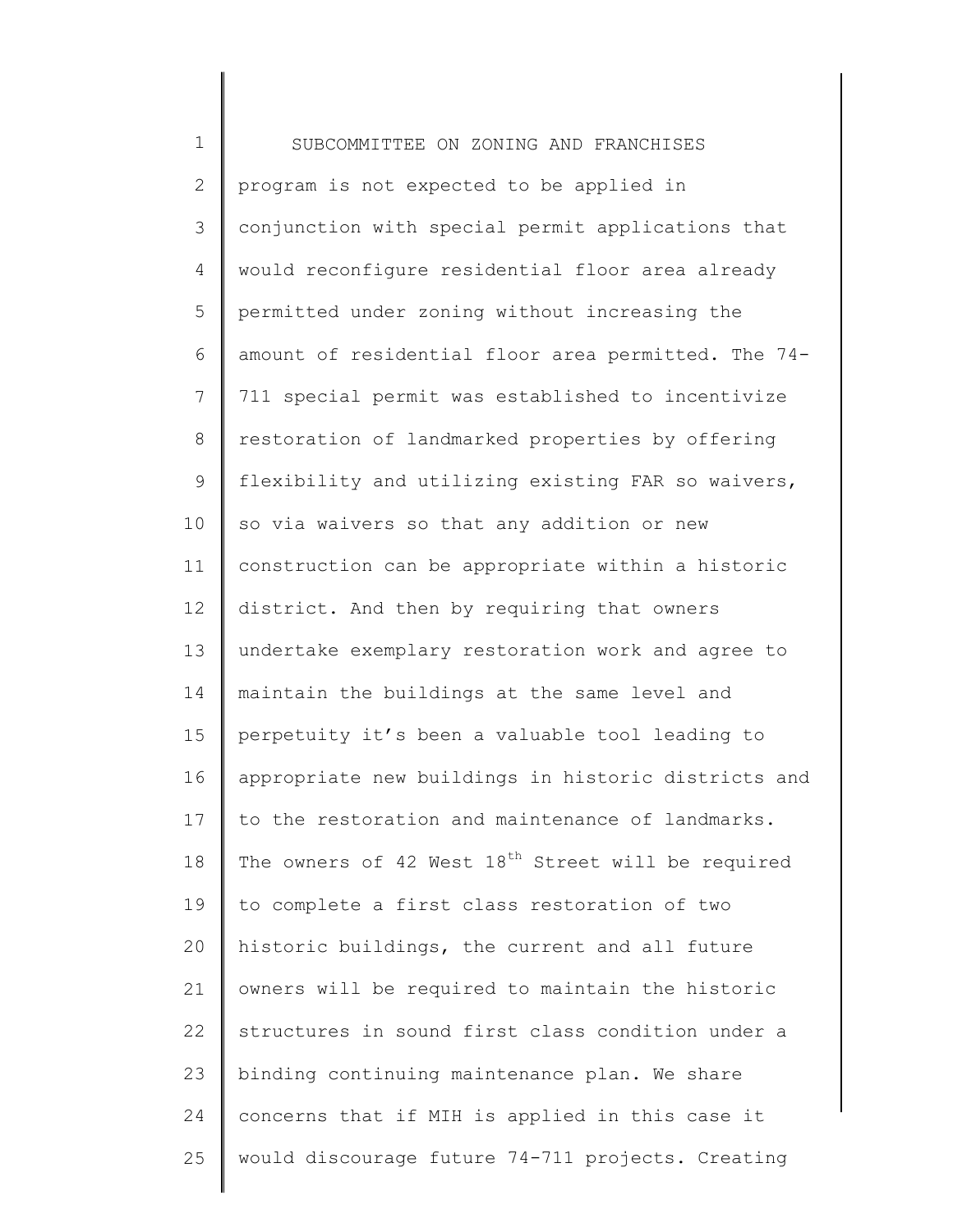| $\mathbf 1$  | SUBCOMMITTEE ON ZONING AND FRANCHISES               |
|--------------|-----------------------------------------------------|
| $\mathbf{2}$ | affordable housing is a laudable goal. For 50 years |
| 3            | the city has recognized the historic preservation   |
| 4            | is also a laudable goal. It would be unfortunate    |
| 5            | that developers abandon 74-711 and its preservation |
| 6            | purpose because of a new interpretation of MIH      |
| 7            | requirements. Thank you.                            |
| 8            | CHAIRPERSON RICHARDS: Thank you both                |
| 9            | for your testimony. And some would say this is a    |
| 10           | historic day when you both are sitting next to each |
| 11           | other in agreement.                                 |
| 12           | MIKE SLATTERY: It, it, it's happened                |
| 13           | once before when [cross-talk]                       |
| 14           | CHAIRPERSON RICHARDS: We should get a               |
| 15           | picture of this, David.                             |
| 16           | MIKE SLATTERY: kind of does.                        |
| 17           | ANDREA GOLDWYN: It, it has happened                 |
| 18           | CHAIRPERSON RICHARDS: Has Hell frozen               |
| 19           | over? Sorry I shouldn't have said that              |
| 20           | ANDREA GOLDWYN: No, it's okay.                      |
| 21           | CHAIRPERSON RICHARDS:  on the record.               |
| 22           | ANDREA GOLDWYN: We're surprised too.                |
| 23           | CHAIRPERSON RICHARDS: Yes, a historic               |
| 24           | day.                                                |
| 25           |                                                     |
|              |                                                     |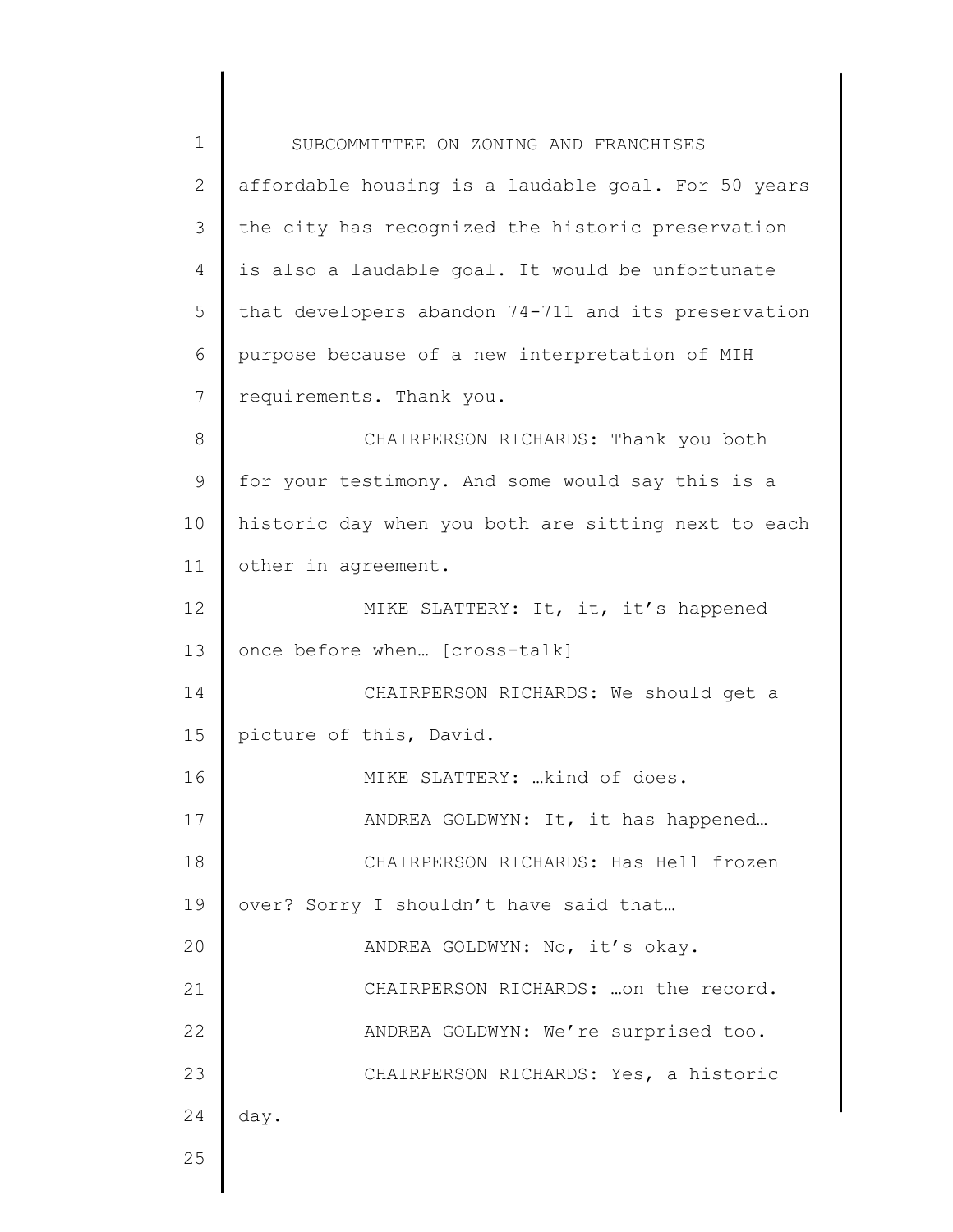1 2 3 4 5 6 7 8 9 10 11 12 13 14 15 16 17 18 19 20 21 22 23 24 25 SUBCOMMITTEE ON ZONING AND FRANCHISES MIKE SLATTERY: Oh we're taking pictures now. CHAIRPERSON RICHARDS: Hug. ANDREA GOLDWYN: We're good. CHAIRPERSON RICHARDS: Not that close, okay got it. Thank you so much both for your testimony. And I guess we would just have the same question. So why… so just go through your interpretation on why MIH shouldn't apply here again. I think… MIKE SLATTERY: I think it's been clear throughout the process that applications which did not increase the residential floor area were not subject to MIH. This application does not increase residential floor area. There's been… as, when the Council Member Greenfield said… conversations about what substantial increase in residential floor area means. But I think as we try to say oh this is, this is the, the door to get to MIH requirements you know we don't know what substantial increase is. We're not, that's not a defined term in resolution. It's substantial increase over what. And I think what the city was always saying, I think it's been clear, certainly the conversations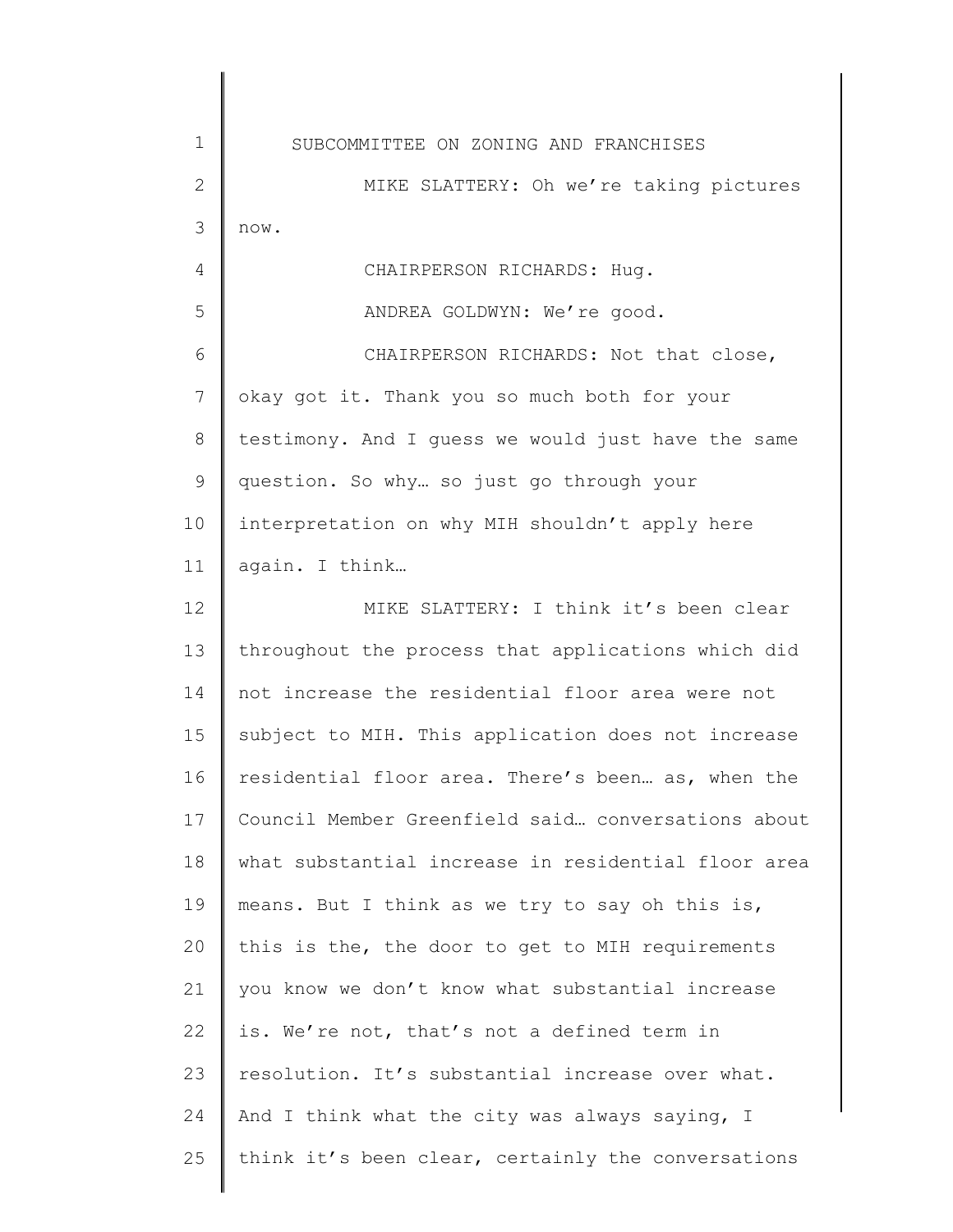| $\mathbf 1$ | SUBCOMMITTEE ON ZONING AND FRANCHISES               |
|-------------|-----------------------------------------------------|
| 2           | we had with them. I. I would hope the conversations |
| 3           | that they had with you in explaining 500 pages of   |
| 4           | text that the application of MIH would only occur   |
| 5           | when an application was granting more floor area    |
| 6           | than was currently allowed on the site. This is     |
| 7           | not                                                 |
| 8           | CHAIRPERSON RICHARDS: Residential floor             |
| 9           | area.                                               |
| 10          | MIKE SLATTERY: Residential floor area.              |
| 11          | And, and I say that you, and good, good             |
| 12          | clarification because we go from manufacturing to   |
| 13          | residential. That's an increase in residential      |
| 14          | capacity even though no increase in floor area. So  |
| 15          | CHAIRPERSON RICHARDS: And do you                    |
| 16          | believe the, the goals that they set forward on     |
| 17          | preservation are worthy and good and on point? Can  |
| 18          | you just give your opinion on that?                 |
| 19          | ANDREA GOLDWYN: Sure. Absolutely. I                 |
| 20          | CHAIRPERSON RICHARDS: Is this enough                |
| 21          | money? Do you want more?                            |
| 22          | ANDREA GOLDWYN: We, you know we, we                 |
| 23          | echo the concerns in the council's own report on    |
| 24          | landmarks that there should be more and better      |
| 25          | financial incentives for the owners of landmark     |
|             |                                                     |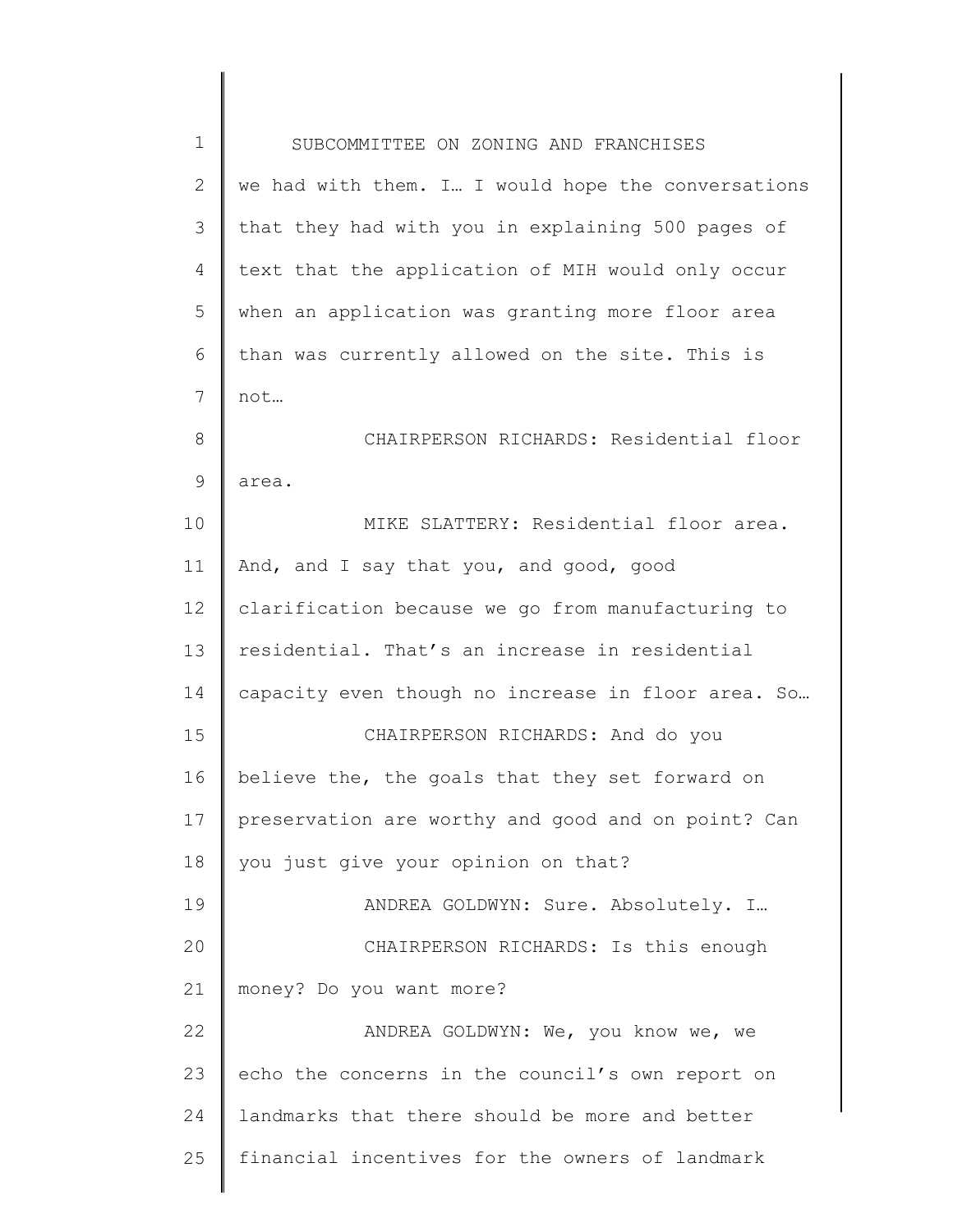| $1\,$        | SUBCOMMITTEE ON ZONING AND FRANCHISES               |
|--------------|-----------------------------------------------------|
| $\mathbf{2}$ | properties. And so we are very concerned when there |
| 3            | might be an obstacle to completing that             |
| 4            | preservation purpose. We think that the goals of    |
| 5            | 74-711 are being met in this project both through   |
| 6            | the restoration of the historic buildings, the      |
| 7            | continuing maintenance plan, and by the use of the  |
| $\,8\,$      | waivers to put forth a design that the Landmarks    |
| $\mathsf 9$  | Commission could approve for the new building. This |
| 10           | has been an effective incentive and we want to see  |
| 11           | it go forward robustly.                             |
| 12           | CHAIRPERSON RICHARDS: Okay. But you                 |
| 13           | won't in the future choose between affordable       |
| 14           | housing and preservation? If you had to choose one  |
| 15           | which one would you choose?                         |
| 16           | ANDREA GOLDWYN: Well I think the                    |
| 17           | Landmarks Conservancy which was founded to preserve |
| 18           | and protect historic buildings is primarily         |
| 19           | concerned with preservation. One of the issues that |
| 20           | we were concerned about during the MIH debate and   |
| 21           | the MIH NCQA debate was would the Landmarks         |
| 22           | Commission be forced into looking at buildings that |
| 23           | were out of scale for historic districts in order   |
| 24           | to put, to confirm with MIH. So it's an issue that  |
| 25           | comes up over and over again. That being said and I |
|              |                                                     |

 $\begin{array}{c} \hline \end{array}$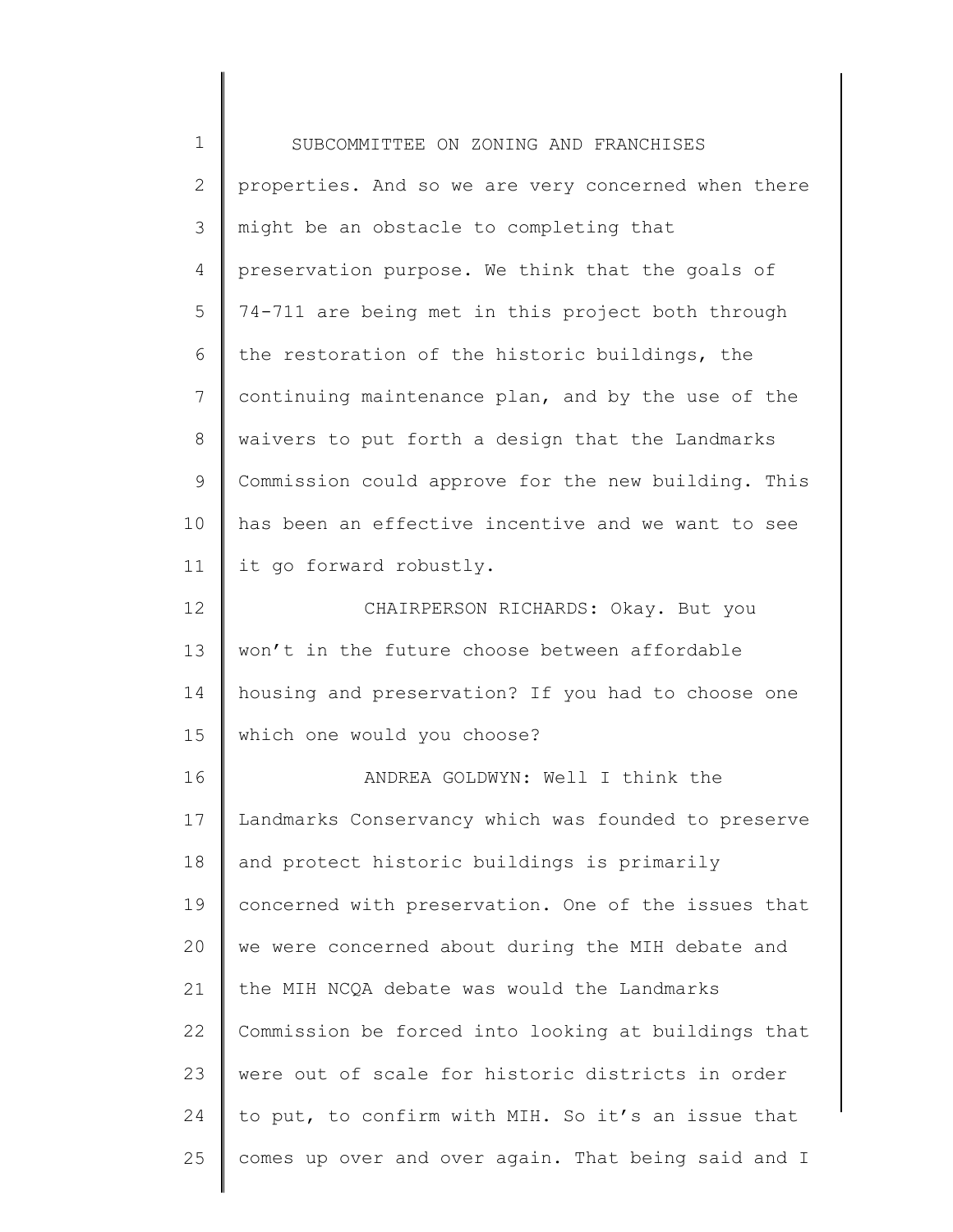| $\mathbf 1$  | SUBCOMMITTEE ON ZONING AND FRANCHISES               |
|--------------|-----------------------------------------------------|
| $\mathbf{2}$ | think it, one of the other panelists mentioned it,  |
| 3            | affordable housing and preservation are not at odds |
| 4            | in any way. There is affordable housing in historic |
| 5            | districts across the city. We recently put forward  |
| 6            | the report on the economic benefits of preservation |
| 7            | that talks about diversity, affordable housing, and |
| 8            | maintain property values within historic districts. |
| 9            | So they can absolutely work together. There's no    |
| 10           | reason to choose.                                   |
| 11           | CHAIRPERSON RICHARDS: Glad, glad                    |
| 12           | [cross-talk]                                        |
| 13           | MIKE SLATTERY: We may disagree                      |
| 14           | CHAIRPERSON RICHARDS: to hear you say               |
| 15           | that. You get where I was going.                    |
| 16           | MIKE SLATTERY: Yeah on the 74-711 I                 |
| 17           | know there's been a lot of talk but this, 74-711 is |
| 18           | not a benefit. It's basically providing relief      |
| 19           | because of the encumbrances that historic           |
| 20           | designation impose on properties so that the intent |
| 21           | is that you would still be allowed to use the       |
| 22           | allowable floor area that is on the zoning lot. But |
| 23           | if you are have to accommodate a landmark property  |
| 24           | that you were given relief from zoning restrictions |
| 25           | in order to fully develop your property. So it's    |
|              |                                                     |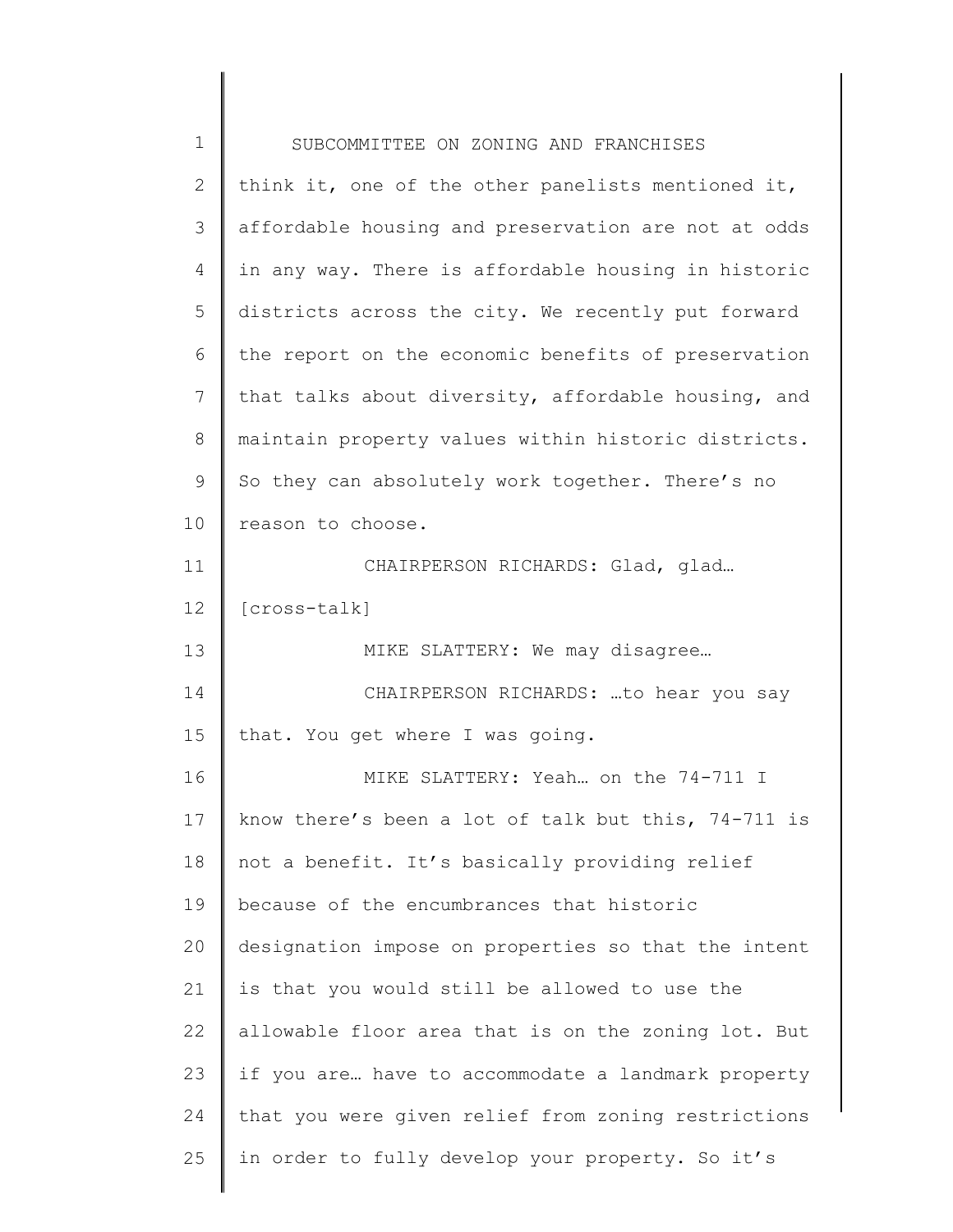1 2 3 4 5 6 7 8 9 10 11 12 13 14 15 16 17 18 19 20 21 22 23 24 25 SUBCOMMITTEE ON ZONING AND FRANCHISES not a benefit. It's basically a relief that's granted as to the zoning resolution. CHAIRPERSON RICHARDS: Still up for debate but, but definitely. Chair Greenfield do you have any… COUNCIL MEMBER GREENFIELD: I mean it's not completely a relief because there is that requirement obviously that the property owner at the very least maintain and in many cases make improvements on… MIKE SLATTERY: Not free relief… CHAIRPERSON RICHARDS: …to be fair right, right… MIKE SLATTERY: It's not free relief. CHAIRPERSON RICHARDS: What, yes. MIKE SLATTERY: Not free relief. CHAIRPERSON RICHARDS: Okay, so I just want to clarify. MIKE SLATTERY: yeah, yeah, yeah. But I, I, only because I know it's been talked about in some of the testimony that this is a benefit that's being granted to the property owner and in exchange for that benefit we should be imposing affordable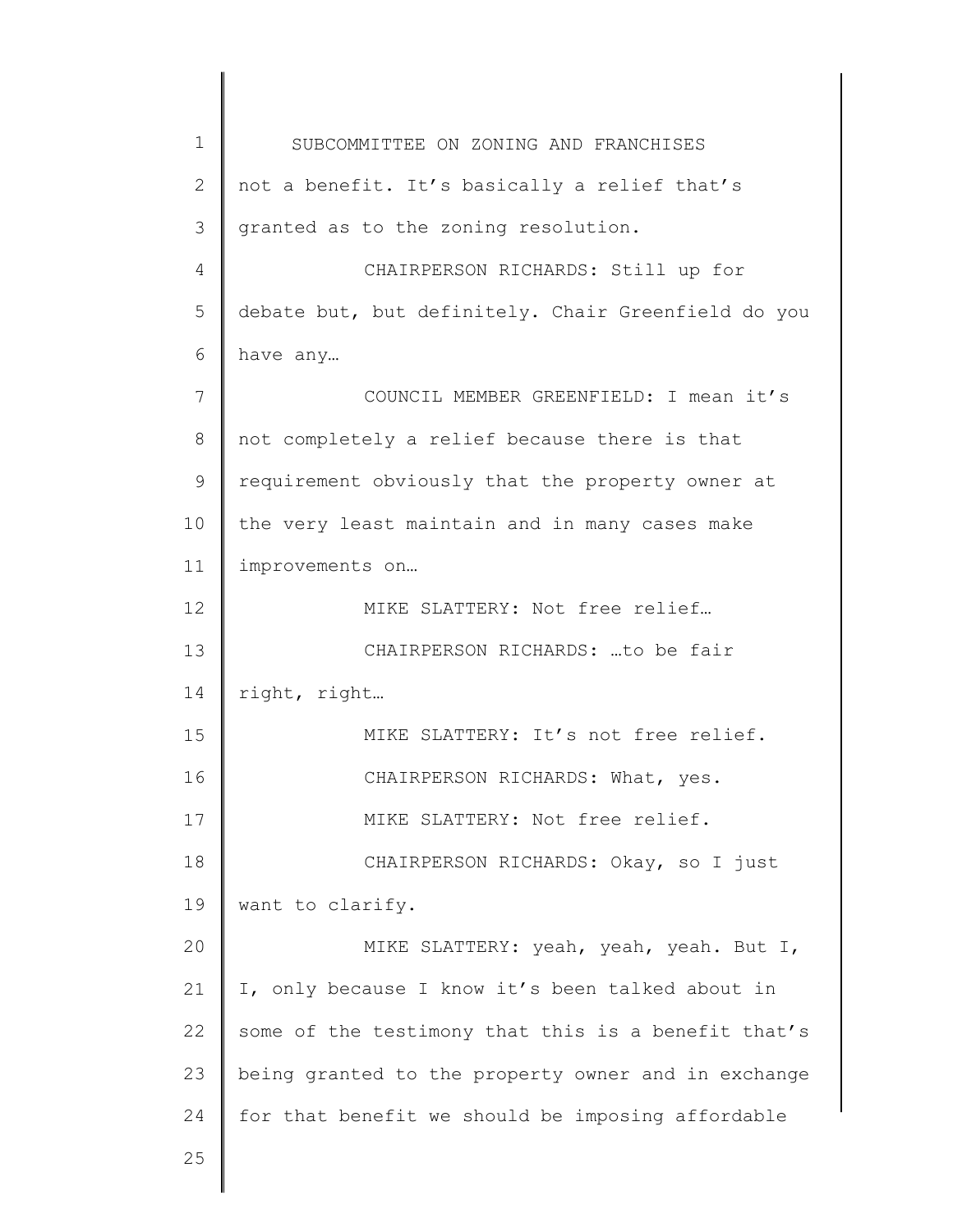1 2 3 SUBCOMMITTEE ON ZONING AND FRANCHISES housing. I just want to make that clear that's not the case.

4 5 6 7 8 9 10 11 12 13 14 15 16 17 18 19 20 21 22 23 24 25 COUNCIL MEMBER GREENFIELD: That's a fair perspective but I think it's also fair to argue that in exchange for preserving and in this particular case improving the landmarks which seems to me to be the argument of the Landmarks Conservation folks which basically is in exchange for that that you are in fact, you are in fact getting this relief. Right so, so it is, there is a policy base… basis and I think that's in fact eh point that the Landmarks Conservancy is making which is that they would like to keep this policy basis intact. I would imagine that the Landmarks Conservancy would probably not support a, an application if there was no improvement or preservation of the underlying landmark right? I think we can all agree on that. ANDREA GOLDWYN: I, I think we would, we would have difficulty with that. I think the Landmarks Commission would have difficulty with that. It wouldn't be a 74-711 at that point. MIKE SLATTERY: And a related part also is that it's not just simply preservation landmark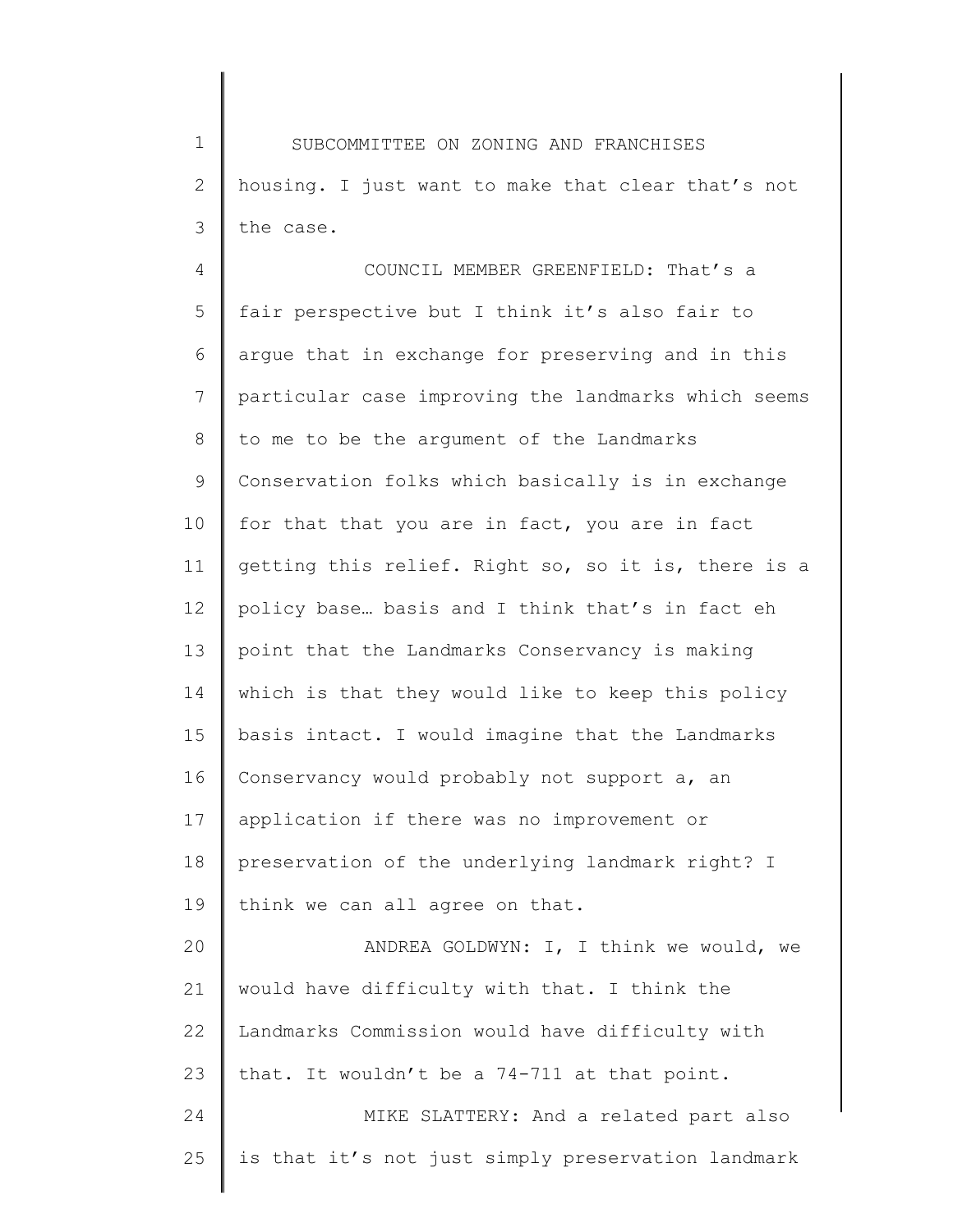1 2 3 4 5 6 7 8 9 10 11 12 13 14 15 16 17 18 19 20 21 22 23 24 25 SUBCOMMITTEE ON ZONING AND FRANCHISES but in this particular case there's also a, the appropriateness of the building that's being designed so just don't have free latitude to design whatever you like. You have to design within the context of the historic district. COUNCIL MEMBER GREENFIELD: I understand. My only point is that it's not crystal clear and there for that reasonable people which we all are could agree to disagree on the interpretations. And I could certainly understand a world where city planning says it's clear to them and the borough president says it's clear to them. And I could even take the position that neither side is clear to me. That's simply my point in the equation. I think there's room for disagreement. But I thank you for giving us your perspective and certainly I think it's an important prospector for both of your respective sides in terms of the conversation and trying to resolve this issue, thank you. MIKE SLATTERY: Thank you. CHAIRPERSON RICHARDS: Thank you. Thank you. Thank you for your testimony. Alrighty we're going to call the next panel. Monte Saunders 32BJ,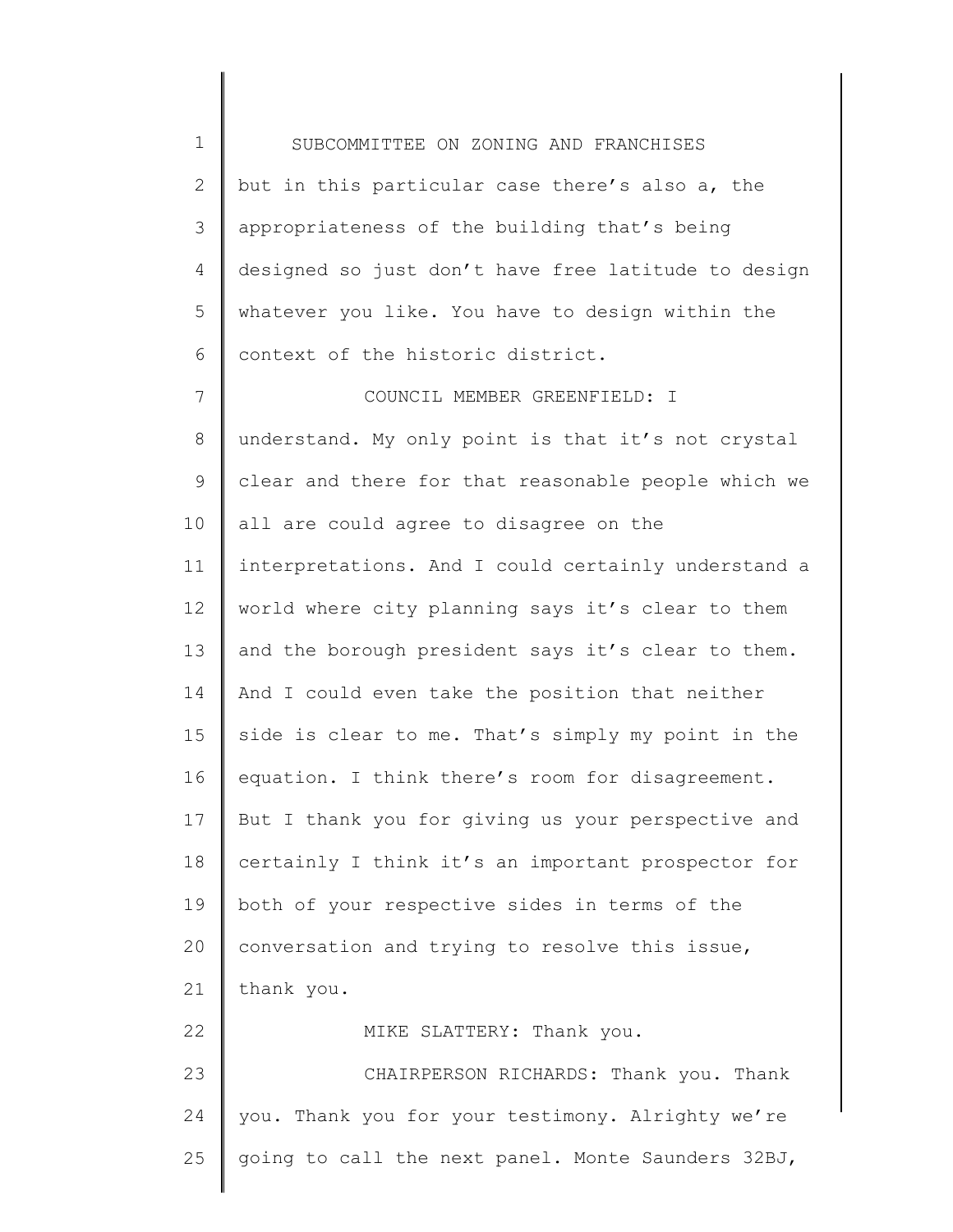| $\mathbf 1$    | SUBCOMMITTEE ON ZONING AND FRANCHISES                     |
|----------------|-----------------------------------------------------------|
| $\mathbf{2}$   | Nancy Goshow, Goshell [phonetic] Manhattan CB5, did       |
| 3              | I get that right, Samuel Miller CB Manhattan CB5,         |
| 4              | Clayton Smit CB5. Alrighty everyone's not here            |
| 5              | we'll call some more individuals. Just to try one         |
| 6              | more time. Nancy Goshow CB5, Samuel Miller                |
| $\overline{7}$ | Manhattan CB5, Clayton Smit CB5. Alright, they're         |
| $\,8\,$        | not here. Alright, okay. Alrighty we'll go to             |
| $\mathsf 9$    | Marcel Negrete Municipal Art Society, they                |
| 10             | submitted testimony I believe, Samuel Bagatti             |
| 11             | Uptown for Bernie. Welcome back. Dan Gasper               |
| 12             | resident of 32 West $18^{th}$ , sorry didn't mean to give |
| 13             | your address out. Dan Gasper, Dan Gasper okay. Ava        |
| 14             | Farkas Met Council on Housing. And Mary Crosby            |
| 15             | Metropolitan Council Housing. It's the last panel.        |
| 16             | Alrighty you may begin. And just state your name          |
| 17             | for the record and who you're representing as well.       |
| 18             | [cross-talk]                                              |
| 19             | AVA FARKAS: My name's Ava Farkas, the                     |
| 20             | Executive                                                 |
| 21             | CHAIRPERSON RICHARDS: Sorry, Ava.                         |
| 22             | AVA FARKAS: Ava.                                          |
| 23             | CHAIRPERSON RICHARDS: I should know it                    |
| 24             | by now, Ava.                                              |
| 25             | AVA FARKAS: Ava, yes.                                     |
|                |                                                           |

║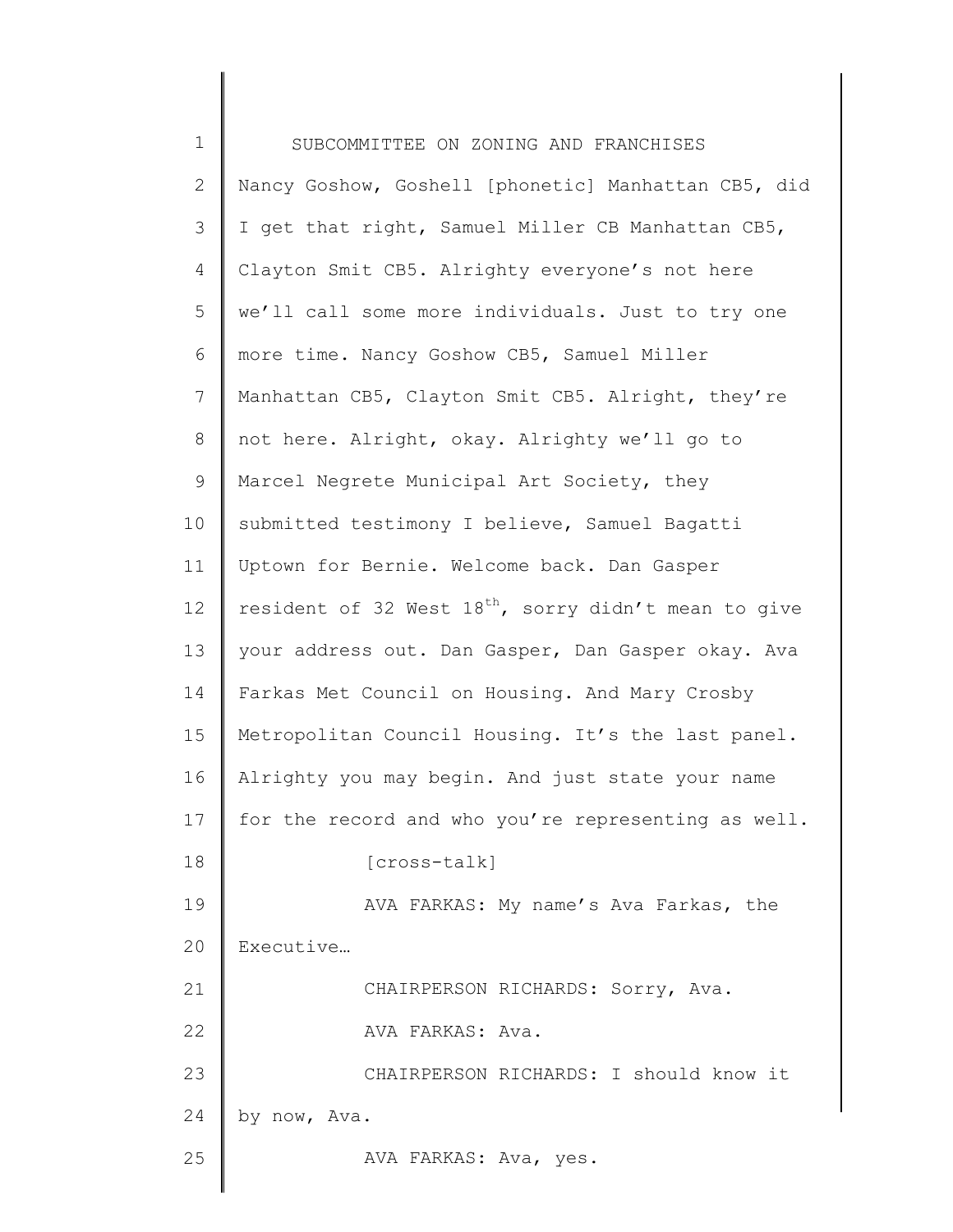1 2 3 4 5 6 7 8 9 10 11 12 13 14 15 16 17 18 19 20 21 22 23 24 25 SUBCOMMITTEE ON ZONING AND FRANCHISES CHAIRPERSON RICHARDS: Ava Farkas. AVA FARKAS: Thanks. Ava Farkas Director of the Metropolitan Council on Housing. We urge the New York City Council to act within its legal authority and amend the zoning application to require mandatory inclusionary housing on the Adorama site with 20 percent of the total 66 units for families earning 40 percent of area median income or 31,000 for a family of three. The council should not accept a voluntary agreement from the developer in lieu of this legally binding requirement. We believe there's no ambiguity. The special permit which would allow for a 65 percent increase in residential units on the site surely constitutes a significant increase in buildable square feet which should trigger MIH. And it's precisely in this kind of hot real estate market that MIH makes the most sense. The focus on rezoning low income communities of color to build luxury housing with affordable units thrown in runs the risk of heating up the market and pricing long term tenants out. In contrast the flat iron area, the Ladies' Mile on the other hand is already a strong market with high rents where additional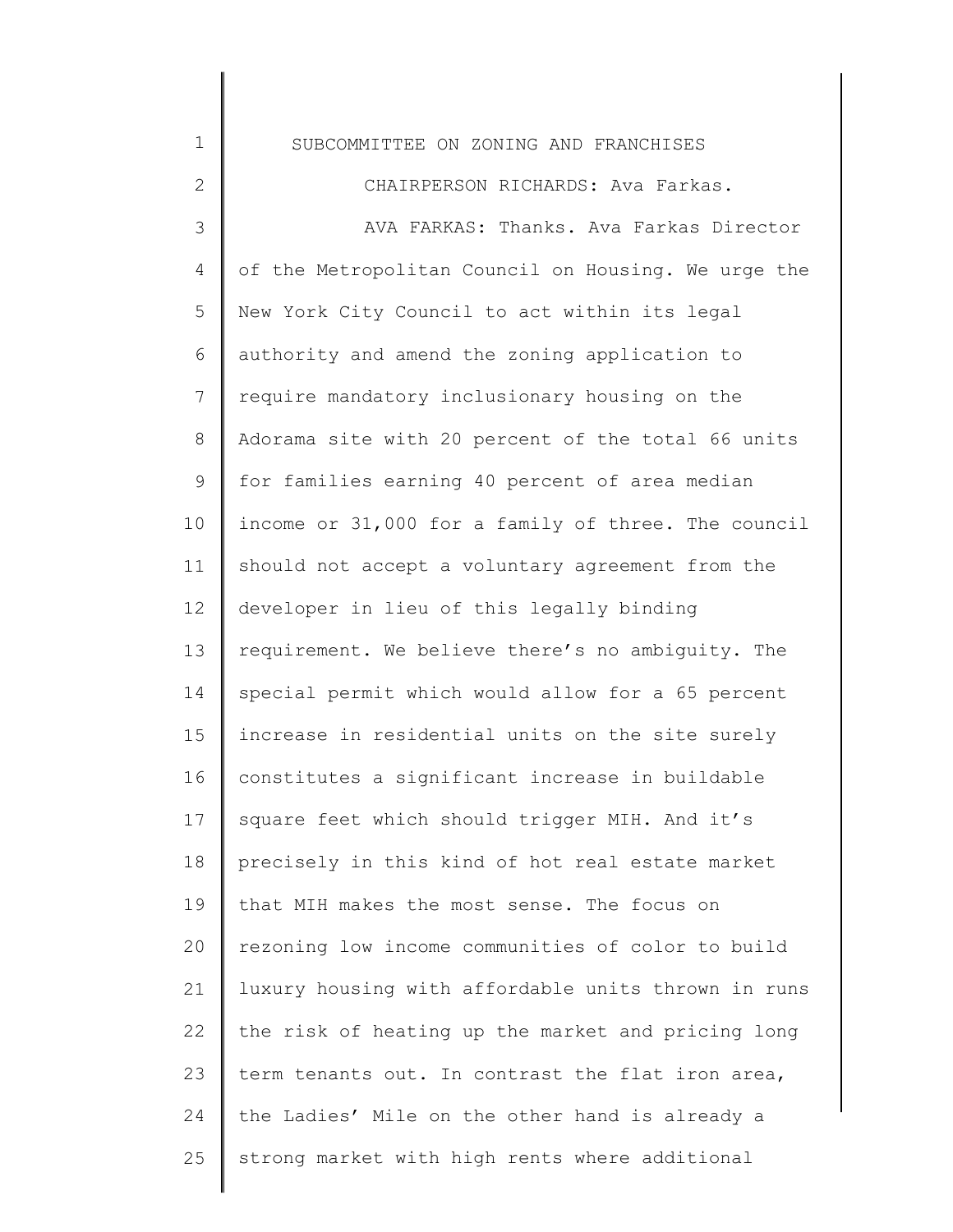1 2 3 4 5 6 7 8 9 10 11 12 13 14 15 16 17 18 19 20 21 22 23 24 25 SUBCOMMITTEE ON ZONING AND FRANCHISES development will not cause displacement and where market prices are high enough to offset affordable units under MIH. The spirit of MIH is to promote the creation and preservation of housing with varied incomes and redeveloping neighborhoods and to enhance neighborhood economic diversity and thus to promote the general welfare. Yet it seems in the city's estimation only low income, only low income communities of color need more quote unquote diversity, not areas such as flat iron which also suffer from stark economic and demographic homogeneity. Whites comprise 74 percent of the population in the census tract. The median income is over \$110,000. Only two percent of the population is below the poverty rate. Met Council believes that the maximum amount and deepest affordability should apply to this project. We demand that all 66 units adhere to the MIH so that the project will supply 13 to 19 affordable units. The city should at minimum apply to 20 percent at 40 AMI option. This case will set a precedent. What is decided here will impact the legitimacy of the entire MIH plan. If the city council is serious about using this policy to create new affordable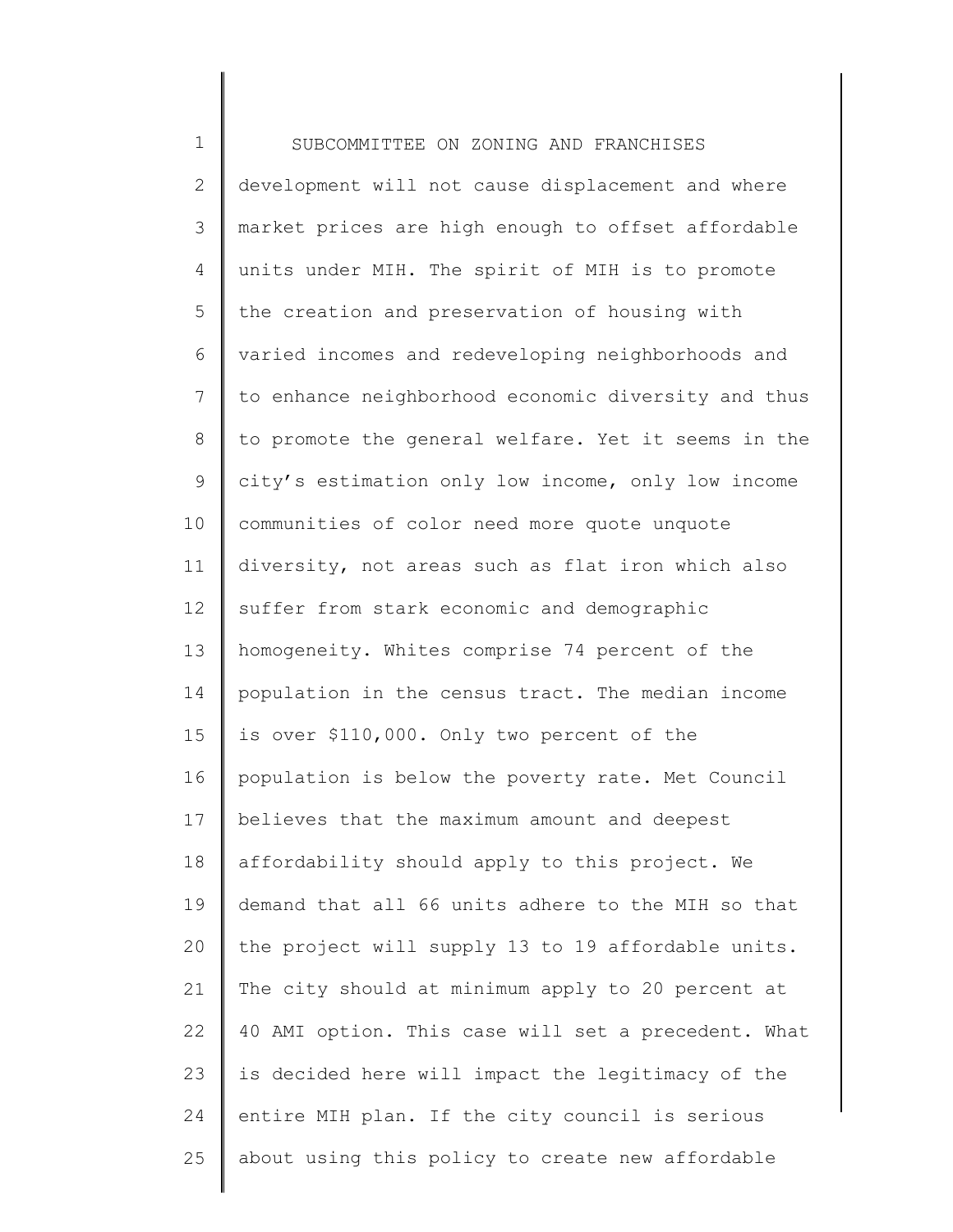| $\mathbf 1$  | SUBCOMMITTEE ON ZONING AND FRANCHISES                          |
|--------------|----------------------------------------------------------------|
| $\mathbf{2}$ | housing it should assert its authority to do so                |
| 3            | even where the administration has abnegated its                |
| 4            | responsibility. There is no better place to start              |
| 5            | than right here with a luxury condo development                |
| 6            | built on a piece of Manhattan's prime real estate.             |
| 7            | Thank you.                                                     |
| 8            | CHAIRPERSON RICHARDS: Thank you. You                           |
| $\mathsf 9$  | may begin.                                                     |
| 10           | DAN GASPER: Sure. And I'm not here to                          |
| 11           | talk about MIH, one of the few, my name is Dan                 |
| 12           | Gaspar and I'm a resident and unit owner at 32 West            |
| 13           | 18 <sup>th</sup> Street which is a condominium property        |
| 14           | directly impacted by the proposed development at 42            |
| 15           | West 18 <sup>th</sup> Street. I'm here representing myself and |
| 16           | the other unit owners of my building. The city                 |
| 17           | planning commission issued a decision advising that            |
| 18           | the special permits at issue were appropriate and I            |
| 19           | strongly disagree. In the months leading up to the             |
| 20           | CB CPC decision Community Board 5 adopted a                    |
| 21           | resolution opposing the special permits for this               |
| 22           | project. While a lot of attention was paid to CB5's            |
| 23           | focus on MIH it seems much less attention was                  |
| 24           | afforded to their finding that the waiver of rear              |
| 25           | yard requirements would result in a negative impact            |
|              |                                                                |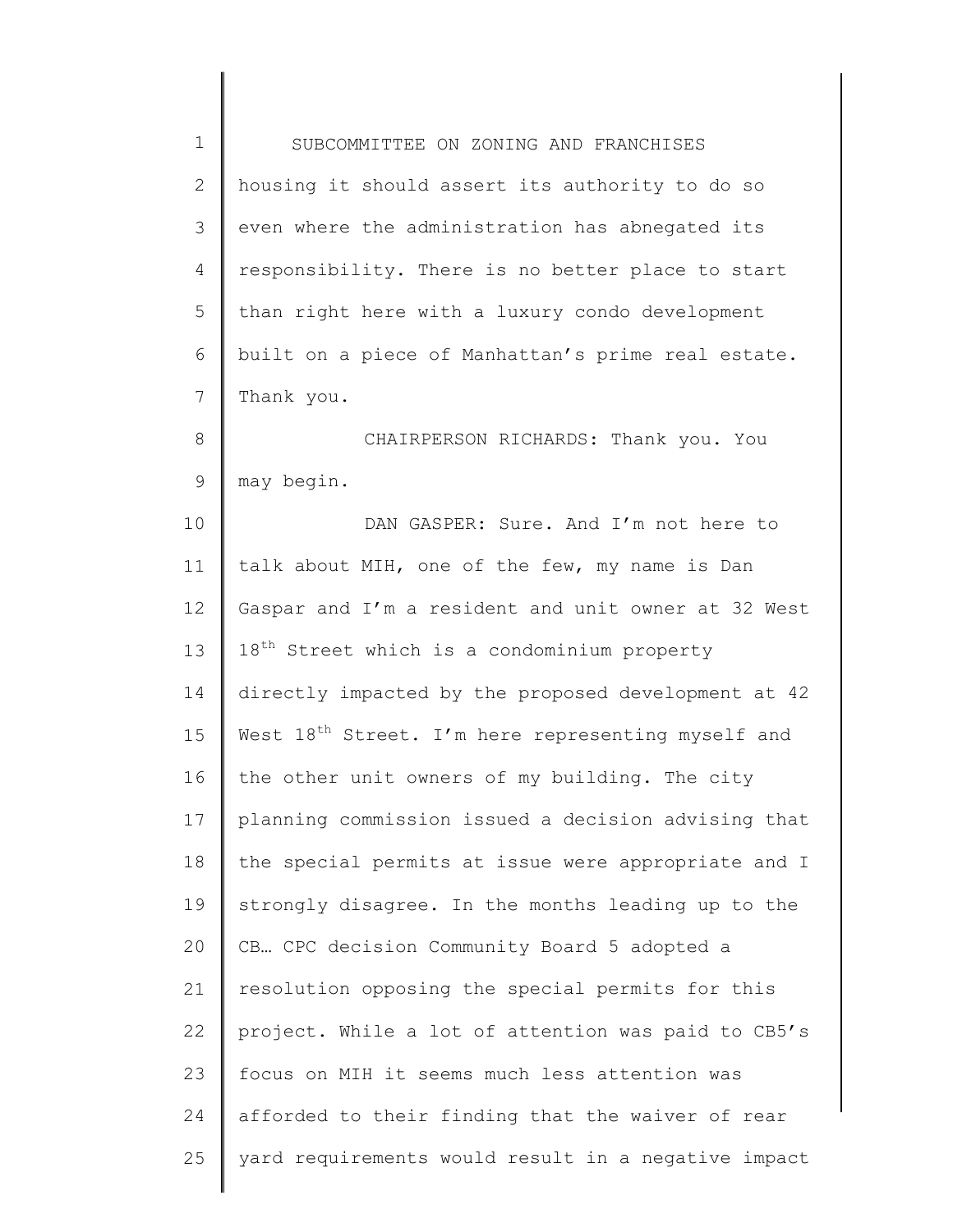1 2 3 4 5 6 7 8 9 10 11 12 13 14 15 16 17 18 19 20 21 22 23 24 25 SUBCOMMITTEE ON ZONING AND FRANCHISES to adjacent buildings. Similarly, Manhattan Borough President also issued an unfavorable recommendation citing that the heights of the proposed development would decrease light and air to 32 West  $18<sup>th</sup>$ Street. I had previously submitted testimony to the CBC highlighting my concerns and those of the rest of my condominium. In its written decision the CBC kindly acknowledged each of our concerns and then summarily dismissed each of them. I submit that they dismiss these concerns without any further investigation and more importantly without regards to the applicable zoning law. Because my time is limited I'll quickly address the CPC's findings with regard to our concerns which are essentially three short points. First, we had objected to the developer's argument that Section 33-281 of the zoning resolution permits them to build a three story, 30-foot-high retail space in the through lot. As we pointed out in our letter the stated section does not apply to mixed use building and that by right, as of right, the through lot building should be limited to two stories or 23 feet. I live on the second floor of my condominium with my wife and two children and the third story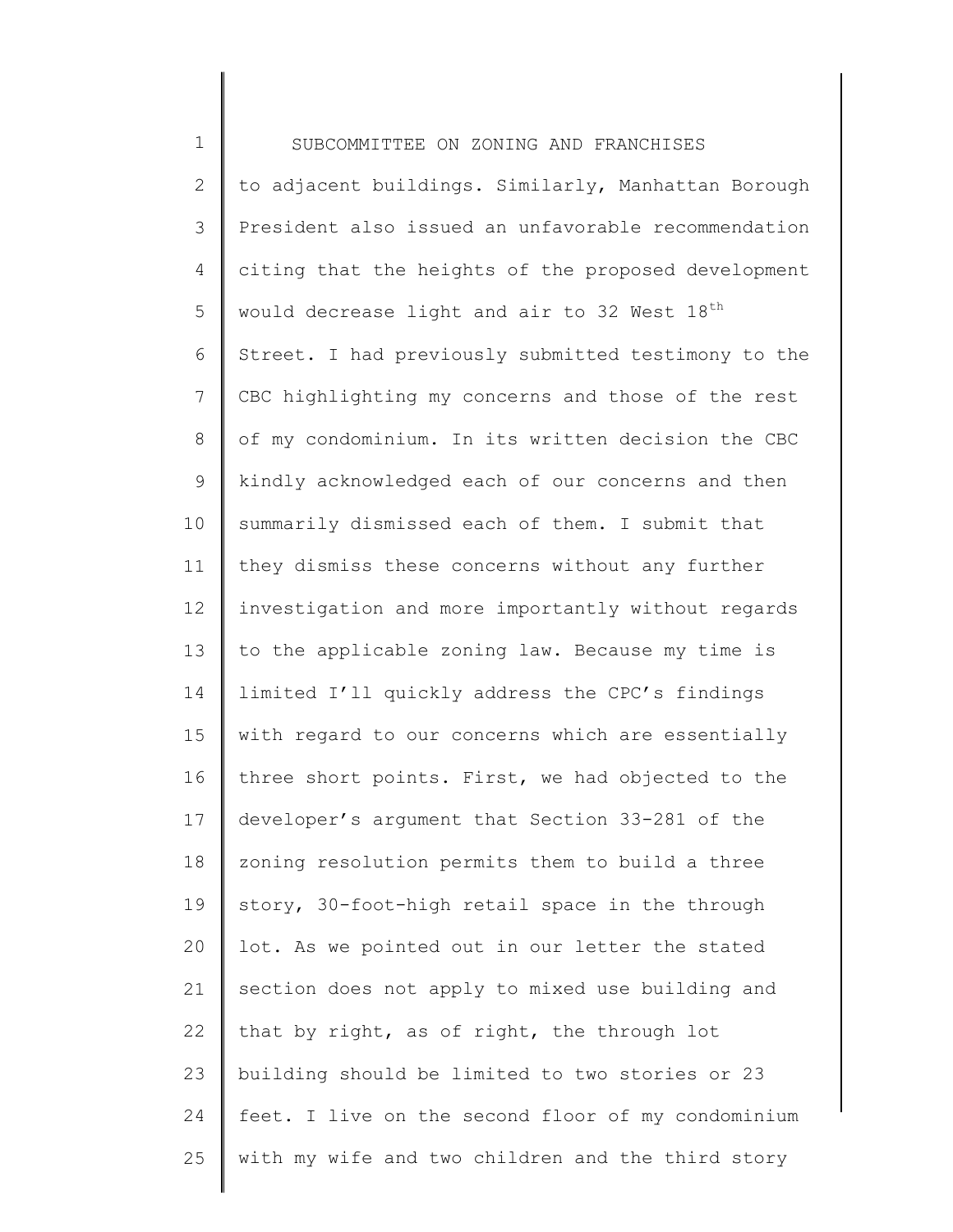| $\mathbf 1$    | SUBCOMMITTEE ON ZONING AND FRANCHISES                       |
|----------------|-------------------------------------------------------------|
| $\overline{2}$ | of this building and the through lot would have the         |
| 3              | effect of boxing us in and eliminating all natural          |
| 4              | light from our bedroom windows. I should point out          |
| 5              | that this is, this is a debate as to what is as of          |
| 6              | right, this is not something that they're applying          |
| 7              | for a special permit waiver on. Second, and I'll            |
| 8              | get back to the permit waivers here. We had                 |
| 9              | objected to the developer's proposal to reduce the          |
| 10             | rear yard from 60 feet to 50 feet. We pointed out           |
| 11             | that our building and the building directly behind          |
| 12             | us on 17 <sup>th</sup> Street already have a non-conforming |
| 13             | rear yard, rear yard of about 15 feet. This limited         |
| 14             | rear yard already results in significantly reduced          |
| 15             | access to light and air. Reducing the adjacent yard         |
| 16             | by an incremental 10 feet further, further than             |
| 17             | what is allowed by code would significantly further         |
| 18             | impact our access to light and air. CPC's                   |
| 19             | conclusion inexplicably was that the proposal of 50         |
| 20             | feet is bigger than the current non-conforming rear         |
| 21             | yard in our lot. This seems to me to be a case of           |
| 22             | two wrongs not making a right. They are using an            |
| 23             | existing state of non-compliance as precedent to            |
| 24             | justify creating a new increased state of non-              |
| 25             | compliance. Third, the developers requested height          |
|                |                                                             |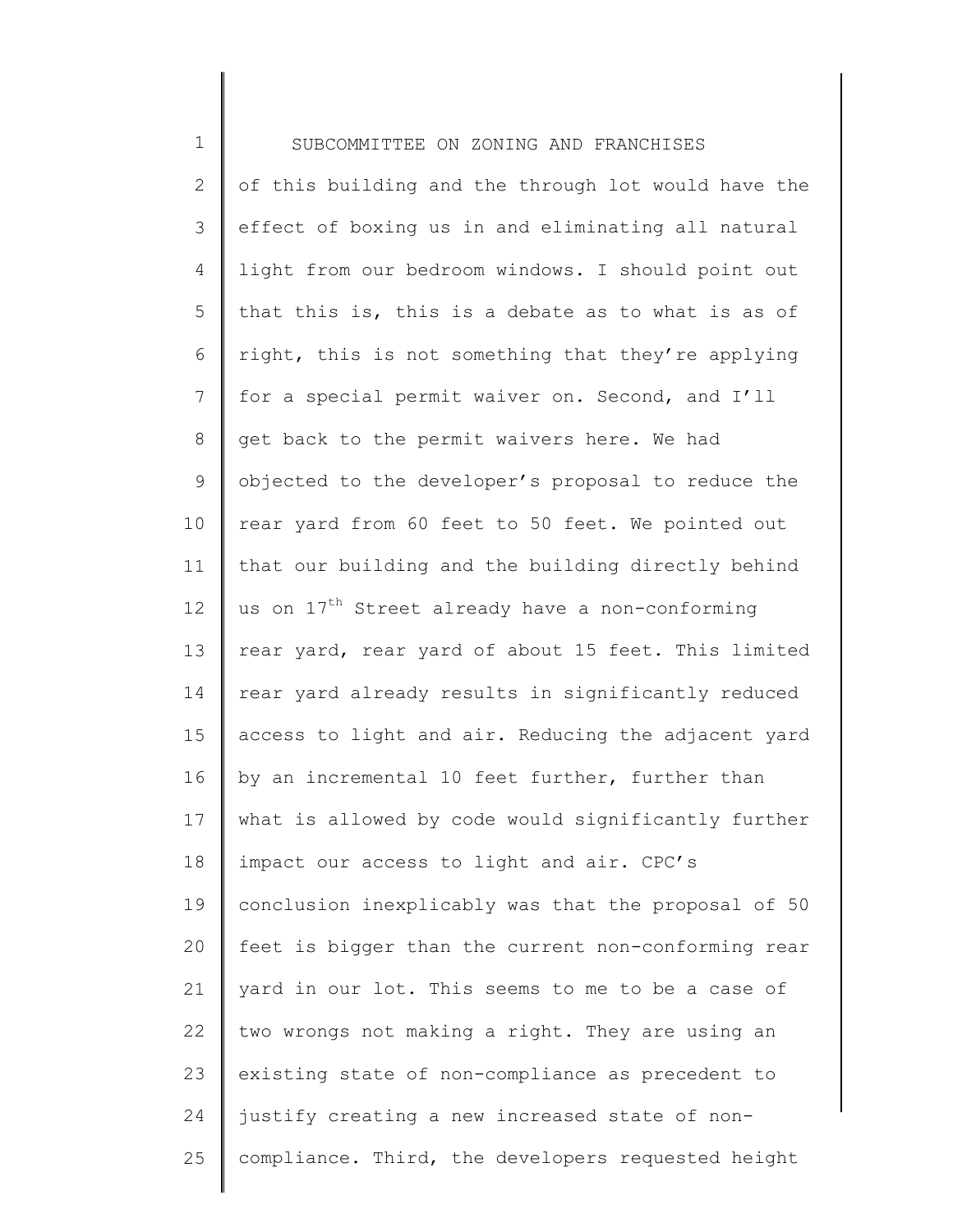1 2 3 4 5 6 7 8 9 10 11 12 13 14 15 16 17 18 19 20 21 22 23 24 25 SUBCOMMITTEE ON ZONING AND FRANCHISES and setback waivers would allow the northern tower facing 18<sup>th</sup> Street just west of our building to rise above 60-foot maximum building height applicable to narrow lots and would allow the tower facing  $18<sup>th</sup>$  stride...  $18<sup>th</sup>$  Street to rise3 to 170 feet. Our building has spent considerable expense to develop and outfit a roof deck that is used by the residents. With the waiver the proposed tower on 18<sup>th</sup> street would extend about 21 feet above our roof deck blocking views and sunlight. The proposed tower will have a significant adverse impact on all residents who regularly take advantage of this important common space and I should note that this is the only common space given the existing lack of a rear yard. Note that the as of right 60-foot height of the tower and even a reasonable waiver to extend beyond that would have minimal impact on our residences but the proposed waiver of an additional 110 feet which is almost triple the amount that's allowed is excessive and creates a significant adverse impact. I'll close here. As I understand it the waivers under 74-711 is that they shall have minimal adverse effects for access to light and air. Had the CPC paid any attention to the concerns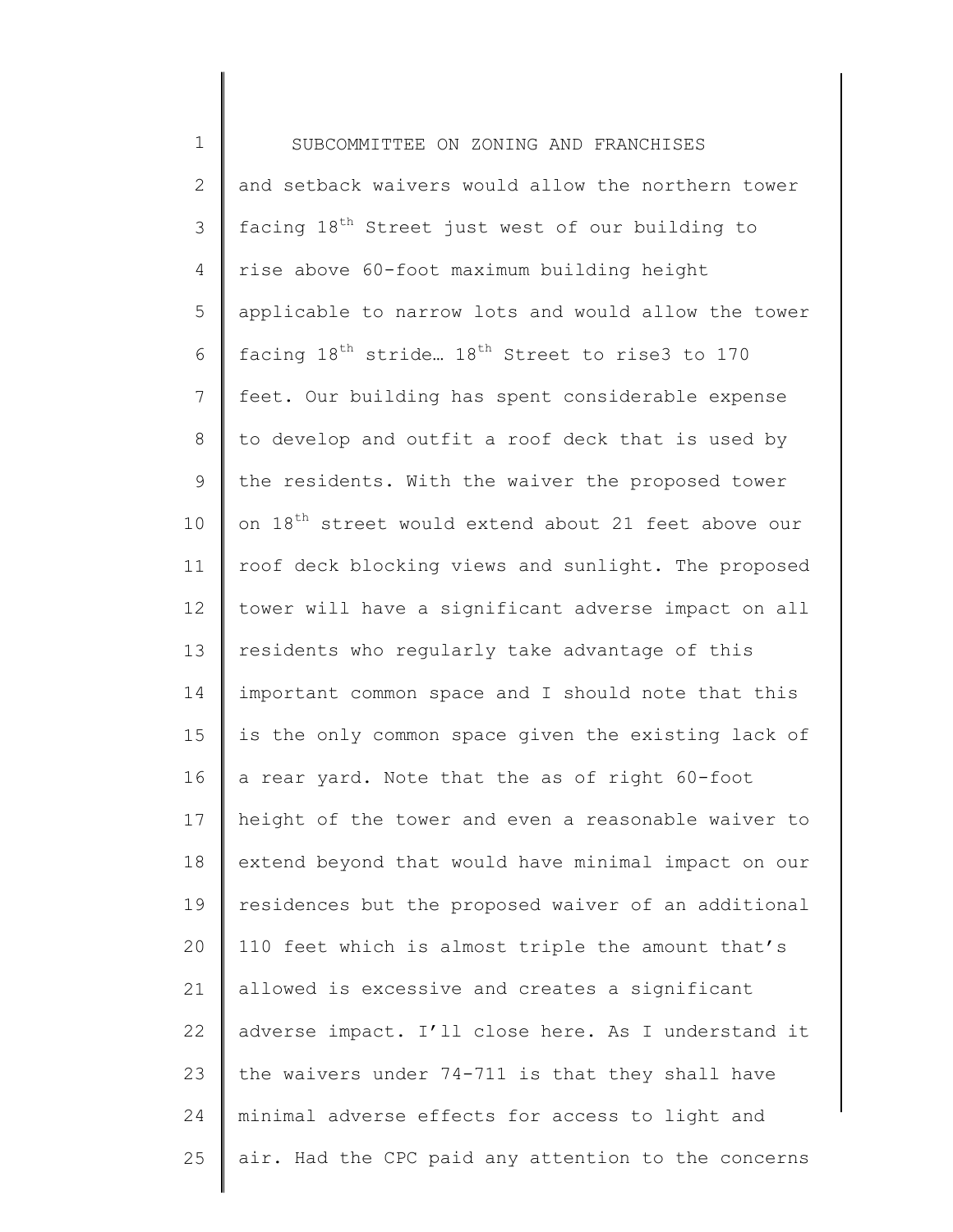| $1\,$          | SUBCOMMITTEE ON ZONING AND FRANCHISES                           |
|----------------|-----------------------------------------------------------------|
| $\mathbf{2}$   | raised by me and other members of our building as               |
| 3              | well as by CB5 and the Manhattan Borough President              |
| 4              | they would understand that the impact of these bulk             |
| 5              | waivers is in fact substantial, far greater than                |
| 6              | the minimal impact threshold. And so I humbly                   |
| $\overline{7}$ | request that the special permit waivers be                      |
| $8\,$          | rejected.                                                       |
| $\mathsf 9$    | CHAIRPERSON RICHARDS: Thank you.                                |
| 10             | MONTE SAUNDERS: Good afternoon. My name                         |
| 11             | is Monte Saunders. I've been working as a porter in             |
| 12             | midtown for the past 15 years. I'm here testifying              |
| 13             | on behalf of my union SEIU 32BJ. It's the largest               |
| 14             | property service union in the nation. We work to                |
| 15             | raise industry standards for building service                   |
| 16             | workers in schools and commercial residential                   |
| 17             | buildings across the city. We know that the city                |
| 18             | has an affordable housing crisis and we believe                 |
| 19             | that new developments can benefit our communities               |
| 20             | only if they are developed by responsible actors                |
| 21             | that provide both affordable housing and good jobs.             |
| 22             | This is why I'm here today speaking in opposition               |
| 23             | to the proposed development on 42 West 18 <sup>th</sup> Street. |
| 24             | The applicants have not made an adequate commitment             |
| 25             | to creating building service jobs on the site.                  |
|                |                                                                 |

 $\begin{array}{c} \hline \end{array}$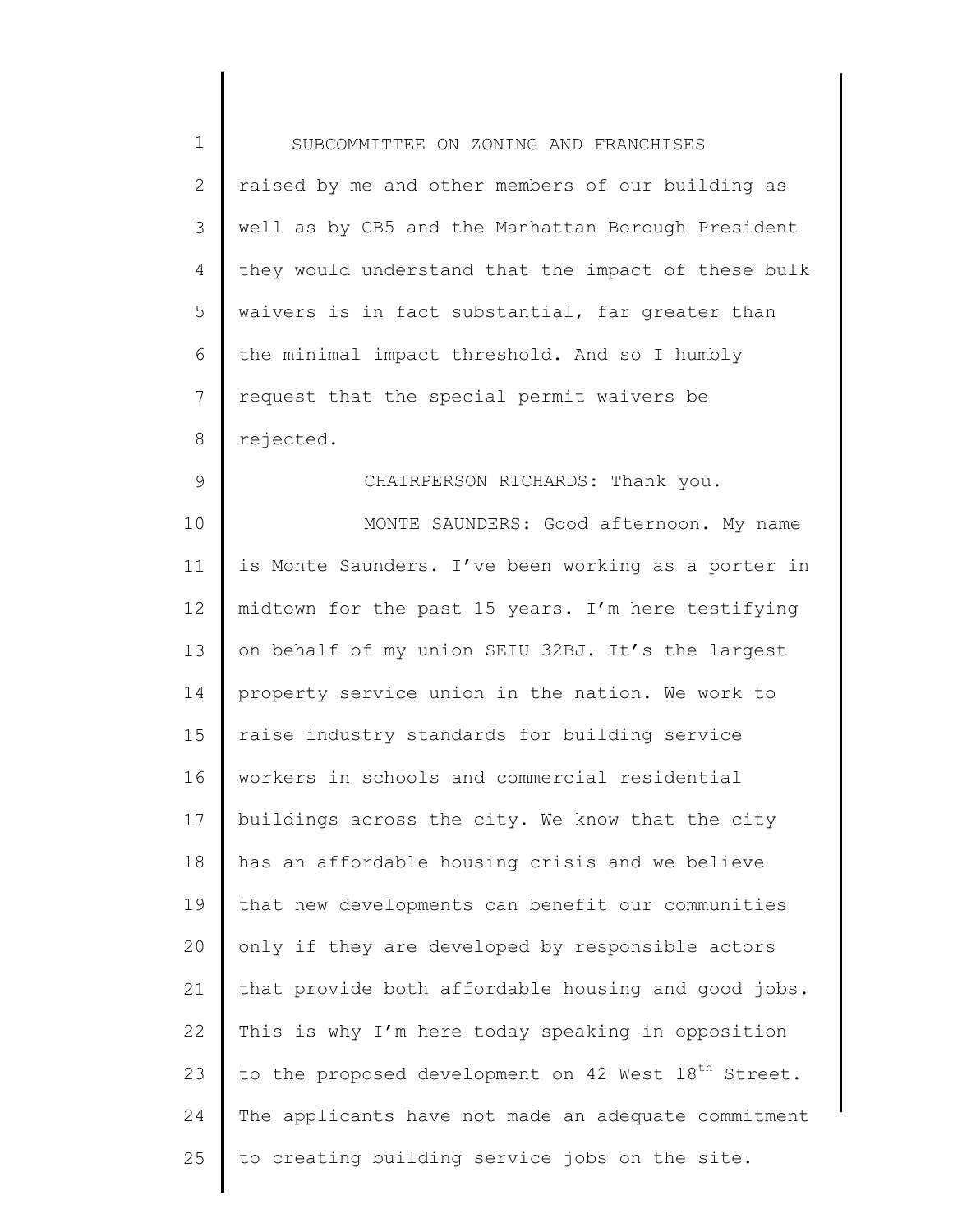1 2 3 4 5 6 7 8 9 10 11 12 13 14 15 16 17 18 19 20 21 22 23 24 25 SUBCOMMITTEE ON ZONING AND FRANCHISES Workers in the city need jobs that provide family sustaining wage benefits. New residential developments can be a source of these good permanent… Unfortunately, Acuity Capital Partners has not yet made that commitment. Even with good jobs it has become increasingly difficult for service workers to live in New York as the cost of housing has risen. For this reason, 32BJ has fought hard to ensure that new residential housing in New York City be affordable to working people. Without mandatory inclusionary housing the affordable housing commitment at this site is unclear to us and this raises concerns. In addition to this we have concerns about the track record of the applicant. One of the entities through which they do business… corporation own five buildings on the public advocates landlords watch list. Also an agent affiliated with them Noam Corporation Solomon Gottlieb ranked 37 out of 100 on the public advocate's list of New York City's worst landlords. 32BJ wants to see responsible development in the city and we don't believe that this project meets the standard for the community. I urge you to vote no on this project. Thank you.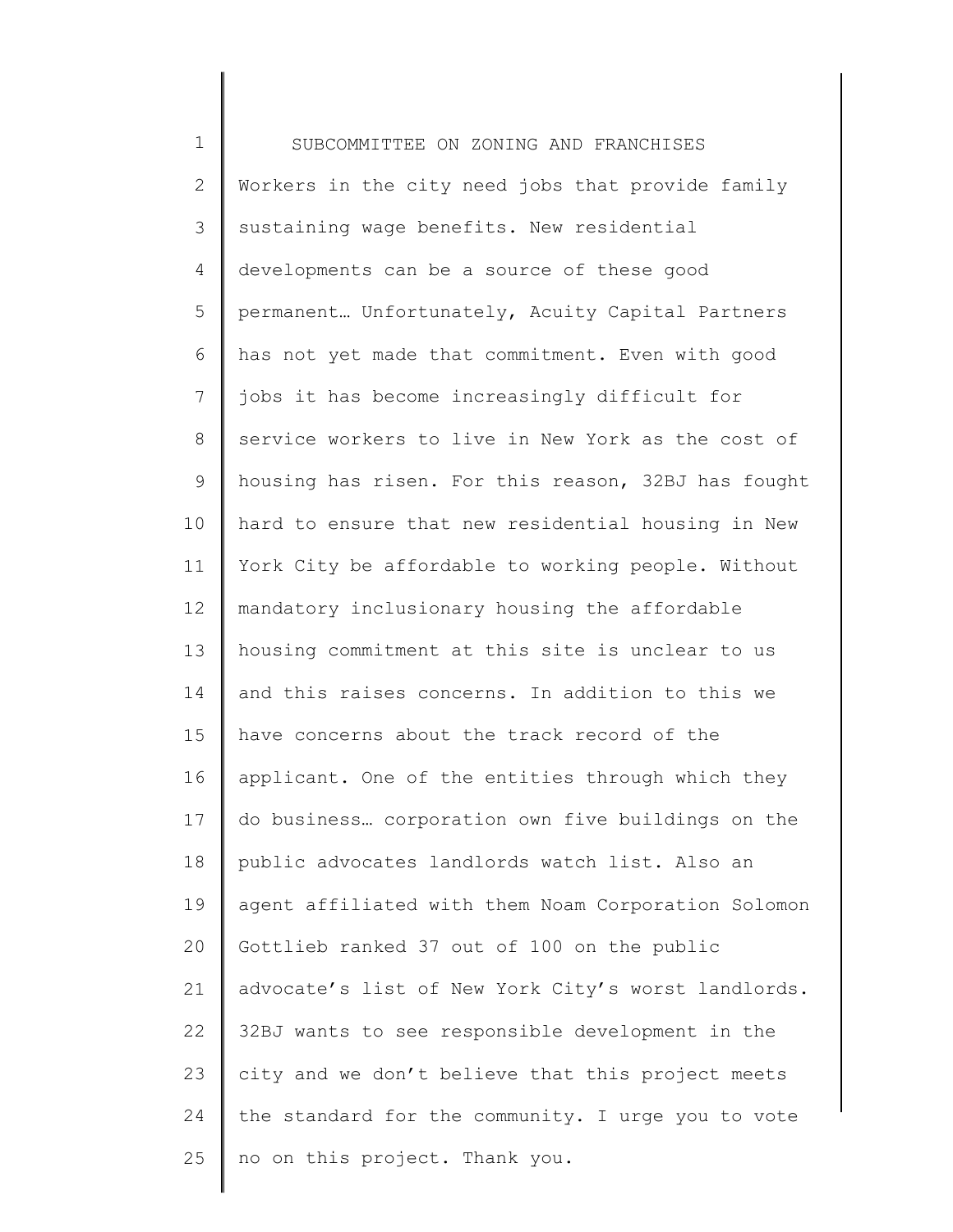1 2 3 4 5 6 7 8 9 10 11 12 13 14 15 16 17 18 19 20 21 22 23 24 25 SUBCOMMITTEE ON ZONING AND FRANCHISES CHAIRPERSON RICHARDS: Thank you. SAMUEL BUGATTI: I'm Samuel Bugatti. I'm here speaking for Uptown for Bernie and Northern Manhattan is Not for Sale. And I'm happy to see apparently I have greater stamina than six out of seven members of the Zoning Subcommittee. Two months ago I came to this chamber in order to testify against a proposal to up-zone and apply MIH to a single lot on Sherman Avenue in Inwood. I agree that the Sherman up-zoning would represent a misuse of MIH. In wealthier parts of the city with high prevailing rates of rent and few to no rent stabilized units MIH could help to bring middle income housing to places where it does not otherwise exist. On the other hand, in working class areas such as Inwood with many rent stabilized units, high density projects under MIH would mainly cause gentrification and displacement. For these reasons I believe it was a mistake for some in the media to speak of the Sherman Proposal in Inwood as the test case for MIH rather it was always a misguided and misdirected application of the new law. More properly this proposal, Adorama under consideration today is the true test case for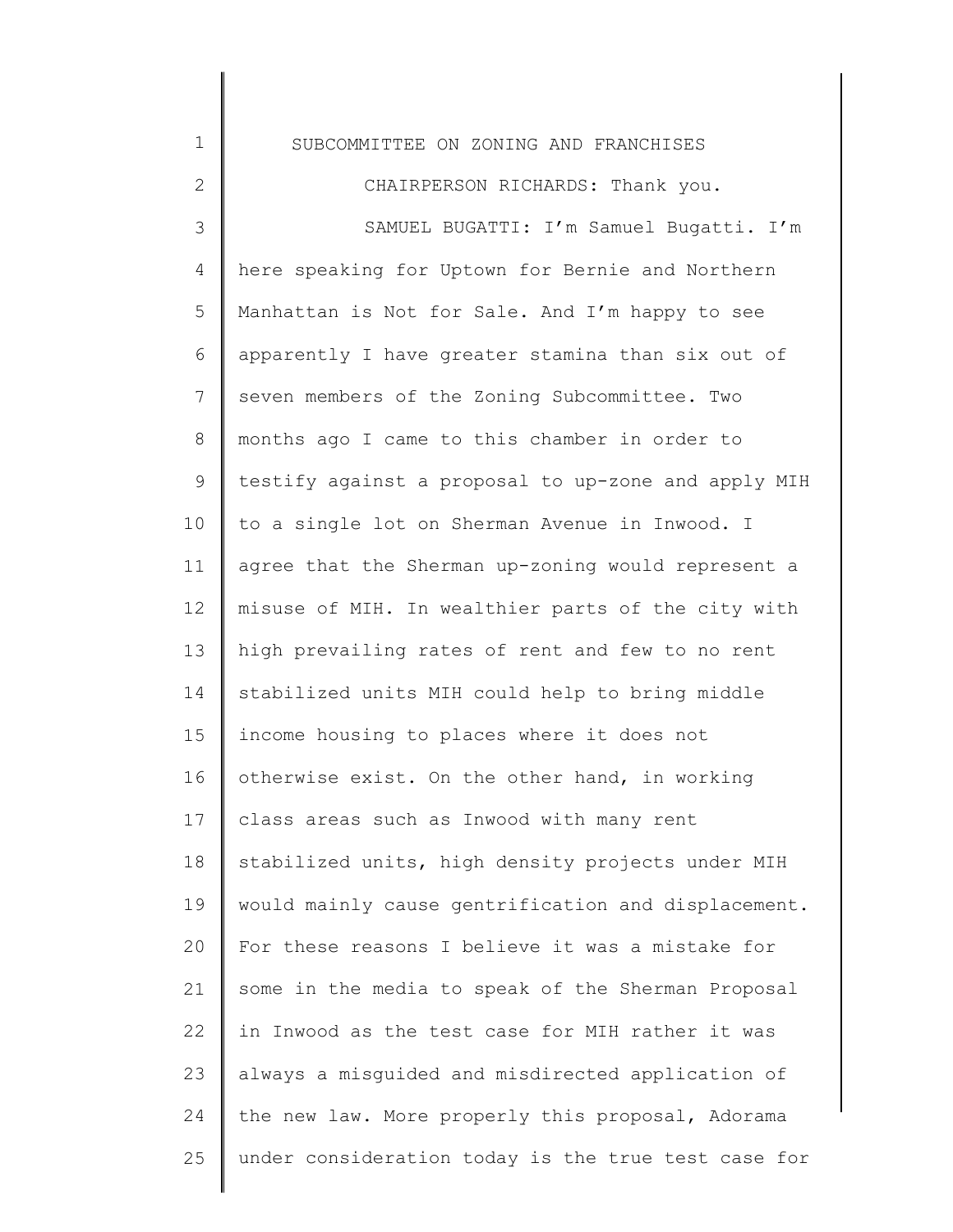| $\mathbf 1$                | SUBCOMMITTEE ON ZONING AND FRANCHISES               |
|----------------------------|-----------------------------------------------------|
| $\mathbf{2}$               | MIH. This is precisely the type of area and type of |
| 3                          | development that ought to be harnessed to the       |
| 4                          | production of middle income housing stock in places |
| 5                          | where it is currently unavailable. MIH requirements |
| 6                          | at the very least if not more ought to be applied   |
| 7                          | to this proposal if the policy is to maintain any   |
| $\,8\,$                    | potential to make New York more affordable and if   |
| 9                          | MIH is to maintain any modicum of public support or |
| 10                         | credibility rather than be regarded as merely a     |
| 11                         | vehicle for the gentrification of working class New |
| 12                         | York. Thank you.                                    |
| 13                         | CHAIRPERSON RICHARDS: Thank you. Thank              |
| 14                         | you. Question for you Ava. So just go back into     |
| 15                         | your rational. So I know we just went through this  |
| 16                         | big issue in Inwood in which obviously there was    |
|                            |                                                     |
|                            | community pressure to strike down mandatory         |
|                            | inclusionary housing. Some would say that this sort |
|                            | of could have set a precedent for others now to     |
|                            | fight against having MIH applicable across the      |
| 17<br>18<br>19<br>20<br>21 | board in other areas as well. So can you just give  |
|                            | me a little bit of your rational on why MIH should  |
| 22<br>23                   | apply here and why didn't it apply in Inwood?       |
| 24                         | AVA FARKAS: Well it wasn't a question               |
| 25                         | of whether MIH didn't legally apply in Inwood. I    |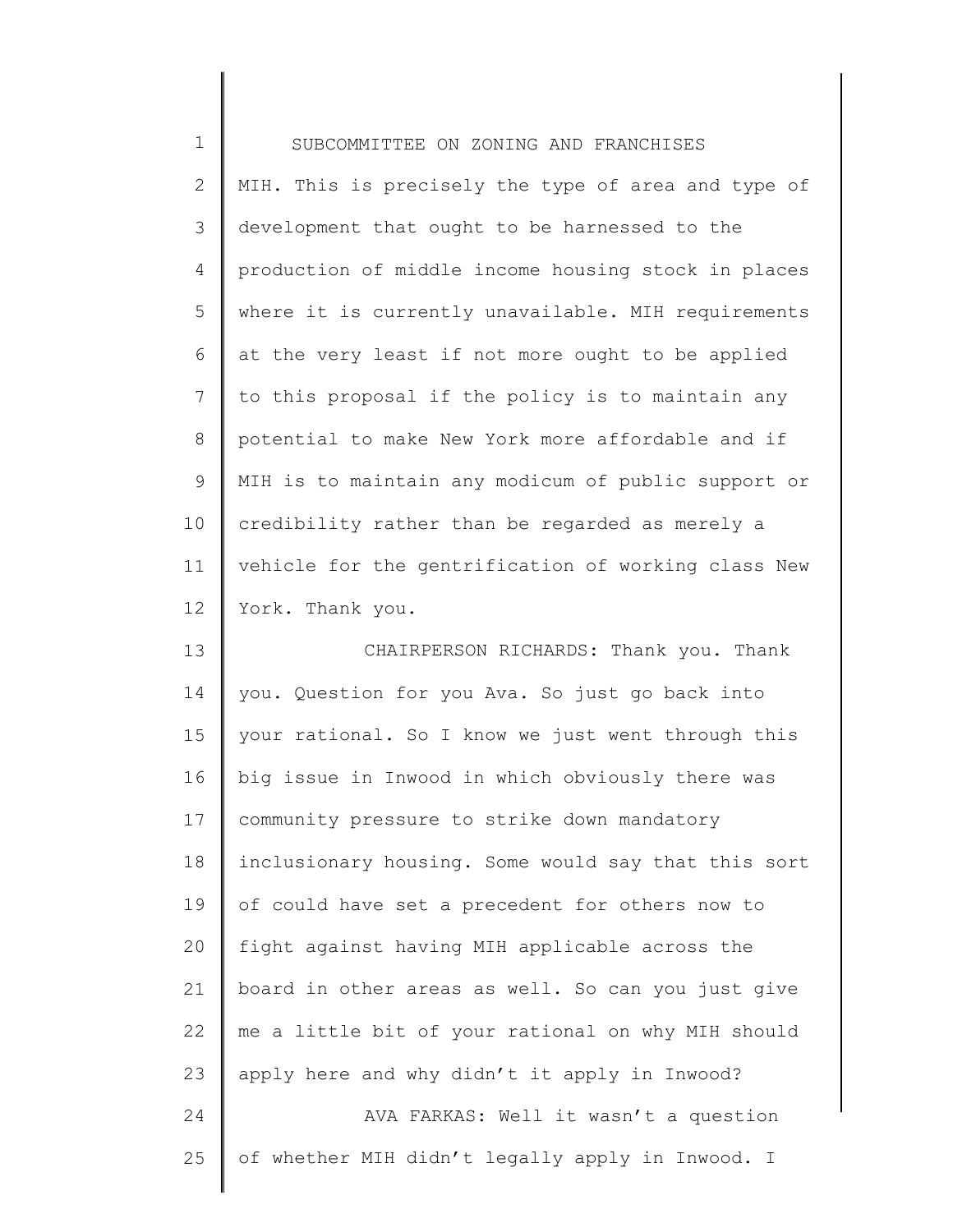1 2 3 4 5 6 7 8 9 10 11 12 13 14 15 16 17 18 19 20 21 22 23 24 25 SUBCOMMITTEE ON ZONING AND FRANCHISES mean it did. It would have applied, but the question there was whether the community thought the project overall was going to be a benefit and a help to the community and people including our organization, our members, and the coalition didn't believe that the project was going to help in the production of affordable housing. We felt that a building that was going to be majority luxury housing was going to have the effect as Sam mentioned of gentrifying the community and causing rents to rise and that the affordable housing… CHAIRPERSON RICHARDS: But they could… But they could build as of right which is similar to what… AVA FARKAS: They could have… [crosstalk] Yeah. CHAIRPERSON RICHARDS: Right. AVA FARKAS: I mean they can… CHAIRPERSON RICHARDS: Okay. AVA FARKAS: …do that. They've had the right to do that since they purchased the property in 2008. They spent a lot of money on it. Clear they… they want to make a return on their investment and the best way to do that was to get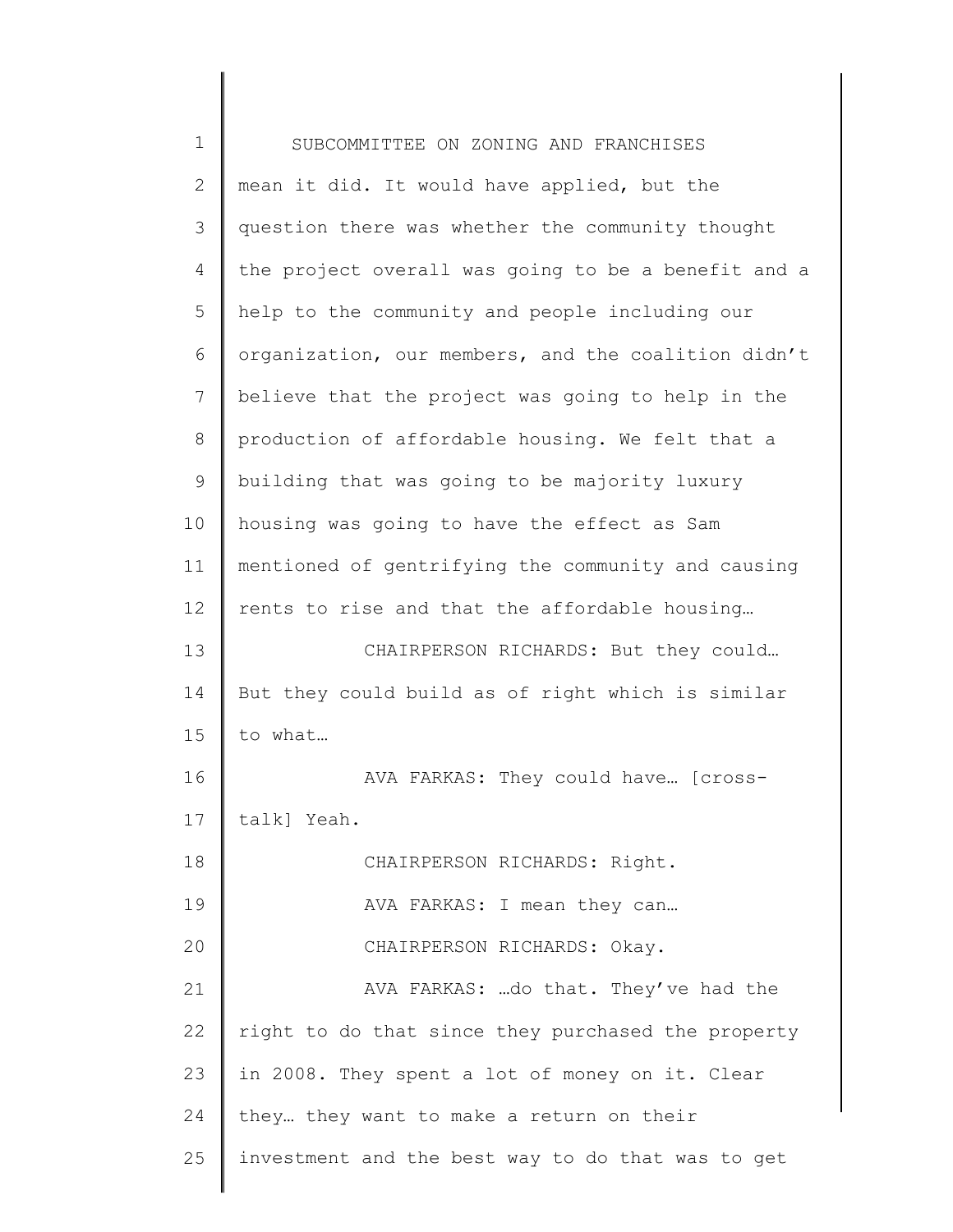1 2 3 4 5 6 7 8 9 10 11 12 13 14 15 16 17 18 19 20 21 22 23 24 25 SUBCOMMITTEE ON ZONING AND FRANCHISES additional you know floor area for the building. So you know there, there is a determination by the community that it wasn't really affordable to the community and it wasn't going to be a project that was going to benefit the community. We never argued that MIH didn't technically apply. Here this is an area of the city where MIH actually makes a lot more sense where the, the residential, the real estate market is strong, where incomes… the median income in Inwood is \$37,000 for a family. The median income in this area is \$110,000 for a family. So building housing units at 40 percent of AMI is a totally different thing in this area of Manhattan that we're talking about today. And it's an area where without a policy like MIH there's going to be no production of affordable housing. So I think there's a totally different… it's like apples to oranges. And I think if the mayor is sincere in his you know quest for affordable housing and he expressed such disapproval at the council's decision up in Inwood then he should be pushing, the administration should be doing everything they can do to get affordable housing to be built here in this case. And it seems that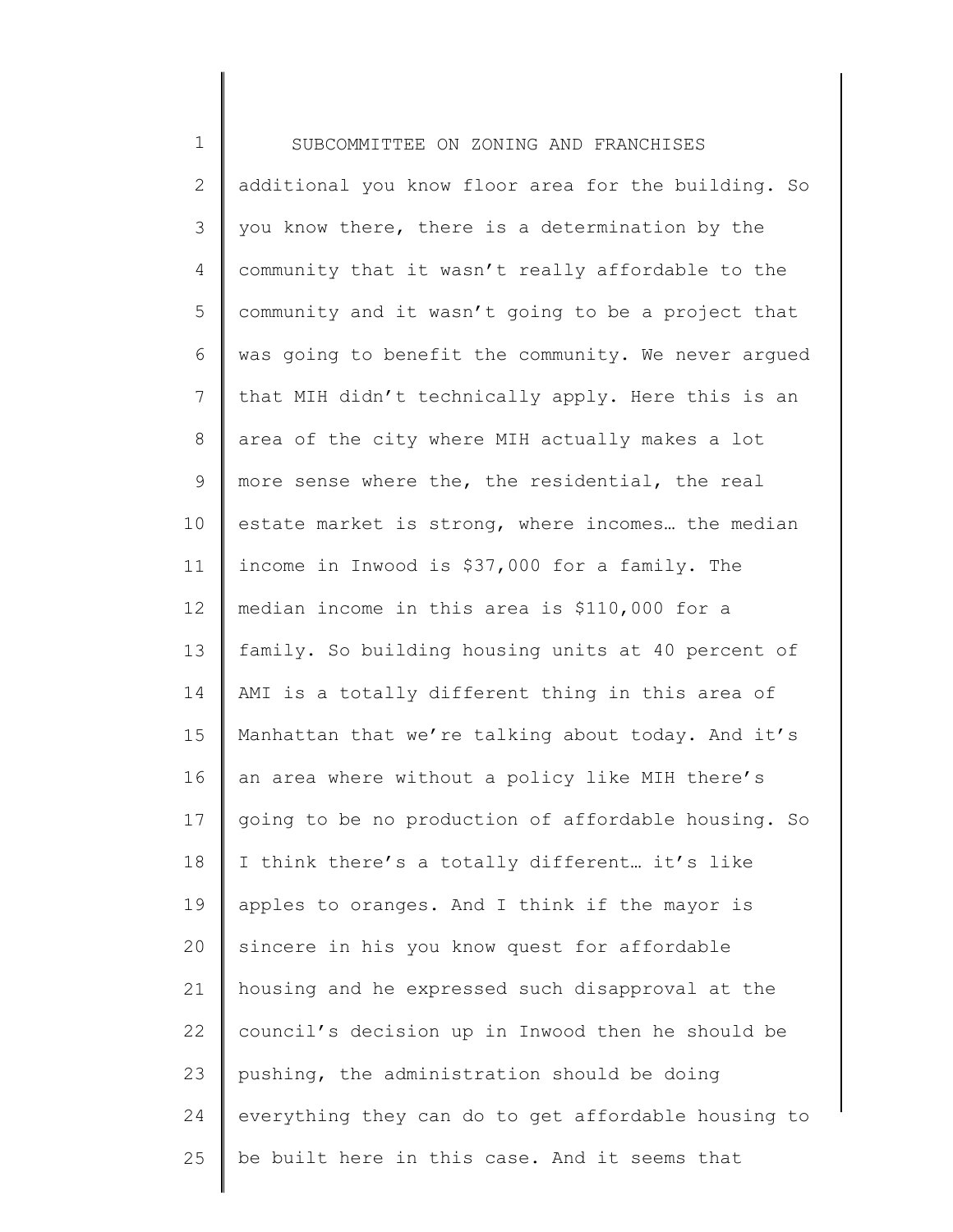1 2 3 4 5 6 7 8 9 10 11 12 13 14 15 16 17 18 19 20 21 22 23 24 25 SUBCOMMITTEE ON ZONING AND FRANCHISES really MIH is being applied where it benefits developers not where it benefits the community. CHAIRPERSON RICHARDS: Okay. You're going to take a shot at that too sir? SAMUEL: Yeah, well I agree completely with Ava and we've worked together you know on this issue in Inwood. I'm a resident of Inwood. In Inwood the question was not do we want MIH or not. The question was do we up-zone to allow more than twice as large a building than would have been possible as of right. And MIH was sort of tacked on as a justification for doing that, that up-zoning which I can tell you basically nobody in Northern Manhattan supported. It was an overwhelmingly working class area. The more market rate housing that is built there the more it is going to undermine and, and destroy the rent stabilized housing in that area. This is a completely different situation in the Flat Iron district. And from my point of view and I think from most working class voters point of view this is the ideal place where MIH is supposed to happen. It's a place where there is practically no rent stabilized or rent controlled housing. It's an expensive area and it's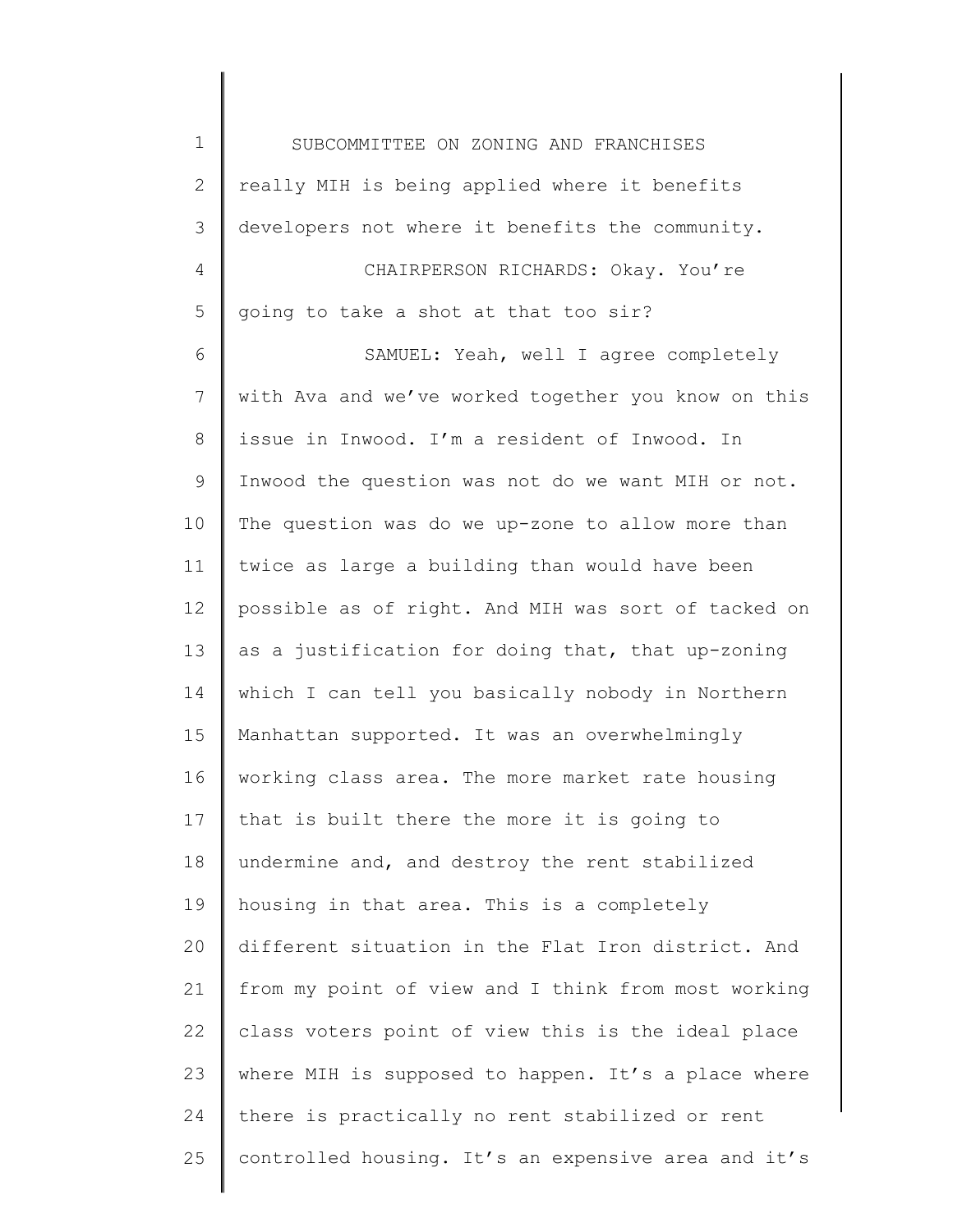| $\mathbf 1$    | SUBCOMMITTEE ON ZONING AND FRANCHISES               |
|----------------|-----------------------------------------------------|
| $\mathbf{2}$   | an area where so called affordable housing under    |
| 3              | MIH standards would be a real addition. It would be |
| 4              | bringing affordable housing to places where it      |
| 5              | doesn't currently exist and where it would not have |
| 6              | the backlash effect of gentrification and rising    |
| $\overline{7}$ | rents in, in the neighborhood. So I'm, I'm not      |
| $\,8\,$        | taking a position you know for or against MIH.      |
| $\mathsf 9$    | That's not what I'm trying to say. I'm saying if    |
| 10             | MIH is going to succeed as a law and have public    |
| 11             | support this is the type of place where it needs to |
| 12             | happen. And if it doesn't happen here this, this is |
| 13             | the test case. If it doesn't happen here I don't    |
| 14             | think it's going to succeed anywhere.               |
| 15             | CHAIRPERSON RICHARDS: Thank you all for             |
| 16             | your testimony today and thank you for coming out   |
| 17             | to the hearing. Just want to thank the applicants,  |
| 18             | thank everybody who came out whether a pro or in    |
| 19             | opposition of the panel. You know we, we're         |
| 20             | appreciative of you Oh, we have one more person?    |
| 21             | Okay. Alrighty, come on up before we close out.     |
| 22             | MARY: Okay good afternoon. My name is               |
| 23             | Mary Crosby and I am a volunteer with Metropolitan  |
| 24             | Council on Housing. I also, for many years, close   |
| 25             | to 40 years, lived in Chelsea. I'm very familiar    |
|                |                                                     |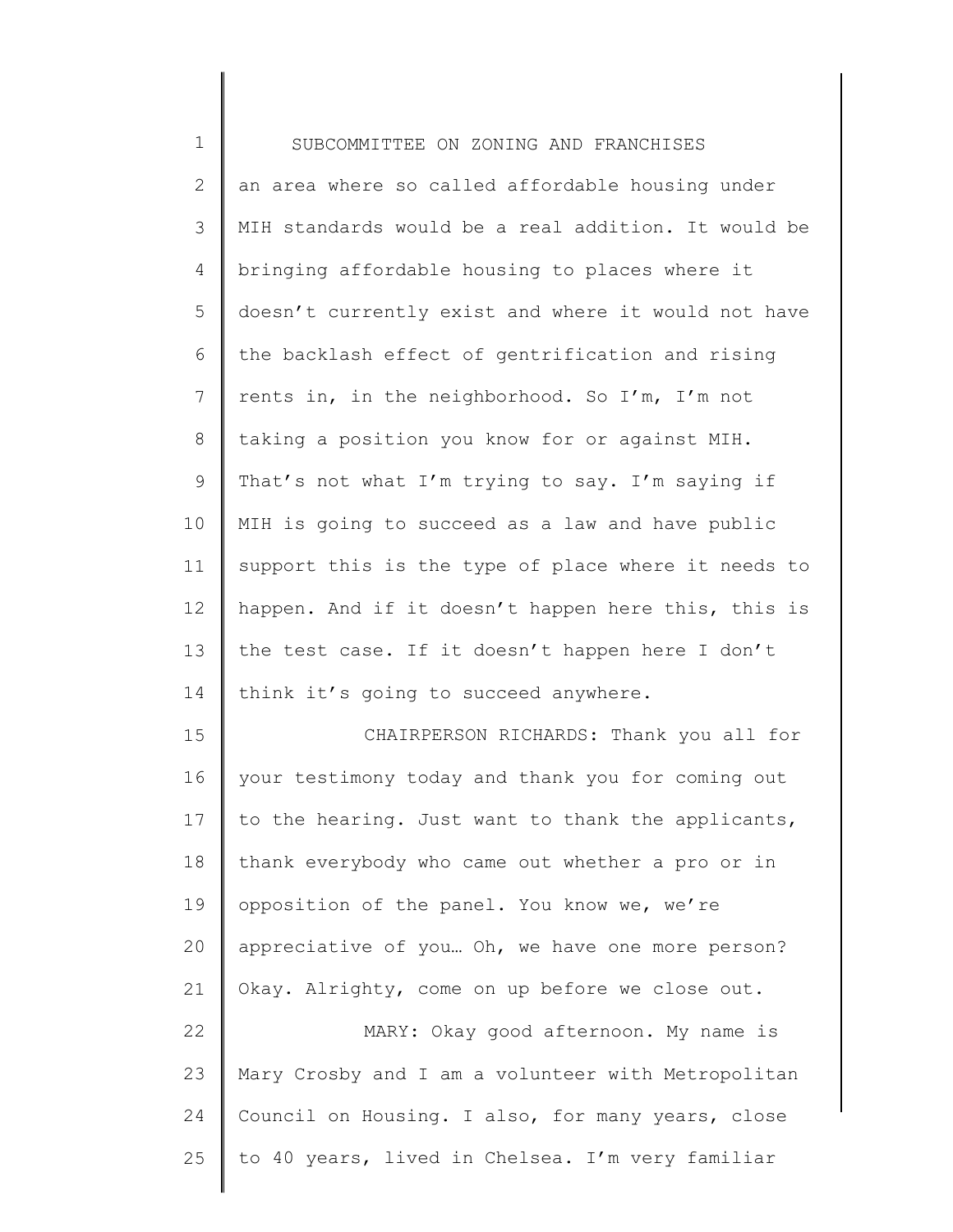1 2 3 4 5 6 7 8 9 10 11 12 13 14 15 16 17 18 19 20 21 22 23 24 25 SUBCOMMITTEE ON ZONING AND FRANCHISES with the area. I was one of the rent stabilized people, middle class has been moved out of Chelsea. And now Chelsea doesn't have so much middle class. It has ultra wealthy people and Hollywood celebrities and so forth. So I'm very much in favor of the mandatory inclusionary housing being applied to this project, this permit. What I heard today in the testimony was that the increase in units would be 44 units and it would be increased to 66 units. That's a substantial increase. And I would also like to comment on the proposed compromise which would be some money being given to affordable housing fund. And my question would be, I would just put this out, I'm not a financial expert but to me a dollar put into a fund today by the time that fund actually gets developed and used for something, we don't know what or when or how it's not going to be worth a dollar anymore. So from the point of view of people like me who are… I'm a retired person. I can't afford to live in Chelsea anymore. I probably would not even be able to apply for the so called affordable units that might be put into this project. So I'm just asking, I recognize the difficulty, I'm asking the council to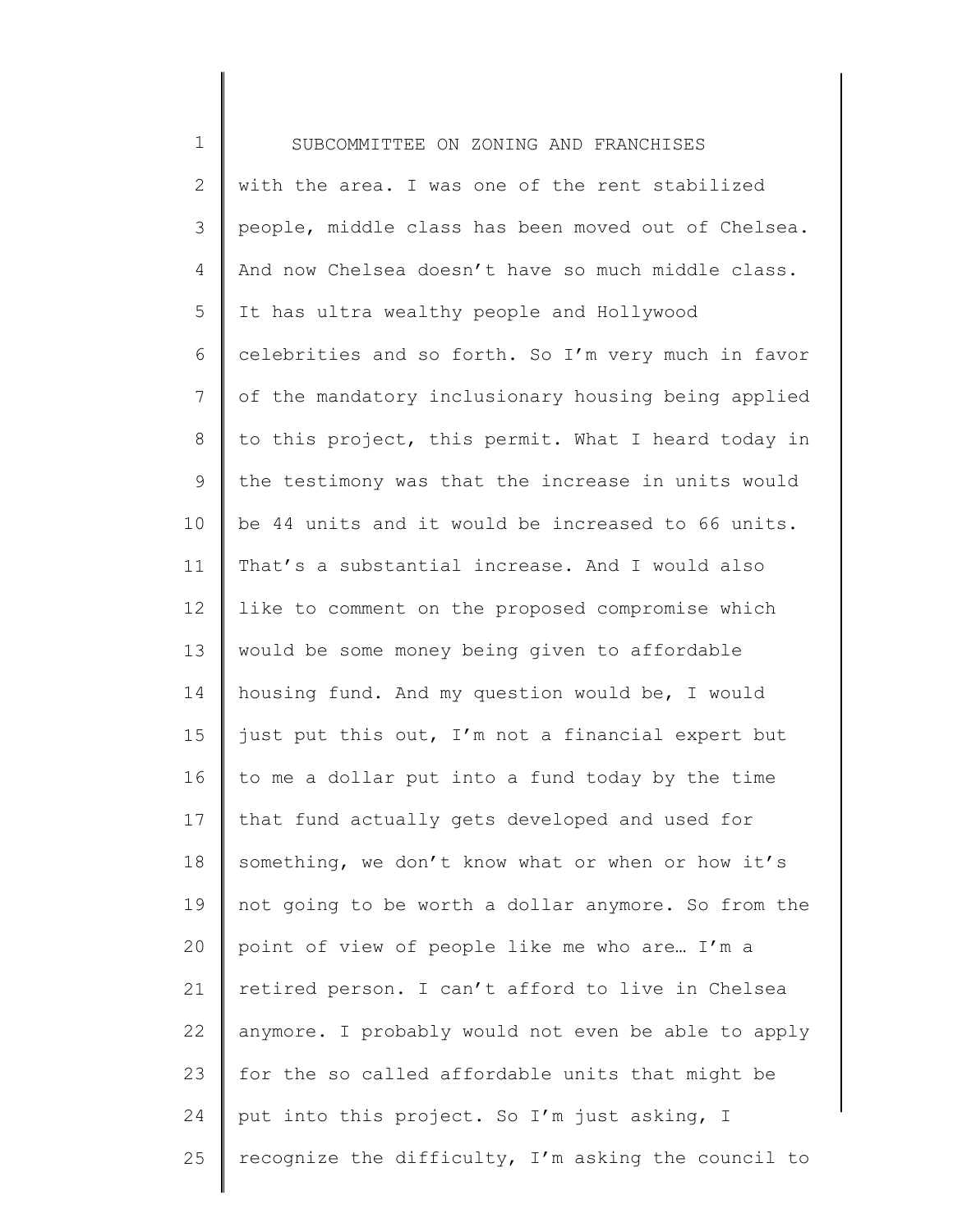1 2 3 4 5 6 7 8 9 10 SUBCOMMITTEE ON ZONING AND FRANCHISES use their authority. I'm appalled that the, some people want to undermine the authority of the council to use your, your powers to really review this and apply the right policy and apply the mandatory inclusionary housing, the zoning law as it was intended fairly in all neighborhoods. Not just where it's profitable for the developer. I appreciate your attention and thank you for allowing me to speak.

11 12 13 14 15 16 17 18 19 20 21 22 23 24 25 CHAIRPERSON RICHARDS: Thank you Ms. Crosby. Thank you for your testimony. And I just wanted to put out there, there actually is a time limit even though we're still fleshing out and we'll be working with HPD to flesh out the time limits on the affordable housing fund. There will actually be a timeline in which they have to spend the money within community board or within the borough. So with that being said anyone else here wishing to testify? We're going to go… You… statement before I close out? Alright, and then I'll close out and then we're, we're finished. COUNCIL MEMBER GREENFIELD: I just want to note something. Just an observation because I just think once again in the, in our efforts to be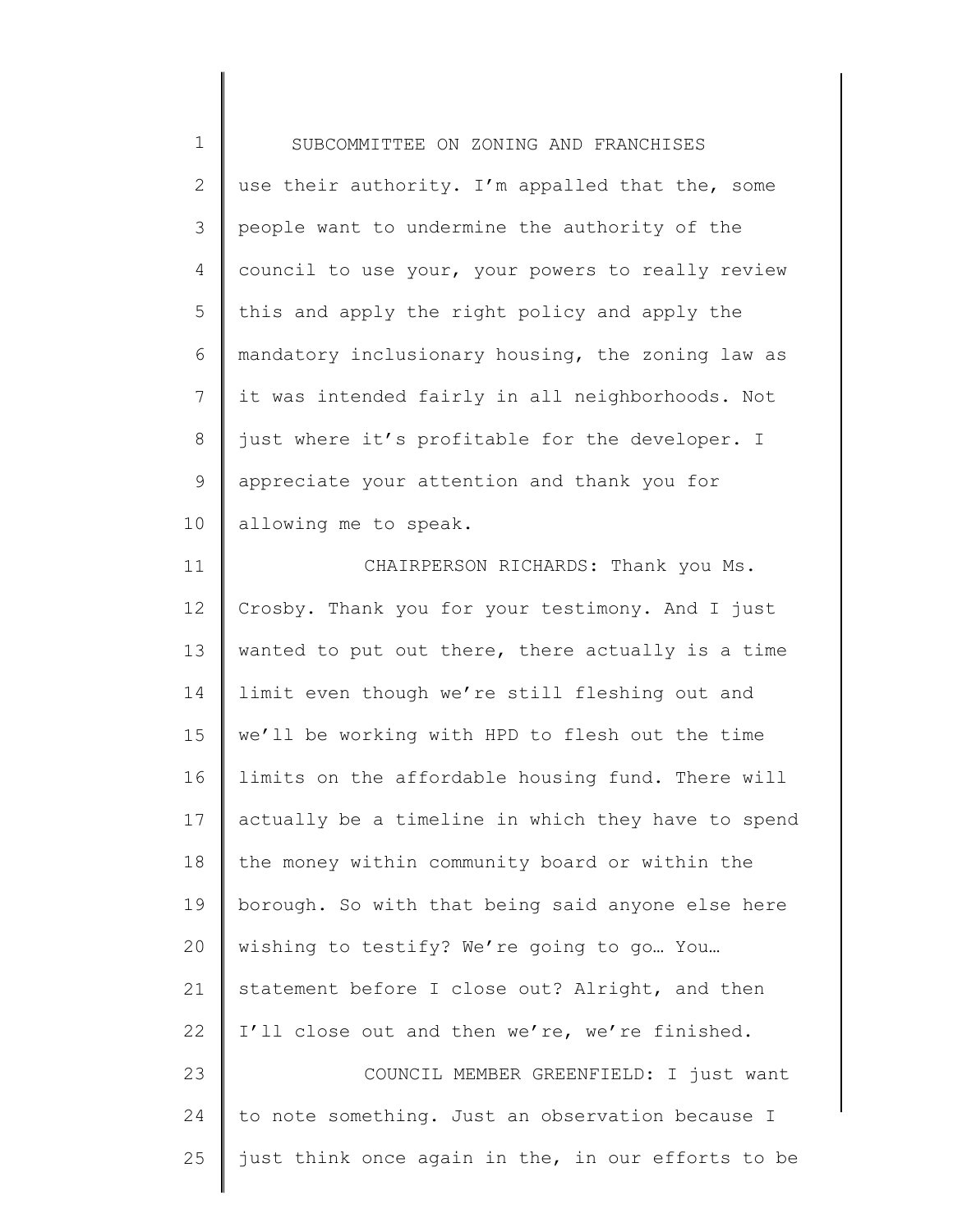1 2 3 4 5 6 7 8 9 10 11 12 13 14 15 16 17 18 19 20 21 22 23 24 25 SUBCOMMITTEE ON ZONING AND FRANCHISES fair to everyone I'm a big supporter of 32BJs, but I think that in the testimony someone mentioned that they do business with an organization that's on the Public Advocate's Landlord Watch List. Just to be clear it doesn't seem like anyone is accusing the developer of being involved or in owning any properties that are on the public advocate's watch list. Can you shake your head if I'm correct or incorrect? So you're not on the public advocate's watch list just to be fair so that the record reflects that. That being said we're certainly fans of 32BJ and good working jobs and would always be happy to have conversations continue between those parties. I just wanted to make sure that the record reflected that. I would have asked the question but to be perfectly honest I got a little hungry so I went outside for a two-minute lunch break so I just wanted to reflect that. But I, I am grateful to everyone especially to the outstanding Land Use staff and to our fabulous chairman of the zoning subcommittee for taking the entire day to analyze this issue and to work hard to try to sort through it and also to the Manhattan Borough President for flagging this issue for us. And I'm happy to have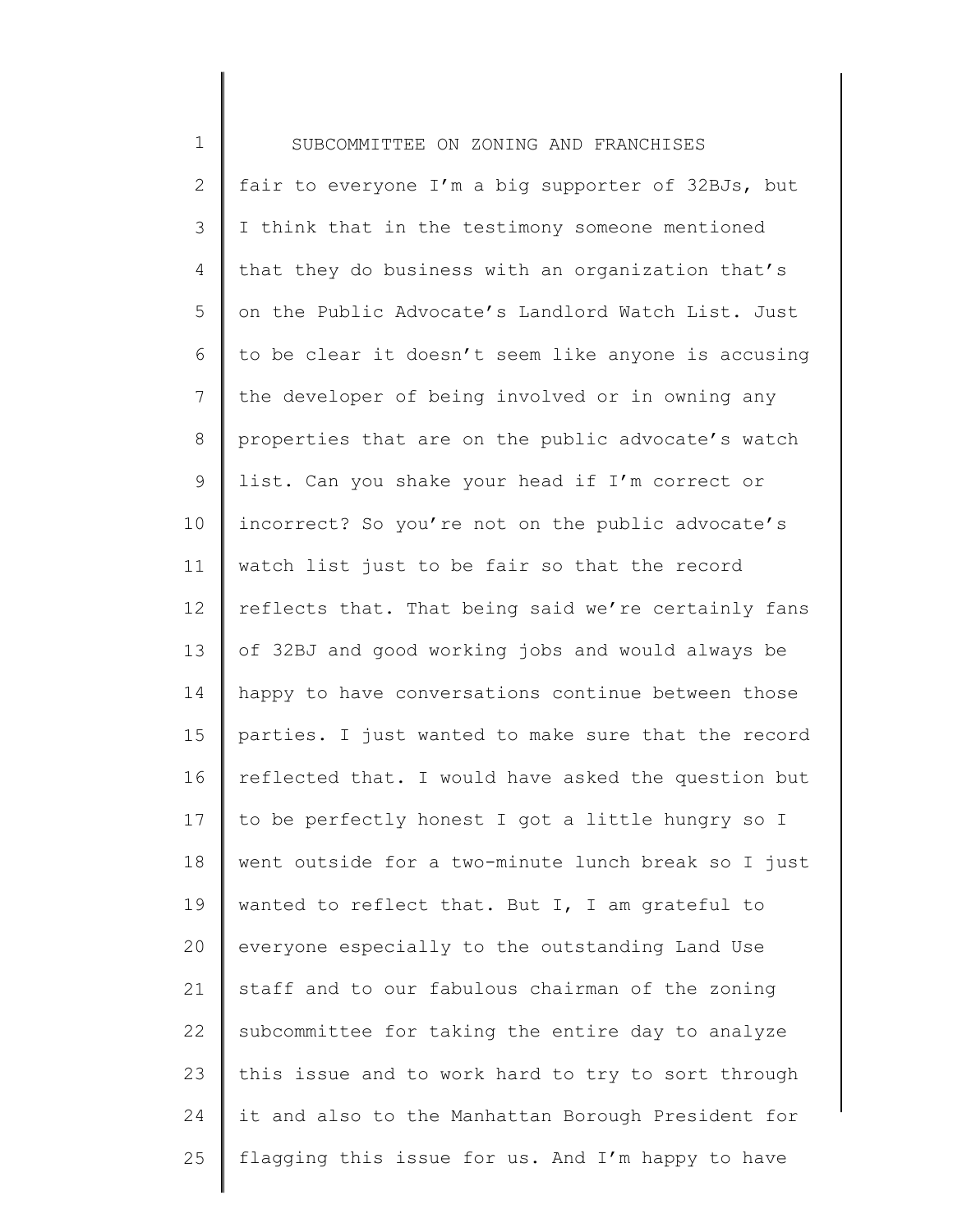1 2 3 4 SUBCOMMITTEE ON ZONING AND FRANCHISES spent the time reviewing it. And I'm looking forward to what will hopefully be a amicable agreement between all parties. Thank you.

5 6 7 8 9 10 11 12 13 14 15 16 17 18 19 20 21 22 23 24 25 CHAIRPERSON RICHARDS: Thank you Chair Greenfield. And I hope you saved me some hummus. I am definitely starving. But want to thank everyone for coming out and, and once again I think that this is a worthy debate. Listen, our job is to push the envelope and to ensure we are getting as much affordable housing as possible out of the city being that, being the crisis that we're in. But we also… our job is also to think responsibly as well. Think about long term ramifications and to try to compromise which is something we try to really do in this committee in particular. We never make everyone happy. But we strive our best in particular working myself and Chair Greenfield and other committee members in the council. In, in whole we really try to strive to, to bring all parties together to come up with good deals and… not perfect deals but good deals. And just want to stress you are very close to 32BJ. Actually used a parking lot there once that you're going to build on. I think I was actually on my way into an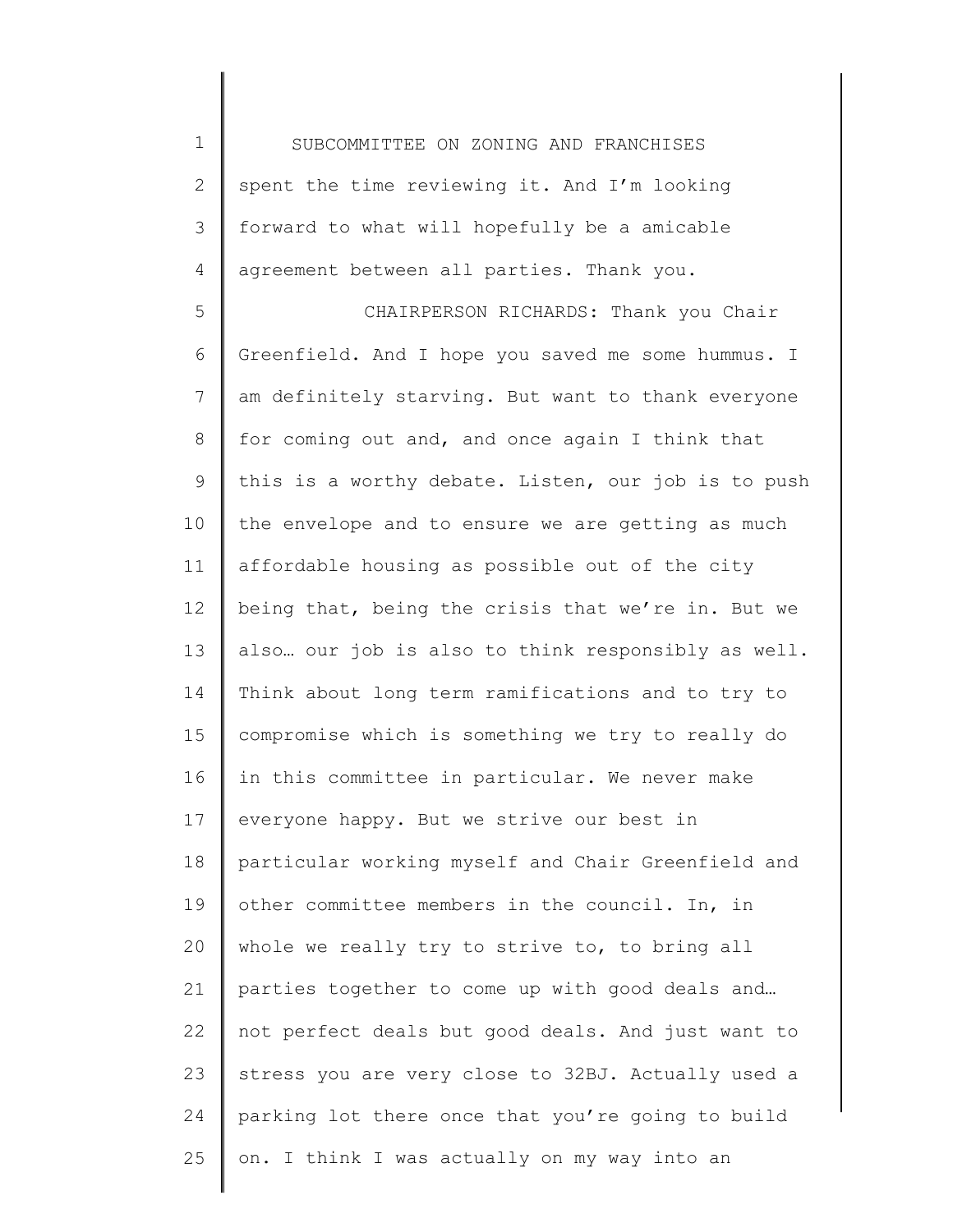| $\mathbf 1$  | SUBCOMMITTEE ON ZONING AND FRANCHISES               |
|--------------|-----------------------------------------------------|
| $\mathbf{2}$ | endorsement meeting actually, 32BJ. Just, just      |
| 3            | putting that out there. Strike that from the        |
| 4            | record. But, but it's, but, but actually you know   |
| 5            | you should be good neighbors and I'll just put that |
| 6            | out there as well. With that being said thank you   |
| 7            | all for coming out. It was a pleasure to hold this  |
| 8            | hearing on the applicability of mandatory           |
| $\mathsf 9$  | inclusionary housing in this guinea pig case. Thank |
| 10           | you all. Thank you all for coming out. With that    |
| 11           | being said I will now close the public hearing on   |
| 12           | Land Use item number 433, 438 and we're going to    |
| 13           | lay this item over until the next regularly         |
| 14           | scheduled subcommittee meeting. Meeting adjourned.  |
| 15           | [gavel]                                             |
| 16           |                                                     |
| 17           |                                                     |
| 18           |                                                     |
| 19           |                                                     |
| 20           |                                                     |
| 21           |                                                     |
| 22           |                                                     |
| 23           |                                                     |
| 24           |                                                     |
| 25           |                                                     |
|              |                                                     |